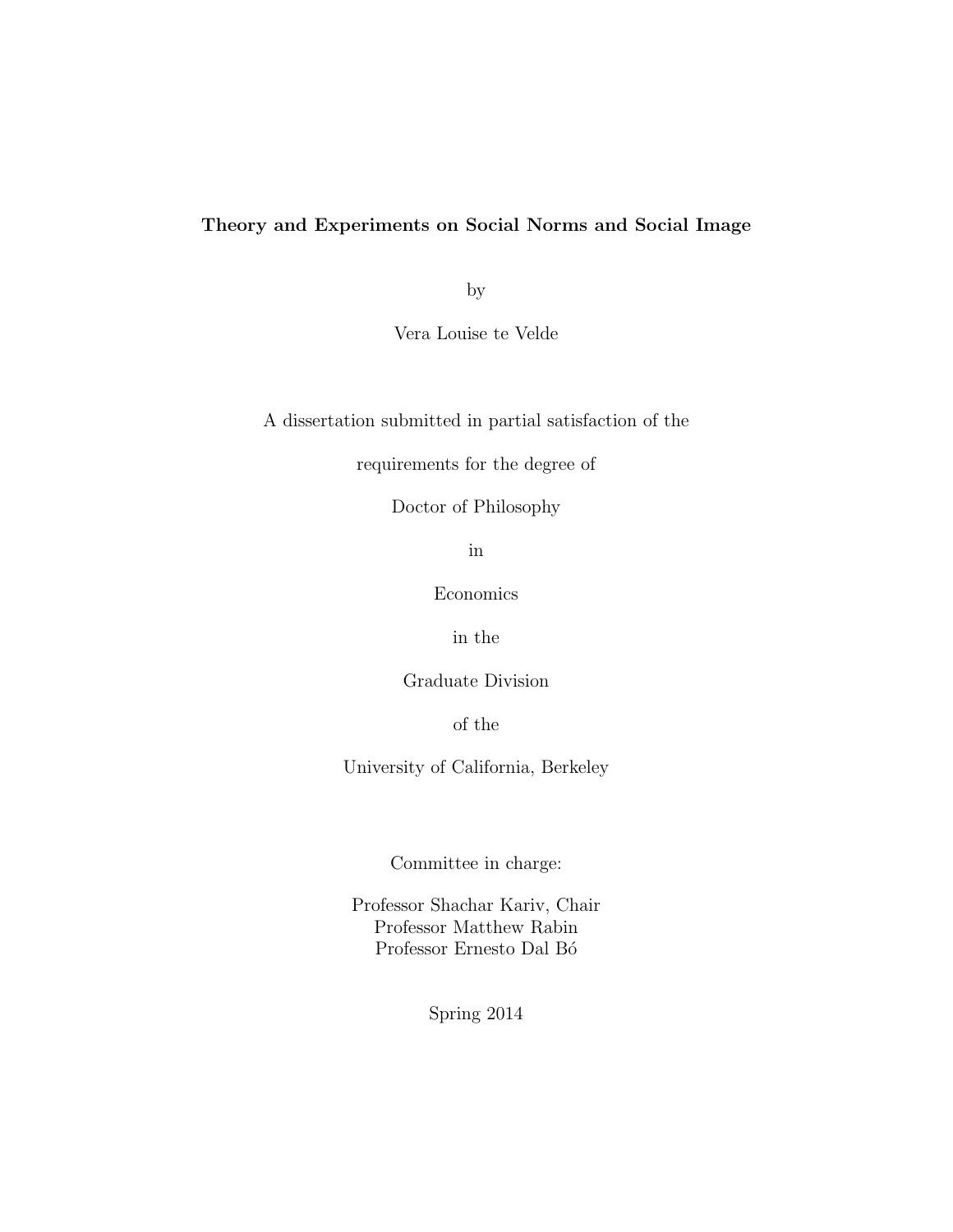# Theory and Experiments on Social Norms and Social Image

Copyright 2014 by Vera Louise te Velde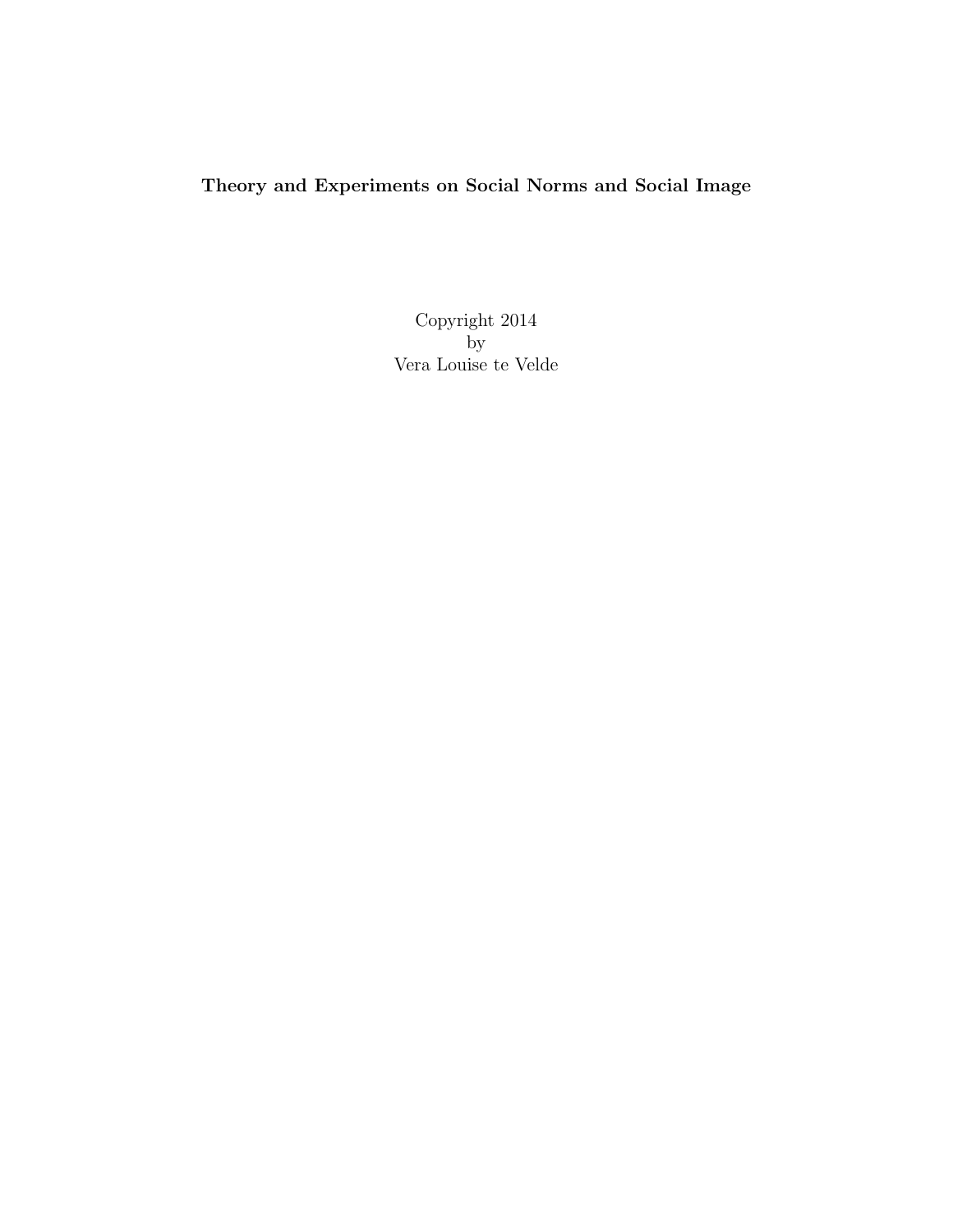#### Abstract

Theory and Experiments on Social Norms and Social Image

by

Vera Louise te Velde Doctor of Philosophy in Economics University of California, Berkeley Professor Shachar Kariv, Chair

This dissertation consists of three chapters exploring the role of social norms and social image in economic decision-making. A combination of theory and experiments is used to understand how certain social preferences might form, how they influence our individual choices through both internal and external motivation, and how they might aggregate into societal norms when individuals are externally pressured to appear to be doing the right thing.

The first chapter examines how individual beliefs, or personal norms, interact with the desire to maintain a positive social image when individuals disagree about what should be done in that situation. This commonly occurs in settings such as partisan politics or when moral norms are in flux. Traditional notions of social norms cannot describe these situations, and there is correspondingly no unambiguously "good" action that social pressure can promote. I develop two alternative, psychological game theoretic models that explain how social pressure affects behavior even if individuals do not agree on the norm. One channel is "approval seeking", in which individuals want their peers to approve of their actions. Another channel is "respect seeking", in which individuals want to be known for strict adherence to their personal norms. Approval seekers pool on one option as social pressure increases, thus creating the illusion of societal consensus. This can potentially leading to destructive posturing, in which damaging norms are perpetuated. Respect seekers, on the other hand, are less hypocritical the more social pressure increases, and are accordingly less willing to compromise. Respect is thus a less likely force to produce a societal consensus norm. These results demonstrate that using social pressure to promote a certain behavior may backfire if it targets the wrong kind of social image.

In the second chapter, Ulrike Malmendier, Roberto Weber and I explore the case of the norm of reciprocity, both positive and negative. Reciprocal behavioral has been found to play a significant role in explaining outcomes in many important economic domains. However, despite mounting empirical evidence, economists still struggle to converge on the correct model of the underlying motives. Existing theories posit internal preferences for the welfare of others, inequality aversion, or utility from repaying others' kindness. Recent evidence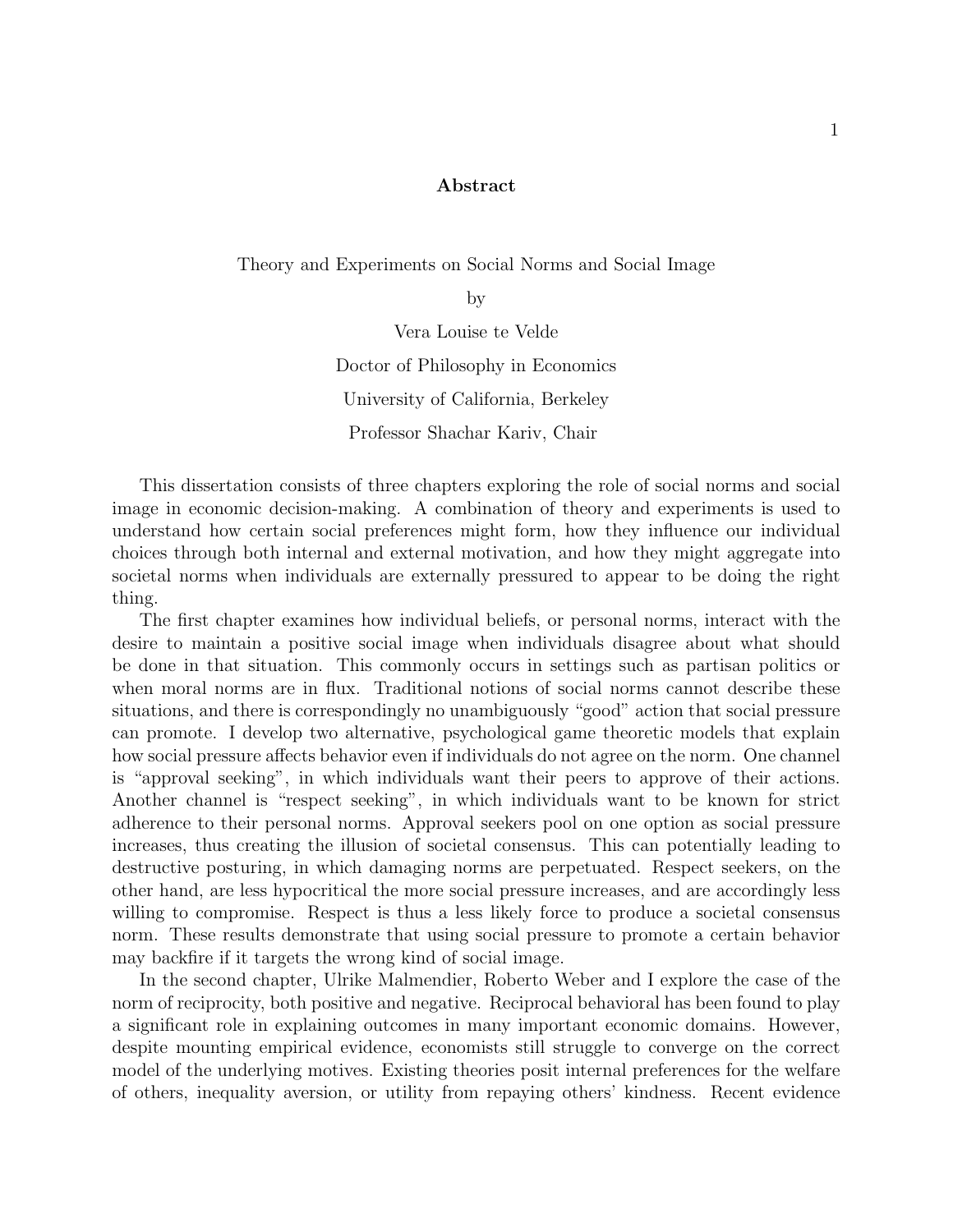reveals that 'one-sided' acts of kindness, not involving reciprocity, exhibit a large degree of reluctance, with people trying to avoid opportunities to act generously, suggesting that external factors such as social image, self image, or social pressure are important determinants of unilateral sharing. However, this revision of conventional theoretical motives for sharing has had little spillover to 'two-sided' reciprocity environments, where one individual responds to the actions of another. We review the literature on reciprocity and point to the relative lack of attention paid to external factors. We then present a novel experiment that explores the importance of internal versus external factors in driving reciprocal behavior. We find that, in a laboratory reciprocity setting (the double-dictator game), failure to account for external motives leads to a significant overestimation of internal motives such as fairness and altruism. We use the experimental data to illustrate the importance of combining reduced-form and structural analyses in disentangling internal and external determinants of pro-social behavior.

In the third chapter, Pamela Jakiela, Edward Miguel and I look deeper into the origins of norms. We combine data from a field experiment and a laboratory experiment to measure the causal impact of human capital on respect for earned property rights, a component of social preferences with important implications for economic growth and development. We find that higher academic achievement reduces the willingness of young Kenyan women to appropriate others' labor income, and shifts players toward a 50-50 split norm in the dictator game. This study demonstrates that education may have long-run impacts on social preferences, norms and institutions beyond the human capital directly produced. It also shows that randomized field experiments can be successfully combined with laboratory experiment data to measure causal impacts on individual values, norms, and preferences which cannot be readily captured in survey data.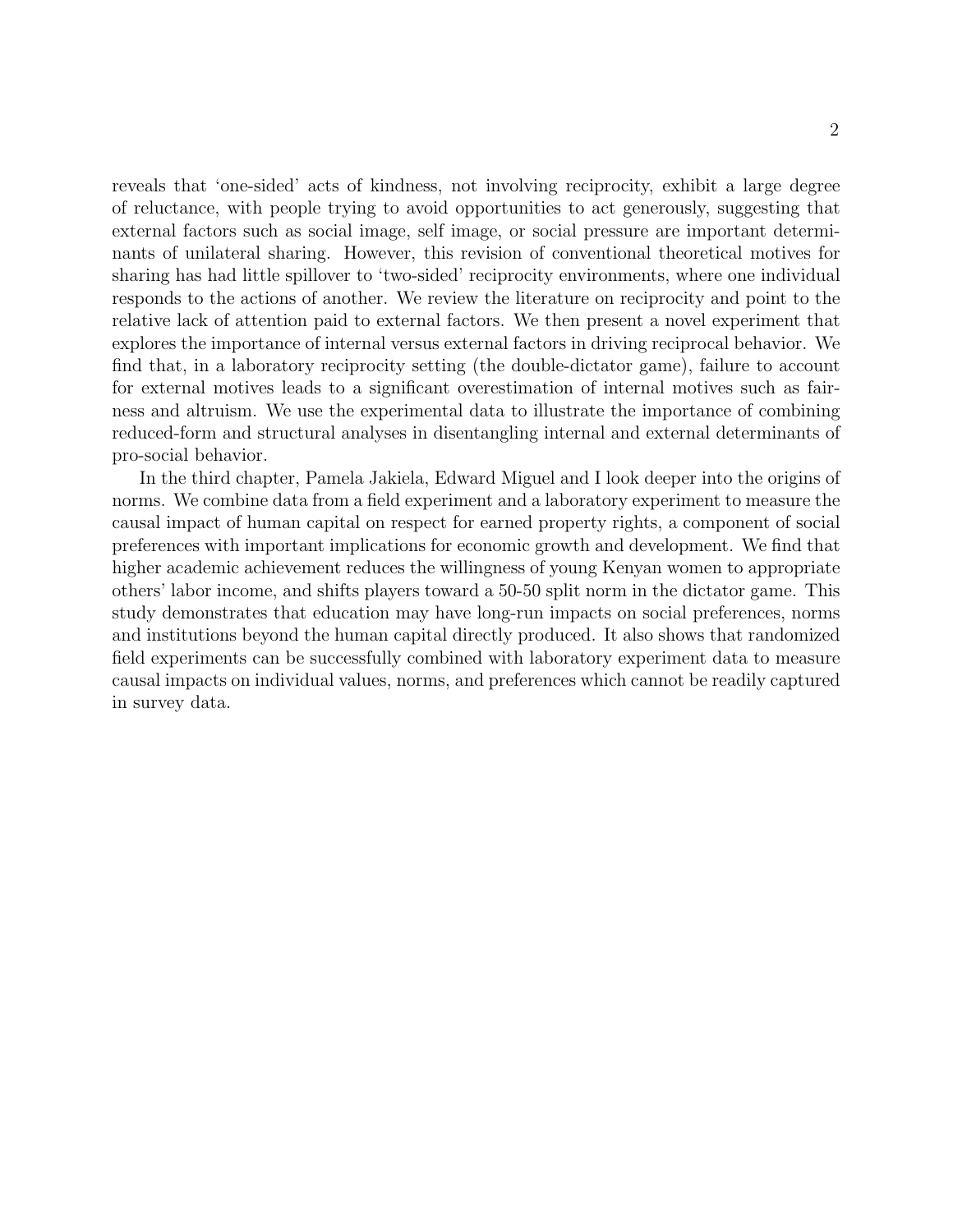To Matthew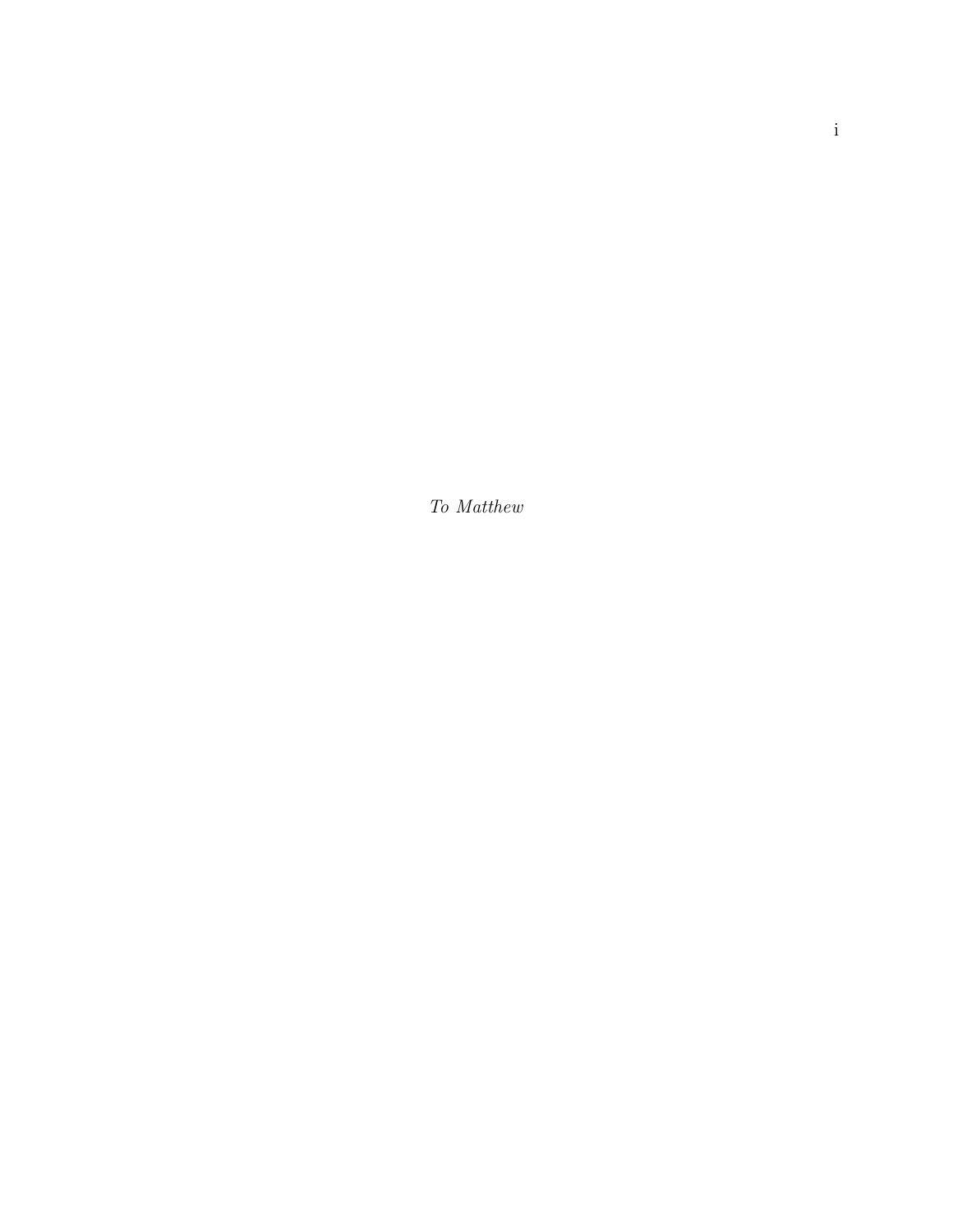# **Contents**

|                  | Contents<br>List of Figures |                                                       |                |  |  |  |
|------------------|-----------------------------|-------------------------------------------------------|----------------|--|--|--|
|                  |                             |                                                       |                |  |  |  |
|                  | List of Tables              |                                                       |                |  |  |  |
| 1                |                             | Heterogeneous norms                                   | $\mathbf{1}$   |  |  |  |
|                  | 1.1                         |                                                       | $\mathbf{1}$   |  |  |  |
|                  | 1.2                         |                                                       | $\overline{5}$ |  |  |  |
|                  | 1.3                         |                                                       | $\overline{7}$ |  |  |  |
|                  | 1.4                         |                                                       | 12             |  |  |  |
|                  | 1.5                         |                                                       | 25             |  |  |  |
|                  | 1.6                         |                                                       | 28             |  |  |  |
| $\boldsymbol{2}$ |                             | <b>Rethinking Reciprocity</b>                         | 30             |  |  |  |
|                  | 2.1                         |                                                       | 30             |  |  |  |
|                  | 2.2                         |                                                       | 33             |  |  |  |
|                  | 2.3                         | External Motives in Reciprocity: An Experimental Test | 39             |  |  |  |
|                  | 2.4                         |                                                       | 45             |  |  |  |
|                  | 2.5                         |                                                       | 49             |  |  |  |
|                  | 2.6                         |                                                       | 56             |  |  |  |
| 3                |                             | You've Earned It                                      | 60             |  |  |  |
|                  | 3.1                         |                                                       | 60             |  |  |  |
|                  | 3.2                         |                                                       | 63             |  |  |  |
|                  | 3.3                         |                                                       | 71             |  |  |  |
|                  | 3.4                         |                                                       | 75             |  |  |  |
|                  | 3.5                         |                                                       | 77             |  |  |  |
|                  |                             | Appendices                                            | 81             |  |  |  |
|                  |                             | A Chapter 1 Extensions                                | 82             |  |  |  |
|                  |                             |                                                       | 82             |  |  |  |
|                  |                             |                                                       |                |  |  |  |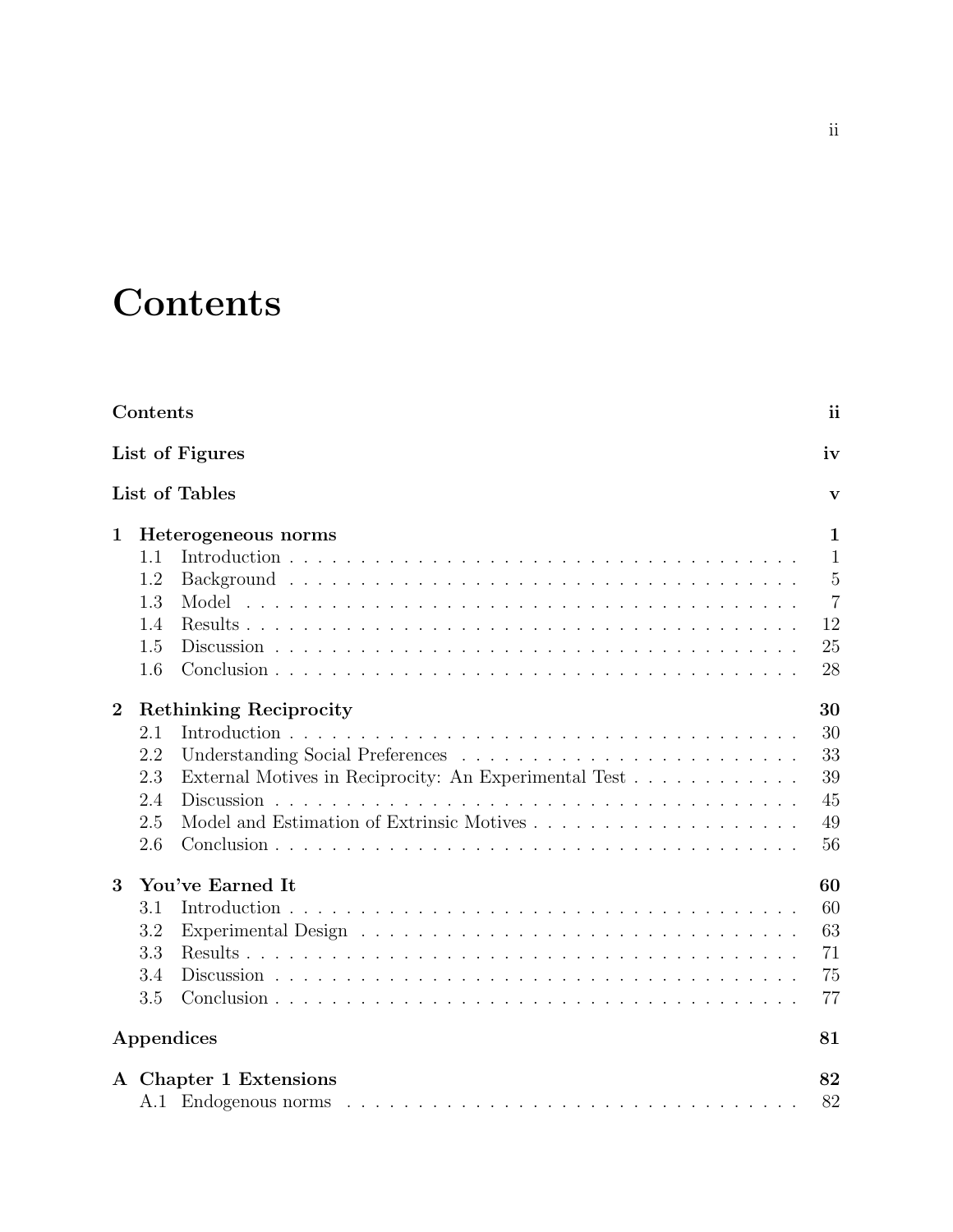| <b>B</b> Chapter 1 Proofs           | 88                |
|-------------------------------------|-------------------|
| C Chapter 2 Experiment Details      | 105<br>105<br>107 |
| D Chapter 3 Experiment Instructions | 118               |
| <b>Bibliography</b>                 |                   |

iii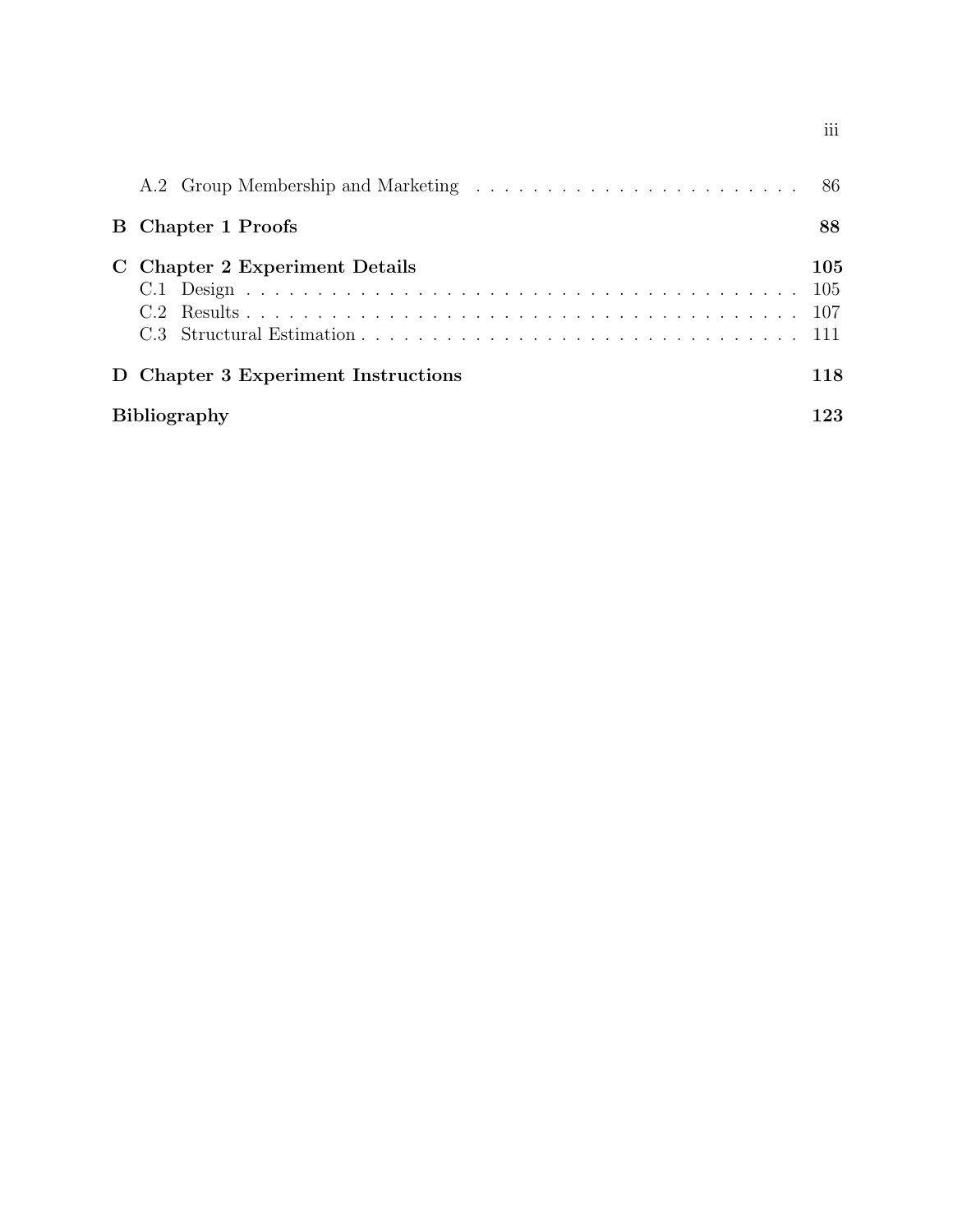# List of Figures

| 1.1 | Approval seekers' versus respect seekers' choices 17                                         |               |
|-----|----------------------------------------------------------------------------------------------|---------------|
| 1.2 | The effect of social pressure on respect seekers $\dots \dots \dots \dots \dots \dots \dots$ | <sup>18</sup> |
| 1.3 |                                                                                              | 23            |
| 2.1 |                                                                                              |               |
| 2.2 |                                                                                              | 59            |
| 3.1 |                                                                                              |               |
|     |                                                                                              |               |
|     |                                                                                              |               |
|     | B.2 Supporting Off-equilibrium Beliefs for $\rho_2$ Pooling Equilibrium 103                  |               |
|     | C.1 Average Amounts Shared with and without Reciprocity 110                                  |               |
|     |                                                                                              |               |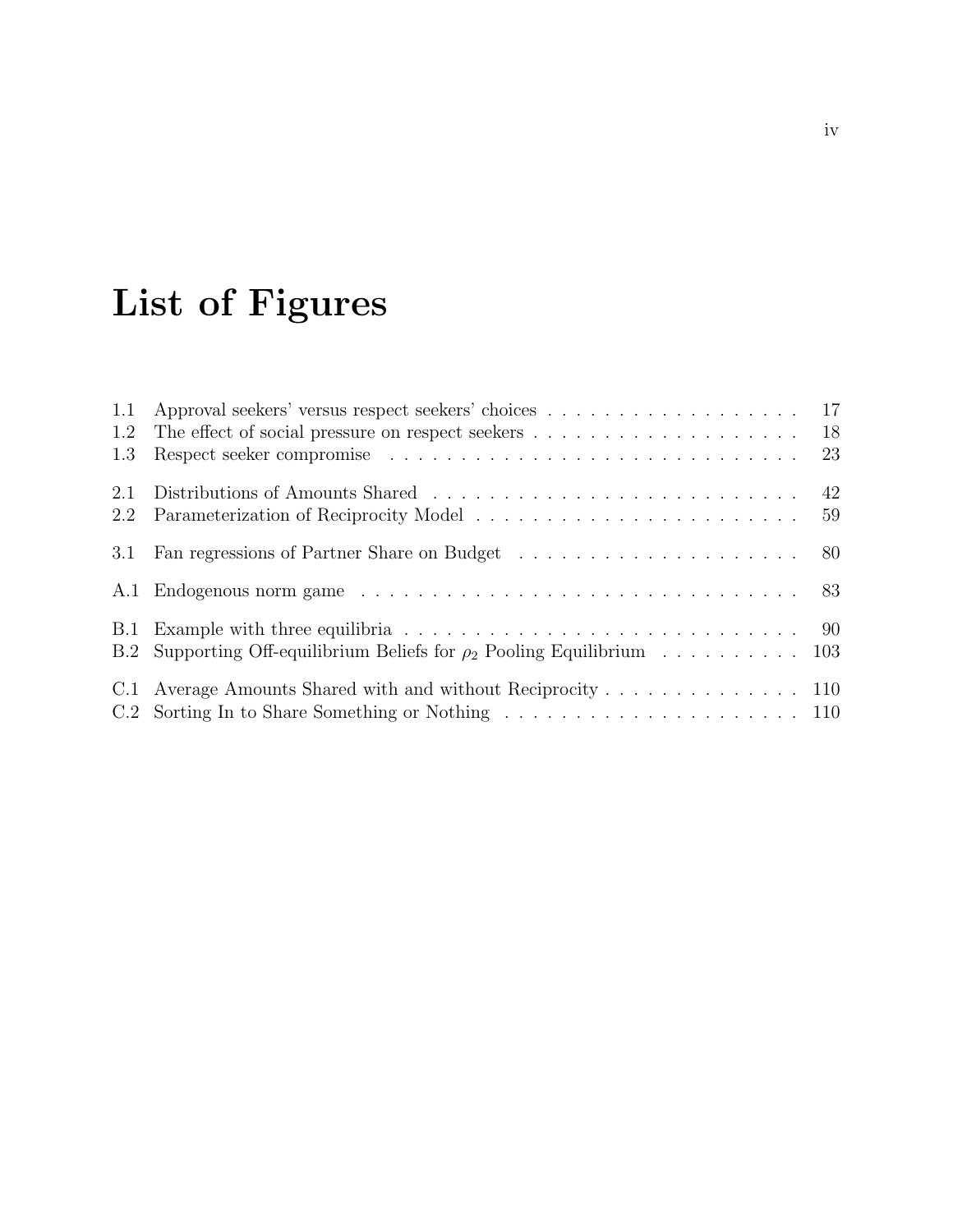# List of Tables

| 2.1 | 43                                                                      |
|-----|-------------------------------------------------------------------------|
| 2.2 | 53                                                                      |
| 2.3 | 54                                                                      |
| 3.1 | 68<br>Summary Statistics: Subjects vs. Rest of GSP Sample               |
| 3.2 | Summary Statistics: GSP Treatment vs. Control<br>69                     |
| 3.3 | 73                                                                      |
| 3.4 | 74                                                                      |
| 3.5 | 78<br>OLS Regressions of Expected Partner Share                         |
| 3.6 | OLS Regressions of Partner Share on KCPE Scores<br>78                   |
|     | 105                                                                     |
|     | C.2 Rates of Sorting and Spiteful Non-sharing, Sorting conditions 114   |
|     | C.3 Zero, Low, and High Sharers: Effects of Reciprocity and Sorting 115 |
|     |                                                                         |
|     |                                                                         |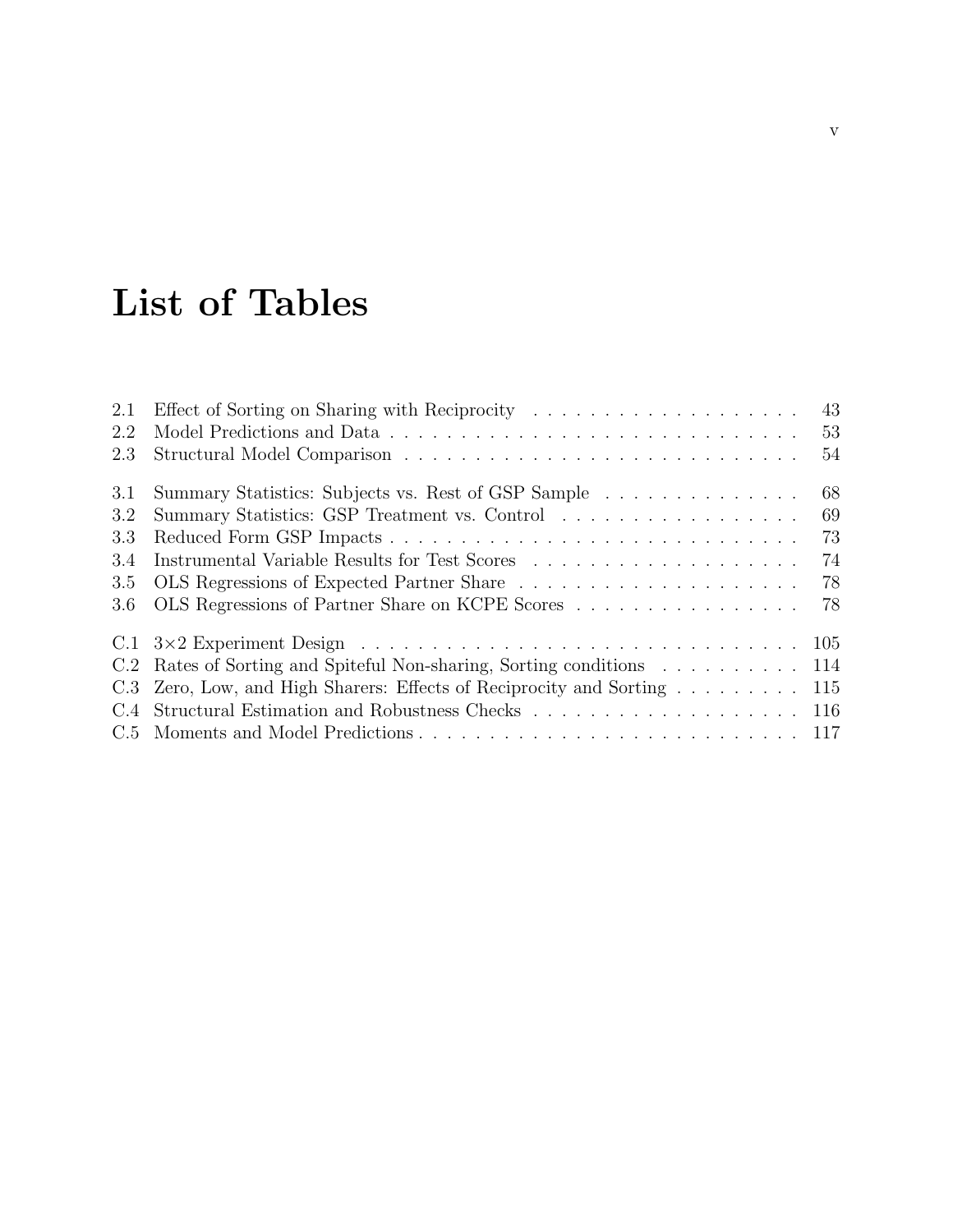### Acknowledgments

I can't possibly thank my adviser, Shachar Kariv, enough for his endless encouragement and advice over the last several years. I am forever indebted to him for the seemingly thousands of hours spent editing my work and thousands of emails sent on my behalf during the job market.

On more than one occasion in the many supremely helpful discussions we had about my research, Matthew Rabin made an offhand remark that changed the course of my research when I fully comprehended it months later. He is the model economist I (futilely) strive to emulate.

Ulrike Malmendier, Edward Miguel, and Stefano DellaVigna, were endlessly thrilling to work with, and every encounter with any of them forced me to push the boundaries of my/our work in directions I never even anticipated. Pamela Jakiela and Roberto Weber were similarly wonderful coauthors who always willingly put in the extra effort required to communicate virtually.

This work also benefited from helpful conversations with countless others, including Ernesto Dal B, Gerard Roland, Richard Thaler, Eugene Caruso, Klaus Schmidt, Ted O'Donoghue, Charles Sprenger, Muriel Niederle, Doug Bernheim, Todd Rogers, David Hirschleifer, Aaron Bodoh-Creed and many seminar audiences. Patrick Allen and the rest of the department staff also made my life much easier by insulating me from Berkeley bureaucracy, and I am extremely grateful to the National Science Foundation and the Berkeley Center for the Economics of Demography and Aging for their financial support of my graduate studies.

My classmates and officemates, too many to name, were what made Berkeley the only place I wanted to be. They were always available to commiserate and reassure me that I wasn't alone in the deep end. After work hours, Joanna Noble, Ken Manne, and my family graciously put up with me after unwittingly being dragged along for this adventure. I can only hope that I will have the opportunity to reciprocate.

Finally, Matthew Peddie is the love of my life who had the astounding patience to put up with me as I was staring down the barrel of a graduation deadline. He has been my rock without whom I would not have made it through the last three years. In a more honest world, he would have his name on more than the dedication page.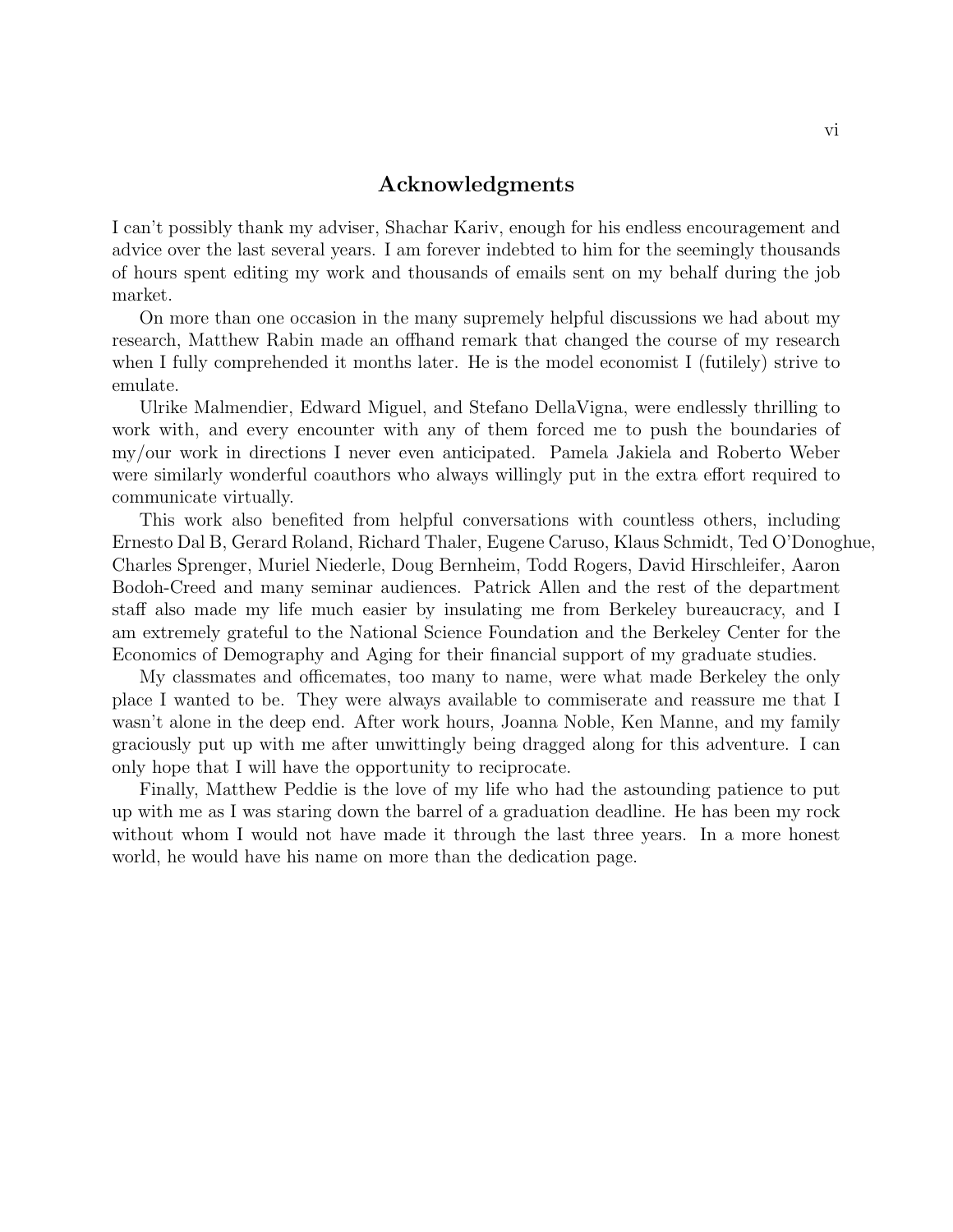# Chapter 1

# Heterogeneous norms

# How can social pressure influence behavior when people disagree?

# 1.1 Introduction

Over the last decade, social image and social pressure have emerged as key determinants of prosocial behavior in the economics literature. They have been exploited to increase voter participation in a cost effective way(Gerber, Green, and Larimer 2008), to increase donations to charity by up to 42% (DellaVigna, List, and Malmendier 2012), and to promote safe sex practices when financial incentives fail (Ashraf, Bandiera, and Jack 2012). But settings like voting and donating to charity, in which there is an essentially unanimously recognized "good" action, are rare: far more common are the decisions about which people disagree, such as how to vote, how to allocate resources, how to raise children, what dietary and religious habits to keep, or what customs to follow.

Existing models typically assume a unanimous social norm that governs behavior in a given setting and that individuals adhere more or less closely to that norm by trading off utility components such as consumption, image, and moral appropriateness. However, identifying the consensus norm is rarely straightforward, and it usually entails choosing an arbitrary point from the universe of opinions as the "norm".<sup>1</sup> Even simple laboratory settings such as dictator games, which exist in enough of a contextual vacuum to have an easily-identifiable norm, never perfectly map to actual allocation decisions. In the real world, matters are complicated by transfer costs, heterogeneous endowments and production abilities, heterogeneous preferences, and countless other factors. People do not even superficially agree

<sup>&</sup>lt;sup>1</sup>As an example, DellaVigna, List, and Malmendier (2012) declare that giving \$10 to charity is the "acceptable" minimum level of generosity. While this assumption helps to estimate a model of social pressure from real-world choices, which do display at mode at \$10, it's clearly an ad hoc simplification of an issue that individuals have very different opinions about.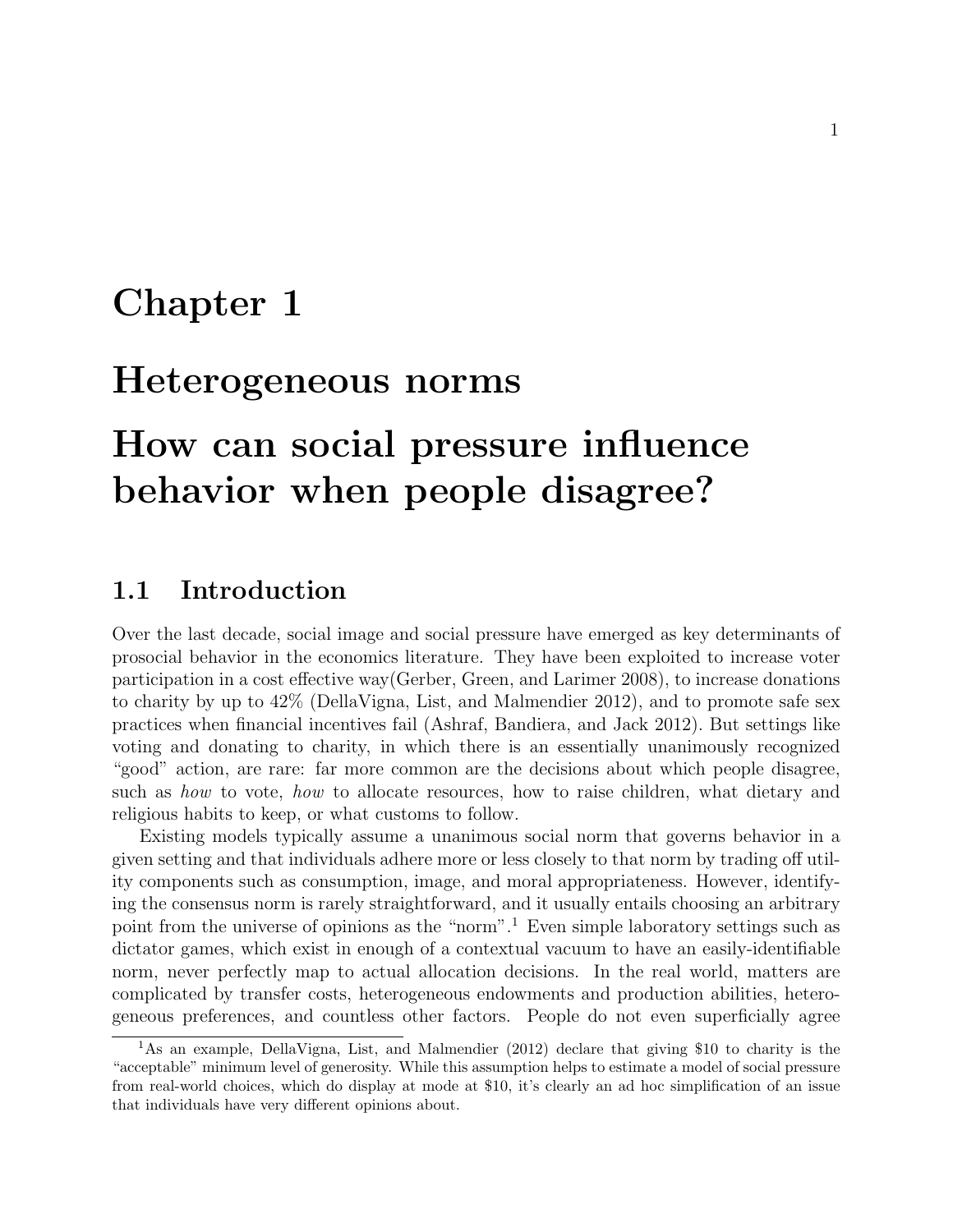in other domains such as partisan political issues, child-rearing practices, dietary choices, religion, and lifestyle.

How can social norms work if some people believe voting is irrational, giving at the door is undesirable, or safe sex practices are a sign of weakness?<sup>2</sup> In such settings with heterogeneous norms, existing notions of social norms break down. In fact, different norms may pull in different directions: marching in a political protest can be admired as a principled move or shunned as antisocial rocking of the boat. Adopting new dress habits upon being promoted at work might be disrespected for being inauthentic or welcomed by those who prefer a formal dress code. In other words, the tradeoffs people are willing to make between self-interest, moral beliefs, and social image may be different depending whether they are more concerned with respect or approval.

Referring to "heterogeneous" norms is in fact an oxymoron by traditional definitions, which defines norms as unanimously recognized behavioral guidelines (Bicchieri 2006; Ostrom 2000).<sup>3</sup> In this paper, I propose to broaden this definition and to allow each individual to hold a distinct idea of the impartial appropriateness of each often. I redefine the consensus norm correspondingly to reflect an aggregate agreement that a particular action is the most moral. That is, personal norms prescribe a particular action as morally ideal, regardless of what others do. Descriptive norms (Bicchieri 2006; Cialdini, Kallgren, and Reno 1991) describe what people in fact do and are irrelevant. This rules out personal norms of the form "do what everyone else is doing".

This individualized notion of social norms requires a new understanding of social-image motivations, which is the second contribution of the paper. When people disagree about norms, the social pressure induced by norms becomes unclear. Being vegetarian might be a convincing signal of your concern for animal rights while still provoking disdain from the omnivorous majority. I therefore formulate two distinct types of social image, approval and respect, that are clearly defined even when norms are heterogeneous. The analysis shows that while traditional models of social-image motivations are extremely powerful in homogeneous norm domains, those resulting predictions constitute a knife-edge case within the broader universe of heterogeneous norms.

I propose a novel approach to modeling these two types of social image which are applicable when individuals honestly disagree about the correct course of action. The first type are the "respect seekers", who signal their adherence to their ideals. Respect seekers admire integrity, i.e. always doing what you personally believe to be right, and wish to be seen as having integrity. In their decisions, they attempt to signal their integrity, and similarly, they infer others' integrity and pass judgment on them accordingly. Others may have different ideals, but as long as those beliefs are applied impartially, respect seekers agree to disagree

<sup>2</sup> This paper concerns issues that people disagree about. As such, discussion of many sensitive topics is inevitable. The reader should not attempt to infer my personal beliefs from examples or hypothetical scenarios.

<sup>3</sup> Krupka and Weber (2013) broaden this definition to a set of commonly-recognized "moral appropriateness" ratings of every option.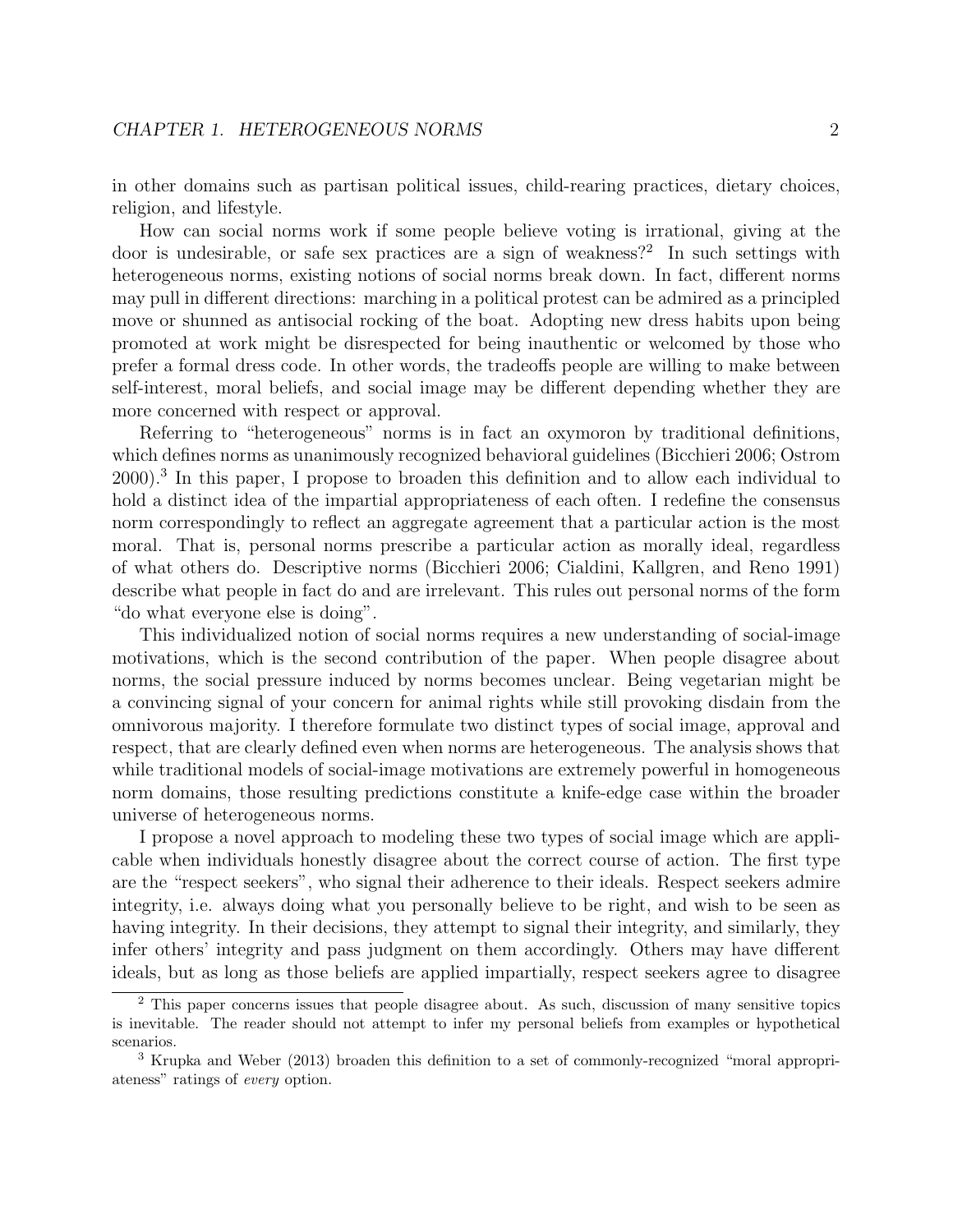and maintain mutual respect. Egalitarians and utilitarians, for example, respect each other's choices as long as they are made as though behind the veil of ignorance.

Since integrity is invisible must be inferred from choices, respect seekers would like to make choices that are most strongly attributable to high integrity. They might be vegan, for example, in order to show that they are willing to make personal sacrifices to stay true to their beliefs about animal cruelty. Or they might affiliate with groups (in politics, religion, or hobbies) that are known for being die-hard about their causes. In equilibrium, respect seekers interpret behavior based on the (rational expectations) likelihood that someone is faking his way to a good reputation, or conversely, that someone who appears to be selfish is in fact just doing what he believes in.

The second type, the "approval seekers", want their actions to be admired. They aim to make their peers happy by going along with everyone else's beliefs, and they might abandon their own ideals in order to do so. Vice versa, an approval seeker wants everyone else to follow his personal beliefs and judges anyone who doesn't live up to his personal standard of behavior. Approval seekers judge actions, rather than inferred types, so they play a nonsignaling game in which individuals simply choose the best trade-off between consumption, guilt, and image, without aiming to convincingly imitate other types. A vegetarian approval seeker might be tempted to go along with friends to a Brazilian buffet, but he would be happy to convert a friend to vegetarianism even if he knew it was for lack of enjoying meat rather than for heartfelt moral reasons.

For both respect seekers and approval seekers, image concerns become relatively more important as social pressure rises: as vegetarianism becomes the hot topic at the water cooler, approval seekers care more about whether others admire their dietary choices, and respect seekers care more about proving that their dietary choices reflect their true beliefs. Respect seekers respond to this pressure by trying harder to imitate high integrity types. They look for convincing ways to signal high integrity, possibly using costly signals to establish credibility. They might give up meat or purchase pricier cage-free eggs and free-range chicken, to signal that they care about animal rights, or they might join hunting clubs and spend their weekends protesting PETA in order to convince others that their meat-eating lifestyle is a moral choice. Choices can become *more* divided along moral lines, preventing conformity, as individuals become more hesitant to try passing off selfishness as a morally motivated decision. Compromise becomes harder to achieve as individuals become less willing to be seen conceding their norms. The "vegan before 6" Mark Bittman followers might turn vegan 24/7, while the apathetic omnivores join meat CSAs and become sausage connoisseurs.

Approval seekers, on the other hand, respond to social pressure by trying harder to please the majority. This leads to conformity: the more important image motivations are, the more power the majority has to sway choices. Approval-seeking vegetarians will hide their preferences and go along with friends to the sushi bar or give up on herbivorism altogether. But when possible, approval seekers may prefer to look for ways to avoid offending any one subgroup too much, leading to widespread compromise. Individuals of all beliefs might be able to agree that free-range chickens and farm-raised fish are fine to eat but that beef is not, thereby avoiding offending either the paleo dieters or the animal rights activists. In any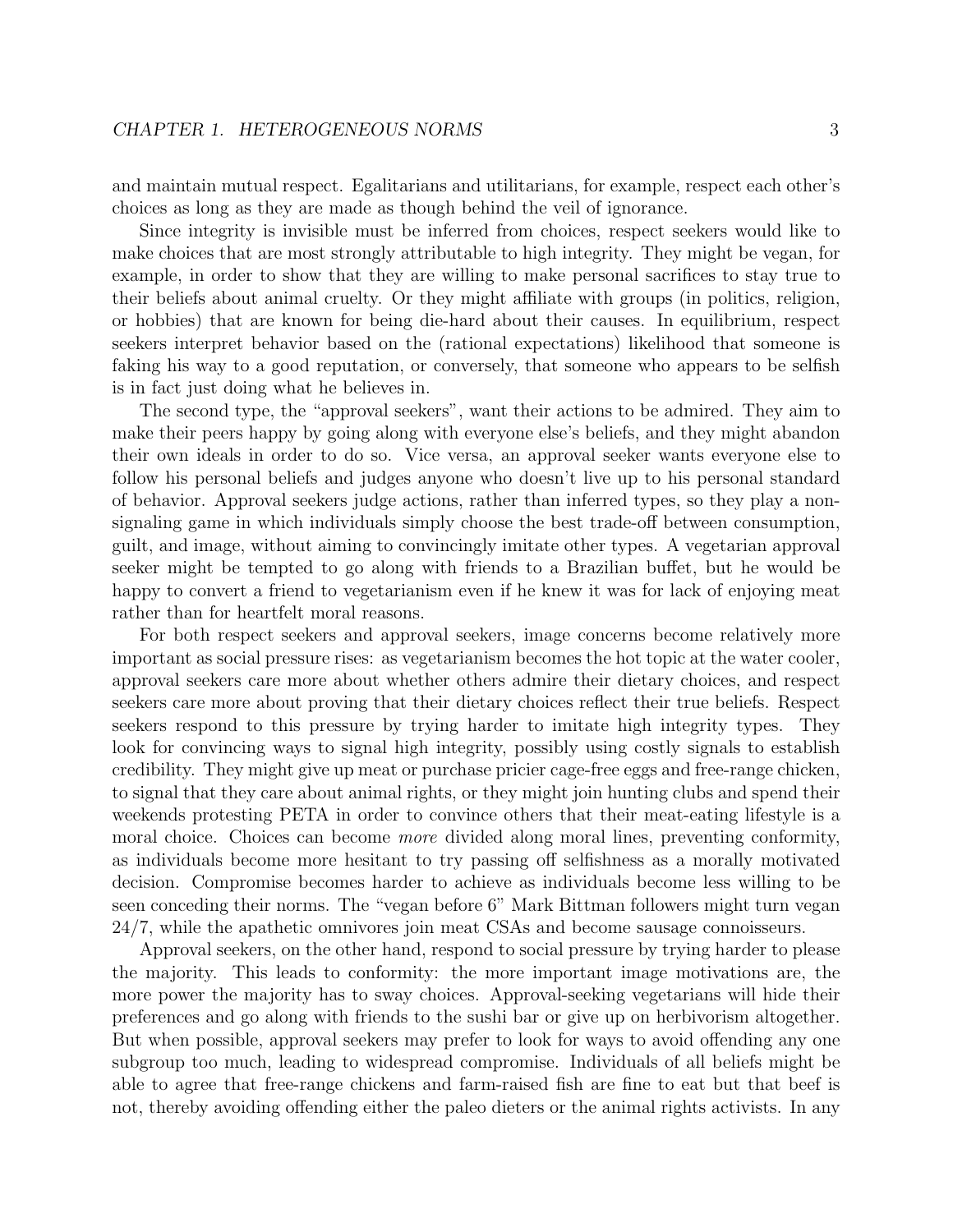case, high social pressure leads to deceptively uniform behavior, disguising the disagreement in the population.

I also find that approval seekers and respect seekers have differing abilities to sustain "sacrificial" equilibria in which individuals forego both consumption and guilt utility in order to attain a better social image. If approval-seeking vegetarians could claim a majority and then pressure everyone else to reluctantly follow, this could lead to better environmental or health outcomes. On the other hand, if a majority of approval seekers have bad intentions, this could create a disaster as they bully their peers down a terrible path. Respect seekers, on the other hand, are less likely to be able to sustain either kind of conformist equilibrium, for better or for worse.

Lastly, I show that approval and respect can interact when simultaneously relevant, such that social disapproval can itself serve as a signal of integrity. Omnivores might be able to prove that their habits are honorable merely by following them openly in a disapproving group of vegetarians.

The contrast between the outcomes of these two types, and the implied difficulty with using social pressure to influence behavior without understanding what type of social-image motivates people in that setting, is the fourth contribution of this paper. As described above, the two models of social image make distinct prescriptive predictions regarding persuasion and social pressure. For example, if politicians and voters are approval seekers who want to end legislative gridlock, they may do well to increase the salience of social image in order to motivate politicians to compromise in order to avoid offending any major constituent group too badly (so long as no single constituent group dominates the others). But if politicians are respect seekers, social pressure should be minimized if there is to be hope for agreement. In a somewhat different domain, a group seeking to foster group solidarity by extending membership to a certain number of the most committed individuals (or a company selling a product associated with a group's identity) should set a high membership price to attract respect seekers who wish to use group membership as a costly signal of integrity. But if the group stands for a minority opinion, only a low price will attract the same number of approval seekers, the few who feel strongly enough about being true to their norms to join the group regardless of the social-image cost. And in yet another domain, a development economist wishing to increase teacher attendance should be careful to identify the image motivations that teachers care about. If teachers derive respect from doing their job well, publicly honoring good work may be effective, but if they don't wish to be ostracized by other, less dedicated teachers, this approach may backfire.

These models are widely applicable to a variety of fields beyond these few examples, and I consider some possibilities in section 1.5. Until then, section 1.2 will discuss how this work fits with related literature, section 1.3 will formalize the two models of social image, and section 1.4 will explore the different behavior of approval seekers and respect seekers.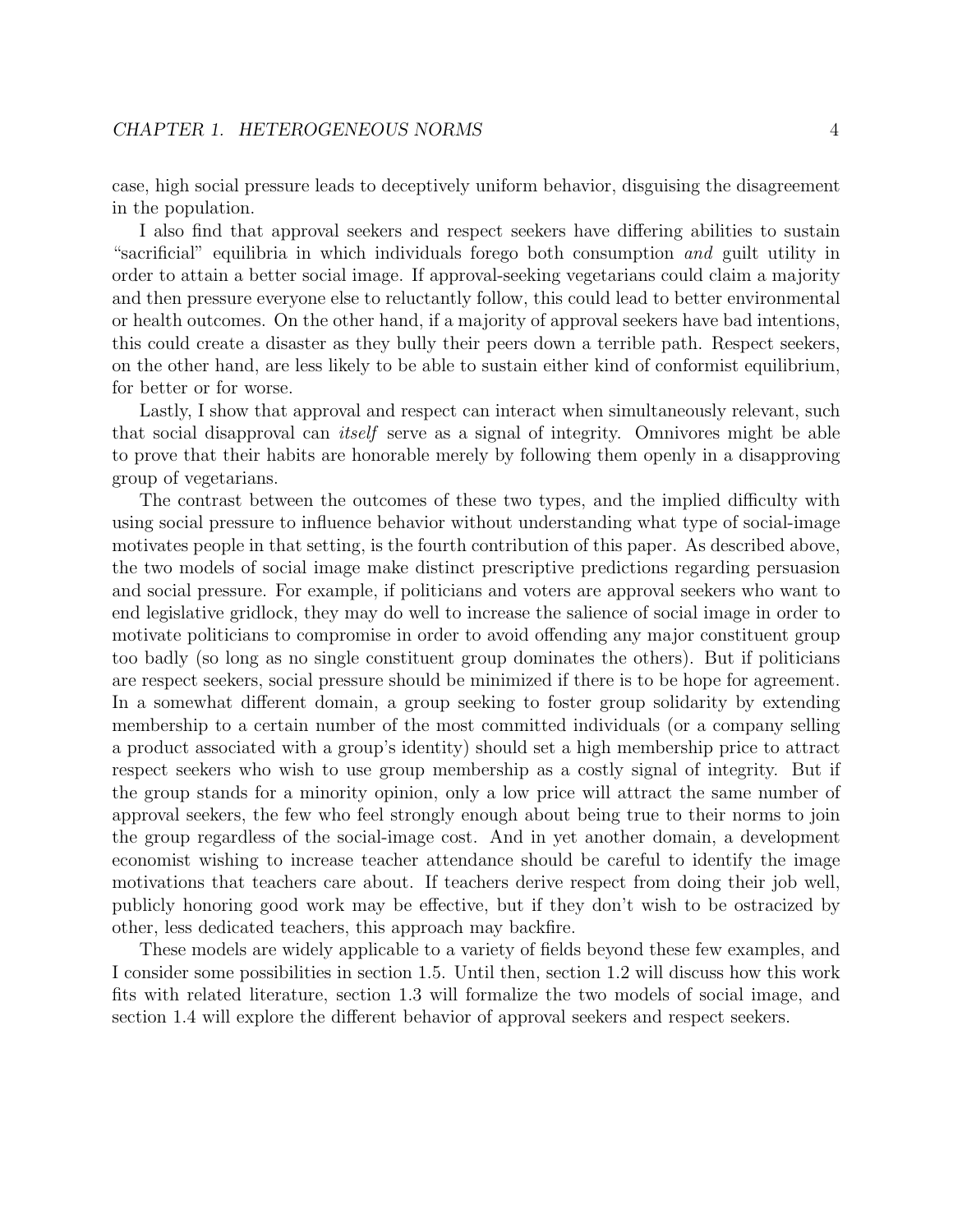# 1.2 Background

This paper builds on the theoretical social preferences literature, which is accompanied by a vast empirical and experimental literature in economics and sociology on how social norms and image motivations influence behavior.

Economists have been trying to understand moral choice since Becker's (1974) model of pure altruism, in which individuals directly have utility over others' outcomes. This was soon modified to account for "warm glow" motivations (Andreoni 1989, 1990). Later models made moral behavior contingent on relative standing, reciprocity, or intentions (Bolton and Ockenfels 2000; Charness and Rabin 2002; Fehr and Schmidt 1999; Levine 1998; Rabin 1993).

More recent findings have suggested that we may not be so internally altruistic as these models would suggest.<sup>4</sup> First of all, reducing anonymity, by revealing individual decisions (even with noise) or by revealing the decisionmakers, can dramatically increase cooperation (Andreoni and Petrie 2004; Bohnet and Frey 1999b; Carpenter 2005; Cason and Khan 1999; Franzen and Pointner 2012; Hoffman et al. 1994; Koch and Normann 2008; Satow 1975; Sell and Wilson 1991; Soetevent 2005). People will even give up money to avoid being put in a position where they will have to anonymously make trade-offs between their own and others' payments (Broberg, Ellingsen, and Johannesson 2007; Dana, Cain, and Dawes 2006; Lazear, Malmendier, and Weber 2012; Malmendier, Velde, and Weber 2013).

Evidence from the field confirms these findings and highlights their extreme importance. Gerber, Green, and Larimer (2008) find that showing publicly available voter records to neighbors is the most cost effective way to increase vote turnout. In community health initiatives, social recognition has proven to be a more effective incentive than either small or large financial rewards (Ashraf, Bandiera, and Jack 2012), and Karlan (2012) shows that this cannot be explained by an altruistic desire to motivate others by example. In charitable giving, DellaVigna et al. (2013a) show that social pressure increases donations by up to 42%, and Meer (2011) and Rind and Benjamin (1994) show that the effect of social pressure is amplified by prior ties to the observer. There is even evidence that soccer referees favor home teams, but only when games are close (Garicano, Palacios-Huerta, and Prendergast 2005). In the workplace, Babcock et al. (2010) show that incentivizing teams can be more effective than individuals because inactive individuals don't want to let down their peers,

<sup>4</sup> This literature almost universally attributes these findings to social-image concerns and social pressure. However, a couple of other factors may account for some fraction of the effect. Self-image is understood to influence behavior similarly to social image when individuals use their own actions to self-signal (Bénabou and Tirole 2011) or when social pressure merely forces individuals to be more objective in their self-evaluation (Malmendier and Velde 2013; Rabin 1995). On the other hand, alleged effects of social image might have a much less cynical explanation, from beliefs-based altruism (Grossman 2013; Malmendier and Velde 2013; Velde 2013). If individuals don't care directly about their image, but do care about not hurting others' feelings, then having their decisions observed more closely could still push them to behave more generously. While acknowledging these potential confounding explanations, I will stick with the terminology of social image and social pressure in this paper, not least because other forms of image motivations (such as respect seeking) are not likely to be as confounded by these other explanations. Also see Posner and Rasmusen (1999) for related discussion on the various ways in which norms persist and are automatically enforced.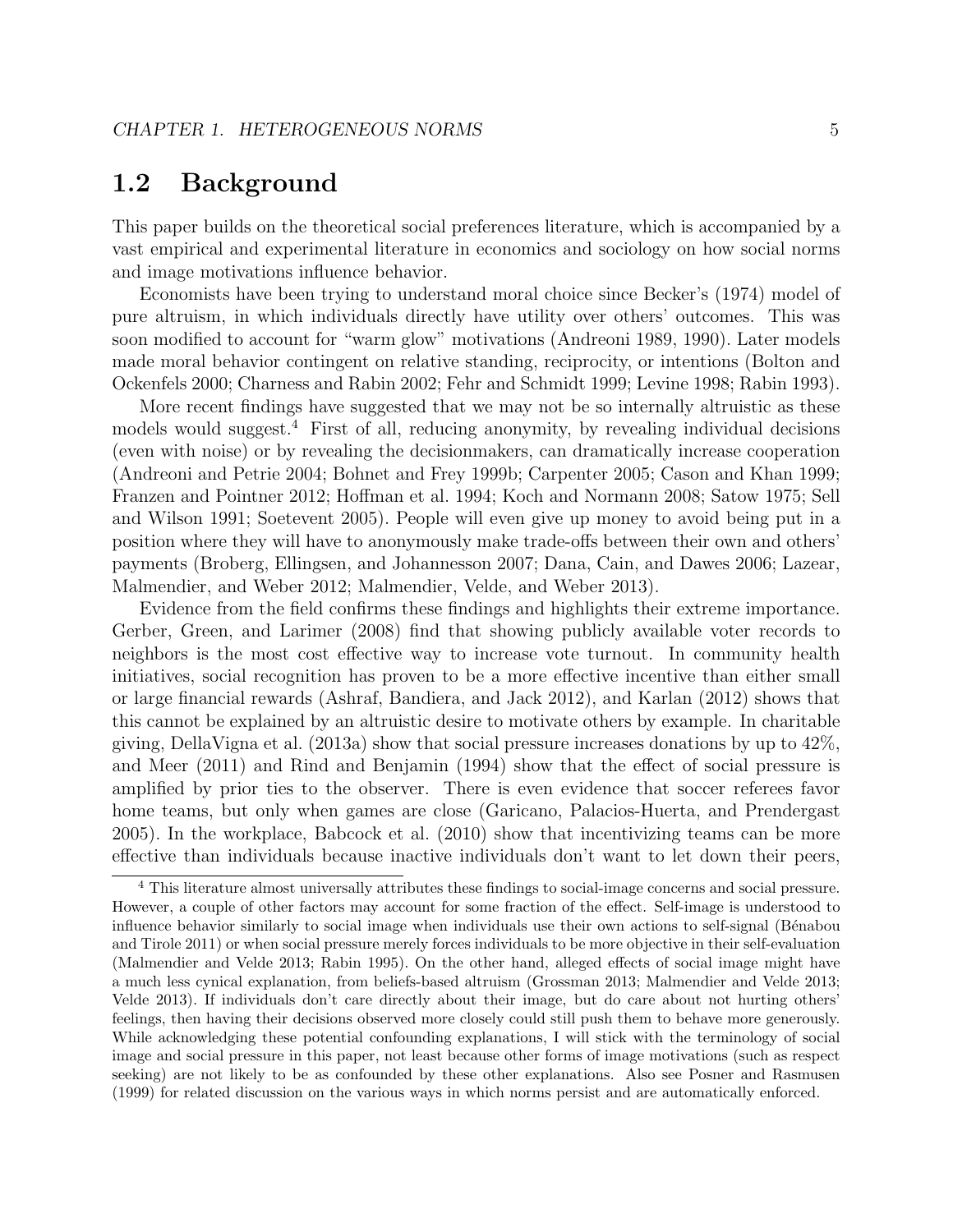and Bandiera, Barankay, and Rasul (2005) show that altruism alone cannot account for this; only when workers are subject to social pressure due to peer monitoring does the effect occur. Bandiera, Barankay, and Rasul (2010), Falk and Ichino (2006), and Mas and Moretti (2009) further show that low-productivity workers improve when monitored by higher productivity workers and that this persists even if they can't observe the higher productivity workers, suggesting that social image must be explanation.

On the theory side, progress has been made, but we are still lacking a generally applicable model of social image. In many settings, however, these various models incorporating social image have found strong support. DellaVigna, List, and Malmendier (2012) show that people will give a token amount to door-to-door charity solicitors in order to avoid the social cost of saying no. Harbaugh (1998b), Harbaugh (1998a), and Glazer and Konrad (1996) model the prestige motivation for charitable giving and find empirical evidence from the desire of donors to be listed in elite categories of supporters, and Carpenter and Myers (2010) similarly find that volunteers with stronger image concerns prefer visible jobs leading to more social recognition. Andreoni and Bernheim (2009) find that dictator game players are motivated to signal their adherence in a 50-50 sharing norm, and Grossman (2012) develops a similar model to explain behavior in a binary choice environment. Bénabou and Tirole (2006) and Seabright (2009) use similar altruism signaling models to explore crowding out when financial incentives are given for prosocial behavior. Battigalli and Dufwenberg (2007) model moral choices as a way to avoid guilt. A plethora of lab experiments, field experiments, and empirical evidence support this theoretical approach (Broberg, Ellingsen, and Johannesson 2007; Dana, Cain, and Dawes 2006; Dana, Weber, and Kuang 2007; Lazear, Malmendier, and Weber 2012; Malmendier, Velde, and Weber 2013; Mas and Moretti 2009).

Most of this literature focuses on the particular case of altruism or charitable giving, but a few models are applicable to more general cases. Bernheim (1994) models conformity to an arbitrary fixed norm with a signaling model in which players infer each other's dedication to the norm from their choices. He shows that the signaling motivation endogenously produces pooling on the norm (similar to the main result in the dictator game model of Andreoni and Bernheim (2009)). Bénabou and Tirole (2011) model moral behavior through a self-signaling process, in which individuals invest in their identity by making easily remembered moral choices. Akerlof (1980) models social customs in which individuals feel social pressure to adhere to a norm and social pressure increases in the fraction of the population that believes in the norm. Akerlof and Kranton (2000) model choices as influenced by the identities we derive from membership in different social categories.

The preceding models have a common limitation, however: all assume that people unanimously agree on the best action. I correct this in each of my parallel models of social image.

The issue of wealth distribution is a key example that intuitively bridges the gap between traditional models of altruism and these models of moral beliefs. My model of respect seekers uses a signaling framework similar to Andreoni and Bernheim (2009), an influential study showing remarkable evidence for the role of social image in dictator game sharing. But in the simple dictator game, any impartial philosophy of redistribution agrees that the 50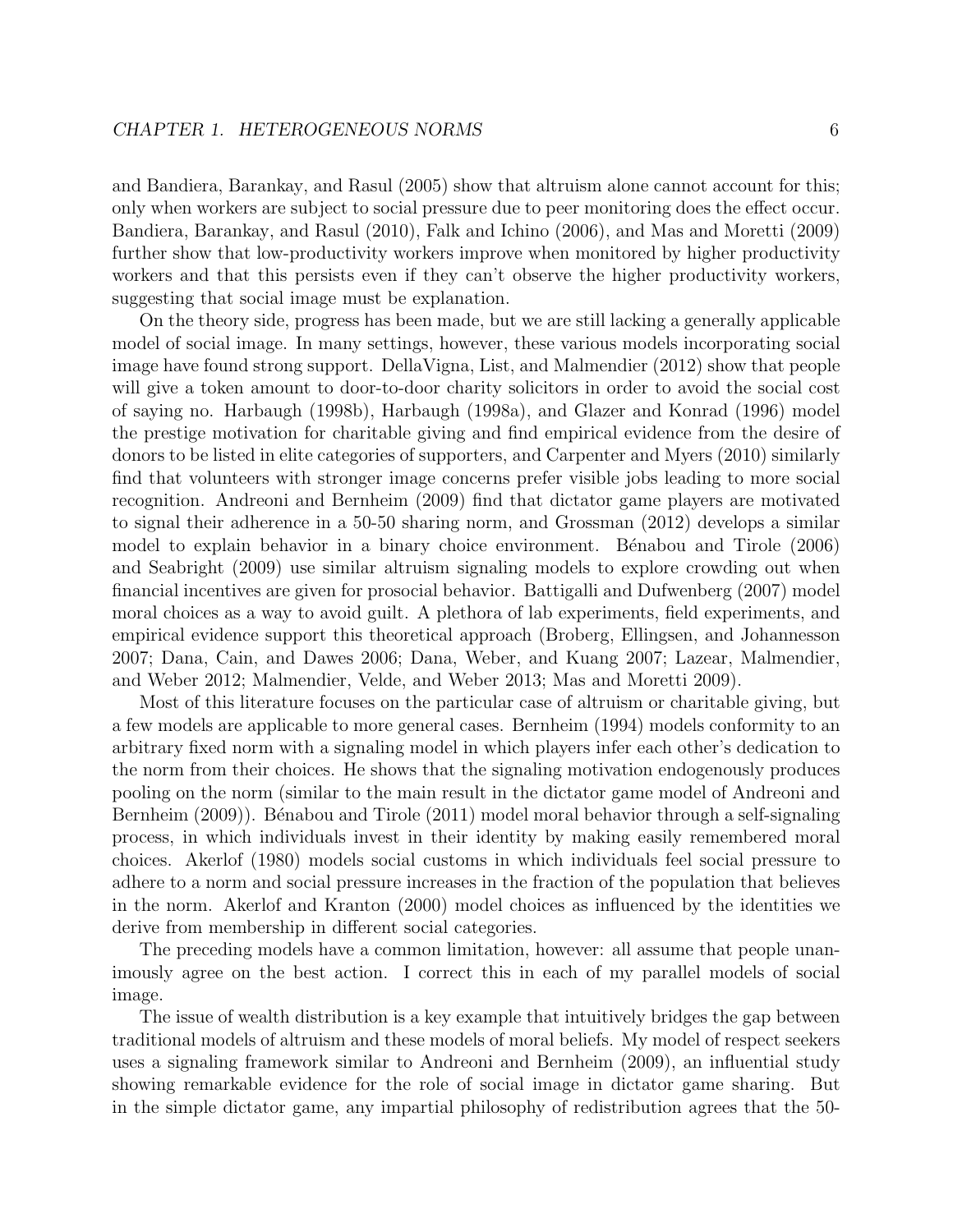50 split is the morally correct action. No real-world redistribution decision falls within this knife-edge case. Even absent complications such as earned property rights, individuals exhibit substantial heterogeneity in their distributive preferences (Alesina and Glaeser 2004; Butler, Giuliano, and Guiso 2012; Cappelen et al. 2007; Charness and Rabin 2002; Dickinson and Tiefenthaler 2002; Fisman, Kariv, and Markovits 2007; Reuben and Riedl 2011). By reinterpreting the signaled types of Andreoni and Bernheim (2009) as integrity towards these personal redistributive ideals, however, I can generalize their model to apply to these more realistic settings with disagreement about notions of fairness. The respect seekers in my integrity signaling model must then jointly infer both integrity and ideals themselves in order to pass judgment on someone's actions, and judgment represents an inference of impartiality, rather than prosociality.

My model of approval seekers, on the other hand, uses a notion of social image similar to the one in Akerlof (1980). But while he, too, assumes that a particular fraction of the population believes in a norm and passes judgment on those who defect from that norm (and the higher the fraction is, the harsher is social pressure), I more broadly assume that every individual in a population judges others' actions according to the same moral standard as he judges his own actions. Since individuals have different ideals, it can be impossible to please everyone, but a maximal social image can be achieved by minimizing the harshness with which an average peer judges one's action. Often the way to do this is to follow the lead of the majority, and other times it pays to avoid offending anyone too extremely by taking a middle ground path. Even in settings without moral content, the desire to fit in can be described by the approval-seeking motive; approval seekers, but not respect seekers, might make transparently desperate attempts to stick with the crowd, as in Asch's (1955) or Milgram's (1963) seminal experiments, or conform apparently purely for the sake of conforming, as in Goeree and Yariv (2007).

In building on these models and focusing on the importance of social image that has emerged in the empirical and experimental literature, I will abstract from other aspects of social preferences, such as warm glow or altruism. This is primarily because they are intended to be portable across many situations which may or may not involve prosocial considerations. In particular cases, of course, these factors may be understood to influence the "consumption utility" of a particular choice, or the set of impartial norms that are actually held.

Additional background literature that is relevant to particular applications is mentioned along with discussion of those applications and in section 1.5.

# 1.3 Model

Consider a setting in which individuals within an (observant) population must take a morally contentious action. Different personal norms correspond to different ideal actions. Each option provides the individual a certain consumption utility, which includes the immediate costs and benefits of the action along with any expected long-run change in utility, such as the expected change in tax policy after volunteering to campaign for a particular candidate.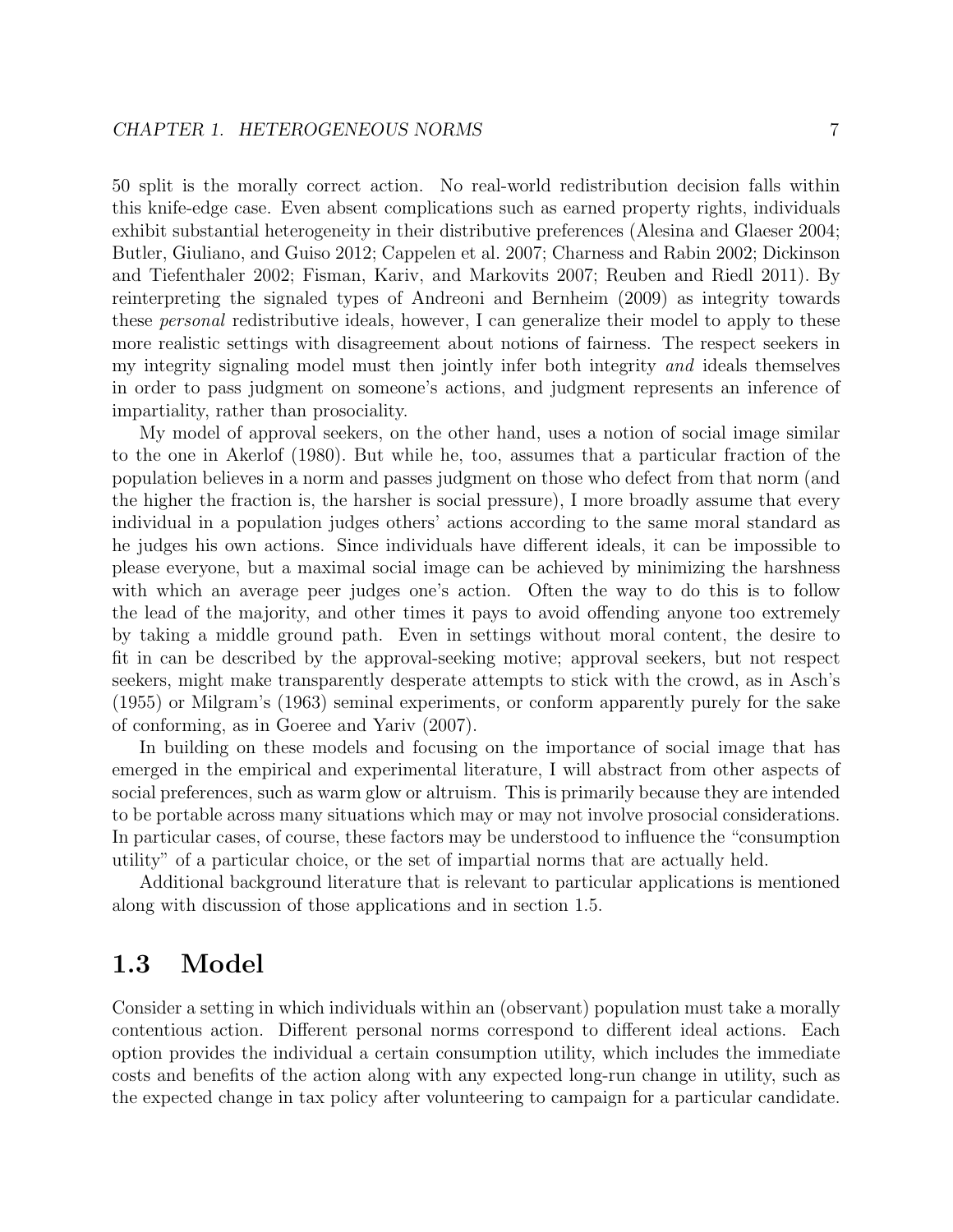Externalities are not specified; this is discussed further in section 1.4. This setting is intended to intuitively capture a wide array of moral and customary decisions, such as whether to eat meat, which church to go to (if any), whether to send one's kids to private school, how to share resources, how to reciprocate kind actions, what to wear to work, what brand of shoes to buy, who to vote for, etc.<sup>5</sup>

Formally, an individual i is faced with a choice set  $X$ , which I will take to be a binary or ternary choice in the results below. Each option  $x \in X$  leads to consumption utility  $v(x)$ , but in addition, i has a personal norm denoting  $\rho_i$  as the morally appropriate choice. When making a choice  $x_i$  that deviates from this ideal outcome, i feels guilt  $G(x_i - \rho_i)$ , which is additionally weighted by an integrity parameter  $t_i$ <sup>6</sup>. That is, each person has a two-dimensional type  $(t_i, \rho_i)$ : an ideal choice and an integrity parameter that constitutes a weight on their personal norm.<sup>7</sup>

When types are specified in this two-dimensional way, there is a natural choice in the definition of social image: do people want others to share their moral beliefs and to signal that they share theirs with the group, or do they want to signal that they adhere to their own idea of right and wrong no matter what material consequences are involved and no matter what other people think? This is the intuition driving the formulation of two models of social image: respect seekers signal integrity, and approval seekers signal their moral ideals.<sup>8</sup>

Social image utility is an increasing function given by  $H(m(x_i))$ , where m is the image resulting from a given choice. The importance of image is determined by a social pressure parameter s, which enters utility as a weight on  $H$ . s summarizes the shared attributes of a situation that contribute to social pressure: visibility, audience size, and how harshly choices are judged in a particular setting. Image itself is the key ingredient for which I consider multiple possibilities, discussed below.

Altogether, person  $i$  has utility

$$
U(x_i|t_i, \rho_i) = v(x_i) - t_i G(x_i - \rho_i) + sH(m(x_i)).
$$
\n(1.1)

<sup>8</sup> Nonetheless, approval seekers are modeled without a signaling model, for reasons explained below.

<sup>5</sup> While voting and similar choices are themselves private, it's reasonable to interpret many people's voting decisions as visible amongst their social group, as these topics frequently arise in conversation and there is substantial evidence that people dislike lying, in general and about voting in particular, e.g. Gneezy (2005) and DellaVigna et al. (2013b). Moreover there is evidence that social-image motivations strongly influence even anonymous choices, e.g. Lazear, Malmendier, and Weber (2012) or Malmendier, Velde, and Weber (2013), and, as mentioned in footnote 4, evidence that self-image motivations can operate similarly to social-image motivations when we use actions to self-signal (Bénabou and Tirole 2011; Rabin 1995).

 $6$  This formulation asserts that people differ in their norms but not in their guilt function  $G$ , whereas the personalized definition of norms described in the introduction would imply a fully individualized set of appropriateness ratings (given by the function  $G$ ). This is a simplifying assumption that makes the model tractable.

<sup>7</sup> Rather than outright disagreement, this setup could represent ambiguity about the norm, such as in a new situation or an unfamiliar culture. Someone who is very confident about their belief in the norm  $\rho$  will experience guilt normally, while someone who has no idea what the norm is will not experience much guilt from any choice; that is, they will weight  $G$  with a very small  $t$ .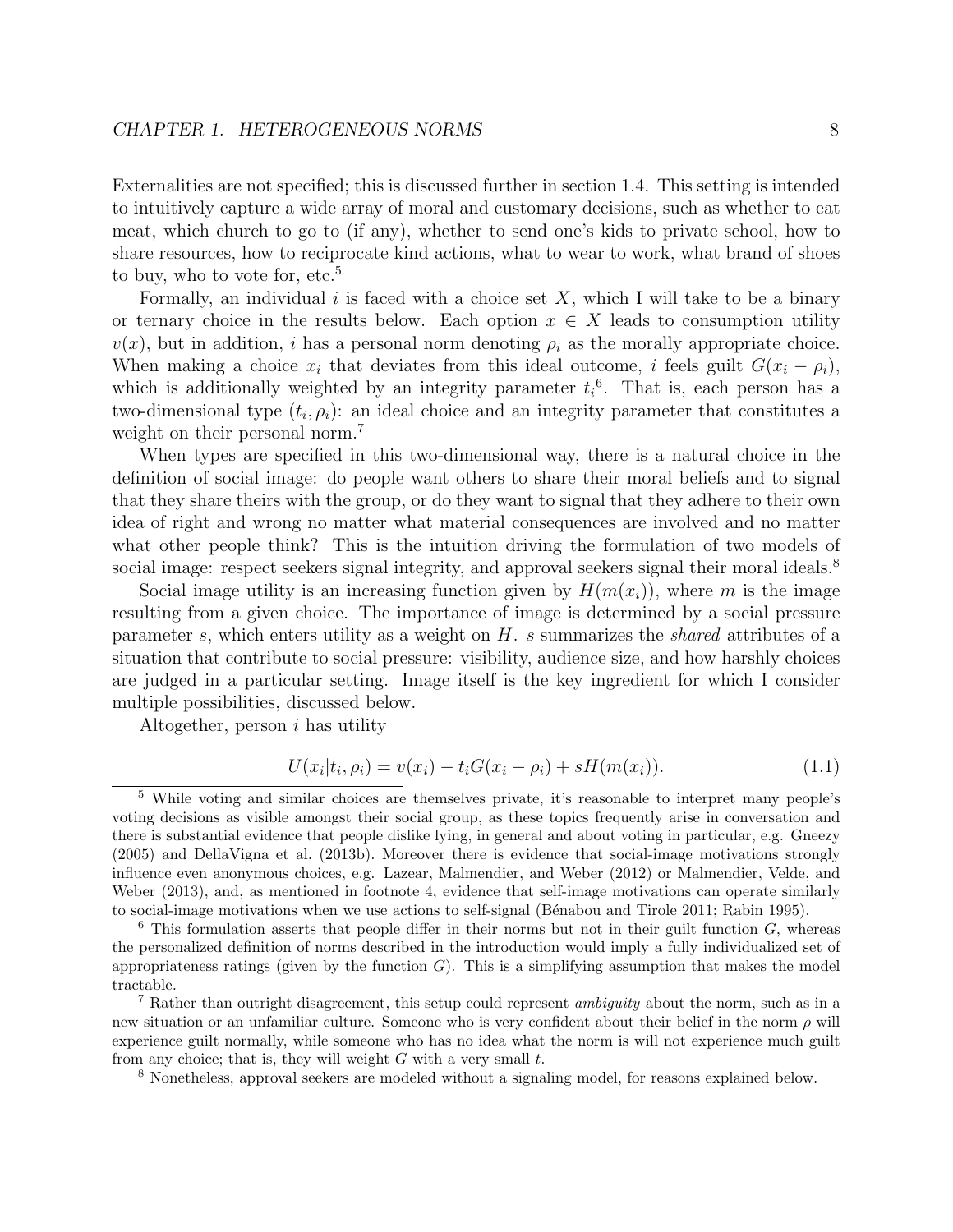Further assumptions may be helpfully motivated with an example.<sup>9</sup> Imagine that the relevant choice is to argue for a particular tax rate to fund a welfare system. The decisionmaker believes that  $\rho$  represents the best trade-off between equality and efficiency but would rather not pay such a high rate, so he might facetiously argue against social safety nets. He may not even have the option of voting for his most preferred tax rate, if only a few options are on the table. Others disagree with his moral beliefs, and some argue in favor of credible alternatives, while some argue for transparently selfish policies that no one believes are fair. Any of these morally contentious decisions can be understood to be contained within the general scenario specified by the following intuitive, non-restrictive assumptions:

## **Assumption 1.** i) X is indexed by R; results below specify  $X = \{x_1, x_2\} \in \mathbb{R}^2$  or  $X = \{x_1, x_2, x_3\} \in \mathbb{R}^3$ .  $s \ge 0$ .

- ii)  $(t_i, \rho_i) \sim \phi$ , continuous, with conditional distributions satisfying supp  $\phi_t = \mathbb{R}^+$  and  $\text{supp}\,\phi_{\rho}\subset X$ . These distributions are commonly known.
- iii) G is continuous and monotonically increasing in  $|x_i \rho_i|$  and is symmetric around 0.
- iv) H is continuous and monotonically increasing in  $m(x_i)$ , and  $\sup_m H(m) = \overline{H} < \infty$ .

Continuity is assumed simply to guarantee existence of equilibrium; this could be relaxed in specific instances to allow, for example, an atom in the distribution of types.

I consider two hypothetical, distinct populations of people with two different types of social-image motivations, the *approval seekers* and the *respect seekers*. They respectively have social-image functions  $m_{as}$  and  $m_{rs}$ , and image utility functions  $H_{as}$  and  $H_{rs}$ , for which part 4 of assumption 1 holds separately.

Approval seekers and respect seekers are treated as disjoint populations for the sake of clearly contrasting the effects of the two kinds of social image, but of course in many situations these two motivations might operate simultaneously; Section 1.4 explores the interaction between approval seeking and respect seeking in these situations.

Approval seekers: Approval seekers derive utility from praise for their actions, and observers praise actions that agree with their personal norms. They are motivated to adhere as closely as possible to the ideals of the highest fraction of the population as possible. Note that approval seekers are not concerned with actually signaling either their ideal  $\rho$  or their integrity t; they only seek praise that depends on others' moral beliefs. This is superficially similar to wanting to signal that you share your beliefs with someone else, but I opt not to

<sup>&</sup>lt;sup>9</sup> One could imagine more complicated utility specifications which, for example, relax additive separability or further individualize the component functions or allow for asymmetric guilt. I do not wish to commit to ruling out these possibilities, but I present the utility function in this way for ease of exposition. The key results come from contrasting the predictions of this model when  $m$  and  $H$  represent different types of social image, and generalizing the functional form further doesn't substantively contribute to that discussion.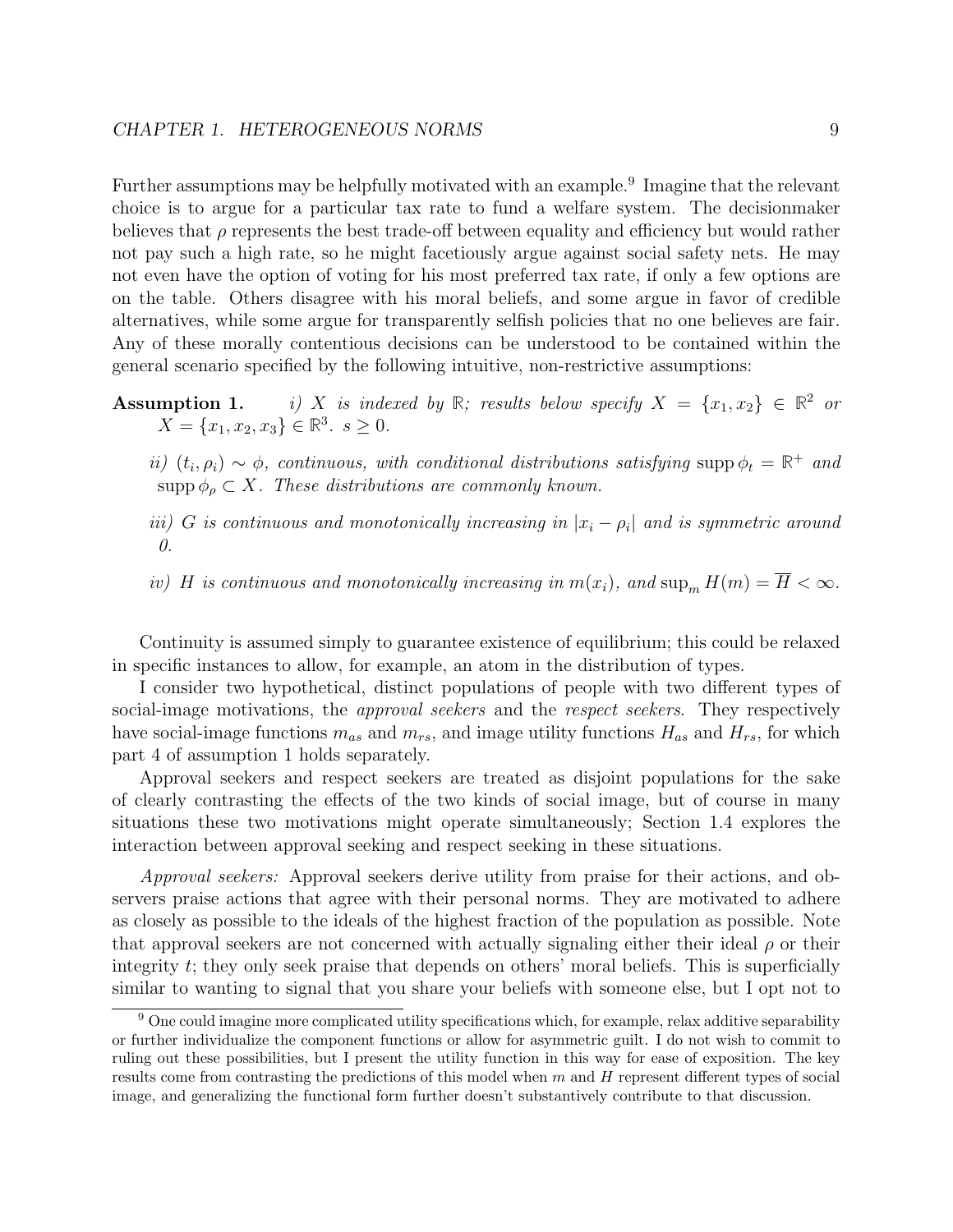use such a signaling model because it immediately leads to counterintuitive predictions: a vegetarian would approve of an admittedly-hypocritical lapsed-vegetarian friend just because they philosophically agree about the merits of vegetarianism. On the other hand, however, it's quite plausible that a vegetarian would be happy to convert an insincere meateater, or that Republican constituents would be happy to continue reelecting a moderate Democrat, so long as that representative denies any true pro-choice beliefs. These are scenarios in which individuals confer approval, but not respect (as defined below).

For approval seekers,  $m(x)$  is defined as  $m_{as}(x) = -\int_{-\infty}^{\infty} \int_{0}^{\infty} \phi(t,\rho)G(x-\rho)dtd\rho$ . That is, each observer judges the choice of  $x$  according to his personal guilt function, and image is the negative of the average of these individual judgments over the full population. For example, if half of the population believes in  $\rho_1$  and half the population believes in  $\rho_2$ , then  $m(\rho_2) = -\frac{1}{2}G(\rho_2 - \rho_1)$ . The best attainable image,  $m_{as} = 0$ , only occurs when perfectly adhering to a homogeneous norm.

Respect seekers: For respect seekers, social image is based on others' estimate m of the decisionmaker's integrity t. Formally, their image function is simply defined as  $m_{rs}(x)$  =  $E[t|x]$ , the rational inference of someone's t conditional on the choice  $x^{10}$  Individuals want to be seen as unhypocritical, whatever their personal beliefs. However, since integrity is not directly observable, inferences about integrity must be rational in equilibrium, and optimal choices must anticipate those equilibrium inferences. Note that observers do not care about the dictator's  $\rho$ . That is, observers do not judge norms themselves when multiple defensible options exist, but they do judge the decisionmaker's integrity or hypocrisy with respect to his beliefs. There are plausibly many such situations in which people care about respect but not approval. Outsiders admire some extreme religious groups such as the Amish or the Hasidic Jews for their dedication to their beliefs. Or, from the perspective of the actor rather than that of the audience, the actor might care only about respect even as the world disapproves. Suicide bombers are definitely not admired, but it's also hard to claim that their actions do not convincingly signal their dedication to their beliefs.<sup>11</sup>

Notice that for both approval seekers and respect seekers, there is a best possible image. Approval seekers can't do any better than to perfectly please everyone in the population, and respect seekers can't do any better than to be known to be perfectly impartial. It is intuitive that perfect image can't lead to unboundedly high utility; this is the motivation for the upper bound on  $H$  stated in part 4 of assumption 1. This assumption will also

 $10$  This assumption could be generalized to allow for inferences other than the mean, but this flexibility isn't important to the results in this paper, so I use the mean for expositional simplicity. However, all proofs go through just as well with other inference functions such as the median. Specifically, any inference function m, acting on the (rational, in equilibrium) distribution of types  $f$  that would choose the observed action is suitable so long as it satisfies the following properties: 1) m is continuous with respect to the weak topology on the space of distributions on  $\mathbb{R}^+$ , 2) min supp  $f \leq m(f) \leq \max \text{supp } f$  with strict inequalities if the support of f is nondegenerate, and 3) if f' first order stochastically dominates f, then  $m(f') > m(f)$ .

<sup>&</sup>lt;sup>11</sup> I speculate that the unconvincing rhetoric labeling these people as cowards is in fact a somewhat facetious attempt to denigrate their single potentially admirable attribute.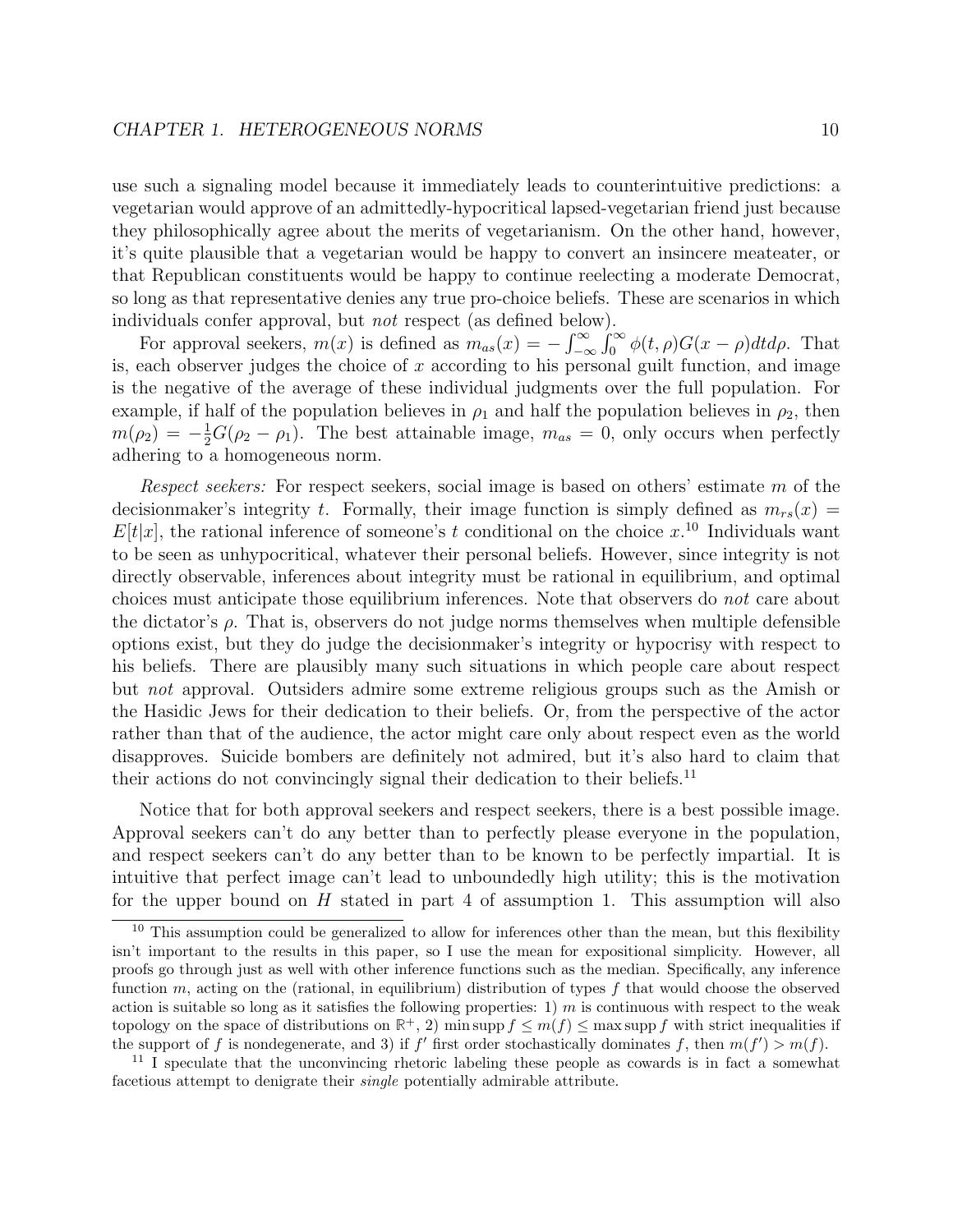### CHAPTER 1. HETEROGENEOUS NORMS 11

provide mathematical utility by restricting equilibrium parameters to a compact space and guaranteeing existence of an equilibrium.

The dependence of utility on beliefs places the model in the realm of psychological game theory (Battigalli and Dufwenberg 2009; Geanakoplos, Pearce, and Stacchetti 1989). As long as types are exogenously assigned, however<sup>12</sup>, approval seekers are not playing a strategic equilibrium in which inferences about types matter, so the tools from psychological game theory are not needed to analyze their outcomes. The respect seekers play a much more complicated signaling game, and analysis relies on that notion of psychological equilibrium.

Homogeneous Norms Before presenting the main results, a short note on the baseline setting with homogeneous norms is called for. Even in these scenarios, the two models lead to slightly different predictions. These differences arise fundamentally because respect seekers are playing a signaling game, while approval seekers are being judged directly for their actions rather than inferences based on those actions.

First of all, the respect-seeking model can generate pooling equilibria in situations where the approval-seeking model can't. This is demonstrated by Andreoni and Bernheim (2009) (or Bernheim's (1994) model of conformity) which can be seen as a (continuous choice) special case of the model of respect seekers. Their simpler setting with homogeneous, exogenous social norms shows that respect seekers playing a signaling game create endogenous discontinuities in their preferences that lead to pooling behavior. In particular, they show that respect seekers exhibit pooling on the 50-50 split in the dictator game, despite the fact that preferences have no discontinuities at this point.<sup>13</sup>

In their model, dictators choose an amount  $x$  between 0 and 10 dollars to keep, and the remainder of the ten dollar goes to their anonymous partners. A desire to signal adherence to the 50-50 norm attracts anyone who would like to choose nearly 50-50 to the exact 50-50 split, so that a pool occurs at the fair outcome and no one chooses nearby allocations. The reader is referred to the original paper for the proof, but intuitively speaking, this results from an endogenous discontinuity in the inference function: When a mass of high  $t$  types choose 50-50, the inferred type  $E[t|x=5]$  must be the mean member of that pool, which then must be strictly larger than the inferred type upon observing  $x = 5 \pm \epsilon$ . These discontinuous inferences creates the discontinuous incentives that create the pooling behavior in the first place and ensure that anyone "nearby" will prefer to jump to the exactly fair choice. In equilibrium, increasing social pressure increases the size of this pool.

Approval seekers, on the other hand, merely have an increased motivation to get near 50-50 when social pressure increases, and their distribution of choices will smoothly approach 50-50 but will not discontinuously pool there. Say, for example, that consumption utility is linear and  $g(x-5) = (x-5)^2$ . Then approval-seeking dictators maximize  $x - (t+s)(x-5)^2$ , yielding  $x^* = \frac{1}{2(t+s)} + 5$ . Increasing social pressure moves the distribution of choices towards  $x = 5$ , but no pooling occurs, and other types will continue choosing nearby allocations as

<sup>&</sup>lt;sup>12</sup> See Appendix A.1 for an extension that relaxes this exogeneity condition.

<sup>13</sup> Bernheim (1994) explicitly emphasizes this same difference, but that model is a bit harder to adapt to my notation, so I use the Andreoni and Bernheim (2009) setting instead.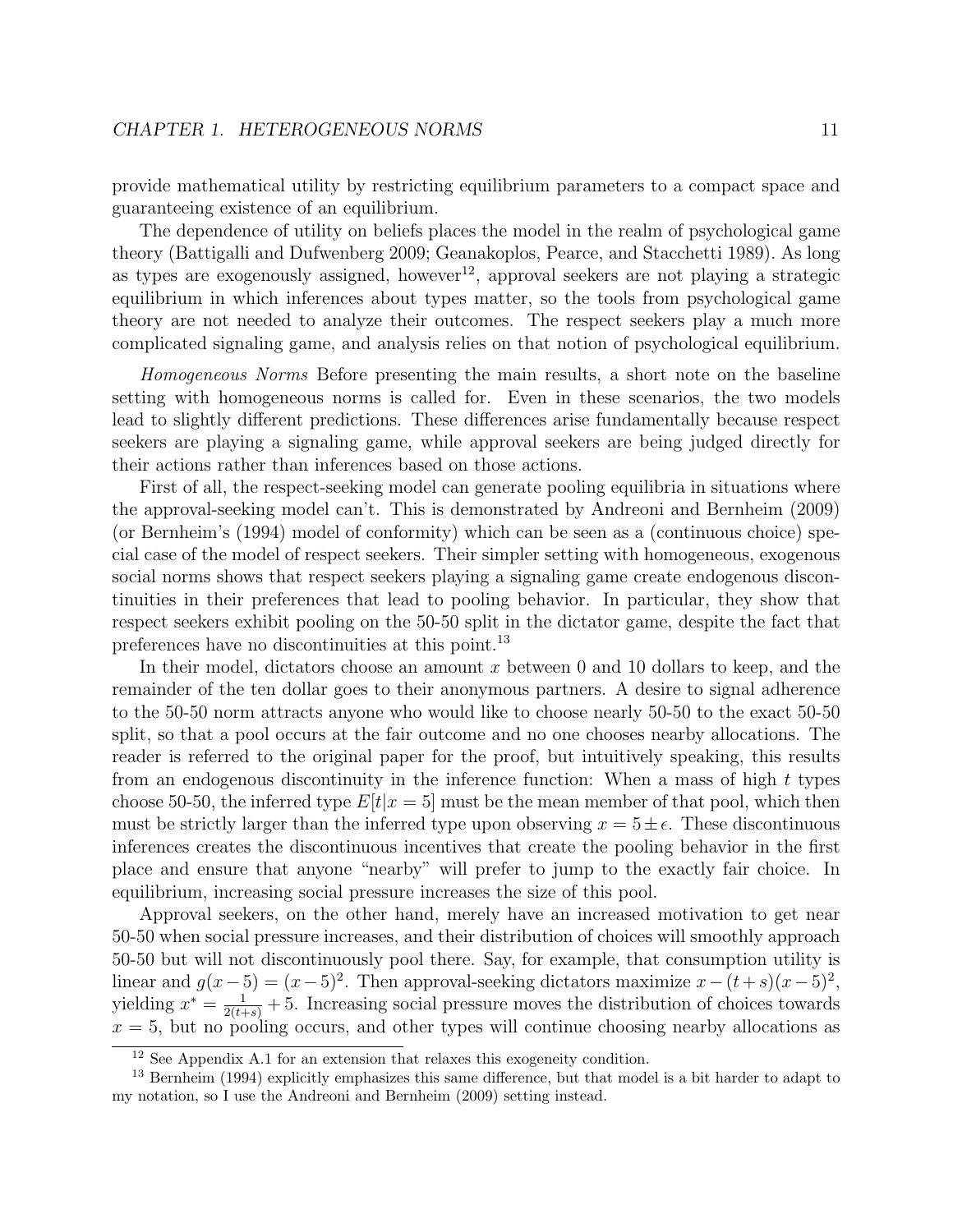### CHAPTER 1. HETEROGENEOUS NORMS 12

well. The pooling outcomes generated by respect-seeker signaling only occur for approval seekers if we allow incidental structural features in their preferences.

Second of all, the respect-seeking model produces interdependent preferences more naturally than the approval-seeking model. Interdependent preferences exist when an individual's preferences depend on the preferences of others (Gul and Pesendorfer 2006; Postlewaite 2011). For example, someone might be more altruistic towards someone who is very altruistic (Levine 1998). There is indeed plenty of evidence that people's revealed preferences depend on how strictly their peers are adhering to a norm (Andreoni and Scholz 1998; Carman 2004; Cialdini 2003; Croson, Fatas, and Neugebauer 2005; Fischbacher, Gächter, and Fehr 2001; Frey and Meier 2004; Gino, Ayal, and Ariely 2009).

This behavior is easily understood in the respect seekers' signaling game, especially if we grant that isolated experiments do not reflect equilibrium outcomes; that is, while equilibrium beliefs must reflect actual choices, real-world choices reflect evolving, learned beliefs about others' strategies. Let's continue to use the dictator game example from above. Suppose a respect seeker first observes his peers playing a dictator game in which the the average gift is 0. He then knows that choosing to give 1 will cause his peers to infer that he has a fairly high t. If he then later observes his peers playing the same game and choosing an average gift of 3, he knows that to attain the same social image, he must give more than 3: the underlying distribution of types can't have changed, but each type is now sharing more, so he must also share more to maintain a particular image.

Even if isolated experiments do reflect equilibrium outcomes, interdependent preferences of respect seekers are easily understood. The signaling game that they play can have multiple equilibria (see section 1.4), depending on the underlying distribution of types, so individual preferences are contingent on the equilibrium that others are playing.

Note that modifying the definition of image for approval seekers such that actions are judged relative to others' actions will also allow for interdependent preferences. For respect seekers, however, this behavior arises endogenously.

Having completed the model setup, we can now turn to the main results describing how respect seekers and approval seekers behave in settings with heterogeneous norms.

## 1.4 Results

The following five subsections characterize the behavior of approval seekers and respect seekers facing several types of choices. Despite the simplicity of the discrete choice environments considered, this provides the key intuitions for the differences between the two types.

## Equilibrium

First assume that each individual has exactly two options,  $x_1$  or  $x_2$ , and one of two ideals,  $\rho_1 = x_1$  or  $\rho_2 = x_2$ . Each option provides consumption utility  $v(x_i)$  to the decision maker; WLOG assume  $v(x_2) > v(x_1)$ . Guilt is given by  $G(x_1 - \rho_2) = G(x_2 - \rho_1) = G$ . Additionally,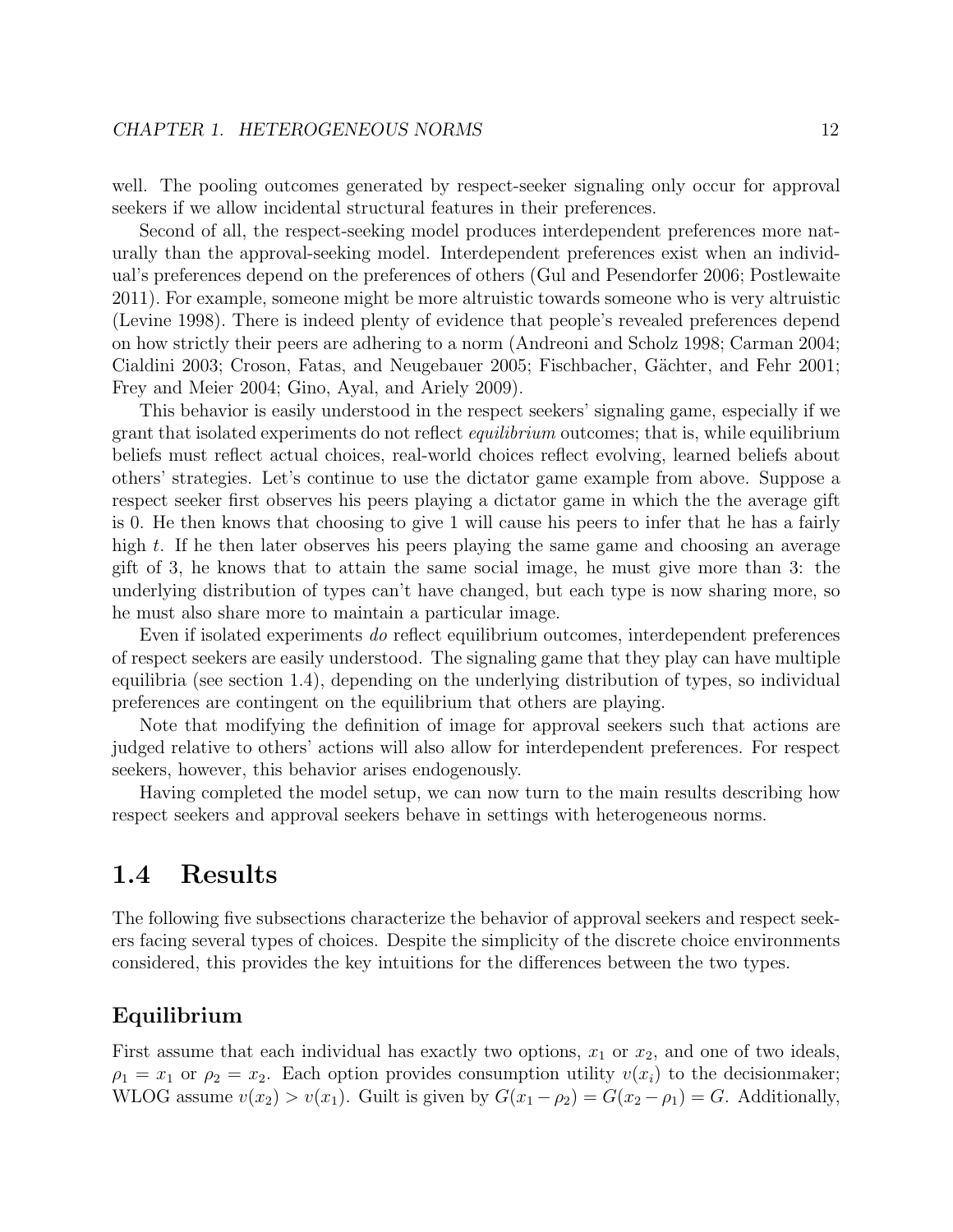assume that t is distributed according to  $\phi_t$ , independently from  $\rho$ .  $\phi_t$  has full support on  $\mathbb{R}^+$  and is continuous, as required by assumption 1. A fraction  $p_1 \in (0,1)$  of the population has  $\rho = \rho_1$ .

For concreteness, consider the following simple example. Imagine that the decisionmaker must choose between two allocations of wealth for himself and a partner.  $x_2$  corresponds to  $(3, 0)$ ; that is, 3 units of utility for the decision maker and 1 for the partner.  $x_1$  corresponds to  $(1, 1)$ . Some subset of the population is utilitarian and believes  $x_2$  is the fairer allocation. Another subset is egalitarian and believes that  $x_1$  is fairer. Individuals who don't care too much about following their own norm would prefer to choose the personally advantageous allocation  $x_2$ . Guilt free (low t) approval seekers hope that  $\rho_2$  is the prevailing norm so that they can gain approval without sacrificing material interests; guilt free respect seekers want to choose  $x_2$  and convince their peers that they do so out of a true commitment to efficiency. High-t types, of both kinds, care enough about their norm to ignore these factors.

The examples described in previous sections lead to less stylized interpretations:  $x_1$ could correspond to being a Democrat and voting for strongly redistributive policies.  $x_2$ could correspond to being a Republican and voting for less redistribution for the sake of higher overall wealth. Or the choice could be between declaring war or risking national security, or between generous safety nets or a laissez-faire approach, or between equal rights for a minority group or discrimination.<sup>14</sup> Outside of politics, this setting could represent vegetarianism versus omnivorism, orthodoxy versus reform religious practices, sending girls to school versus keeping them home to help with housework, staying at home to raise children or taking an outside job, or dressing casually or formally for work.<sup>15</sup>.

Proposition 1 describes equilibrium for approval seekers, who perform a straightforward utility maximization, and for respect seekers, which emerges in a more complicated signaling game. A signaling equilibrium consists of an action function  $Q : [0, \infty] \times {\rho_1, \rho_2} \rightarrow {\{x_1, x_2\}},$ along with a perception function  $P: \{x_1, x_2\} \to [0, \infty]$  with  $P(x_i) = E[t|x_i]$ . This follows the notion of a psychological equilibrium introduced by Geanakoplos, Pearce, and Stacchetti (1989). Equilibrium transfers must be optimal given  $P$  and inferences must be consistent with Q. Throughout this paper, I also restrict attention to equilibria satisfying the D1 criterion of Cho and Kreps (1987), which requires that inferences about types from disequilibrium actions must be reasonable in the sense that, roughly, all weight must be placed on the types

 $14$  In some cases, like the latter, strong opinions exist despite no utility consequences of either outcome for most people; in this case, the model still applies with  $v(x_2) = v(x_1)$ .

<sup>&</sup>lt;sup>15</sup> Note that if v is heterogeneous, the model still applies unproblematically so long as v is observable. Someone arguing in favor of marriage equality will simply be interpreted differently if they are gay themselves.

On the other hand, if v is heterogeneous and independent from  $(t, \rho)$ , so long as  $v_i$  falls in some bounded set we can simply divide each person's utility function by  $v_i$  in order to normalize consumption utility (after adding some positive constant if necessary to ensure that supp  $v_i \in \mathbb{R}^+$ ). This then alters the distribution of t to  $t_i/v_i$  and effectively renders each person differently responsive to social pressure. The limit-case results still hold. If  $v_i$  is correlated with types, using the same trick introduces correlation between normalized  $t$ and  $\rho$ , so we end up in the case from section 4 in which people are differentially responsive to s. Again, limit-case results still hold.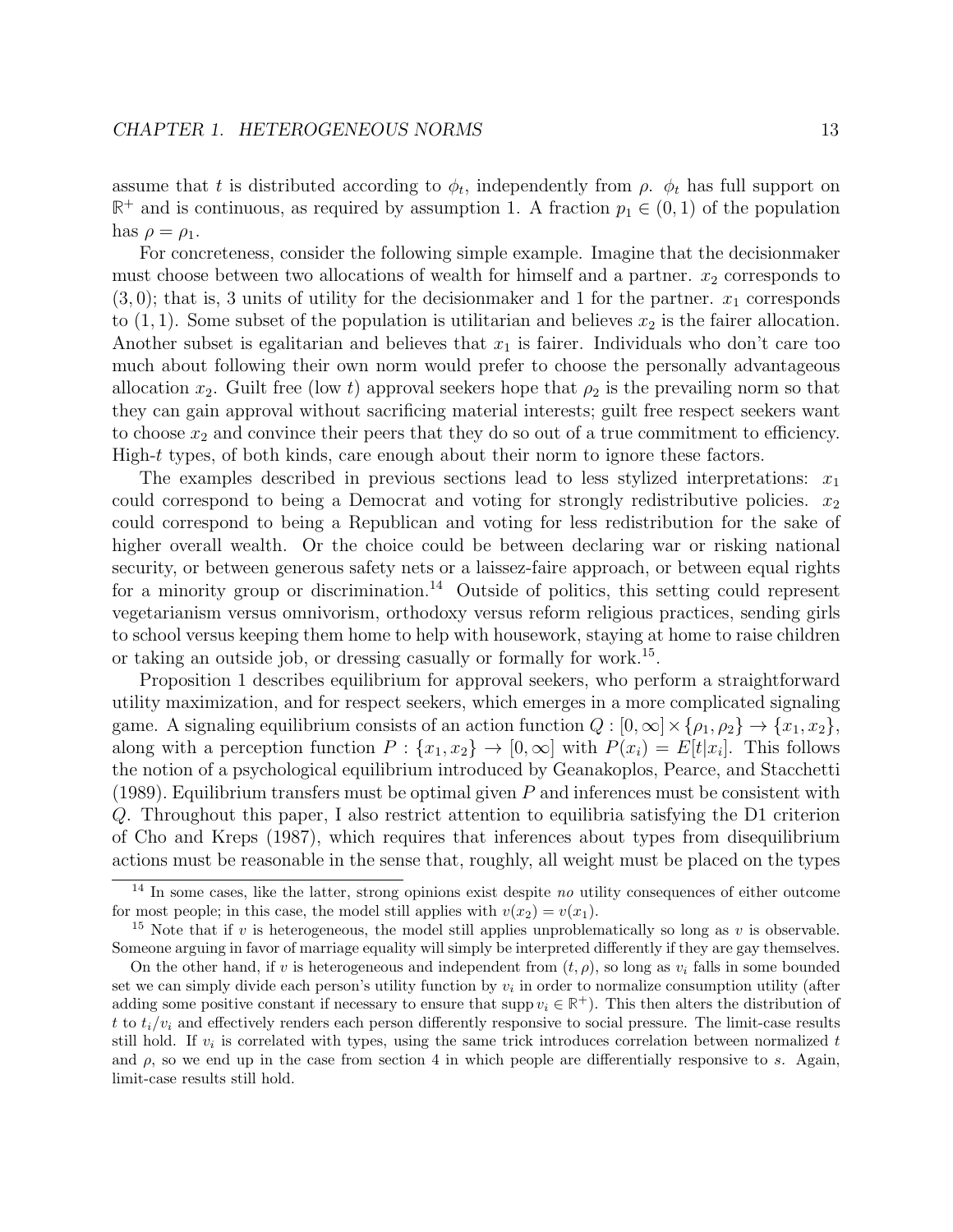who would be tempted to deviate to that action for the widest range of mistaken beliefs.<sup>16</sup>

**Proposition 1.** If  $X = \{x_1, x_2\}$ ,  $v(x_2) > v(x_1)$ , and  $\rho$  is independent from t, the following hold:

- 1. For approval seekers, there is exactly one equilibrium outcome, in which sufficiently high-t types will adhere to their personal ideals and low types will choose whichever option yields a better combination of material and image utility. Choosing  $x_1$ , the more costly option, will lead to a higher social image iff  $p_1 > .5$ .
- 2. For respect seekers,
	- a) There exists at least one pure strategy equilibrium, and all equilibria must take a form in which sufficiently high-t types will adhere to their personal ideals and low types will choose  $x_2$ . In these equilibria, choosing the costly action  $x_1$  leads to a higher social image.
	- b) This equilibrium is unique if 1) G is sufficiently large, 2) s is sufficiently small, 3)  $p_1$  is sufficiently small, or 4) max  $\phi(t)$  is sufficiently small.

The intuition for approval seekers is straightforward. Consumption and image utility are fixed for each option, so people who don't care very much about guilt choose the option with the higher sum of those factors, and people with high enough  $t$  stick to their beliefs. The intuition for respect seekers is subtler, since social image depends on aggregate behavior. First notice that imitation can only ever occur in one direction: if anyone with either  $\rho$ defects to the other option, everyone else with the same  $\rho$  and a lower t will have an even stronger reason to defect. But also, if someone with  $\rho_1$  defects to  $x_2$ , then someone with the same level of t but with  $\rho_2$  has an even stronger reason to choose  $x_2$ , because they feel less guilty doing so. Therefore, either low-t types with  $\rho_1$  defect to  $x_2$ , and everyone with  $\rho_2$  chooses  $x_2$ , or vice versa. But if the former is the case, then the average person choosing  $x_2$  will have a *higher t* than the average person choosing  $x_1$ , so  $m_2 > m_1$ . In that case, anyone with  $\rho_2$  no reason to choose  $x_1$  because they will have higher consumption, guilt, and image utility by sticking with  $x_2$ . So, imitation can only occur in the direction stated in the proposition.

Qualitatively speaking, Proposition 1 says that for respect seekers, the cost of norm adherence is a key determining factor in aggregate behavior. Costly actions will dissuade those with low integrity, leading to a higher social image associated with that choice, and to an overall tendency to choose the cheaper option. This contrasts with the situation for approval seekers. Approval seekers care about the population distribution of personal norms. If most of the population has  $\rho_i$ , they are tempted to choose  $x_i$  in order to please their peers.

<sup>&</sup>lt;sup>16</sup> Since supp  $\phi = \mathbb{R}^+$ , there is never an off-equilibrium path choice since sufficiently high types will always choose in accordance with their ideal, so the D1 criterion does not refine the result. However, if t is assumed to have an upper bound, Proposition 1 still holds exactly as stated with only equilibria satisfying D1 considered (see Appendix B). Later results will also be substantively refined by the D1 criterion.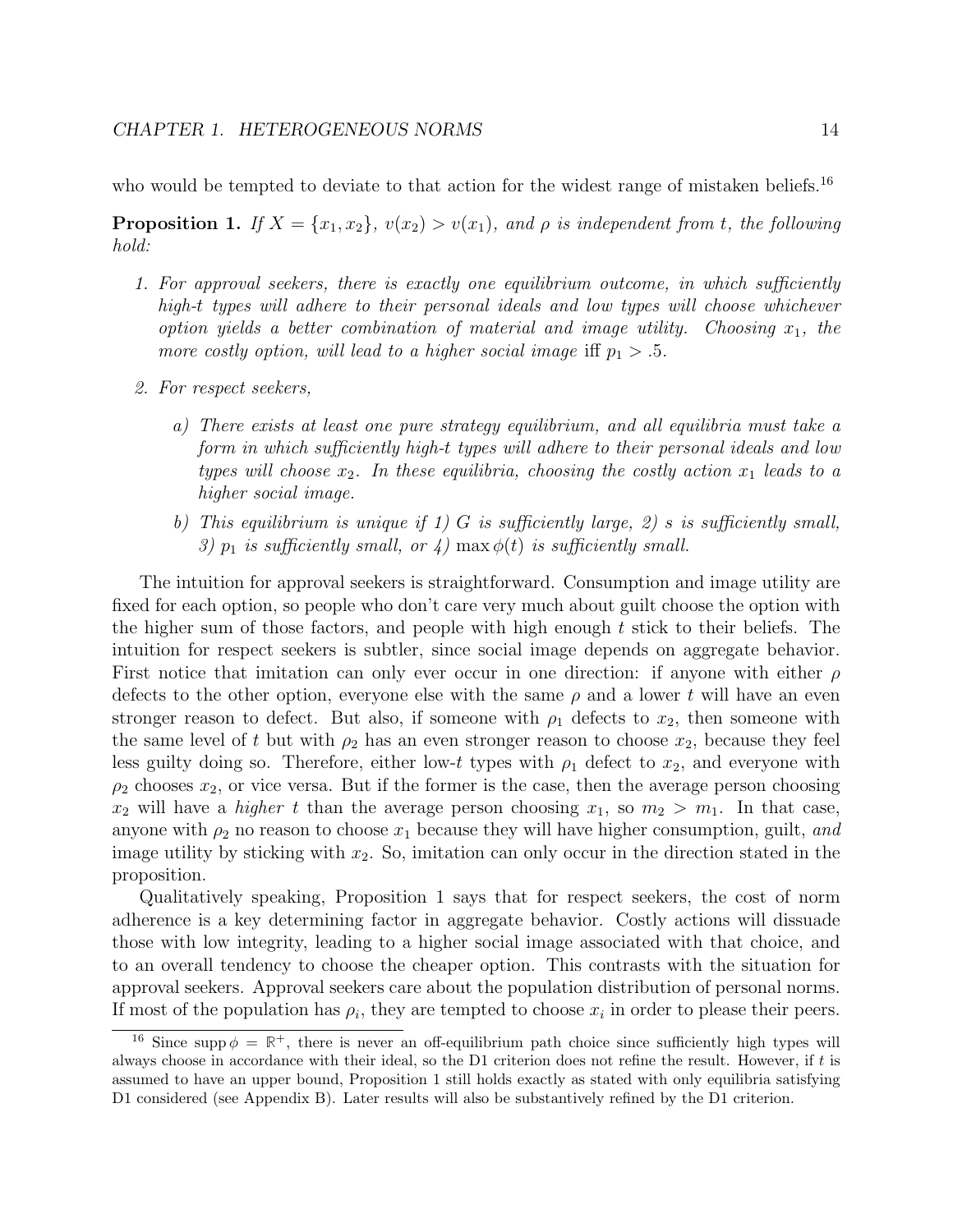Costliness has no role in social image; it merely factors into individuals' decisions as they trade off cost, image, and guilt.<sup>17</sup>

For both approval seekers and respect seekers, since types with arbitrarily high integrity are assumed to exist in the population, no pooling equilibrium exists. (However, it can be shown that if t has finite support, pooling equilibria could exist while the exact statement of Proposition 1 still holds; see Appendix B.)

Costliness is not the *only* thing that determines the respect-seeking equilibrium, however: depending on the exact distribution of types and other parameter values, Proposition 1 does not rule out multiple equilibria.<sup>18</sup> But, Proposition 1 also describes some sufficient conditions for ensuring a unique equilibrium. These are quite conservative conditions, and the meaning of "sufficient" is of course jointly determined and contingent on all parameters and the distribution of t. But they are informative: If guilt is sufficiently powerful or social pressure sufficiently weak, the system approaches a non-signaling model in which only self-interest and morality determine decisions and hence a unique equilibrium exists. That is, the special case of zero social pressure is not a knife-edge case; the model behaves similarly in an (often large) region of parameters. Additionally, if  $p_1$  is small enough or  $\phi$  is "flat" enough, the inference function is essentially forced to behave convexly enough to ensure a unique equilibrium; see Appendix B for details.

Notice that this result implicitly states that when *norms* shift slightly in the population such that the majority belief changes, *behavior* of approval seekers can shift much more dramatically and suddenly. This may be apparent, for example, in the shifting tide of public opinion about marriage equality. Meta-surveys indicate that 2010 or 2011 was when a majority of Americans first supported marriage equality, but the shift has been slow and steady (Silver 2011). Support among senators, however, has changed much more dramatically, and more quickly than can be accounted for by turnover: only 15 senators openly supported marriage equality in 2011, and 51 did as of April 2013 (Matthews 2013). Since senators derive utility (re-election) exactly from pleasing the largest fraction of the population, approval seeking is a likely explanation for at least part of this phenomenon. Similar forces may be behind sudden changes in taboos, such as political correctness or corporal punishment. Behavior appears to be nearly unanimous, but beliefs are likely much more divided, and simply hidden due to social pressure.

More than the static equilibrium, however, we are interested in the dynamics of the model as s changes so that we might understand how social pressure influences norm adherence. I investigate these dynamics in the next subsection.

<sup>&</sup>lt;sup>17</sup> Note that respect seekers, but not approval seekers, can display the counterintuitive behavior explored theoretically by B´enabou and Tirole (2006) and demonstrated by Ariely, Bracha, and Meier (2009) and Carpenter and Myers (2010): Extrinsic motivations may interact with image motivations in a negative way, because the signaling value of doing good is reduced when doing good is rewarded.

<sup>&</sup>lt;sup>18</sup> Figure B.1 in Appendix B shows an example with three equilibria, but multiple equilibria are far from typical; the example in Figure 1.1 shows that it's quite possible for equilibrium to be unique at all levels of s.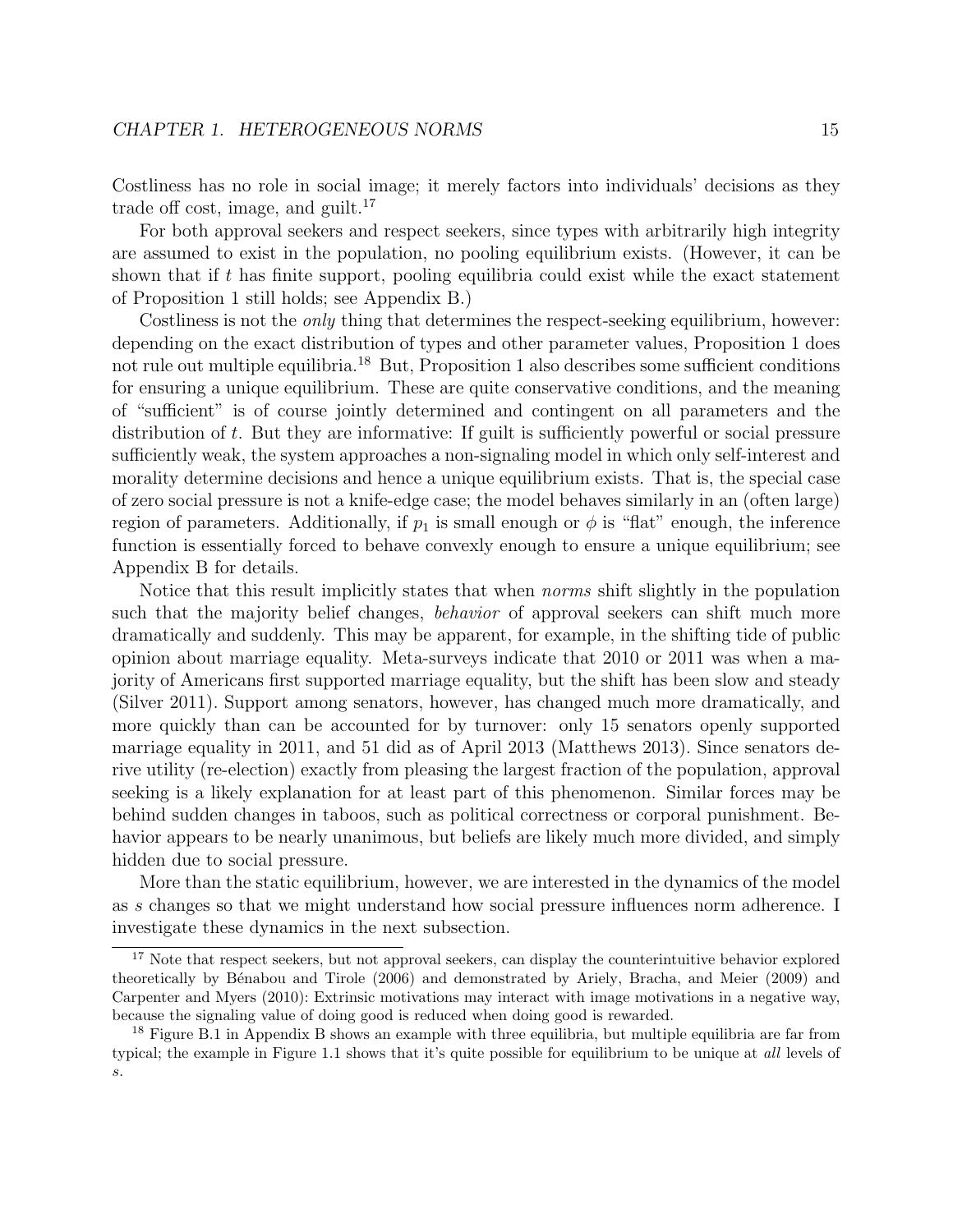### Comparative statics in s

Proposition 2 summarizes the equilibrium dynamics for both approval seekers and respect seekers, as social pressure changes:

**Proposition 2.** If  $X = \{x_1, x_2\}$ ,  $v(x_2) > v(x_1)$ , and  $\rho$  is independent from t, the following hold:

- 1. For approval seekers, in the limit as social pressure increases, a consensus forms around  $x_1$  ( $x_2$ ) if  $p_1 > .5$  ( $p_1 < .5$ ), enforced by high social-image utility relative to  $x_2$  ( $x_1$ ).
- 2. For respect seekers, in the limit as social pressure increases, everyone strictly adheres to their personal ideal and  $m_{rs}(x_1) > m_{rs}(x_2)$ .

Once again, the intuition for approval seekers is very straightforward: as social pressure increases, it's more likely that the option providing the best combination of consumption, guilt, and image utility is the one with the higher image, since that component is weighted by social pressure in the utility function. For respect seekers, the intuition for the limiting case comes from the fact that if there were any difference in image between the two options (i.e., if  $m_1 > m_2$  strictly), high enough social pressure would lead to crowding on  $m_1$ . But we know imitation can't occur in this direction, just as in Proposition 1. The only possibility satisfying the equilibrium restrictions is that both options lead to the same image. Based on the structure of equilibria found in Proposition 1, the only way this is possible is if everyone sticks to their personal norms.

Qualitatively speaking, the result says that as social pressure increases, cost disparities between actions become irrelevant for respect seekers, and somewhat unintuitively, any action will lead to approximately the same image. On the other hand, approval seekers in the same scenario will become more and more conformist to the modal ideal, regardless of relative cost, as defectors become and more harshly shunned.

Figure 1.1 illustrate the results of Propositions 1 and 2, showing that social pressure can potentially push behavior of respect seekers and approval seekers in opposite directions and that different sets of equilibria are possible.

Let's return to wealth redistribution as an example of the contrast between respect seekers and approval seekers. Respect-seeking egalitarians believe that redistribution is fair despite selfishly wishing to vote Republican. Only the egalitarians who care enough about fairness will vote Democrat. Realizing this, observers admire the integrity of Democrats more than Republicans, even though most Republicans are equally committed to their utilitarian beliefs. If social pressure is very high, more egalitarians will vote Democrat due to the added benefit of a better social image. In the limit, all egalitarians vote Democrat, all utilitarians vote Republican, and remarkably, no one is suspected of hypocrisy. A Democratic campaign among respect seekers would do well to advertise the selfishness of Republican policies (making v salient) and to loudly accuse the wealthy of being hypocrites who vote by their pocketbooks (increasing s).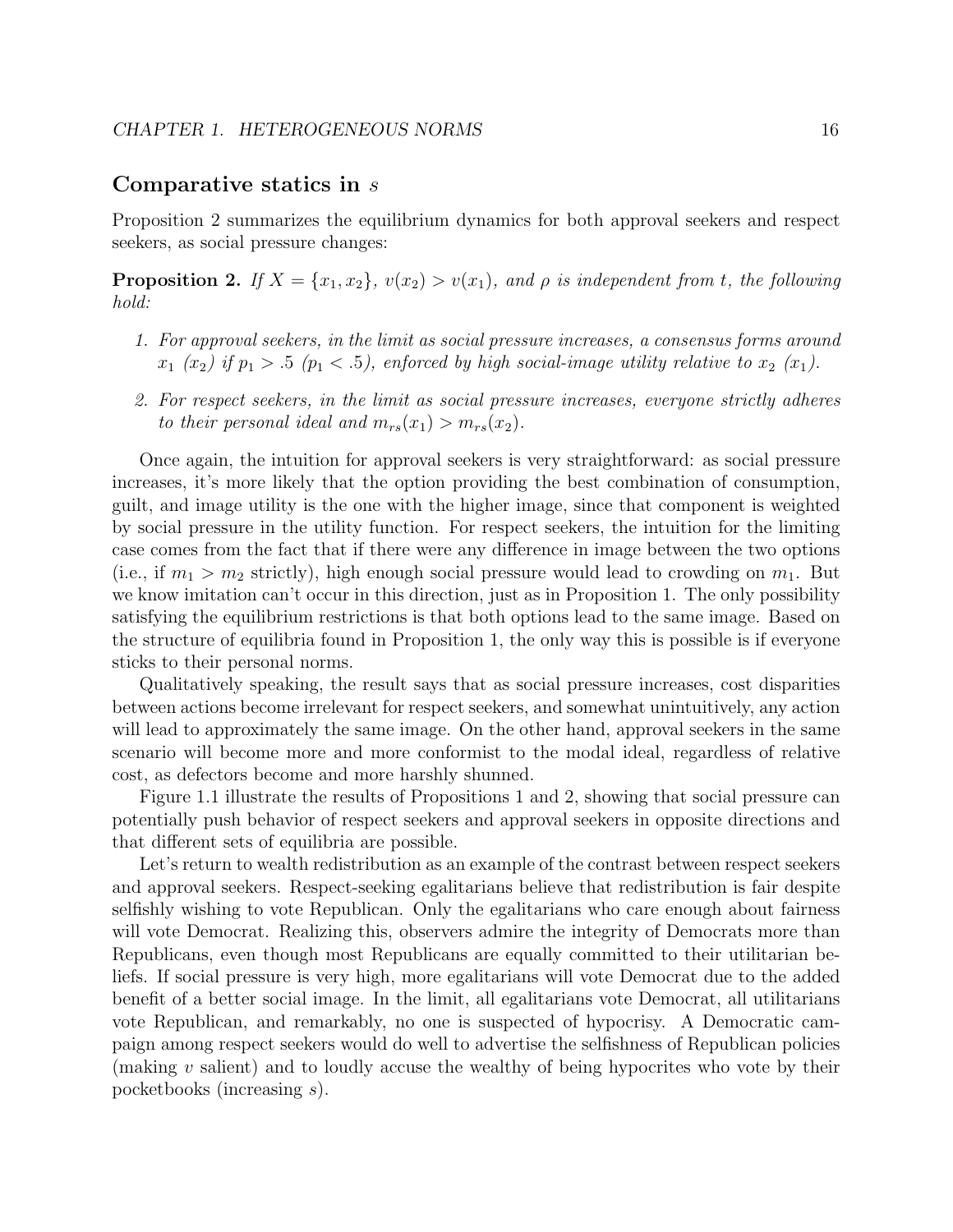

Figure 1.1: Approval seekers' versus respect seekers' choices

Illustration of choices made by the distributions of approval seekers and respect seekers. Types in the shaded regions of the distributions choose  $x_1$ , and types in the filled regions choose  $x_2$ . Increasing social pressure causes more approval seekers with  $\rho_1$  to choose  $x_2$  when  $p_1 > 0.5$ , but increasing social pressure (overall, although perhaps not for small changes) pushes respect seekers in the opposite direction.

Approval seekers, on the other hand, don't try to discern each others' hypocrisy. If most people are born utilitarian, approval seekers will try to go along with the group, and more so the higher social pressure is. In the limit, only the most extreme egalitarians dare to follow their own moral compass in the face of extreme criticism. A Republican campaign among approval seekers would be advised to publicize the common wisdom of low redistribution (making  $p_1$  salient), and loudly praise supporters for their loyalty (increasing s). This is the tactic employed recently by the Human Rights Campaign (HRC), as they've realized that their efforts to change minds about marriage equality directly haven't been very successful. As the tide of public opinion has shifted, they've switched to "trying to foster the sense that, whatever the justices decide, history has already ruled in favor of their cause" (Issenberg 2013).

The relative prestige of the two options as social pressure changes is also different for respect seekers and approval seekers. For respect seekers, in settings with extreme social pressure, the image associated with any choice is approximately the same in equilibrium. But when social pressure is lower, costly actions are uniquely admired as true signs of integrity.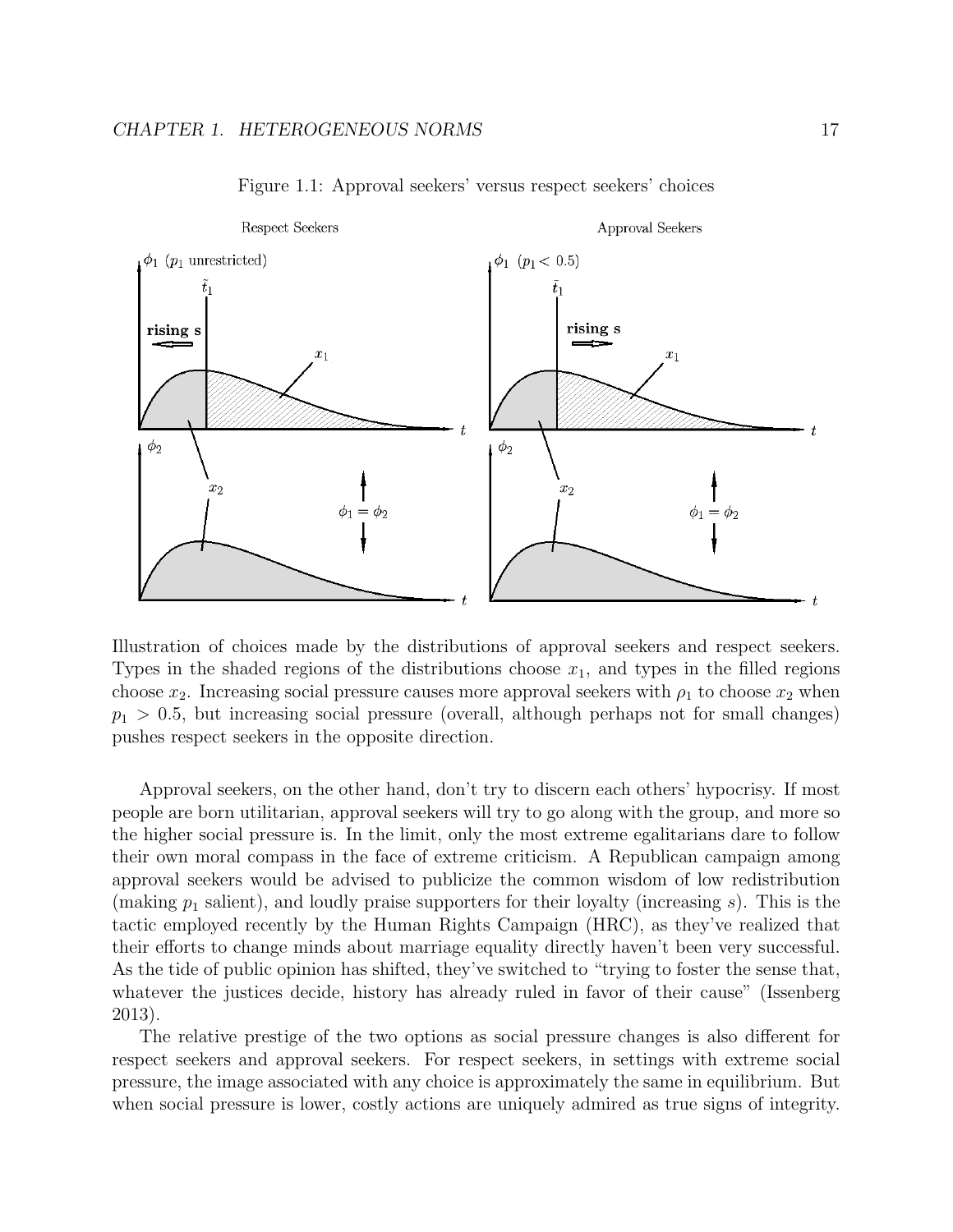Religion may be an example: religious fakery is judged harshly. (If you are skeptical, consider how often you have heard someone admit to knowingly disobeying God, rather than arguing for a religious interpretation that fits their actions?) As a result, members of reformed denominations are not assumed to be betraying their true orthodox beliefs simply because the rules are too onerous, and atheists are generally assumed to have abandoned religion for principled reasons. On the other hand, social pressure over dietary habits is not so strong that saying "I admire vegetarians, but I don't want to give up my steak." necessarily attracts horrified looks. In this domain, even though there are plenty of people who honestly think eating meat is the right and natural thing to do, vegetarians project an image of moral integrity more than omnivores.

Figure 1.2 shows an example of these dynamics, with parameters chosen so that a unique equilibrium exists at all levels of social pressure.



Figure 1.2: The effect of social pressure on respect seekers

An example of the model with the specified parameters. The solid curve shows the equilibrium cutoff value  $t_1$  defining the minimum t for types with  $\rho_1$  who choose  $x_1$ , as a function of social pressure s. As s rises, a smaller fraction of the population will act hypocritically. The bottom line shows  $m_2$  and the top line  $m_1$ , both equilibrium values as a function of s. Note that as social pressure rises, the gap between  $m_1$  and  $m_2$  shrinks, so that in the limit either action will yield the same level of respect.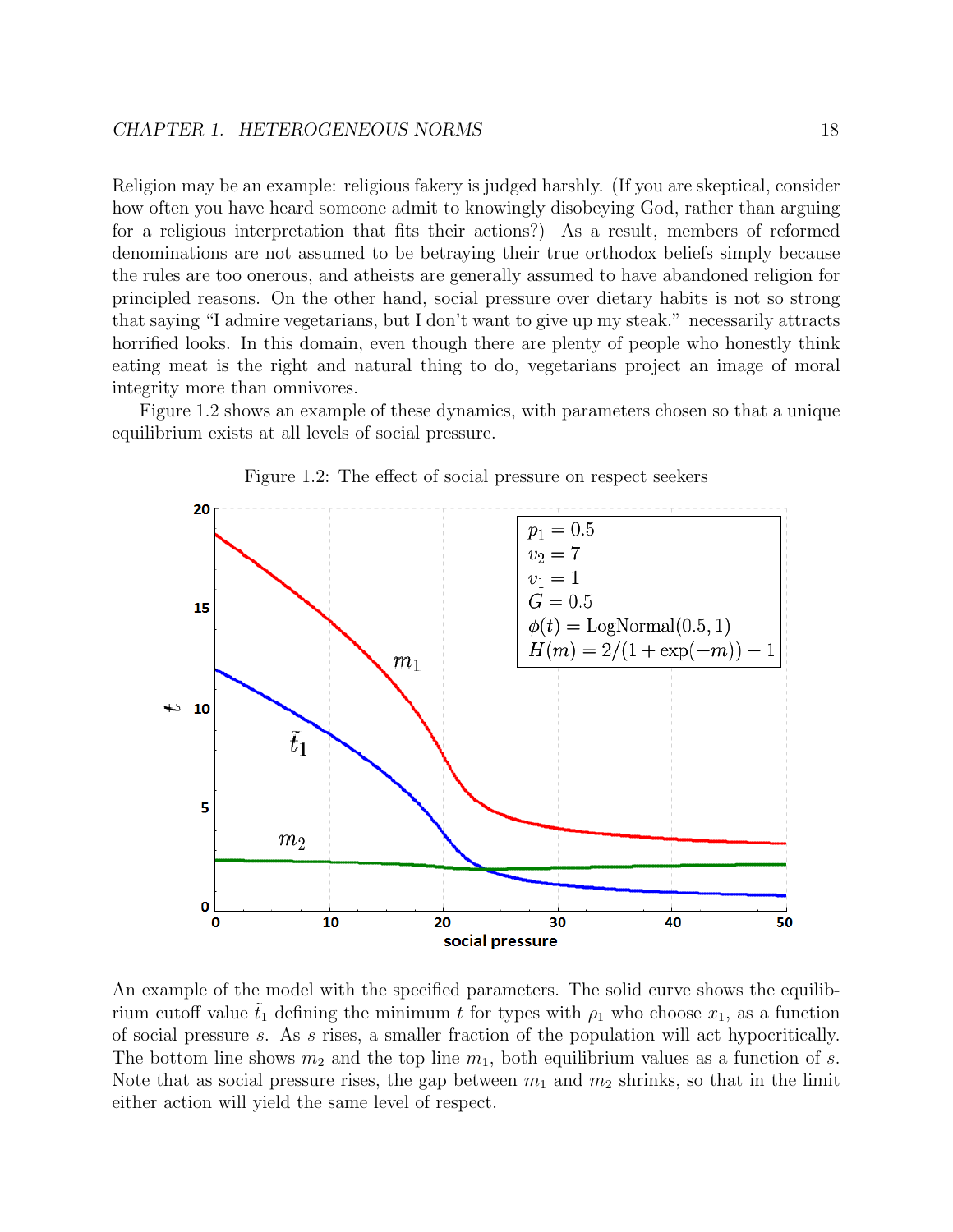This characterizes the behavioral response to social pressure, but what are the welfare effects? This is explored in the next subsection.

### Sacrificial equilibria

Without specifying material externalities, or how moral hypocrisy affects others, welfare isn't clearly defined in these models. For example, when discussing partisan politics, we would have to consider the imposition of one belief on the entire population in order to calculate welfare. But while it's easy to explain someone's defection to a profitable choice as a welfare-increasing choice (they are incurring guilt, but gaining consumption), it's much more surprising if an individual defects from his ideal and *sacrifices* material utility in order to do so. This individual would clearly prefer a lack of social pressure and is sacrificing utility in order to attain social image.<sup>19</sup> Define such a "sacrificial" equilibrium as follows:

Definition 1. A population's equilibrium choices constitute a sacrificial equilibrium when some individuals with  $\rho_2$  nonetheless choose the more costly option,  $x_1$ . (And an equilibrium is said to be more sacrificial when the fraction of the population who does this rises.)

These sacrificial equilibria are very surprising from either the perspective of classical economics or from models of homogeneous norms. Nonetheless, Proposition 3 states that approval seekers are prone to sacrificial equilibria when the costly action is the majority norm, and moreso when social pressure rises. Respect seekers, on the other hand, are never able to sustain a sacrificial equilibrium.

**Proposition 3.** If  $X = \{x_1, x_2\}$ ,  $v(x_2) > v(x_1)$ , and  $\rho$  is independent from t, the following hold:

- 1. For approval seekers, if  $p_1 > .5$ , equilibrium is increasingly sacrificial when s is sufficiently high.
- 2. For respect seekers, equilibrium is never sacrificial.

Intuitively, since approval seekers like to follow the crowd, sacrificial equilibria can be sustained in which individuals choose a costly option for no other reason than to win approval from the majority. Respect seekers' conformity is held in check by the rational expectations requirement for inferences, and no equilibrium can be sustained in which believers in  $\rho_2$ nonetheless choose  $x_1$  (see Proposition 1 for a refinement of this result, however). Approval seekers are thus more likely to be able to sustain an equilibria in which, for example, some parents invest more than they would like in their children's education, in order not to be looked down on by the other members of the PTA. But approval seekers are also more likely

<sup>&</sup>lt;sup>19</sup> But such a sacrificial equilibrium may still be either good or bad for welfare: If individuals are being pressured into voting for higher funding for education than they believe is optimal, this is arguably good for long-term social welfare, but if individuals are being pressured into participating in a destructive religious war, this is clearly a bad outcome.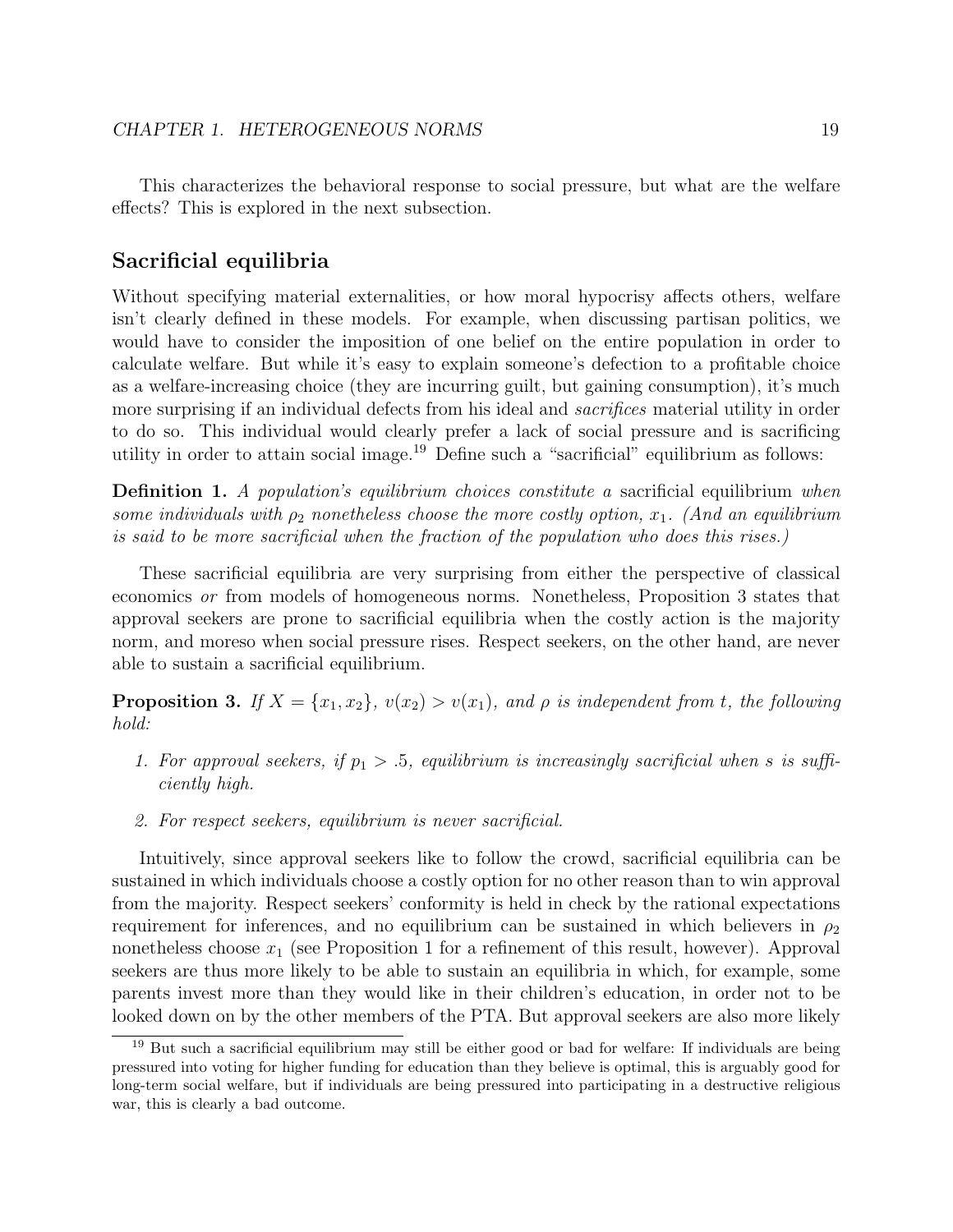to become trapped in destructive equilibria. Some parents might spend more than they would like on sending their kids to private preschools, to the detriment of their ability to pay for higher education, in order to appear to be as devoted to their children as their neighbors.

The following three subsections examine the robustness of the results thus far, and in the process identify other several additional surprising phenomena.

### Robustness

The initial analysis was simplified by the assumption that t and  $\rho$  are independent, which I relax here. Assume the same setting, but distinguish between the distributions of types t among those with  $\rho_1$  and  $\rho_2$ :  $t|\rho_1 \sim \phi_1$ ,  $t|\rho_2 \sim \phi_2$ . As before, fraction  $p_1 \in (0,1)$  has  $\rho_1$ .

This leads to one norm being elite in the sense that it is associated with people of high integrity. While it's hard to measure whether beliefs and integrity are correlated in a particular domain, and hard to think of mechanisms that would produce such a correlation (despite the fact that many individuals might claim the moral high ground for their side!), the possibility must be addressed in order to rule out alternative sources for the behavior predicted above.

The qualitative behavior of approval seekers does not change (although the different distribution of course changes the exact fraction of the population that chooses each option), since part 1 of Proposition 1 does not depend on independence of  $\rho$  and t. Proposition 4 describes the behavior of respect seekers:

**Proposition 4.** If  $X = \{x_1, x_2\}$ ,  $v(x_2) > v(x_1)$ , and t and  $\rho$  are correlated, then for respect seekers:

- 1. There exists an equilibrium in which all respect seekers with  $\rho_1$  ( $\rho_2$ ) choose  $x_1$  ( $x_2$ ), in addition to types with sufficiently low t and  $\rho_2$  ( $\rho_1$ ).
- 2. As social pressure increases, in the limit, if  $E[\phi_1] > E[\phi_2]$ , everyone with  $\rho_1$  will choose  $x_1$  and those with  $\rho_2$  and sufficiently low t will also choose  $x_1$ . The same applies if subscripts are reversed: the role of costliness is irrelevant in the limit.
- 3. If  $E[t|\rho_1] > E[t|\rho_2]$ , social pressure that is sufficiently high can sustain a sacrificial equilibrium.

Part 1 is very similar to part 2 of Proposition 1, but allows for imitation to occur in either direction, since now low-t types may wish to choose *either*  $x_1$  for the sake of a better social image, or  $x_2$  for the sake of a better payoff. Higher social pressure drives them to the former, which in the limit serves to equalize the social image associated with different choices. Since in this limit imitation can only occur in one direction, this demonstrates that, contrary to section 2, taking costly actions isn't effective at signaling integrity if that choice is not usually strongly believed in. In the degenerate case, doing something that is no one's ideal, such as burning money, can't possibly signal integrity.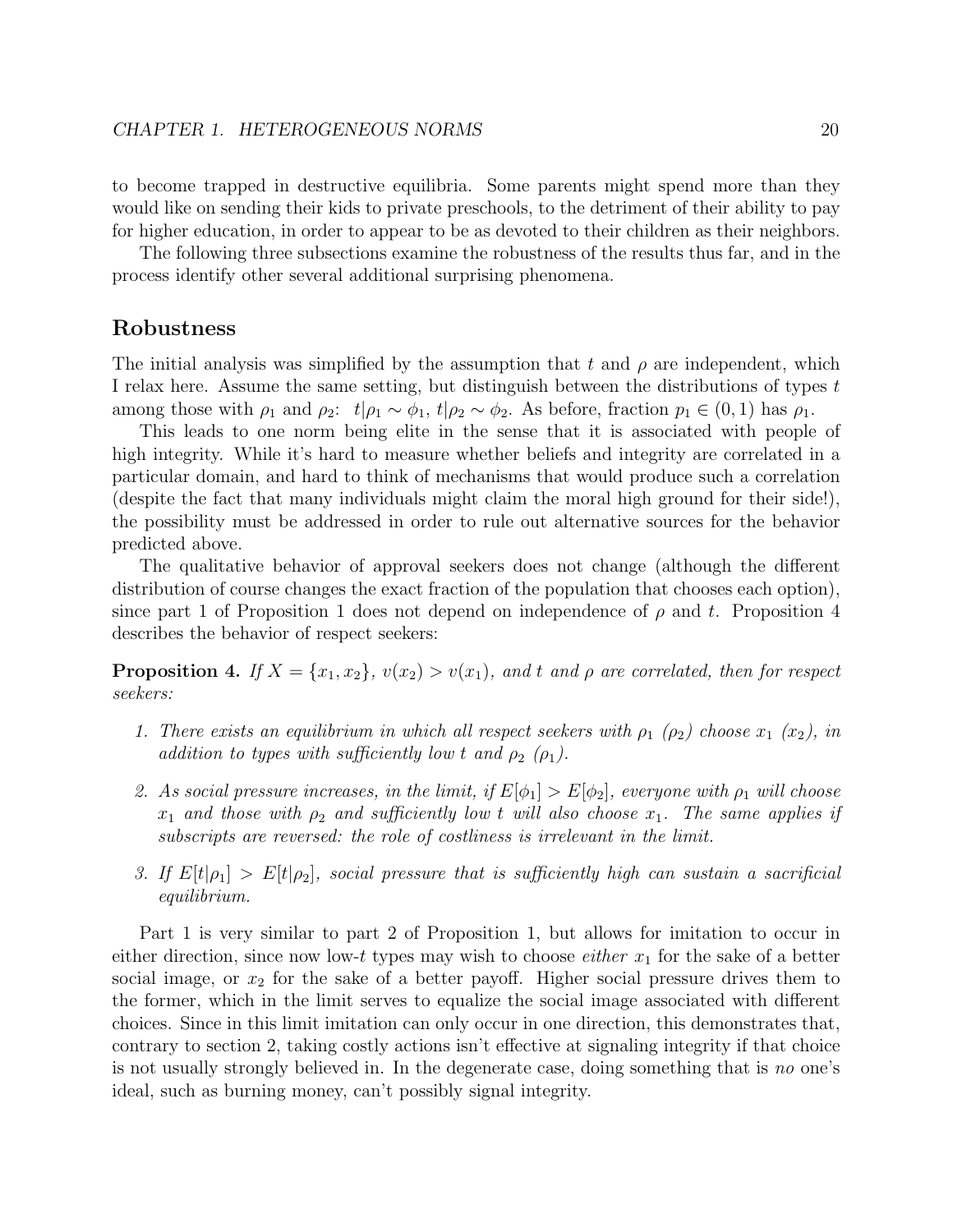Part 3 establishes that even respect seekers are capable of sustaining sacrificial equilibria. These equilibria are substantially different from approval seekers' sacrificial equilibria (see section 1.4), however: approval seekers are sacrificial when the majority believe in a costly policy or action; respect seekers are sacrificial when particularly high integrity types disproportionately believe in a costly action. And, high enough social pressure can lead almost an entire population of approval seekers to choose the sacrificial action, but rational expectations limit sacrificial behavior among respect seekers to only a few low t types, no matter how high social pressure gets.

Proposition 1 is critical to keep in mind when predicting behavior based on the results of the previous subsections, since it is, after all, very difficult to know a priori whether a particular norm is correlated with integrity. If egalitarians and utilitarians have the same integrity, as in the previous subsection, then increasing social pressure has the unambiguous consequence of preventing egalitarians from defecting and voting Republican. But, if utilitarians tend to care more about fairness, then increasing social pressure may cause the opposite shift in voting patterns, as more egalitarians defect to the Republican party in an effort to be seen as being committed to growing the overall pie. A Democratic campaign in this world, if they followed the advice of the previous subsection, would only exacerbate the problem of defecting egalitarians.

From an economist's perspective, the complementary caution has to do with interpreting data. Empirical and experimental studies will be needed to discover how the two models in this paper play out in the real world. In these studies, even if the factors that are abstracted from in these models are carefully held constant, inferences can't be based on rigid assumptions about unobservable parameters. We will need to measure integrity and personal norms along with observed choices.

## Unanimously immoral options

Another natural robustness check on the previous results is to allow other options than the ones that correspond to norms. At the very least, a binary choice often admits a third option: abstention. In other cases, opposing sides often have the opportunity to compromise on an option that neither believes in but both can accept. As it turns out, this doesn't substantially change the picture painted above, but does lead to new insights on the nature of compromise.

I analyze a ternary choice setting, but the intuition of the results would also apply to any richer choice set or a larger discrete set of norms. Consider a setting in which  $x_i$  is chosen from  $\{x_1, x_2, x_3\}$ .  $\rho_i$  is either  $\rho_1 = x_1$  or  $\rho_3 = x_3$ , and  $x_2$  is a middle ground option:  $G(x_2 - x_1) = G(x_2 - x_3) = G_1$  and  $G(x_1 - x_3) = G(x_3 - x_1) = G_2 > G_1$ . This assumption simplifies the math but doesn't impact the results below. As before, fraction  $p_1 \in (0,1)$ have  $\rho_1$  and the remainder have  $\rho_3$ . Without loss of generality, assume that  $v_3 > v_1$ . As in section 1,  $\rho$  and t are independent, which allows us to focus exclusively on the potential for compromise.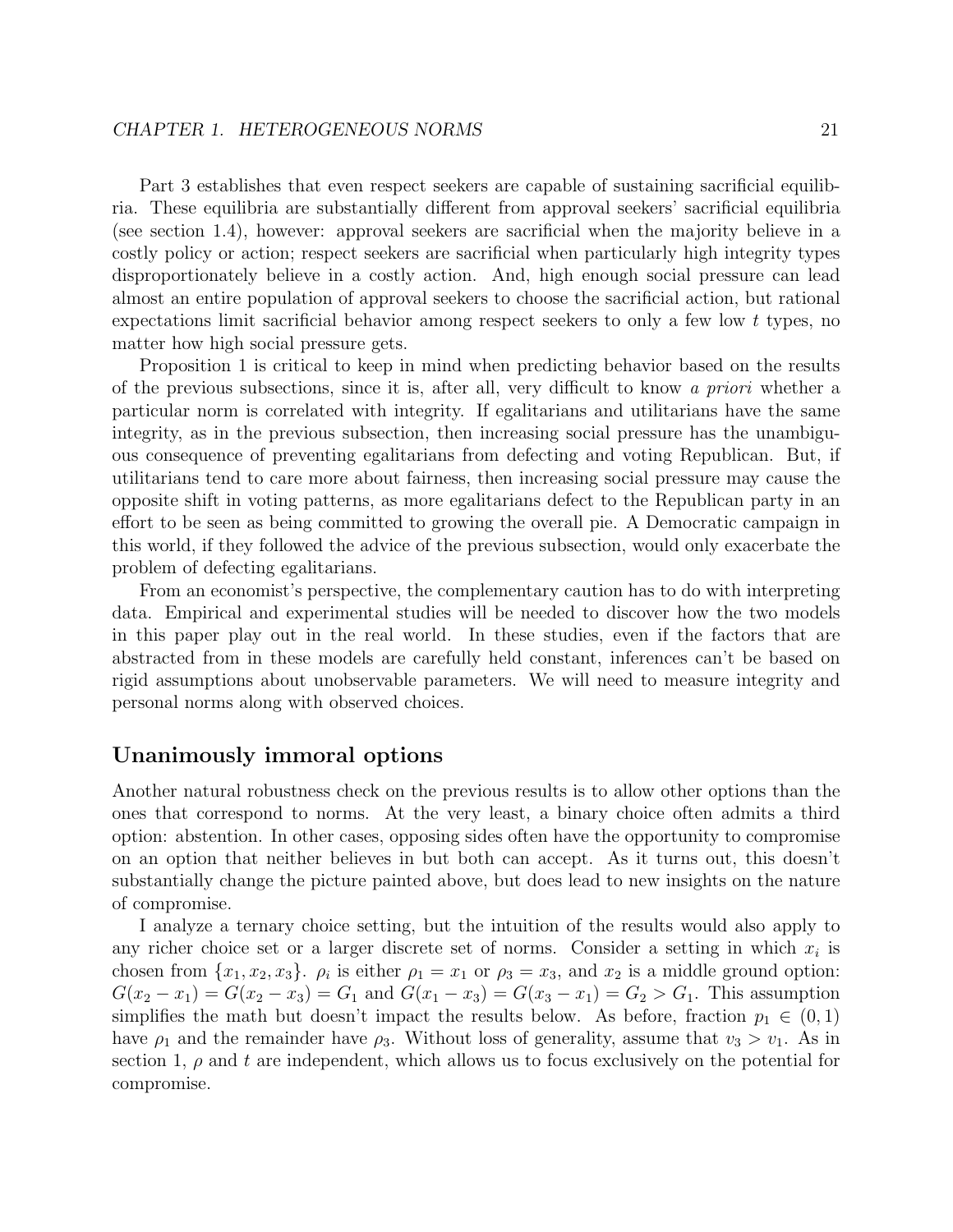For concreteness, wealth redistribution is again a useful example.  $x_1$  may be to vote Democrat, and  $x_3$  to vote Republican, while  $x_2$  is not to vote at all. From the perspective of policy makers,  $x_1$  could be proposing strong redistribution,  $x_3$  could be proposing a Republican alternative, and  $x_2$  could be brokering an imperfect compromise. Note that neither failing to vote nor a hacked compromise or half-measure is an ideal outcome according to anyone, but that people with any norm are likely to be happier with that middle option than with letting the other side have its way.

Proposition 5 describes the equilibrium:

**Proposition 5.** If  $X = \{x_1, x_2, x_3\}$  with  $G(x_2 - x_1) = G(x_2 - x_3) = G_1$  and  $G(x_1 - x_3) = G_1$  $G(x_3 - x_1) = G_2 > G_1$ , and  $\rho$  is uncorrelated with t, then the following hold:

- 1. For respect seekers, at least one equilibrium exists, in which high integrity types adhere to their norms. Either low types with either norm defect to the middle option, or low types with  $\rho_1$  defect while  $\rho_3$  is adhered to perfectly. In the latter case, low types with  $\rho_1$  either all defect to  $x_3$ , or mid-level types defect to the middle and low types defect to the opposite ideal.
- 2. For approval seekers, a unique equilibrium exists in which high-t types adhere to their norm and lower types either all defect to one option, or mid-level types defect to  $x_2$ and lower types defect to another option.

The intuition behind these results is quite similar to that of Proposition 1, but the addition of a third option, when  $v_2$  falls between  $v_1$  and  $v_3$ , provides some midlevel types with a defection that is profitable without inducing too much extra guilt. Or, of  $v_2$  is greater than either  $v_1$  or  $v_3$ , low-t types with either norm would of course prefer to defect to  $x_2$  than the other side.

Figure 1.3 illustrates two possibilities for respect seekers, one in which all low-t types defect to the profitable middle option, and one in which everyone with  $\rho_3$  always chooses  $x_3$ . There is an additional possibility in which neither type chooses  $x_2$ . Equilibrium takes the same static form for approval seekers but the arrows may point in any direction.

Proposition 6 provides the comparative static result analogous to section Proposition 2.

**Proposition 6.** If  $X = \{x_1, x_2, x_3\}$  with  $G(x_2 - x_1) = G(x_2 - x_3) = G_1$  and  $G(x_1 - x_3) = G_1$  $G(x_3 - x_1) = G_2 > G_1$ , and  $\rho$  is uncorrelated with t, then the following hold:

- 1. As social pressure rises, in the limit, all respect seekers adhere closer to their own norms, with only very low integrity types with one norm defecting to the other norm and no one choosing the compromise option.
- 2. As social pressure rises, in the limit, either all approval seekers pool on the majority's ideal action  $x_1$  or  $x_3$ , or they all compromise by choosing  $x_2$ .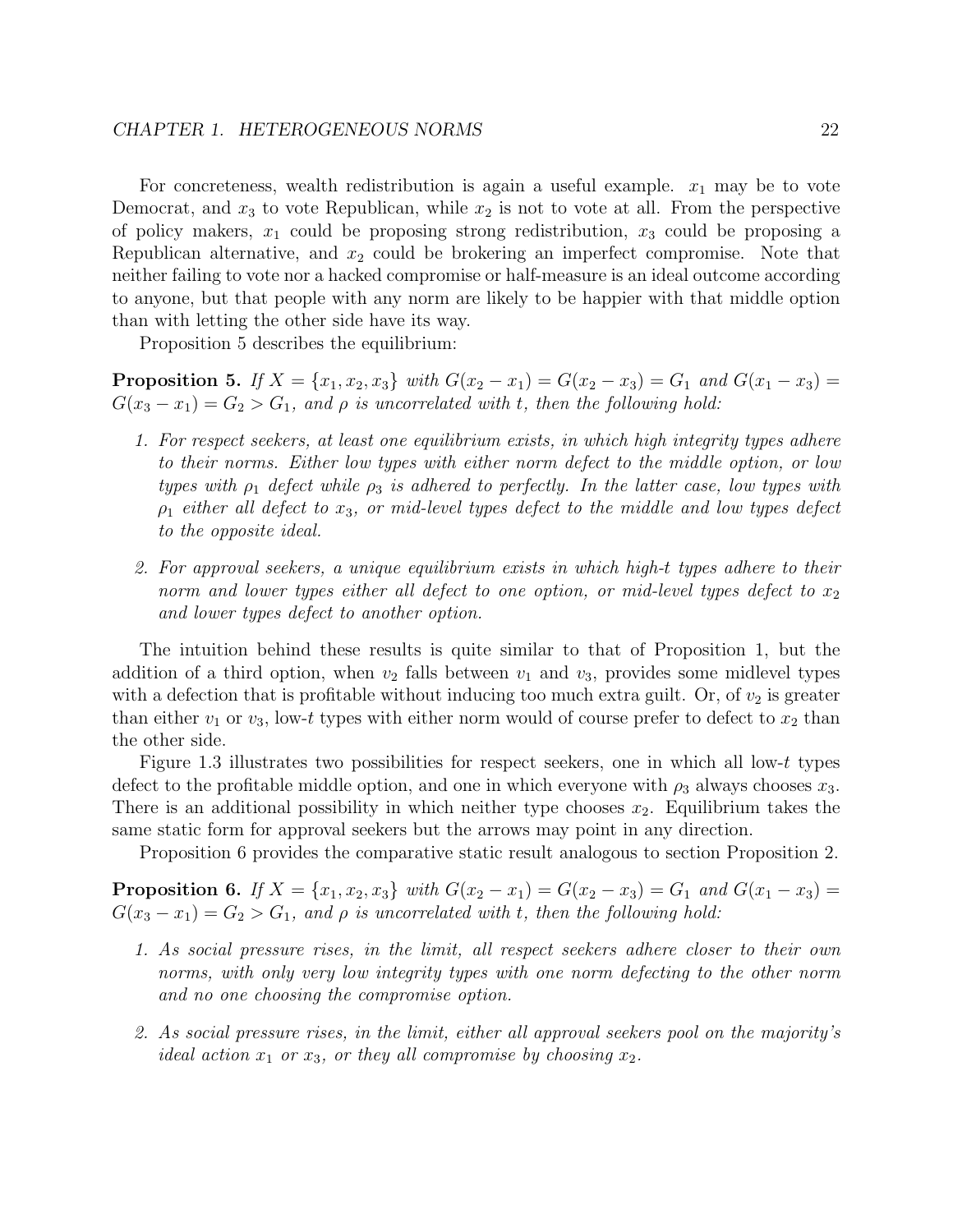

Figure 1.3: Respect seeker compromise

Two (non-comprehensive) possibilities for respect seekers with an opportunity for compromise. The left side possibility occurs when types with either  $\rho$  choose  $x_2$  but  $x_2$  disappears as social pressure increases. The right side shows another possibility when  $\rho_3$  is perfectly adhered to.

As before, approval seekers are more prone to conformity than respect seekers. Interestingly, the two groups have different motives for choosing the middle option. Respect seekers will *only* choose to compromise if it offers a large enough monetary reward, and that option is necessarily abandoned in the limit as s approaches infinity, because since no high types will ever choose it, it inevitably has a less favorable image than one of the other options. Approval seekers, on the other hand, may choose the middle option if it's better to partly appease everyone than to perfectly please one group and displease the other, even if compromising is costly.

These results are clearly relevant for understanding group decision making. Going back to the voting example, while it's almost universally agreed that you should vote, regardless of your political beliefs, you have the option to vote for either party or to abstain in any particular election. A respect seeker might be tempted to abstain to avoid the hassle, but this action would never be socially rewarded. On the other hand, an egalitarian approval seeker might be tempted to abstain if he doesn't want to be shunned by his Republican friends, or may even vote Republican. If he did abstain, his friends of all beliefs would react by saying "Well, he didn't vote, but at least he didn't vote for the wrong side." As social pressure rises, more approval seekers might avoid confrontation this way, and voter turnout would plummet. This has also been strategically used by the HRC as they promote the idea that history has already decided in favor of marriage equality: "It just deflates them. People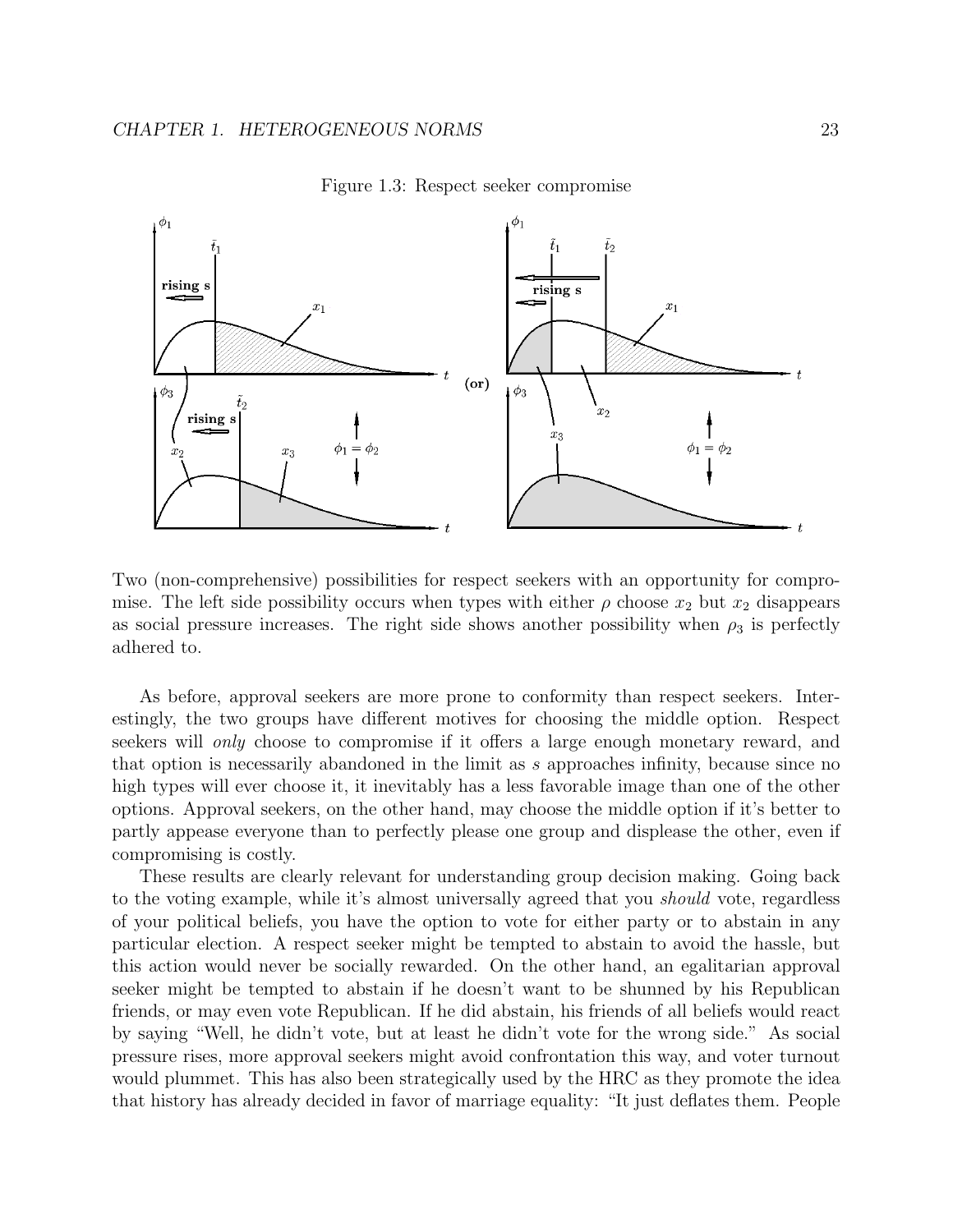who may disagree with [gay marriage] but believe it may happen anyway are hard people to mobilize" (Issenberg 2013).

### Simultaneous respect and approval motives

A final natural robustness check on the results of sections 1.4 through 1.4 is to allow respectseeking and approval-seeking motivations to interact. This allowance turns out not to substantially change the earlier results, but does lead to new insights.

I model simultaneous respect- and approval-seeking motivations in the natural manner:

$$
U(x_i) = v(x_i) - tG(x_i - \rho_i) + s_{as}H_{as}(m_{as}(x_i)) + s_{rs}H_{rs}(m_{rs}m(x_i))
$$

First note that  $H_{as}(x_i)$  is a fixed quantity, so that at a particular level of social pressure, low-t individuals will choose the option with higher  $v(x_i) + s_{as}H_{as}(m_{as}(x_i))$ , analogously to Proposition 1. But as  $s_{as}$  increases from 0, this direction of imitation might change.

At higher levels of  $s_{as}$ , however, the utility from approval dwarfs consumption utility, and imitation must occur in the direction of higher approval. At the same time, increasing  $s_{rs}$  reduces imitation, as people try to convincingly signal their integrity. The net effect may or may look like either of the equilibria described in Proposition 1:

**Proposition 7.** If individuals are motivated by both approval and respect,  $X = \{x_1, x_2\}$ , and  $\rho$  and  $t$  are uncorrelated, the following hold:

- 1. Low-t types choose arg max  $v(x_i)$  for sufficiently small  $s_{as}$  but choose arg max  $H_{as}(m_{as}(x_i))$ for larger s.
- 2. At a fixed level of  $s_{as}$ , increasing  $s_{rs}$  in the limit leads to perfect adherence to personal norms.
- 3. At a fixed level of  $s_{rs}$ , increasing  $s_{as}$  in the limit leads to perfect conformity with majority opinion.
- 4. As  $s_{as}$  and  $s_{rs}$  simultaneously increase, in the limit, equilibrium can take either of the two forms above.

One key difference arises from section 1.4: accepting social disapproval can *itself* be a signal of integrity.

This interaction between image motivations, perhaps pushing in opposite directions, can explain the seemingly arbitrary costly signals that individuals take to declare their identity convincingly. For example, teenagers might wear goth clothing in order to be shunned by the majority, thereby convincingly signaling to their friends that they are devoted to their social group. This rhetoric is also frequently used to promote evangelism. In the Sermon on the Mount, Jesus states states (emphasis mine) "Blessed are those who are persecuted because of righteousness, for theirs is the kingdom of heaven. Blessed are you when people insult you,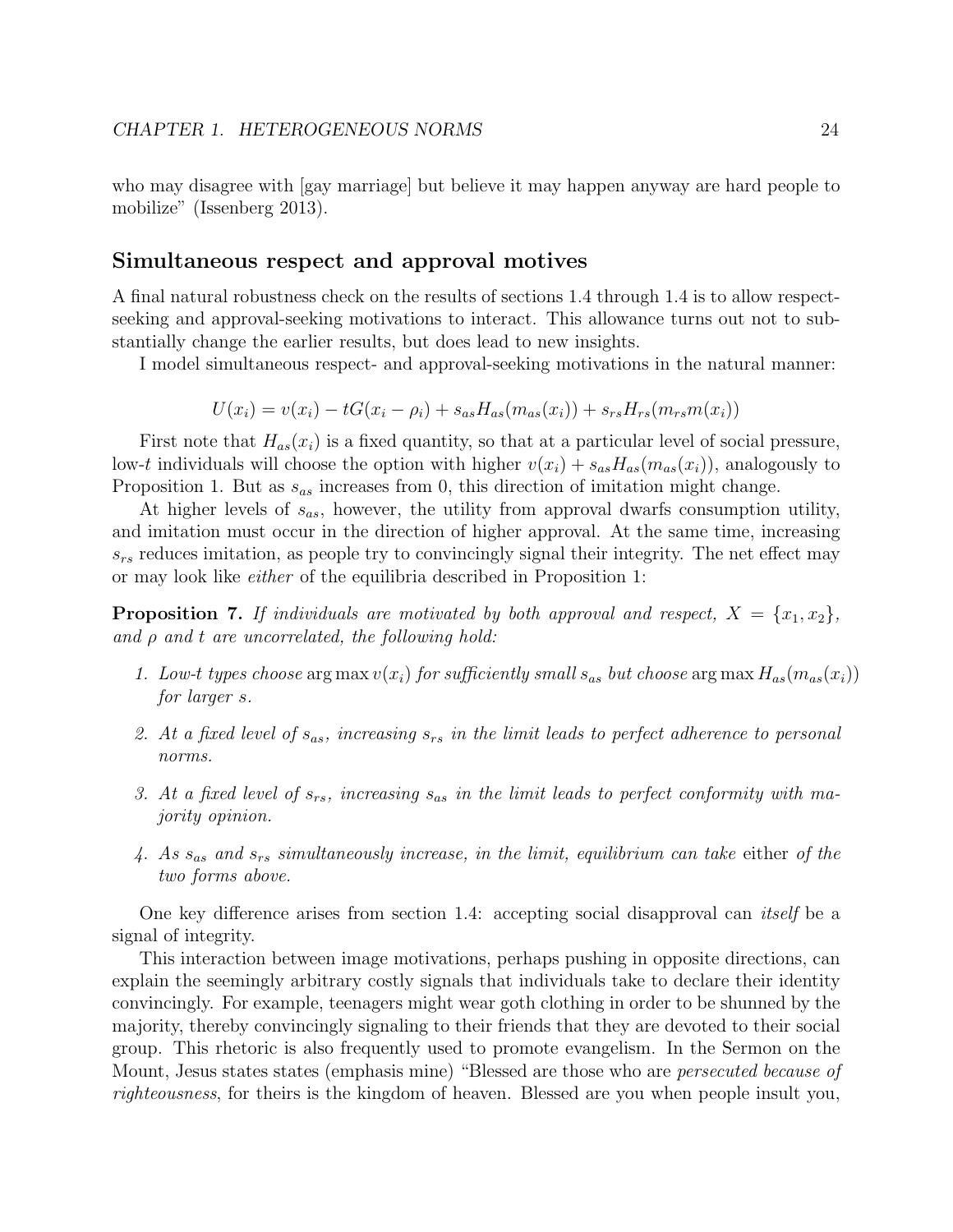persecute you and falsely say all kinds of evil against you because of me." (Matthew 5:11). In a Mormon parable, the righteous man is similarly identified as the one who withstands the strongest pressure: "This is the only righteous man in the country; and there are seven of the biggest devils trying to turn him out of his path, and they all cannot do it" (Young 1858). This rhetoric also permeates popular culture in D.C. Talk's double-platinum Grammywinning Christian rock album's hit single *Jesus Freak*, which (unintentionally) ironically implies that believing its message will lead to social ostracism: "I don't really care if they label me a Jesus freak - there ain't no disguising the truth."

Combining both types of social image into a single model clarifies the prescriptive discussion of the previous subsections. "Social pressure" is a general concept combining many things into a single parameter, and these components don't necessarily increase or decrease unilaterally. It may be possible to target approval-based social pressure separately from respect-based social pressure. See section 1.5 for further discussion on this point.

This concludes the theoretical results. The next section briefly discusses how these results apply to various real world domains, pointing the direction to empirical work on heterogeneous norms.

## 1.5 Discussion

The models in this paper are applicable to a wide range of domains. Most decisions governed by moral guidelines, customs and traditions, or fads and fashions (a very wide range!) fall into an ambiguous domain in which people disagree about appropriate actions. In addition to the various examples referred to throughout the discussion, these models can be used to understand behavior such as middle school fads, child-rearing practices and taboos, religious practice, etiquette, local customs, and so on ad infinitum. I highlight a few possibilities of particular interest to economists here.

Political Economy: In addition to the obvious applications to partisan politics and persuasion, which have been alluded to throughout the paper, Propositions 5 and 6 may specifically be relevant to political polarization. Polarization has been shown to be increasing in the United States, at least among political elites (McCarty et al. 2006), over at least the last half century. While attention has focused on potential demographic reasons for increasing polarization (for a review, see Layman, Carsey, and Horowitz (2006)), this model points to social pressure as another possible explanation. If legislators are respect seekers and are appealing to the same constituency (such as federal-level or local-level politicians), increasing polarization results from increasing social pressure. On the other hand, if legislators are approval seekers, increasing polarization most likely results from decreasing social pressure. Or, if increasing polarization is primarily occurring among politicians with differing constituencies (such as state representatives in Congress), this could indicate approval-seeking behavior in which higher social pressure leads politicians to act more beholden to local interests<sup>20</sup>.

<sup>&</sup>lt;sup>20</sup> Future work will explore how respect- and approval-seeking motivations function when people have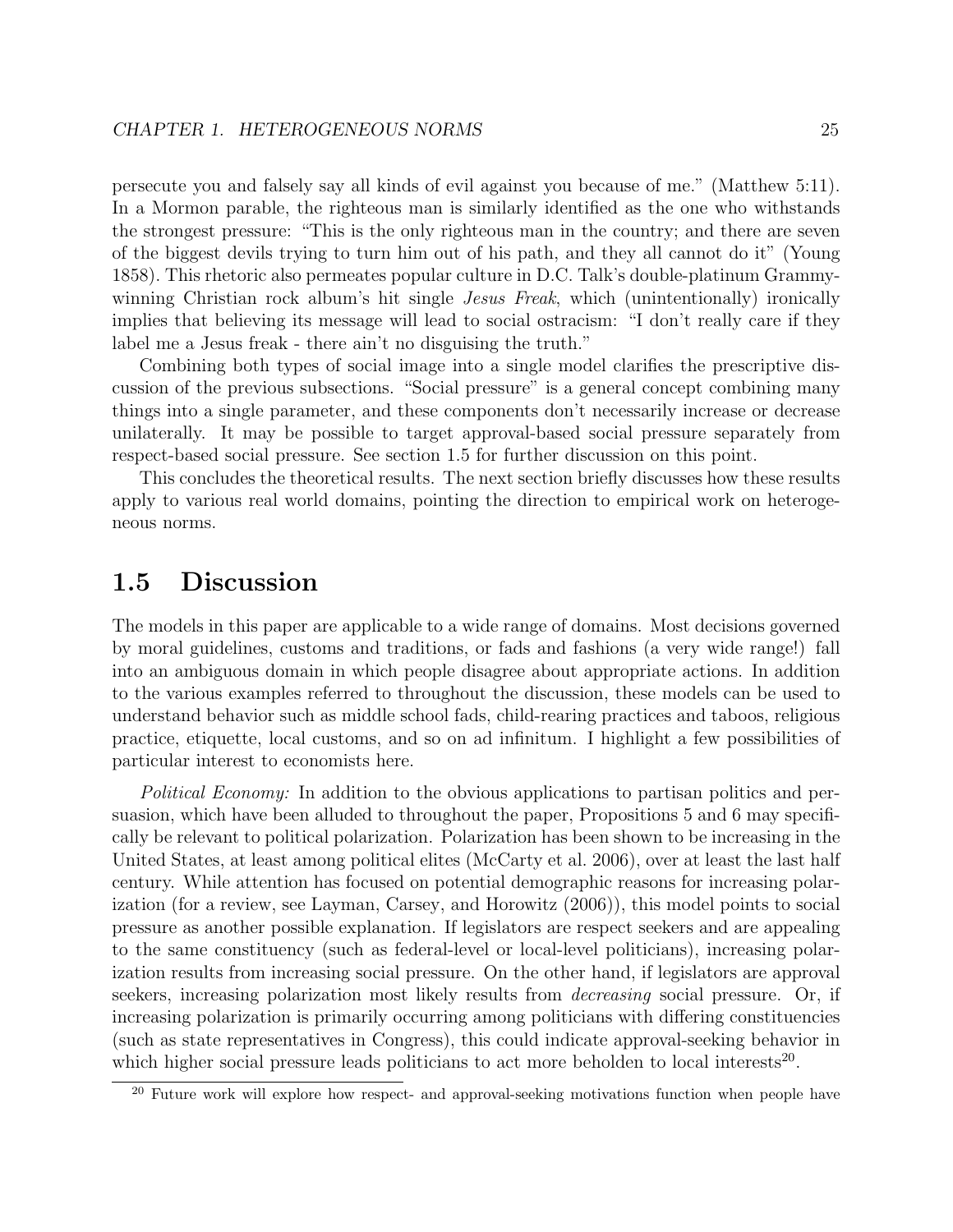In any of these situations, the source of changing social pressure could come from any number of sources, such as media penetration, political literacy, changing formal or informal institutions that incentivize party loyalty, information technology, etc. But in any case, the theory points in this direction as a possibility to be checked empirically, or at minimum forms a theoretical basis for existing theories of polarization that can be thought of as based on social pressure. In fact, it could also explain a situation in which polarization increases among political elites despite fairly constant polarization within the electorate, which some authors claim is the case in the United States (Fiorina and Abrams 2008) although the evidence is somewhat mixed (Abramowitz and Saunders 2008). This poses a puzzle for many potential explanations for polarization (again, see Layman, Carsey, and Horowitz (2006) for a review) but can be understood within these models of social pressure, perhaps with a similar mechanism as that proposed to explain the dramatic shift in support for marriage equality discussed in section 1.4.

Development: A particularly important domain that can potentially put the models in this paper to good use is development economics. Many development initiatives are beholden to or stalled by local norms which either interfere with incentives or are directly the cause of behavior that an initiative aims to change. For example, interventions designed to reduce HIV transmission must deal with different norms for safe sex practices (Macintyre, Brown, and Sosler 2001), pregnancy prevention relies on strong norms allowing women to demand the use of contraception (Caldwell and Caldwell 1987), sanitation systems that dramatically reduce child mortality depend on usage norms (Kremer, Miguel, and Thornton 2009), women can only advance in society if their parents are willing to send them to school (Fuller, Singer, and Keiley 1995), and wealth accumulation and capital investment are only possible if the property rights of the culture allow it (Svensson 1998). The list of such examples is endless.<sup>21</sup>

While many individuals may agree with the alternative norms that are promoted by a development initiative, they are still beholden to the social-image motivations that enforce the local norm. Understanding the mechanics of these motivations is critically important to designing effective, persuasive interventions. The above results show that if individuals are respect seekers and the desired action is costly, increasing visibility may encourage those who agree to comply. This is the approach taken, for example, by Cameron, Gertler, and Shah (2013), which attempts to reduce open defecation by making usage of the sanitation system visible. On the other hand, if individuals are approval seekers and the desirable norm has yet to take significant hold, or if individuals are respect seekers and the *undesired* action is costly, peer visibility and social pressure should be minimized. An initiative relying on social pressure to encourage good behavior may *backfire*.

The case of Kremer, Miguel, and Thornton (2009) contains a convenient illustration of the relative effectiveness of an education initiative when there is more or less heterogeneity in norms. They analyze the effect of NGO scholarships offered to girls in two districts in

different peer groups or face multiple peer groups at different times.

<sup>21</sup> Aldashev et al. (2011) also discusses some of these examples through the lens of wanting to change norms, but models norm adjustment through direct institutional changes.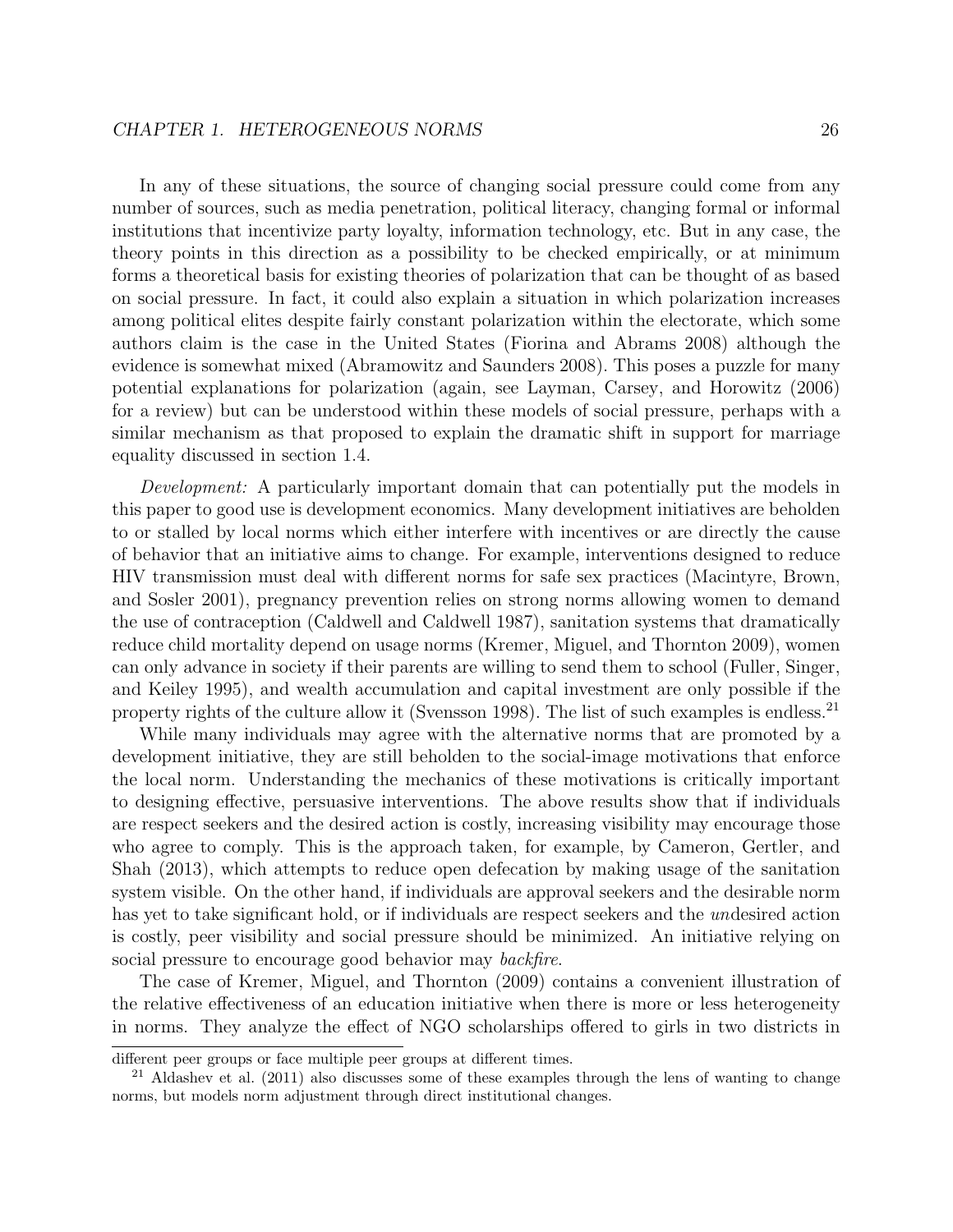Kenya, granted based on test scores, on education attainment. In the Busia district, 90% of teachers claimed that parents of students were positive towards the NGO, while in the Teso district this number was only 58%. There was therefore more pressure in the Teso district to drop out of the program or refuse the scholarship (as many schools, and one scholarship winner, did). In the end, not only did this high attrition rate jeopardize many students' chances at a scholarship, the impact on education attainment from the scholarship opportunity was much smaller in the Teso district. Part of this gap might be explained by respect-seeking students who were refusing a valuable program in order to signal dedication to their belief that outsiders are not to be trusted, or by approval-seeking students who caved to community pressure to resist outsiders.

Speculating in another domain, imagine that a development initiative were designed to encourage better sanitation habits, using social recognition as an incentive, as has been proven effective in other contexts such as community health and contraception (Ashraf, Bandiera, and Jack 2012; Ashraf, Bandiera, and Lee 2013). Even if locals express support for the program, they may not admit wanting to keep their beliefs secret, perhaps to avoid embarrassment, perhaps to stay in good graces with the organization that is bringing money to the community, or perhaps simply out of apathy. Social pressure in this case may reduce sanitation. Conversely, reducing social pressure or undermining the prestige of the desired action might discourage good sanitation habits among respect seekers.<sup>22</sup> Understanding local norms is always an important part of program design, but these models of heterogeneous norms clarify important specific pitfalls to ensure against.

If a beneficial norm has yet to take hold to *any* significant degree, despite seemingly significant costs to the individual, the development economist might also look to the results on sacrificial equilibria in section 3. Social pressure might be maintaining a destructive norm of bad sanitation, or violent civil conflict, or expensive religious sacrifice, or refusing contraception. And if social pressure is too high, it might be difficult to break the cycle. Take, for example, the norm of having expensive funerals. In several African countries, this has clearly reached the status of a destructive, welfare reducing norm; funeral costs are a major cause of families falling into poverty (Case et al. 2008; Krishna et al. 2004). In this case, reducing social pressure is unambiguously the way to improve the situation.<sup>23</sup>

Specific image targeting: It's unlikely that only respect-seeking or approval-seeking motivations are in effect in any particular setting, although the relative strengths surely vary. Political activists then may wish to refer to the model of section 1.4 by *separately* targeting respect or approval. Take, for example, the efforts to enroll young people in health insurance under the new Affordable Care Act. The partisan reputation of the ACA may discourage

 $^{22}$ This is similar to the crowding out effect of extrinsic incentives on intrinsic altruism identified in Ariely, Bracha, and Meier (2009) and Carpenter (2005).

<sup>&</sup>lt;sup>23</sup> This view is further strengthened by an extension of the model discussed in Appendix A.1, which allows norms to be chosen endogenously. These results show that a destructive norm is only sustainable when social pressure is high, and that another welfare-improving equilibrium is always possible. Rather than triggering a switch to this other equilibrium (by trying to change minds directly, for example) a development economist may wish to reduce social pressure to the point that the destructive norm is not sustainable at all.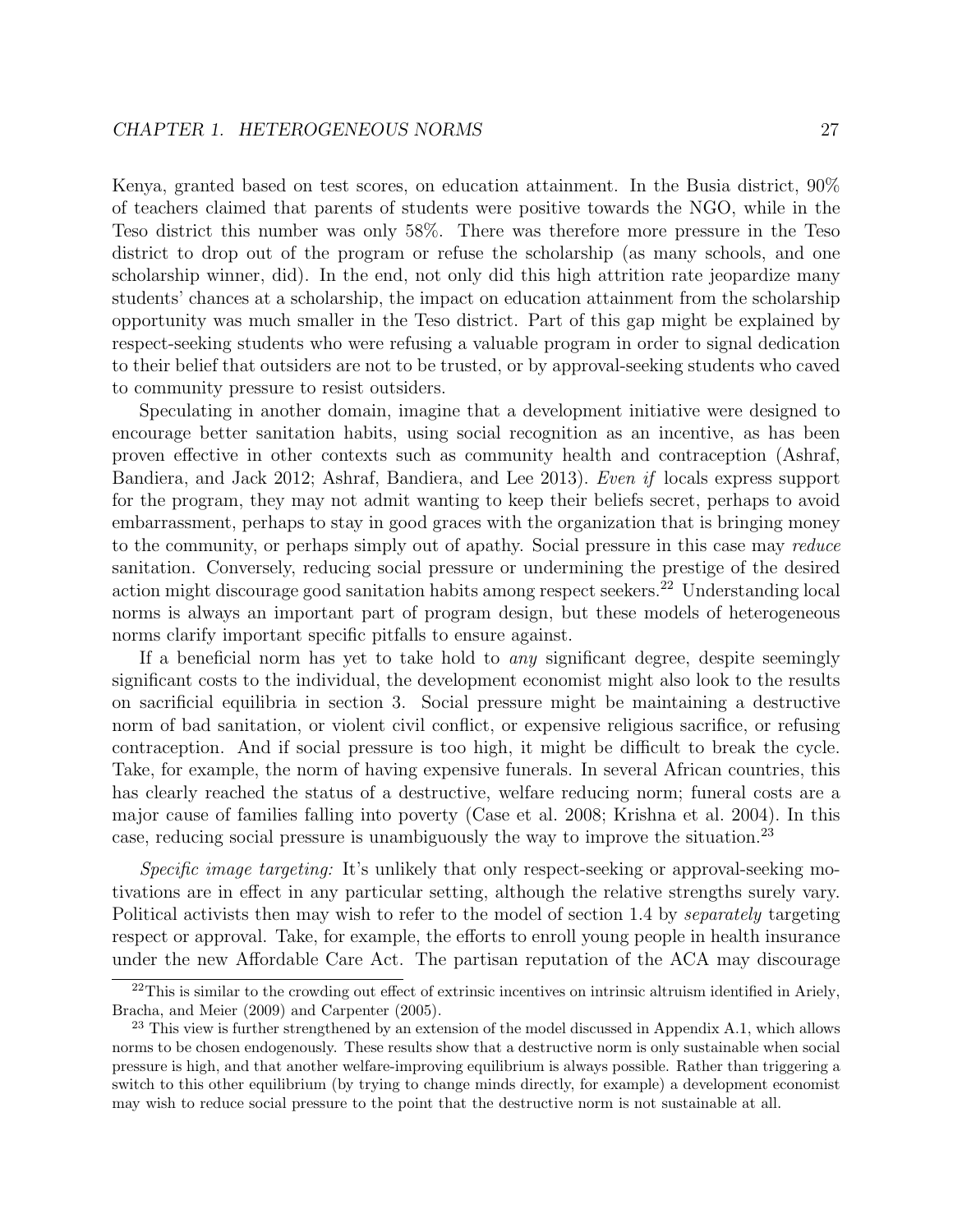young Republicans from enrolling, on principle, despite the fact that taking advantage of the new subsidies is clearly the profitable option for most of them. Democrats, on the other hand, may see political reputation and following their own beliefs as additional advantages to enrolling, on top of the actual subsidies. They are therefore in no danger of not enrolling. Since the concrete incentives already push young people in the direction of enrolling, Propositions 2 and 7 show that the respect-based social image of the choice should be as downplayed as possible, by downplaying its partisan nature or keeping enrollment decisions as low pressure and low visibility as possible. On the other hand, young people also have an interest in other aspects of their reputation, such as the approval-seeking motivation to act like a responsible adult and minimize the risk that their parents will have to step in to help with emergency medical care. Social pressure on that dimension  $(s_{as})$  should be increased to promote enrollment.

*Marketing:* Applications to marketing are elaborated on in Appendix 10, but I'll briefly mention them here as well. One can take a different view of the results in sections 1.4 and 2 as indicating to companies or groups how they should price products that are used to express identity or beliefs or to support moral beliefs, such as group membership fees, "Save the rainforest" products, brand name clothing, etc. Respect seekers seek opportunities to prove their commitment to their beliefs and are thus willing to pay for those products as a credible signal. Approval seekers, on the other hand, wish to follow their beliefs without being shunned and so will pay less for these products the higher is social pressure. See Appendix 10 for further details.

## 1.6 Conclusion

In this paper, I developed two alternative models of social-image motivations that influence moral choices. When people disagree about the appropriate action, two natural possibilities arise for the meaning of social image: people may wish to signal their adherence to their personal ideal, or they may wish for others to admire their choices. These alternatives lead to substantially different predictions. Populations who wish to signal integrity are prone to multiplicity of equilibria and exploiting costly signals as credible signals. The possibility for conformity and compromise is limited. Populations who care about pleasing others, on the other hand, are highly prone to conformity, and can agree on imperfect compromises. Both groups are potentially able to sustain equilibria in which individuals sacrifice both their moral ideals and their consumption utility for the sake of social image, although the extent is limited for respect seekers. Both groups pool on similar ideals when moral beliefs are endogenous, although the mechanisms behind these processes are very different in the two models. And when the two types of image motivations occur simultaneously in the same population, they can interact in ways that preserve the qualitative nature of the equilibrium but potentially lead to social disapproval itself acting as a signal of integrity.

These models provide a platform for future work on social image in the presence of disagreement over norms in general settings. Natural extensions include models of hypocrisy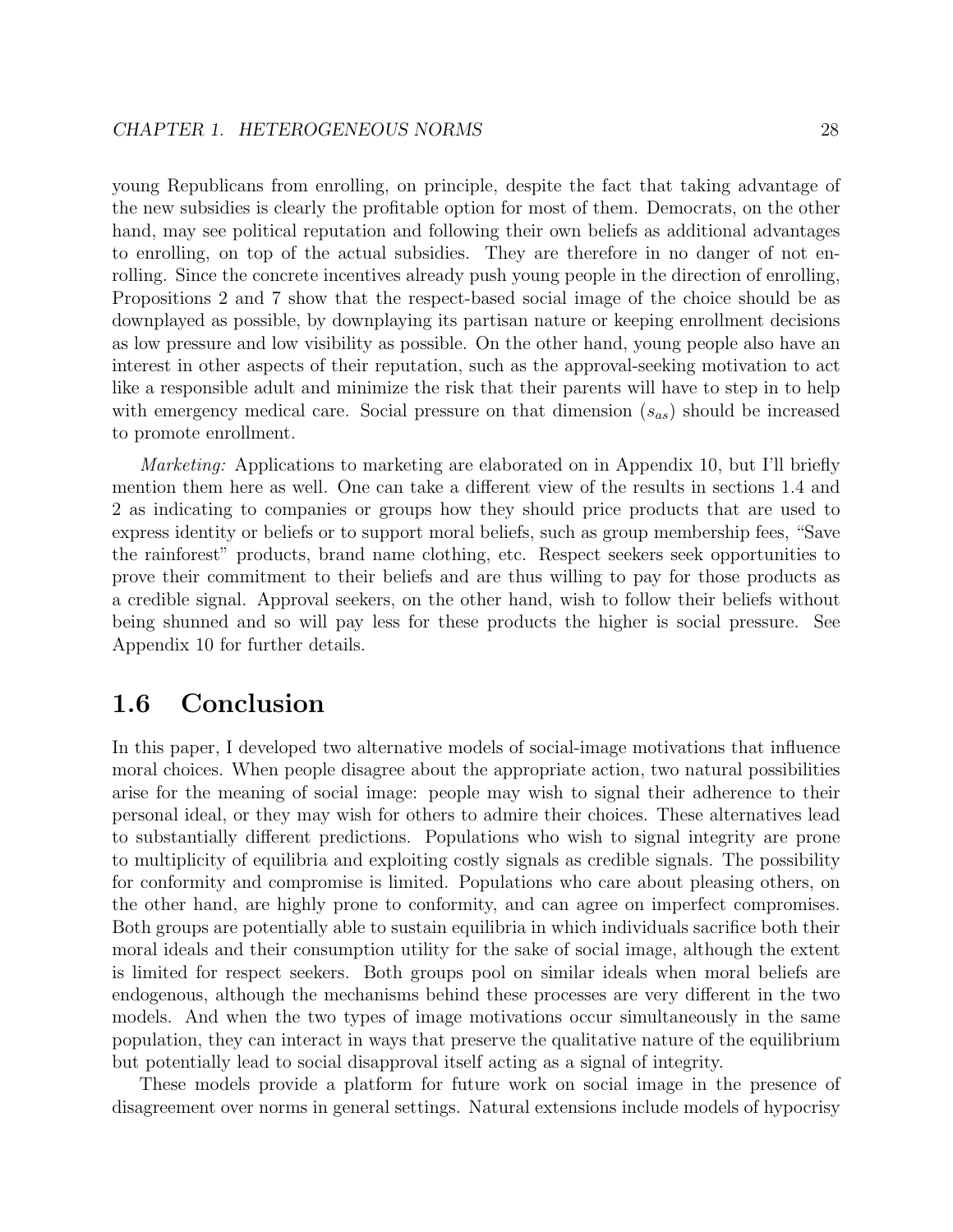across multiple social groups, the evolution and transmission of norms, the formation of norms, and social image when information or inferences about others' norms are biased. Work in these directions is ongoing, and certainly the possibilities do not end there.

This theoretical framework also provides a foundation for rigorously understanding socialimage motivations in many real-world contexts that have previously been out of reach of the social preferences literature, such as partisan politics, contentious moral choices, customs and taboos. Prescriptively speaking, it provides a theoretical basis for wisely designing institutions and/or interventions that anticipate the effect on the social pressure dynamic and result in the desired behavioral response. It immediately reveals the risks in ignoring the distinction between types of social image, and points to better alternatives when an initial approach fails due to targeting the wrong motivation.

Rigorously studying how these models play out in practice will also require empirically determining the contexts in which each model is applicable. Surely, people are motivated both by approval and by respect in different relative amounts in different scenarios, as touched on in Section 1.4. A likely possibility is that approval seeking is a more salient motivation when externalities of choices are large. On the other hand, Thomas Jefferson seems to prescribe approval-seeking and respect-seeking motivations to different classes of decisions when he said "In matters of taste, swim with the current; in matters of principle, stand like a rock." Characterizing the domains in which each model is applicable is an open empirical question and left for future work, but these models form an analytical foundation for beginning this research agenda.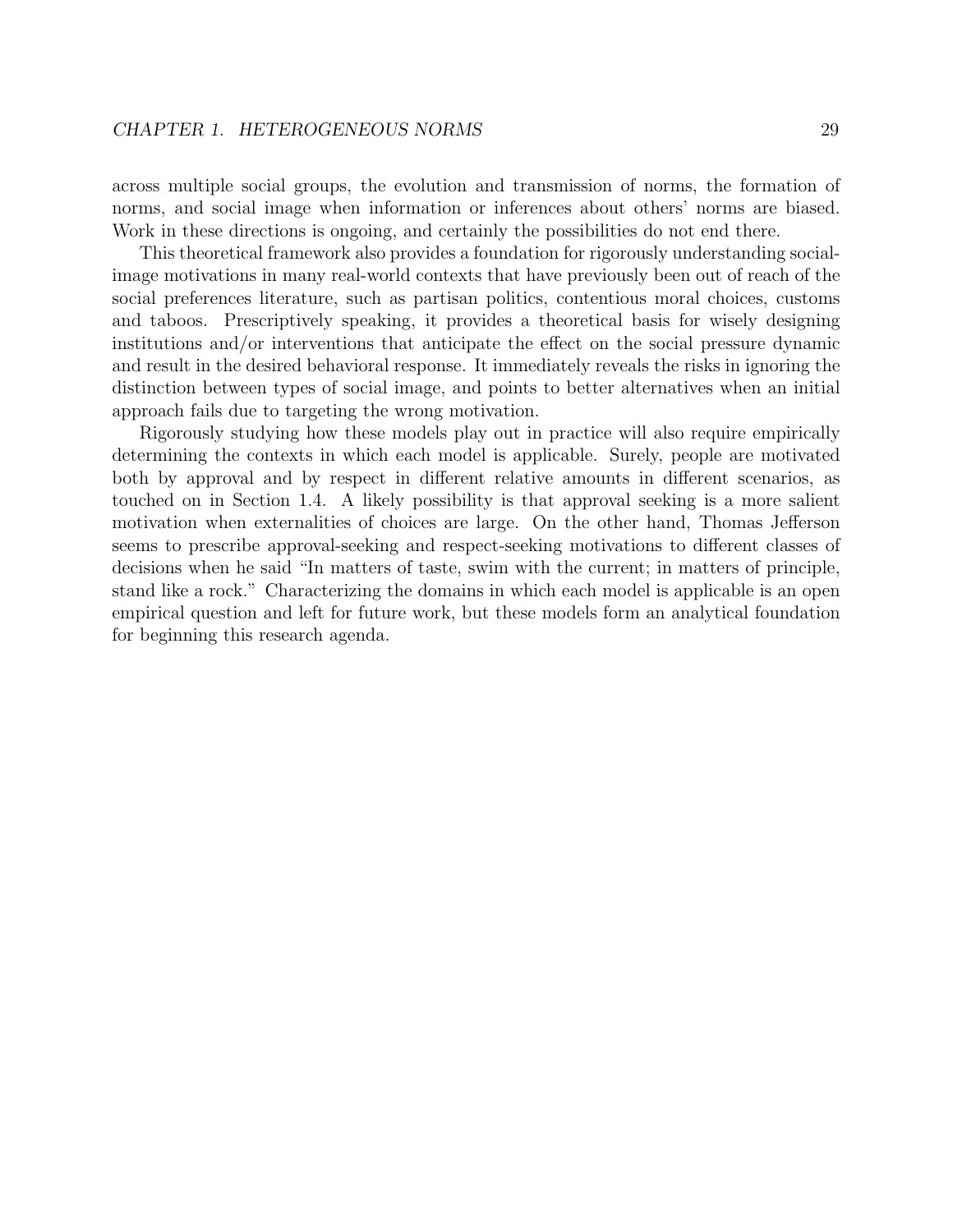## Chapter 2

## Rethinking Reciprocity

## 2.1 Introduction

Reciprocal behavior is of increasing interest in many areas of economics. Labor economists argue that firms pay above-market wages in order to induce reciprocal behavior among their workers (Akerlof 1982; Bewley 2009; Fehr, Goette, and Zehnder 2009), which in turn might explain involuntary unemployment (Akerlof and Yellen 1988, 1990) and inflation (Okun 1981). Conversely, workers who feel mistreated by their employer exert negative reciprocity and lower effort or produce faulty products (Krueger and Mas 2004; Kube, Maréchal, and Puppe 2013). Public economists show that inducing reciprocity with small gifts helps to raise funds for public projects, such as national parks (Alpizar, Carlsson, and Johansson-Stenman 2008) or for charities (Falk 2007), and argue that reciprocity is important for tax compliance (Feld and Frey 2007). Political economists provide evidence that politicians target pre-election transfers towards reciprocal individuals to increase their vote share (Finan and Schechter 2012). And health economists show that pharmaceutical representatives exploit the reciprocity of doctors with small gifts (Brennan et al. 2006). This literature in economics builds on earlier work in psychology, including the seminal work by Cialdini on the use of small gifts in marketing and politics with the aim to trigger reciprocity (see, e.g., Cialdini  $(1993)$ .

The recognition of reciprocity as a determinant of economic behavior extends the relevance of social preferences beyond their explanatory power for charitable giving and other 'one-sided' acts of sharing and giving to a broader class of market interactions. It suggests that market features such as dynamic pricing strategies (e.g., low introductory prices), consumer loyalty, or employee turnover are affected by social preferences. Profit-maximizing firms need to anticipate and respond to the non-standard behavior of their consumers.

Despite the empirical importance of reciprocal behavior, economists still struggle to converge on the best model of reciprocity. Existing theories rely on the response to good intentions or the kindness of others as the trigger for reciprocal behavior (e.g., Rabin (1993) or Levine (1998)). Under these theories, people reciprocate because another person's kind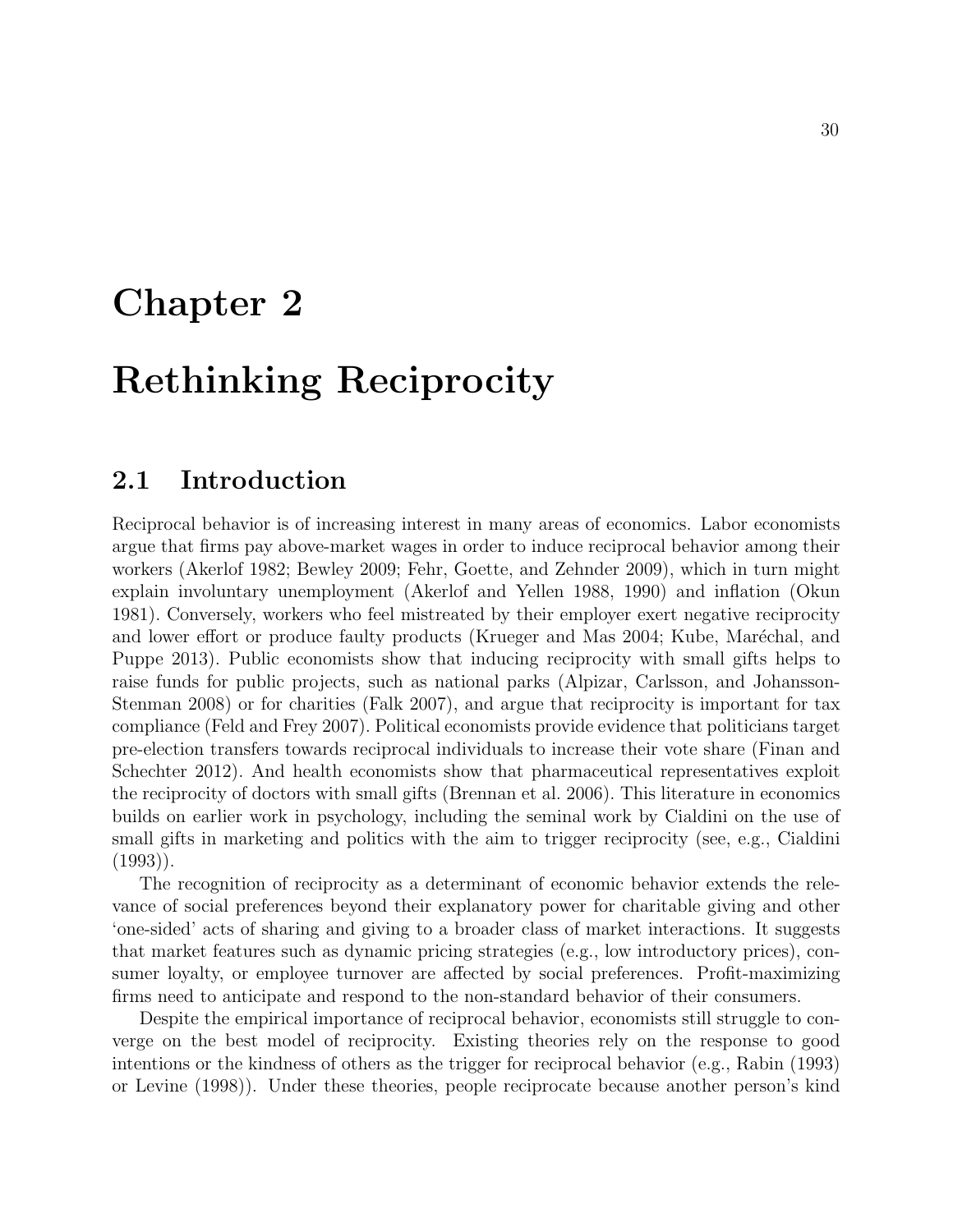act or benevolent nature increase the intrinsic utility of acting kindly toward this person. Thus, such preferences are 'internal' in that they arise from an individual's preference to act in a way that rewards good behavior by others.

In this article, we propose that the analysis of reciprocity needs to be re-thought. Our argument is motivated by recent evidence on the motives underlying a simpler, 'one-sided' type of pro-social behavior. Recent literature shows that many seemingly altruistic people are reluctant to share and avoid the opportunity to share if they can (Broberg, Ellingsen, and Johannesson 2007; Dana, Cain, and Dawes 2006; DellaVigna, List, and Malmendier 2012; Lazear, Malmendier, and Weber 2012). Such evidence has led to a revision of the conventional theoretical motives thought to underlie generous or charitable behavior. In addition to an 'internal' preference for equality or social welfare, 'external' factors such as social image, self image, or the response to social pressure or norms appear to be important determinants of seemingly altruistic behavior (Akerlof and Kranton 2000; Battigalli and Dufwenberg 2007; Bénabou and Tirole 2006; Harbaugh 1998b).<sup>1</sup> These advances in our understanding of 'onesided' giving decisions have thus far had little spillover to our understanding of 'two-sided' pro-social behavior, where the decision to give is a function of the earlier generous behavior of the other person. Our review discusses the existing literature on reciprocity, including the leading theoretical models, and points to the common failure among these models to account for the possibility of external motives.

We then describe a novel experiment that explores the importance of internal versus external determinants of reciprocal behavior. We employ a double-dictator game, which allows us to compare giving in a positive- and a negative-reciprocity setting with giving in a neutral setting (the standard dictator game). We modify these situations by giving dictators the option to avoid the sharing decision. The  $3x2$  design (neutral/positive/negative x nosorting/sorting) allows us disentangle internal and external factors determining giving in one-sided versus two-sided (reciprocity) giving environments.

The findings cast a new light on the motives underlying reciprocity. First, when the other party induces positive reciprocity in the double-dictator game (with prior sharing), giving increases relative to the baseline (standard) dictator game, consistent with prior findings. The increase persists after we introduce sorting, relative to a baseline dictator game with sorting. However, comparing double-dictator games with and without sorting, we also continue to find a significant decrease in giving under sorting, very similar in size to the sorting effect in the single-dictator game. Thus, positive reciprocity does not eliminate reluctance to share and we can conclude that external factors are important determinants of sharing in reciprocity environments as well. We also find that negative reciprocity, induced by receiving \$0 out of \$2 in the first stage of the double-dictator game, virtually eliminates giving in the setting with sorting. It even induces some people to sort in and then share zero. The reduced-form results suggest that failure to account for external motives leads to a significant

<sup>1</sup>We use the terms 'internal' and 'external' to refer to the distinct sources of motivation in order to reflect the primary source of the motivation as one coming from inside the individual (preferences) or from outside (social considerations). We chose this simple terminology over alternative terms reflecting similar distinctions: e.g., 'intrinsic' vs. 'extrinsic,' 'presentational' vs. 'non-presentational.'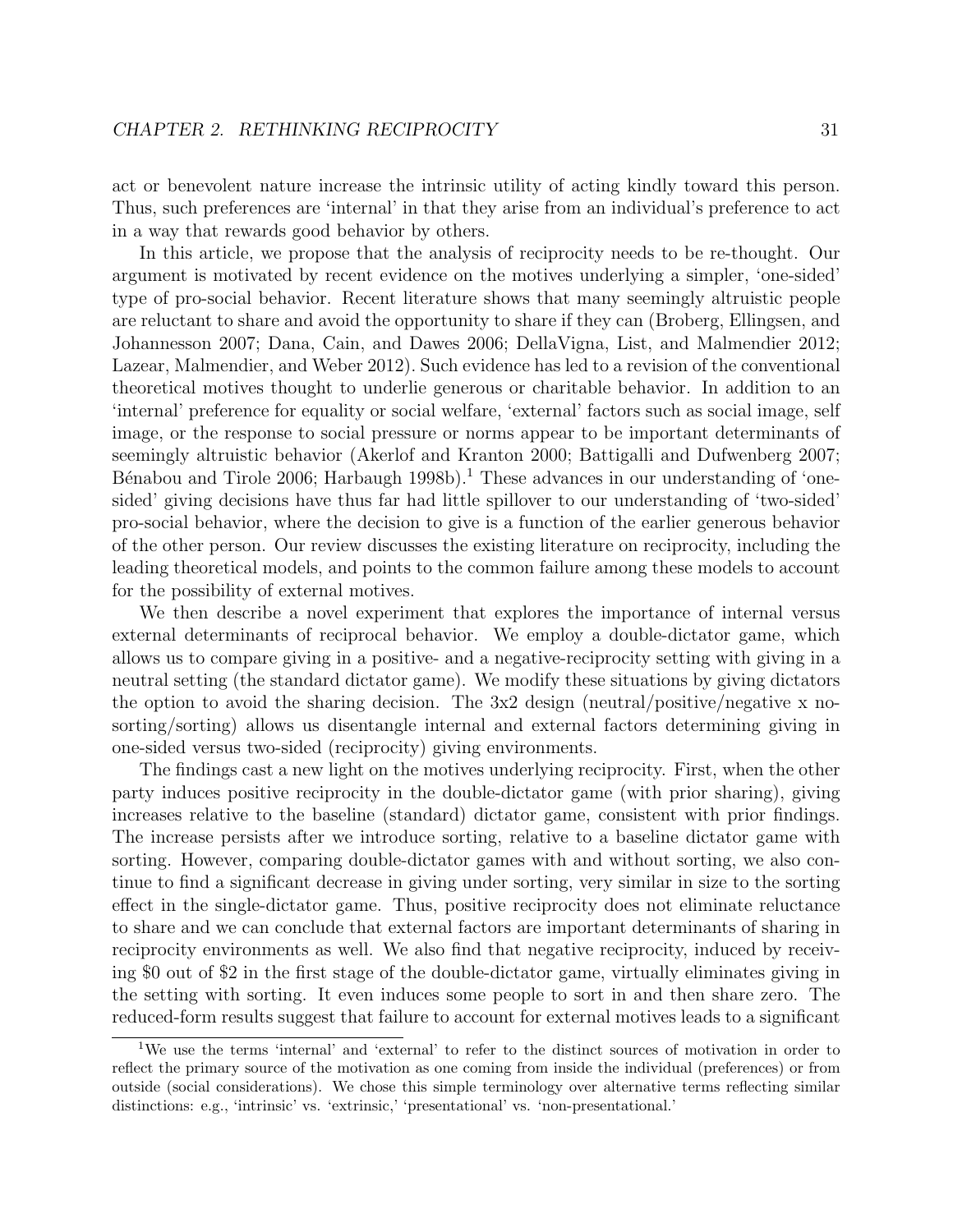overestimation of internal motives such as fairness and altruism in positive-reciprocity settings, and to a significant underestimation of spite (negative altruism) in negative-reciprocity settings.

We confirm these conclusions by employing a simple structural model that distinguishes between internal and external motives. Even after the inducement of positive reciprocity, we estimate a significant influence of external factors, similar in size to the strength of external factors in one-sided (standard) dictator games.

We also compare our estimates to those based on a naive structural model that does not account for external motives. This omission could bias our understanding of social preferences in two ways. Consider the following example. Suppose that, in a simple dictator game, 65 percent of dictators share. Now allow recipients to send a small gift to the dictators, prior to the dictator game, and suppose that the percentage of dictators who share increases to 80 percent. A simple model of internally motivated reciprocity would attribute the decision of all 80 percent of sharers to welfare-enhancing motivations. This interpretation might be wrong on two counts. First, some of the 65 percent who share in both the simple one-sided DG and in the two-sided reciprocity setting might be motivated by extrinsic factors, such as social pressure or social image concerns. These people would prefer to avoid the sharing situation, as found in Lazear, Malmendier, and Weber (2012). Second, the additional 15% who share only in the two-sided game may be changing their behavior due to changes in external motivations (such as an increase in social pressure), rather than changes in internal motivations (such as an increase in altruism induced by the recipient's prior act of kindness).

Consistent with the reduced-form results, failure to account for external motives leads to a sizable overestimation of internal motives, both under positive and under negative reciprocity. At the same time, however, the estimation results also show that the amount of "additional" intrinsic motivation, in the sense of "reciprocity-induced" altruism or similar intrinsic motives under positive reciprocity is estimated approximately correctly in the naive model. In other words, it is correct to attribute the additional giving in a positive-reciprocity environment, compared to a neutral setting, to internal preferences, and even a naive model delivers the correct estimate. This robustness reflects the fact that external motives are remarkably stable across both environments. This conclusion is somewhat less true for the negative-reciprocity environment: The decrease in internal willingness to share after an unkind treatment, relative to a neutral treatment, is slightly underestimated when neglecting external factors and is strongly overestimated when allowing only for a reciprocity-insensitive external motive. In other words, failure to account for external motives and their contextdependence may be particularly detrimental when estimating the motives for and extent of negative-reciprocal behavior. Instead, it seems that individuals care less about external motivations, such as social image, regarding their actions towards unkind strangers than towards neutral strangers; this could also reflect an interaction between internal and external motivations, in which individuals care more about their social image regarding choices over which they have strong internal social preferences.

In summary, the experimental data confirms that external motives are a significant determinant of pro-social behavior in reciprocity environments, similar in strength to their role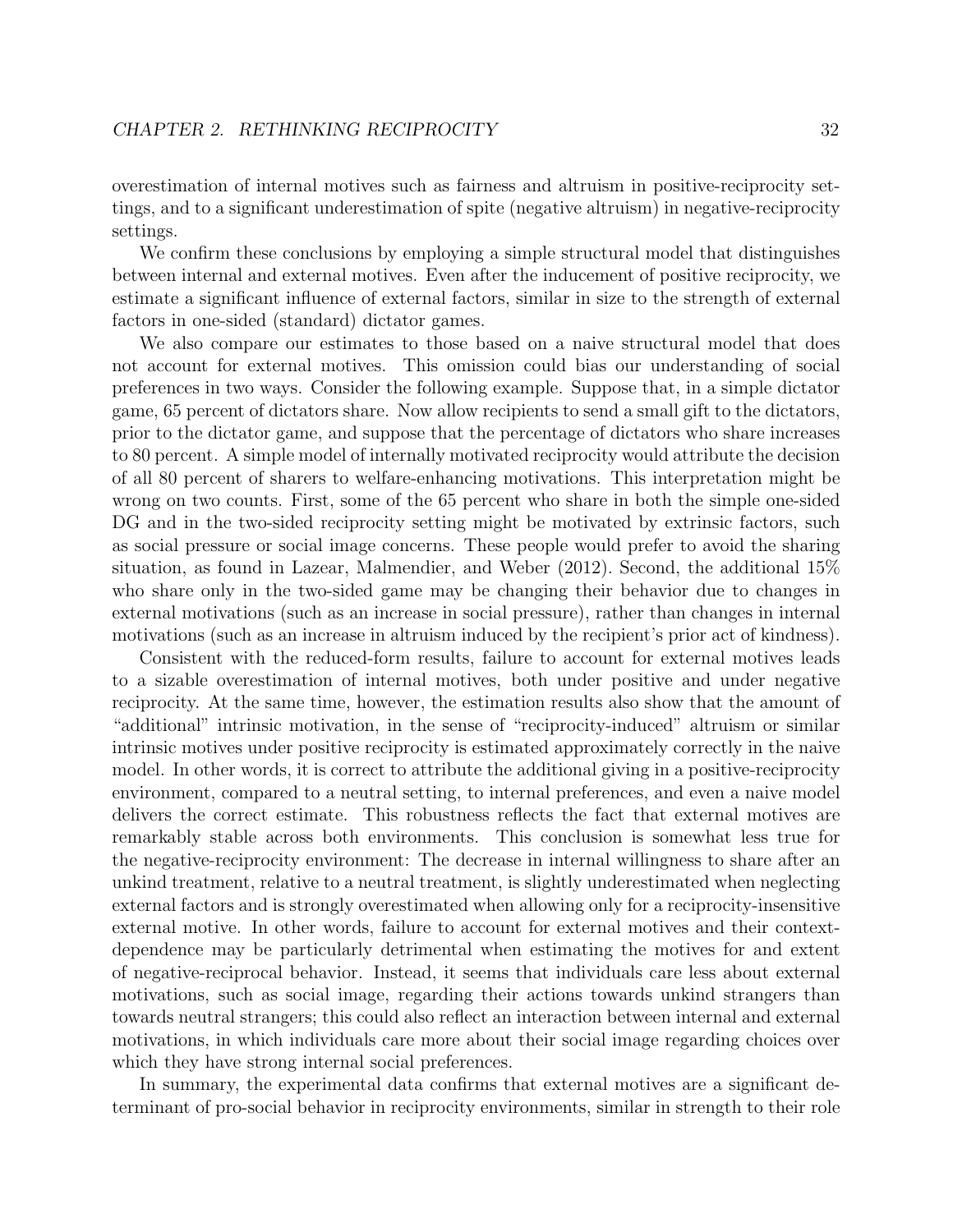in 'one-sided' environments without reciprocity. This insight is relevant to the economic analysis of reciprocal behavior in markets, as it suggests that market participants aiming to 'trigger' positive reciprocity need to account for observability and avoidance options. For example, a charity might benefit from giving a small gift to the potential donor, as shown by Falk (2007); but the gift will be most effective if the recipient cannot avoid the subsequent request for a donation.

A second main insight from the experimental data relates to the value of combining reduced-form and structural analyses in disentangling determinants of pro-social behavior when the outcome (sharing) could be explained by rather different underlying psychological motives. The structural estimation allows us to decompose the share of giving that is due to internal versus external determinants, both in one-sided and in two-sided giving contexts.<sup>2</sup>

We organize the remainder of the paper as follows. In Section 2, we review the literature on social preferences, both in 'one-sided' and in 'two-sided' giving contexts. We suggest that recent insights on external determinants of giving in one-sided situations need to be applied to the study of reciprocity and other social preferences in two-sided giving contexts. We then describe the results of a novel experiment that allows us to better understand the motives underlying reciprocal behavior (Section 3). We then discuss a simple model integrating internal and external factors in the analysis of reciprocity and structurally estimate their relative importance (Section 4). Section 5 concludes.

## 2.2 Understanding Social Preferences

The relevance of social preferences has been a source of debate in the profession for several decades. How do we explain sharing behavior in standard economic settings when it is inconsistent with a classical model of self-interested preferences? Within this broad area of inquiry, most attention has been paid to what one might call 'one-sided' acts of kindness or generosity, where one party shares with another party without consideration of the other party's sharing behavior. This article focuses on 'two-sided' pro-social behavior, where sharing is a response to the other person's pro-social behavior. However, since our motivation for rethinking the reciprocity literature stems from advances in the literature on one-sided sharing decisions, we first review the two waves of literature focusing on one-sided sharing situations.

<sup>&</sup>lt;sup>2</sup>It is also worth noting that internal motives for reciprocity need re-thinking beyond the confounds with external factors. Even motives that are cleanly identified as internal—i.e., the giver seeks an (anonymous, invisible) giving opportunity rather than avoids it—are not necessarily 'altruism' or 'fairness.' For example, rather than caring about the intentions or kindness of the other person (Levine 1998; Rabin 1993), a giver might feel an internal obligation to reciprocate (Cialdini 1993; Sugden 1984). For example, Malmendier and Schmidt (2012) observe that reciprocal behavior is triggered even if the preceding "gift" was solely motivated by the selfish goal of inducing a reciprocal response, which is inconsistent with an intention-based or type-based view of reciprocity, but consistent with an obligation- or norm-based understanding. See also Postlewaite (2011), Krupka, Leider, and Jiang (2012), and Bicchieri (2006).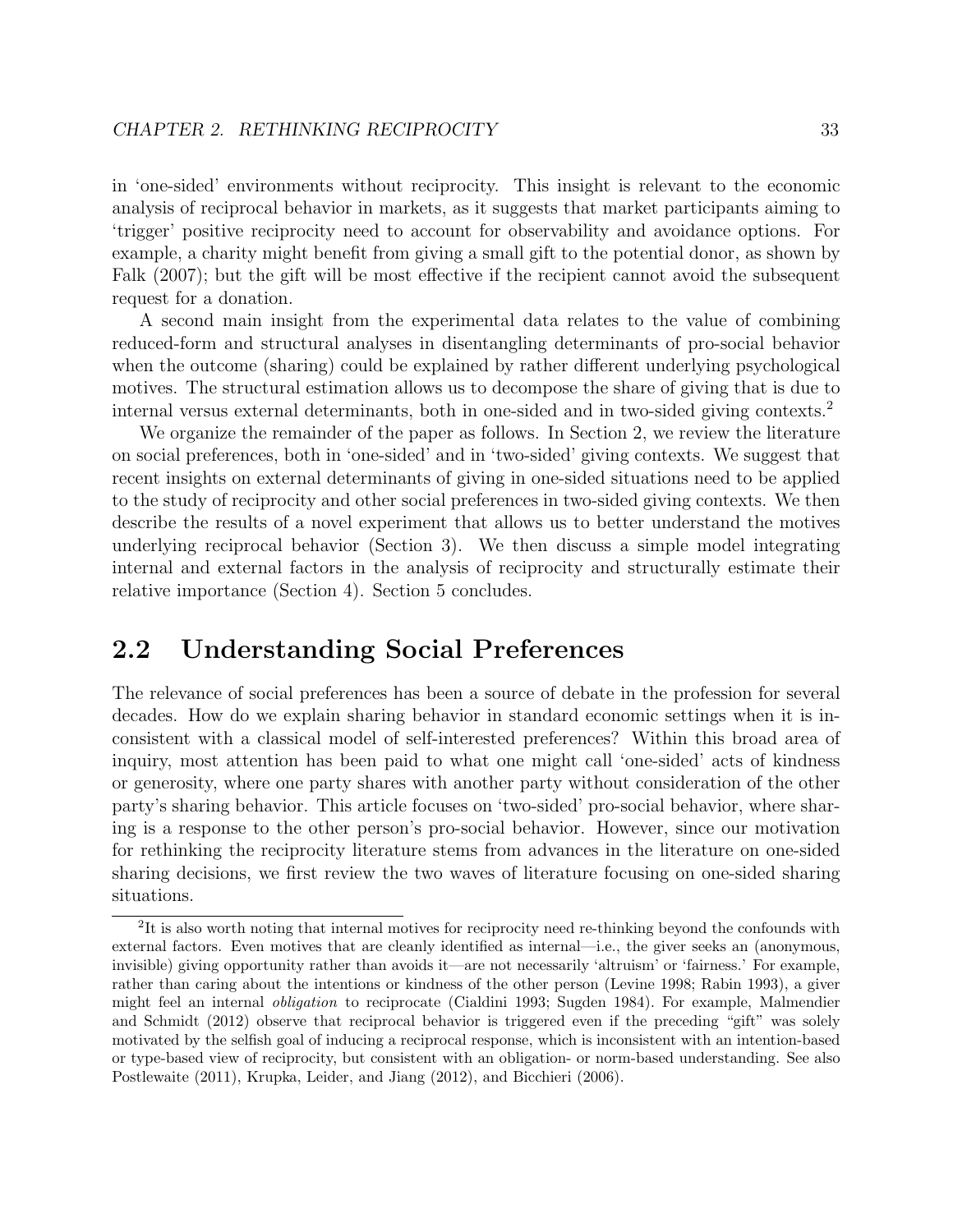#### One-Sided Giving

A large volume of laboratory and field experiments documents voluntary sharing behavior, and studies the individual characteristics and contextual factors that influence such sharing. These studies show that generosity varies based on determinants such as the gender of decision makers or other personal characteristics, the framing of the decision, the source of the surplus, as well as the social context in which an altruistic choice is embedded (Andreoni and Miller 2002; Andreoni and Vesterlund 2001; Brock, Lange, and Ozbay 2013; Cherry, Frykblom, and Shogren 2002; DellaVigna et al. 2013a; Fong and Luttmer 2009; Henrich et al. 2010; Hoffman, McCabe, and Smith 1996). While sharing can vary substantially based on these factors, the existing research provides robust evidence of a significant willingness to share with others that is inconsistent with purely self-interested preferences.

In response to these findings, economists have developed simple models of preferences that can account for such behavior. Leading models include altruism in the form of utilitarianism (Andreoni and Miller 2002) or in the form of maximin preferences (Charness and Rabin 2002), as well as different specifications of inequality aversion (Bolton and Ockenfels 2000; Fehr and Schmidt 1999). These models assume people derive utility from implementing equal or fair outcomes.

More recent research has demonstrated that the motives underlying a sharing decision are more complex. Several studies document a puzzling phenomenon: people share voluntarily when asked to decide between sharing and not sharing, but most of them prefer to avoid the decision altogether and keep their endowment (Broberg, Ellingsen, and Johannesson 2007; Dana, Cain, and Dawes 2006). The novel design feature in these studies is to give the decision maker the option of avoiding the decision to give altogether. For example, in the laboratory study of Lazear, Malmendier, and Weber (2012), subjects are allowed to "opt out" of playing the dictator game. Or, in the field study of DellaVigna, List, and Malmendier (2012), the exact timing of a door-to-door fund-raiser is pre-announced so that people can choose not to open the door of their home. In both cases, people can avoid the socially unpleasant act of having to say "no" when presented with a sharing opportunity.

Along similar lines, contextual features that allow decision makers to obscure the relation between their behavior and unfair outcomes also decrease the willingness to act pro-socially. For example, Dana, Weber, and Kuang (2007) show that giving decreases when the recipient does not know for sure how a choice was made, or when the dictator does not know how his choice will affect the recipient.<sup>3</sup> In fact, dictators prefer not to find out about the effect of their choice. Andreoni and Bernheim (2009) manipulate both anonymity and the probability that a computer secretly overrides the dictator's choice with a known default, showing both that anonymity reduces sharing and that dictators will take the opportunity to hide their

<sup>&</sup>lt;sup>3</sup> A more extreme way to remove transparency is having the recipient unaware of a game entirely. Dana, Cain, and Dawes (2006) show that dictators are less generous in this case. Koch and Normann (2008) and Johannesson (2000), instead, find similar generosity in a standard dictator game and a variant with uninformed recipients. It remains to be shown whether differences in experimental designs (e.g., doubleblind anonymity, the precise kinds of recipients) account for the difference in findings.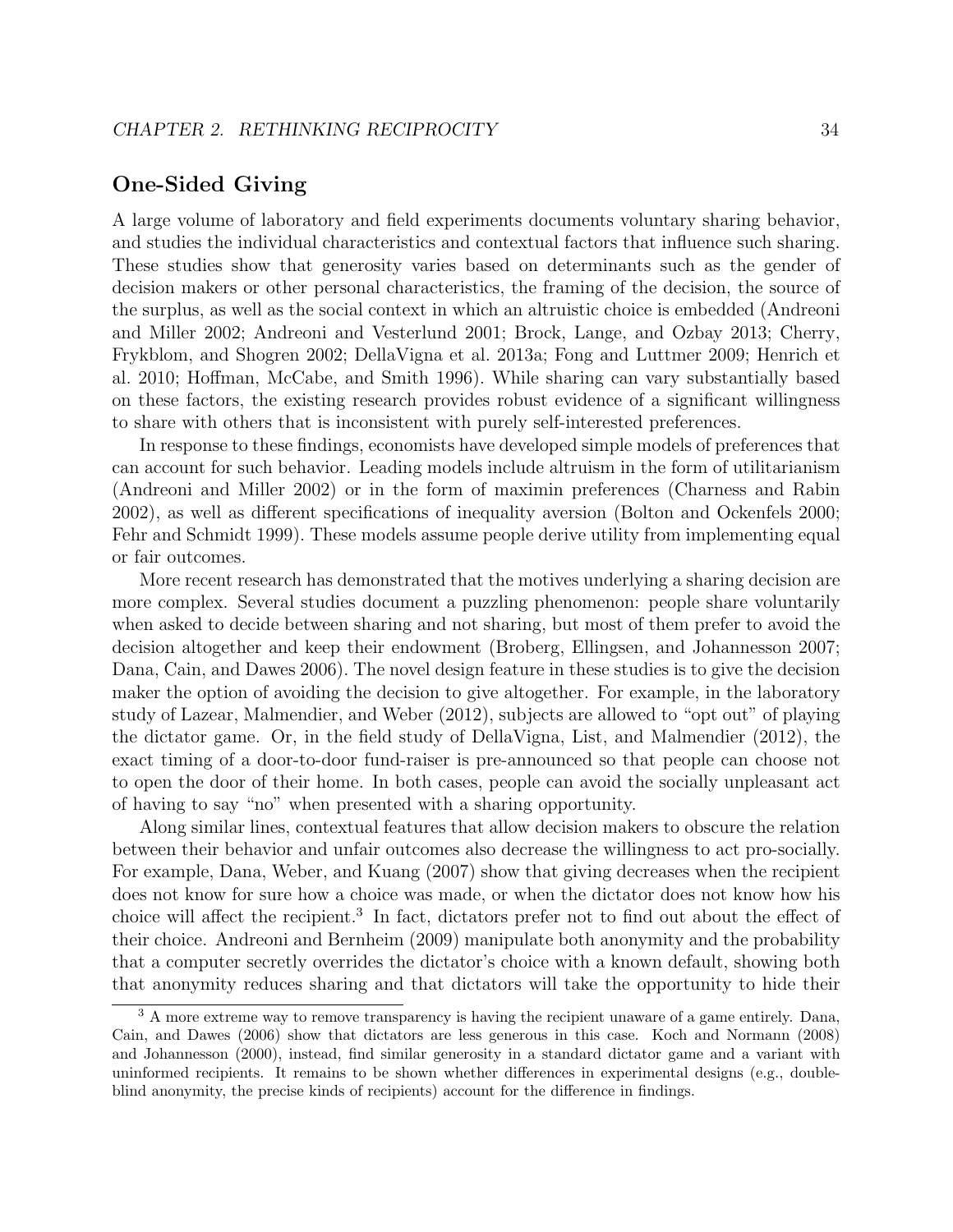selfish actions when possible. Grossman (2012) uses a similar probabilistic dictator game to demonstrate the importance of social signaling relative to self-signaling. Moreover, several of the experiments mentioned above have shown that people prefer to avoid letting the recipient know about the game, even at a cost (Broberg, Ellingsen, and Johannesson 2007; Dana, Cain, and Dawes 2006; Lazear, Malmendier, and Weber 2012).

The importance of avoidance options can also be seen in earlier experiments that manipulate anonymity and observability. Hoffman et al. (1994) and Hoffman, McCabe, and Smith (1996) show that dictator-game giving drops when using a double-blind framework. Conversely, Bohnet and Frey (1999b) and Bohnet and Frey (1999a) show that giving increases when dictator and recipient face each other. Relatedly, Franzen and Pointner (2012) show that dictator-game sharing is reduced when choices are concealed from the experimenter using a randomized response technique.

Anonymity and observability appear to play a similar role outside of the lab. For example, Mas and Moretti (2009) show that store employees work harder when observed by other employees who work harder. Gerber, Green, and Larimer (2008) find that revealing voting behavior to neighbors increases voter turnout. And DellaVigna, List, and Malmendier (2012) show that face-to-face interaction with a solicitor creates social pressure to donate to charity. In other words, generosity decreases significantly when individuals can avoid "saying no" directly to or being observed by someone.

These studies had a significant impact on the way economists think about social preferences. They revealed that people who share do not necessarily derive utility from sharing in the manner assumed by early social preference models. Instead, the motive driving much voluntary sharing appears to be a concern to not seem selfish or greedy. Rather than valuing the opportunity to act generously or altruistically, people are often motivated by an aversion to the guilt or shame that comes from disappointing the expectations of others, violating norms of sharing, or giving others the impression that one is selfish (Andreoni and Bernheim 2009; Battigalli and Dufwenberg 2007; Bénabou and Tirole 2006).

To sum up, the above stream of social-preference research can be organized as follows: first, empirical evidence that people act in a manner consistent with a preference for altruism or fairness and theoretical models of such a motivation; second, evidence that such behavior is susceptible to variations in observability and manipulations that allow the maintenance of a positive social image while acting selfishly, along with a new class of social-preference theories that account for such extrinsic concerns.

### Two-Sided Giving

So far, the new insights have largely failed to spill over to a broader set of social preferences beyond the 'one-sided' individual decision-making. Here, we focus on one widely-discussed type of social preference, reciprocity. Reciprocity is the tendency to reciprocate kind acts with kindness and unkind acts with spite (Charness and Rabin 2002; Falk and Fischbacher 2006; Rabin 1993). A preference for acting reciprocally has been advanced as underlying many puzzling phenomena, both in the field, as discussed in the introduction, and in the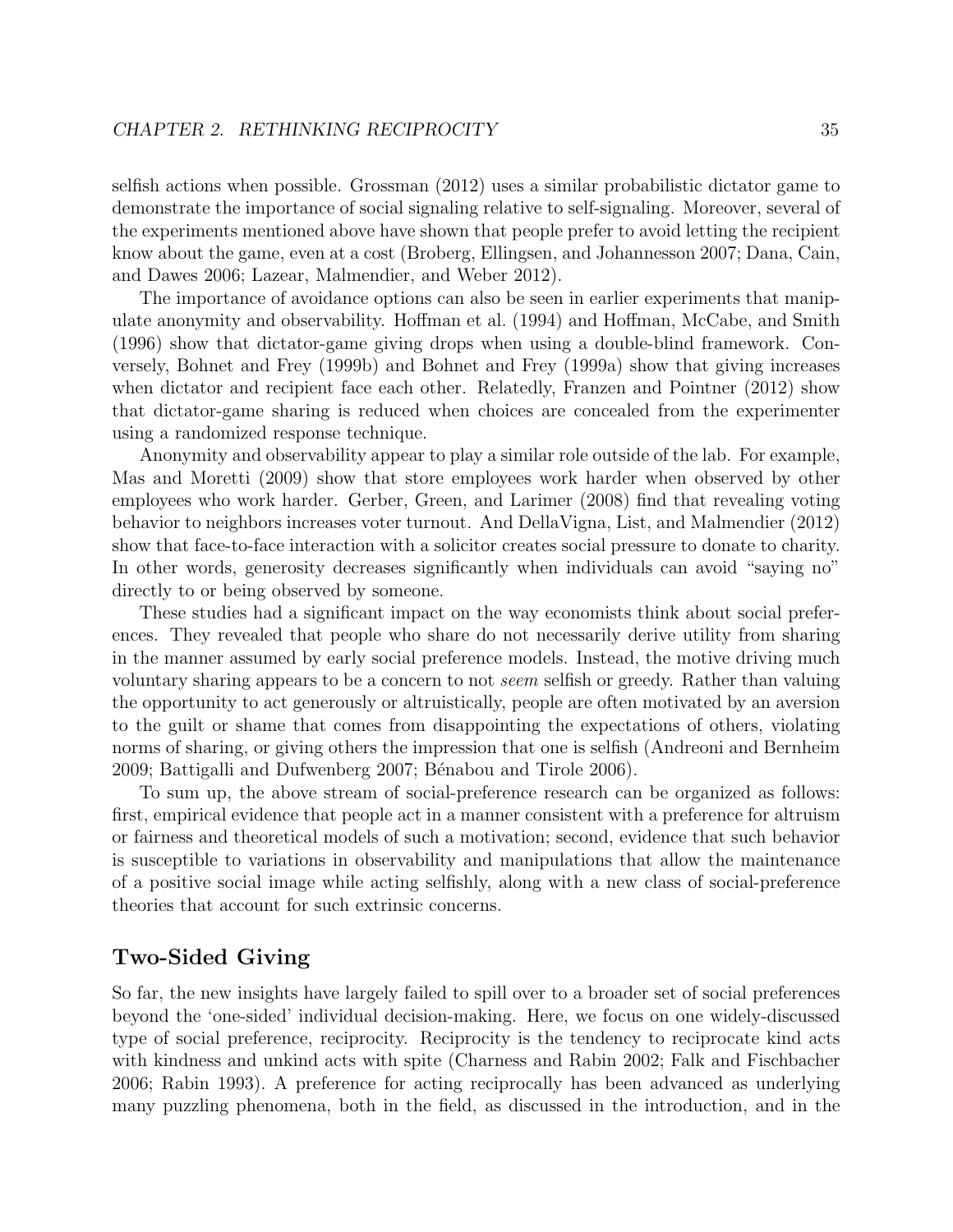laboratory. In what follows, we provide a brief review of some of the extensive literature on reciprocity, including a description of theoretical accounts for the phenomenon.

Evidence of reciprocity in the laboratory is widespread and robust (see also Fehr and Gächter (2000b) for a review). The pattern of reciprocal behavior survives in one-shot, anonymous scenarios (Hoffman, McCabe, and Smith 1998), persists over time and through learning opportunities (Keser and Winden 2000), and people even reciprocate on behalf of others (Carpenter and Matthews 2004; Carpenter, Matthews, and Ongonga 2004; Fehr and Fischbacher 2004), a phenomenon referred to as "indirect" or "social" reciprocity.

Positive reciprocity is observed as the response to costly investments by others in trust games, often strongly enough to yield a non-negative return to kindness (Berg, Dickhaut, and McCabe 1995). Pillutla, Malhotra, and Murnighan (2003) show that this reciprocal impulse is strengthened when the trustor takes a very unselfish, risky action to begin with, indicating that outcomes are not the only driving force behind reciprocity.

Negative reciprocity is observed as costly punishment in public-good games (Fehr and Gächter 2000a; Ostrom, Walker, and Gardner 1992). Croson (2007) uses variants of the public-good game to show that reciprocity is a stronger motivation than either altruism or the moral commitment to act in the manner one would prefer everyone to act.

Evidence from ultimatum game experiments, using populations from many countries, shows that reciprocity is a cross-cultural phenomenon that persists even when the stakes are as high as several months' wages (Camerer and Thaler 1995; Henrich et al. 2001; Roth and Erev 1995). A critical element driving reciprocity in such games seems to be the intention and agency behind the initial act (Blount 1995; Brandts and Solà 2001). Thus, in the ultimatum game, reciprocity manifests itself as costly punishment for "bad" behavior, which is evaluated based on more than just the resulting outcomes.

Closely related to trust and ultimatum games are findings on gift exchange, both in the laboratory and in the field. For example, a laboratory experiment by Fehr, Gächter, and Kirchsteiger (1997) finds that employers who offer high wages are rewarded with higher effort, even when wages are fixed at a flat rate and effort is non-contractible. Using a similar design, Fehr, Kirchsteiger, and Riedl (1993) show that buyers who offer a high price for a good are rewarded with higher quality.

Field experiments often find weaker evidence of gift exchange than the laboratory experiments, but confirm its existence and help to identify the conditions under which gift-exchange reliably occurs. For example, Gneezy and List (2006) find that workers reciprocate surprise gifts with higher effort, though the effect does not persist over time (see also List (2006)). Kube, Maréchal, and Puppe  $(2012)$  show that the type of gift is important: small nonmonetary gifts and monetary gifts presented thoughtfully are better at inducing positive reciprocity.

The field data also confirms both the positive and the negative side of reciprocal behavior. On the side of positive reciprocity, Falk (2007) shows that donation requests are returned more frequently when they include a token gift (a postcard). On the side of negative reciprocity, Greenberg (1990) documents a rise in employee theft after wage cuts, and Krueger and Mas (2004) show that employee sabotage during a period of disputes with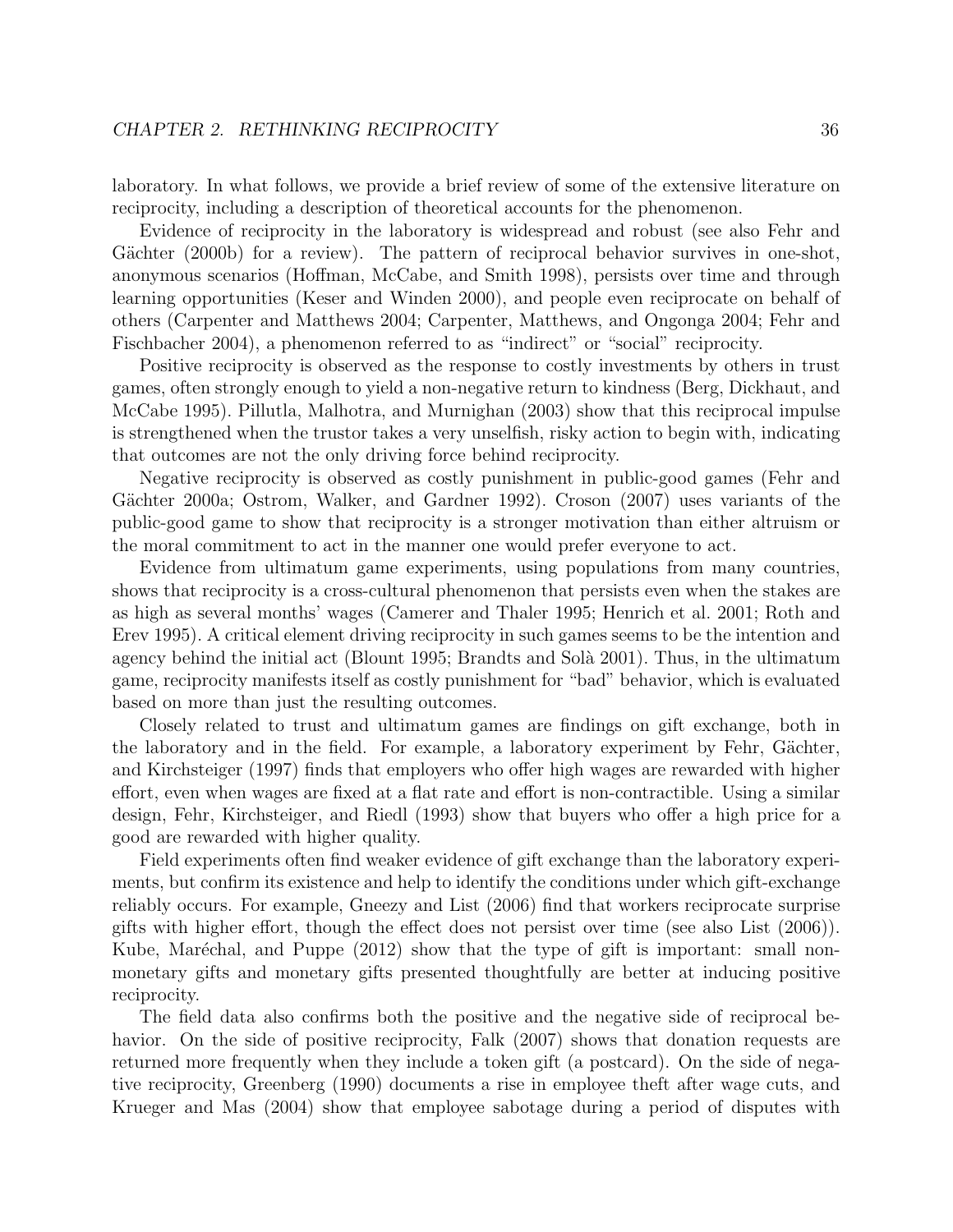management was responsible for a dramatic increase in defective tires. Kube, Maréchal, and Puppe (2013) argue that negative reciprocity—induced by a surprise wage cut—is stronger and more robust than positive reciprocity in field settings.<sup>4</sup>

Models of reciprocity have naturally developed alongside these experimental results. Most fall in three broad classes: outcome-based, type-based (a.k.a. interdependent preferences), and intentions-based models.<sup>5</sup> We discuss these models here with an eye toward our main argument—the relevance of external determinants of reciprocal behavior—and the particular experimental analysis of a one-shot, non-strategic, anonymous game, to be discussed in the next two sections.<sup>6</sup>

In the category of *outcome-based models*, one type of model that can account for reciprocity is pure altruism. Altruists incorporate others' material outcomes into their utility just like any other good to which they wish to allocate wealth. This approach has been employed by many authors since Becker (1961). Bergstrom, Blume, and Varian (1986), for example, use this type of model to explain the private provision of public goods. Andreoni and Miller (2002) formulate a model of utilitarianism that has been widely used in the social-preferences literature. Impure altruism, also known as "warm glow" (Andreoni 1989, 1990), works similarly in that a giver obtains direct utility from improving another person's material outcome. In this case the utility stems from the act of giving, even though the giver does not care directly about the outcome of the recipient (e.g., the total donations obtained, including from other sources).

Another class of outcome-based models that can generate reciprocal behavior assumes distributional preferences. One example are maximin preferences as in Charness and Rabin (2002), where a giver would like the minimum payoff of any person to be as large as possible.<sup>7</sup> Another example is inequality aversion, as modeled by Fehr and Schmidt (1999) or Bolton and Ockenfels (2000). All of these models assert that we care about others' outcomes insofar as we care about our own outcomes relative to those of others. Related models incorporate absolute norms of fairness, as suggested by Ledyard (1997) and used by Cappelen et al. (2007).

<sup>7</sup>Charness and Rabin (2002) also allow an agent to place a lower weight on others' payoffs when they have "misbehaved," thus incorporating an element of the type-based models discussed next.

<sup>4</sup>See also Baumeister et al. (2001).

<sup>&</sup>lt;sup>5</sup>There are a number of additional theoretical approaches that do not fit neatly into the three categories. For example, some models account for behavior that might be considered reciprocal using bounded rationality (Gale, Binmore, and Samuelson 1995; Roth and Erev 1995). Cox, Friedman, and Gjerstad (2007) present a model of reciprocity in which the weight placed on someone else's material outcome is a function of one's "emotional state," which is in turn a function of the reciprocity motive, judged relative to a contextdependent neutral outcome. Sugden (1984) models reciprocity as an obligation: individuals feel obligated to contribute to a public good based on how much others are contributing. Yet other authors emphasize the role of evolution in supporting reciprocity as a motive, with a primary focus on the conditions under which reciprocity can be supported as an evolutionarily stable behavior (see Hoffman, McCabe, and Smith (1998), Gintis (2000) and Bowles and Gintis (2011)).

<sup>&</sup>lt;sup>6</sup>Sobel (2005) and Cooper and Kagel ("Other-Regarding Preferences: A Selective Survey of Experimental Results") provide excellent additional discussions of reciprocity.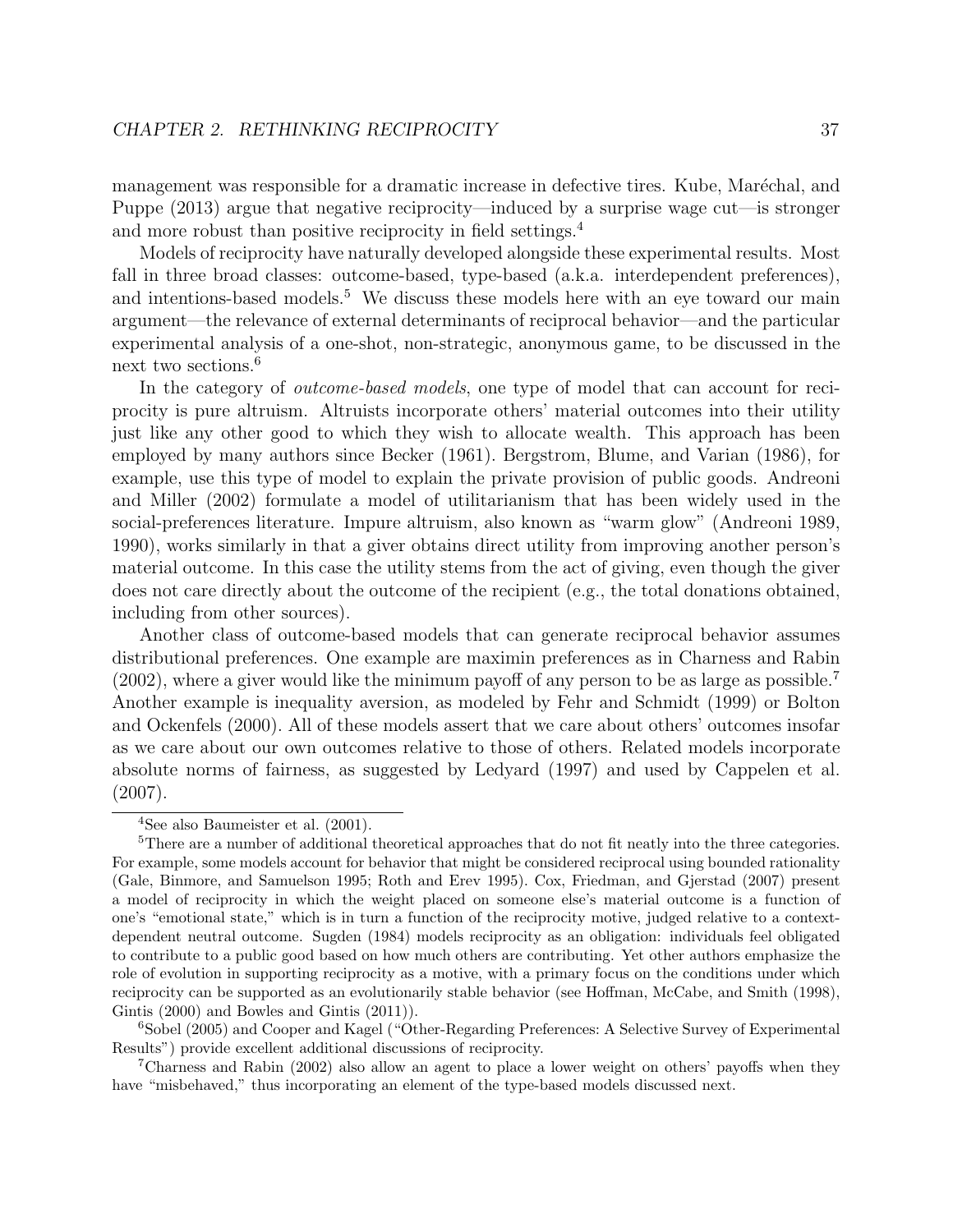Outcome-based models of distributional preferences predict reciprocal behavior as a byproduct of individuals trading off their personal material outcomes and fair outcomes. For example, a kind act by one party (e.g., a firm paying a high fixed wage) may create an inequality that the other party then seeks to mitigate through a reciprocal kind act. That is, reciprocity is implied by agents trying to re-balance their allocations in response to kind or unkind transfer from the others.

In the category of *type-based models*, or interdependent preferences, the seminal model of Levine (1998) allows the weight someone places on another's material outcome to depend both on a personal altruism parameter and the other person's altruism parameter. That is, nice people are nicer to others in general, and everyone is nicer to nice people. On the opposite end of the spectrum, the range of altruism parameters also allows for spite. Rotemberg (2008) develops a variant of this model, with the twist that decision makers treat others according to some default altruism parameter as long as their actions meet a "minimally acceptable altruism" threshold, but switch to a more spiteful altruism parameter if the other person's actions fall below that threshold.

These models treat reciprocity as the product of a signaling game. Actions signal a person's kindness, and this affects others' altruistic preferences toward that person. The type-based approach also accounts for indirect reciprocity, i.e., treating a person according to how they have previously treated others.

In the category of *intention-based models*, the foundational example is Rabin's (1993) psychological equilibrium model, in which beliefs enter directly into utility.<sup>8</sup> Players maximize a utility function that has both material utility and reciprocal kindness (or spite). The kindness (or spite) of an action is defined not only by what other actions are available to an agent, but also by the agent's beliefs about what the other player will do, insofar as these beliefs reveal the agent's intentions. If a player behaves neutrally, kindness and spite are absent, and the second player simply maximizes his material outcome. However, if the first player is kind—by taking an action that, based on what she believes the second player will do, makes the second player better off—then the second player may prefer to reciprocate those intentions. In equilibrium, each player's beliefs about the others' actions (and secondand third-order beliefs) must be correct, and players must optimally respond to those actions and to the "kindness" that is implied by those actions.

A key result of this approach is the existence of additional equilibria, relative to a game in which players consider only their own material payoffs. Here, players may act mutually kindly or mutually spitefully toward one another. This model diverges from models such as Fehr and Schmidt (1999) and Levine (1998) in that people care directly about psychological phenomena, rather than their preferences over everyone's consumption being changed by psychological phenomena. More concretely, people directly care about treating others the way they expect these others to treat them, and not solely about the resulting material outcomes. For example, in contrast with inequality aversion, the second mover is inclined to reciprocate a kind act of the first mover even if the first mover is much richer initially.

<sup>8</sup>See also Geanakoplos, Pearce, and Stacchetti (1989) and Battigalli and Dufwenberg (2009).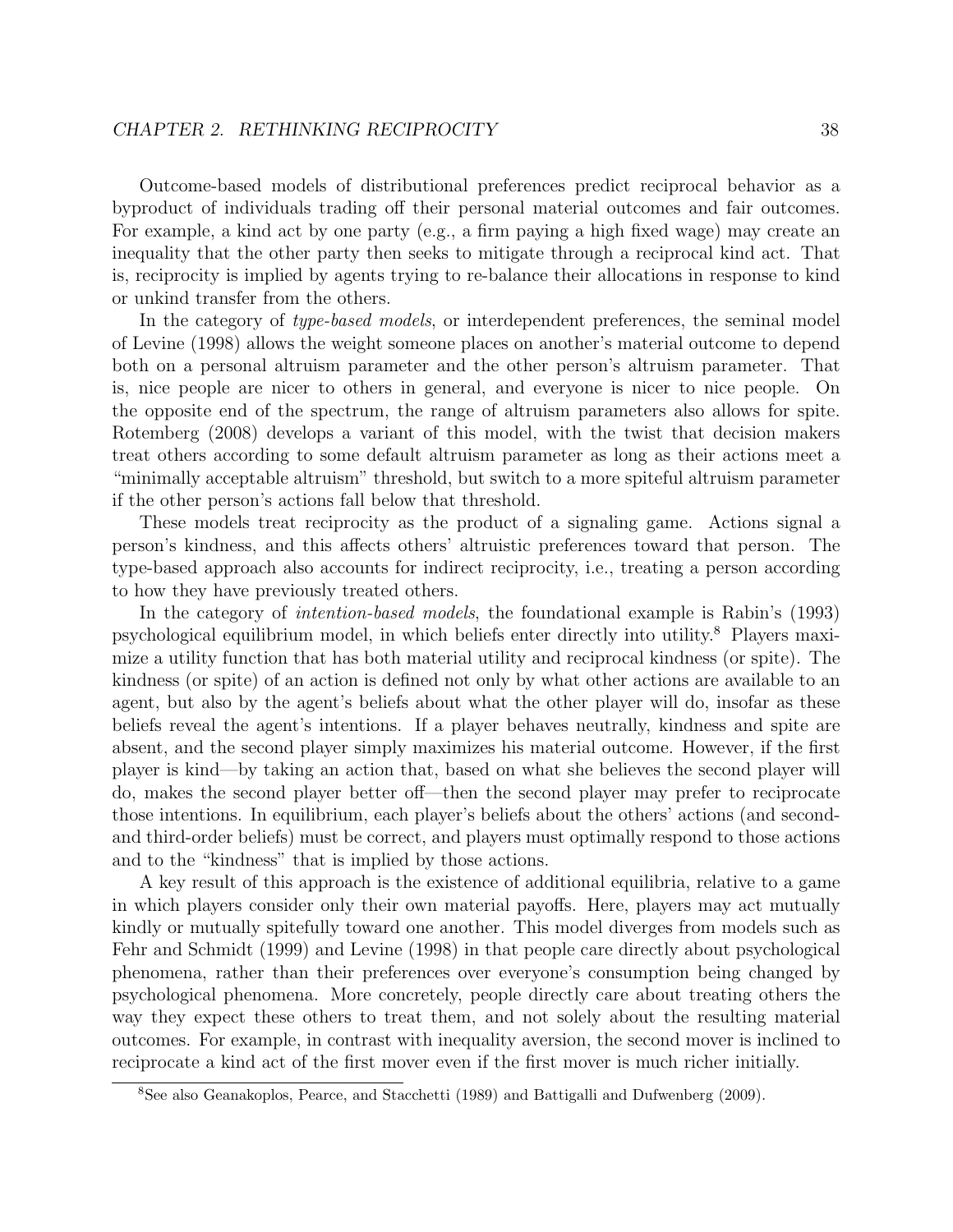Rabin's (1993) model of fairness only applies to two-person normal-form games with pure strategies. Others have developed more general versions of similar models (Dufwenberg and Kirchsteiger 2004; Falk and Ichino 2006). Such intentions-based models have been corroborated experimentally by, for example, Dhaene and Bouckaert (2010), who show that Dufwenberg and Kirchsteiger's (2004) model is consistent with a large majority of people's behavior in an experimental setting, and by Falk, Fehr, and Fischbacher (2008) and Blount (1995), who show that both intentions and outcomes are necessary to explain behavior.

#### The Missing Piece

One way to frame the limitation of the three broad classes of reciprocity models is that they assume that the opportunity to invest in others' outcomes is always a welfare-enhancing expansion of the choice set. That is, the mere option to share with others cannot hurt the decision maker, but may increase utility.

As we reviewed above, the same limitation applied to the earlier models in 'one-sided' giving contexts. The key assumption used to be that individuals share because they like to share. More recently, however, the introduction of avoidance options into laboratory and field settings revealed that a majority of people share reluctantly. They share if asked, but prefer to avoid the sharing request. In response to these findings, the new wave of modeling approaches has focused on external factors, such as social pressure and social image.

Research on reciprocity has largely not yet incorporated these more recent approaches.<sup>9</sup> The neglect of external factors could bias our understanding of reciprocity, as demonstrated with the following experimental test.

## 2.3 External Motives in Reciprocity: An Experimental Test

The question of whether or not sharing in reciprocity environments is fully explained by internal motives is an empirical question. One way to explore this question is to mirror the approach from one-sided giving experiments and introduce avoidance options into reciprocity settings. Here, we describe a novel experiment intended to test how reciprocity affects avoidance. In particular, we apply the experimental approach of Lazear, Malmendier, and Weber (2012), which allows agents to avoid making a decision and keep all of their wealth, to a reciprocity setting.

<sup>9</sup>For a rare recent exception, see Weele et al. (2014). They study providing second-movers in reciprocity games with a means for plausibly denying resposibility for failing to act reciprocally. They find that this manipulation has little effect on reciprocal behavior, suggesting that the relative importance of internal and external motivations is different between one-sided and two-sided acts of giving, which is in contrast with the evidence we discuss in the next section. This conflicting evidence highlights the importance of further work for identifying the relative importance of external motives for pro-social behavior in the context of reciprocity.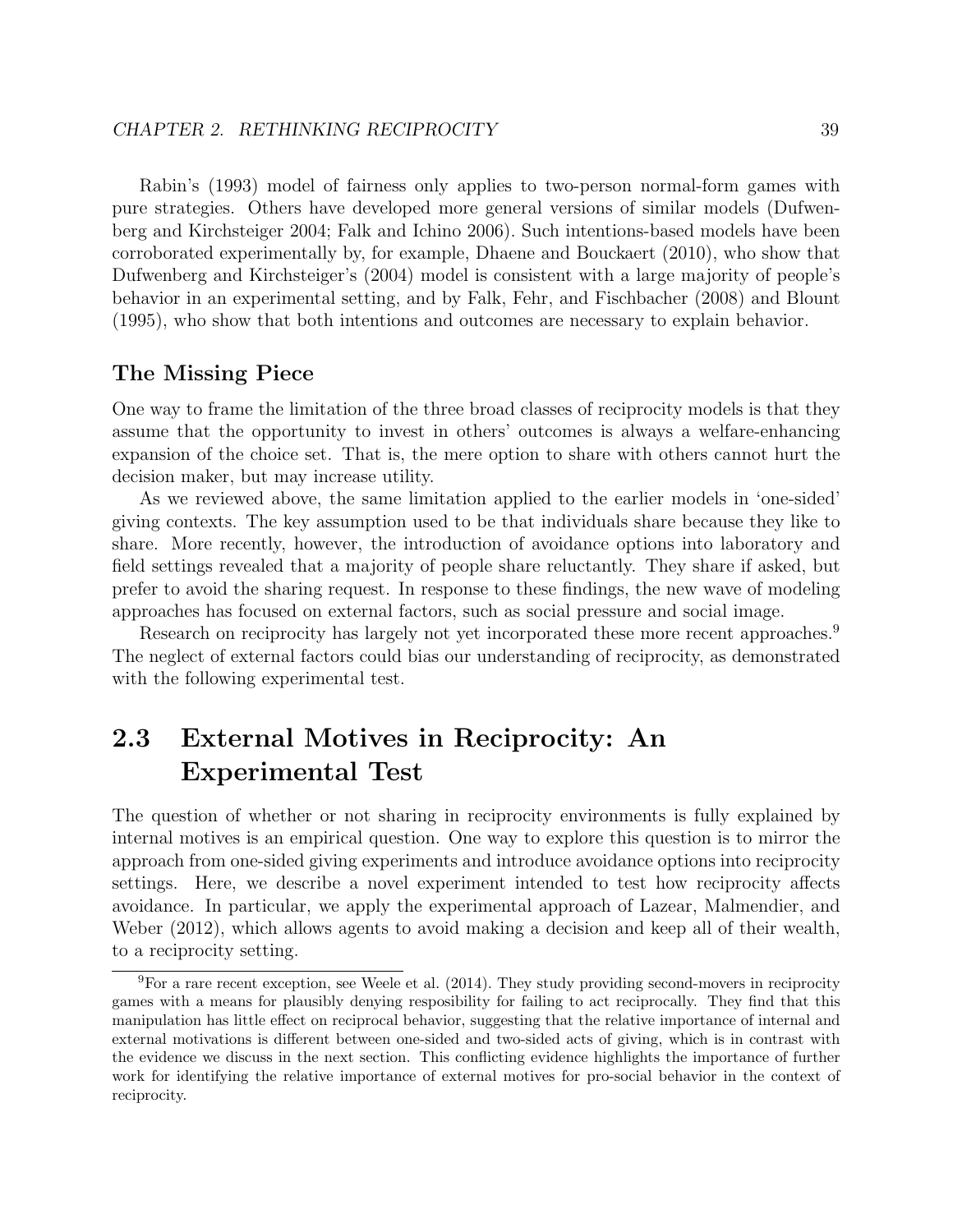#### Experimental Design

In a standard dictator game the decision maker has no prior interaction with the (typically anonymous) recipient before making a decision. Hence, reciprocity is irrelevant, and the dictator's choice only involves trade-offs between personal material payoffs, internal motivations to share (e.g. altruism), and external motivations to share (e.g. social pressure). To identify the importance of external motives, Dana, Weber, and Kuang (2007), Broberg, Ellingsen, and Johannesson (2007), and Lazear, Malmendier, and Weber (2012) gave dictators the option to avoid the decision to share and keep the endowment without the potential recipient learning about the sharing opportunity. They found that a large fraction of "sharers" decided to opt out, indicating the importance of external factors.

We conducted an experiment using variants of a "double dictator game" (DDG) to test whether external determinants also affect sharing in a reciprocity environment. Here, dictator and recipient play a mini-dictator game over  $2^{10}$  prior to the main dictator game, with the dictator and recipient roles switched. The parties learn about the second stage (the main DG) only after the mini-game has been played and the results revealed to the dictators of the main DG.<sup>11</sup> The purpose of the initial reversed mini-dictator game is to induce reciprocity as a motive for sharing in the second-stage main dictator game. Positive reciprocity is induced if the mini-dictator decides to share \$1 out of a \$2 endowment. Negative reciprocity is induced if the mini-dictator decides not to share. This binary choice is the only option available, allowing clean assignment to reciprocity treatments. The standard dictator game (DG) is the neutral "no reciprocity" benchmark for comparison.<sup>12</sup>

We cross these reciprocity treatments with a sorting option—as in Lazear, Malmendier, and Weber (2012)—which allows the second-stage dictator to avoid the sharing decision and keep the endowment. In the no-sorting conditions, the dictator is forced to choose an allocation, of which the recipient is then informed; in the sorting conditions, the dictator has the option to costlessly opt out of the game, thus receiving the full endowment but leaving the potential recipient uninformed about the game.

These six conditions allow us to evaluate the role of internal and external determinants of sharing. As described above, under leading models of reciprocity, giving is driven by internal motivations, and the sorting option should be irrelevant after positive reciprocity is introduced. Thus, while we know that about half of the dictators who share in a simple dictator game prefer to sort out if possible, the existing models of reciprocity predict no such sorting behavior after reciprocity has been induced. Similarly, negative reciprocity induced by not sharing in the prior mini-game should induce spite and a willingness to punish the other party, which makes people happy to share nothing regardless of whether they can opt

<sup>&</sup>lt;sup>10</sup>These small stakes allow us to distinguish reciprocity from distributional preferences such as inequity aversion.

<sup>11</sup> Initial voluntary sharing can thus be interpreted as an act of kindness, rather than an attempt to induce reciprocal behavior, which avoids concerns about interpreting the dictators' reactions as reciprocity.

<sup>&</sup>lt;sup>12</sup>With this comparison, the experiment avoids confounds with other social preferences, as cautioned by Cox (2004).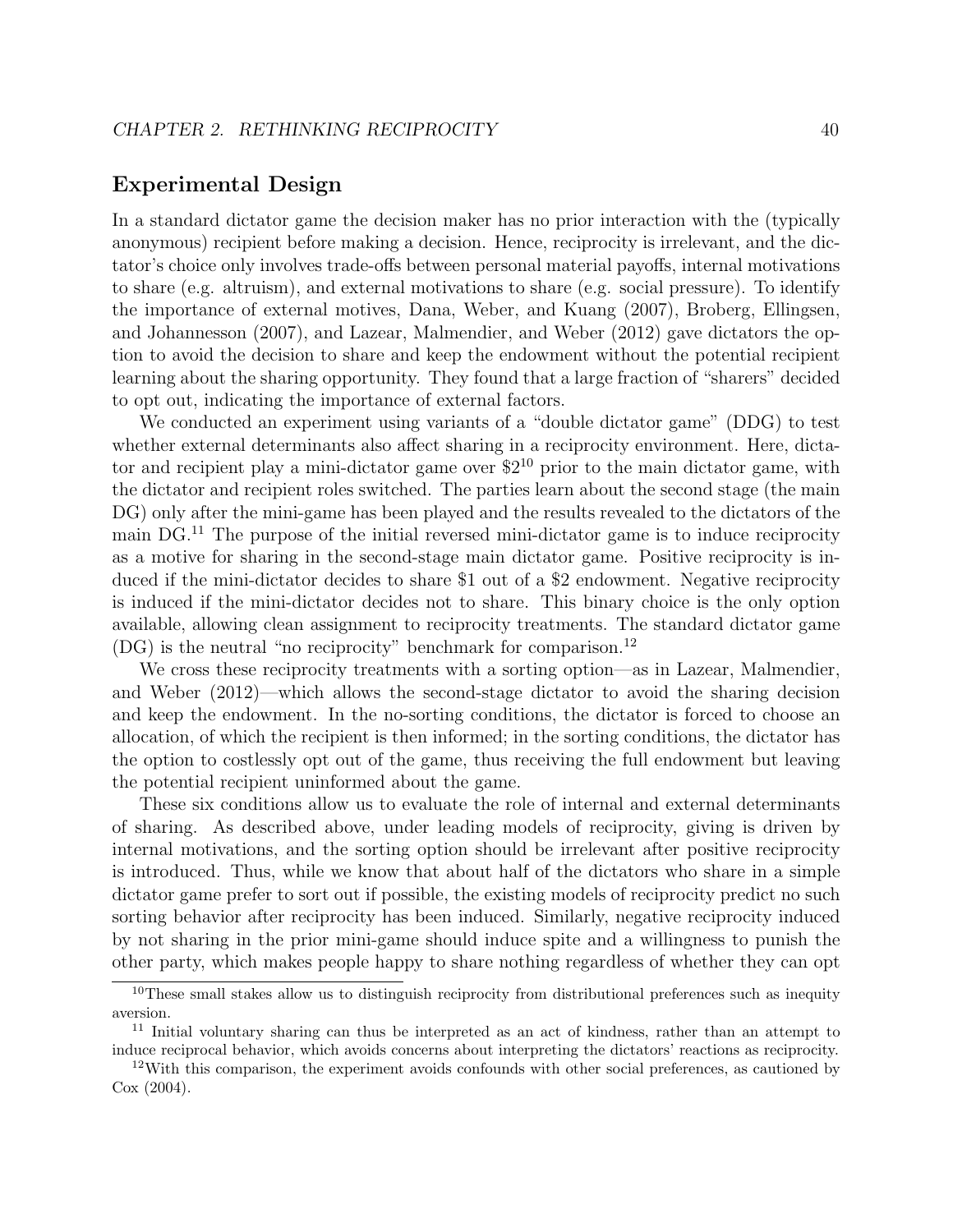out.

Alternatively, external motives may still play a role after reciprocity has been induced. For example, it is possible that positive reciprocity increases the internal motivation, but does not eliminate the external motivation. In this case, we would expect to see sorting out in the DDG after the mini-dictator has shared, but less than in the standard DG with sorting. We would also expect the average amount shared to increase. Another possibility is that external motives affect reciprocal behavior directly. For example, positive reciprocity could increase the image cost of being ungenerous. In this case the predictions regarding optout frequency and average amount shared are ambiguous. With both internal and external determinants becoming stronger, both quantities could increase or decrease since sorting in is now more costly due to increased social pressure, and sorting out is more costly due to increased internal motivation. However, we do have a clear prediction for average sharing conditional on not opting out: those deciding to play the (main) dictator game will share more. We explore these possibilities in the context of a formal model further in section 2.5.

Full implementation details for the experiment are provided in Appendix C.1.

#### Experimental Results

Detailed description of the reduced form results and supporting analyses are described exhaustively in Appendix C.2. We briefly summarize the results here. For example, Figure 2.1 shows the distribution of amounts shared in each condition, while Table 2.1 presents a summary of reduced-form statistical tests, from which one can also infer the mean amount shared in each condition.

We first consider the effect of reciprocity treatments on sharing when sorting opportunities are not available. The average amount shared, out of \$10, in the standard (no-sorting) DG treatment is \$2.00, which rises to \$2.39 in the positive-reciprocity (PR) condition and falls to \$0.70 in the negative-reciprocity (NR) treatment. Column 1 shows that only the negative-reciprocity effect is significant. In other words, there is a significant negativereciprocity effect  $(-.130)$  and an insignificant positive-reciprocity effect  $(.039),^{13}$  which is consistent with previous experimental evidence (e.g., weak positive reciprocity but strong "concern withdrawal" in Charness and Rabin (2002)).

The effect of sorting on sharing: In the standard DG, most subjects share a positive amount (64 percent) and the mean amount shared is \$2.00. However, the introduction of sorting strongly decreases the average amount shared, to \$1.21. The sorting opportunity also decreases the frequency of sharing dramatically, to only 39% sharing a positive amount. In the PR treatment, sorting again causes a large drop in average amounts shared, to \$1.71, while sorting causes sharing in the NR treatment to drop from \$0.70 to \$0.31. Columns 2 through 6 confirm the statistical significance of these findings.

<sup>&</sup>lt;sup>13</sup> Standard errors are robust to heteroskedasticity and adjusted for small-sample bias, using the residualvariance estimator HC3, which approximates a jackknife estimator (MacKinnon and White 1985). If we cluster by session, standard errors in this and in all other estimations are very similar and typically slightly smaller, though unlikely to be reliable given the few clusters.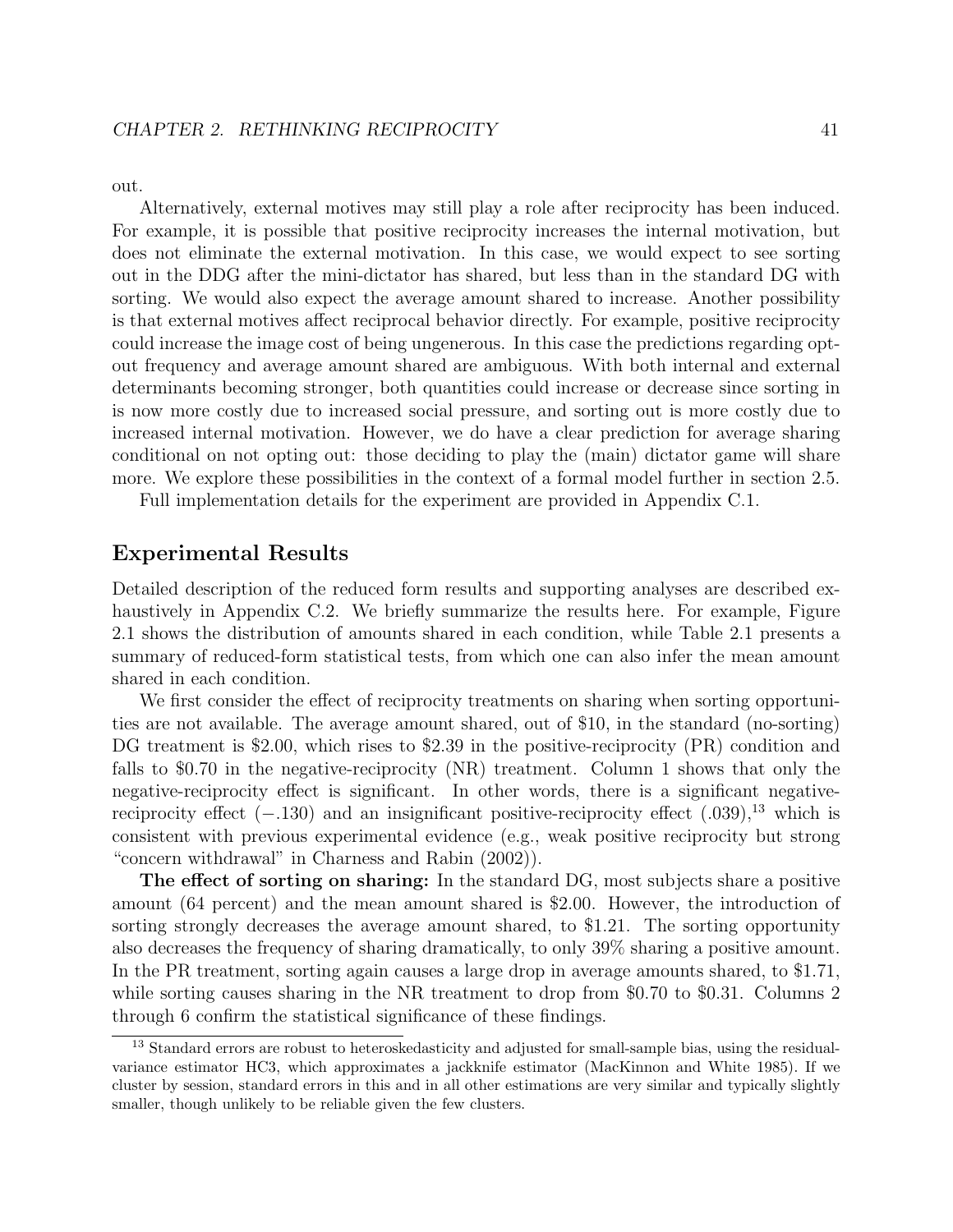

Figure 2.1: Distributions of Amounts Shared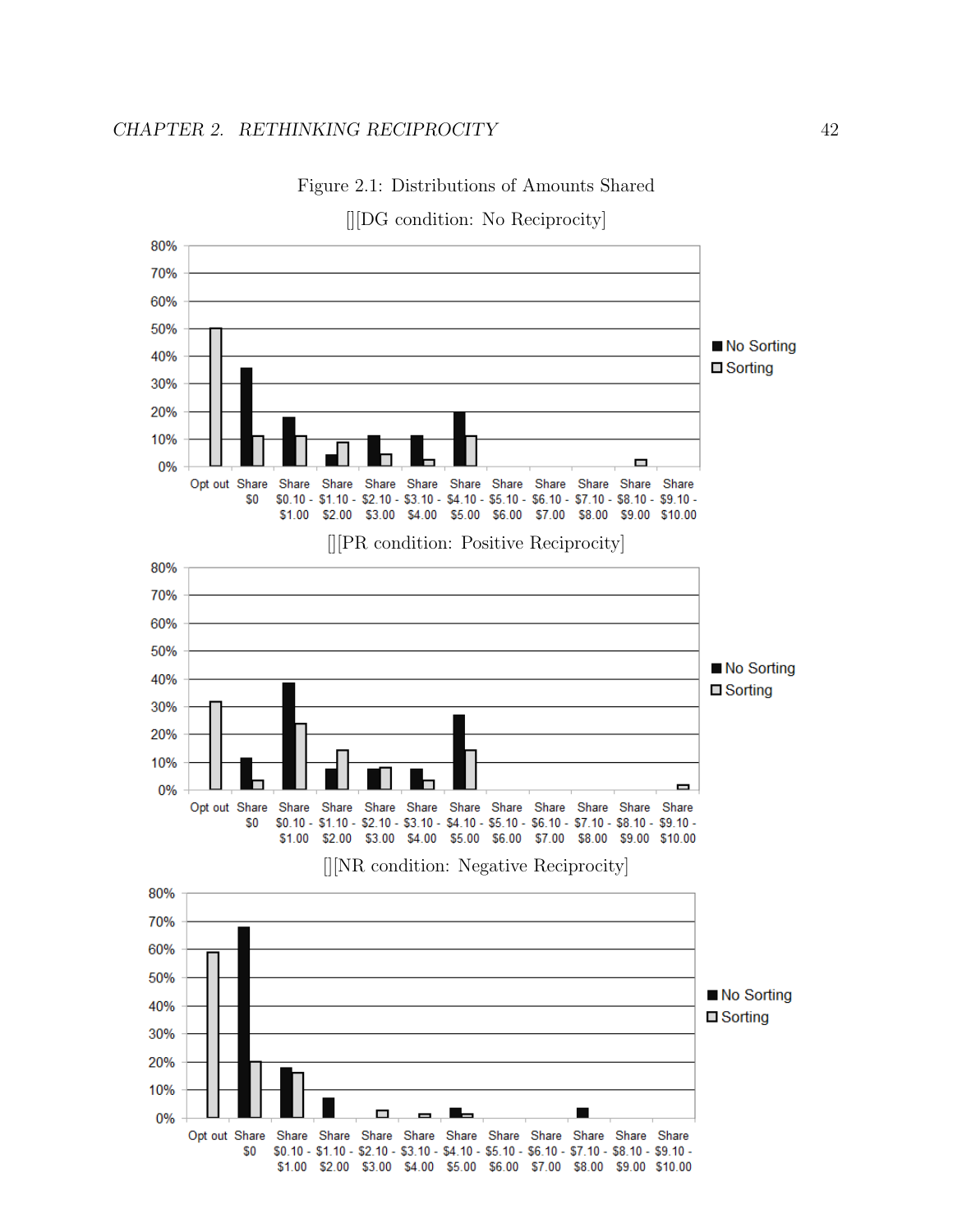| Model:                  |                                | <b>OLS</b>    |                        | $\rm Tobit$                |                 | Probit              |
|-------------------------|--------------------------------|---------------|------------------------|----------------------------|-----------------|---------------------|
| Dependent Variable:     |                                |               | Proportion Shared      |                            |                 | Something<br>Shared |
| Sample                  | $($ No Sorting $)$<br>Baseline |               |                        | All Data                   |                 |                     |
|                         | $\bigoplus$                    | $\widehat{c}$ | $\widehat{\mathbf{G}}$ | $\left(\frac{4}{2}\right)$ | $\widetilde{5}$ | $\widehat{6}$       |
| Constant                | $0.200***$                     | $0.193***$    | $0.200$ ***            | $0.119***$                 | $0.131***$      |                     |
|                         | (0.030)                        | (0.024)       | (0.030)                | (0.041)                    | (0.048)         |                     |
| Negative Reciprocity    | $-0.130***$                    | $-0.105***$   | $-0.130***$            | $-0.234***$                | $-0.257***$     | $-0.319$ ***        |
|                         | (0.045)                        | (0.026)       | (0.045)                | (0.056)                    | (0.090)         | (0.111)             |
| Positive Reciprocity    | 0.039                          | 0.438         | 0.039                  | $0.112**$                  | 0.089           | $0.319**$           |
|                         | (0.049)                        | (0.031)       | (0.049)                | (0.049)                    | (0.066)         | (0.13)              |
|                         |                                | $-0.063***$   | $-0.079*$              | $-0.135***$                | $-0.161***$     | $-0.253***$         |
| Sorting                 |                                | (0.024)       | (0.043)                | (0.042)                    | (0.074)         | (0.101)             |
| Sorting $\times$        |                                |               | 0.040                  |                            | 0.042           | 0.125               |
| Negative Reciprocity    |                                |               | (0.055)                |                            | (0.119)         | (0.157)             |
| Sorting $\times$        |                                |               | 0.011                  |                            | 0.041           | $-0.065$            |
| Positive Reciprocity    |                                |               | (0.063)                |                            | (0.096)         | (0.177)             |
| Observations            | 99                             | 283           | 283                    | 283                        | 283             | 283                 |
| (pseudo) $\mathbb{R}^2$ | 0.113                          | 0.145         | 0.147                  | 0.209                      | 0.209           | 0.150               |

Table 2.1: Effect of Sorting on Sharing with Reciprocity Table 2.1: Effect of Sorting on Sharing with Reciprocity correction (HC3) in the linear case, see MacKimon and White (1985)) and are calculated using jackknife estimation for the tobit model. correction (HC3) in the linear case, see MacKinnon and White (1985)) and are calculated using jackknife estimation for the tobit model.

∗  $-p < 0.1$ ; \*\*  $-p < 0.05$ ; \*\*\*  $-p < 0.01$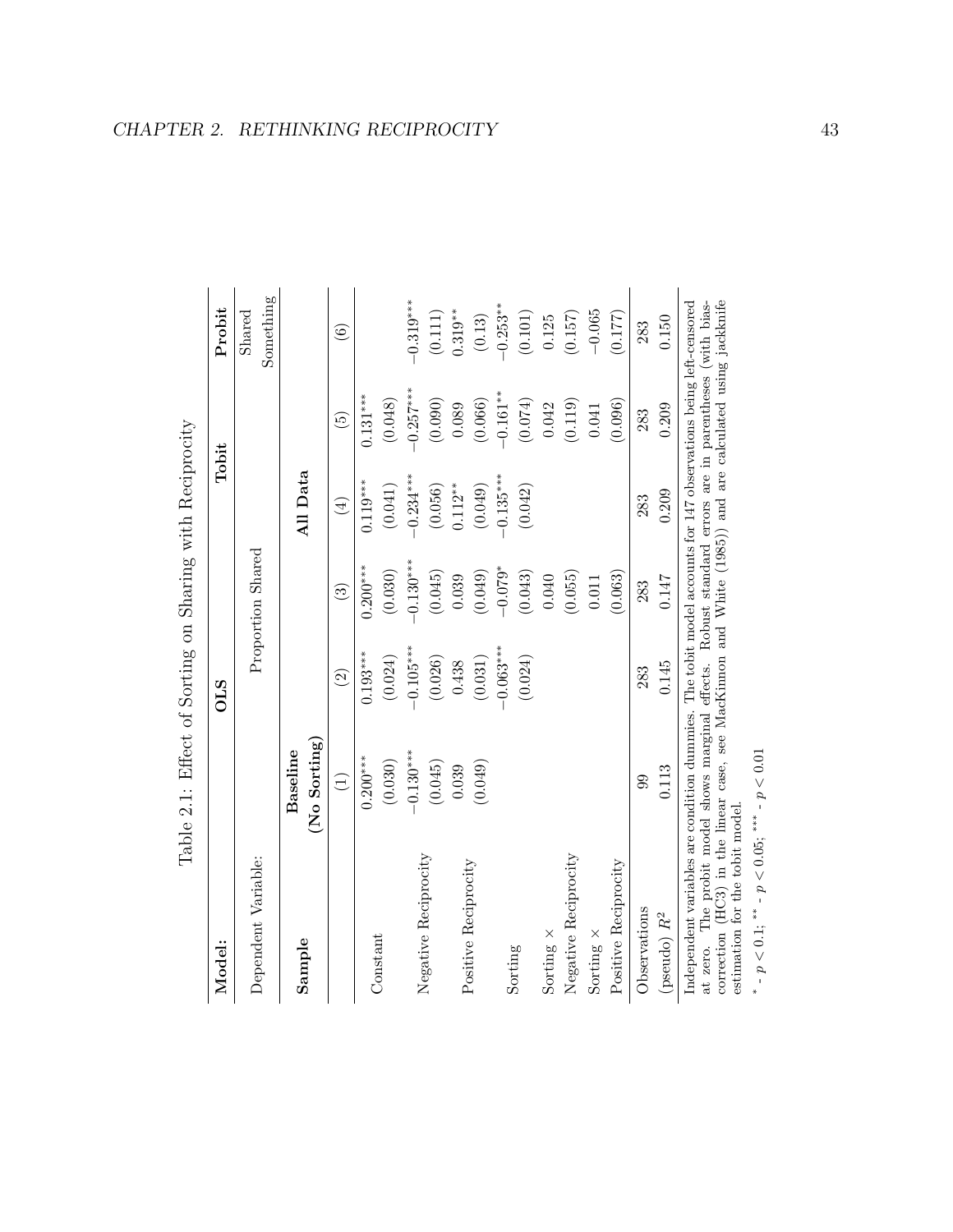#### CHAPTER 2. RETHINKING RECIPROCITY 44

Figure 2.1 presents the distribuitons of individual behavior across conditions. (We display the frequencies of subjects who opt out separately at the left.) We observe a sharp shift of the distribution to the left when sorting becomes possible, regardless of the reciprocity conditions. By categorizing choices as sharing nothing, a small amount, or a large amount, we also find a statistically significant drop in generous sharing and a significant increase in sharing nothing when sorting is introduced.<sup>14</sup> This is true in all three reciprocity treatments, and the magnitude of the effect is not significantly different between reciprocity treatments. Hence, both the simple comparison of means and the distributional evidence suggest that sorting has a large impact on sharing even after reciprocity has been induced, inconsistent with a solely intrinsic motivation for reciprocal behavior.

We conclude that sorting retains its impact even after we induced either positive or negative reciprocity. The option to sort significantly decreases sharing, and shifts the distribution toward zero sharing, in both reciprocity conditions. In other words, givers who respond to a previous kind or unkind act are affected by the option to avoid the opportunity to give. This evidence suggest that the dominant approach to modeling sharing under reciprocity, which relies on internal factors as the primary motive, is incomplete. External, presentational, factors affect individuals' giving in reciprocity environments as well, reflecting in the change in sharing behavior in environments with sorting opportunities.

But, how strong are external factors after the inducement of positive or negative reciprocity? Are they identical to the degree found in neutral settings, or does reciprocity lead to differential sorting effects? The simple comparison of means suggests that the effect is smaller under positive reciprocity and larger under negative reciprocity than in the neutral DG setting, though the differences do not seem large. Sharing drops by 40% in the standard DG when sorting is introduced, by 29 percent in the PR condition, and by 56 percent in the NR condition. Columns 3 and 5 of Table 2.1 reveal that the significant decrease due to sorting does not differ significantly, from the DG condition, in either the NR or PR conditions. The same picture emerges if we consider the frequency of sharing, i.e., the fraction of subjects who share any positive amount. The probit regression in the final column of Table 2.1 shows that 25 percent of sharers opt out, but the interactions of Sorting with either reciprocity condition, PR or NR, are statistically insignificant.

In other words, the impact of sorting on average amounts shared is large and significant, and approximately invariant to the reciprocity setting. We will investigate these reducedform findings in more detail in our structural estimation in Section 2.5, where we provide quantification of the role of internal and external factors.

The Effect of Reciprocity on Sorting: The above analysis of amounts shared suggests that reciprocal behavior is affected by external factors. Otherwise, giving would have been unaffected by the opportunity to avoid the giving request. We can go one step further and

<sup>14</sup> See Appendix C.2 for details. Mid-level sharing doesn't change significantly. Without within-subject data, of course, it's hard to know whether this reflects and overall shift to the left, or whether high sharers are converting to zero sharers when sorting is an option. However, the structural analysis of section 2.5 sheds light on this issue.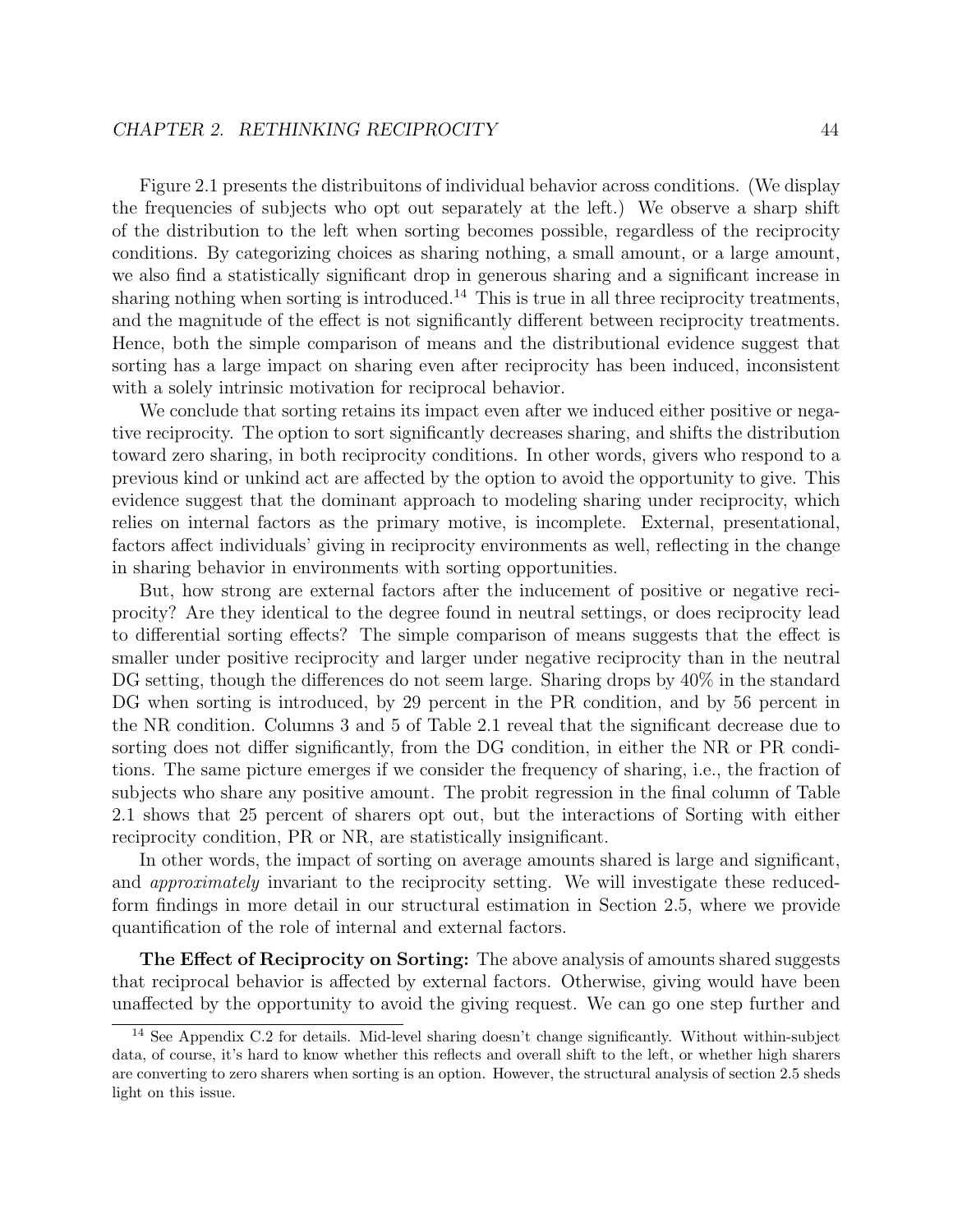analyze to what extent the reduction in giving comes via the channel of opting out. In other words, compared to the simple DG, how does reciprocity impact the choice to opt out?

The leftmost bars in each of the three graphs in Figure 2.1 reveal that the sorting option is used by a significant fraction of subjects in all treatments. In the DG condition, 50 percent of all subjects choose to opt out. In the PR condition, many still sort out, but fewer than in the DG baseline (32 percent). The NR condition incites more sorting behavior than the PR condition, but only slightly more than the baseline DG (59 percent). The differences between sorting under reciprocity and sorting in the neutral DG setting are either insignificant or only marginally significant, as described in Appendix C.2.

The sorting evidence speaks to the presence of both internal and external factors affecting reciprocal sharing decisions. If sharing was fully explained by internal determinants then subjects should not make use of the option to sort out. If anything, subjects who do not share would be indifferent. Instead, we find that a significant fraction of subjects use the sorting option even after reciprocity has been induced. At the same time, we do see that the use of the sorting option decreases after positive reciprocity has been induced, suggesting that a kind initial treatment strengthens the internal motivation. But, by the same logic, negative reciprocity should make people intrinsically less willing to share, and therefore also less likely to avoid the sharing environment. In other words, we would expect that non-sharers are not afraid to sort in and reveal their non-sharing decision (anonymously) to a partner who did not share himself. The small and insignificant increase in opting out in the NR treatment, relative to the DG, along with the large observed drop in actual sharing discussed above, hints at problems with this interpretation.

To be clear, moving from DG to NR, we do observe variation in "spiteful non-sharing," i.e., in the fraction of subjects who sort in but share nothing. As can be seen in Figure 2.1, only a small number of subjects sort in and share zero in the DG (11 percent). Positive reciprocity reduces this rate to 3 percent (a 72 percent reduction). Meanwhile, in the NR condition, 20 percent of dictators sort in to share nothing (a 46 percent increase over DG). We infer that reciprocity has an impact on spiteful non-sharing, with further details deferred to Appendix C.2.

## 2.4 Discussion

What are the implications of these results for our understanding of reciprocity and for theories that describe it? Existing theories have to wrestle with two key findings:

- 1. In all three conditions, the sorting option has a significant impact on the distribution of sharing amounts and the average amount shared, and the impact is approximately invariant to reciprocity.
- 2. Moving from DG to PR, we observe less opting out and less spiteful non-sharing. Moving from DG to NR, we observe more opting out and more spiteful non-sharing. The increase in spiteful non-sharing under NR is economically large.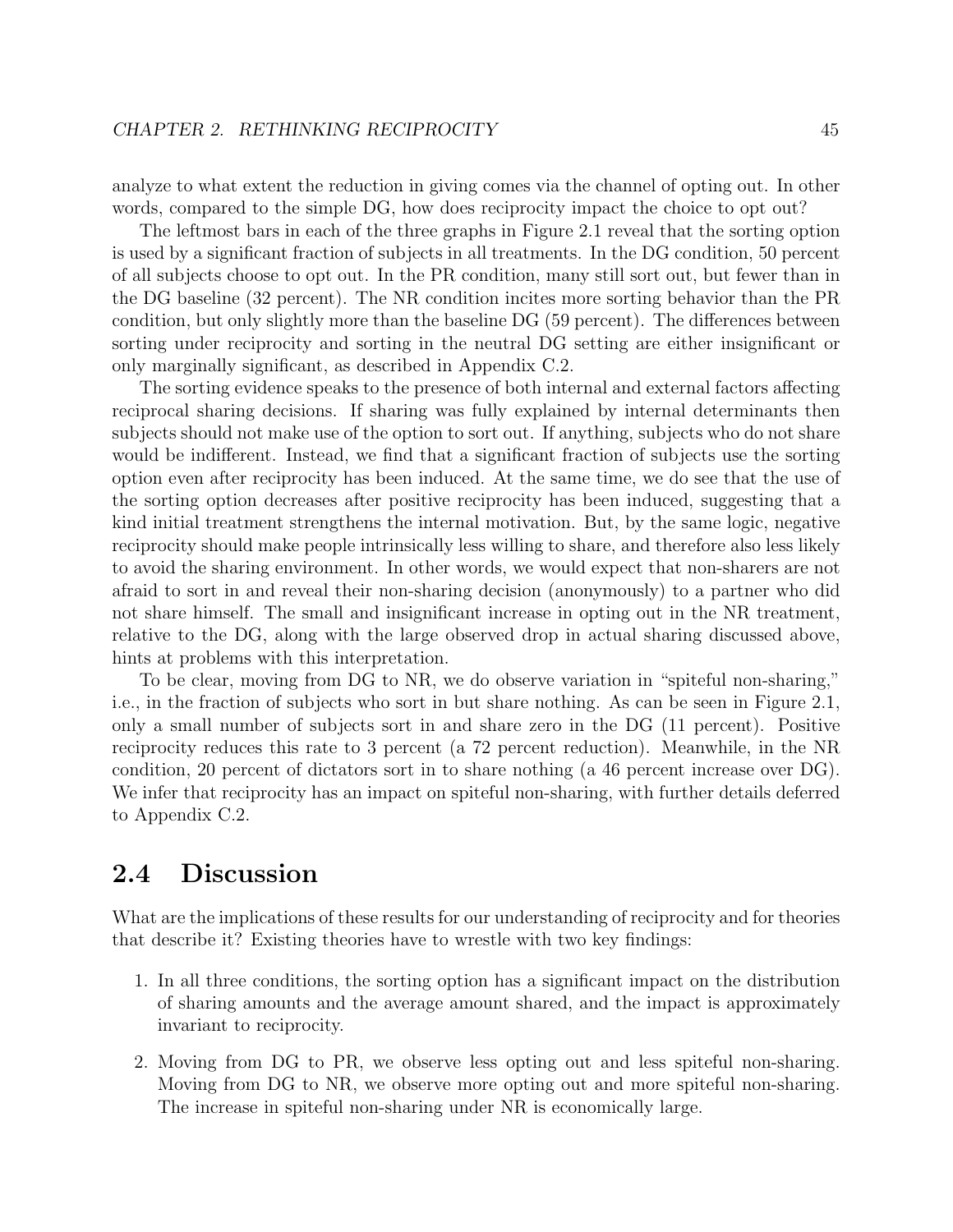#### CHAPTER 2. RETHINKING RECIPROCITY 46

We briefly recap why existing models fail to predict these findings. To preview the gist of the discussion, existing reciprocity models predict that the sorting option has zero impact on the average or the distribution of gifts, since the only people who sort out are those who are indifferent between sorting out and sharing zero. This contradicts the first point. Additionally, without richer assumptions regarding indifference, the fraction who sort out and the fraction who sort in and share zero (spiteful non-sharers) are predicted to increase and decrease in proportion to each other, invariant to the reciprocity setting. This contradicts the second point. Additionally, the results comparing the impact of sorting across reciprocity settings are not spoken to by these models, due to their common prediction of zero impact of sorting in all cases. We propose several alternative explanations that might fill this gap.

In discussing the predictions of the outcome-, type-, and intentions-based reciprocity models from Section 2.2, we will need to make an additional assumption to solve the cases of indifference. All models imply that non-sharers are indifferent between sorting out of the dictator game and sorting in (and keeping all of the money). We assume that dictators choose to sort out with some fixed probability that is not context-dependent. This assumption allows, in particular, for "sorting out as default" and "randomize" as possible heuristics.<sup>15</sup>

First, consider outcome-based models, such as Fehr and Schmidt (1999). In the DG, types who put sufficiently high weight on fairness or others' consumption will share a positive portion of the \$10. Everyone else will be indifferent between sorting out or sorting in but sharing nothing. In the DDG, however, the initial distribution of an additional \$2 might induce the dictator to share more or less to achieve his most preferred distribution of wealth.<sup>16</sup> In the negative reciprocity condition, the recipient has a head start of \$2. Hence, a higher threshold for weight on fairness is required for the dictator to share a positive amount, and positive amounts shared will be smaller. In the positive reciprocity condition, dictators and recipients both have a head start of \$1. Depending on the exact outcome-based model formulation, this could cause the threshold level of fairness for positive sharing to go up (if dictators no longer feel the need to ensure a small minimum payment for the recipient) or down (if the marginal utility of 11th dollars is particularly small) or stay the same (if dictators are merely inequity-averse), relative to the standard DG. However, the mere introduction of a sorting option has no impact on the distribution of positive gifts. Instead, any change in sharing behavior between reciprocity conditions is driven by a shift in the distribution of choices upwards or downwards, with the portion of the distribution censored at 0.

With regard to our data, these models therefore successfully predict that the distribution of giving shifts downward in the negative reciprocity case, compared to the baseline DG. They do not necessarily capture the increase in sorting in and in average gifts in the positive reciprocity conditions. With our additional assumption that non-sharers who are indifferent

<sup>&</sup>lt;sup>15</sup> More complicated rules may improve compatibility of theory and data, such as allowing the probability of sorting out to depend on type or context, but would require the model to formulate these dependencies more explicitly, so we do not discuss these possibilities in this section.

<sup>&</sup>lt;sup>16</sup>In this section, labels of players always refer to their role in the primary (second-stage) dictator game. For example, the decision-maker in the first-stage mini-DG is referred to as the recipient. Throughout, male pronouns are used for dictators, and female for recipients.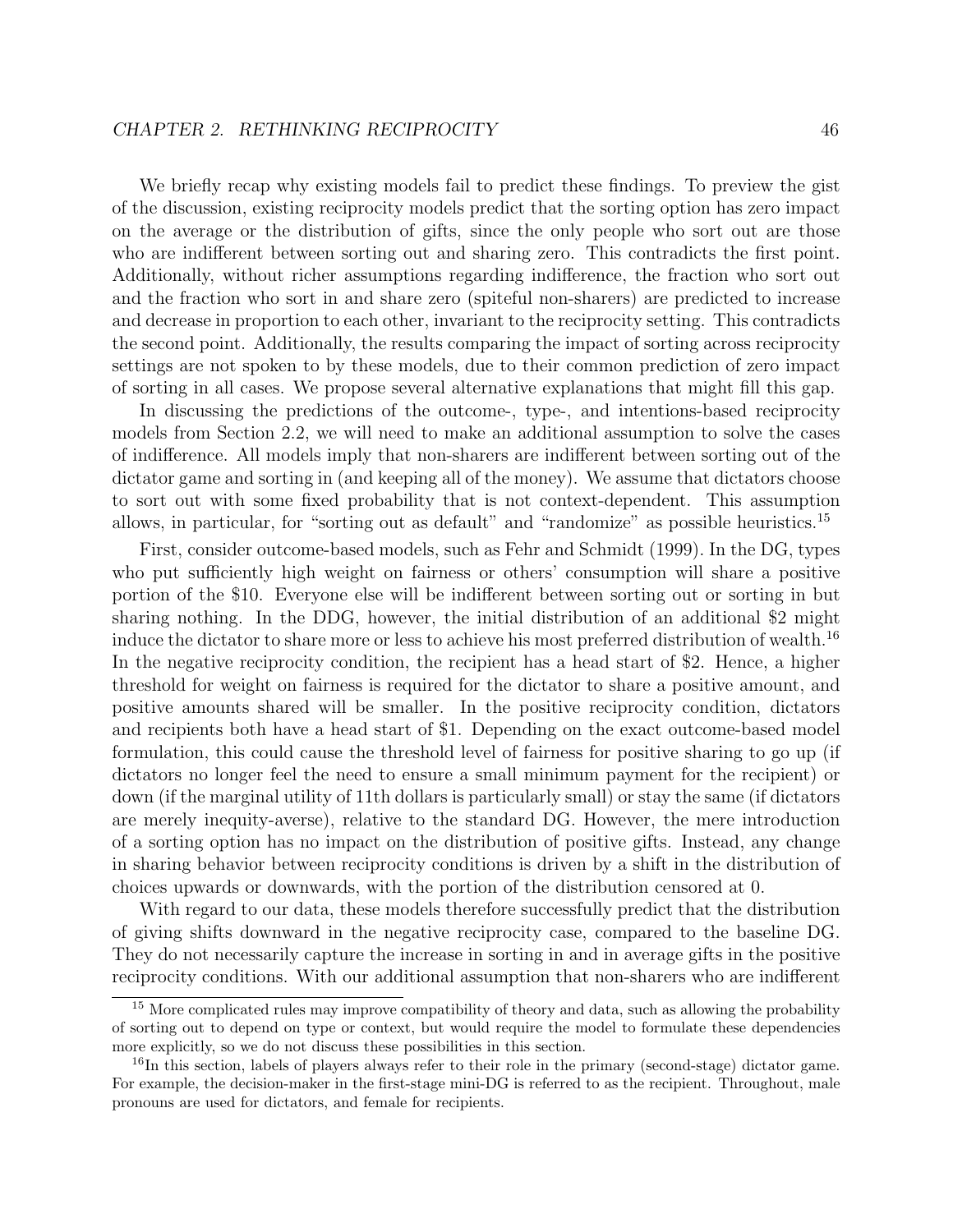between sorting options choose to sort out some with probability  $p$ , they also predict that any change in actual sharing should be accompanied by a change in sorting choices. This is indeed the case in the positive reciprocity game (more people sort in to share a positive amount). But it is not the case in the negative reciprocity treatment. Here, we find an increase in spiteful non-sharing without a proportional increase in sorting out.<sup>17</sup>

Next, consider type-based models, such as Levine (1998). In these models, the dictator's altruism toward the recipient depends on his information about the recipient's type. In the standard game, then, since the dictator has no information about his partner, he simply chooses his optimal wealth allocation given his knowledge about the population distribution of types. In the reciprocity conditions, however, the dictator can infer something about his partner based on whether he received \$1 or \$0.<sup>18</sup>

After receiving \$1 in the PR condition, then, the dictator has strictly more favorable beliefs about the recipient than in the DG condition, and should place a higher weight on her consumption. In the NR condition, conversely, the dictator places strictly less weight on the recipient. Hence, type-based models can explain the increase in sorting in and giving that we observe in the PR conditions. As in the outcome-based models, however, this directional prediction is ambiguous: dictators may be less likely to share in the PR than in the DG condition, despite putting a higher weight on altruism, because the recipient is already starting out with \$1. Moreover, as in the outcome-based models, any changes in giving are driven by a shifting distribution of ideal allocations, and are not affected by a sorting option. Hence, the results about differential effects of the sorting option along with the rates of spiteful non-sharing cannot be explained by type-based reciprocity.

Lastly, consider intentions-based models. Since the recipient does not know about the later dictator game when she makes her mini-DG choice, we can analyze behavior as two normal-form games and apply the version of the model in Rabin (1993) (even though our game is technically an extensive form game). Also, note that, in our context, both players know their partner's actions (within the game they believe they are playing) so that there is no concern about distinguishing beliefs from actions.

In the DG, the recipient has taken no action and is thus neutral. The dictator should therefore maximize his material outcome. Likewise, in the initial mini-dictator game in the DDG, the recipient believes that the dictator cannot respond and is thus neutral, and should also maximize her material outcome by keeping the \$2.<sup>19</sup> The recipient's "kindness" in the

<sup>17</sup>Additionally, note that outcome-based models of reciprocity trivially predict that the difference-indifference effects of a change in the impact of the sorting option across reciprocity settings is zero, since they predict zero impact of a sorting option in any context. We, in fact, find a small (insignificant) diff-in-diff in the level of average gifts, but it results from large, statistically similarly sized impacts across settings (see Table 2.1).

<sup>&</sup>lt;sup>18</sup> Since the recipient was not informed about the main dictator game prior to making her choice in the mini game, this choice cannot be interpreted as a strategic signal.

<sup>19</sup> A more realistic version of the material outcome utility might incorporate some other form of social preferences such as inequity aversion or pure altruism; but to avoid misattributing implications of these other models to intentions-based preferences, we accept for now the strict material self-interest interpretation.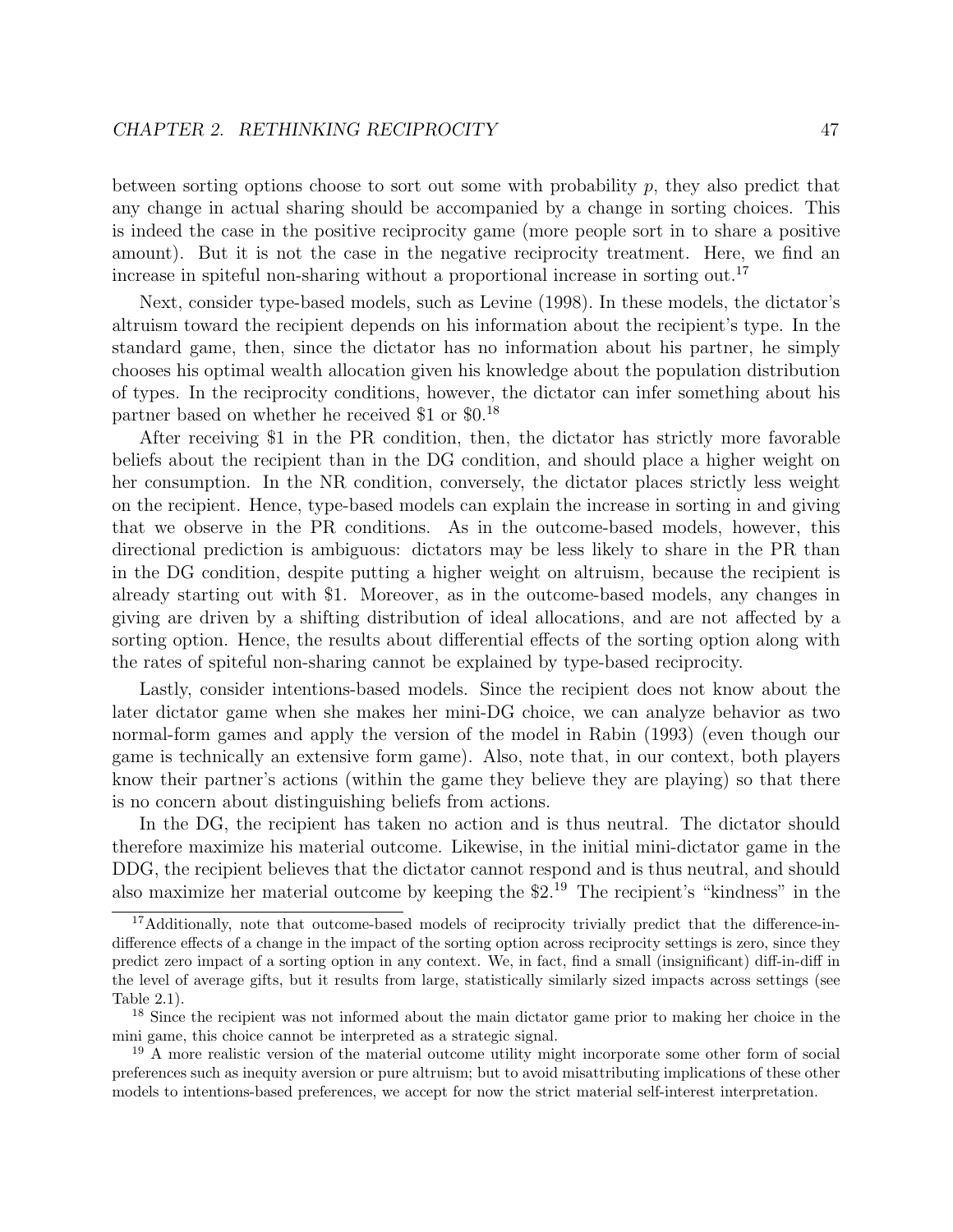mini-dictator game measures the impact of her choice on the dictator's outcome relative to the neutral average. Hence, it is negative if she shares nothing and positive if she shares \$1. In the negative case, the dictator simply maximizes his material outcome as there is no avenue for costly punishment of the recipient. In the positive case, however, any dictators with a high enough weight on reciprocating intentions shares a positive amount. (Note that since players do not have utility over their partners' outcomes directly, but only over each others' reciprocal intentions, this model makes unambiguous predictions in the PR game.) However, this model predicts, once again, that the sorting option should have no impact on the distribution of positive gifts in any condition. Hence, the other conflicts with the data are not addressed by intentions-based reciprocity any better than with outcome- or type-based models.

So what can explain the experimental findings? The sorting effect in the simple DG shows us where to look for an explanation for the sorting effect in the DDG as well. Between the standard dictator game and the same game with a sorting option, the only change is that the information acquired by the recipient becomes manipulable by the dictator. If the dictator sorts in, the recipient will know how her monetary outcome was determined, but if he sorts out, she will not. Anyone who modifies his behavior when given a sorting option must do so in response to this additional choice over information. The lack of such a behavioral sensitivity to observability provides an interpretation for the inadequacy of most reciprocity models to account for sorting behavior.

Earlier, we argue that the "missing piece" in existing models is external motivation. Individuals may share not because they care about the other person's payoff, but because they feel obliged or pressured to do so, and would rather avoid being in this situation. There is a variety of terminology describing such external motivations, including social image, social pressure, social signaling, audience effects, prestige, shame, guilt, and reputation. We will sometimes refer to "social image" or "social pressure," but our analysis does not pin down the exact form of external motivation. Rather, it illustrates that a model of reciprocity that incorporates external factors can predict and provide an interpretation for the above results.

Before we turn to the model and structural estimation in the next section, we briefly provide the intuition for our approach. Suppose that a dictator trades off monetary payments, internal factors such as fairness or distributional preferences, and external factors such as social image and social pressure in deciding whether to share. In the standard DG, a dictator who shares nothing would prefer to sort out if a sorting option becomes available, as this leads to identical outcomes but a better social image. A dictator who shares a positive amount in the standard DG might also prefer to sort out if possible. This would be the case, for example, if the material benefit from keeping the additional money and the benefit from not feeling social pressure to give more than intrinsically desired outweigh the costs of not obtaining social image benefits or of experience internal guilt. In either case, extrinsic determinants are needed to predict sorting out. Additionally, sorting could impact the distribution of gifts. For example, if generous givers in the standard DG are mostly individuals who are particularly susceptible to social pressure, they will make use of the sorting option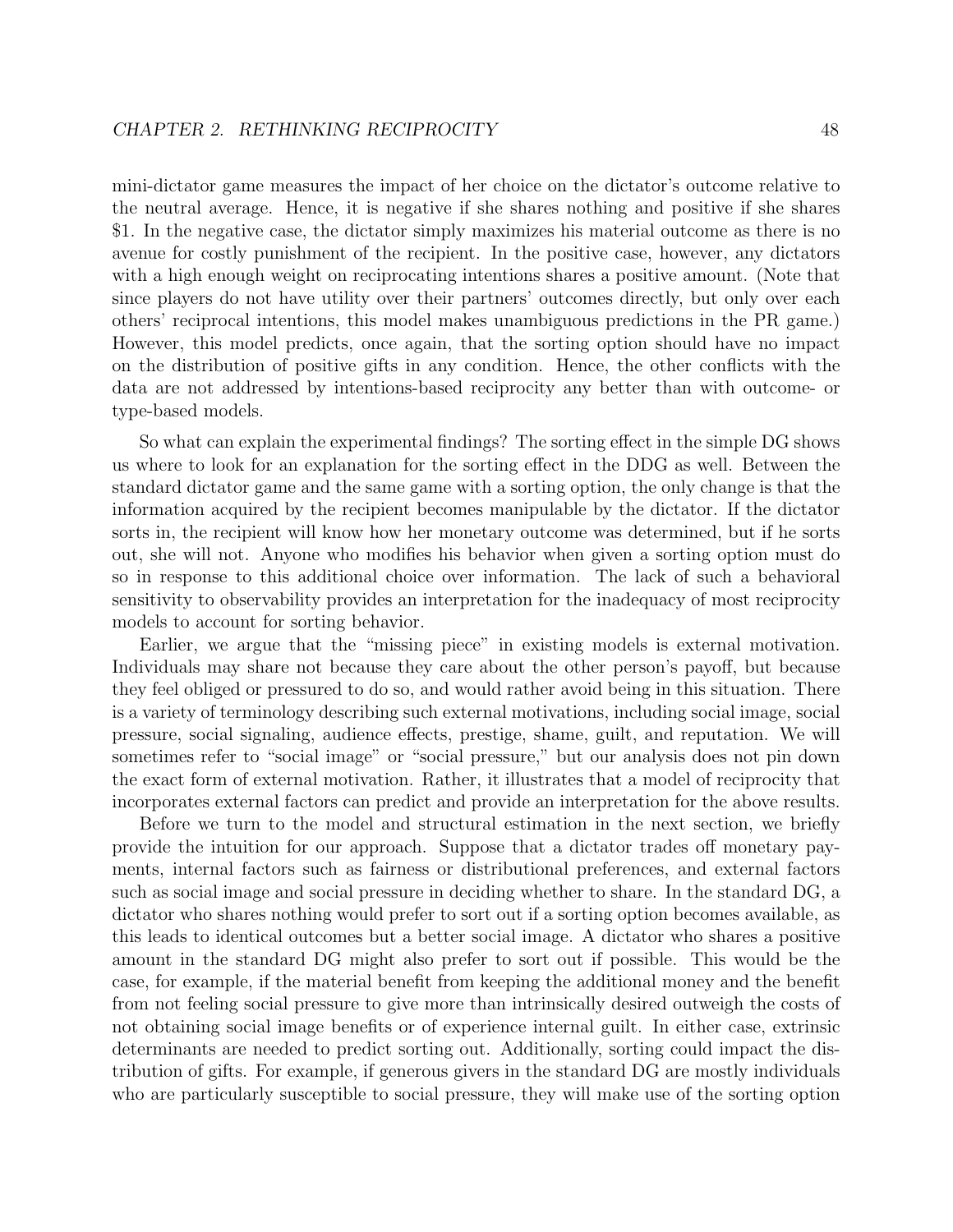if available and the distribution of amounts given will change significantly if the option to sort becomes available.

In the positive reciprocity scenario of the DDG, external factors might become less important as positive reciprocity strengthens the internal motivations for giving. Alternatively, positive reciprocity might strengthen external motives and make it less acceptable to share little. If this manifests as a larger image reward for sharing, people might share more. If it manifests instead as a larger image punishment for imperfect sharing, it might drive more people to sort out. In the negative reciprocity scenario, less sharing might reflect not only weaker internal motives to share, but also lower external motives. For example, the pressure to share may become lower and a dictator who would share a positive amount in the nosorting setting might now believe it to be fair to share nothing. Alternatively, a dictator may share less simply because of a weaker internal motivation to share. However, only external factors such as social image concerns predict an increase in sorting in to share zero, namely as a boost to social image resulting from punishing unfair peers or as a relief from external pressures to share.

Hence, a model that allows external determinants of giving may provide an interpretation for the reduced form findings, including changes in donations and sorting-in rates that are not positively correlated. The structural estimations will provide a clearer picture of the relative strength of the underlying motives and their interactions with reciprocity than we can glean from the reduced form analysis.

### 2.5 Model and Estimation of Extrinsic Motives

We now present a simple model of reciprocity that incorporates both internal and external determinants of sharing. Many alternative models of social image and other extrinsic determinants of reciprocity are possible, and further experimentation is needed to pin down the exact form of preferences. Nevertheless, following the logic above, even a simplistic model of image-based reciprocity is sufficient to convey the underlying mechanism. We confirm this using a structural estimation, described in the next section.

### Model

The outcome-, type-, and intentions-based models of reciprocity described above can be thought of as describing internal determinants of sharing whose weights vary with the reciprocity environment. That is, the dictator keeps an amount  $x \in [0, 10]$  such that

$$
U_r(x) = x - \alpha_r G_r(x),
$$

where  $\alpha_r G_r$  captures internal motives to sharing as disutility from keeping too much. G is an increasing function of  $x$ , up to some maximal level from which the dictactor derives utility from sharing,  $\bar{x}$ , and may vary depending on the reciprocity environment  $r \in \{DG, NR, PR\}$ , and  $\alpha_r \in \mathbb{R}$  is the weight assigned to sharing the "right amount" and may also vary with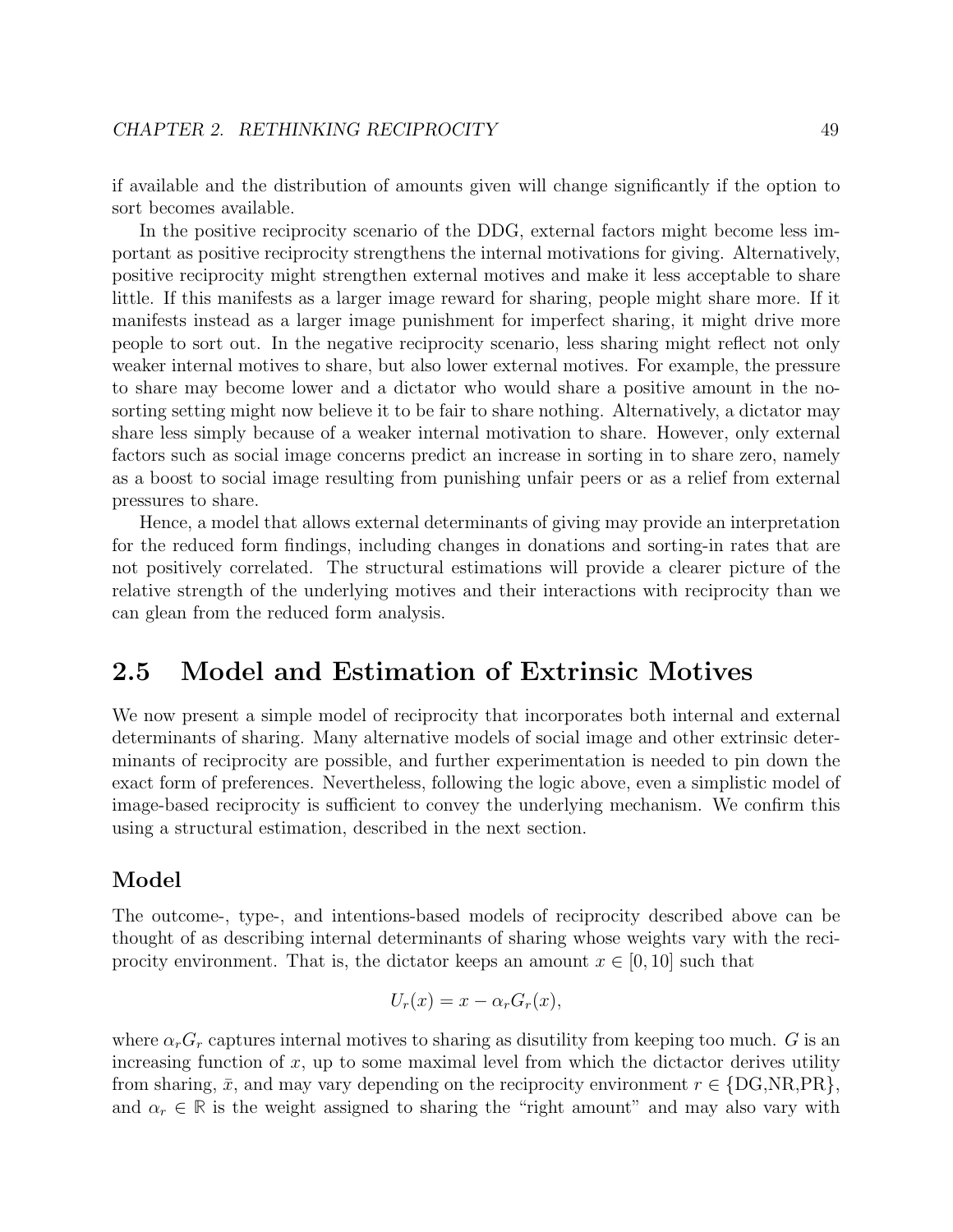the reciprocity environment. As before, we will assume that non-sharers, who are indifferent between sorting out and sorting in (and keeping all of the money) sort out with some fixed probability that is not context-dependent.

The simplest way to incorporate external factors into this framework is to add a parallel weight  $\beta_r \in \mathbb{R}$ , applied to an increasing function H, which kicks in only if the dictator's actions are observable to the recipient, i.e., if he sorts in:

$$
U_r(x) = x - \alpha_r G_r(x) - \beta_r \mathbb{1}(\text{sort in}) H_r(x)
$$

To minimize the degrees of freedom and allow model identification, we impose the following specification:

$$
U_r(x) = x - (\alpha_r + \beta_r \mathbb{1}(\text{sort in}))(x - 5)^2
$$
\n(2.1)

A few details deserve comment. First, the quadratic loss function around the (narrowlybracketed) 50-50 split implies that people want to be generous but not too generous.<sup>20</sup> This functional form predicts that no one will give more than \$5, and indeed almost no one does. It also has the benefit of predicting the second mode of giving, at the 50-50 split: anyone above a certain threshold of intrinsic motivation will share exactly \$5. We will verify, in the robustness checks in Section 2.5, that the specification is not critical to our findings.

Second, the fact that the loss function is symmetric around \$5 in all reciprocity treatments means we assume narrow bracketing, rather than incorporating the initial \$2 mini-DG into the utility function. However, a global-bracketing 50-50 split would again prescribe sharing 5 in the PR condition, and sharing 4 in the NR condition. This appears to be irrelevant to our findings; we continue to observe a few people sharing exactly \$5 in the NR condition, and no comparable bump in the distribution at \$4 (see Figure 2.1).

Third, the fact that the external motivation is framed as a loss  $(-\beta_r \mathbb{1}(\text{sort in})H_r(x))$ implies that a giver cannot gain utility (as long as  $\beta$  is positive). At best, he obtains no loss in utility, namely when sharing the "fair" amount of \$5. For example, in our specification in  $(2.1)$ , sharing less than \$5 can never lead to an increase in utility.<sup>21</sup>

Fourth, treating  $\alpha$  and  $\beta$  additively implies that internal and external determinants of sharing operate in parallel, with one exception: an agent may feel spiteful despite societal pressure to share, or may feel compelled to share despite pressure to punish. That is, the two parameters may have opposite sign.

 $20$  This is also the view supported by, e.g., Andreoni and Bernheim (2009). The debate over whether over-generosity induces guilt and a bad social image is still active (see Krupka and Weber (2013)), but is not relevant to our estimations.

<sup>&</sup>lt;sup>21</sup>And, vice versa, if  $\beta$  < 0, i.e., if there is a reward for punishing the other person, then sharing any amount leads to an increase in utility. This is almost certainly not true. It seems plausible that being "sufficiently fair" or giving "sufficient punishment" would suffice to break even. The arguments apply also to the internal motivation for sharing. However, this simplification merely limits our ability to estimate the absolute utility impact of presenting someone with an opportunity to share. (Our treatments are not designed to identify the cutoff for giving to be welfare increasing.) We relax this assumption in several robustness checks and verify that this assumption is not critical for our results (see Section 2.5.)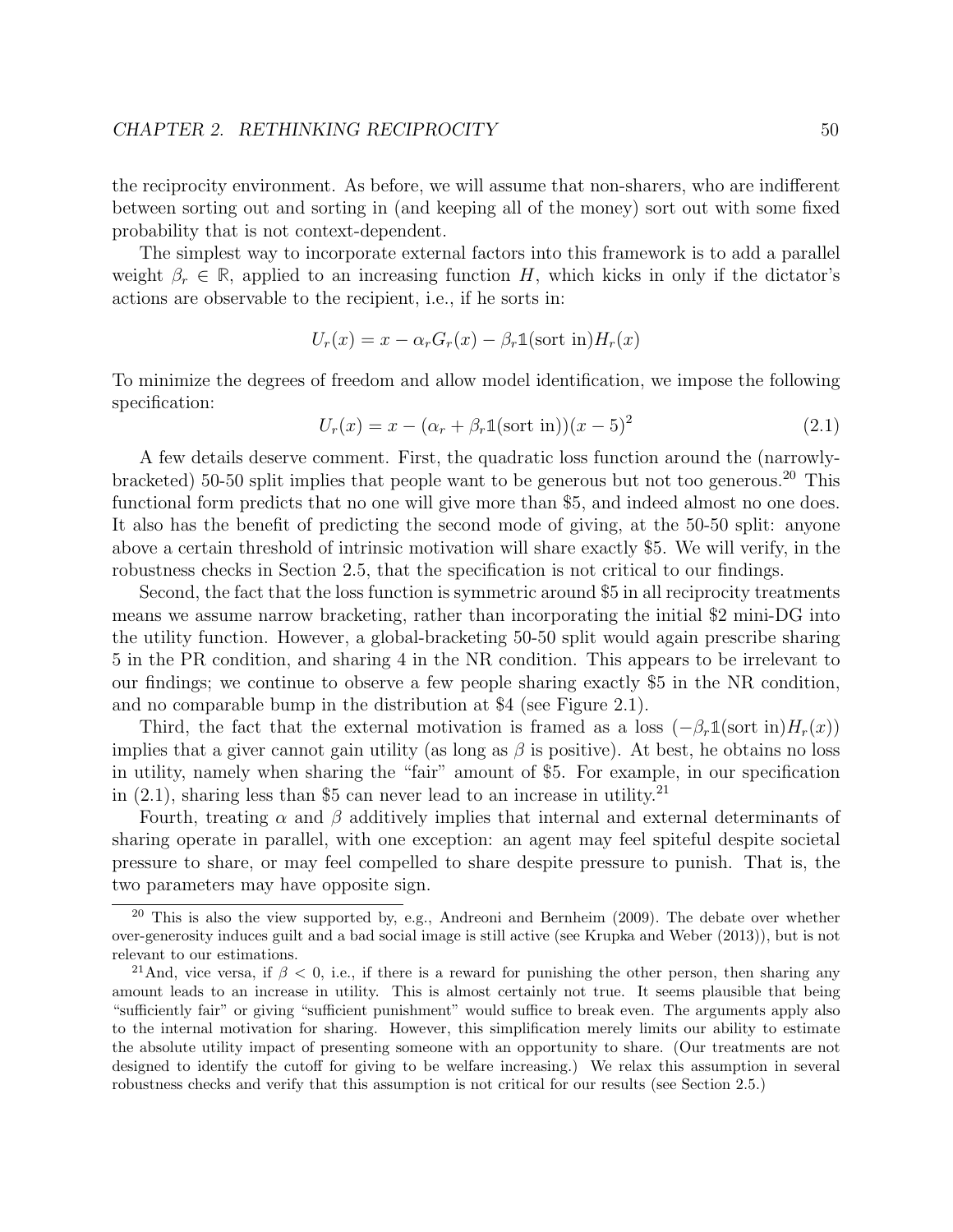#### CHAPTER 2. RETHINKING RECIPROCITY 51

The sharing implications of this model are straightforward. In the absence of social pressure or other external factors, dictators would like to keep the amount  $x^* = 5 + 1/(2\alpha_r)$ (rounded to the nearest available discrete choice).<sup>22</sup> But in the presence of external factors– e.g., when dictators sort in—they will face social pressure and hence keep the adjusted amount  $x^s = 5 + 1/(2(\alpha_r + \beta_r))$ .<sup>23</sup> If the utility obtained with this adjusted choice is smaller than the utility when selfishly opting out and sharing zero, they will sort out if possible. Higher internal motivation to share increases the cost of sorting out, and higher social pressure increases the cost of sharing moderately.

Figure 2.2 illustrates how the two type parameters,  $\alpha$  and  $\beta$ , determine choices when sorting is allowed, for a given reciprocity environment. When  $\beta < 0$ , no one chooses to opt out. That is, if selfishness induces a good social image, there is no benefit to sorting out rather than visibly sharing nothing. Furthermore, more negative levels of  $\beta$  must be met by increasingly high levels of  $\alpha$  in order for people to be persuaded to share anything at all. When  $\beta > 0$ , instead, higher levels of  $\alpha$  still lead to more generosity among those who sort in, and higher levels of  $\beta$  force relatively ungenerous people to share more generously. But now, people who want to give small amounts would rather sort out and experience internally motivated disutility from being selfish than sort in and be seen as greedy.

The figure shows how the availability of a sorting option influences the average level of giving and the distribution of gifts (among those who share) in different ways. At low levels of  $\beta$ , introducing a sorting option will most affect the lowest givers, so the impact on average generosity should be small. When  $\beta$  is higher, many generous givers (with low  $\alpha$ 's) will also opt out. Conversely, at low levels of  $\alpha$ , a sorting option will affect givers, and the opting out of the most generous givers (with high  $\beta$ ) will have a large impact, while givers with higher levels of  $\alpha$  are more immune to the sorting option overall.

The figure also illustrates why existing models of reciprocity fail to explain the aspects of our data discussed in Section 2.3. Looking at Figure 2.2 along the  $\beta = 0$  axis, the only individuals who care to sort out are those who are also willing to sort in and share nothing  $(\alpha = 0)$ . Hence, the systematic decrease after PR and increase after NR is not predicted. Additionally, a mere shift in intrinsic motivation cannot explain a change in the distribution of gifts since, again, the only people willing to sort out are those who would share nothing in any case.

Finally, another way to look at Figure 2.2 is to consider the possibility that the distributions of  $\beta_{DG}$ ,  $\beta_{PR}$ , and  $\beta_{NR}$  are the same, while the distributions of the  $\alpha_r$ 's may vary, for example,  $\alpha_{NR} < \alpha_{DG} < \alpha_{PR}$ . The figure shows that, as the distribution of  $\alpha$  moves to the right, people share more and opt out less. In other words, the impact of sorting on the unconditional average level of sharing and rate of sorting should be smaller when the recipient has acted more kindly.

<sup>&</sup>lt;sup>22</sup>Note that  $x^*$  is a maximum if and only if  $\alpha_r > 0$ . If  $\alpha_r < 0$  then  $x^*$  is a minimum. Therefore, in this case, we would have a corner solution.

<sup>&</sup>lt;sup>23</sup>Note that  $x^s$  is a maximum if and only if  $\alpha_r + \beta_r > 0$ . Otherwise, we will have a corner solution. This becomes pertinent in the negative reciprocity case, in which we estimate that  $\alpha_r + \beta_r < 0$ .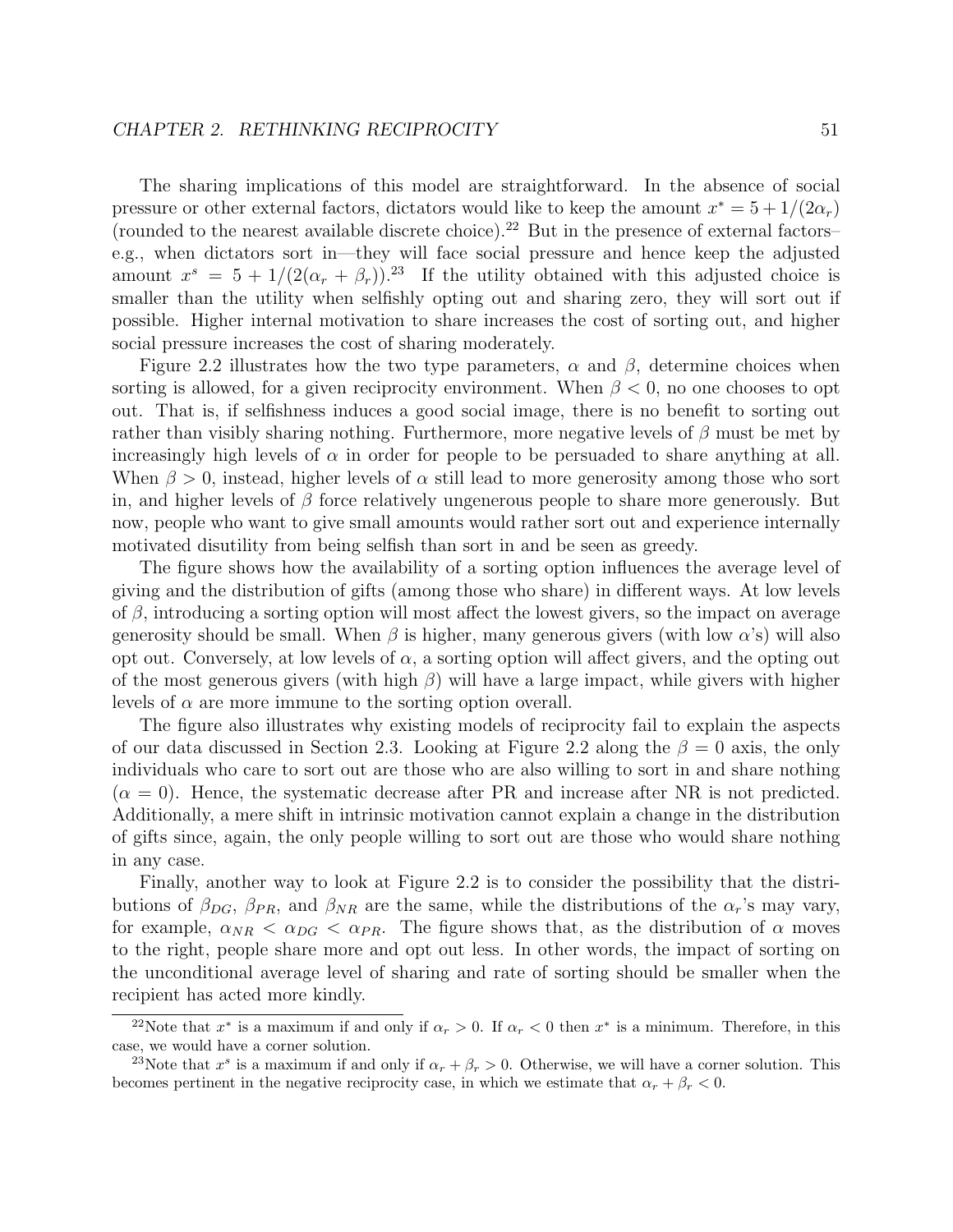Table 2.2 summarizes the predictions of three possible variants of the model in terms of the patterns we observed in the data. All three variants allow for internal motivations, such as altruism or fairness, and assume that their strength is increasing in the prior kindness of the recipient. (For the purpose of the table, we consider reciprocity,  $r$ , to be a continuous variable, where a more positive value means a more positive reciprocity context, i.e, kinder prior treatment.) The first variant, shown in the first row, does not allow for external motivation ( $\beta = 0$ ). This variant captures the predictions of the outcome-, type-, and intentions-based models discussed earlier. The second variant, shown in the second row, allows for external motivation, but assumes that it is unaffected by prior kind treatment. The third variant, shown in the third row, also allows external motivation to increase in the degree of prior kindness. The last row shows the data.

While all models are consistent with reciprocity increasing the average amount given and decreasing the frequency of opting out, a model without external motives cannot explain why the use of the sorting option and the distribution of gifts vary systematically with reciprocity, as indicated in columns 4 and 5. (Note that, as discussed, the data is not entirely clear on whether this prediction holds.) Moreover, column 3 shows that the increase in spiteful nonsharers in the negative-reciprocity setting is the main reason why an external factor that is constant across reciprocity treatments seems insufficient.

The table also clarifies that the reduced form results are inconclusive about the relationship between the reciprocity environment and the relative magnitudes of  $\alpha$  and  $\beta$ . (See the "possible" entries in row 3, and "maybe" in row 4.) Our structural estimation will paint a clearer picture of the impact of reciprocity on internal and external motivations for sharing. The variable rates of opting out, across treatments, and the change in the distribution of shared amounts conditional on sorting in are the main sources of variation that allow us to identify  $\alpha$  and  $\beta$  from the data.

#### Estimation

Exhaustive details on the estimation procedure and results are provided in Appendix C.3, but we summarize the main findings here.

We estimate the parameters  $\mu_{\alpha_r}$ ,  $\sigma_{\alpha_r}$ ,  $\mu_{\beta_r}$  and  $\sigma_{\beta_r}$  for each  $r \in \{\text{DG,NR,PR}\},\$  using minimum distance estimation. For the vector of moments in the baseline estimation, we break down the choices of giving into bins: exactly 0, from 25 cents to \$2.50, from \$2.75 to \$4.75, exactly \$5, and more than \$5. In the sorting conditions, an additional moment specifies the fraction who sort out. Altogether, we have 11 moments in each reciprocity environment, or 33 total. We also assume that  $\alpha_r$  is normally distributed according to  $N(\mu_{\alpha_r}, \sigma_{\alpha_r})$  and  $\beta_r$  is similarly distributed according to  $N(\mu_{\beta_r}, \sigma_{\beta_r})$ .

An individual, i, with type parameters,  $\alpha_i$  and  $\beta_i$ , in a particular reciprocity environment will share  $x^s = 5 + 1/(2(\alpha_i + \beta_i))$  (or the closest element of the discrete choice set) if he cannot opt out; he will sort in and share  $x^s$  even if he can opt out if  $U(x^s) > 10 - 25\alpha$  (and otherwise will sort out). This threshold allows us to simply integrate over the distribution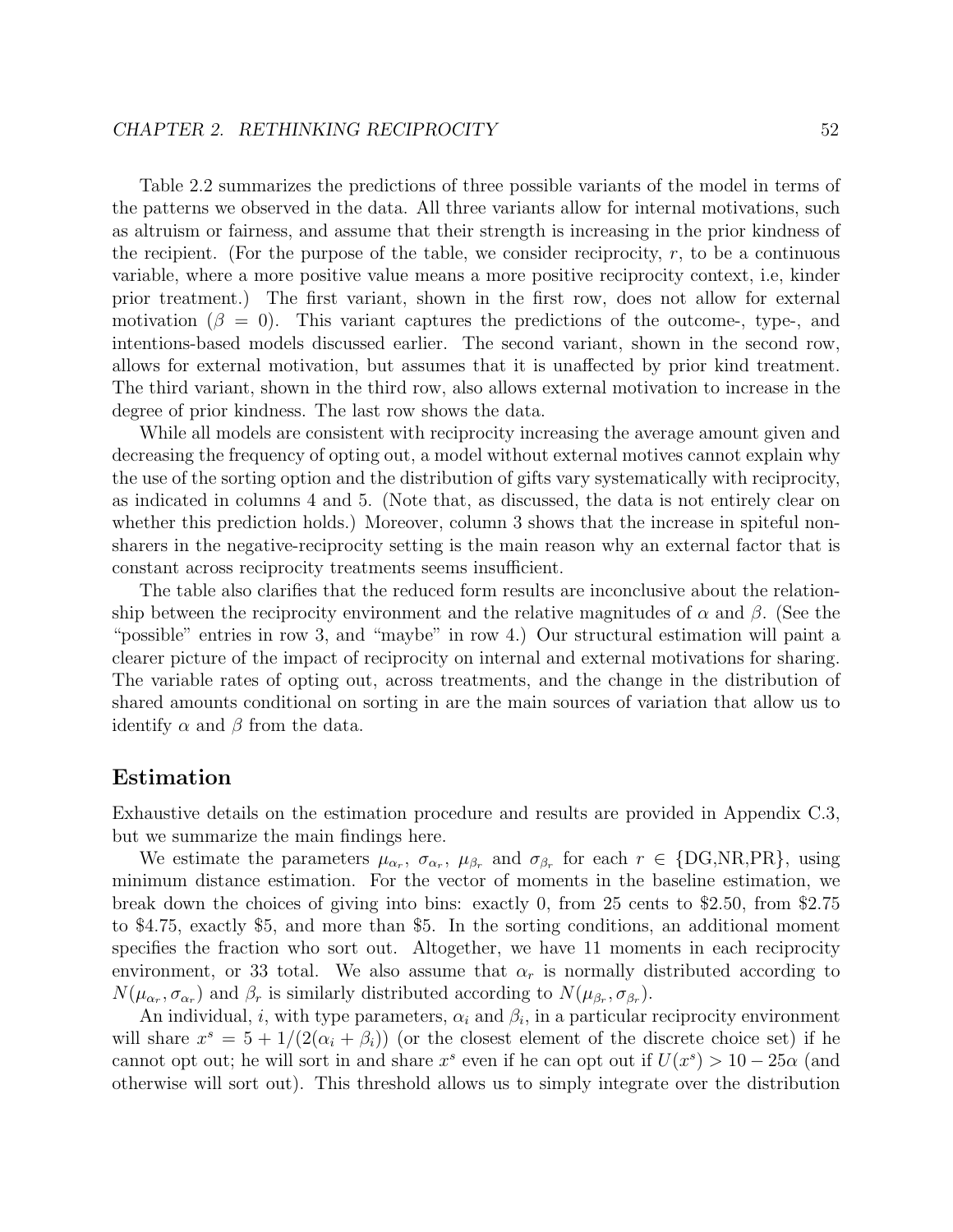|                                                                                                                                                                                                                                                                                                                                                                                                                                                                                                                                                                                                                                                                                                                                                                                                                                                                                                                                                                                                                                                                                                                                                                                                                                                                                                                                                                                                                                                                                                                                                                                                                                                 | 1) Gift distributions              | 2) Sorting      | 3) Spiteful non-sharing | 4) Impact of sorting on | 5) Average giving |
|-------------------------------------------------------------------------------------------------------------------------------------------------------------------------------------------------------------------------------------------------------------------------------------------------------------------------------------------------------------------------------------------------------------------------------------------------------------------------------------------------------------------------------------------------------------------------------------------------------------------------------------------------------------------------------------------------------------------------------------------------------------------------------------------------------------------------------------------------------------------------------------------------------------------------------------------------------------------------------------------------------------------------------------------------------------------------------------------------------------------------------------------------------------------------------------------------------------------------------------------------------------------------------------------------------------------------------------------------------------------------------------------------------------------------------------------------------------------------------------------------------------------------------------------------------------------------------------------------------------------------------------------------|------------------------------------|-----------------|-------------------------|-------------------------|-------------------|
|                                                                                                                                                                                                                                                                                                                                                                                                                                                                                                                                                                                                                                                                                                                                                                                                                                                                                                                                                                                                                                                                                                                                                                                                                                                                                                                                                                                                                                                                                                                                                                                                                                                 | dependent<br>$\rm sorting$ $\cdot$ | decreasing in r | decreasing in r         | giving decreasing in r  | increasing in r   |
| No extrinsic motives:<br>$\partial \alpha_i/\partial r > 0, \ \beta_i = 0$                                                                                                                                                                                                                                                                                                                                                                                                                                                                                                                                                                                                                                                                                                                                                                                                                                                                                                                                                                                                                                                                                                                                                                                                                                                                                                                                                                                                                                                                                                                                                                      | $\overline{\mathrm{n}}$            | yes             | $\overline{\Omega}$     | $\overline{\mathrm{n}}$ | yes               |
| Constant extrinsic motives:<br>$\partial \alpha_i / \partial r > 0, \ \beta \sim F_\beta \ \forall r$                                                                                                                                                                                                                                                                                                                                                                                                                                                                                                                                                                                                                                                                                                                                                                                                                                                                                                                                                                                                                                                                                                                                                                                                                                                                                                                                                                                                                                                                                                                                           | yes                                | yes             | $\beta$                 | yes                     | yes               |
| Variable extrinsic motives:<br>$\partial \alpha_i/\partial r > 0, \ \partial \beta_i/\partial r > 0$                                                                                                                                                                                                                                                                                                                                                                                                                                                                                                                                                                                                                                                                                                                                                                                                                                                                                                                                                                                                                                                                                                                                                                                                                                                                                                                                                                                                                                                                                                                                            | yes                                | possible        | possible                | possible                | possible          |
| Data                                                                                                                                                                                                                                                                                                                                                                                                                                                                                                                                                                                                                                                                                                                                                                                                                                                                                                                                                                                                                                                                                                                                                                                                                                                                                                                                                                                                                                                                                                                                                                                                                                            | $y$ es                             | yes             | yes                     | maybe                   | yes               |
| <b>3)</b> Spiteful non-sharing is decreasing in $r$ : $P[U(10 sort in, NR]) > U(10 sort out, NR)] < P[U(10 sort in, PR]) > U(10 sort out, PR)]$ . Note<br>statistically insignificant effect consistent with the prediction. We assume here that $\alpha$ and $\beta$ have full support, so that even if with some<br>distribution of types most people don't change behavior when r changes, as long as someone does, the model is still said to predict a change<br>by a model, and "no" means the model is not able to predict that aspect of the data. "Maybe" indicates that the data produces a small but<br>that "spiteful" indicates a <i>strict</i> preference for sorting in and sharing nothing; equivalently, the decrease with reciprocity in sorting in and<br>"Yes" indicates that a prediction is required by a given model, "possible" indicates that the prediction is consistent with but not required<br>2) Sorting is decreasing in $r: P[U(10 sort out, NR]) > U(xs sort in, NR)] < P[U(10 sort out, PR) > U(xs sort in, PR)].$<br>1) Gift distributions are dependent on sorting: If $x_{r,S} \sim F_{x,r,S}$ and $x_{r,NS} \sim F_{x,r,NS}$ , then $F_{x,r,s} \neq F_{x,r,NS}$ .<br><b>Notes:</b> Comparison of three restrictions on the distributions of $\alpha$ and $\beta$ in the model of Section 2.5.<br>4) Impact of sorting on giving is decreasing in $r: \bar{x}_r, s, NR - \bar{x}_r, NS, NR < \bar{x}_r, s, PR - \bar{x}_r, NS, PR$ .<br>sharing nothing is disproportionately more than the decrease in sharing nothing overall.<br>5) Average giving is increasing in $r: \bar{x}_{NR} < \bar{x}_{PR}$ . |                                    |                 |                         |                         |                   |
| over all.                                                                                                                                                                                                                                                                                                                                                                                                                                                                                                                                                                                                                                                                                                                                                                                                                                                                                                                                                                                                                                                                                                                                                                                                                                                                                                                                                                                                                                                                                                                                                                                                                                       |                                    |                 |                         |                         |                   |

| ļ<br>ĺ                              |
|-------------------------------------|
| くらく<br>۱                            |
| てくじょう<br>ı<br>י<br>י<br>ı<br>i<br>I |
| l<br>ו<br>ו                         |
| ہ<br>بہ                             |
| j<br>l                              |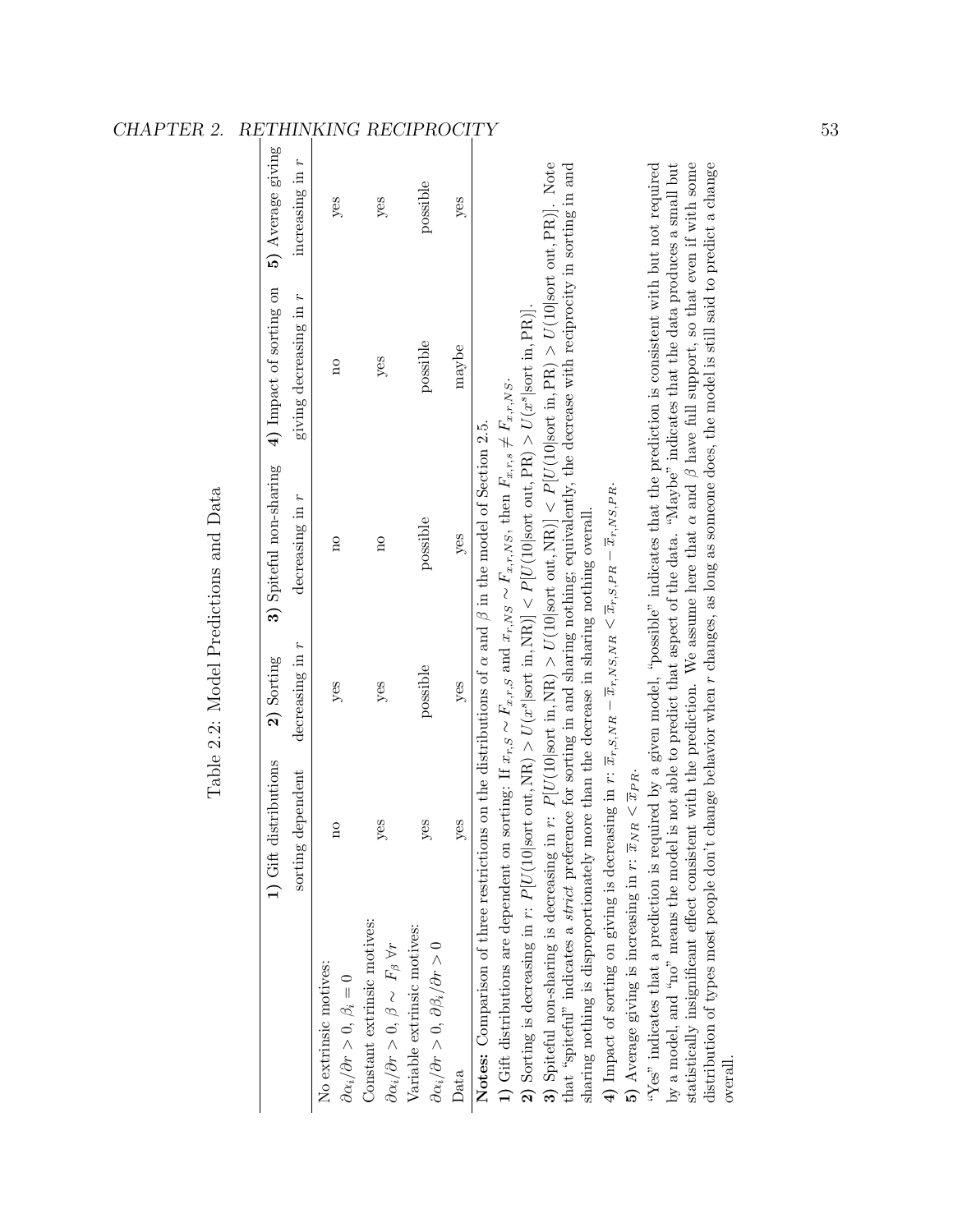of types within the respective intervals to calculate the total fraction that fall within each choice category.

Column 1 of Table 2.3 shows the results. We estimate  $\mu_{\alpha}$  in the dictator game to be significantly negative<sup>24</sup>. The estimate indicates that a majority of people does not like to share at all. While our model is simplistic, this finding generally accords with our and others' experimental findings that altruism towards strangers is widespread but far from universal. This baseline estimate implies that 31% of people would share a positive amount in a completely anonymous, dictator game with zero social pressure, which is not far from the observed rates of giving in experiments that have attempted to create this kind of setting (Koch and Normann (2008), for example).

|                      |                   | Variable Extr. Mot. | Constant Extr. Mot. | No Extr. Mot.   |
|----------------------|-------------------|---------------------|---------------------|-----------------|
| Dictator Game        | $\mu_{\alpha}$    | $-1.732(0.486)$     | $-1.643(0.244)$     | $-0.294(0.452)$ |
|                      | $\sigma_{\alpha}$ | 3.569(0.757)        | 3.395(0.347)        | 6.031(0.796)    |
|                      | $\mu_{\beta}$     | 2.560(0.489)        | 2.435(0.193)        |                 |
|                      | $\sigma_{\beta}$  | 3.159(0.725)        | 3.372(0.239)        |                 |
| Negative Reciprocity | $\mu_{\alpha}$    | $-5.723(2.073)$     | $-7.561(0.453)$     | $-3.938(1.064)$ |
|                      | $\sigma_{\alpha}$ | 5.789(2.124)        | 6.922(0.695)        | 6.920(1.423)    |
|                      | $\mu_{\beta}$     | 1.010(0.657)        | 2.435(0.193)        |                 |
|                      | $\sigma_{\beta}$  | 1.627(1.071)        | 3.372(0.239)        |                 |
| Positive Reciprocity | $\mu_{\alpha}$    | 0.153(0.140)        | 0.123(0.211)        | 1.389(0.352)    |
|                      | $\sigma_{\alpha}$ | 1.247(1.005)        | 1.961(0.276)        | 5.220(0.557)    |
|                      | $\mu_{\beta}$     | 2.893(0.450)        | 2.435(0.193)        |                 |
|                      | $\sigma_{\beta}$  | 3.485(0.489)        | 3.372(0.239)        |                 |
| Weighted SSE         |                   | 288.671             | 291.839             | 380.243         |

Table 2.3: Structural Model Comparison

Notes: GMM estimation results for baseline model specification (33 moments,  $\alpha$  and  $\beta$  normally distributed) and comparison models requiring that social pressure be invariant to reciprocity, or zero social pressure.  $\alpha$  refers to the weight on internal altruism, and  $\beta$  the weight on external social image.

What is striking is the magnitude of  $\beta$  in the baseline DG. With  $\mu_{\beta} = 2.56$  and  $\sigma_{\beta} = 3.159$ , fully 73% of people feel pressure to share, dwarfing the fraction who truly want to share, and the magnitudes of these estimates are significantly greater than zero. This adds to the

<sup>&</sup>lt;sup>24</sup> Since we do not investigate outright spite, we can't distinguish this result from an alternative specification in which altruism is censored at zero; the key prediction is that a majority of people do not put positive weight on others' outcomes.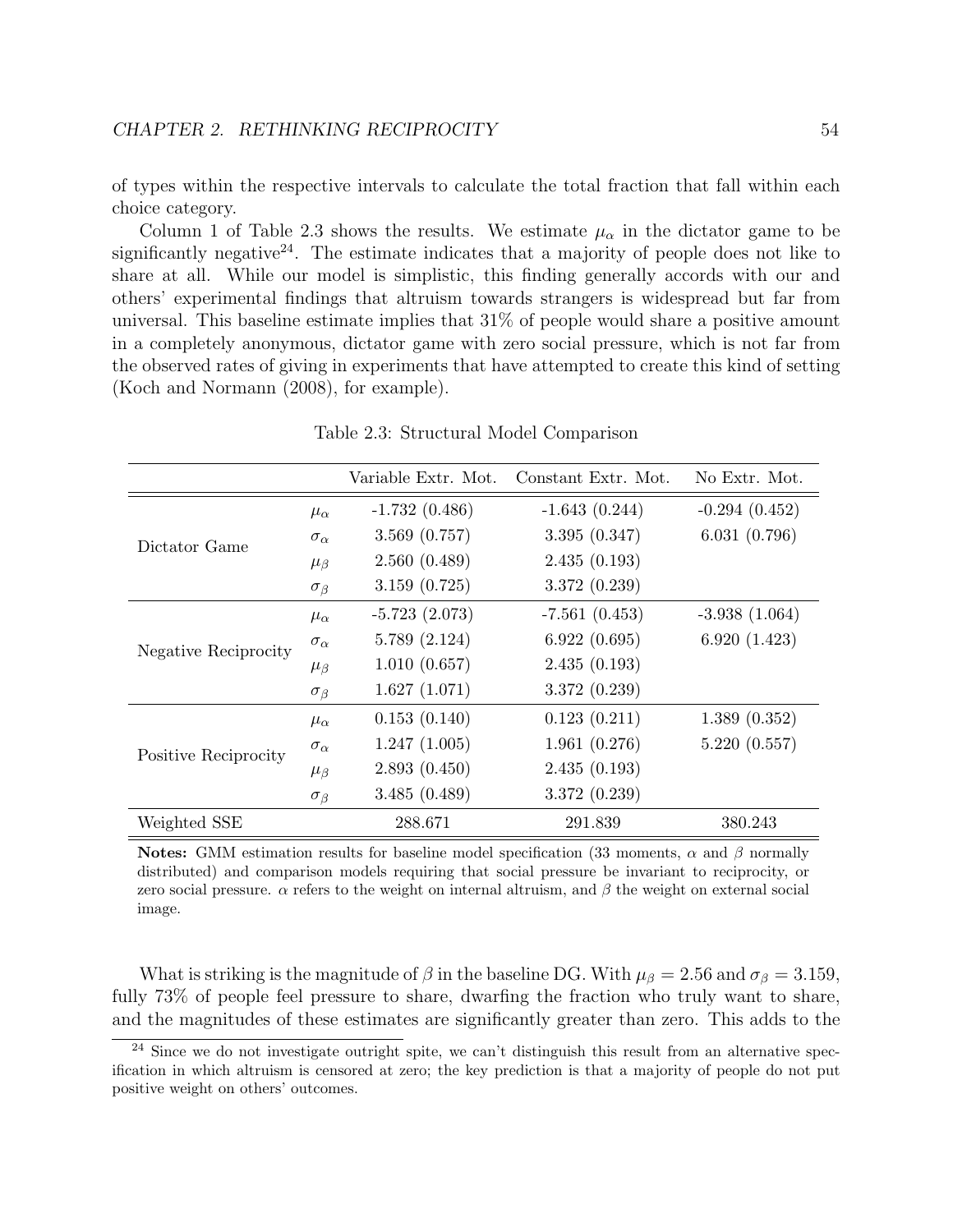mounting evidence that non-reciprocal (one-sided) giving is perhaps more driven by external considerations such as social image than by internal social preferences.

The picture changes with the introduciton of reciprocity is involved. When the recipient has previously behaved selfishly (NR treatment), internal altruism parameters plummet to the point where only 16% of second-stage dictators feel any drive to share. At the same time, the weight of external factors seems to drop. The decrease might reflect reduced pressure to share, or increased pressure (or at least a license) to punish the recipient by answering selfishness with selfishness.<sup>25</sup>

In the positive reciprocity (PR) environment, however, the weight of external factors returns to a very similar levels as in the baseline game. At the same time, the distribution of altruism moves upwards and a much smaller amount of the mass falls below zero. A majority, 52%, of people are predicted to return a favor to a kind partner, even if the partner would never find out.

In the Appendix C.3, we report a series of robustness checks for the above results. The results are qualitatively unchanged.

Next, we contrast our estimates with those based on models that does not allow the external motivation to depend on the reciprocity environment ("Constant extrinsic motivation") and with estimates based on standard reciprocity models ("No extrinsic motivation"). Column 2 of Table 2.3 shows the estimates when external motivation is held constant across reciprocity environments, and column 3 shows the estimates when external motivation is required to be 0. As such, column 3 illustrates how well previous outcome-, type-, and intentions-based models of reciprocity fit the data.

In this estimation, to break ties, we assume that anyone indifferent between sorting out and sorting in but sharing nothing chooses to sort out. Within our general model assumption (indifferent non-sharers sort out with some fixed probability), this specification fits the data best and creates the most conservative comparison to the model with external factors.

Nonetheless, a model that does not allow for social pressure or other external factors does significantly worse at fitting the data—as shown in column 3, the weighted SSE is much higher. The estimates are also rather implausible when applied to games with no social pressure. They imply that about half of all people will share in the DG (with sorting), and still 28% in a negative reciprocity environment (with sorting).

A model that allows for external motives but restricts them to be reciprocity-invariant, instead, yields estimates that are rather similar to those we obtain when we allow external motivation to vary. The estimates for the constant-beta model, shown in column 2, are rather close to those in column 1, both in the neutral (DG) and in the positive reciprocity settings. The estimates for the negative reciprocity case differ a bit more, with internal motivation being estimated to be even more negative ( $mu_{\alpha} = -7.561$  rather than  $mu_{\alpha} = -5.723$ ) in

<sup>25</sup>External determinants, such as social pressure and social norms, are usually thought of as attributes of a situation that apply equally to everyone; but since individuals might have different beliefs about how their actions are judged in this case, there is room for a mixed interpretation in which social pressure is reduced for some and inverted for others.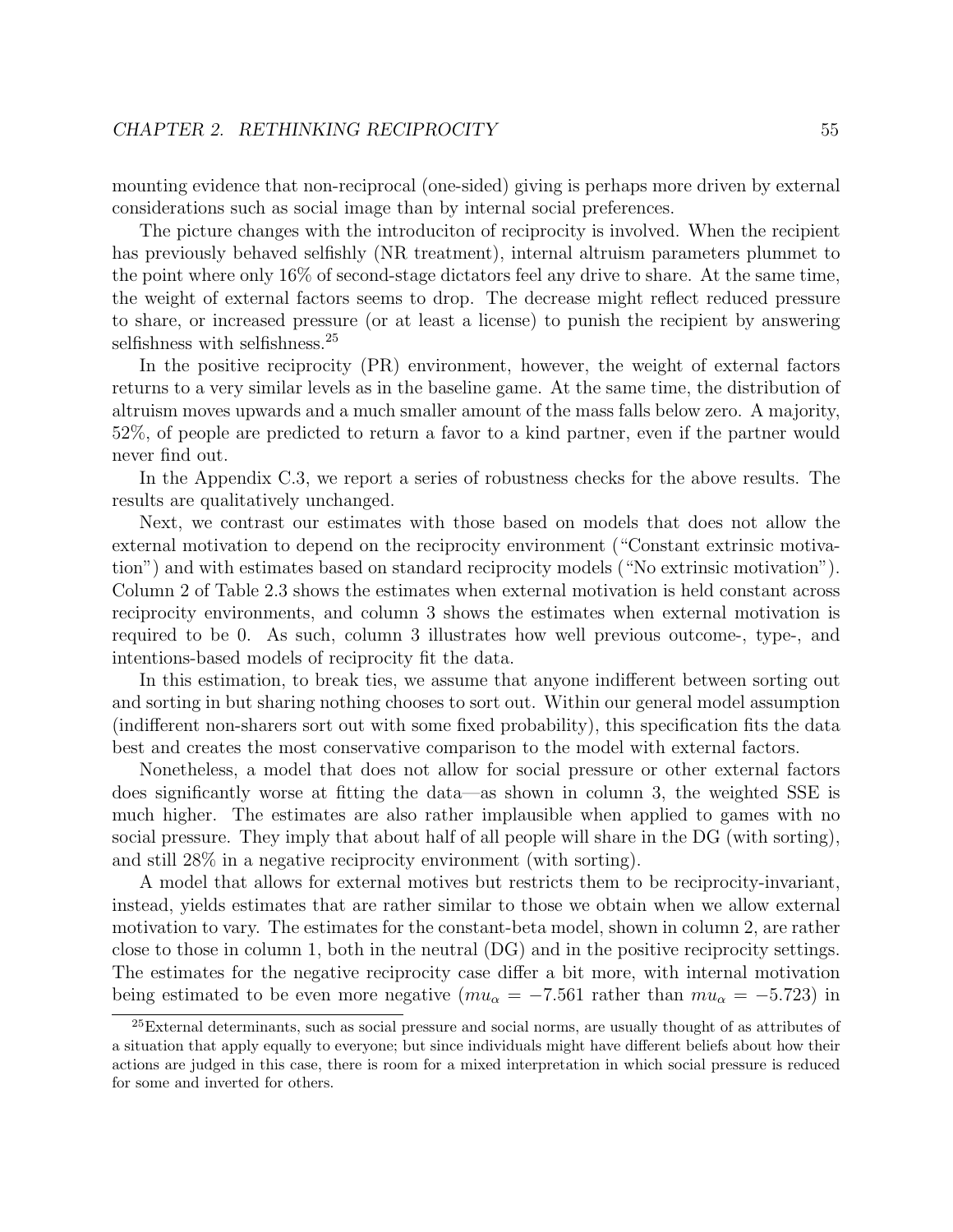order to counterbalance the constant and hence relatively high  $\beta$ . At the same time, standard errors are about halved, reflecting the gain in power from estimating fewer parameters.

Overall, the table reveals that allowing reciprocity to influence not only internal but also external factors does not significantly improve the fit of the model, relative to assuming reciprocity-invariant external factors. This result parallels the reduced-form results that the impact of sorting on giving is approximately invariant across reciprocity environments.

We conclude that while reciprocity may slightly influence external motivations to share, it primarily acts through the channel of internal motives. Incorporating reciprocity-invariant social pressure into theories of reciprocity greatly improves their predictive power, but an additional interaction between external factors and reciprocity has a relatively small impact.

At the same time, the estimation results also show that the amount of "additional" internal motivation—in the sense of "reciprocity-induced" altruism or similar heightened internal motives under positive reciprocity—is estimated approximately correctly under any of the models, including the naive model that does not allow for social pressure or other extrinsic motives. Specifically, if one asks how much "additional" internal willingness to share is induced by a kind treatment of the recipient, the naive model implies that the average  $\alpha_{NR}$  exceeds the average  $\alpha_{DG}$  by 1.683. Under the models that allow for external motivation the corresponding differences between the  $\mu_{\alpha}$ 's equal 1.885 (variable beta) and 1.766 (constant beta), and are hence quite similar. This robustness reflects the fact that external motives are remarkably stable across both environments.

This conclusion is somewhat less true for the negative-reciprocity environment: The decrease in internal willingness to share after unkind treatment, relative to a neutral treatment, is slightly underestimated when neglecting external factors (the difference in  $\mu_{\alpha}$ 's amounts to −0.347) and is strongly overestimated when allowing only for a reciprocity-insensitive external motive (with a difference of 1.927), relative to the model with reciprocity-dependent betas. In other words, failure to account for extrinsic motives and their context-dependence is particularly detrimental when estimating the motives for and extent of negative-reciprocal behavior.

## 2.6 Conclusion

This paper questions whether reciprocal behavior primarily reflects internal motivations to share, such as altruism or fairness. Recent research highlights the importance of incorporating external factors, such as a concern for social image, into models of pro-social behavior. However, this recent research has, so far, had little impact on how economists view and model reciprocity.

To address this potential gap in the literature, we use a novel set of experimental conditions to show that reciprocal behavior responds to "avoidance opportunities" in ways unaccounted for by existing models of reciprocity. The experimental conditions compare sharing behavior in social environments where positive (or negative) reciprocity is in play, while varying whether the potential giver has the option to exit and avoid the sharing decision. We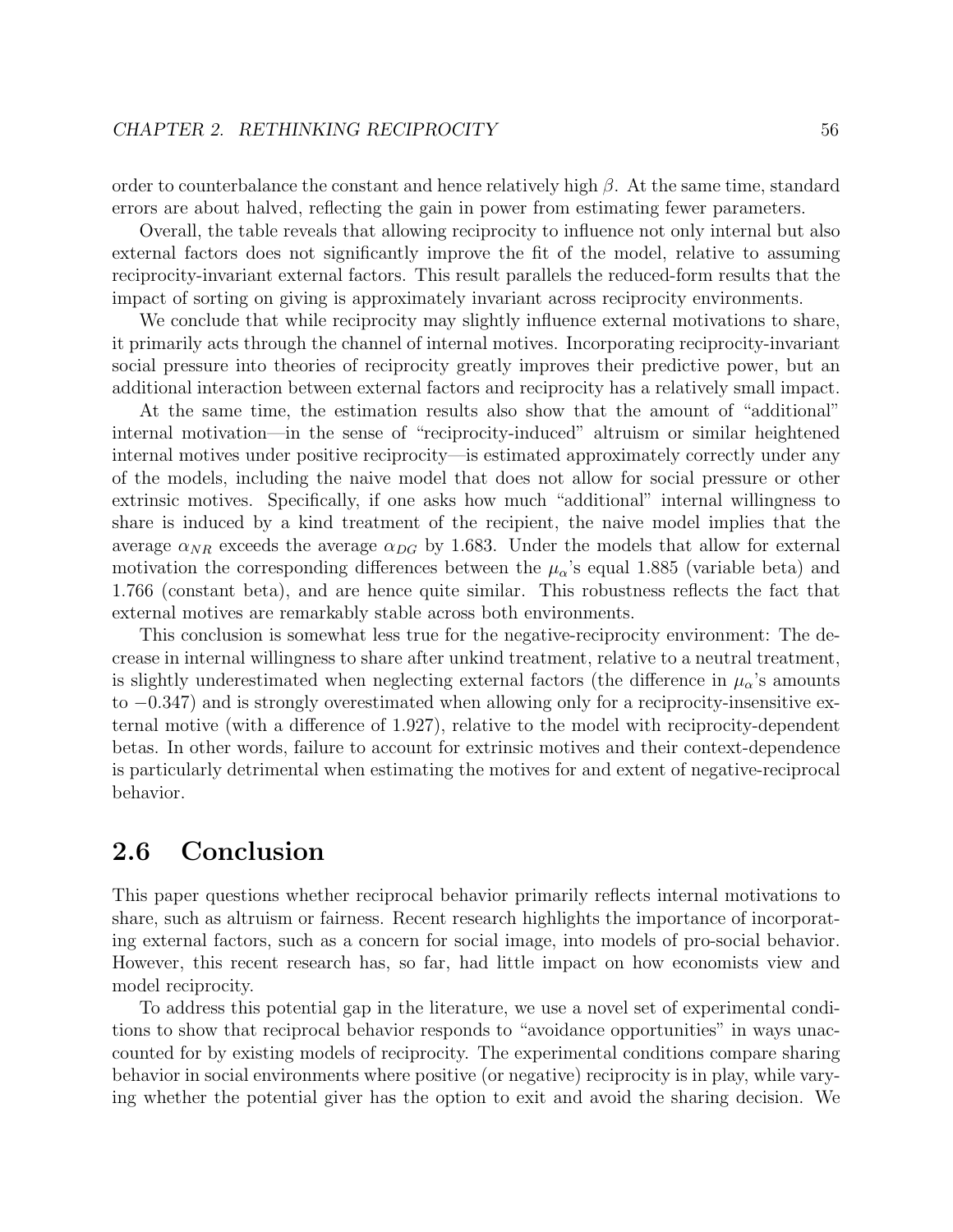find that, regardless of the nature of the reciprocity environment, introducing an avoidance option causes generosity to drop significantly. The effect is comparable in size to the drop in a no-reciprocity (dictator game) environment. We also find that the rate of spitefully sorting in without sharing anything is decreasing in the inferred kindness of the recipient, i.e., out of proportion to the general rate of sharing zero. Traditional models of internally motivated reciprocity—whether outcome-, type-, or intentions-based—are not able to account for these findings. That is, regardless of whether the choice context involves reciprocity or simple, one-sided sharing, external motivations are required to explain behavior.

We also show how one might incorporate external determinants (e.g., social pressure) into a model that is in the spirit of previous reciprocity models, applicable to our experimental setting. By estimating this model, we demonstrate that even this simple extension of models of reciprocity is substantially better able to explain our results: Allowing for non-zero external motivations strongly improves the predictive power of the model. We also find, however, that reciprocity primarily changes behavior by changing people's internal motivation to share, consistent with existing models.

As a next step in this research agenda, it is valuable to conduct further experimental treatments along the lines of the ones we use here, to improve our understanding of reciprocity. For example, further variations on standard reciprocity games, such as ultimatum games, that introduce features similar to our sorting manipulation, could help identify preferences in a clean way and avoid mis-attributing behavior to easily confounded motivations. Weele et al. (2014) provide a valuable example of this kind of work, they reach different conclusions than we do here regarding the role of external motives in reciprocal behavior. Hence, further research is highly valuable for understanding the degree to which reciprocity—like one-sided acts of generosity—is partly motivated by external factors.

Similarly, field experiments are valuable for exploring whether reciprocity in real-world economic settings, such as contracts and labor markets, may in fact reflect external motives. For example, do above-market wages induce more effort due to internal motives, such as increased altruism towards the employer, or might they also reflect social pressure to work hard when paid well?

As another important and bigger step, it is worthwhile to pin down the type of preferences underlying our general term "external motivation." For example, to what extent are external determinants of sharing social-image concerns, and to what extent do they reflect direct social pressure? And, in the case of social image, is reciprocal giving welfare reducing, or is there an image reward for reciprocity? Or do such motivations reflect self-image concerns, which can act similarly to social image motivations (as in, e.g., Bénabou and Tirole (2011) or Rabin (1995)), but might have different welfare implications? Moreover, if there is a confluence of factors, what is the net effect? DellaVigna, List, and Malmendier (2012) find that sharing decisions under social pressure are welfare-reducing, but it is possible that reciprocity of either variety counteracts this effect. It also remains to be discovered what factors trigger external motivation.

Finally, we suggest that even the interpretation of the internal determinant of reciprocal giving might need to be re-thought. Rather than reflecting concern about the intentions or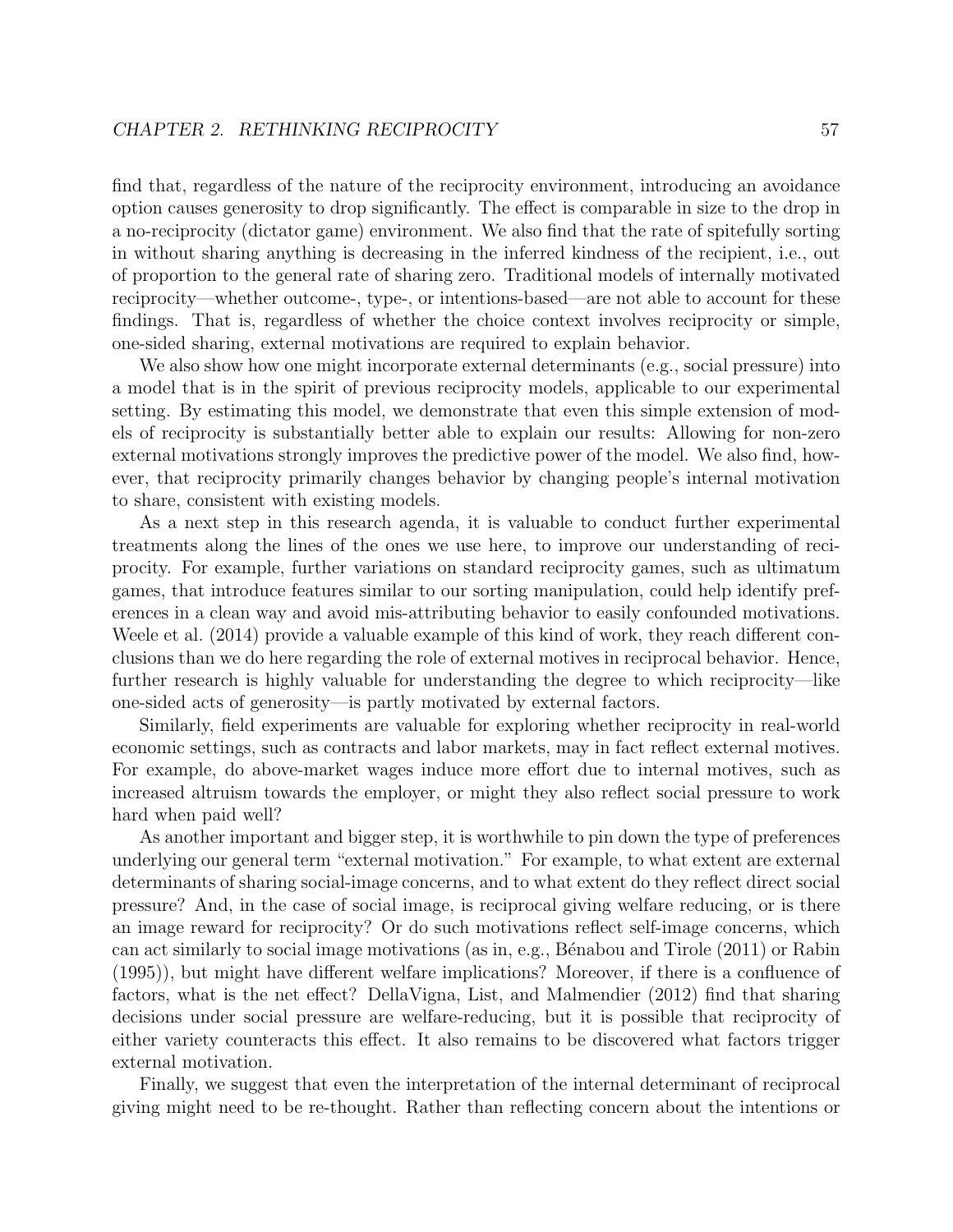type of the other person, the "internal" element could reflect a sense of obligation in the sense of Cialdini (1993) and as proposed in the anthropology and sociology literature. This distinction is particularly relevant for our economic understanding of the role of reciprocity in markets. When a firm gives gifts with the intention to maximize profits, by inducing reciprocity among customers, will consumers respond even if the firm's intentions are clear? The literature addressing this question remains scarce and would benefit from further theoretical and empirical research.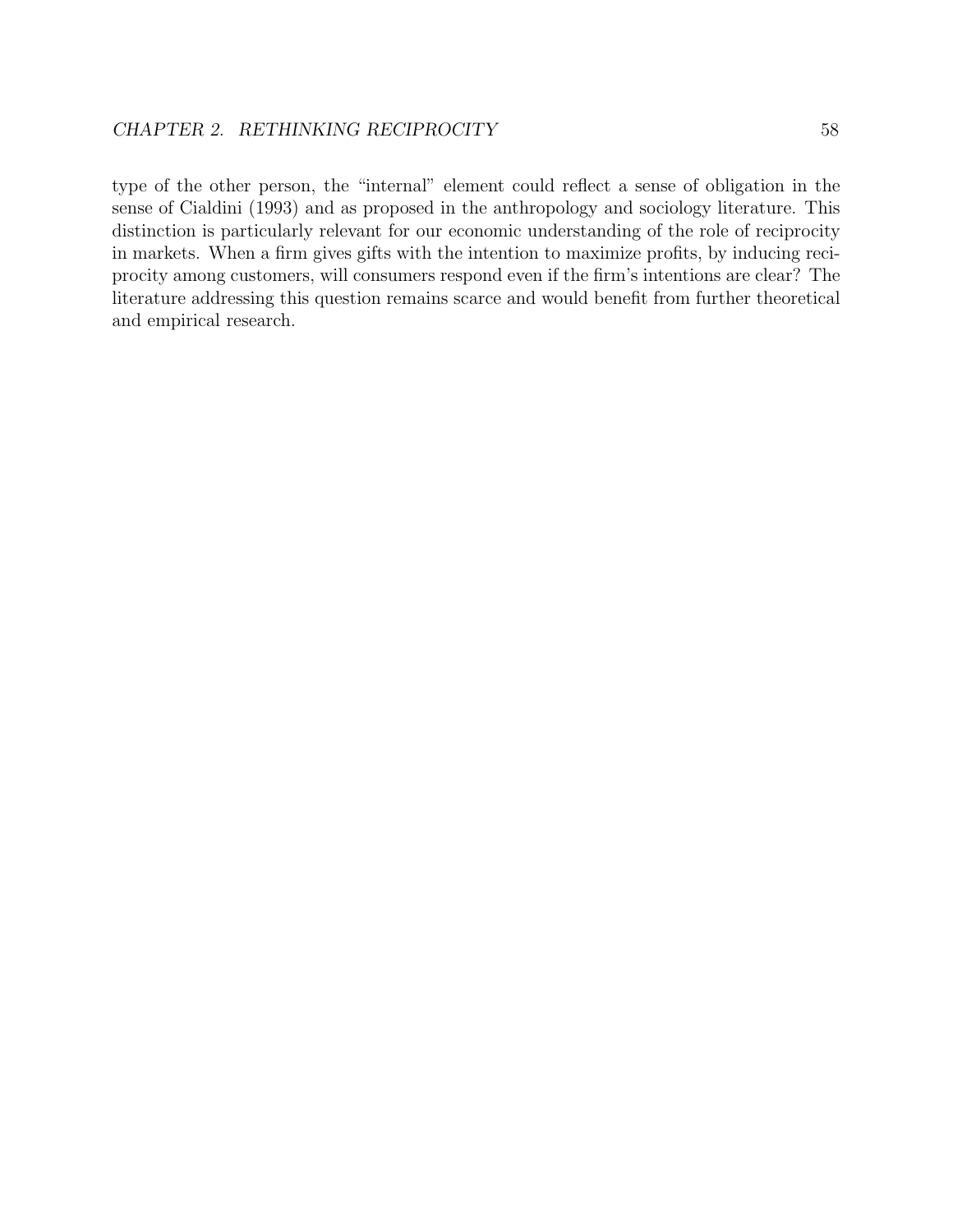

Figure 2.2: Parameterization of Reciprocity Model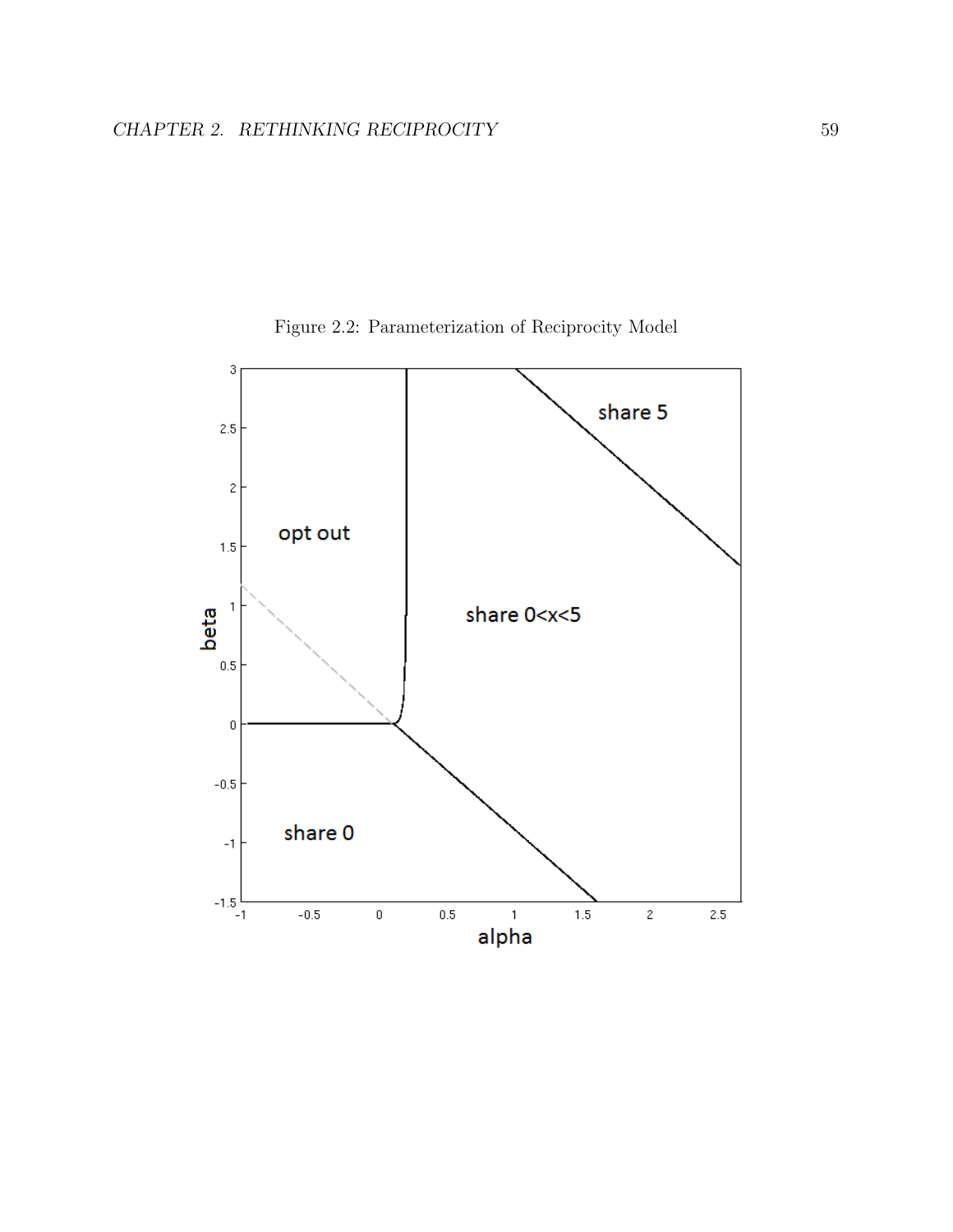## Chapter 3

## You've Earned It

# Combining Field and Lab Experiments to Estimate the Impact of Human Capital on Social Preferences

### 3.1 Introduction

Social scientists have long sought to disentangle the relationship between formal education, cultural modernization, and economic development. In the African context, sociologists have argued that "Western" education is associated with the adoption of "modern" values including "independence from family and other traditional authority, belief in science and in man's ability to control his fate, and orientation toward the future" (Armer and Youtz 1976, p. 605). Inkeles (1969) constructs an index of individual modernity which aggregates independence from traditional sources of authority, openness to new experiences, belief in science and modern medicine, ambition, punctuality, and civic participation; he finds that educational attainment is the single most powerful predictor of a modern orientation in all six countries he studies.<sup>1</sup> More recently, Barro (1996) has shown that female education is the strongest long-term predictor of democracy, while Mattes and Bratton (2007, p. 199) claim that education builds support for democratic institutions by "diffusing values of freedom, equality, and competition throughout the population." Glaeser et al. (2004) argue that human capital gains are critical drivers of institutional change. Whether schooling *causes* 

<sup>&</sup>lt;sup>1</sup>See also Inkeles and Smith (1974). More generally, Easterlin (1981) argues that the introduction of mass primary education has preceded industrialization in most developed economies. Goldin and Katz (2008) trace out how the expansion of public education contributed to the economic and social transformation of U.S. society.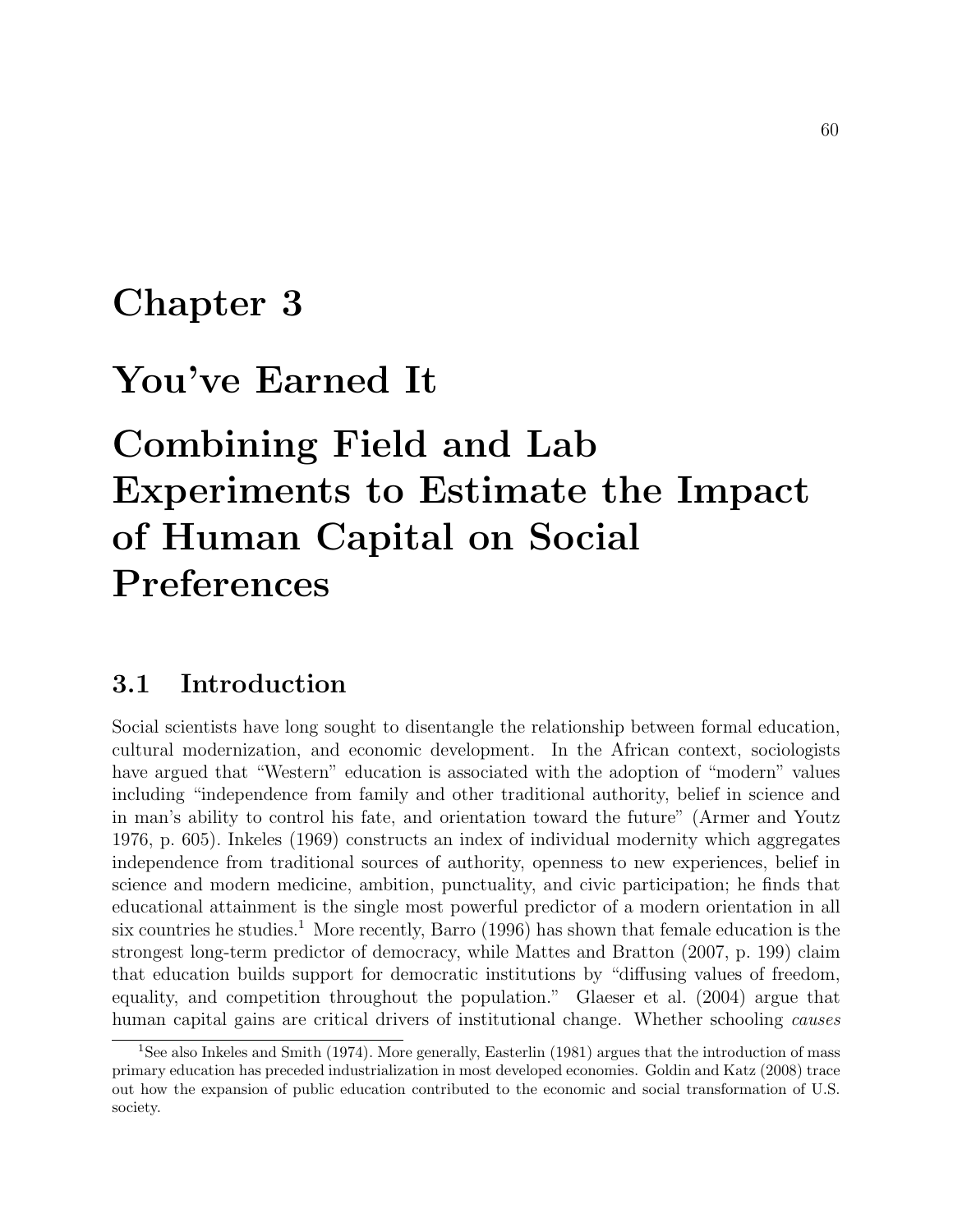such changes in cultural values is an open question; it is also possible that those with an innately modern outlook choose to obtain more schooling, and the observed correlations result from sample selection. More broadly, though researchers have identified a robust correlation between modern cultural values and industrialization (Inglehart and Baker 2000), the mechanisms through which such changes occur remain obscure.

In this paper, we provide evidence that academic achievement alters individual values, specifically social preferences governing the appropriation of others' income, as captured in an economic experiment. Our novel research design combines a randomized evaluation specifically, the introduction of a scholarship program for girls in a random sample of Kenyan primary schools with a lab experiment designed to measure respect for earned property rights. From a methodological perspective, ours is among the first studies to use lab experimental methods to measure the impacts of a development intervention.<sup>2</sup> We argue that this setting provides cleaner identification of the link between education and social preferences than has previously been possible.

In 2001, the Dutch NGO ICS Africa introduced a scholarship competition for sixth grade girls (called the Girls Scholarship Program or GSP) in a random sample of primary schools in Busia District, in western Kenya; the program led to improvements of 0.2 to 0.3 standard deviations on standardized academic tests, relative to schools in the control group (Kremer, Miguel, and Thornton 2009). Our experimental subject pool comprises girls from the treatment and control schools in the scholarship program. The design allows us to identify the causal impact of academic achievement on social preferences using an instrumental variables approach, since assignment to a school in the scholarship program (treatment group) is unrelated to baseline characteristics such as cognitive ability and family background that might themselves affect social preferences.<sup>3</sup>

We measure the impact of academic achievement on social preferences in an experimental lab setting which allows us to turn off strategic considerations such as the fear of social sanctions. Economic experiments are a widely used tool for measuring cross-cultural differences in values, norms, and beliefs that are difficult to capture in survey data. In particular, dictator, ultimatum, and trust games have been conducted on every inhabited continent, with subject populations ranging from university students in the United States to huntergatherers in Tanzania (Henrich et al. 2004; Roth, Prasnikar, and Okuno-Fujiwara 1991, cf.).<sup>4</sup> Dictator games — in which one player (the "dictator") is provisionally allocated an amount of money, and decides how to divide it between self and another subject, other – mea-

<sup>&</sup>lt;sup>2</sup>Barr2012 use public goods games to measure the impact of a school committee monitoring intervention in Uganda; while Fearon, Humphreys, and Weinstein (2009) use similar experiments to measure the impact of a post-conflict community development initiative in Liberia. Paluck and Green (2009) demonstrate that randomized experiments can be used to demonstrate the efficacy of policies explicitly intended to change cultural norms.

<sup>3</sup>Friedman et al. (2011) use a similar identification strategy to explore the impact of the GSP on political attitudes, knowledge, and behavior.

<sup>&</sup>lt;sup>4</sup>See Henrich, Heine, and Norenzayan (2010) for an overview of the ways in which subjects in western university experimental labs are not representative of humanity in general.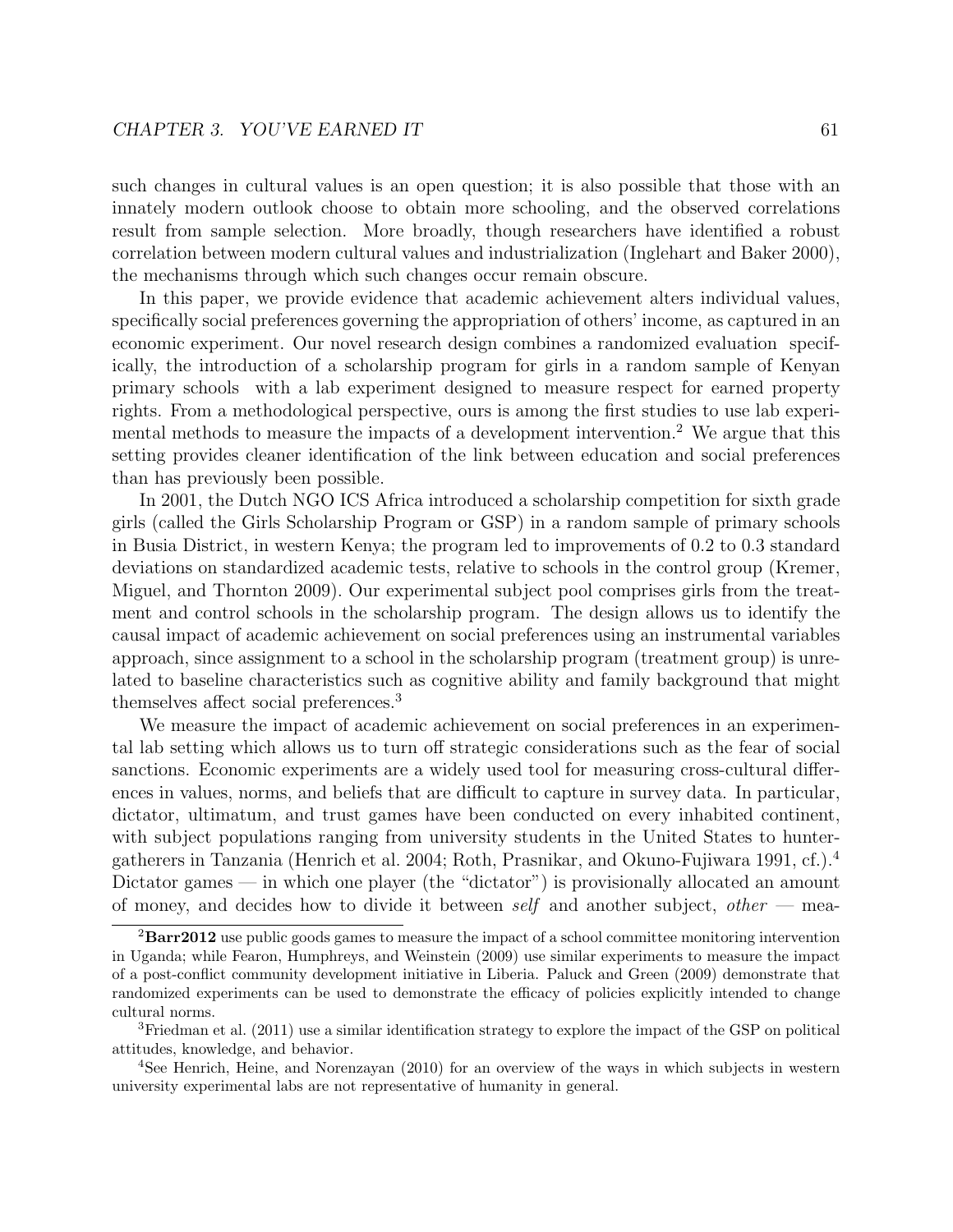sure the willingness to share in non-strategic settings, and have been used to measure the strength of egalitarian (or other) ideals underlying perceptions of what constitutes a "fair" distribution of income (Barr et al. 2009; Cappelen et al. 2007; Forsythe et al. 1994, cf.).

We employ a variant of the dictator game designed to measure preferences governing the distribution of earned income — specifically, the willingness to appropriate *other's* earnings. Hoffman et al. (1994) first used earned, rather than windfall, income in dictator games to generate an informal "property right"; they find that enhancing dictators' sense of entitlement via the earnings manipulation decreases generosity.<sup>5</sup> In contrast, our design increases the extent to which the other has property rights over the budget: dictators in our experiment decide how to divide money that *other* was paid for completing a real effort task. Thus, our design intentionally separates the right to determine the final allocation — i.e. control rights, which Grossman and Perry (1986) define as property rights — from the "natural" but informal property rights proposed by Locke (1690), which result from generating something through one's own labor.<sup>6</sup> Our specific design measures generosity toward those who have increased social surplus through their own effort.<sup>7</sup> The experiment was first proposed by Jakiela (2009), who reports that more educated Kenyan adults are significantly more generous than the rest of the population when deciding how to divide income earned by others, though not in other situations. The novel research design in the current paper, exploiting the random assignment of schools to the GSP treatment and control groups, allows us to determine whether this association is driven by the causal impacts of schooling on social preferences and beliefs about hard work.

We find that subjects drawn from the GSP treatment group have higher levels of academic performance (measured in terms of the primary school exit exam), and that they allocate significantly more to other in our modified dictator game. Point estimates suggest that a one standard deviation increase in academic test scores is associated with a 10 percentage point increase in the share of the budget allocated to other. Using data on subjects expectations about the amount that dictators were likely to allocate to them, we show that our results are not driven by changes in beliefs: subjects drawn from the GSP treatment group do not expect that dictators will allocate them more. Hence, our findings can not be explained by changes in the beliefs of individuals holding identical (reciprocal) social preferences. We also report suggestive evidence from pilot experiments that girls in the GSP treatment group do not allocate more than control girls in a standard dictator game (involving unearned income). This suggests that academic success impacts the respect for earned property rights but not generalized altruism, a finding which is consistent

<sup>&</sup>lt;sup>5</sup>Cherry (2001), Cherry, Frykblom, and Shogren (2002), and List and Cherry (2008) conduct similar earnings treatments. FahrIrlenbusch00 Konow (2000), and Cappelen et al. (2007) also explore distributional preferences governing earned income.

<sup>6</sup>Building on Locke (1690), Gintis (2007) models "preinstitutional" property rights as the equilibrium result of the interaction between the endowment effect and possession. Following FahrIrlenbusch00 we refer to the entitlement effect generated by our design as an "earned property right."

<sup>7</sup>The design is quite similar to a trust game involving real effort rather than investment, except that receivers can only generate payoffs for themselves by "trusting" their labor income to the dictator.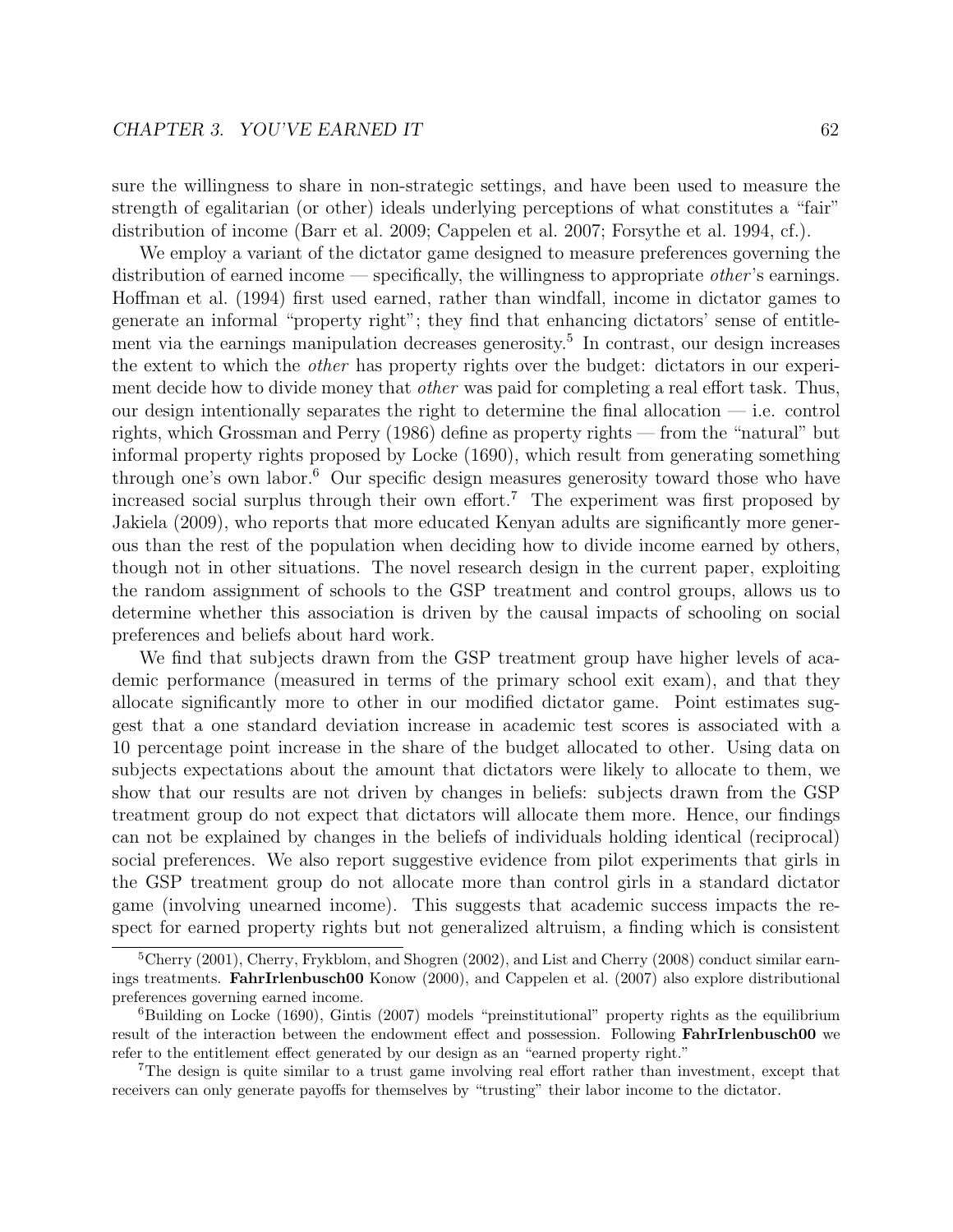with Jakiela (2009).

Our findings relate to recent evidence suggesting that the level of allocation to other observed in dictator games is strongly associated with the extent of market integration within a community (Henrich, Heine, and Norenzayan 2010; Henrich et al. 2004), though the underlying causal mechanism is not well understood. At the individual level, Alm  $\alpha$  s et al. (2010) report that the tendency to reward others for hard work emerges during adolescence among Norwegian subjects: fifth graders participating in a dictator game preceded by a period of team production tended to favor egalitarian allocations, while older subjects were more inclined to base their allocation decisions on relative contributions to total output. Both Henrich, Heine, and Norenzayan  $(2010)$  and Almå s et al.  $(2010)$  suggest that the fairness norms invoked in dictator games are not innate, but emerge over time through cognitive development and socialization. However, neither is able to identify a causal mechanism to explain how and why disparate cultural norms of fairness emerge where and when they do.

The project is also related to recent studies exploiting natural experiments to show how cultural values and norms evolve. Di Tella, Galiani, and Schargrodsky (2007) demonstrate that the acquisition of formal land titles by squatters leads to the adoption of more marketoriented beliefs. Employing a methodology similar to ours, Fisman, Kariv, and Markovits (2009) combine a lab experiment with a natural experiment to show that random assignment of Yale law students to first year instructors trained in economics, rather than in law or humanities fields, leads to the adoption of distributional preferences which are both more selfish and more concerned with efficiency. In highlighting the extent to which life experiences shape individual preferences regarding property rights, our results are broadly consistent with both studies.

## 3.2 Experimental Design

### Primary Education in Kenya

Since 1985, Kenya has had an educational system involving 8 years of primary school (standards 1 through 8) and 4 years of secondary school (forms 1 through 4). Admission to secondary school is contingent on the successful completion of a government exit exam, the Kenya Certificate of Primary Education (KCPE), at the end of standard 8. The KCPE is the equivalent of a primary school diploma, and the vast majority of students who complete standard 8 take the KCPE exam, whether or not they intend to continue on to secondary school.

Like many African countries, Kenya experienced large increases in educational attainment in the post-independence period. Between 1970 and the present, the adult literacy rate increased from 32 percent to 87 percent (UNDP 1993, 2013). Kenya instituted a policy of free primary education in 2003, and the gross primary enrollment ratio is now above 100 percent.<sup>8</sup> However, grade repetition is common, and more than a quarter of those who start

<sup>&</sup>lt;sup>8</sup> Prior to the introduction of free primary education, the gross primary enrollment rate was approxi-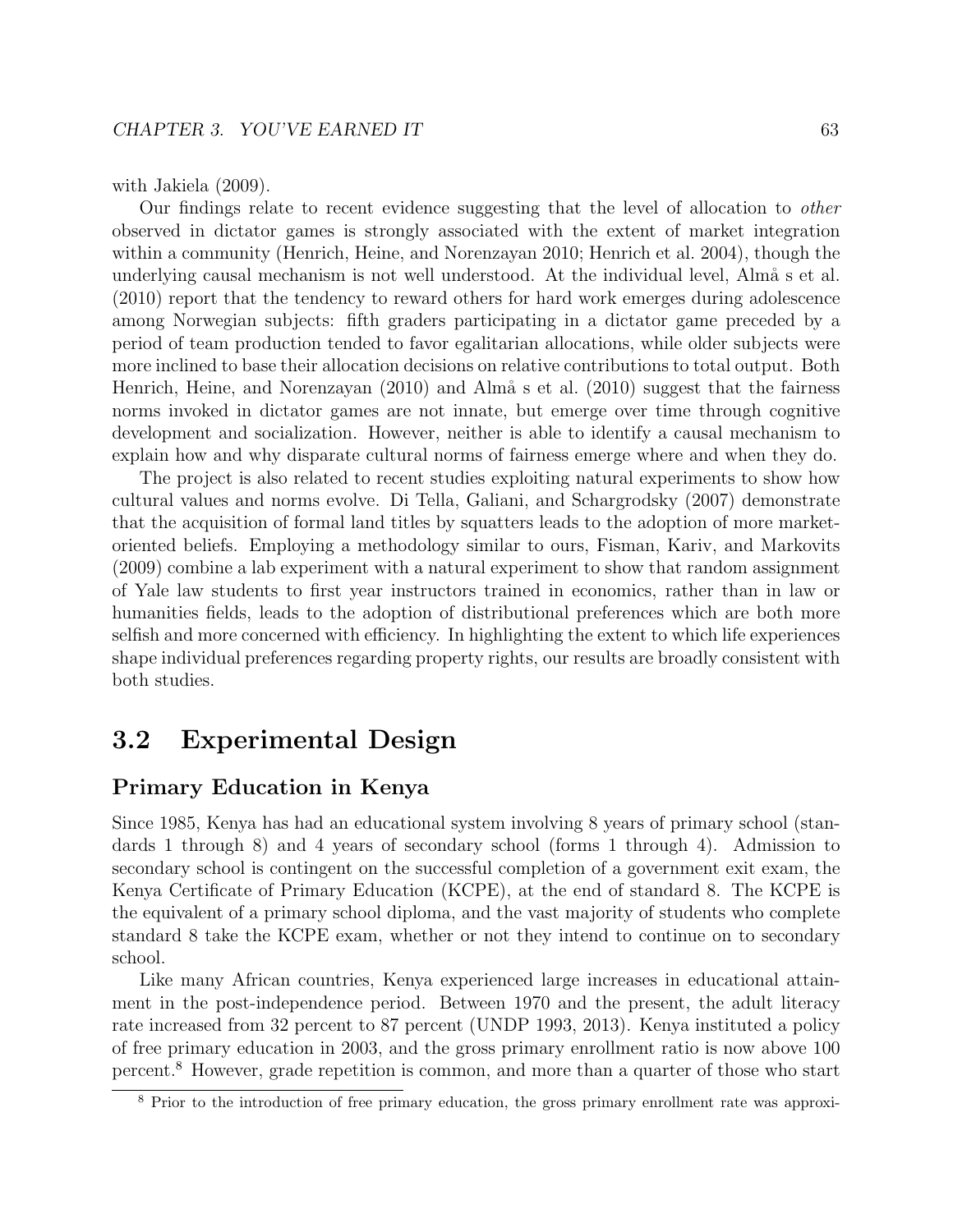primary school drop out before the end of standard 8 (UNDP 2013). Women have tended to lag behind men, particularly at higher levels of education: only 25 percent of Kenyan women over 25 completed secondary school, as compared with 52 percent of men (UNDP 2013). Since Kenyan children typically enter primary school at age 6 or 7 and frequently repeat grades, women are nearing marriageable age by the end of primary school; it is at this point that gender disparities in education begin to emerge.

Prior to the introduction of free primary education, parents of children in primary school had to pay school fees which averaged about 6.40 USD per year Kremer, Miguel, and Thornton 2009. The revenue raised from school fees was used to pay for a range of educational inputs for example, classroom maintenance and school supplies which were not covered by the central government. These fees discouraged those not planning to attend secondary school from remaining in primary school and completing the KCPE exam.

## The Girls' Scholarship Program (GSP)

The Girls Scholarship Program (GSP) was an education initiative targeting adolescent girls who were enrolled in primary schools near Busia, Kenya, in 2000. The GSP was implemented by the Dutch NGO International Christian Support Africa (ICS) in 34 primary schools in Busia District. The aim of the program was twofold: to improve girls academic performance by incentivizing effort, and to encourage girls to remain in school by defraying the costs (for those who won the scholarships). To that end, ICS organized a scholarship competition for girls enrolled in standard 6 in participating schools.

The program took advantage of the fact that most children in Kenyan primary schools take practice KCPE exams at the end of standards 4 through 7.<sup>9</sup> Like the KCPE, the practice exams are proctored by representatives of the District Education Offices (rather than the teachers themselves), and it is consequently very difficult to cheat. The GSP offered girls in program schools a performance incentive: in each year of the program, ICS awarded scholarships to all girls who scored in the top 15 percent of females in standard 6 in Busia District on the KCPE practice exam. For the two years after they won the competition, scholarship recipients were given an annual cash grant of approximately 12.80 USD (1000 Kenyan shillings) and had their school fees paid, for a total award amount of approximately 38 USD per winner. Thus, the total amount of the award package was large relative to the income of the typical Kenyan household, which averaged about 400 USD at the time of the intervention. Winners were also recognized at a public awards ceremony. ICS administered the competition in both 2001 and 2002, so two cohorts of girls received awards.

In order to assess the overall impact of the GSP, ICS conducted a randomized evaluation of the program. 69 primary schools in Busia District were randomly assigned to either the GSP treatment group or a control group which did not participate in the scholarship

mately 90 percent. See Lucas and Mbiti (2012) for an extended discussion of the abolition of school fees in Kenya.

<sup>9</sup> The practice exams are not required, and students must pay a fee of between 1 and 2 USD to participate in each practice exam.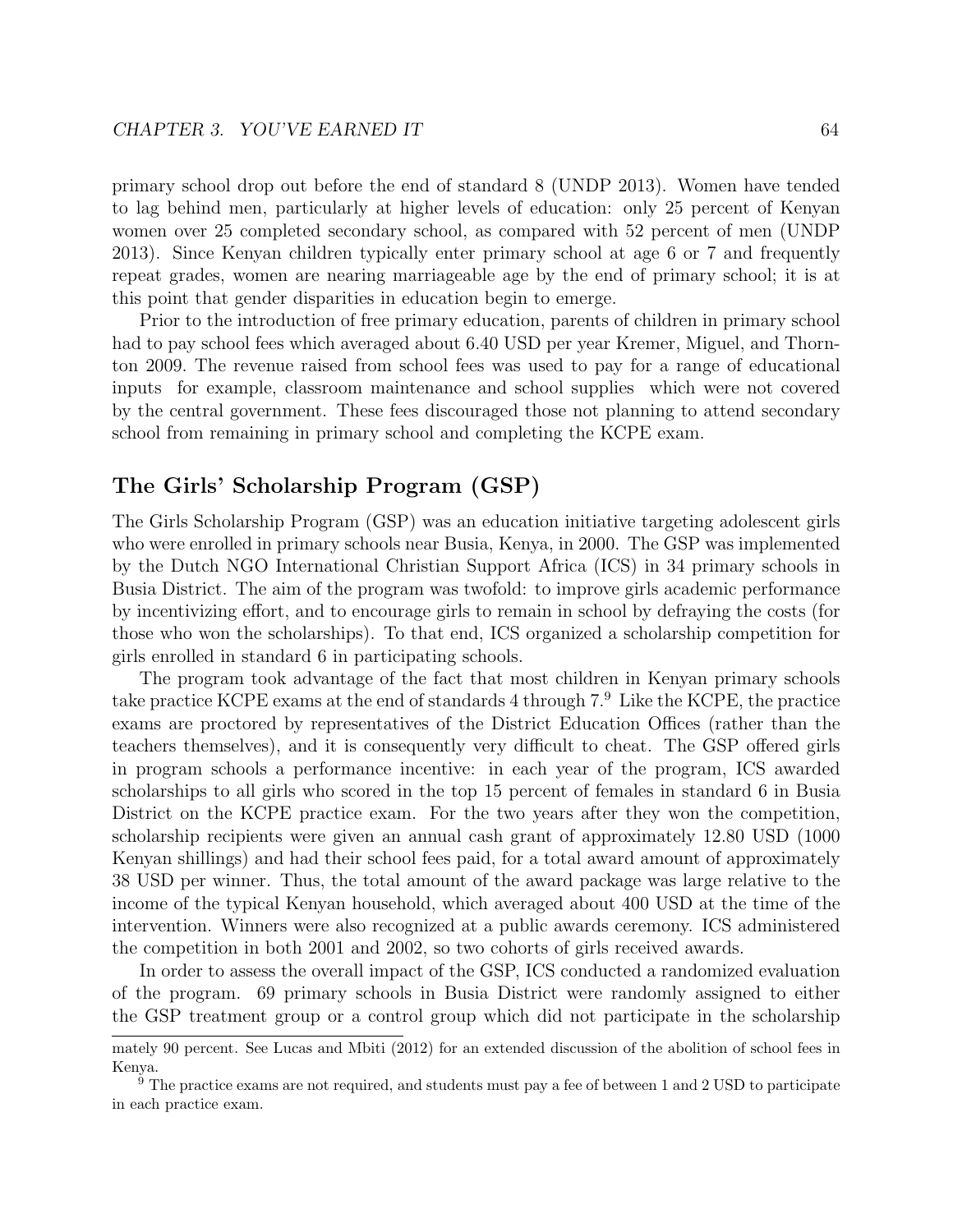competition.<sup>10</sup> The program was announced in treatment schools in March of 2001, at which point school headmasters were asked to pass information about the GSP competition on to the parents of eligible girls.<sup>11</sup> To make sure that parents of children in GSP treatment schools were fully informed about the program, ICS also organized community meetings in September and October of 2001. A first cohort of program participants took practice KCPE exams in November of 2001, and scholarships were subsequently awarded to 110 girls. A second cohort of girls participated in the program the following year.

Kremer, Miguel, and Thornton (2009) discuss the impacts of the GSP intervention. In the year that they were eligible for the scholarship, girls in GSP treatment schools had practice exam scores that were 0.27 standard deviations higher than those in control schools. Though only girls scoring near the top of the distribution were eligible for scholarships, the GSP program led to test score improvements at all performance levels, and among boys (who were not eligible for scholarships). When program impacts are disaggregated by baseline test score (for the sub-sample of girls for whom baseline test scores are available), the results suggest that test scores increased by at least 0.19 standard deviations for the top three baseline test score quartiles, even though only 5 percent of girls in the next-to-lowest quartile of baseline test scores ended up winning a scholarship (Kremer, Miguel, and Thornton 2009). Kremer, Miguel, and Thornton (2009) also report that the program led to a 0.10 standard deviation increase in test scores among sixth grade boys in treatment schools, and to increases in teacher attendance, which may partially explain the apparent spillover effects.

### Data Sources

We combine our experimental data with information from three additional sources. The first is administrative data on individual test scores in 2000 (prior to the intervention), 2001, and 2002. Because students have to pay a fee (approximately 1 to 2 USD) to take the KCPE practice exams, not all enrolled students participate. In 2001, for example, approximately 78 percent of girls in standard 6 in the control schools chose to take the practice exam. Test score data is available for the majority of students in GSP treatment and control schools.

Student surveys, which were administered in treatment and control schools in 2002, constitute a second source of data on our subjects. Because of financial constraints, only a limited amount of individual-level data was collected at the time of the intervention. Baseline data on individual characteristics (e.g. parents names and education levels) was collected

<sup>&</sup>lt;sup>10</sup> A parallel randomized experiment was simultaneously conducted in neighboring Teso district (Kremer, Miguel, and Thornton 2009), but since it is unclear whether the scholarship increased human capital in this district, in part due to program implementation difficulties there, follow-up surveys were only conducted in the Busia district. For that reason, we only have actual KCPE scores for Busia students, and we focus only on that experiment in this paper.

<sup>11</sup> Only those girls who were enrolled in standards 5 and 6 in treatment schools in January 2001 were eligible for scholarships. This restriction was imposed to avoid creating incentives for girls to transfer from control to treatment schools.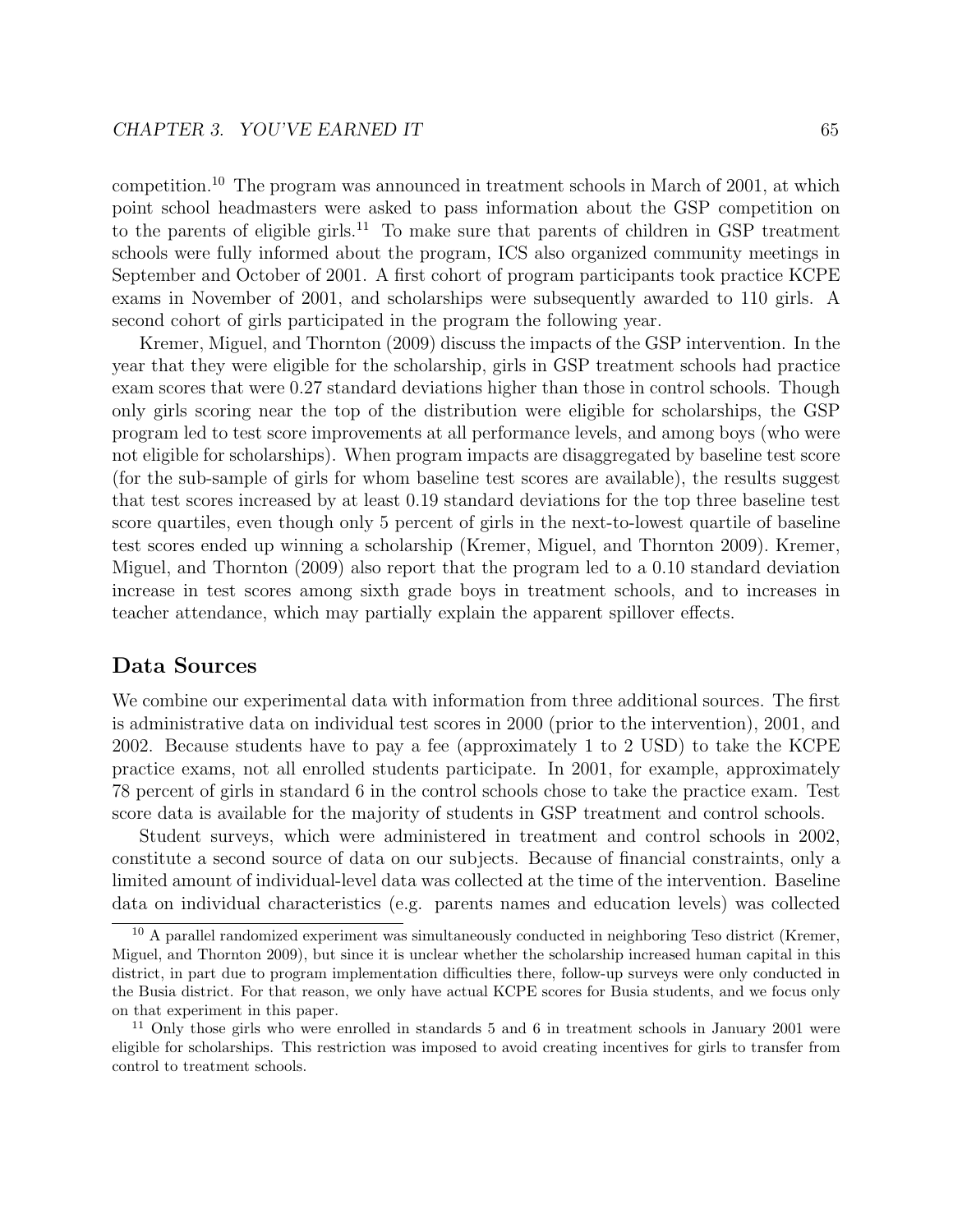during school visits in early 2002, but only those students who were present in class on the day of the survey could be interviewed.

Finally, between 2005 and 2008, an extensive follow-up survey was administered to 1,862 women from both treatment and control schools all girls in the GSP cohorts who could be located at the time of the follow-up survey. The effective tracking rate is 80 percent, and attrition from the survey does not differ substantially between the GSP treatment and control groups (Friedman et al. 2011). This follow-up survey provides information about educational attainment after the GSP competition, including self-reported KCPE scores for those who took the exam.<sup>12</sup>

## Experimental Subjects

To estimate the impact of the GSP intervention on individual social preferences, it was necessary to recruit experimental subjects who were enrolled in standards 5 and 6 in the GSP treatment and control schools in 2001. This presented two challenges. First, eligible young women, many of whom had moved out of their family homes to marry or continue their schooling, had to be located and contacted. Second, they needed to be brought together to conduct our lab-in-the field experimental sessions.

Analysis of data from the GSP follow-up survey indicates that the program did not increase the probability of migrating out of Busia District (Friedman et al. 2011), so we felt that it was reasonable to focus on recruiting those individuals still residing there. Members of the research team met with local officials throughout the district to compile a list of such potential participants. We conducted our experimental sessions during the August break in the academic year so that girls who were in boarding school much of the time would be able to participate (while they were home visiting their families). The list was organized by sublocation, the second most disaggregated level of local government in Kenya. We then identified clusters of sublocations which contained enough girls from the GSP treatment and control groups to warrant organizing an experimental session. Once experimental sessions were scheduled and target participants identified, the same local officials were tasked with delivering invitation letters to each of the girls explaining the project and inviting them to attend a specific experimental session.

We expected the GSP intervention to impact academic performance and other educational outcomes directly, and to influence preferences and values primarily through the education channel. It is therefore important to focus on a population for whom comparable education-related outcomes are available for the treatment and the control group. Because more than half of the control group was still in school at the time of the GSP follow-up survey (and estimates of the programs impact on educational attainment were consequently

<sup>&</sup>lt;sup>12</sup> Administrative data on past KCPE scores is not publicly available from any centralized source. Because many girls took the KCPE exam in different years and might have changed schools, it was not feasible to collect hard copy records of KCPE scores for all the schools that GSP respondents might have attended.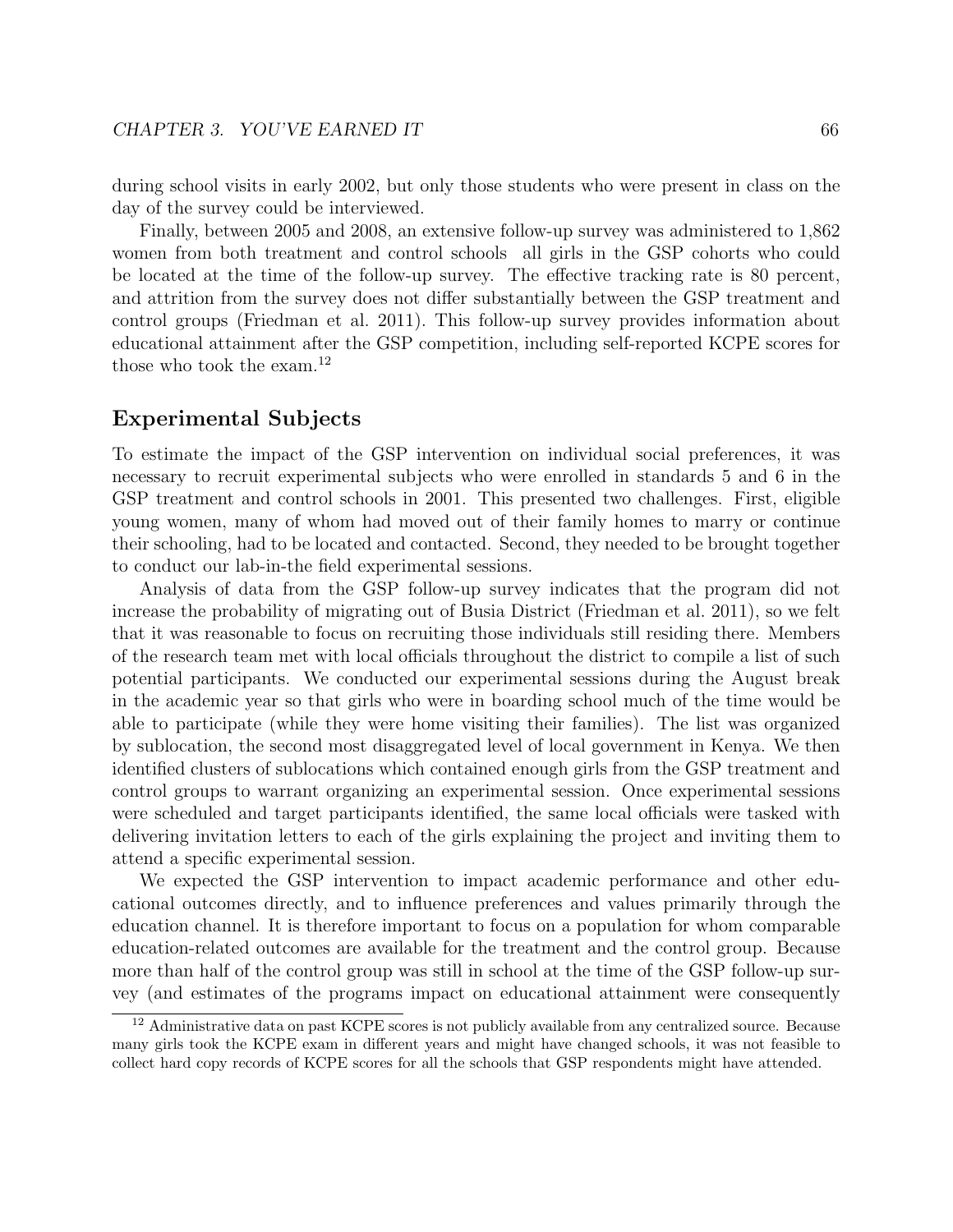biased toward zero), we chose to focus on the KCPE score.<sup>13</sup> As discussed above, KCPE scores provide a measure of academic success for all those who complete primary school; moreover, the GSP follow-up survey does not suggest that girls in treatment schools were more likely to take the KCPE exam. Performance on the KCPE is a particularly salient measure of academic success, since it determines whether or not a student will be admit- ted to a government secondary school.<sup>14</sup> Because KCPE scores are such an important determinant of future academic success, it is not uncommon for Kenyan students to repeat standard 8 in order to retake the test. 14 of our 101 subjects report taking the KCPE exam twice. To avoid conflating academic performance with the likelihood of success, we focus on the first reported KCPE score. The majority of those in our sample (93 percent) took the KCPE between 2003 (the first year that a girl who was in standard 6 in 2001 could be eligible) and 2005.<sup>15</sup>

The 101 young women in our sample (45 treatment vs. 56 control) were enrolled in 23 different schools in 2001, 10 treatment and 13 control. Thus, each session contained relatively small numbers of girls from the same primary school, though, since all subjects were from Busia District, they could easily be socially connected to girls who attended different primary schools. Subjects ranged in age from 17 to 23. 71 percent of them were still in school at the time of the experiment, while 12 of them were married. Subjects in the control group had completed an average of 8.3 years of schooling, while those in the treatment group had completed 8.6 years (though this difference is not significant).

Though they are not a random sample of girls in the GSP, our subjects are broadly representative of GSP Survey respondents who took the KCPE exam. Table 3.1 compares the two groups. Our subjects are similar to other GSP respondents who took the KCPE in terms of educational attainment, KCPE score, cognitive ability, English and Swahili vocabulary, household size, parents education, and work experience. Our subjects are somewhat less likely to come from a GSP treatment school, though the difference is only marginally significant (p-value 0.056). They are also slightly (approximately 3 months) younger, but again this difference is only marginally significant (p-value 0.1). Thus, we expect that our findings would generalize to the population of GSP respondents who took the KCPE exam.

Table 3.2 compares the GSP treatment and control groups within our sample in terms of baseline (pre-GSP) characteristics. Those in the GSP treatment group are not significantly different from the control group in terms of age or parents education. There is a small

<sup>15</sup> Unfortunately, Kenyan secondary schools do not conduct regular standardized tests that could be used to provide a more recent measure of academic achievement. Because those subjects attend secondary schools which vary in quality, grade point averages and class ranks would not be comparable.

<sup>&</sup>lt;sup>13</sup> In our sample, GSP treatment is associated with an 8.3 percentage point increase in the likelihood of being in school, but the effect is not significant. This estimated impact is very similar to the 7.9 percentage point effect reported in Friedman et al. (2011).

<sup>&</sup>lt;sup>14</sup> Ozier (2010) reports that scoring above the mean on the KCPE increases the probability of completing secondary school by 20 percentage points. Test scores are arguably more relevant as an indicator of quality, rather than quantity, of education: Barro (2001) and Hanushek and Kimko (2000) both find that test scores on internationally comparable exams are more predictive of future income growth rates than years of schooling.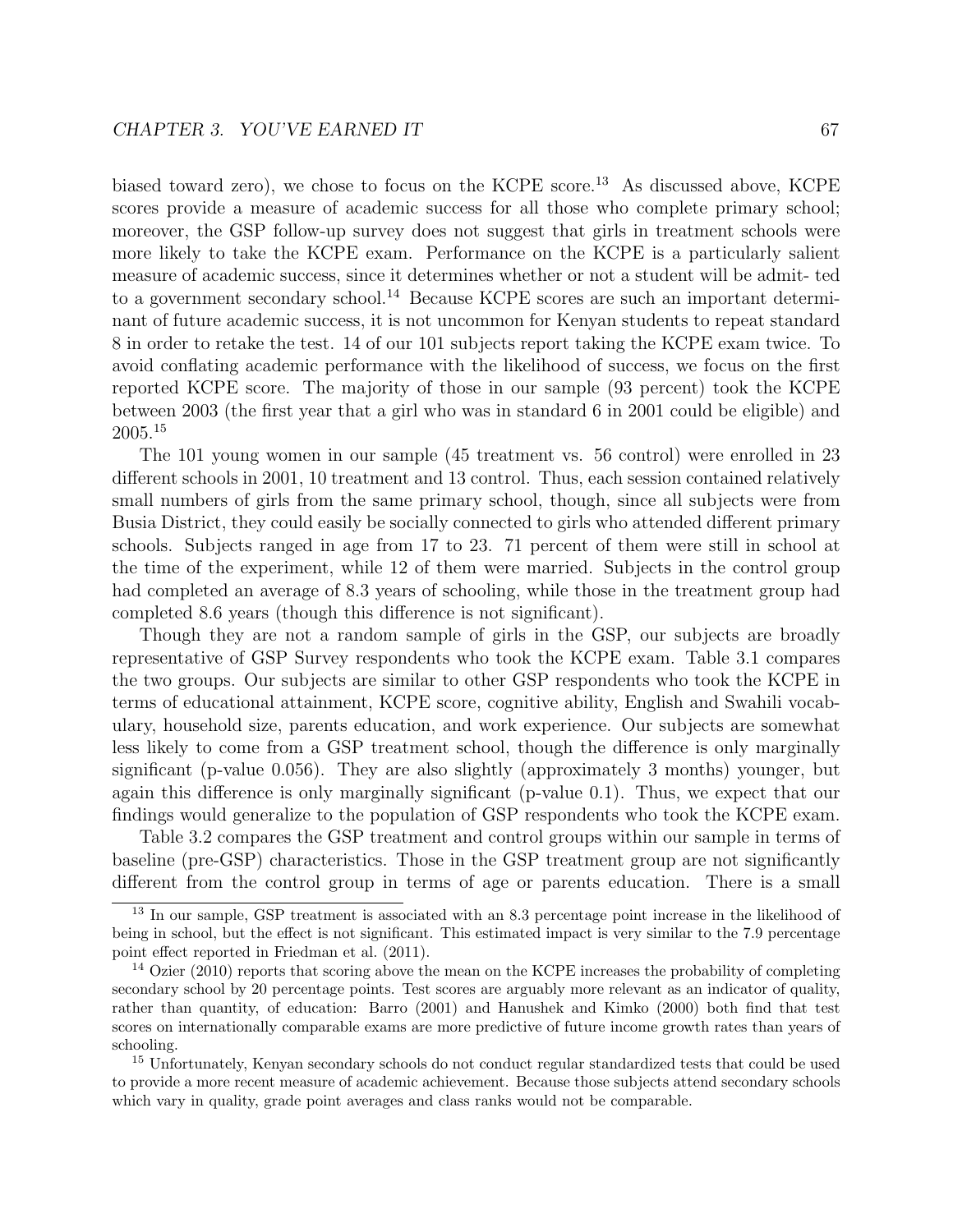| Lab Experimental Subjects? $(S = 0, 1)$      | $S=0$    | $S=1$    | Difference |
|----------------------------------------------|----------|----------|------------|
| N                                            | 1024     | 101      |            |
| First KCPE score (among those who took exam) | 258.276  | 259.604  | $-1.328$   |
|                                              | (1.392)  | (4.430)  | (4.643)    |
| Change in test scores during GSP             | $-0.011$ | $-0.001$ | $-0.011$   |
|                                              | (0.026)  | (0.076)  | (0.081)    |
| Highest grade completed                      | 8.602    | 8.426    | 0.176      |
|                                              | (0.028)  | (0.127)  | (0.130)    |
| Age                                          | 20.161   | 19.901   | $0.260*$   |
|                                              | (0.045)  | (0.145)  | (0.152)    |
| Ravens matrices score                        | 20.727   | 21.538   | $-0.810$   |
|                                              | (0.169)  | (0.622)  | (0.644)    |
| English vocabulary score                     | 9.939    | 10.089   | $-0.151$   |
|                                              | (0.080)  | (0.245)  | (0.258)    |
| Swahili vocabulary score                     | 9.478    | 9.812    | $-0.334$   |
|                                              | (0.081)  | (0.254)  | (0.258)    |
| Respondent held job in last 12 months        | 1.881    | 1.871    | 0.010      |
|                                              | (0.010)  | (0.033)  | (0.035)    |
| GSP Treatment Group                          | 0.546    | 0.446    | $0.100*$   |
|                                              | (0.016)  | (0.050)  | (0.052)    |
| Father's education                           | 9.786    | 10.420   | $-0.634$   |
|                                              | (0.133)  | (0.395)  | (0.417)    |
| Mother's education                           | 7.301    | 7.263    | 0.038      |
|                                              | (0.132)  | (0.415)  | (0.435)    |
| Household size                               | 6.951    | 6.812    | 0.139      |
|                                              | (0.088)  | (0.283)  | (0.297)    |
| Household Assets (1000s of KSh)              | 27.727   | 30.095   | $-2.369$   |
|                                              | (0.545)  | (1.718)  | (1.802)    |

Table 3.1: Summary Statistics: Subjects vs. Rest of GSP Sample

Note: standard deviations in parentheses in columns 1 and 2, and standard errors in parentheses in column 3. <sup>\*\*\*</sup> indicates significance at the 99 percent level; <sup>\*\*</sup> indicates significance at the 95 percent level; and <sup>\*</sup> indicates significance at the 90 percent level. The number of observations contributing to each number may differ from the pool sizes shown when particular variables are unavailable for some people.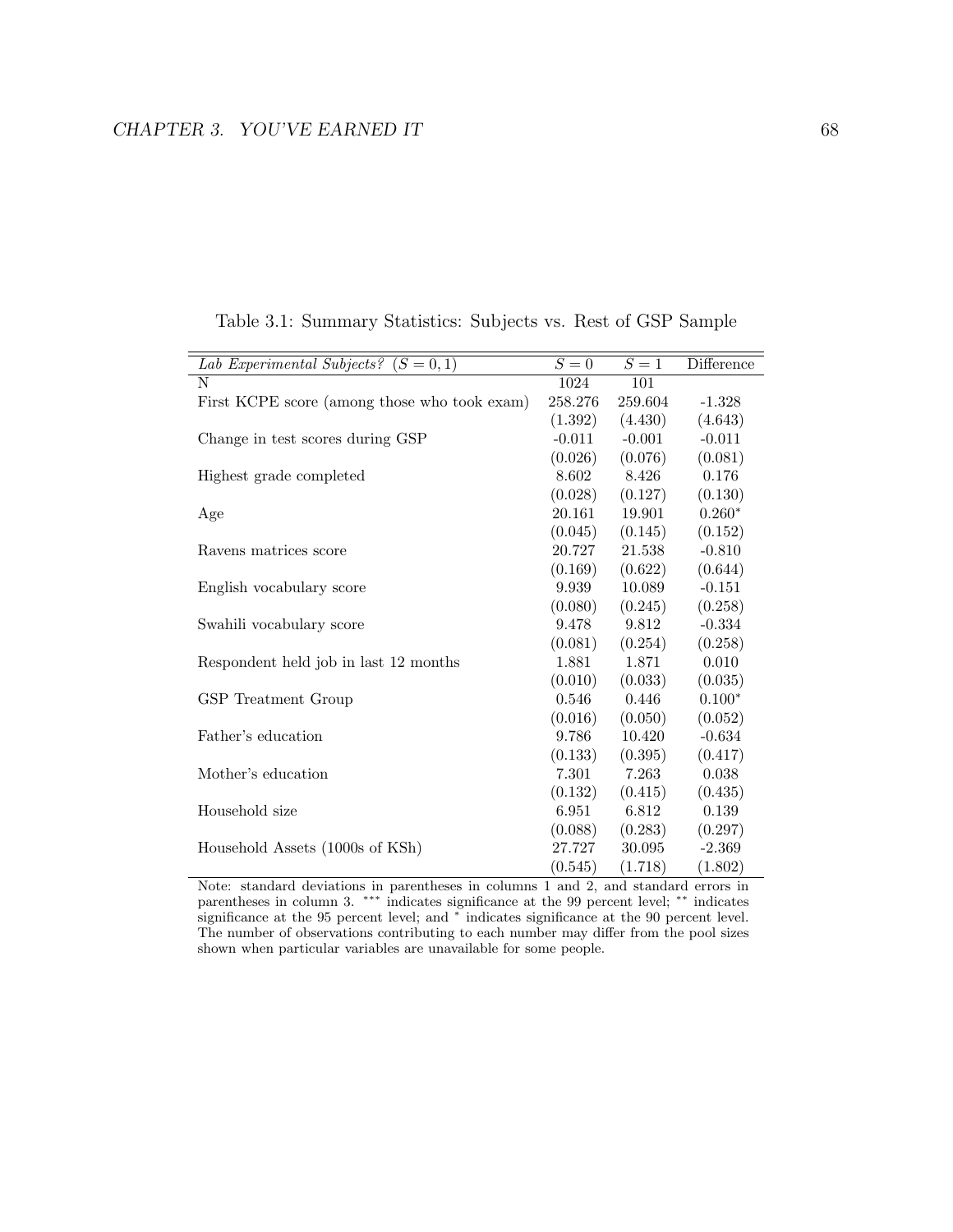but insignificant different in baseline practice test scores (for those subjects who took the practice KCPE in 2000, prior to the GSP intervention). Given the randomized design and the absence of differences between the treatment and control groups at baseline, it is reasonable to attribute differences in behavior within the experiment to the impact of the GSP program, and the gains in academic performance it generated, on individual social preferences.

| GSP Treatment Group?<br>$(T = 0, 1)$ | BOTH    | $T=0$    | $T=1$   | <b>DIFFERENCE</b> |
|--------------------------------------|---------|----------|---------|-------------------|
| N                                    | 101     | 56       | 45      |                   |
| Age                                  | 19.901  | 19.696   | 20.156  | 0.459             |
|                                      | (0.145) | (0.185)  | (0.227) | (0.293)           |
| Baseline father's education          | 11.631  | 11.469   | 11.788  | 0.319             |
|                                      | (0.404) | (0.596)  | (0.555) | (0.814)           |
| Baseline mother's education          | 9.574   | 9.733    | 9.419   | $-0.314$          |
|                                      | (0.487) | (0.733)  | (0.655) | (0.984)           |
| Baseline practice KCPE score         | 0.077   | $-0.003$ | 0.219   | 0.223             |
|                                      | (0.098) | (0.117)  | (0.175) | (0.210)           |

Table 3.2: Summary Statistics: GSP Treatment vs. Control

Note: standard deviations in parentheses in columns 1, 2 and 3, and standard errors in parentheses in column 4. <sup>\*\*\*</sup> indicates significance at the 99 percent level; <sup>\*\*</sup> indicates significance at the 95 percent level; and <sup>\*</sup> indicates significance at the 90 percent level. The number of observations contributing to each number may differ from the subject pool sizes shown when particular variables are unavailable for some people. Data on father's education, mother's education, and baseline (2000) KCPE practice test score is available for (respectively) 65, 61, and 64 subjects.

## Experiment Design and Procedures

Our experiment is a modified dictator game designed to to measure respect for the earned property rights of others (Fahr and Irlenbusch 2000). As in all dictator games, one subject (the dictator) divides a budget between self and an anonymous other, another subject attending the same experimental session (Camerer 2003; Forsythe et al. 1994; Kahneman, Knetsch, and Thaler 1986). Our variant is a real effort dictator game in which each subject divides money that was earned by *other*.<sup>16</sup>

Our study is motivated by previous evidence suggesting a link between educational attainment and social preferences, particularly respect for earned property rights. Jakiela (2009) conducts four different versions modified dictator game treatments in Kenyan villages. In her experiments, the dictator divides either her own or *others* earned or unearned

<sup>&</sup>lt;sup>16</sup> Our design is identical to that used in Jakiela (2009), which was motivated by Ruffle (1998) and Greig (2010). Hoffman et al. (1994), Cherry (2001), Cherry, Frykblom, and Shogren (2002), and List and Cherry  $(2008)$  conduct dictator games in which subjects divide their own earned income between self and other; they find that the amount allocated to other is lower when the dictators endowment is earned. Bardsley (2007), List (2007), and Fisman, Jakiela, and Kariv (2013) conduct modified dictator games which allow for both giving and taking.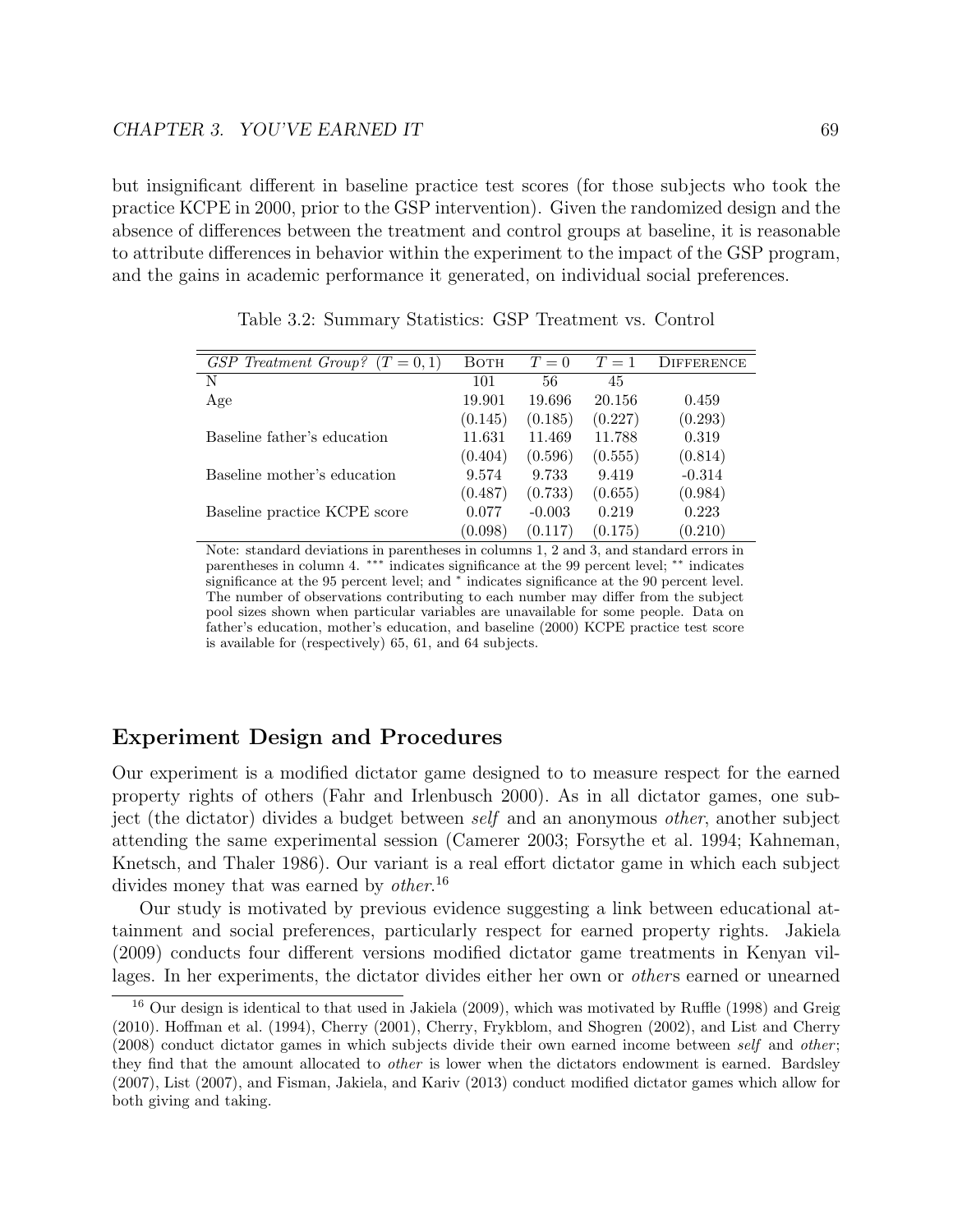income between self and other. She finds that villagers with more than a primary school education allocate more to other than less educated subjects in one of her four experimental treatment, the one in which subjects divide income earned by other. Thus, more educated subjects appear more inclined to respect the earned property rights others, but not more altruistic or generous overall. That result motivates the present study.

We replicate the experimental treatment in which Jakiela (2009) finds an association between education and allocation decisions: dictators divide money earned by other between self and other.<sup>17</sup> In our experiment, each subject was matched with an anonymous other who was seated in another room, and whose identity was not revealed during or after the experimental session. Subjects first learned about the structure of the experiment, and then about the nature of the real effort task (which determined earnings). We selected an activity which could be easily understood by all subjects, regardless of educational attainment, and which would allow players to increase their output by exerting greater effort up to some maximum feasible level: subjects earned money by clicking a handheld tally counter, and were paid based on the number of times they clicked within ten minutes.<sup>18</sup> Subjects were given a two-minute practice period during which they tried out the real effort task before they made their allocation decisions. After the practice period, subjects decided how they wished to divide *others* earnings between *self* and *other*. We used the strategy method: for each of the 20 possible earnings levels, subjects recorded the allocation that they wished to implement by circling the amount (presented as images of Kenyan currency) that they wished to allocate to self. We chose this pictorial approach to choice elicitation so that subjects who were relatively uncomfortable with entering numbers into tables could record their own allocation decisions. After individual decisions were recorded, subjects performed the real effort task for ten minutes, and were informed how much money they had earned (based on the piece rate and their level of production); they earned 30 Kenyan shillings (approximately \$0.375) for every 200 times they clicked the tally counter.<sup>19</sup> These activities took place in parallel in the two separate rooms. At the end of the experiment, one room was chosen at random, and the decisions of dictators in that room were combined with the earnings information about the matched subjects in the other room to determine final payoffs.<sup>20</sup>

<sup>&</sup>lt;sup>17</sup> We also piloted the 3 other variants of the dictator game proposed in Jakiela (2009). However, we did not locate large enough numbers of potential participants to be able to carry out all 4 treatments. (Each session lasted approximately 3 hours, and each subject participated in only one treatment.) We chose to focus on the treatment described here because it is in that treatment that Jakiela (2009) finds an association between education and allocation decisions. In any potential analysis of the pilot data from the other 3 treatments, we face a weak instrument problem in the first stage regression because of the limited sample size.

<sup>&</sup>lt;sup>18</sup> We opted for a non-cognitive task so that output would reveal minimal information about education or innate intelligence. The task was inspired by Ariely, Bracha, and Meier (2009), but adapted to a noncomputerized environment. Other non-cognitive tasks which have been used in experimental settings include stuffing envelopes (Falk and Ichino 2006; Konow 2000) and cracking walnuts (Fahr and Irlenbusch 2000).

<sup>19</sup> Interestingly, Jakiela (2009) finds no evidence that subjects exert less effort when they expect that another may appropriate a portion of their earnings.

<sup>&</sup>lt;sup>20</sup> Thus, all subjects make allocation decisions which might determine final payoffs this was necessary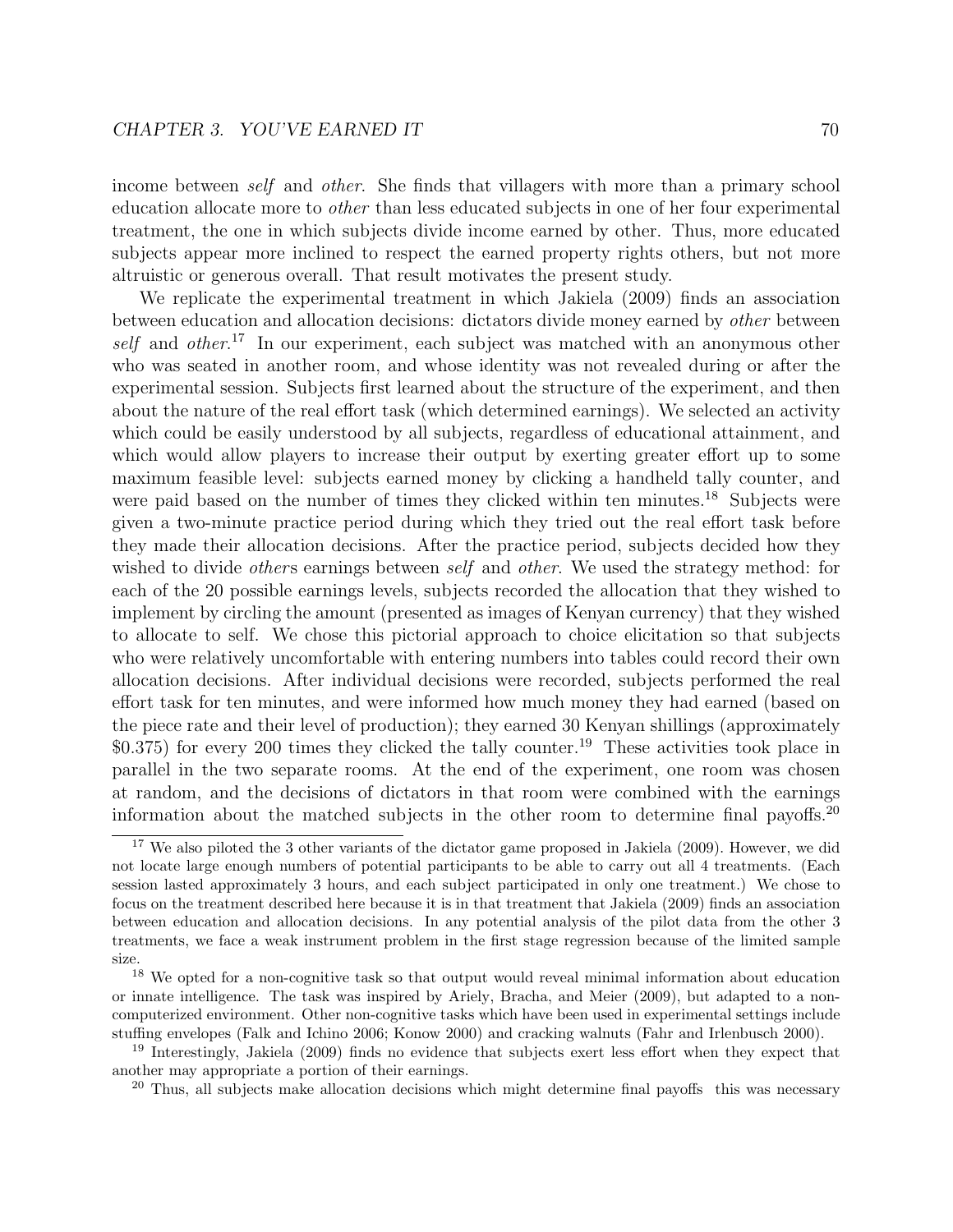Complete experimental instructions, which were presented orally during the sessions, are included in Appendix D.

We conducted 4 experimental sessions in August of 2008, each of which was held at a different primary school in Busia District. August is a school vacation in Kenya, and empty primary school classrooms provide a sheltered location for conducting experiments. Primary schools are also easy for subjects to locate because they are well-known within the community. Because most schools in the area have one or two classrooms per grade level, it is also feasible to split subjects into separate rooms. Experimental sessions took approximately 3 hours. Final payouts averaged 1.80 USD (144 Kenyan shillings) plus a 0.25 USD (20 shilling) show-up fee.

## 3.3 Results

The main sample includes data from 101 subjects, each of whom made allocation decisions over all twenty potential budget sets. On average, subjects allocated 67.1 percent of the budget to *self* and 32.9 percent to *other* (Table 3.3). Thus, our subjects allocate more to other than is typical in dictator games involving students (Camerer 2003), though not more than has been previously observed in African populations (Henrich et al. 2010). The distribution has modes at 0 and 50 percent. 5 percent of subjects allocated the entire budget to self, while 13.7 percent split the money evenly and an additional 14.9 percent allocated more than half the money to *other*. Subjects who had some secondary schooling allocated their partners slightly more than those who did not (33.6 versus 31.4 percent of the budget, p-value 0.0226, results not shown). More interestingly, there are clear differences between the GSP treatment and control groups in terms of behavior within the experiment. The two groups are equally likely to allocate the entire budget to self, but subjects drawn from the GSP treatment group are substantially more likely to divide the budget evenly (19.2 percent of subjects versus 9.3 percent, p-value  $< 0.001$  or to allocate more than half the budget to other (16.8 percent versus 13.3 percent, p-value 0.031).

Our main analysis estimates the causal impact of academic performance on social preferences, as measured by allocation to other within the dictator game, using random assignment to the GSP treatment group as an instrument for the KCPE score (Table 3.4). The key outcome variable is the share of the total budget that the dictator allocates to other. We first report linear IV specifications (Panel A, Columns 1–3), then reduced form OLS specifications (Panel B, Columns 1–3), and the IV first stage (Panel C, Columns 1–3). The IV estimates indicate that a one standard deviation increase in a student's KCPE score causes

because of our small sample size. In contrast to Andreoni and Miller (2002) and Fisman, Kariv, and Markovits (2007), subjects in our experiment do not receive two sets of tokens (one based on their own decision and one based on the decision of another subject). Instead, each subject within a matched pair makes an allocation decision, and one of the two decisions is randomly chosen to determine payouts, as in Cappelen et al. (2007). The amount of money being allocated is determined by the effort level of the subject whose decision is not chosen to determine payouts.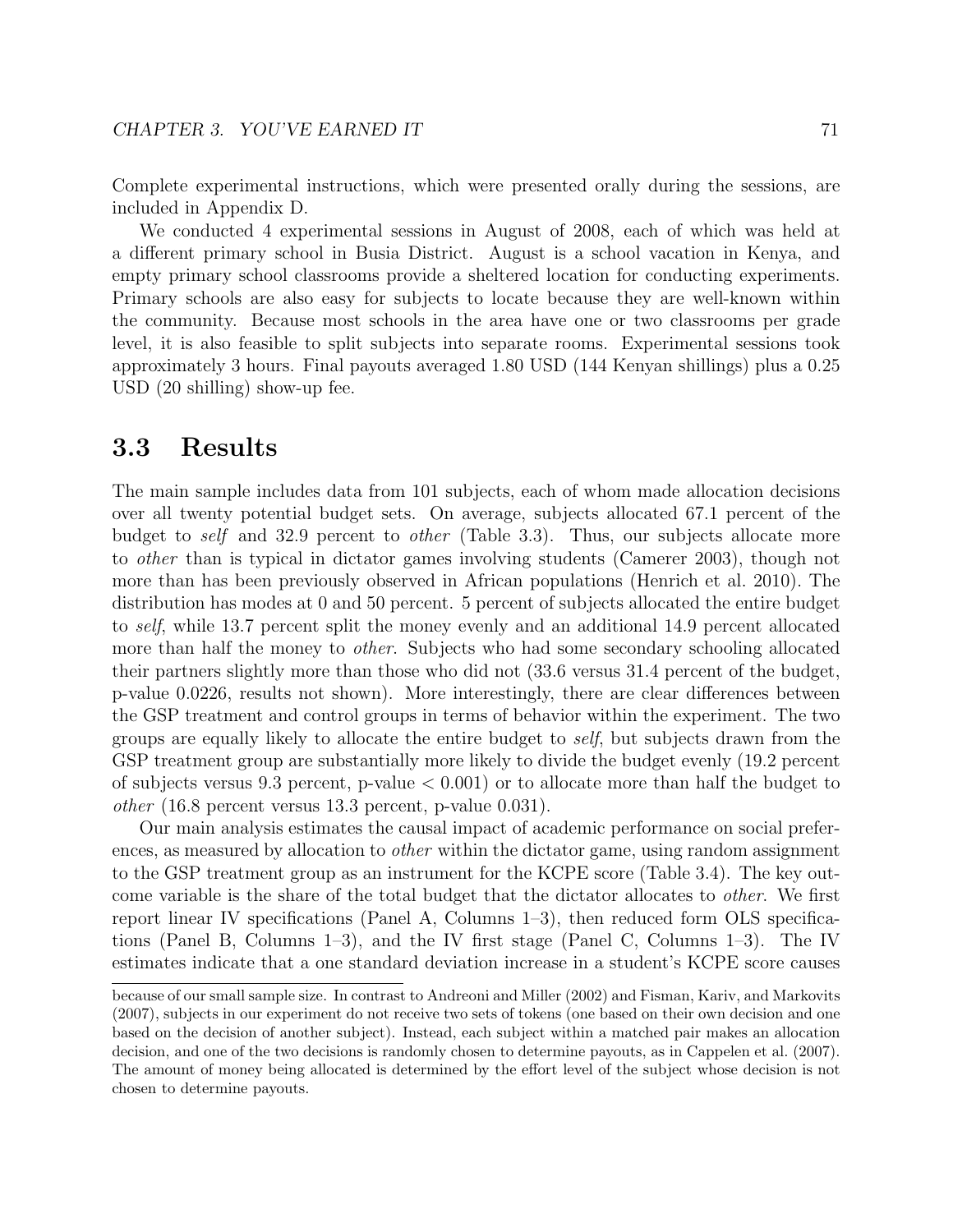a large and statistically significant increase in partner share. Without any regression controls, the coefficient on instrumented KCPE score is 10.6, and is significant at the 90 percent confidence level. After adding controls for individual age, ethnicity, and session-room fixed effects, the coefficient remains almost unchanged at to 10.3 and the confidence level increases to 95 percent (Table 3.4, Panel A, Columns  $1-3$ ).<sup>21</sup> Compared to an average partner share of 32.9 percent of the budget, this is a large effect. This corresponds to the approximately 6 percentage point average GSP treatment effect shown in the reduced form specifications (Panel B, Columns 1–3).

 $^{21}$ Age controls include both age in 2008 (normalized) and an indicator for being in the first GSP cohort. Studies by Fehr, Bernhard, and Rockenbach (2008), AlmasEtAl10 Bekkers (2007), and Fowler (2006) suggest that age is an important predictor of altruistic behaviors. Ethnicity controls are indicators for being a member of a minority ethnic group (Teso or Luo) and for belonging to a minority subgroup of the locally dominant Luhya ethnic group.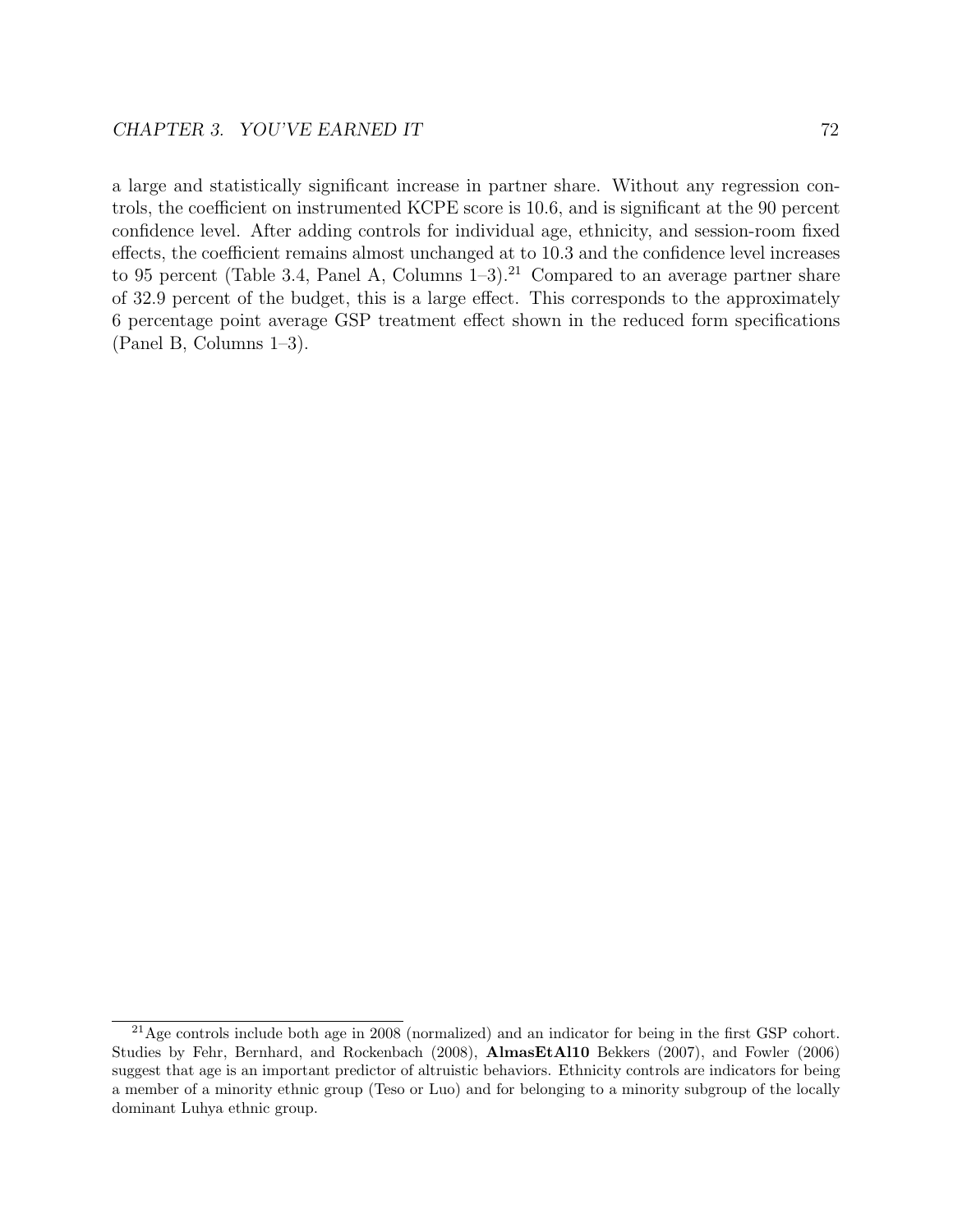Table 3.3: Reduced Form GSP Impacts

| GSP Treatment Group?<br>$(T = 0, 1)$ | BOTH    | $T=0$   | $T=1$   | DIFFERENCE |
|--------------------------------------|---------|---------|---------|------------|
| Partner share                        | 32.865  | 30.029  | 36.394  | $6.365***$ |
|                                      | (0.462) | (0.606) | (0.695) | (0.922)    |
| Gave nothing                         | 0.050   | 0.050   | 0.050   | 0.000      |
|                                      | (0.005) | (0.007) | (0.007) | (0.010)    |
| Gave exactly half of budget          | 0.137   | 0.093   | 0.192   | $0.099***$ |
|                                      | (0.008) | (0.009) | (0.013) | (0.016)    |
| Gave more than half of budget        | 0.149   | 0.133   | 0.168   | $0.035**$  |
|                                      | (0.008) | (0.010) | (0.012) | (0.016)    |

Note: standard deviations in parentheses in columns 1, 2 and 3, and standard errors in parentheses in column 4. <sup>\*\*\*</sup> indicates significance at the 99 percent level; <sup>\*\*</sup> indicates significance at the 95 percent level; and <sup>\*</sup> indicates significance at the 90 percent level.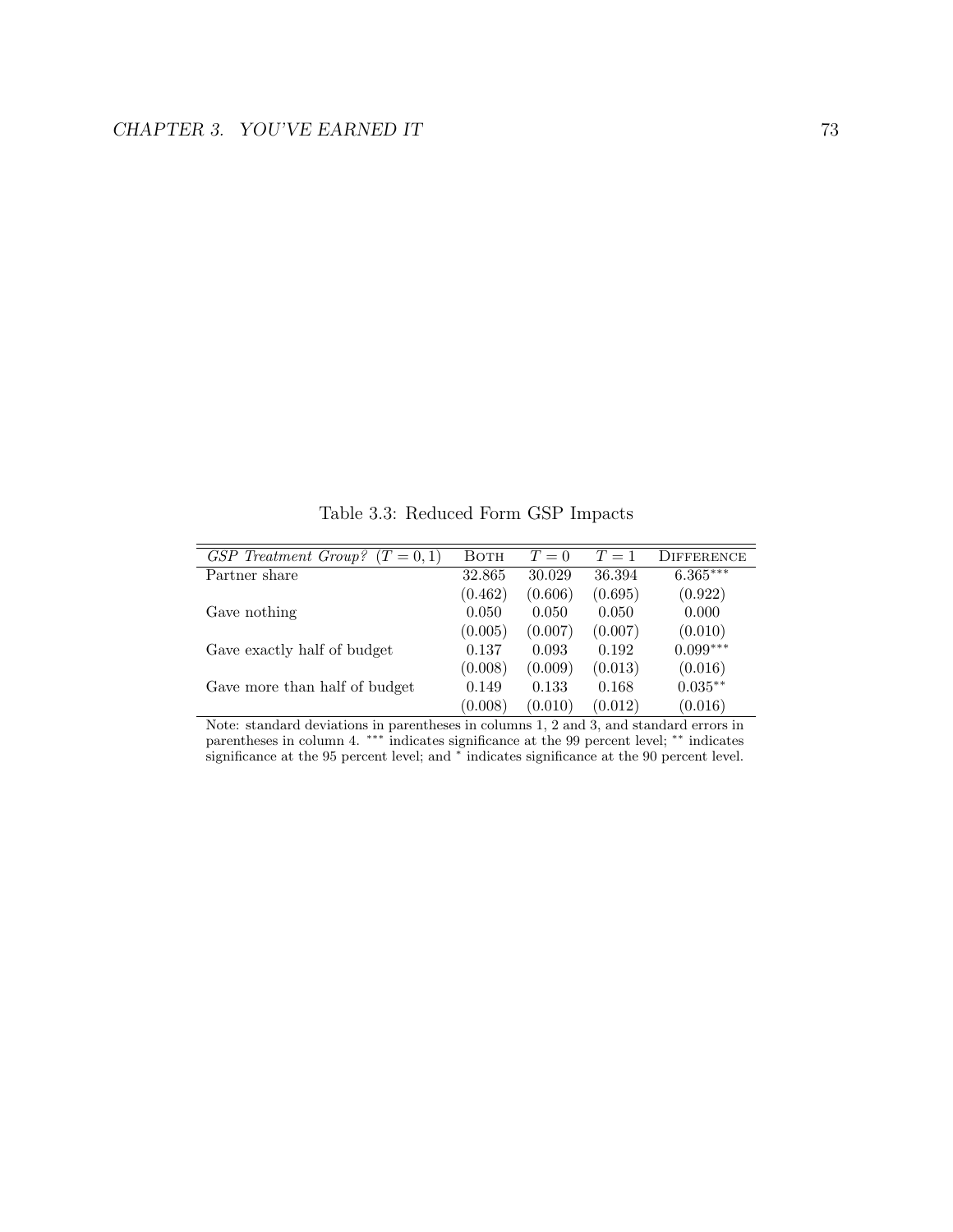|                                                                                                                                                                                                                                                                                                                                                                     |                          |                                   | Table 3.4: Instrumental Variable Results for Test Scores |                                                                                        |                     |                        |
|---------------------------------------------------------------------------------------------------------------------------------------------------------------------------------------------------------------------------------------------------------------------------------------------------------------------------------------------------------------------|--------------------------|-----------------------------------|----------------------------------------------------------|----------------------------------------------------------------------------------------|---------------------|------------------------|
|                                                                                                                                                                                                                                                                                                                                                                     |                          | Dependent Variable: Partner Share |                                                          |                                                                                        | Dependent Variable: | $Gave\;Half$           |
|                                                                                                                                                                                                                                                                                                                                                                     | Ξ                        | $\widehat{\Omega}$                | ව                                                        | $\bigoplus$                                                                            | $\widetilde{\Xi}$   | $\widehat{\mathbf{e}}$ |
| PANEL A: IV                                                                                                                                                                                                                                                                                                                                                         | REGRESSION               |                                   |                                                          |                                                                                        |                     |                        |
| <b>KCPE</b> Score                                                                                                                                                                                                                                                                                                                                                   | $10.552*$                | $9.290*$                          | $10.322**$                                               | $0.628***$                                                                             | $0.623***$          | $0.505**$              |
|                                                                                                                                                                                                                                                                                                                                                                     | (5.910)                  | (4.940)                           | (4.732)                                                  | (0.211)                                                                                | (0.195)             | (0.230)                |
| <b>Budget</b>                                                                                                                                                                                                                                                                                                                                                       | 0.028                    | 0.028                             | 0.028                                                    | $-0.004*$                                                                              | $-0.004*$           | $-0.004***$            |
|                                                                                                                                                                                                                                                                                                                                                                     | (0.026)                  | (0.026)                           | (0.026)                                                  | (0.002)                                                                                | (0.002)             | (0.002)                |
| Constant                                                                                                                                                                                                                                                                                                                                                            | $31.973***$              | $33.382***$                       | 44.756***                                                | $-0.827***$                                                                            | $-0.647***$         | $-0.668*$              |
|                                                                                                                                                                                                                                                                                                                                                                     | (1.715)                  | (3.427)                           | (3.853)                                                  | (0.155)                                                                                | (0.209)             | (0.301)                |
| Observations                                                                                                                                                                                                                                                                                                                                                        | 2020                     | 2020                              | 2020                                                     | 2020                                                                                   | 2020                | 2020                   |
| $\mathbb{R}^2$                                                                                                                                                                                                                                                                                                                                                      | $-0.106$                 | 0.013                             | 0.086                                                    |                                                                                        |                     |                        |
| REDUCEL<br>$\dot{\Xi}$<br>PANEL                                                                                                                                                                                                                                                                                                                                     | FORM                     |                                   |                                                          |                                                                                        |                     |                        |
| GSP Treatment                                                                                                                                                                                                                                                                                                                                                       | $6.365*$                 | $6.504*$                          | $7.189***$                                               | $0.456***$                                                                             | $0.496***$          | $0.387**$              |
|                                                                                                                                                                                                                                                                                                                                                                     | (3.420)                  | (3.493)                           | (2.404)                                                  | (0.163)                                                                                | (0.155)             | (0.173)                |
| <b>Budget</b>                                                                                                                                                                                                                                                                                                                                                       | 0.028                    | 0.028                             | 0.028                                                    | $-0.004***$                                                                            | $-0.004***$         | $-0.005**$             |
|                                                                                                                                                                                                                                                                                                                                                                     | (0.027)                  | (0.027)                           | (0.027)                                                  | (0.002)                                                                                | (0.002)             | (0.002)                |
| Constant                                                                                                                                                                                                                                                                                                                                                            | $29.137***$              | $27.223***$                       | $39.934***$                                              | $-1.188***$                                                                            | $-1.181***$         | $-0.968***$            |
|                                                                                                                                                                                                                                                                                                                                                                     | (2.417)                  | (4.685)                           | (3.421)                                                  | (0.119)                                                                                | (0.156)             | (0.201)                |
| Observations                                                                                                                                                                                                                                                                                                                                                        | 2020                     | 2020                              | 2020                                                     | 2020                                                                                   | 2020                | 2020                   |
| $R^2$                                                                                                                                                                                                                                                                                                                                                               | 0.024                    | 0.049                             | 0.179                                                    |                                                                                        |                     |                        |
| Pseudo $R^2$                                                                                                                                                                                                                                                                                                                                                        |                          |                                   |                                                          | 0.029                                                                                  | 0.039               | 0.082                  |
| PANEL C: FIRST                                                                                                                                                                                                                                                                                                                                                      | <b>STAGE</b>             |                                   |                                                          |                                                                                        |                     |                        |
| GSP Treatment                                                                                                                                                                                                                                                                                                                                                       | $0.603**$                | $0.700**$                         | $0.696**$                                                | $0.603**$                                                                              | $0.700**$           | $0.696**$              |
|                                                                                                                                                                                                                                                                                                                                                                     | (0.259)                  | (0.280)                           | (0.300)                                                  | (0.259)                                                                                | (0.280)             | (0.300)                |
| Constant                                                                                                                                                                                                                                                                                                                                                            | $-0.269*$                | $-0.663***$                       | $-0.467*$                                                | $-0.269*$                                                                              | $-0.663***$         | $-0.467*$              |
|                                                                                                                                                                                                                                                                                                                                                                     | (0.147)                  | (0.222)                           | (0.262)                                                  | (0.147)                                                                                | (0.222)             | (0.262)                |
| First Stage F-stat                                                                                                                                                                                                                                                                                                                                                  | 5.423                    | 6.267                             | 5.396                                                    | 5.423                                                                                  | 6.267               | 5.396                  |
| Observations                                                                                                                                                                                                                                                                                                                                                        | 101                      | 101                               | 101                                                      | 101                                                                                    | $101\,$             | $101\,$                |
| R <sup>2</sup>                                                                                                                                                                                                                                                                                                                                                      | 0.090                    | 0.262                             | 0.300                                                    | 0.090                                                                                  | 0.262               | 0.300                  |
| Age Controls                                                                                                                                                                                                                                                                                                                                                        | $\tilde{\Sigma}^{\circ}$ | $Y$ es                            | Yes                                                      | $\tilde{\Sigma}^{\circ}$                                                               | Yes                 | Yes                    |
| Ethnicity Controls                                                                                                                                                                                                                                                                                                                                                  | $\overline{N}$           | $\mathbf{Yes}$                    | $Y$ es                                                   | $\rm \stackrel{\circ}{X}$                                                              | $Y$ es              | Yes                    |
| Session-Rooms FEs                                                                                                                                                                                                                                                                                                                                                   | $\overline{M}$           | $\overline{N}$                    | Yes                                                      | $\overline{N}$                                                                         | $\overline{N}$      | ${\rm Yes}$            |
| half of the budget (Panel B) are estimated with probit analysis, and IV regressions (Panel A) use<br>regressions (Panel A) with GMM. Reduced form regressions of the indicator variable for giving<br>the GSP). Reduced form regressions of partner share (Panel B) are estimated using OLS, and IV<br>Note: all errors are robust and clustered by school $\times$ |                          |                                   |                                                          | GSP cohort (the unit of randomization in                                               |                     |                        |
| OLS regressions in Panel C is the KCPE score. *** indicates significance at the 99 percent level;<br>indicates significance at the 95 percent level; and * indicates significance at the 90 percent level<br>a conditional maximum-likelihood IV probit estimator.                                                                                                  |                          |                                   |                                                          | The dependent variable in the first stage<br>The dependent variable in the first stage |                     |                        |
|                                                                                                                                                                                                                                                                                                                                                                     |                          |                                   |                                                          |                                                                                        |                     |                        |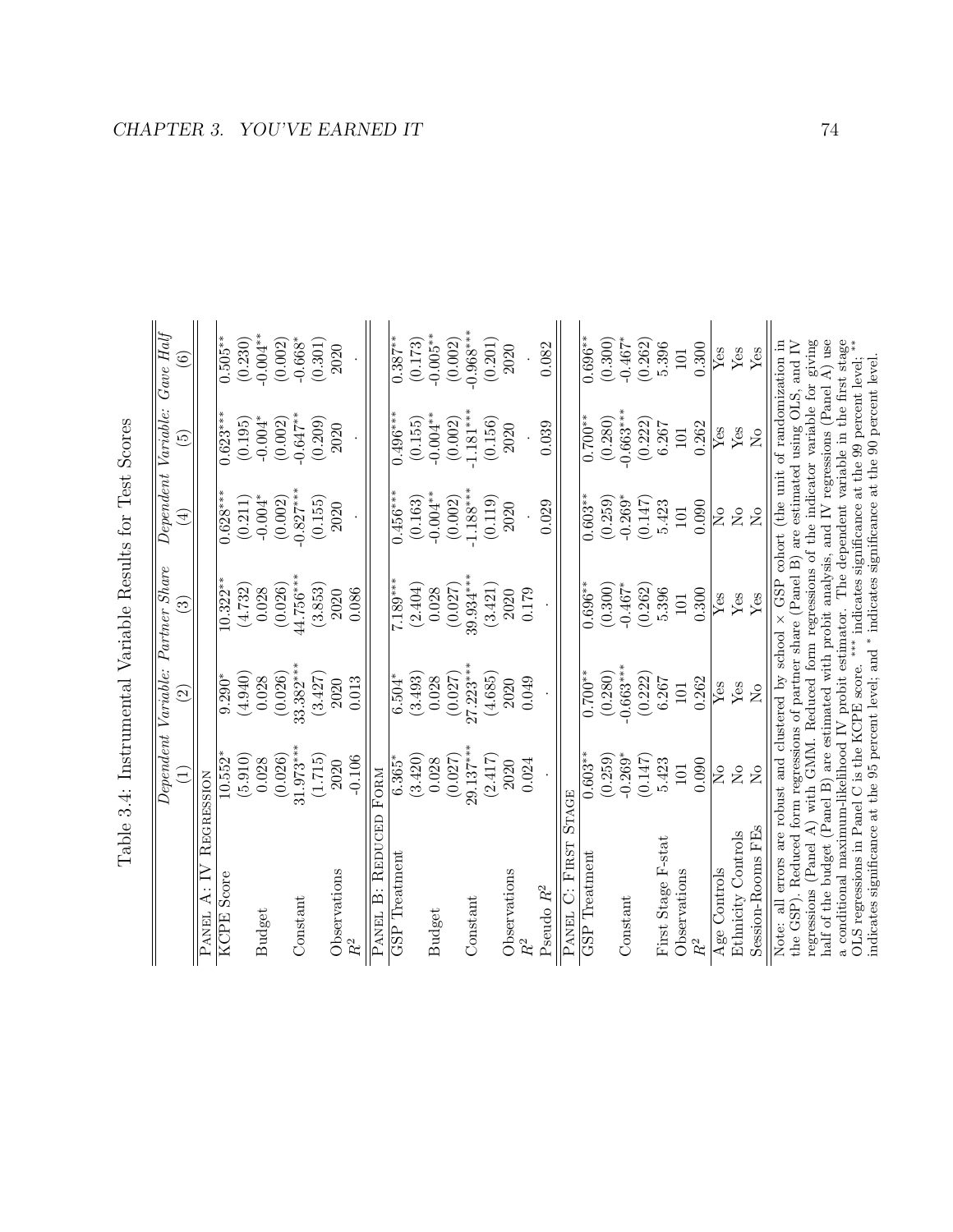Panel C shows that the F-statistic in the first stage is between 5.3 and 6.3 depending on the controls, and that random assignment to the GSP program increases subsequent KCPE scores by an average of at least  $0.6$  standard deviations within our sample.<sup>22</sup> Though our first stage F-statistics are below the rule of thumb proposed in Staiger and Stock (1997), the coefficient of interest is median-unbiased in the just-identified case (Angrist and Pischke 2009); nonetheless, hypothesis tests may be incorrectly sized (Dufour 1997; Stock and Yogo 2002). Anderson and Rubin (1949) provides a statistic that produces confidence intervals of the correct size in the presence of weak instruments. These confidence regions are asymmetric and potentially disjoint or unbounded, but the AR statistic allows us to verify that our results are not dependent on inappropriately small Wald standard errors. With no controls or with age and ethnicity controls, the coefficient on the endogenous regressor KCPE score is marginally significant under the AR  $\chi^2$  test with p-values of 0.064 and 0.063, respectively, and with additional room fixed effects, it is highly significant with a p-value of 0.003. The 95 percent AR confidence intervals are, respectively, (-0.90,48.45), (-0.71,31.40), and (3.56,42.83). Although these barely include zero in the first two cases, overall the AR test merely shows that we can't reject even larger effects, as the asymmetric confidence intervals are skewed upwards compared to the standard confidence intervals. This strongly suggests that our result is not a spurious consequence of a weak instrument.

Figure 3.1 shows our main result graphically via non-parametric, locally-weighted Fan regressions: the partner share function for participants in the GSP treatment group lies almost entirely above the partner share function for those in the control group.<sup>23</sup>

We further explore the impact of academic achievement on social preferences by estimated IV probit specifications where the outcome variable is an indicator for splitting the budget exactly evenly (Table 3.4, Panel A, columns 4-6). In all specifications, instrumented test scores are positively and statistically significantly associated with a tendency to divide the budget evenly. Thus, the impact of academic achievement is not simply greater generosity, but a clear tenancy to shift toward an exactly equal distribution of the budget. This pattern is consistent with the desire, documented in Charness and Rabin (2002), to avoid receiving a lower payoff than another subject.

## 3.4 Discussion

At this point, we have established the relationship between the GSP intervention and behavior in our experiment, and explored a one potential causal mechanism linking the scholarship program to respect for earned property rights: academic achievement as mea- sured by KCPE exam scores. We now discuss the channels through which human capital might impact be-

 $^{22}$ This GSP treatment effect on test scores is larger than the roughly 0.2 to 0.3 standard deviations effect reported in Friedman et al. (2011) for the full GSP Follow-up Survey sample. Sampling variation is a likely explanation for the discrepancy, given our limited subsample of 101 lab subjects.

 $^{23}$ Following Deaton (1997), we choose a reasonable bandwith by trial and error, since the figure is for illustrative purposes only.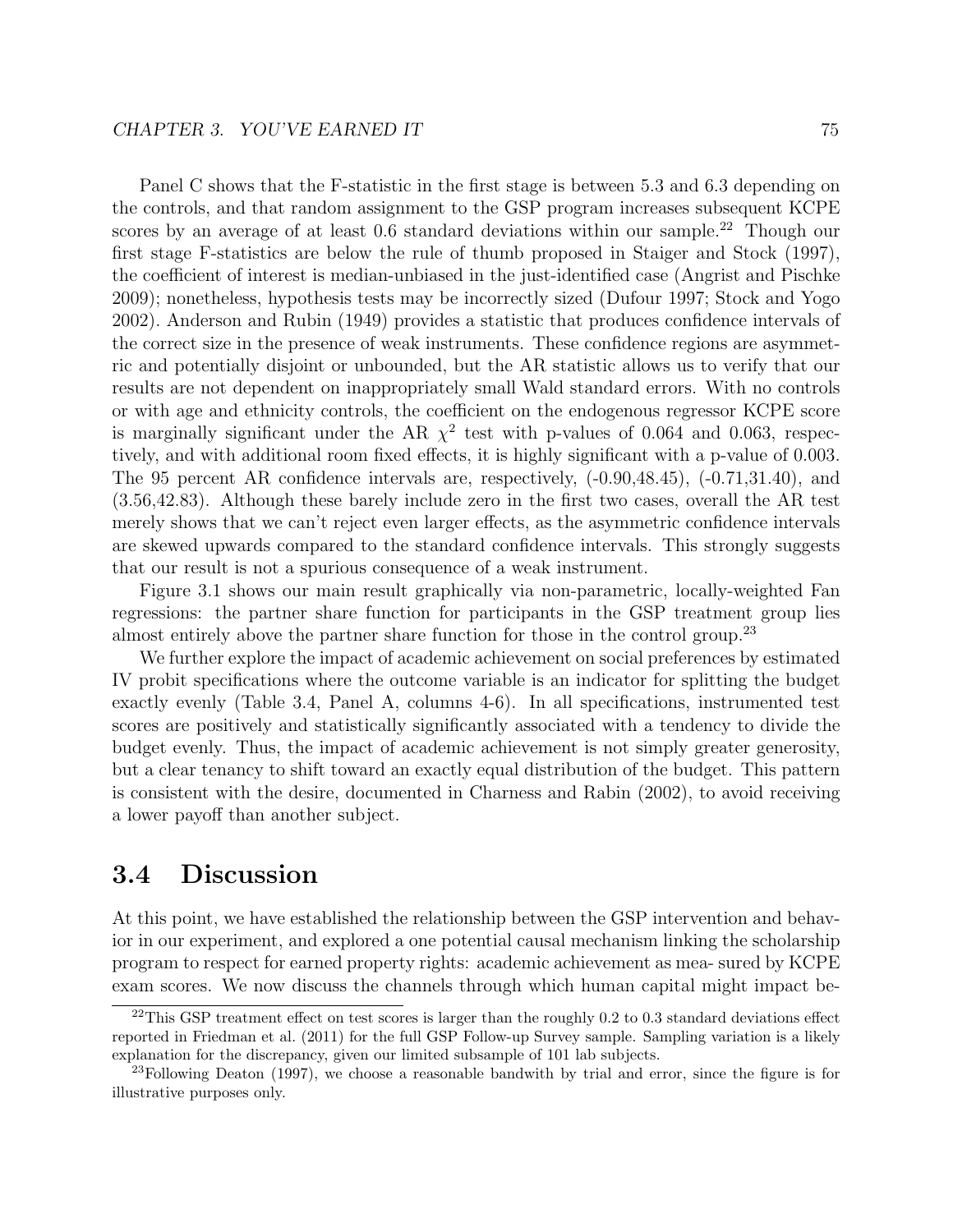havior in our experiment in more detail, and consider several alternative explanations of our empirical findings.

One possibility is that, as we have argued, human capital directly alters social preferences by increasing respect for earned property rights. In an educational environment where effort is rewarded and the benefits from effort are privately held, one might learn to embrace the values that lead to success in that environment. A related possibility is that success in school is a signal for success later in life, and after observing this signal, students choose selfserving moral codes: those who are capable of high productivity adopt norms that reward high productivity. Either pathway might explain a causal impact of academic achievement on individual beliefs about what constitutes a fair allocation, particularly in settings where individual effort determines income.

An alternative explanation is that winning the scholarship contest impacted individual preferences via a channel other than academic achievement, for example, through a wealth effect. To explore this possibility, we estimated our main regression specifications omitting the 15 subjects who won the scholarship contest (results not shown). Though sample sizes, and consequently significance levels, are reduced somewhat, estimated coefficients are essentially unchanged.

Another possibility is that people choose allocations based on their beliefs about the types of individuals they are likely to be matched with in the experiment: those who believe that other is likely to be kind or altruistic may put more weight on the payoff to other, along the lines proposed in Levine (1998). Thus, individuals with different beliefs about the average level of altruism and respect for property rights in the population (or the experimental subject pool) might behave differently in our experiment even if their underlying preferences were the same. If GSP-induced improvements in test scores caused girls to attend higher quality secondary schools with smarter, kinder peers, academic achievement may be associated with increases in the amount allocated to other in our experiment because beliefs are different, even if social preferences (conditional on beliefs) are the same.

To explore the hypothesis that beliefs, rather than preferences, change with academic experience, we asked participants to report how much they thought other would allocated to them at four of the twenty possible budget sizes.<sup>24</sup> Table 3.5 reports OLS regressions of the average amount a subject believed her partner would allocate her on the GSP treatment indicator (Panel A) and the KCPE score (Panel B), both with and without controls. Neither treatment nor academic achievement is significantly associated with beliefs in any specification, and all estimated coefficients are quite small in magnitude. The point estimates suggest a negative relationship between KCPE scores and expectations, instead of the positive relationship required if our results were explained by academic achievers reciprocating a higher

<sup>&</sup>lt;sup>24</sup>Beliefs were elicited through survey questions and not in an incentive-compatible manner. However, the average belief reported in the survey is not significantly associated with the average amount a subject allocated to her partner. Moreover, beliefs are substantially higher, on average, than actual allocations, despite potential self- and social- image motivations to underestimate others' generosity. Thus we believe the beliefs data are reliable.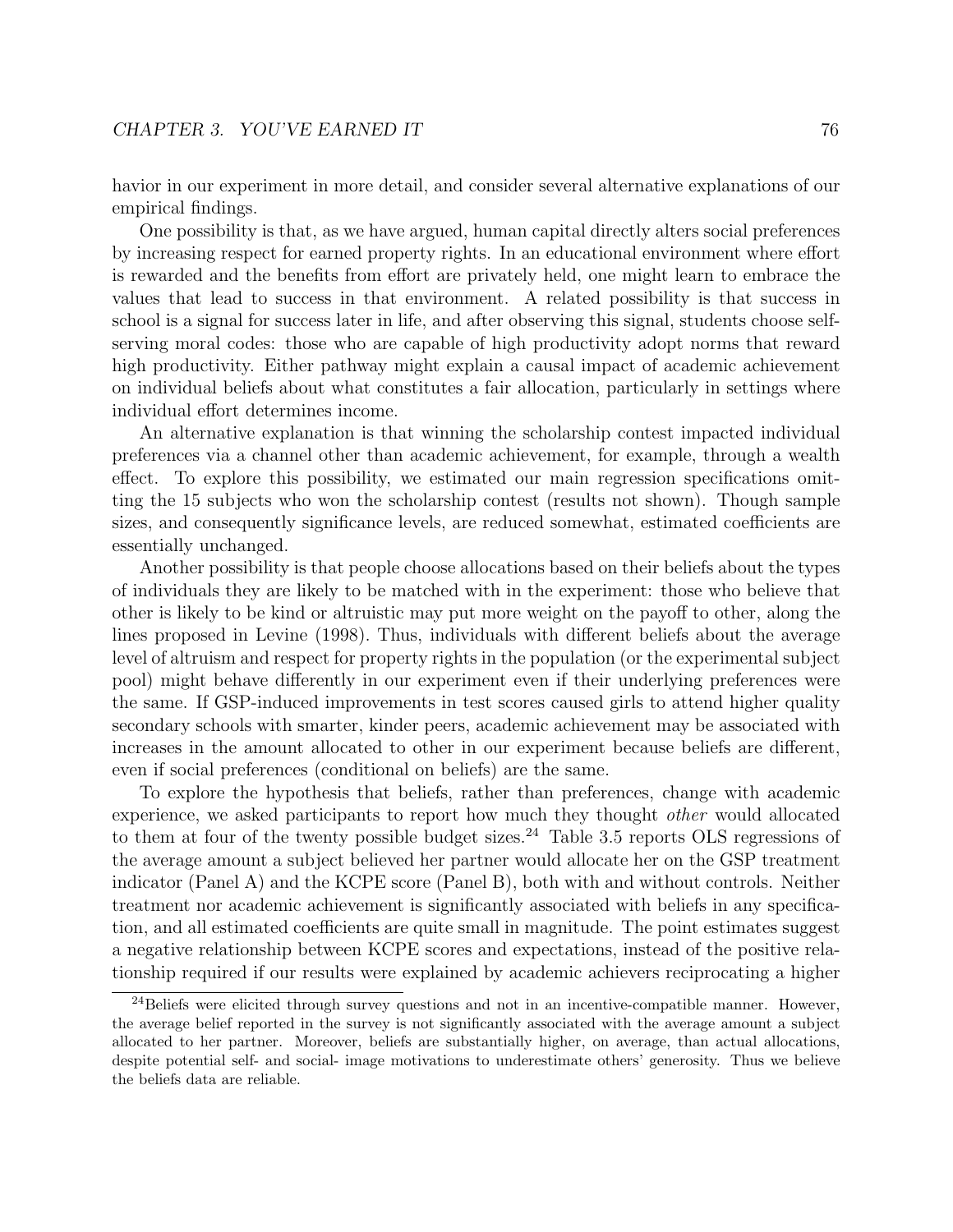perceived level of altruism among their peers. We are consequently able to rule out the possibility that academic achievement mainly impacts beliefs rather than social preferences.

Another alternative explanation for our main results is that the GSP treatment had a positive impact on generalized altruism. Prior to conducting our main experiments, we conducted pilots of standard dictator games (in which dictators divided their own unearned income) with a small sample of 40 subjects, 19 from GSP treatment schools and 21 from control schools. In these small-scale pilots, girls in the GSP control group allocated other 19.0 percent of the budget, on average, while girls in the treatment group allocated *other* an average of 16.6 percent of the budget (p-value 0.0229). Thus, the evidence suggests that, if anything, the GSP treatment is associated with lower levels of generalized altruism.

Finally, Table 3.6 shows that un-instrumented academic achievement on the KCPE exam is associated with an increase in the amount allocated to other in our main experimental treatment. However, the coefficient on KCPE score is substantially smaller than in the IV regressions reported earlier.<sup>25</sup> It is not surprising that the coefficients are different, since academic outcomes depend on factors such as parental influence, socioeconomic status, and innate individual personality traits which may also shape norms and preferences, as discussed in Malmendier and Nagel (2011).

The fact that the OLS coefficient is smaller suggests that some factors which explain better academic performance are associated with lower levels of respect for earned property rights, or possibly that the IV approach is helping to address attenuation bias caused by noise in the KCPE achievement test score. A further possibility that we cannot rule out is that the GSP experiment affects social preferences through educational channels other than the test score, with schooling attainment being the leading potential channel, and that the IV estimates are in part capturing effects through these other channels. While this possibility somewhat alters the interpretation of the KCPE coefficient estimates, the hypothesized schooling attainment channel is still consistent with the overall thrust of our argument that boosting human capital affects social preferences. Those readers who believe that schooling attainment — or some other outcome — is a major channel through which the scholarship program affects social preferences thus might prefer to focus on the reduced form results in Panel B of Table 3.4 rather than the IV results in Panel A. More generally, the GSP intervention may have changed the likelihood that a girl marries young, or expected lifetime wealth, or the level of social capital in treatment communities. Nonetheless, our reduced form results provide an estimate of the program on behavior in our experiment, and respect for earned property rights, regardless of the channel mediating these impacts.

## 3.5 Conclusion

We provide evidence that increases in human capital, as captured in academic achievement tests, alter individual values, generating greater respect for earned property rights. This

<sup>25</sup>A Hausman test rejects the equality of the IV and OLS coefficients with 90 percent confidence (p-value 0.065) when the full set of controls is included in the regressions, as in column 3.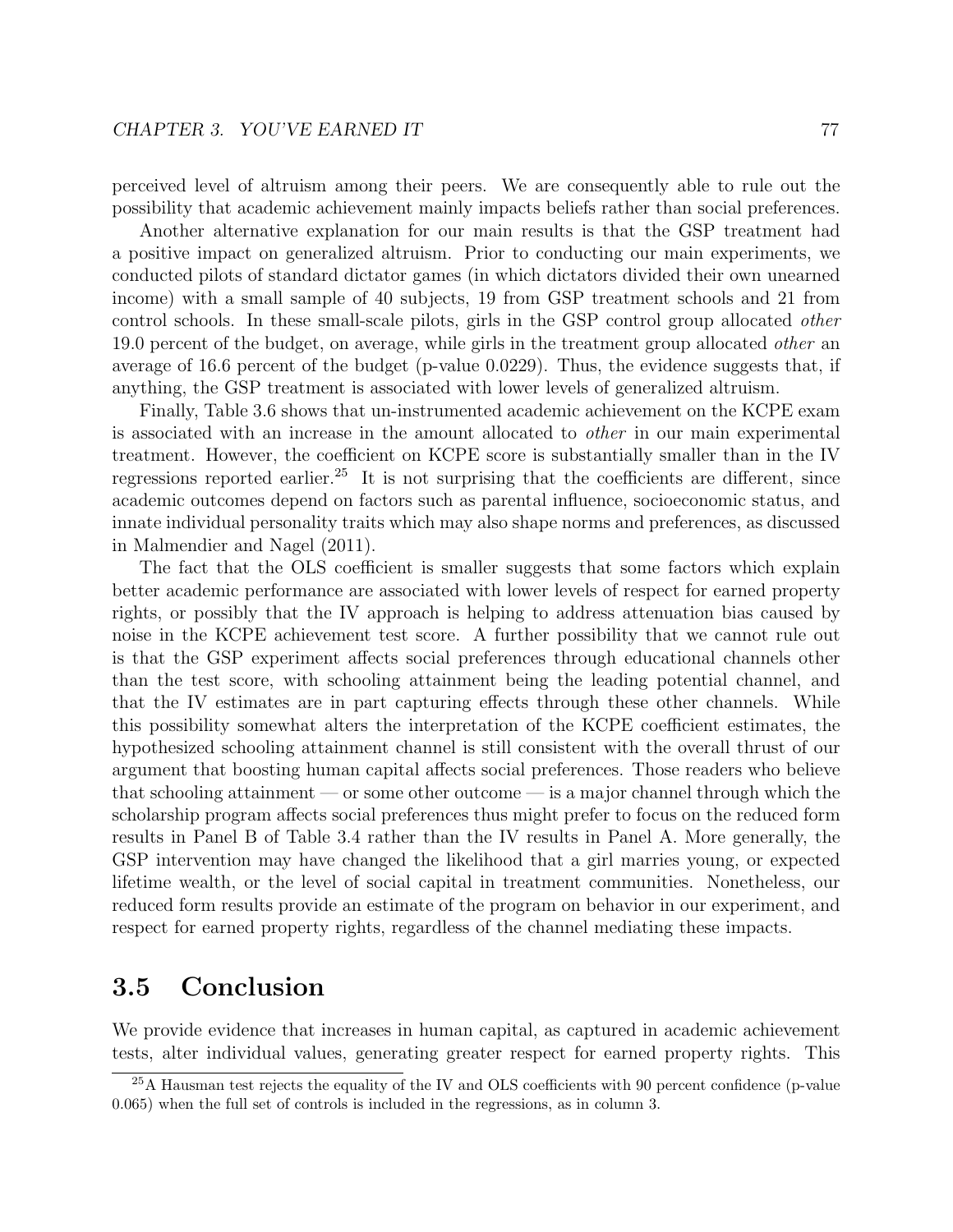|                                      |                | Dep. Var.: Expected Partner Share |             |  |  |  |
|--------------------------------------|----------------|-----------------------------------|-------------|--|--|--|
|                                      | (1)            | (2)                               | (3)         |  |  |  |
| PANEL A: IMPACTS OF GSP TREATMENT    |                |                                   |             |  |  |  |
| GSP Treatment                        | $-0.326$       | 0.508                             | 0.106       |  |  |  |
|                                      | (2.449)        | (3.123)                           | (2.932)     |  |  |  |
| Constant                             | $47.159***$    | $45.334***$                       | $46.496***$ |  |  |  |
|                                      | (1.739)        | (2.092)                           | (4.085)     |  |  |  |
| Observations                         | 98             | 98                                | 98          |  |  |  |
| $R^2$                                | 0.0002         | 0.033                             | 0.090       |  |  |  |
| PANEL B: ASSOCIATION WITH KCPE SCORE |                |                                   |             |  |  |  |
| <b>KCPE</b> Score                    | $-0.744$       | $-1.283$                          | $-1.705$    |  |  |  |
|                                      | (1.659)        | (1.726)                           | (1.780)     |  |  |  |
| Constant                             | 47.024***      | $45.235***$                       | 46.087***   |  |  |  |
|                                      | (1.239)        | (2.011)                           | (3.802)     |  |  |  |
| Observations                         | 98             | 98                                | 98          |  |  |  |
| $R^2$                                | 0.003          | 0.041                             | 0.103       |  |  |  |
| Age Controls                         | No             | Yes                               | Yes         |  |  |  |
| Ethnicity Controls                   | N <sub>0</sub> | Yes                               | Yes         |  |  |  |
| Rooms FEs                            | No             | No                                | Yes         |  |  |  |

Table 3.5: OLS Regressions of Expected Partner Share

All specifications estimated using OLS and robust standard errors clustered by school  $\times$  GSP cohort, the unit of randomization in the GSP. ∗∗∗ indicates significance at the 99 percent level; ∗∗ indicates significance at the 95 percent level; and <sup>∗</sup> indicates significance at the 90 percent level.

|                           |             | Dep. Var.: Partner Share |            |
|---------------------------|-------------|--------------------------|------------|
|                           | (1)         | $\left( 2\right)$        | (3)        |
| <b>KCPE</b> Score         | $3.100**$   | $4.283***$               | $3.380***$ |
|                           | (1.416)     | (1.532)                  | (1.248)    |
| <b>Budget</b>             | 0.028       | 0.028                    | 0.028      |
|                           | (0.027)     | (0.027)                  | (0.027)    |
| Constant                  | $31.973***$ | 31.737***                | 42.790***  |
|                           | (1.599)     | (3.773)                  | (3.744)    |
| Observations              | 2020        | 2020                     | 2020       |
| $R^2$                     | 0.023       | 0.063                    | 0.175      |
| Age Controls              | No          | Yes                      | Yes        |
| <b>Ethnicity Controls</b> | No          | Yes                      | Yes        |
| Rooms FEs                 | Nο          | Nο                       | Yes        |

Table 3.6: OLS Regressions of Partner Share on KCPE Scores

All specifications estimated using OLS and robust standard errors clustered by school  $\times$  GSP cohort, the unit of randomization in the GSP. Coefficients significantly nonzero at .99 (\*\*\*), .95 (\*\*) and .90 (\*) confidence levels.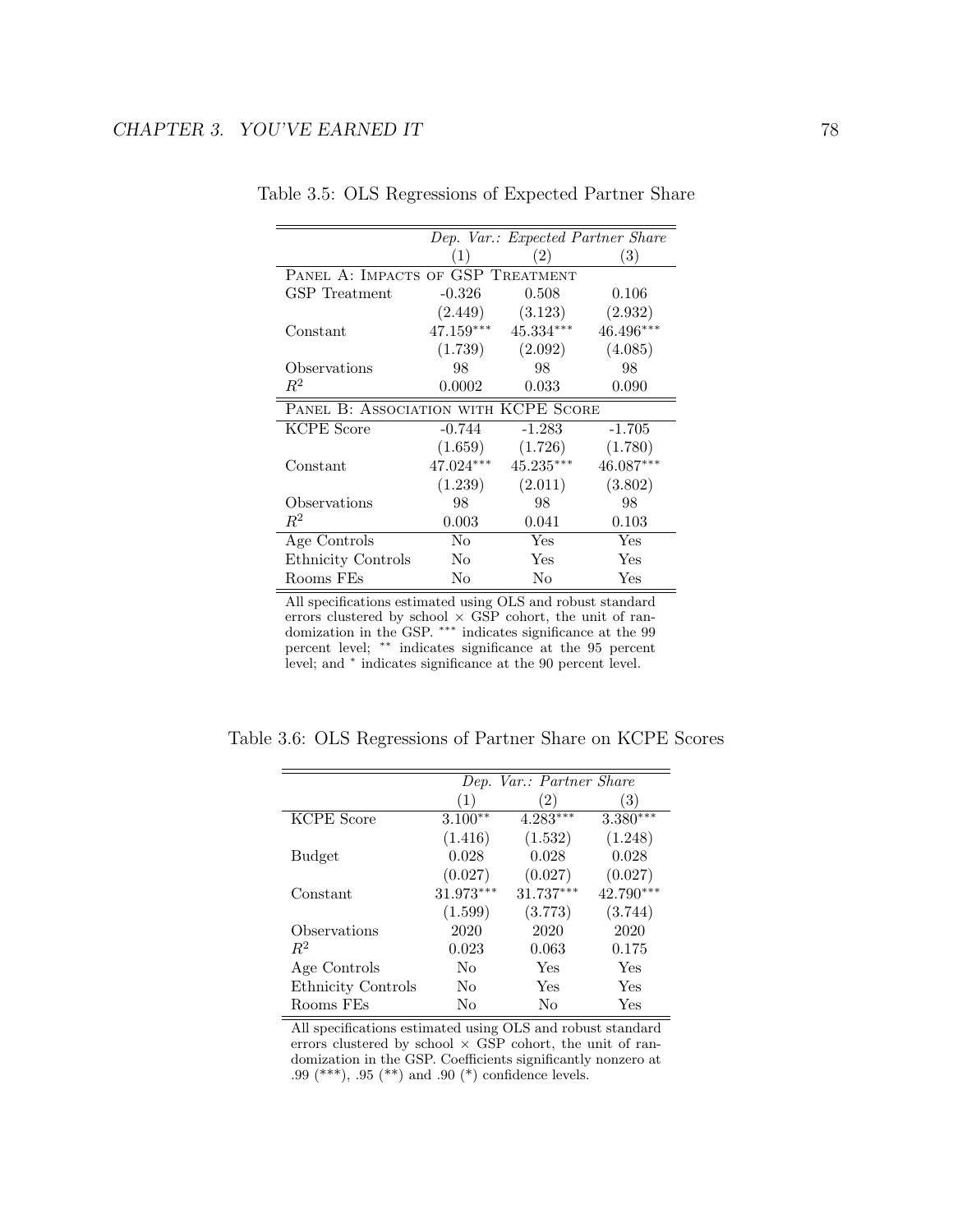finding demonstrates that formal education can have cultural impacts beyond the direct production of human capital, and may have social returns beyond whatever wage gains the human capital generates.

Though there is an extensive empirical literature exploring the labor market returns to education in less developed countries (Duflo 2001, cf.), relatively few empirical studies have directly tested the claims of modernization theory — that formal education leads to changes in individual values — with convincing research designs. Such cultural change could benefit society in several ways. First, as individuals become more respectful of property rights and more permissive of earned wealth accumulation, the private returns to entrepreneurship may increase. This may be particularly important in rural villages in Africa, where strong egalitarian traditions often lead to the social sanctioning of households that accumulate wealth (Barr and Stein 2008; Platteau 2000). More speculatively, the expansion of educational opportunities may generate positive spillovers if changes in values eventually facilitate the emergence of market-oriented institutions (Bernard, De Janvry, and Sadoulet 2010; Glaeser et al. 2004). At the same time, education may have impacts on individual values and beliefs other than those documented here; for example, academic success may change later individual aspirations, and these in turn may influence long-run outcomes (Ray2006). Our work complements recent cross-cultural comparisons documenting the correlation between market integration and generosity within dictator games (Henrich, Heine, and Norenzayan 2010; Henrich et al. 2001), and contributes to the emerging literature documenting the causal mechanisms underlying changes in individual values (Di Tella, Galiani, and Schargrodsky 2007; Fisman, Kariv, and Markovits 2009).

Our work is one of one of several recent studies which demonstrate that lab experiments can be combined with randomized controlled trials to measure the direct impact of programs on individual preferences and, more broadly, on social norms and cultural values. In response to recent calls for a greater focus on understanding why and how (rather than just whether) anti-poverty programs "work", we demonstrate that progress in understanding the underlying mechanisms, which is so often the focus of lab experiments, can fit naturally together with the clean econometric identification generated by randomized trials.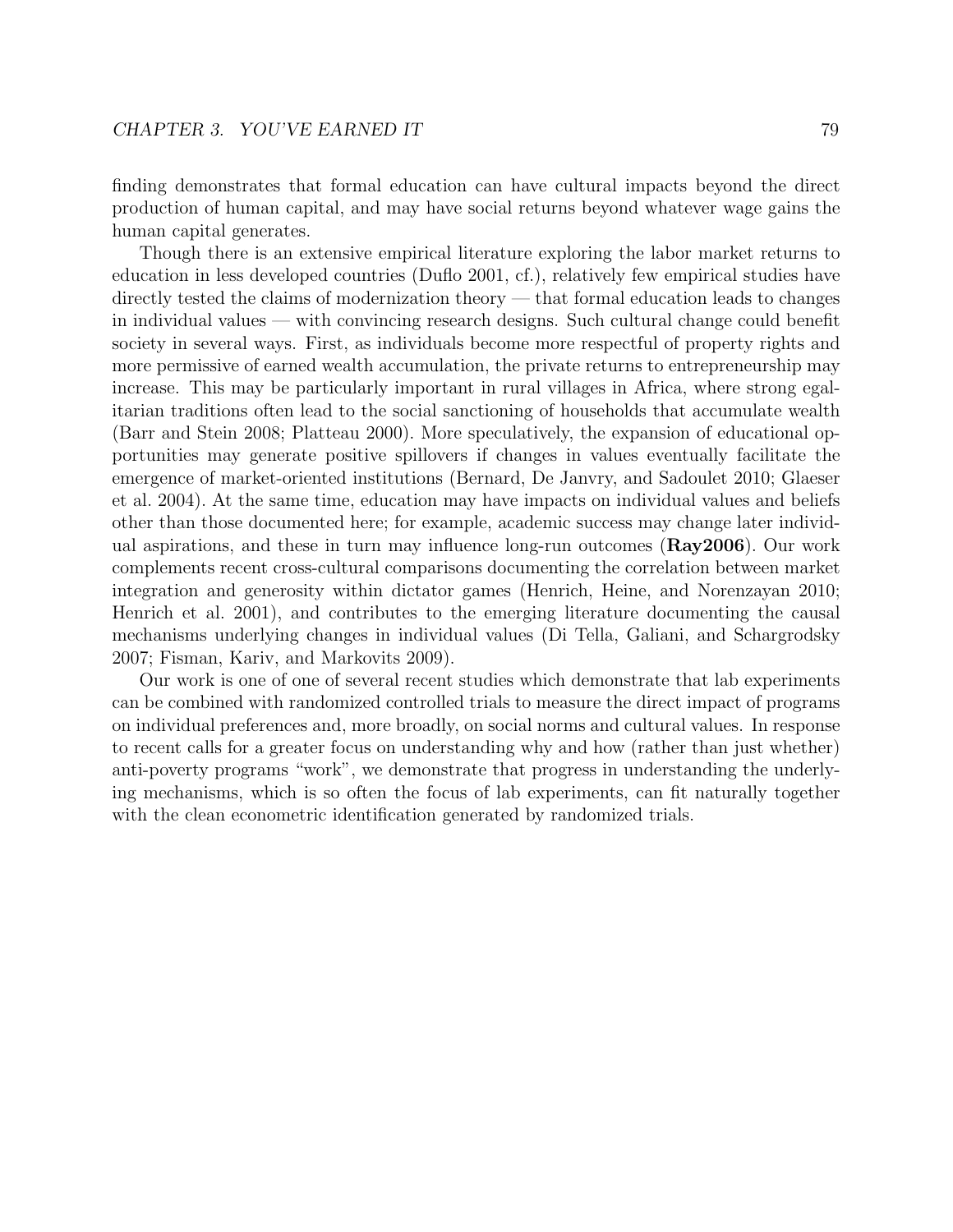

Figure 3.1: Fan regressions of Partner Share on Budget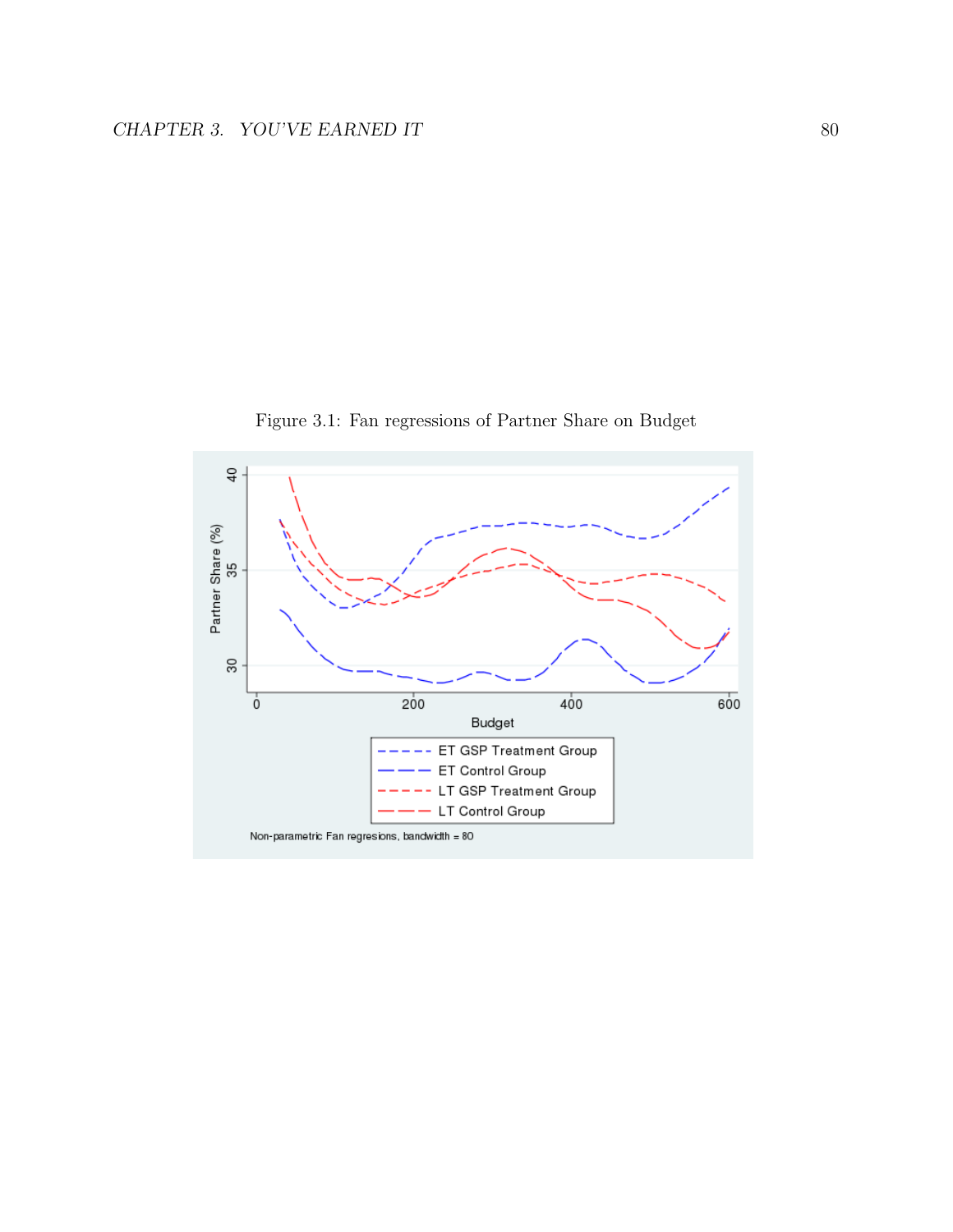# Appendices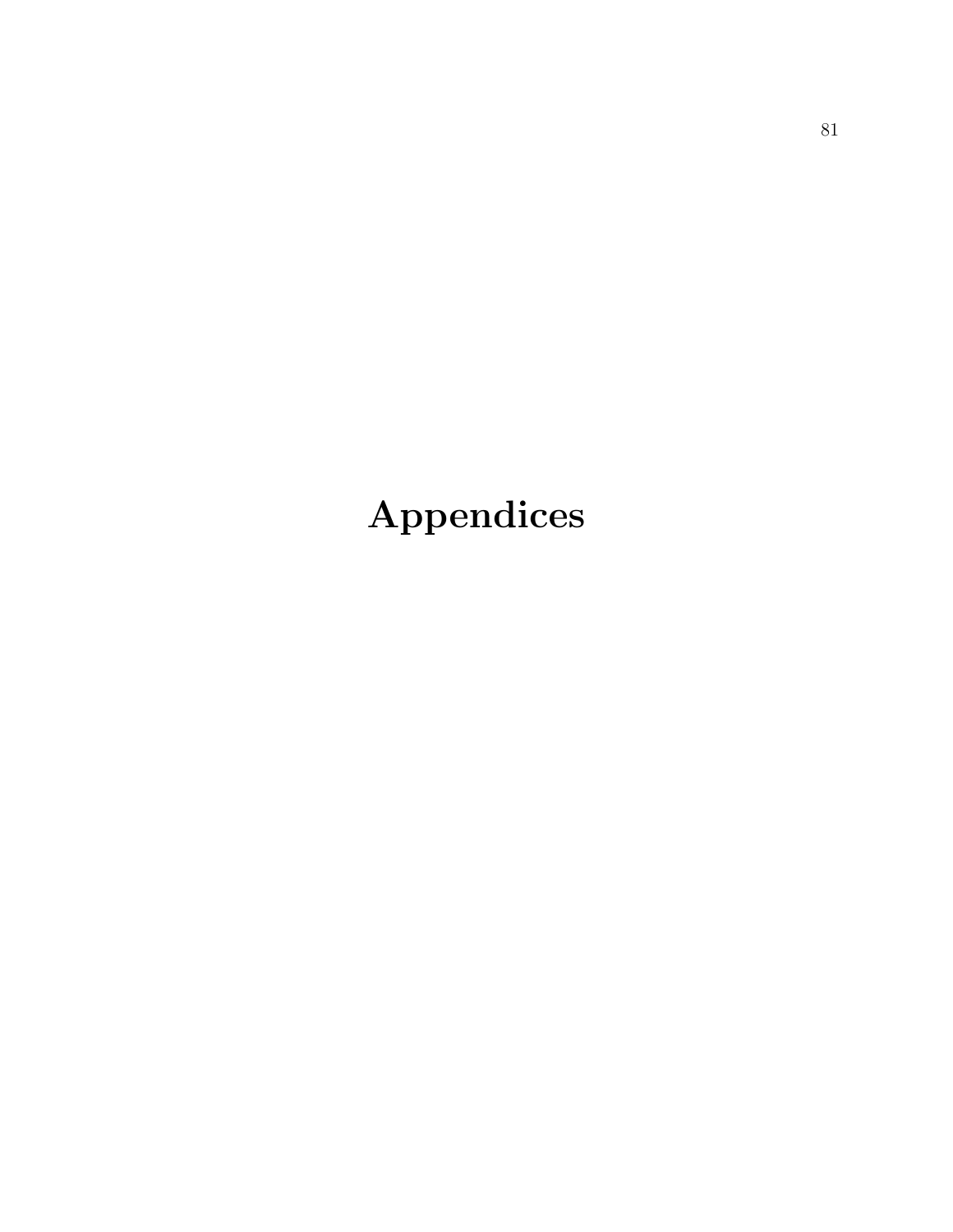# Appendix A Chapter 1 Extensions

The modeling framework developed in section 1.3 can be used to analyze many situations beyond the primary results on the affect of social pressure discussed section 1.4. I demonstrate the flexibility and power of the model in two such settings in this appendix. This of course merely scratches the surface of the possibility set; future work will also explore social pressure when individuals interact with multiple audiences, dynamic models of norms under various mechanisms of norm transmission/formation/change, the influence of pseudorational reasoning on social pressure and norm transmission, the endogenous determination of the relative strength of respect- and approval-seeking motivations, alternative versions of social-image motivations that are likely to arise in specialized environments, and social welfare issues.

## A.1 Endogenous norms

Consider the behavior of respect seekers and approval seekers when  $\rho$  is no longer assigned exogenously. Let's see how social-image motivations might influence the equilibrium outcome when individuals have to choose both their moral beliefs and their actions. This enables us to think about the influence of social-image motivations in two new classes of situations: first, if people can change their beliefs over time, but not immediately before each new decision, the long-run equilibrium should be described by a model in which people choose both their beliefs and then their actions. This might describe malleable norms such as fashions and cultural customs. Second, if people are put in a new situation and choose a new norm, the resulting stated beliefs and actions can be described by this model. For example, if a new company is deciding between flexible or inflexible hours, or a society has to decide new rules of etiquette for a new technology such as Google Glass, anticipated social pressure and inferences can impact which side people will choose from the beginning.

The previously considered single decision setting is not quite rich enough to examine this problem satisfyingly. Clearly, people would prefer to choose the ideal that allows them to make selfish choices guilt free. I will introduce an element of uncertainty to make the model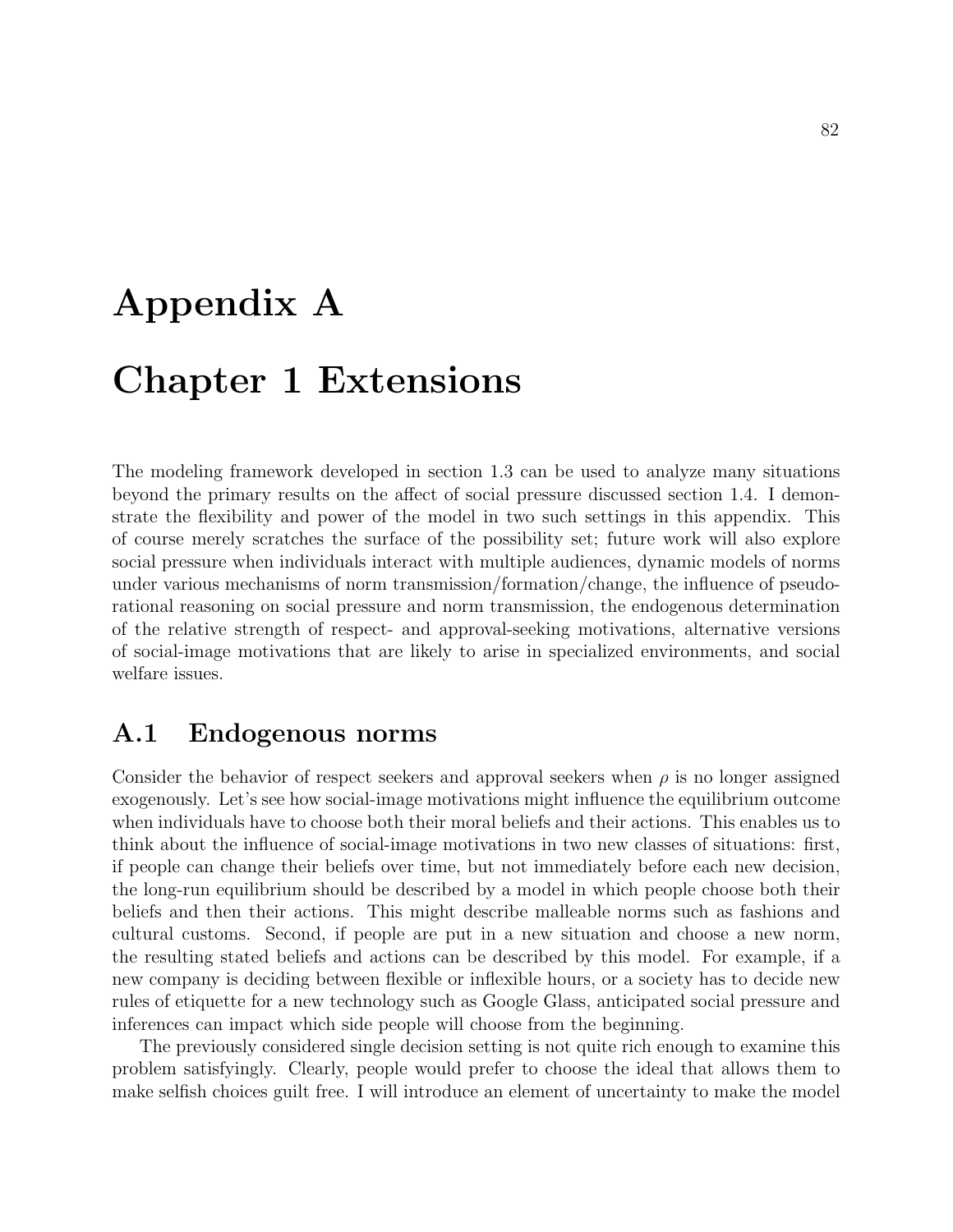substantive.

As an intuitive motivation, imagine that people are born with a certain level of integrity or activist tendencies. In their youth, they choose a personal norm: whether to be egalitarian or utilitarian, for example. As an adult, they face choices that force them to trade off personal gain, their chosen personal norms, and social image, in different ways in different situations.

Formally, suppose that with equal probability, an individual will face either the choice between  $x_1$  and  $x_2$ , or the choice between  $y_1$  and  $y_2$ , where WLOG, I assume that  $v(x_2)$  $v(x_1)$  and  $v(y_1) > v(y_2)$  and  $v(x_2) - v(x_1) > v(y_1) - v(y_2)$ . That is, action 1 is more profitable in the y choice set while action 2 is more profitable in the x choice set, but in expected utility, action 2 is more profitable. Two possible norms, denoted  $\rho_1$  and  $\rho_2$ , respectively indicate that  $x_1$  and  $y_1$  should be chosen, and that  $x_2$  and  $y_2$  should be chosen. Each person is born with their type t but chooses which norm that level of integrity will apply to, prior to realizing which choice set they will be faced with. The distribution of  $t$  is again assumed to have full support on  $\mathbb{R}^+$  to simplify the analysis;  $\rho$  may of course endogenously end up correlated with  $t$ . Figure A.1 diagrams the game.

Figure A.1: Endogenous norm game



Concretely, imagine that  $x_2$  corresponds to an egalitarian policy.  $x_1$  is efficient but disadvantageous to the decision maker. Conversely,  $y_1$  is efficient and advantageous, while  $y_2$ is egalitarian and disadvantageous. This particular example corresponds to a veil of ignorance scenario in which someone has to commit to either egalitarian or utilitarian principles before knowing whether he will be poor or rich.

Once individuals have chosen their ideals, analysis reduces to the section 1.4 case. But, the fact that individuals must optimally choose their ideals when foreseeing that outcome complicates matters substantially.

First I define some additional notation. Let  $\Delta H$  be the smallest difference in image utilities possible between choosing one or the other option within a given choice set. That is,  $\Delta H = \min_c H \left( \frac{\int_0^c t \phi(t) dt}{\Phi(c)} \right)$  $\left(\frac{t\phi(t)dt}{\Phi(c)}\right) - H\left(\frac{\int_{c}^{\infty} t\phi(t)dt}{1-\Phi(c)}\right)$  $\frac{\sum_{i=1}^{n} t \phi(t) dt}{1-\Phi(c)}$ . Likewise,  $\overline{\Delta H}$  is the largest possible difference in image utilities:  $\overline{\Delta H} = \max_c H \left( \frac{\int_0^c t \phi(t) dt}{\Phi(c)} \right)$  $\frac{t\phi(t)dt}{\Phi(c)}$   $-$  H  $\left(\frac{\int_c^{\infty} t\phi(t)dt}{1-\Phi(c)}\right)$  $\frac{\sum_{i=1}^{n} t \phi(t) dt}{1-\Phi(c)}$ . Notice that both quantities are finite, since  $H$  is bounded, and may not correspond to the largest or smallest difference in inferred types. Also note that since  $\Delta H = H(\bar{t})$  when  $c = 0$ ,  $\Delta H < H(\bar{t}) < \Delta H$ .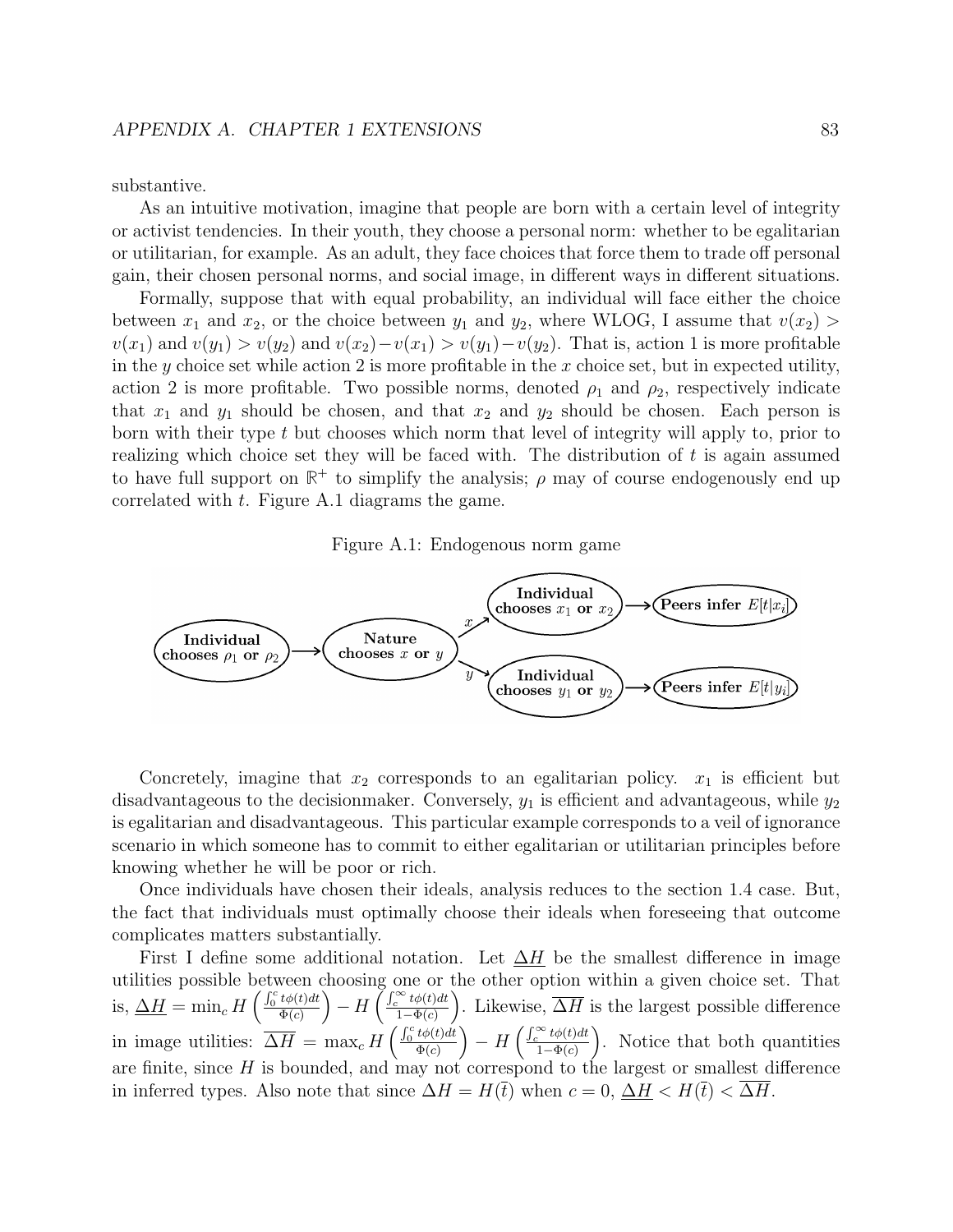Proposition 8 describes the equilibria of respect seekers and approval seekers, which turn out to appear quite similar:

Proposition 8. In the endogenous norm game, the following hold:

- 1. For respect seekers, equilibria take one of four forms: a pooling equilibrium in which everyone chooses  $x_2$  and  $y_2$  and  $\rho_2$  always, a pooling equilibrium in which everyone chooses  $\rho_1$ ,  $x_1$  and  $y_1$ , an equilibrium in which sufficiently high types choose  $\rho_1$ ,  $x_1$  and  $y_1$  while lower types choose  $x_2$  over  $x_1$ , and an equilibrium in which sufficiently high types choose  $\rho_2$ ,  $x_2$  and  $y_2$  always, while lower types choose  $y_1$  over  $y_2$ .
- 2. For approval seekers, there exists an equilibrium of one of these same four types described in part 1.

Proposition 9 goes on to describe which equilibria are possible for different levels of social pressure for respect and approval seekers. For both, at very low levels of social pressure, the only sustainable equilibrium has everyone choosing  $\rho_2$ , but some low types still defect to  $y_1$  within that choice set. At high levels of social pressure, everyone can be motivated to comply with  $\rho_2$  perfectly. And at even higher levels of social pressure, everyone may choose and comply with  $\rho_1$  despite the fact this is a strictly worse outcome for everyone than everyone choosing and complying with  $\rho_2$ . At mid-level social pressure, there is also the potential for partial pooling on  $\rho_1$ , in which everyone chooses that norm but low types defect to  $x_2$ .

#### Proposition 9. In the endogenous norm game, the following hold:

- 1. For respect seekers, at sufficiently small  $s < \frac{v(y_1) v(y_2)}{\Delta H}$ , there is an equilibrium in which all types choose  $\rho_2$  and some individuals defect to  $y_1$ . For sufficiently large  $s > \frac{v(y_1) - v(y_2)}{H(\bar{t})}$ , there is an equilibrium in which all types choose and comply perfectly with  $\rho_2$ . One of these equilibria always exists. For higher  $x > \frac{v(x_2)-v(x_1)}{H(\overline{t})}$ , there is additionally an equilibrium in which all types choose and comply perfectly with  $\rho_1$ . For mid-range  $s \in \left[\frac{v(x_2) - v(x_1) + v(y_2) - v(y_1)}{u(x_1) - \overline{\Delta u}}\right]$  $\frac{v(x_1)+v(y_2)-v(y_1)}{H(\bar{t})+\overline{\Delta H}}$ ,  $\frac{v(x_2)-v(x_1)}{\underline{\Delta H}}$  $\frac{D-v(x_1)}{\Delta H}$ , there is an equilibrium in which all types choose  $\rho_1$  but some individuals defect to  $x_2$ .
- 2. For approval seekers, at sufficiently small s, there is a unique equilibrium in which everyone chooses  $\rho_2$  and complies with it, perhaps imperfectly with low t individuals defecting to  $y_1$ . For higher s, there is an additional possible equilibrium in which everyone chooses  $\rho_1$  and complies with it, perhaps imperfectly with low t individuals defecting to  $x_2$ .

This result is fairly intuitive: since  $\rho_2$  is more materially advantageous, on average, in absence of social-image motivations people would prefer to choose that ideal. In that case, with low social pressure, types without much moral guilt will deviate when profitable. But, when social pressure is higher, perfect compliance is attainable. On the other hand, the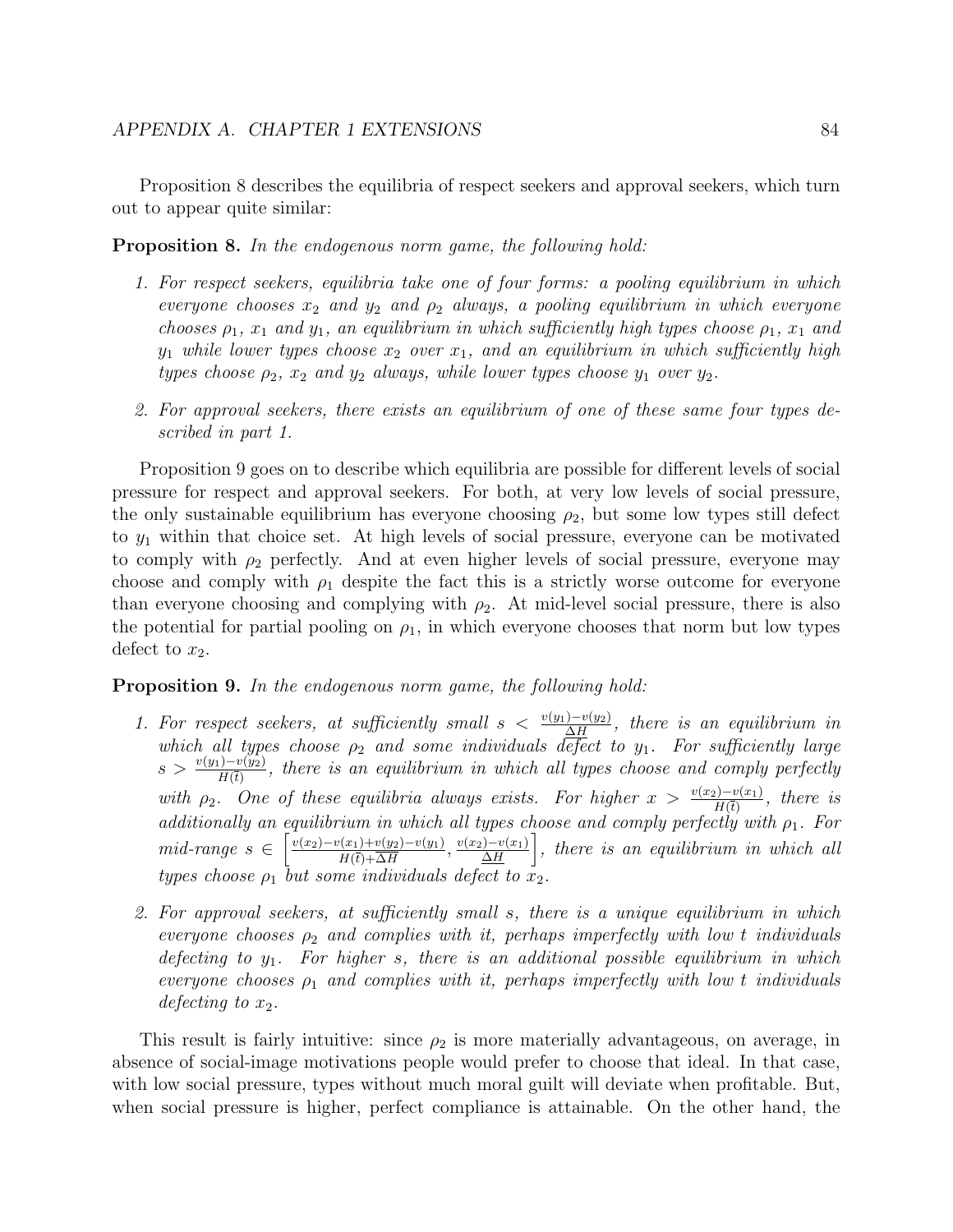costly norm is also sustainable in a partial pooling or pooling equilibrium if social pressure is high enough. Proposition 9 suggests that these costly equilibria can be broken by either switching to a different available equilibrium (pooling on  $\rho_2$  is always available as an option when pooling on  $\rho_1$  is sustainable), or by reducing social pressure, whether individuals are respect seekers or approval seekers.

Taken at face value, Propositions 8 and 9 show the models of respect seekers and approval seekers are both consistent with the formation of new customs. For example, suppose every one in a new company prefers to dress casually most of the time. That is, most days choosing casual dress corresponds to choosing  $x_2$ . But sometimes it might be more convenient to dress formally in order to go straight to a formal event after work, or they might just be in the mood to dress nicely; in these cases choosing casual dress corresponds to choosing  $y_2$ . Absent social pressure, everyone would prefer a policy of casual dress. But if someone anticipates that everyone else will advocate a formal policy, and they fear that their advocacy of casual dress will be interpreted as insincere and selfish (by respect seekers) or simply frowned upon (by approval seekers), they might choose to support a formal policy from the beginning.

The differences between respect seekers and approval seekers in this setting are reduced to the kinds of differences we see in homogeneous norm decisions, as discussed in section 1.3. This is simply because all possible equilibria when  $\rho$  is endogenous involve pooling on a single belief system. It's in fact intuitive that approval seekers would be prone to pooling on a single moral code, because they don't want to thwart each other's beliefs. It's more surprising, however, that respect seekers do not have the option of contradicting the majority opinion and insisting that that be interpreted as true belief in an alternative ideal.

This example reveals that even in scenarios that appear to be morally uncontentious (at least, within a particular society), the models of respect seekers and approval seekers can help us understand the dynamics of social image. The respect- or approval-seeking motivation may be what is enforcing that unanimity, and while the outcome is qualitatively the same for respect seekers and approval seekers, the meaning of social image is different. Take, for example, violent conflict. If individuals are pressured into participating in such a dispute, and they participate in order to signal their commitment to the cause despite not believing in those destructive and costly tactics, then this situation clearly constitutes a Pareto inefficient equilibrium. But as the model suggests, whether or not people care about respect or approval, there must be another feasible equilibrium in which everyone refuses to use violent tactics. But it may be difficult to trigger a unilateral shift in beliefs about good forms of political participation. Another option, however, is to reduce social pressure to the point where the destructive equilibrium isn't sustainable. Making choices more anonymous might accomplish this, or respect seekers may be willing to signal their integrity in another way if provided an alternative, such as committing to participate in personally costly but welfare-increasing activities instead. Approval seekers, on the other hand, have to be convinced that they won't be harshly judged for deviating. Publicizing and praising other approaches, or making it easier for dissenters to anonymously advertise their presence with immunity, may serve this purpose.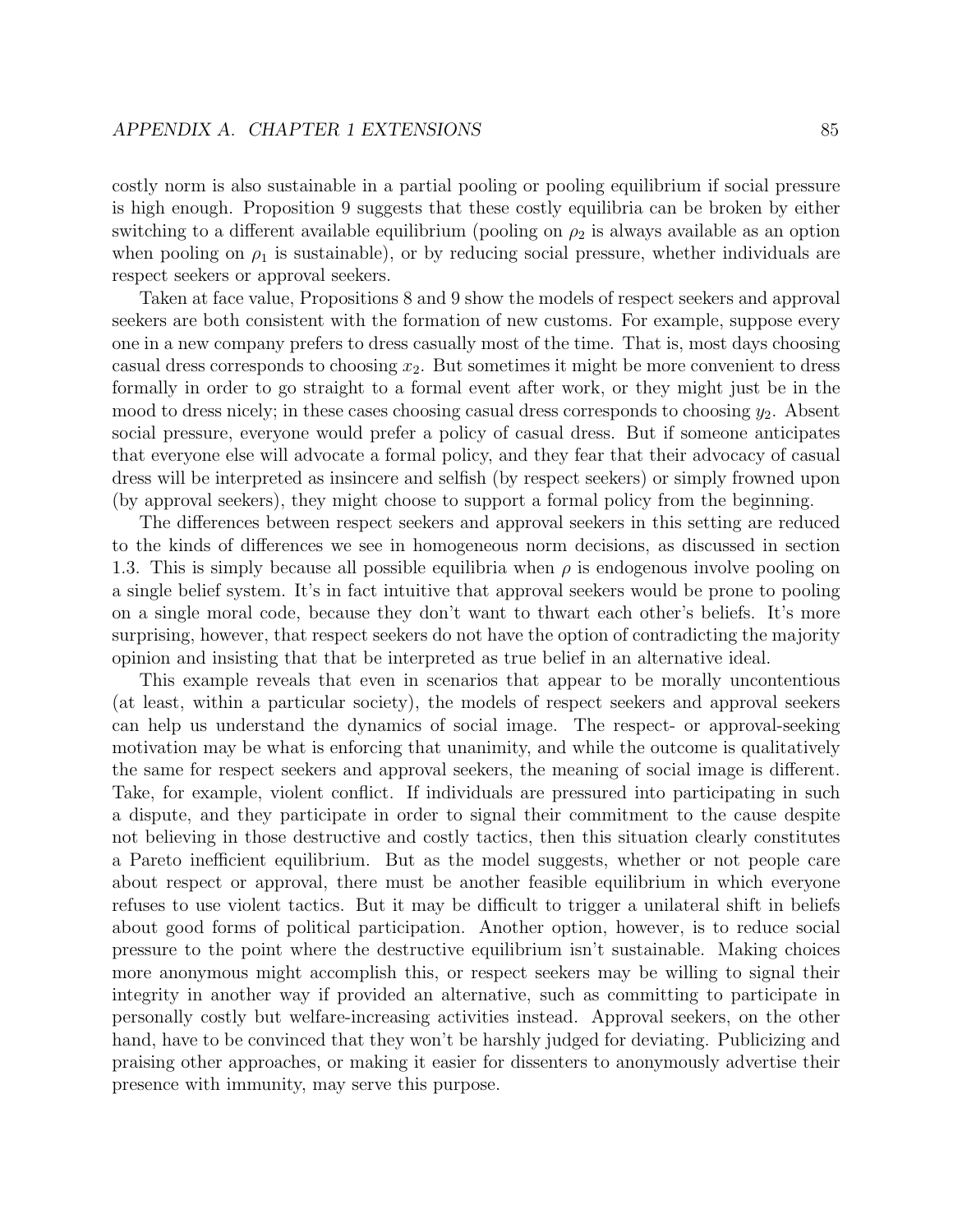## A.2 Group Membership and Marketing

The analysis of sections 1.4 and 1.4 can be used to answer more prescriptive questions than the positive analysis of the impact of social pressure focused on above. This subsection addresses the *choice* of  $v_1$ .

Imagine that a political action group wants to choose a membership fee that will attract a certain number of people who are most in agreement with the group's mission. This group is dedicated to a minority interest in the overall population, such as the Libertarian party, or the NAACP. In some of these contexts, social pressure is obviously very low, but in other cases it could be significant: approval seekers wouldn't judge a rent control reform activist too harshly, but they would probably shun someone who joined the KKK. Likewise, respect seekers wouldn't care that someone's donations to the Human Society of America signals his true dedication to pet care, but they might admire someone who pays dues to the ACLU each month (whether or not they share the views of that organization.)

In an approval-seeking society, if social pressure is very high, the membership dues will need to be very low in order to draw in enough members. If social pressure is low, anyone with a passing interest in the group will happily join, so to keep numbers at a desirable level and restrict membership to the truest believers (to maintain group cohesion, say, or ration any provided benefits), the dues must be high. On the other hand, in a respect seeking society when social pressure is high, potential members will be anxious to signal their integrity by adhering to their ideal and will only be dissuaded from joining if the cost is high. If social pressure is low, on the other hand, interested members are happy to avoid the cost by defecting to the majority ideal, so the cost must be low to attract the same numbers.

This intuition is formalized in the following Proposition. All assumptions from section 1.4 apply.

**Proposition 10.** If a group needs to set membership dues d to attract a fraction  $q \leq p$  of the population, where p is the fraction of the population that is sympathetic to the group, then:

- 1. for approval seekers, d is strictly decreasing in s, and
- 2. for respect seekers, d is increasing in s over the range of s but possibly decreasing for small increases in s.

This provides a clear test of whether people act like approval seekers or respect seekers in a particular context: If, after increasing social pressure (say by making member roles public, or after interest and publicity on a particular issue rises for any reason), membership in a political group increases, approval can't be the dominant type of social-image motivation that is in operation. This example also emphasizes the importance of understanding how social image and partisan beliefs operate: depending on what aspect of reputation individuals are concerned with, a political action group trying to recruit volunteers or drum up enthusiasm should use very different tactics, appealing to different kinds of social image.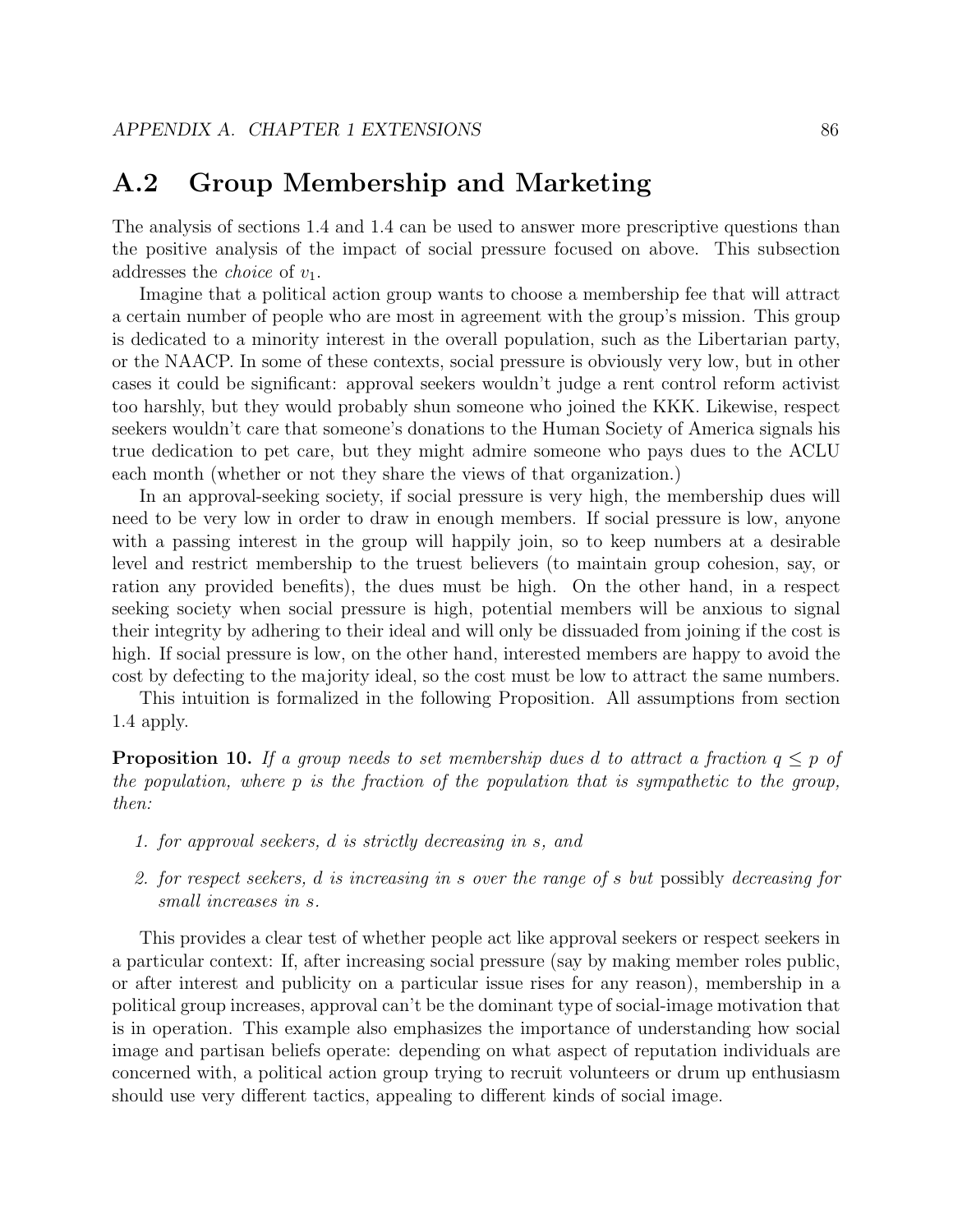### APPENDIX A. CHAPTER 1 EXTENSIONS 87

An isomorphic interpretation of this example could also apply to marketing practices: Suppose a company sells a product that is associated with some group's identity. This could be goth clothing, club or hobby-related paraphernalia, or any version of a product that is sold at a premium when labeled or associated with a particular identity. Then respect seekers, who wish to signal integrity towards their personal identities (which, in this context, create personal norms directing their own behavior), will be willing to pay a high premium when social pressure is high. On other issues, people might act more as approval seekers, and avoid any explicit labeling of their minority interests. Products associated with those identities will command lower prices.

This analysis rests on an assumption that the company has a fixed stock they wish to sell at the highest possible price. In general, of course, companies have a degree of control over quantity in addition to price, but the profit maximizing price, as a function of  $s$ , isn't pinned down without additional simplifying assumptions. The key conceptual point, however, remains: demand for a good associated with a minority identity/group/viewpoint will decrease as social pressure rises if consumers are approval seekers, and will rise if consumers are respect seekers.

This analysis also raises a welfare question: does the creation of a signaling opportunity make people better or worse off? Are people with lawn signs excited to be participating in an election, or are they reluctantly helping out when asked? Do inactive or passive club members continue to pay dues because they want to support its continued existence, or would they prefer the club didn't exist so they wouldn't feel pressured to join? The sign of  $H$  is not committed to be positive or negative in either model, so anything is possible. This is an important question but not strongly relevant to the comparison of the two models of social image, and not one I wish to commit to because the framework is designed to be generally applicable, so I defer further discussion to future work.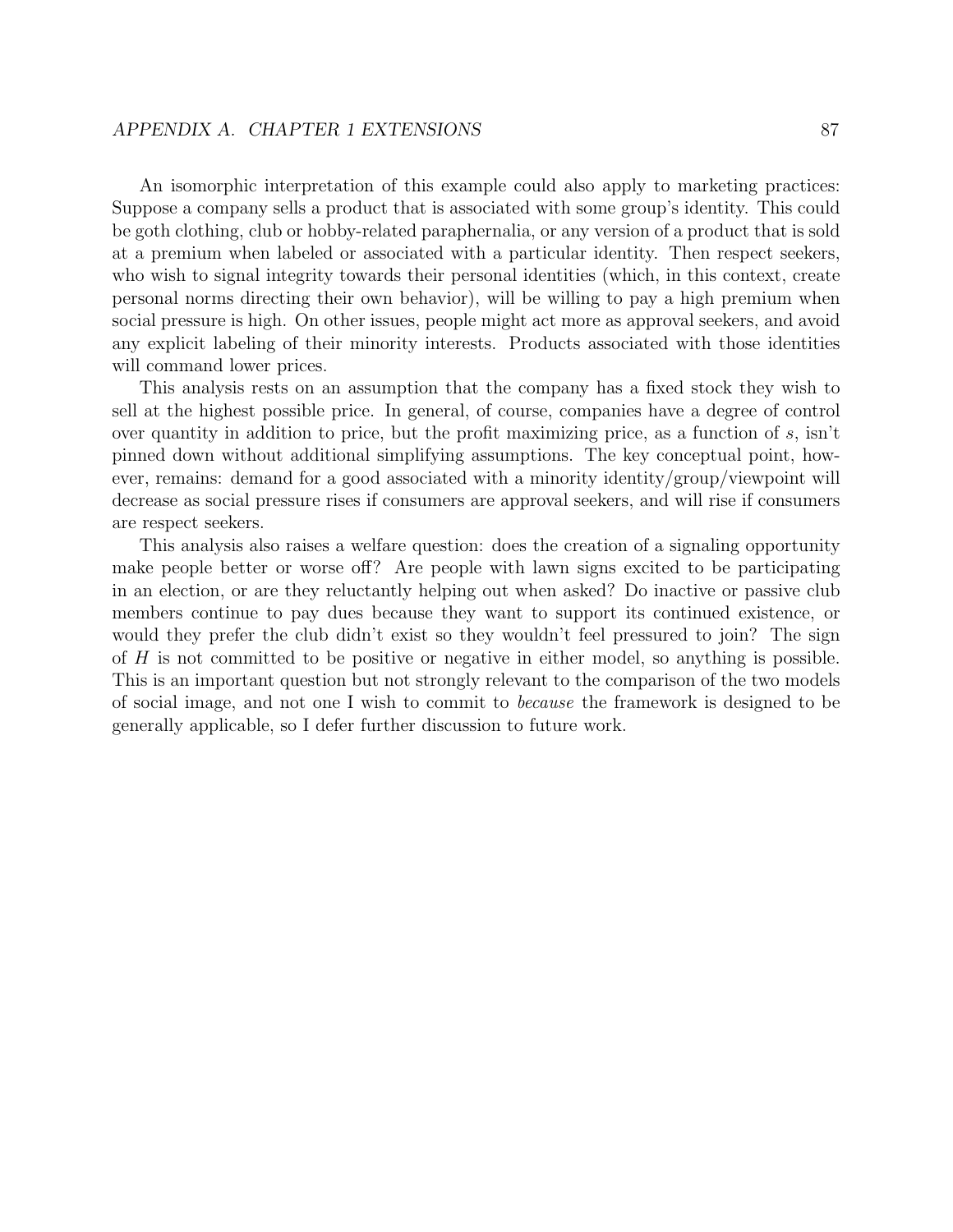## Appendix B

## Chapter 1 Proofs

Throughout these proofs, for notational convenience, define  $m_i = m(x_i)$  (or  $m_{i,as}, m_{i,rs}$ ),  $H_i = H(m_i)$  (or  $H_{i,rs}, H_{i,as}$ ) and  $v_i = v(x_i)$ .

**Proposition 1 part 1.** If  $X = \{x_1, x_2\}$ ,  $v(x_2) > v(x_1)$ , and  $\rho$  is independent from t, the following holds:

1. For approval seekers, there is exactly one equilibrium outcome, in which sufficiently high-t types will adhere to their personal ideals and low types will choose whichever option yields a better combination of material and image utility. Choosing  $x_1$ , the more costly option, will lead to a higher social image iff  $p_1 > .5$ .

*Proof:* Type t with  $\rho_1$  will choose  $x_1$  iff  $v_1 + sH_1 > v_2 - tG + sH_2 \Leftrightarrow$ 

$$
t > \frac{v_2 - v_1 + s(H_2 - H_1)}{G} \equiv \tilde{t}_1.
$$

Likewise, type t with  $\rho_2$  will choose  $x_2$  iff

$$
t > \frac{v_1 - v_2 + s(H_1 - H_2)}{G} \equiv \tilde{t}_2 = -\tilde{t}_1.
$$

Since one of these cutoff values is positive and one is negative, low t types with one ideal will defect to the other action, and all types with the other ideal will adhere to their ideal. For approval seekers,  $H_1 = H_{as}(p_1)$  and  $H_2 = H_{as}(1 - p_1)$  are exogenous, so all components  $t_1$  and  $t_2$  are exogenously fixed, so existence and uniqueness is trivial. The last statement is immediate from assumption 1.

**Proposition 1 part 2.** If  $X = \{x_1, x_2\}$ ,  $v(x_2) > v(x_1)$ , and  $\rho$  is independent from t, the following holds:

2. For respect seekers,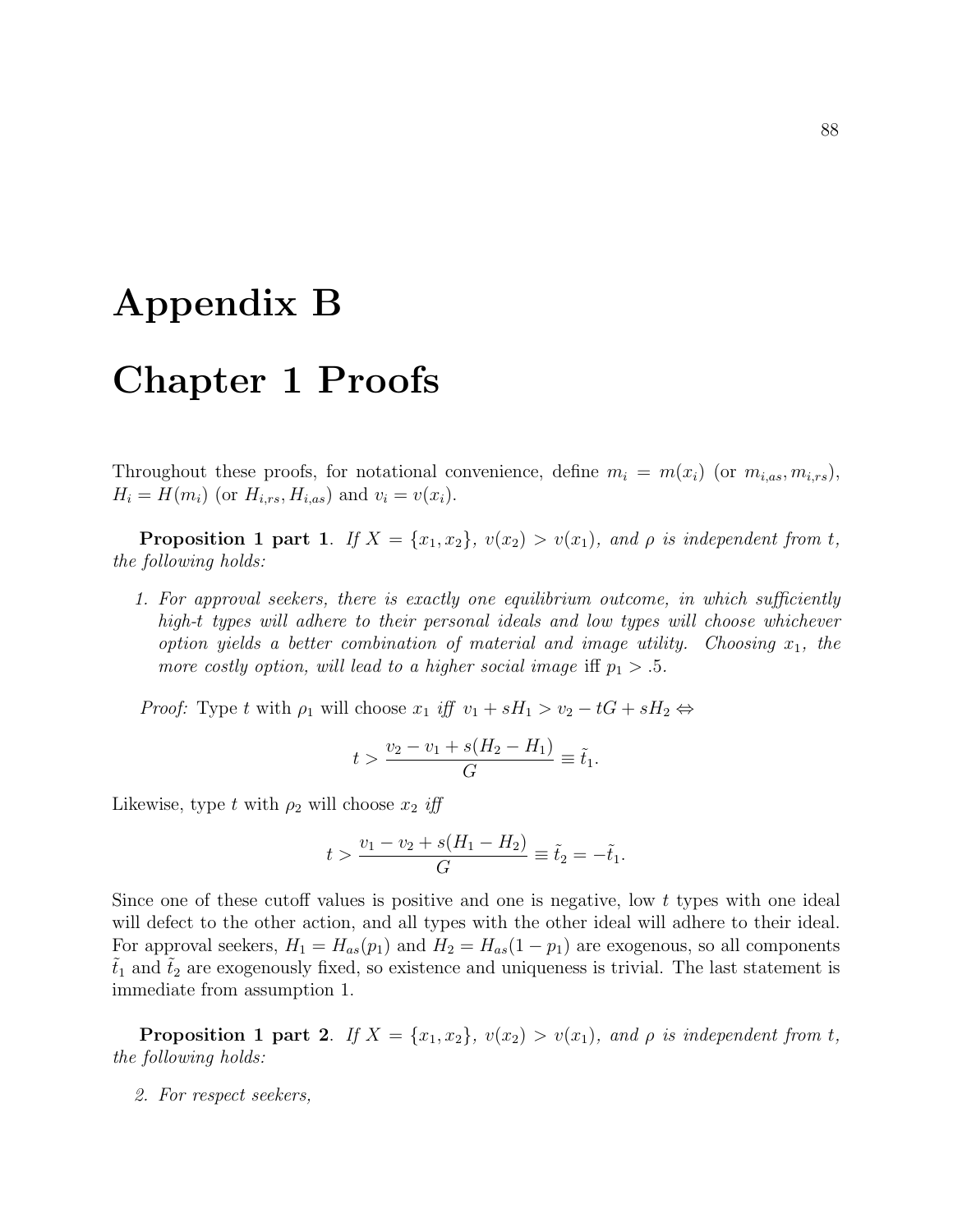- a) There exists at least one pure strategy equilibrium, and all equilibria must take a form in which sufficiently high-t types will adhere to their personal ideals and low types will choose  $x_2$ . In these equilibria, choosing the costly action  $x_1$  leads to a higher social image.
- b) This equilibrium is unique if 1) G is sufficiently large, 2) s is sufficiently small, 3)  $p_1$  is sufficiently small, or 4) max  $\phi(t)$  is sufficiently small.

*Proof:* As in the proof of Proposition 1 part 1, the cutoff values  $\tilde{t}_1$  and  $\tilde{t}_2$  are opposite sign, so there are two possibilities: either all first types choose  $x_1$  while some low t second types also choose  $x_1$ , or vice versa. Now, however,  $H_{1,rs}$  and  $H_{2,rs}$  are endogenously determined.

Suppose that the former possibility is the case: all types with  $\rho_1$  adhere to  $x_1$  and low t types with  $\rho_2$  defect. Then it must be that  $t_1 < 0$  (ignoring knife-edge cases). But then,  $s(H_1 - H_2) > v_2 - v_1$ , which requires  $H_{1,rs} > H_{2,rs}$ . But this cannot be the case because low t types with  $\rho_2$  are also choosing  $x_1$ , which makes the conditional expectation of t on choosing  $x_1$  lower than on choosing  $x_2$ .

So we must have  $\tilde{t}_1 > 0$ ,  $\tilde{t}_2 < 0$ . We must now only show that such an equilibrium exists.

Given the inference function and this cutoff value, we can calculate the image associated with each choice:

$$
m_{2,rs}(\tilde{t}_1) = \frac{(1-p_1)\bar{t} + p_1 \int_0^{\tilde{t}_1} t\phi(t)dt}{1 - p_1 + p_1 \Phi(\tilde{t}_1)}
$$

and

$$
m_{1,rs}(\tilde{t}_1) = \frac{\int_{\tilde{t}_1}^{\infty} t \phi(t) dt}{1 - \Phi(\tilde{t}_1)}.
$$

These two equations, along with the one defining  $\tilde{t}_1$  above, define the equilibria of the model. This system of equations must be shown to have a solution with  $t_1 > 0$ .

Define

$$
\hat{t}(t) = \frac{s(H_{rs}(m_{2,rs}(t)) - H_{rs}(m_{1,rs}(t))) + v_2 - v_1}{G}.
$$

This is a continuous and finite valued function, by assumption 1. At  $t = 0$ ,  $\hat{t} = (s(H_{rs}(\bar{t}) H_{rs}(\bar{t}) + v_2 - v_1/G > 0 = t$ . As  $t \to \infty$ ,  $\hat{t} < t$  necessarily. Therefore by the intermediate value theorem, there is some positive, finite t with  $\hat{t}(t) = t$ . This provides the desired equilibrium value of  $\tilde{t}_1$  and determines the equilibrium outcome fully.

Figure B.1 shows an example graph of t and  $\hat{t}$ , with three intersections and therefore three possible equilibria.

Number of equilibria: Looking at Figure B.1 again for reference, note that multiple equilibria can only exist if t achieves a slope of larger than 1. (This is of course a necessary, not sufficient, condition.) Applying Liebniz's rule, we find that  $\frac{\delta m_1(t)}{\delta t} = \frac{\phi(t)}{1-\Phi(t)}$  $\frac{\phi(t)}{1-\Phi(t)}(m_1(t)-t),$  $\frac{\delta m_2(t)}{\delta t} = \frac{p\phi(t)}{1-p+p\Phi}$  $\frac{p\phi(t)}{1-p+p\Phi(t)}(t-m_2(t))$ , and therefore we can (conservatively)guarantee that there is a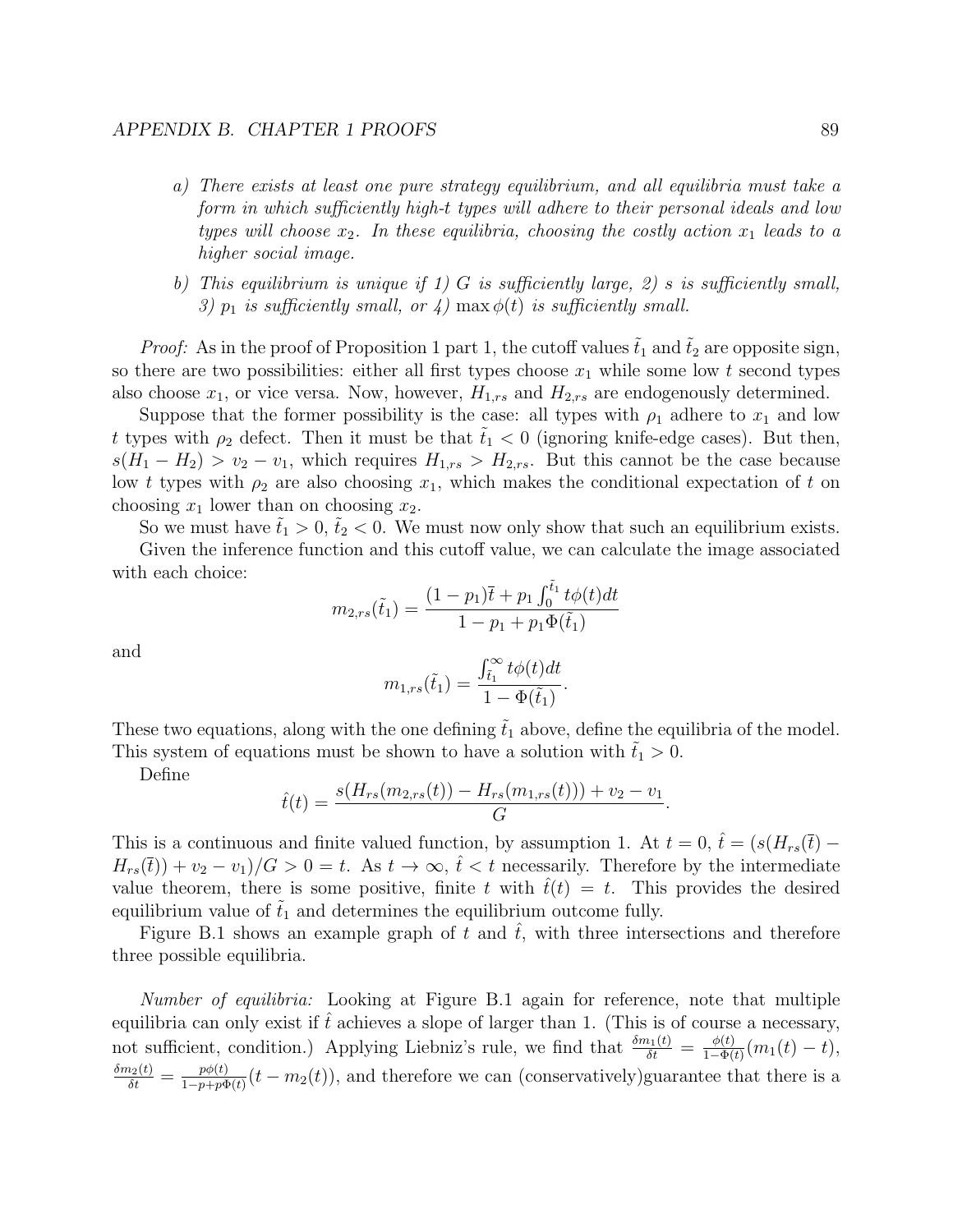

Figure B.1: Example with three equilibria

An example of the model with the specified parameters. The curve shows  $\hat{t}$  as defined in the proof of Proposition 1, and any point where it crosses the 45° line marks an equilibrium.

unique equilibrium if  $\frac{\delta \hat{t}}{\delta t} < 1$ , or equivalently

$$
H'(m_2(t))\left(\frac{\phi(t)}{1-\frac{1}{p}-\Phi(t)}\right)(m_2(t)-t)-H'(m_1(t))\left(\frac{\phi(t)}{1-\Phi(t)}\right)(m_1(t)-t)
$$

Note that  $m_1(t) > t$  and H is increasing so the second term is positive.  $1/p > 1$  so the first term can also be positive if  $m_2(t) < t$ . Since this is not always the case, we can't always guarantee uniqueness, as demonstrated by the example in Figure B.1. But, the right side will be always larger than the left if 1) G is sufficiently large, 2) max  $\phi(t)$  is sufficiently small, 3)  $p_1$  is sufficiently small, guaranteeing that  $1-\frac{1}{p}$  $\frac{1}{p}$  is highly negative, or 4) s is sufficiently small.

Finite support for  $\phi(t)$ : As noted in the text, Proposition 1 holds strictly as stated, under the D1 criterion, even if the support of  $\phi(t)$  is allowed to be finite. If max supp  $\phi = T < \infty$ , there is a discontinuous drop in  $m_1$  from T to 0 when  $\tilde{t}_1$  increases just past T, so the above equilibrium no longer applies. It's now possible that no equilibria exists in which both actions are chosen.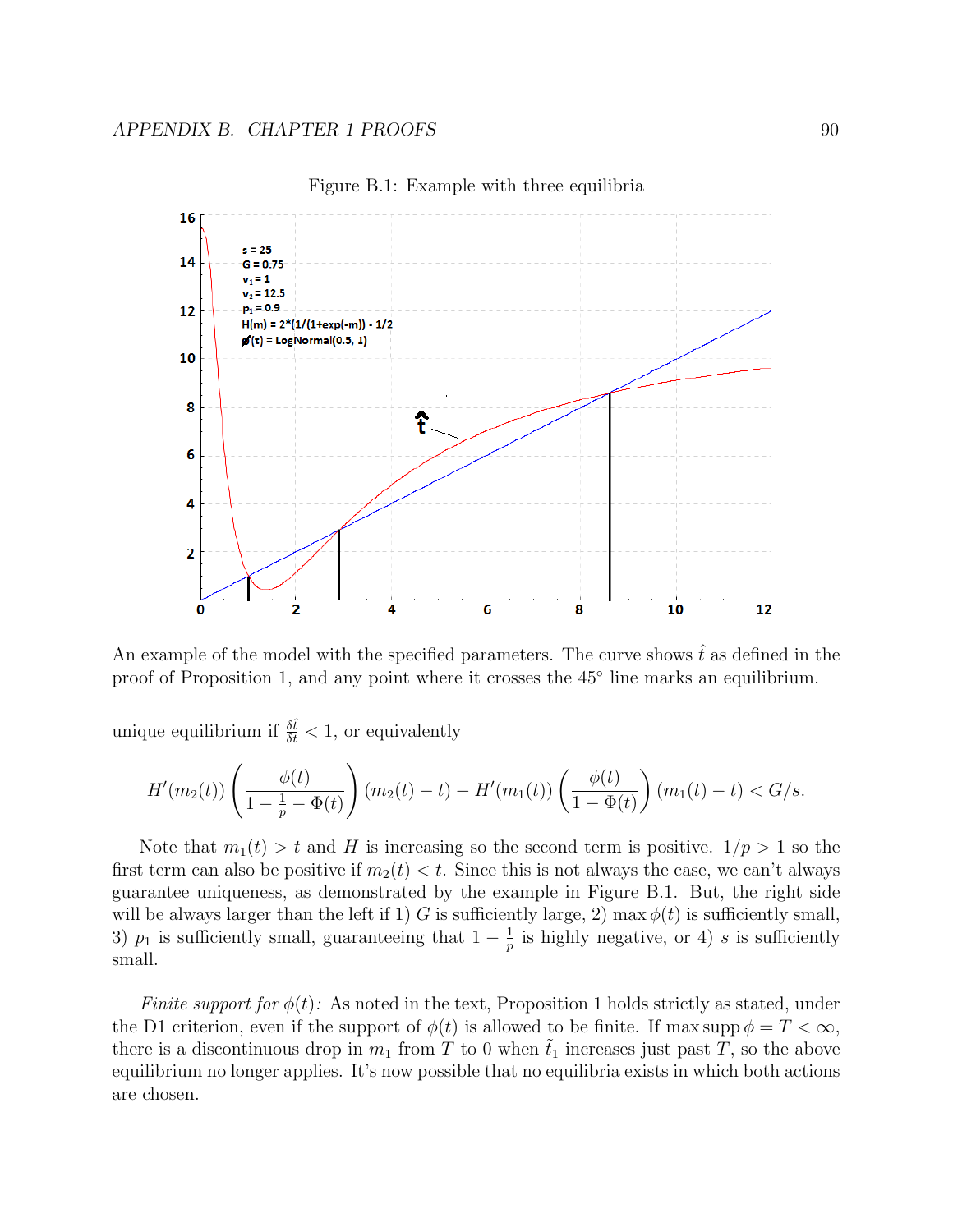Note that the inference function as described does not apply to actions that are never taken in equilibrium. But, we can use the D1 criterion of Cho and Kreps (1987) to explore these non-separating equilibria.

Under the D1 criterion, in order to rule out type  $(t, \rho)$  from the inference function after a disequilibrium choice  $x$  is observed, it must be the case that for any mistaken belief about inferences off the equilibrium path that might induce  $(t, \rho)$  to deviate to x (that is, with indifference or strict preference), there is another type  $(t', \rho')$  (the same type for any potential mistaken belief) who would strictly prefer to deviate with that same mistaken belief.

First suppose no one chooses  $x_1$  in equilibrium. Type  $(t, \rho_2)$  might deviate to  $x_1$  under mistaken beliefs  $\tilde{m}_1$ , resulting in mistaken beliefs about image utility  $H_1$ , if  $s\tilde{H}_1 \geq v_2 - v_1 +$  $sH_2 + tG$ . Type  $(t, \rho_1)$  might deviate if  $s\tilde{H}_1 > v_2 - v_1 + sH_2 - tG$ . Clearly, if any type is willing to deviate for a given  $\tilde{H}_1$ , then the type  $(T, \rho_1)$  strictly prefers to deviate. This is therefore the only type that can be inferred after observing  $x_1$ , and  $m(x_1)$  is required to be T.

On the other hand,  $m(x_2) = \overline{t} < T = m(x_1)$ . If  $v_2 - v_1$  is large enough to overcome the image benefit of defecting, then, this pooling equilibrium is sustainable. This occurs when  $v_2 + sH(\overline{t}) - TG \ge v_1 + sH(T) \iff T \le \frac{v_2 - v_1 + s(H(\overline{t}) - H(T))}{G}$  $\frac{H(t)-H(T)}{G}$ . But this is exactly the opposite of the condition that guaranteed a separating equilibrium above. Therefore, if no separating equilibrium exists, there is a pooling equilibrium (and vice versa, guaranteeing existence of some equilibrium) in which all types choose  $x_2$ , in accordance with the statement of the proposition.

Note that if no one chooses  $x_2$  in equilibrium, a similar argument shows that  $m(x_2) = T$ . But now  $m(x_1) = \overline{t} < m(x_2)$ , and type  $(T, x_2)$  would strictly prefer to deviate, so no pooling equilibrium on  $x_1$  exists. This shows that pooling equilibria also satisfy the conditions of the theorem.

**Proposition 2 part 1.** If  $X = \{x_1, x_2\}$ ,  $v(x_2) > v(x_1)$ , and  $\rho$  is independent from t, the following hold:

- 1. For approval seekers, in the limit as social pressure increases, a consensus forms around  $x_1$  ( $x_2$ ) if  $p_1 > .5$  ( $p_1 < .5$ ), enforced by high social-image utility relative to  $x_2$  ( $x_1$ ).
- 2. For respect seekers, in the limit as social pressure increases, everyone strictly adheres to their personal ideal and  $m_{rs}(x_1) > m_{rs}(x_2)$ .

*Proof:* Part 1 follows from the proof of Proposition 1 part 1: As  $s \to \infty$ , one of the cutoff values (corresponding to the ideal with the lower image) will approach infinity as well, so that all types with either ideal will choose the other action. The relative social-image utility is immediate from assumption 1.

As for part 2, at low levels of s, the relative cost of actions determines the relative numbers that choose those actions and the relative image consequences of them. If  $s = 0$  exactly, the signaling game disappears and people simply choose action one unless their guilt from not choosing action two outweighs the cost. As  $s \to \infty$ , on the other hand, image motivations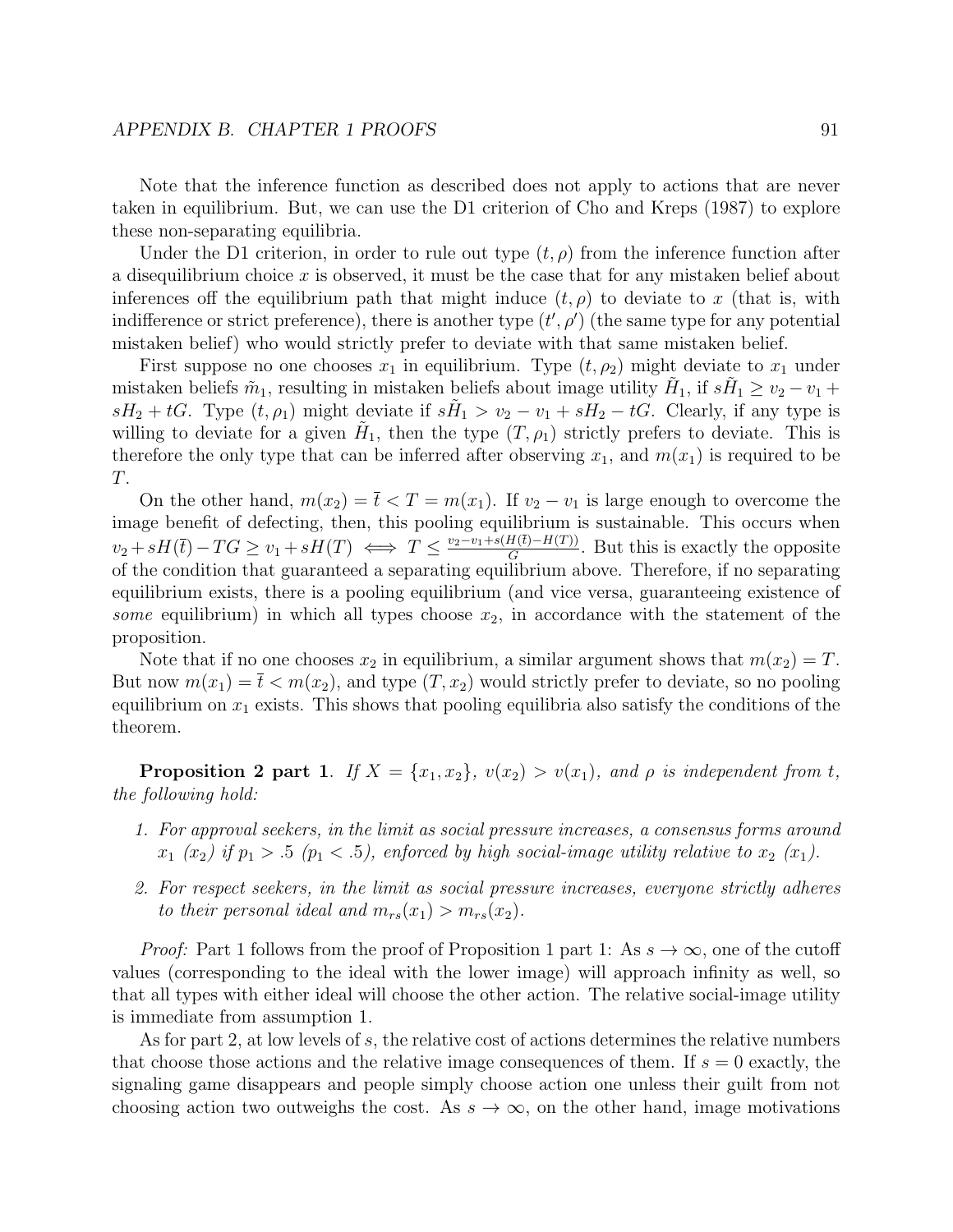dominate all other concerns, so any difference between  $H_{2,rs}$  and  $H_{1,rs}$  is not sustainable in equilibrium. By Proposition 1 part 2, the only way for them to be equal is for  $t_1 = t_2 = 0$ .

**Proposition 3:** If  $X = \{x_1, x_2\}$ ,  $v(x_2) > v(x_1)$ , and  $\rho$  is independent from t, the following hold:

- 1. For approval seekers, if  $p_1 > .5$ , equilibrium is increasingly sacrificial when s is sufficiently high.
- 2. For respect seekers, equilibrium is never sacrificial.

This follows directly from assumption 1 and Propositions 1 and 2.

**Proposition 4 part 1:** If  $X = \{x_1, x_2\}$ ,  $v(x_2) > v(x_1)$ , and t and  $\rho$  are correlated, then for respect seekers:

1. There exists an equilibrium in which all respect seekers with  $\rho_1$  ( $\rho_2$ ) choose  $x_1$  ( $x_2$ ), in addition to types with sufficiently low t and  $\rho_2$  ( $\rho_1$ ).

*Proof:* Similarly to Proposition 1 part 2, a system of three equations for  $m_{1,rs}(\tilde{t}_1)$ ,  $m_{2,rs}(\tilde{t}_1)$ , and  $\tilde{t}_1$  define the equilibria. And as before, if either cutoff value  $\tilde{t}_i$  is positive, all types with the other ideal choose their ideal action. The system of equations is:

$$
m_{1,rs}(\tilde{t}_1) = \frac{p_1 \int_{\max(0,\tilde{t}_1)}^{\infty} t \phi_1(t)dt + (1 - p_1) \int_0^{\max(0, -\tilde{t}_1)} t \phi_2(t)dt}{p_1(1 - \Phi_1(\tilde{t}_1)) + (1 - p_1)\Phi_2(-\tilde{t}_1)}
$$

$$
m_{2,rs}(\tilde{t}_1) = \frac{p_1 \int_0^{\max(0,\tilde{t}_1)} t \phi_1(t)dt + (1 - p_1) \int_{\max(0, -\tilde{t}_1)}^{\infty} t \phi_2(t)dt}{p_1 \Phi_1(\tilde{t}_1) + (1 - p_1)(1 - \Phi_2(-\tilde{t}_1))}
$$

$$
\tilde{t}_1 = \frac{s(H_{2,rs} - H_{1,rs}) + v_2 - v_1}{G}
$$

The argument for existence of equilibrium follows similarly to Proposition 1 part 2, but is more directly implied by Brouwer's fixed point theorem.  $\hat{t}(t)$ , as defined above, is finite valued (bounded due to the upper bound on  $H$ ) and continuous, so it maps a convex, compact subset of  $\mathbb{R}^3$  to itself. Therefore  $\hat{t} = t$  has a solution, which provides the equilibrium value of  $\tilde{t}_1$ . But, unlike before, we can't rule out either sign of  $\tilde{t}_1$ , so imitation in either direction can occur.

**Proposition 4 part 2 and 3:** If  $X = \{x_1, x_2\}$ ,  $v(x_2) > v(x_1)$ , and t and  $\rho$  are correlated, then for respect seekers:

2. As social pressure increases, in the limit, if  $E[\phi_1] > E[\phi_2]$ , everyone with  $\rho_1$  will choose  $x_1$  and those with  $\rho_2$  and sufficiently low t will also choose  $x_1$ . The same applies if subscripts are reversed: the role of costliness is irrelevant in the limit.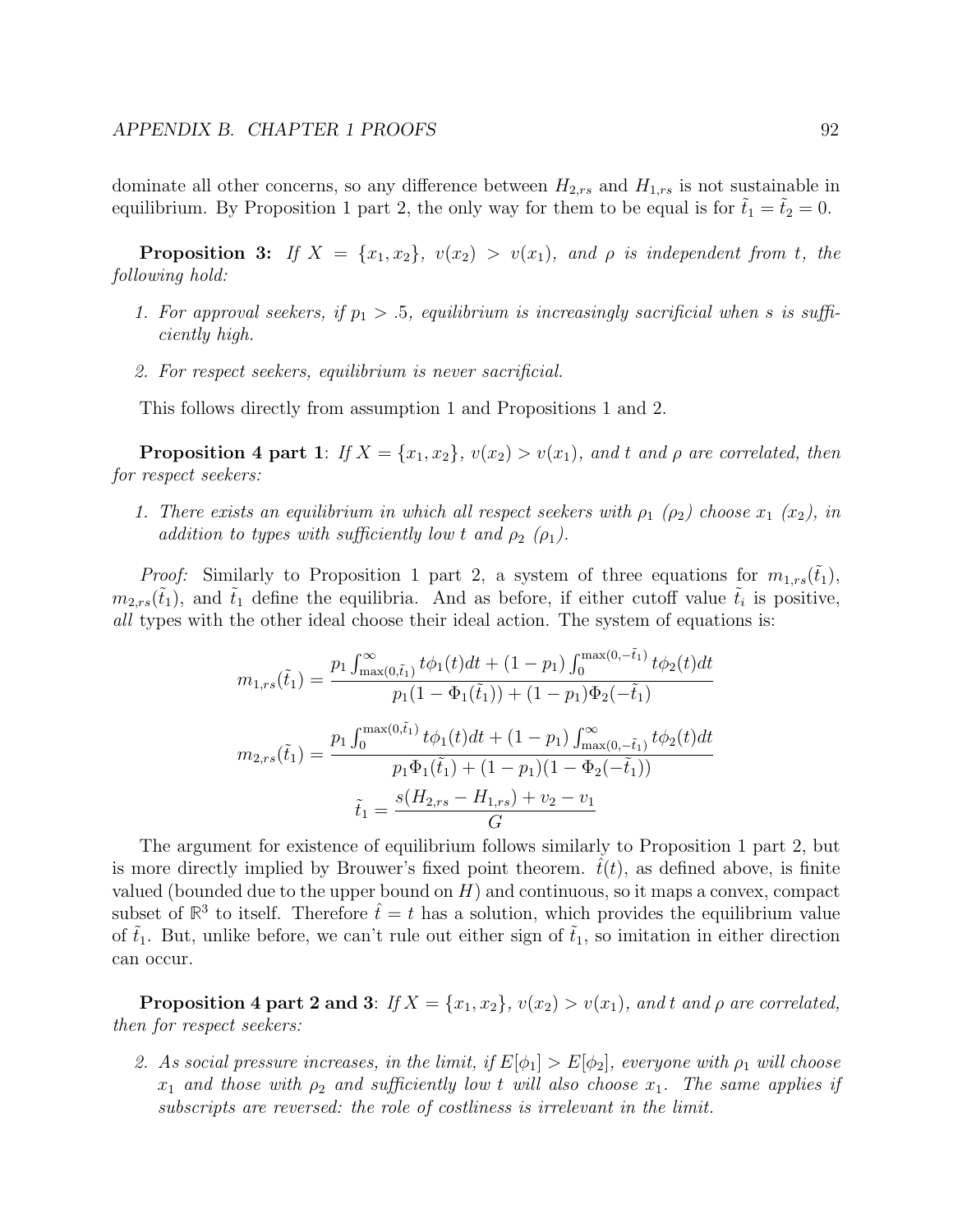### APPENDIX B. CHAPTER 1 PROOFS 93

3. If  $E[t|\rho_1] > E[t|\rho_2]$ , social pressure that is sufficiently high can sustain a sacrificial equilibrium.

*Proof:* As before, a difference in the image outcome of each choice isn't sustainable in equilibrium as s becomes sufficiently large. Given the operation of the cutoff values  $t_1$  and  $t_2$ , clearly the only way for the image outcome to be the same is for low t types with the less "prestigious"  $\rho$  ideal (i.e. the ideal of the sub-population with the higher average t) to seek a higher status by choosing against their ideal. The costliness of c influences the exact cutoff values but doesn't change which action is chosen by impostors seeking higher status.

Part 3 simply points out again what part 1 says when correlation implies this relationship: costliness doesn't prevent imitation, leading to "too much" sacrifice overall.

**Proposition 5 part 1:** If  $X = \{x_1, x_2, x_3\}$  with  $G(x_2 - x_1) = G(x_2 - x_3) = G_1$  and  $G(x_1 - x_3) = G(x_3 - x_1) = G_2 > G_1$ , and  $\rho$  is uncorrelated with t, then the following holds:

1. For respect seekers, at least one equilibrium exists, in which high integrity types adhere to their norms. Either low types with either norm defect to the middle option, or low types with  $\rho_1$  defect while  $\rho_3$  is adhered to perfectly. In the latter case, low types with  $\rho_1$  either all defect to  $x_3$ , or mid-level types defect to the middle and low types defect to the opposite ideal.

*Proof:* Define  $\tilde{t}_{i,j,k}$  to be the cutoff type t above which someone with ideal  $x_i$  will prefer  $x_i$  to  $x_k$ . In particular,

$$
\tilde{t}_{1,1,2} = \frac{s(H_2 - H_1) + v_2 - v_1}{G_1},
$$
\n
$$
\tilde{t}_{1,2,3} = \frac{s(H_3 - H_2) + v_3 - v_2}{G_2 - G_1},
$$
\n
$$
\tilde{t}_{1,1,3} = \frac{s(H_3 - H_1) + v_3 - v_1}{G_2},
$$
\n
$$
\tilde{t}_{3,3,2} = \frac{s(H_2 - H_3) + v_2 - v_3}{G_1} = -\tilde{t}_{1,2,3} \frac{G_2 - G_1}{G_1},
$$
\n
$$
\tilde{t}_{3,2,1} = \frac{s(H_1 - H_2) + v_1 - v_2}{G_2 - G_1} = -\tilde{t}_{1,1,2} \frac{G_1}{G_2 - G_1},
$$

and

$$
\tilde{t}_{3,3,1} = \frac{s(H_1 - H_3) + v_1 - v_3}{G_2} = -\tilde{t}_{1,1,3}.
$$

Note that  $\tilde{t}_{1,1,2}$  and  $\tilde{t}_{3,2,1}$ ,  $\tilde{t}_{1,1,3}$  and  $\tilde{t}_{3,3,1}$ , and  $\tilde{t}_{1,2,3}$  and  $\tilde{t}_{3,3,2}$ , are respectively opposite sign, and that they are pairwise determined. These relationships, along with a requirement of transitivity for all types, restricts the possible relationships between the six cutoff values to one of 5 behaviorally distinct types of equilibria (the reader can check that any relationship not included in this list isn't feasible):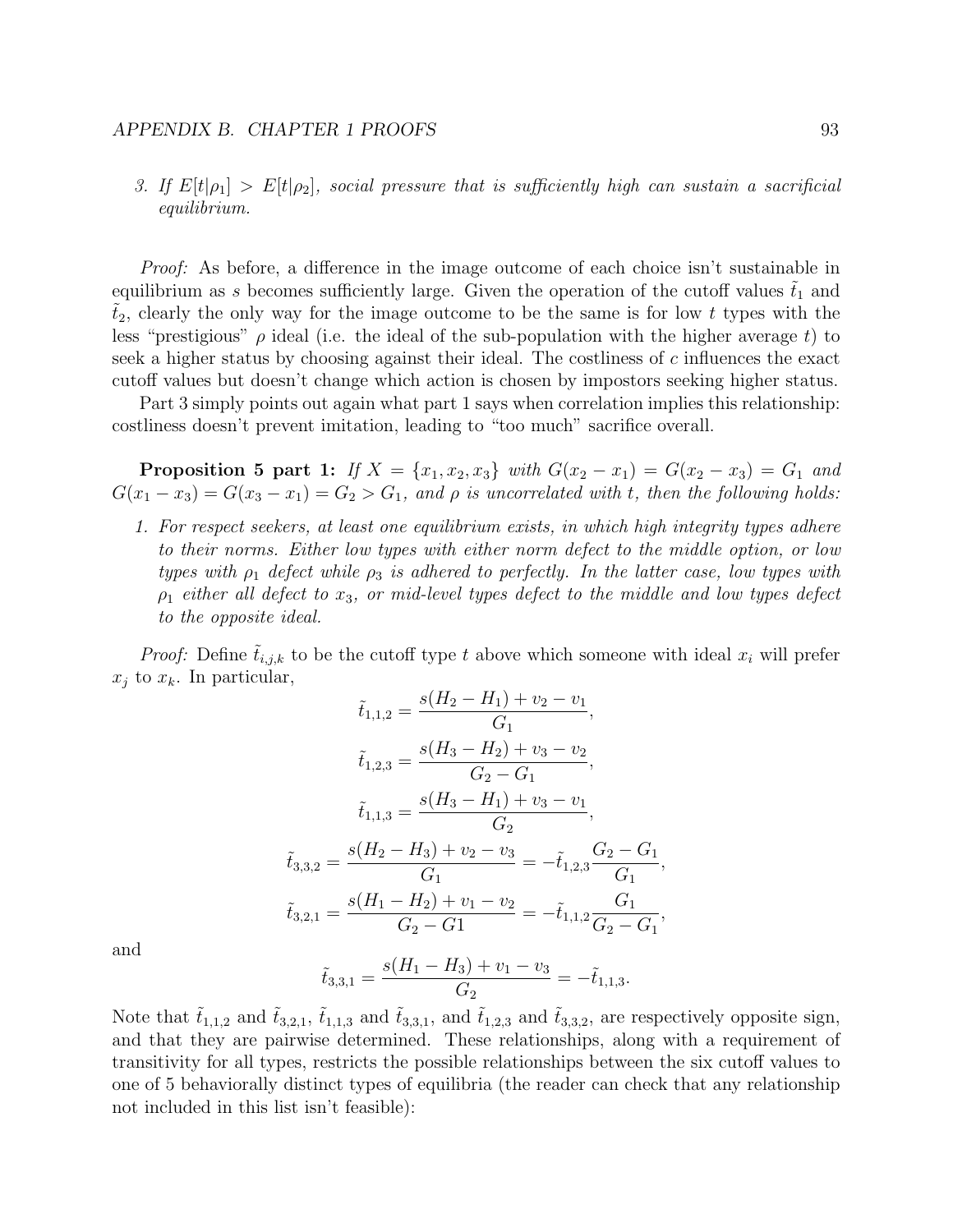- Type 1:  $\tilde{t}_{1,1,2} > \tilde{t}_{1,1,3} > \tilde{t}_{1,2,3} > 0$  (while  $\tilde{t}_{3,2,1}, \tilde{t}_{3,3,2}, \tilde{t}_{3,3,1} < 0$  necessarily). Types with  $\rho_1$ differentiate between all three options: types with  $t > t_{1,1,3}$  choose  $x_1$ , with  $t_{1,2,3} < t <$  $t_{1,1,3}$  choose  $x_2$ , and with  $t < \tilde{t}_{1,2,3}$  choose  $x_3$ . All types with  $\rho_3$  choose  $x_3$ .
- Type 2:  $\tilde{t}_{1,2,3} > \tilde{t}_{1,1,3} > 0, \tilde{t}_{1,1,2}$  ( $\tilde{t}_{1,1,2}$  may have either sign). In this type, types with  $\rho_1$ choose  $x_1$  if  $t > \tilde{t}_{1,1,3}$  and  $x_3$  otherwise. All types with  $\rho_3$  choose  $x_3$ .
- Type 3:  $\tilde{t}_{1,1,2} > 0$ ,  $\tilde{t}_{1,1,3} > \tilde{t}_{1,2,3}$ . In this type, types with  $\rho_1$  choose  $x_1$  if  $t > \tilde{t}_{1,1,2}$  and choose  $x_2$  otherwise, and types with  $\rho_2$  choose  $x_3$  if  $t > \tilde{t}_{3,3,2} > 0$  and  $x_2$  otherwise.
- Type 4:  $\tilde{t}_{3,2,1} > \tilde{t}_{3,3,1} > 0, \tilde{t}_{3,2,3}$ . In this type, types with  $\rho_2$  choose  $x_3$  if  $t > \tilde{t}_{3,3,1}$  and  $x_1$ otherwise. All types with  $\rho_1$  choose  $x_1$ .
- Type 5:  $\tilde{t}_{3,3,2} > \tilde{t}_{3,3,1} > \tilde{t}_{3,2,1} > 0$ . Types with  $\rho_3$  differentiate between all three options: types with  $t > \tilde{t}_{3,3,1}$  choose  $x_3$ , with  $\tilde{t}_{3,2,1} < t < \tilde{t}_{3,3,1}$  choose  $x_2$ , and with  $t < \tilde{t}_{3,2,1}$ choose  $x_1$ . All types with  $\rho_1$  choose  $x_1$ .

Additionally, the assumption that  $v_3 > v_1$  eliminates the last two possibilities. In these equilibria, by definition of the image function,  $H_1 < H_3$ , so since  $v_3 > v_1$  as well,  $t_{3,3,1} =$  $s(H_1-H_3)+v_1-v_3$  $\frac{d_3+v_1-v_3}{G_2}$  must be negative. But equilibria of type 4 or 5 require that it be positive.

This establishes the described form of all equilibria. Next, I will show that only type 2 equilibria are permitted in the limit when  $s \to \infty$ .

- 1. By definition of  $m_{rs}$ , in a type 1 equilibrium,  $m_1 > m_2, m_3$ . A partial requirement for a type 1 equilibrium is that  $\tilde{t}_{1,1,3} > \tilde{t}_{1,2,3} > 0 \leftrightarrow \frac{v_3 - v_1 + sH_3 - sH_1}{G_2} > \frac{v_3 - v_2 + sH_3 - sH_2}{G_2 - G_1}$  $\frac{2+ sH_3 - sH_2}{G_2 - G_1} > 0.$ Therefore,  $\tilde{t}_{1,1,3} > 0$  requires, as  $s \to \infty$ , that  $m_1 \to m_3$  and  $\tilde{t}_{1,1,3}$  remains finite. This occurs only when  $t_{1,1,3} \rightarrow 0$ , which implies that  $m_2 = 0$ , which implies that  $t_{1,2,3}$  grows infinite. This contradicts the stated relationship, so no equilibrium of type 1 exists when  $s \to \infty$ .
- 2. Type 2 requires, in part, that  $\tilde{t}_{1,2,3} > \tilde{t}_{1,1,3} > 0 \leftrightarrow \frac{v_3 v_2 + sH_3 sH_2}{G_2 G_1} > \frac{v_3 v_1 + sH_3 sH_1}{G_2}$  $\frac{-sH_3 - sH_1}{G_2} > 0.$ By definition of  $m_{rs}$ ,  $m_1 > m_3$ , and  $m_2$  is undefined as  $x_2$  is never chosen on the equilibrium path. We must resort to the D1 criterion to evaluate  $m_2$ .

We must consider three types of deviations to  $x_2$ : A person with  $\rho_1$  and  $t < \tilde{t}_{1,1,3}$ would normally choose  $x_3$ , but would prefer  $x_2$  if  $sH_2 > v_3 - v_2 + sH_3 - t(G_2 - G_1)$ . Since  $G_2 > G_1$ , then if type  $t \in [0, \tilde{t}_{1,1,3})$  is tempted to deviate for some mistaken belief  $\hat{H}_2$ , then type  $t = \tilde{t}_{1,1,3}$  is also tempted to deviate for the same mistaken belief. The D1 criterion therefore says that no weight can be placed on  $t \in [0, t_{1,1,3})$  (along with an inferred  $\rho_1$ ) when inferring a type after observing  $x_2$ . By a similar argument, someone with  $\rho_1$  and  $t > t_{1,1,3}$  would deviate from their normal choice of  $x_1$  under a mistaken belief satisfying  $s\hat{H}_2 > v_1 - v_2 + sH_1 + tG$ , and similarly no weight can be placed on  $t \in (t_{1,1,3}, \infty)$  (along with an inferred  $\rho_1$ ) when inferring a type from a choice of  $x_2$ . Lastly, someone with  $\rho_3$  might wish to deviate for a mistaken belief satisfying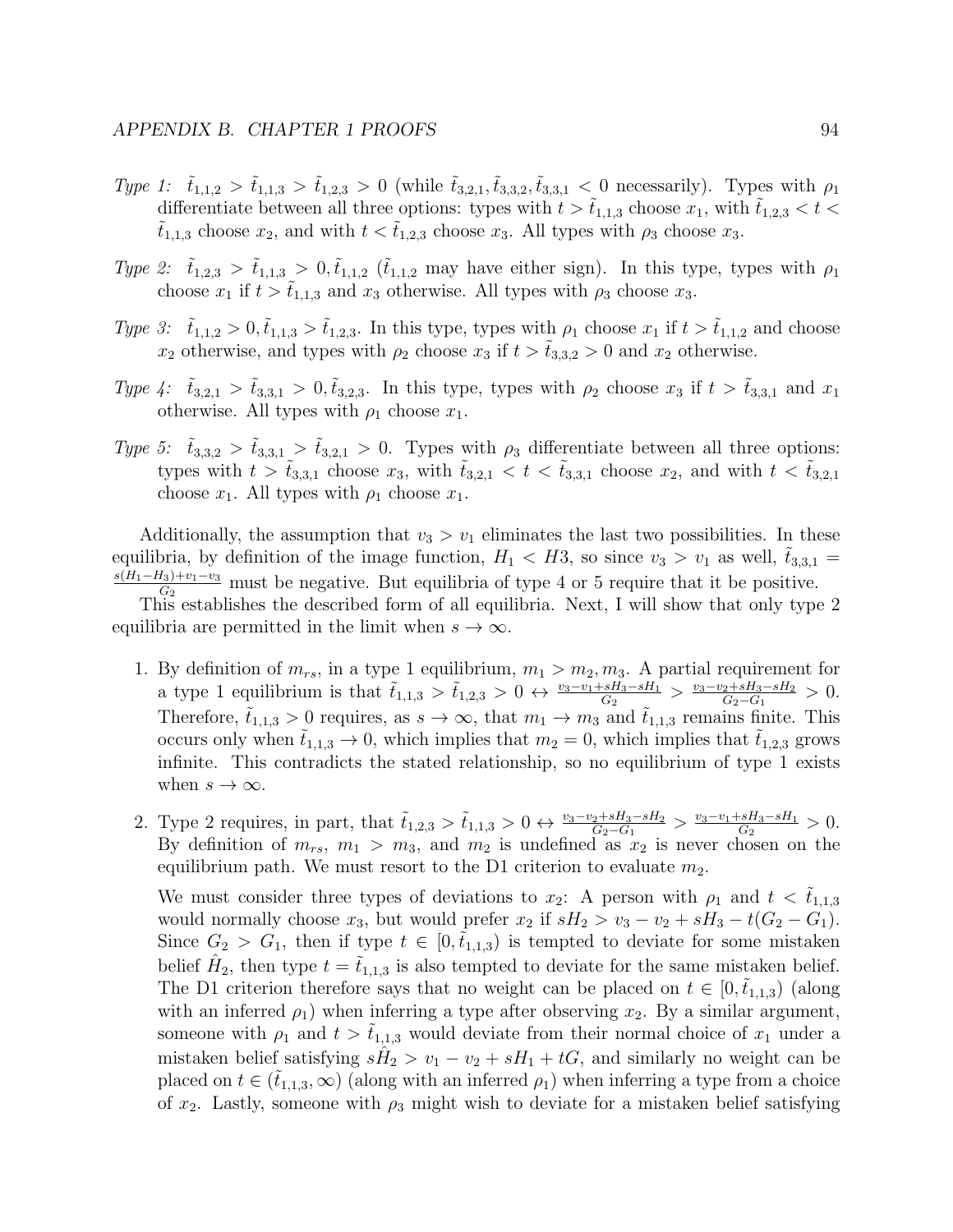$sH_2 > v_3 - v_2 + sH_3 + tG_1$ , and no weight may be placed on  $t \in (0, \infty)$  (along with an inferred  $\rho_3$ ) when observing  $x_2$ . Altogether, all weight must be placed on  $t = 0$  or  $t = \tilde{t}_{1,1,3}$ , which implies that  $m_2 \in [0,\tilde{t}_{1,1,3}]$ .

Referring back to the required relationship above,  $t_{1,1,3} > 0$  requires that  $H_1 \rightarrow H_3$  as  $s \to \infty$ , which can only occur when  $t_{1,1,3} \to 0$ . By the D1 criterion, as above, this means that  $m_2 \to 0$ . Therefore,  $\tilde{t}_{1,2,3} \to \infty$ , and  $\tilde{t}_{1,1,3} \to \frac{v_3-v_1}{G_2}$ , and the relationship is satisfied if  $v_3 > v_1$ , as we have assumed.

The final requirement is that  $\tilde{t}_{1,1,3} > \tilde{t}_{1,1,2}$ , which is also satisfied since  $\tilde{t}_{1,1,2} \to -\infty$ . In sum, there exists an equilibrium of type 2 as  $s \to \infty$ .

3. Type 3 equilibria require, in part, that  $t_{1,1,2} > 0 \leftrightarrow v_2 - v_1 + sH_2 - sH_1 > 0$  and  $\tilde{t}_{1,2,3} > 0 \leftrightarrow v_3 - v_2 + sH_3 - sH_2 > 0$ . And by definition of  $m_{rs}, m_1, m_3 > m_2$ . The latter inequality is therefore always satisfied as  $s \to \infty$ . The former inequality requires both that  $v_2 > v_1$  and  $H_1 \rightarrow H_2$ . But by definition of  $m_{rs}$ , this can only occur if  $\tilde{t}_{3,3,2} \to \infty$ . But this can't be true, since  $\tilde{t}_{3,3,2} = \frac{v_2 - v_3 + sH_2 - sH_3}{G_1} \to -\infty$  when  $H_2 = H_1 = H(\bar{t})$  and  $H_3 \to \infty$ . So no type 3 equilibrium exists when  $s \to \infty$ .

It remains to be shown that some equilibrium of one of these three types always exists. I will again appeal to Brouwer's fixed point theorem, but a continuous function on a compact, convex space that defines equilibrium at its fixed points must be carefully constructed. In the following, the three parameters of interest are  $t_{1,1,2}$ ,  $t_{1,1,3}$  and  $t_{1,2,3}$ , but I will refer to  $t_{3,j,k}$  where convenient rather than the equivalent values written in terms of  $t_{1,j,k}$ .

A type 1 equilibrium is defined by the relationship  $t_{1,1,2}(t_{1,1,2}, t_{1,1,3}, t_{1,2,3}) > t_{1,1,3}(t_{1,1,2}, t_{1,1,3}, t_{1,2,3}) >$  $t_{1,2,3}(t_{1,1,2}, t_{1,1,3}, t_{1,2,3})$  along with the following six equations that must be satisfied:

$$
\hat{t}_{1,1,2}(t_{1,1,2}, t_{1,1,3}, t_{1,2,3}) = \frac{s(H(m_2(t_{1,1,2}, t_{1,1,3}, t_{1,2,3})) - H(m_1(t_{1,1,2}, t_{1,1,3}, t_{1,2,3}))) + v_2 - v_1}{G_1}
$$
\n
$$
\hat{t}_{1,1,3}(t_{1,1,2}, t_{1,1,3}, t_{1,2,3}) = \frac{s(H(m_3(t_{1,1,2}, t_{1,1,3}, t_{1,2,3})) - H(m_1(t_{1,1,2}, t_{1,1,3}, t_{1,2,3}))) + v_2 - v_1}{G_2}
$$
\n
$$
\hat{t}_{1,2,3}(t_{1,1,2}, t_{1,1,3}, t_{1,2,3}) = \frac{s(H(m_3(t_{1,1,2}, t_{1,1,3}, t_{1,2,3})) - H(m_2(t_{1,1,2}, t_{1,1,3}, t_{1,2,3}))) + v_2 - v_1}{G_2 - G_1}
$$
\n
$$
m_1(t_{1,1,2}, t_{1,1,3}, t_{1,2,3}) = \frac{\int_{t_{1,1,2}}^{\infty} t\phi(t)dt}{1 - \Phi(t_{1,1,2})}
$$
\n
$$
m_2(t_{1,1,2}, t_{1,1,3}, t_{1,2,3}) = \frac{\int_{t_{1,1,2}}^{t_{1,1,2}} t\phi(t)dt}{\Phi(t_{1,1,2}) - \Phi(t_{1,2,3})}
$$

and

$$
m_3(t_{1,1,2}, t_{1,1,3}, t_{1,2,3}) = \frac{(1-p_1)\overline{t} + p_1 \int_0^{t_{1,2,3}} t\phi(t)dt}{1 - p_1 + p_1 \Phi(t_{1,2,3})}.
$$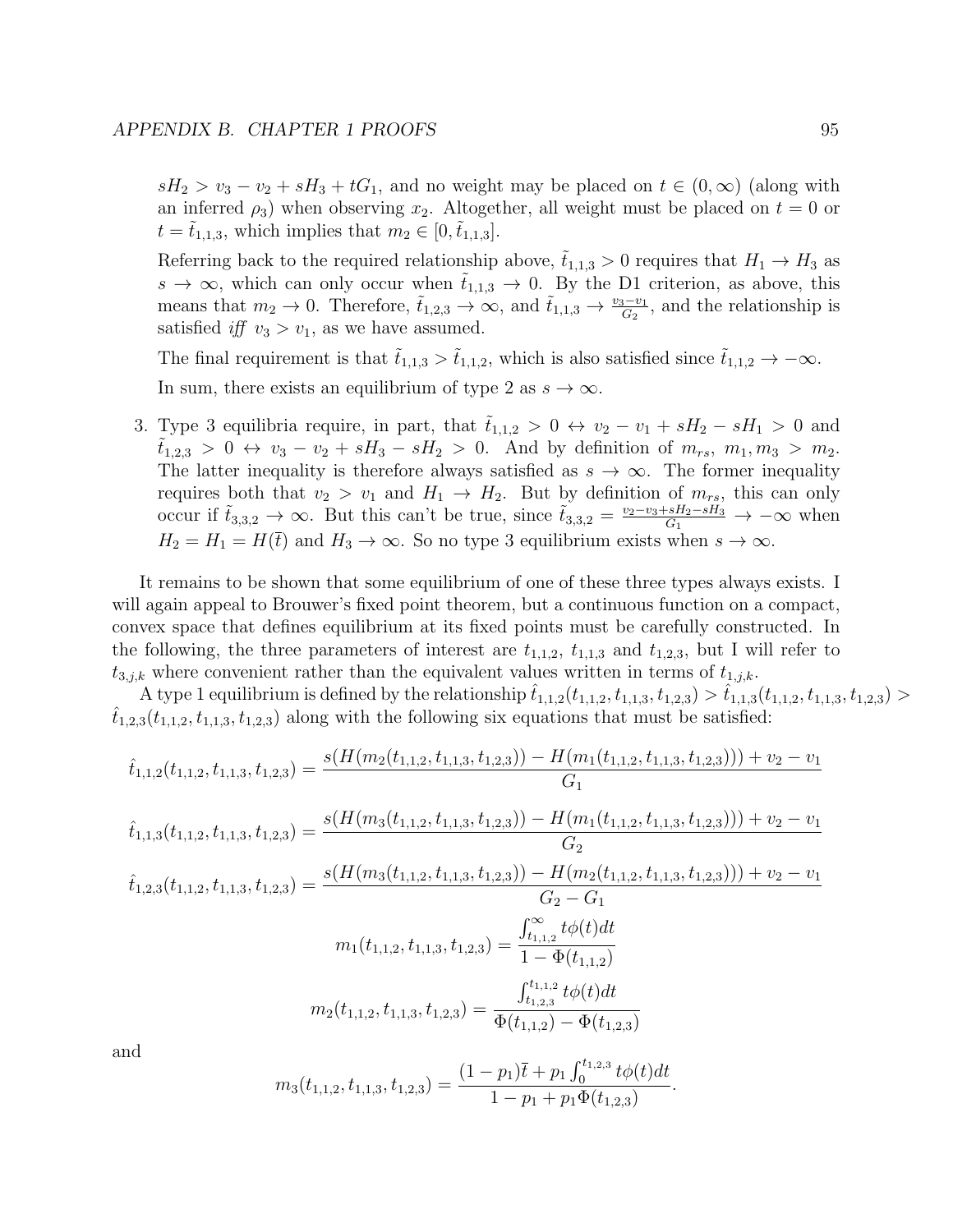#### APPENDIX B. CHAPTER 1 PROOFS 96

And in a type two equilibrium, the first three equations remain the same, but we must have the relationship  $\hat{t}_{1,1,2}(t_{1,1,2}, t_{1,1,3}, t_{1,2,3}) > \hat{t}_{1,1,3}(t_{1,1,2}, t_{1,1,3}, t_{1,2,3}) > \hat{t}_{1,2,3}(t_{1,1,2}, t_{1,1,3}, t_{1,2,3})$ and the image functions

$$
m_1(t_{1,1,2}, t_{1,1,3}, t_{1,2,3}) = \frac{\int_{t_{1,1,3}}^{\infty} t \phi(t) dt}{1 - \Phi(t_{1,1,3})}
$$

$$
m_2(t_{1,1,2}, t_{1,1,3}, t_{1,2,3}) = t_{1,1,3}
$$

and

$$
m_3(t_{1,1,2}, t_{1,1,3}, t_{1,2,3}) = \frac{(1-p_1)\overline{t} + p_1 \int_0^{t_{1,1,3}} t\phi(t)dt}{1 - p_1 + p_1 \Phi(t_{1,1,3})}.
$$

where  $m_2$  results from restricting attention to a subset of equilibria that satisfy the D1 criterion. As shown above,  $m_2$  must fall in the interval  $[0, t_{1,1,3}]$ , and imposing  $m_2 = t_{1,1,3}$ ensures continuity in  $t_{1,1,2}$ ,  $t_{1,2,3}$ , and  $t_{1,1,3}$ .

In a type three equilibrium, the expressions for  $\hat{t}_{i,j,k}$  remain the same but we must satisfy  $\hat{t}_{1,1,2}(t_{1,1,2}, t_{1,1,3}, t_{1,2,3}) > \hat{t}_{1,1,3}(t_{1,1,2}, t_{1,1,3}, t_{1,2,3}) > \hat{t}_{1,2,3}(t_{1,1,2}, t_{1,1,3}, t_{1,2,3})$  and the following image functions:

$$
m_1(t_{1,1,2}, t_{1,1,3}, t_{1,2,3}) = \frac{\int_{t_{1,1,2}}^{\infty} t\phi(t)dt}{1 - \Phi(t_{1,1,2})}
$$

$$
m_2(t_{1,1,2}, t_{1,1,3}, t_{1,2,3}) = \frac{(1 - p_1) \int_0^{t_{3,3,2}} + p_1 \int_0^{t_{1,1,2}} t\phi(t)dt}{(1 - p_1)\Phi(t_{3,3,2}) + p_1\Phi(t_{1,1,2})}
$$

and

$$
m_3(t_{1,1,2}, t_{1,1,3}, t_{1,2,3}) = \frac{\int_{t_{3,3,2}}^{\infty} t\phi(t)dt}{1 - \Phi(t_{3,3,2})}.
$$

We can combine the conditions for all three types of equilibria as follows: The equations for  $\hat{t}_{i,j,k}$  remain the same, and we must satisfy *either*  $\hat{t}_{1,1,2}(t_{1,1,2}, t_{1,1,3}, t_{1,2,3}) > \hat{t}_{1,1,3}(t_{1,1,2}, t_{1,1,3}, t_{1,2,3}) >$  $\hat{t}_{1,2,3}(t_{1,1,2}, t_{1,1,3}, t_{1,2,3})$  or  $\hat{t}_{1,2,3}(t_{1,1,2}, t_{1,1,3}, t_{1,2,3}) > \hat{t}_{1,1,3}(t_{1,1,2}, t_{1,1,3}, t_{1,2,3}) > \hat{t}_{1,2,3}(t_{1,1,2}, t_{1,1,3}, t_{1,1,2}).$ And, we have the following image functions:

$$
m_1(t_{1,1,2}, t_{1,1,3}, t_{1,2,3}) = \frac{\int_{\max(t_{1,1,3}, t_{1,1,2})}^{\infty} t\phi(t)dt}{1 - \Phi(\max(t_{1,1,3}, t_{1,1,2}))}
$$

$$
m_2(t_{1,1,2}, t_{1,1,3}, t_{1,2,3}) = \begin{cases} \frac{p_1 \int_{\max(t_{1,2,3}, 0)}^{t_{1,1,2}} t\phi(t)dt + (1 - p_1) \int_0^{\max(0, t_{3,3,2})} t\phi(t)dt}{p_1(\Phi(t_{1,1,2}) - \Phi(\max(0, t_{1,2,3})) + (1 - p_1)\Phi(\max(0, t_{3,3,2})))} & \text{if } t_{1,2,3} < t_{1,1,3} \\ t_{1,1,3} & \text{otherwise} \end{cases}
$$

(ensuring continuity again by imposing  $m_2 = t_{1,1,3}$  when  $x_2$  is never chosen), and

$$
m_3(t_{1,1,2}, t_{1,1,3}, t_{1,2,3}) = \frac{(1-p_1) \int_{\max(0,t_{3,3,2})}^{\infty} t \phi(t) dt + p_1 \int_0^{\max(0,\min(t_{1,2,3}, t_{1,1,3}))} t \phi(t) dt}{(1-p_1)(1-\Phi(\max(0,t_{3,3,2}))) + p_1 \Phi(\max(0,\min(t_{1,2,3}, t_{1,1,3})))}.
$$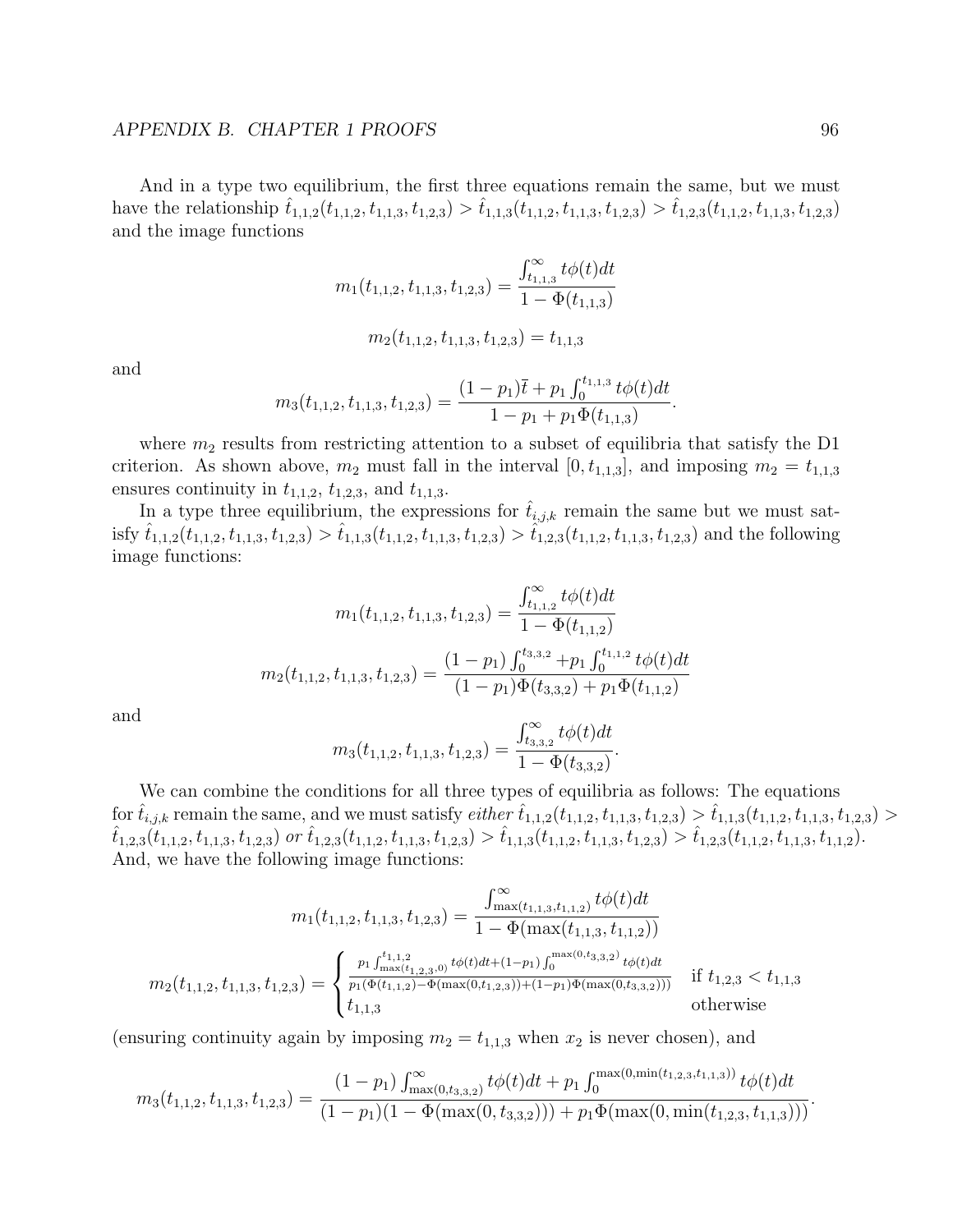### APPENDIX B. CHAPTER 1 PROOFS 97

Next define some convenient notation:

$$
\underline{H} \equiv \min_c \frac{(1 - p_1)\overline{t} + p_1 \int_0^c t \phi(t) dt}{1 - p_1 + p_1 \Phi(c)}.
$$

Then, we can establish that each  $t_{1,j,k}$  must fall within a finite interval, using the maximum and minimum values of the image functions above. In particular,

$$
\hat{t}_{1,1,2} \in \left[\frac{-s\overline{H} + v_2 - v_1}{G_1}, \frac{s(\overline{H} - H(\overline{t})) + v_2 - v_1}{G_1}\right],
$$
  

$$
\hat{t}_{1,1,3} \in \left[\frac{s(\overline{H} - H(\overline{t})) + v_3 - v_1}{G_2}, \frac{s(\underline{H} - \overline{H}) + v_3 - v_1}{G_2}\right],
$$

and

$$
\hat{t}_{1,2,3} \in \left[\frac{s\overline{H} + v_3 - v_2}{G_2 - G_1}, \frac{s(\underline{H} - \overline{H}) + v_3 - v_2}{G_2 - G_1}\right]
$$

.

Since each of these intervals is finite, the range of  $\hat{T} = (\hat{t}_{1,1,2}, \hat{t}_{1,1,3}, \hat{t}_{1,2,3})$  is a compact, convex subset of  $\mathbb{R}^3$ . Call this set D. Since  $\hat{T}$  is also defined to be continuous, by Brouwer's fixed point theorem, we know that  $\hat{T}$  has a fixed point within  $D$ .

This fixed point will satisfy the six equations necessary for either a type 1, type 2, or type 3 equilibrium, but is not guaranteed to satisfy the inequalities relating  $t_{1,1,2}$ ,  $t_{1,1,3}$ , and  $t_{1,2,3}$  which guarantee that these three parameters describe a state in which preferences are transitive. Restricting attention to the subset of  $D$  corresponding to feasible preferences prevents us from appealing to Brouwer's fixed point theorem, as this subset is not convex; for example, while  $(t_{1,1,2},t_{1,1,3},t_{1,2,3}) = (5,4,1)$  falls in the category of type 1 equilibria, and  $(-1, 4, 5)$  falls in case 2, the midpoint between these values,  $(2, 4, 3)$ , leads to intransitive preferences.

However, we can show that the image of any point in D under  $\hat{T}$  leads to transitive preferences. Transitive preferences arise when either  $t_{1,1,2} > t_{1,1,3} > t_{1,2,3}$ , or when  $t_{1,2,3} >$  $t_{1,1,3} > t_{1,1,2}$ . But notice that

$$
t_{1,1,2} > t_{1,1,3}
$$
\n
$$
\iff \frac{s(H_2 - H_1) + v_2 - v_1}{G_1} > \frac{s(H_3 - H_1) + v_3 - v_1}{G_2}
$$
\n
$$
\iff s\left(\frac{H_2}{G_1} - \frac{H_3}{G_2} - \frac{(G_2 - G_1)H_1}{G_1G_2}\right) + \frac{v_2}{G_1} - \frac{v_3}{G_2} - \frac{(G_2 - G_1)v_1}{G_1G_2}
$$
\n
$$
\iff s\left(\frac{H_2}{G_2 - G_1} - \frac{H_3}{G_2(G_2 - G_1)} - \frac{H_1}{G_2}\right) + \frac{v_2}{G_2 - G_1} - \frac{v_3}{G_2(G_2 - G_1)} - \frac{v_1}{G_2} > 0
$$
\n
$$
\iff \frac{s(H_3 - H_1) + v_3 - v_1}{G_2} > \frac{s(H_3 - H_2) + v_3 - v_2}{G_2 - G_1}
$$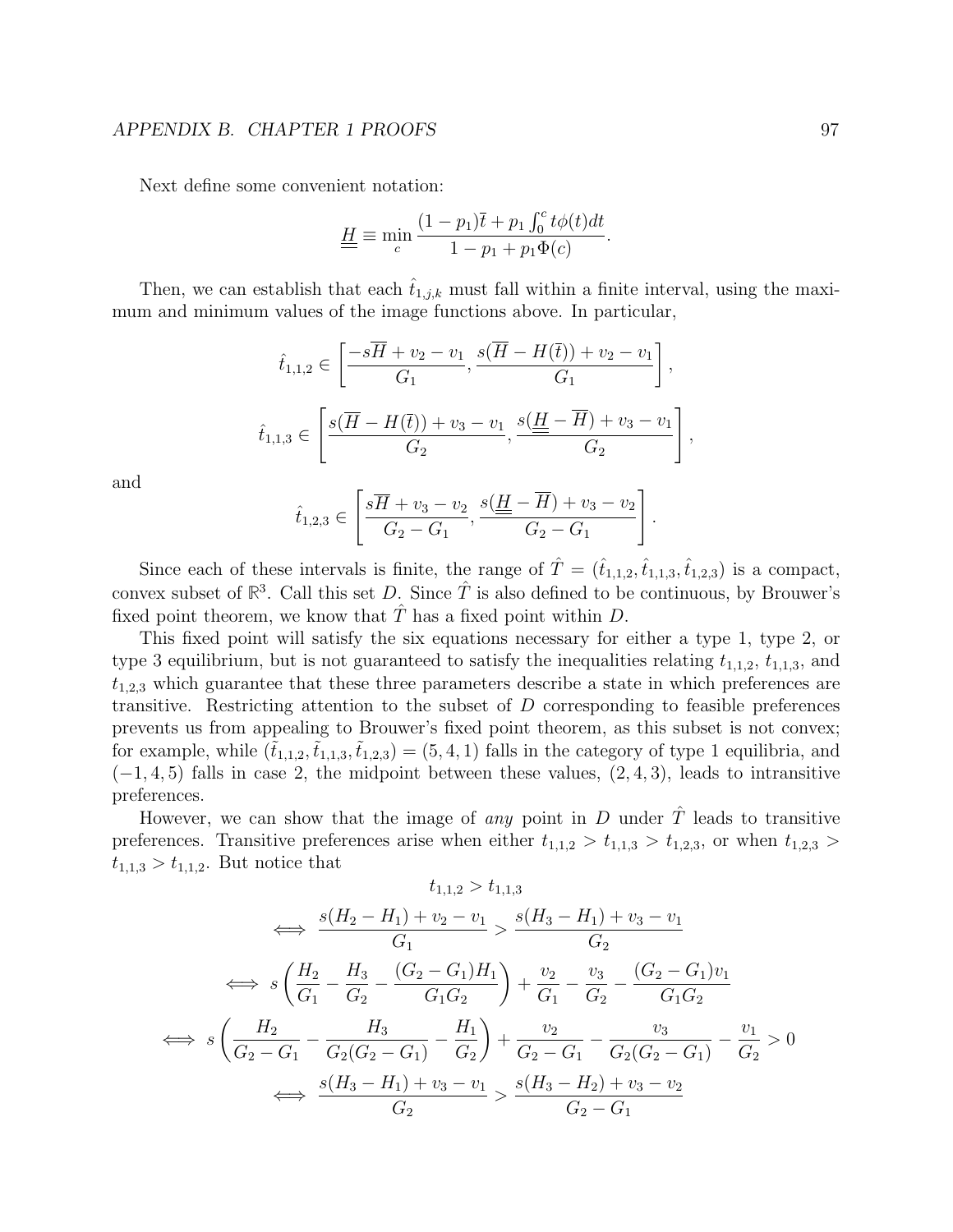$$
\iff t_{1,1,3} > t_{1,2,3}.
$$

That is, no matter what relation two components of  $\hat{T}$  take towards each other, the third is guaranteed to fall in the range required for rational preferences. In other words, while D is a convex, compact subset of  $\mathbb{R}^3$ ,  $\hat{T}(D) \subset D$  is the nonconvex subset containing only points that lead to rational preferences. Therefore, whatever the fixed point of  $T$  is on  $D$ , it describes a valid equilibrium of one of the three types described above. This completes the proof.

**Proposition 5 part 2:** If  $X = \{x_1, x_2, x_3\}$  with  $G(x_2 - x_1) = G(x_2 - x_3) = G_1$  and  $G(x_1 - x_3) = G(x_3 - x_1) = G_2 > G_1$ , and  $\rho$  is uncorrelated with t, then the following holds:

2. For approval seekers, a unique equilibrium exists of the same form as described for respect seekers.

*Proof:* Any equilibrium must be of the form described in the proof of Proposition 5 part 1, as that argument does not depend on the definition of  $H_{rs}$  compared to  $H_{as}$ . The unique equilibrium trivially exists as the response of each type to fixed, exogenous factors in their optimization problem.

**Proposition 6:** If  $X = \{x_1, x_2, x_3\}$  with  $G(x_2-x_1) = G(x_2-x_3) = G_1$  and  $G(x_1-x_3) = G_2$  $G(x_3 - x_1) = G_2 > G_1$ , and  $\rho$  is uncorrelated with t, then the following hold:

- 1. As social pressure rises, in the limit, all respect seekers adhere closer to their own norms, with only very low integrity types with one norm defecting to the other norm and no one choosing the compromise option.
- 2. As social pressure rises, in the limit, either all approval seekers pool on the majority's ideal action  $x_1$  or  $x_3$ , or they all compromise by choosing  $x_2$ .

Proof: Part 1 is a secondary conclusion of the proof of Proposition 5 part 1.

For part 2, note that the social image of each action is fixed:  $m(x_1) = -(1 - p_1)G_2$ ,  $m(x_2) = -G_1$ , and  $m(x_3) = -p_1G_2$ . Any of these quantities may be smallest (i.e. most negative), and as s increases,  $H(m(x))$  becomes the overwhelming factor in each person's decision. Therefore, in the limit, everyone pools on the action with the least negative image. Note that this is a substantive difference from lower levels of social pressure since, as in Proposition 5, all five types of equilibria exist at low s.

**Proposition 7**: If individuals are motivated by both approval and respect,  $X = \{x_1, x_2\}$ , and  $\rho$  and  $t$  are uncorrelated, the following hold:

1. Low-t types choose arg max  $v(x_i)$  for sufficiently small  $s_{as}$  but choose arg max  $H_{as}(m_{as}(x_i))$ for larger s.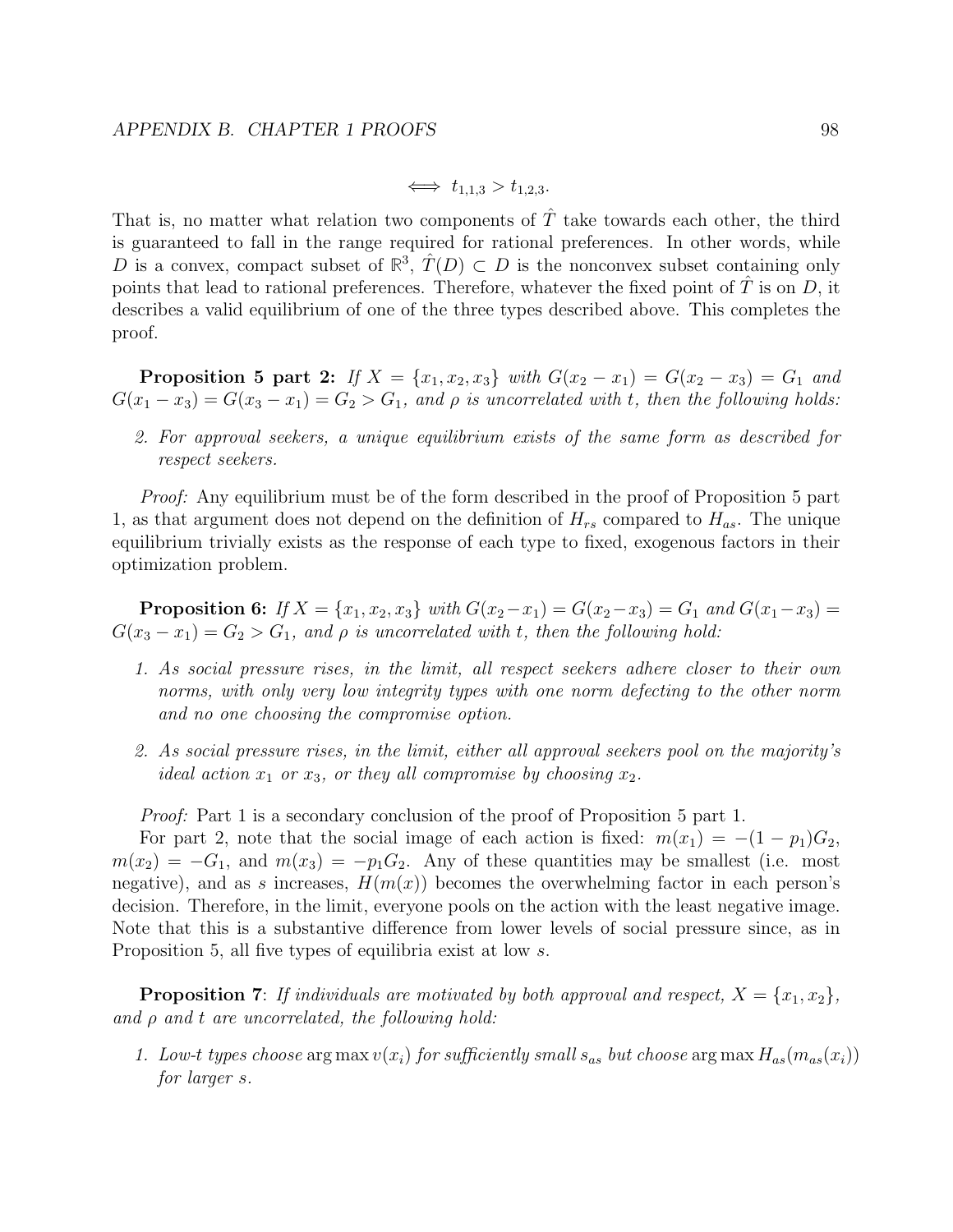- 2. At a fixed level of  $s_{as}$ , increasing  $s_{rs}$  in the limit leads to perfect adherence to personal norms.
- 3. At a fixed level of  $s_{rs}$ , increasing  $s_{as}$  in the limit leads to perfect conformity with majority opinion.
- 4. As  $s_{as}$  and  $s_{rs}$  simultaneously increase, in the limit, equilibrium can take either of the two forms above.

#### Proof:

Part 1 is true by Propositions 1 and 2, since the quantity  $v(x_i)$  in those results is replaced in this setting with  $v(x_i) + s_{as}H_{as}(m_{as}(x_i))$ . At small  $s_{as}$ , the first term dominates, and at higher  $s_{as}$ , the latter dominates.

Similarly to part 1, parts 2 and 3 follows from Propositions 1 and 2.

Following the same intermediate value theorem argument of the proof of Proposition 1 part 2, with an appropriately modified definition of  $\hat{t}$ , shows that when  $s_{as}$  is large enough that  $v_2-v_1+s_{as}(H_{as}(m_2)-H_{as}(m_1))>0$ ,  $\hat{t}$  must fall within  $[0,\infty]$ . Along with the previous two parts, this proves part 4.

**Proposition 8 part 1:** In the endogenous norm game, the following holds:

1. For respect seekers, equilibria take one of four forms: a pooling equilibrium in which everyone chooses  $x_2$  and  $y_2$  and  $\rho_2$  always, a pooling equilibrium in which everyone chooses  $\rho_1$ ,  $x_1$  and  $y_1$ , an equilibrium in which sufficiently high types choose  $\rho_1$ ,  $x_1$  and  $y_1$  while lower types choose  $x_2$  over  $x_1$ , and an equilibrium in which sufficiently high types choose  $\rho_2$ ,  $x_2$  and  $y_2$  always, while lower types choose  $y_1$  over  $y_2$ . 1.

Proof: This proof examines eight cases in order to determine whether equilibria exist for those cases. In each choice set either  $\tilde{t}_1$  or  $\tilde{t}_2$  is positive, and the positive cutoff value for the x choice set might be larger or smaller than the positive cutoff value for the y choice set, so there are 8 possible cases corresponding to the relationships between cutoff values. Recall the definitions of the cutoff values:

$$
\tilde{t}_{1,x} = \frac{s(H(m(x_2)) - H(m(x_1))) + v(x_2) - v(x_1)}{G}
$$
\n
$$
\tilde{t}_{2,x} = \frac{s(H(m(x_1)) - H(m(x_2))) + v(x_1) - v(x_2)}{G} = -\tilde{t}_{1,x}
$$
\n
$$
\tilde{t}_{1,y} = \frac{s(H(m(y_2)) - H(m(y_1))) + v(y_2) - v(y_1)}{G}
$$
\n
$$
\tilde{t}_{2,y} = \frac{s(H(m(y_1)) - H(m(y_2))) + v(y_1) - v(y_2)}{G} = -\tilde{t}_{1,y}
$$

Given  $\tilde{t}_{i,j}$ , type  $\rho_i$  chooses  $j_i$  iff  $t > \tilde{t}_{i,j} \ \forall \ i \in \{1,2\}$  and  $j \in \{x,y\}$ .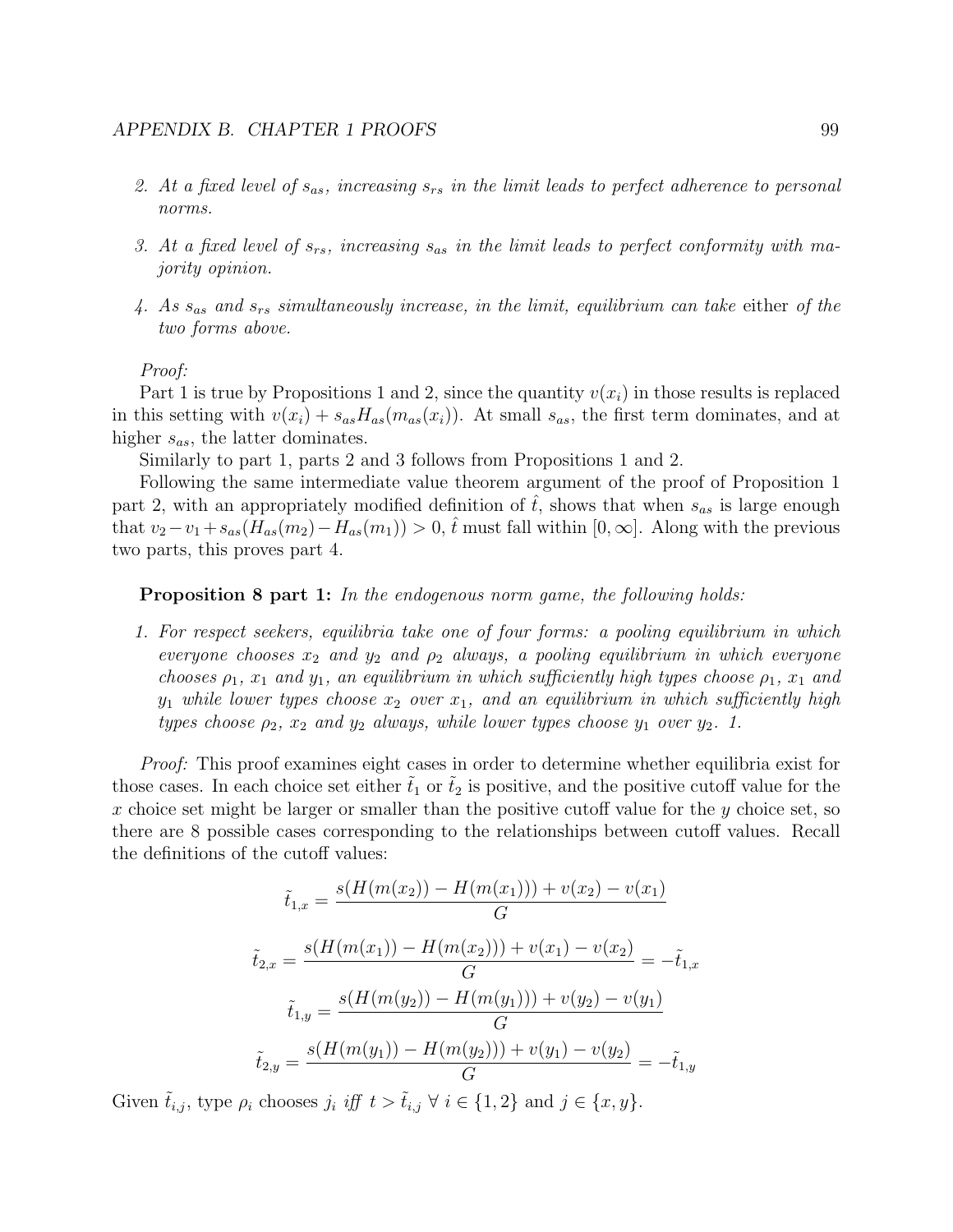In all cases, I determine what equilibria are possible, and find the conditions on the magnitudes of the cutoff values and beliefs about off-equilibrium path outcomes that must hold (relative to the model parameters specifying consumption utility, etc, of course) for such an equilibrium to exist.

First consider low types. Their integrity is low enough that their choices are not affected by their choice of ideal. If their choices are aligned along a particular ideal, they will strictly prefer to choose the corresponding ideal. If not, they are indifferent between choices of ideal, because either way, half of their choices will induce guilt. Therefore, simply based on the cutoff values, we immediately know the choices and ideals of low types.

Now consider high types. High types will always choose in accordance with their ideal. They will prefer to choose  $\rho = \rho_1$  iff, in expectation, those choices lead to a higher utility. That is, *iff* 

$$
sH(m(x_1)) + v(x_1) + sH(m(y_1)) + v(y_1) > sH(m(x_2)) + v(x_2) + sH(m(y_2)) + v(y_2).
$$
 (B.1)

Rearranging reveals that this condition is equivalent to  $\tilde{t}_{2,x} > \tilde{t}_{1,y} \Leftrightarrow \tilde{t}_{1,x} < \tilde{t}_{2,y}$ .

Lastly, consider middle types. They will always behave like high types, which can be seen by going through the algebra of two key examples and generalizing that to all cases. Suppose, first, that  $t_{1,x} > t_{1,y} > 0$ . Then middle types will choose  $x_2$  and  $y_2$  if they choose  $\rho_2$ , but will choose  $x_2$  and  $y_1$  if they choose  $\rho_1$ . They will prefer to choose  $\rho_1$  iff  $sH(m(y_1))+v(y_1)-tG >$  $sH(m(y_2)) + v(y_2) \Leftrightarrow t \leq t_{2,y}$ . This is false by hypothesis, since  $t_{2,y} = -t_{1,y} < 0$ . They will therefore choose the ideal that leads to them comply perfectly with it, and therefore will act like high types.

On the other hand, suppose that  $t_{1,x} > t_{2,y} > 0$ . The middle types with  $\rho_1$  will choose  $y_1$  and  $x_2$  and with  $\rho_2$  will choose  $x_2$  and  $y_2$ . They prefer  $\rho_1$  iff  $sH(m(y_1)) + v(y_1) - tG >$  $sH(m(y_2)) + v(y_2) \Leftrightarrow t \leq \tilde{t}_{2,y}$ , which is again false by hypothesis. Middle types will act like high types.

These two cases generalize to all possibilities by relabeling the cutoff values in the argument above, so altogether we have that high and middle types choose  $\rho_1$  iff  $\tilde{t}_{2,x} > \tilde{t}_{1,y} \Leftrightarrow$  $t_{1,x} < t_{2,y}$  and low types will either choose the ideal that allows them to be consistent but selfish, if it exists, or will be indifferent between ideals.

I will rely on these insights about low and high types in each of the cases below.

1.  $t_{1,y} > t_{1,x} > 0$ : In this case, by the above reasoning, low types will choose  $\rho_2$ ,  $x_2$ , and  $y_2$ . High and middle types must choose the same, since  $\tilde{t}_{2,y} = -\tilde{t}_{1,y} < 0 < \tilde{t}_{1,x}$ . If all types choose  $x_2$  and  $y_2$ ,  $m(x_2) = m(y_2) = \overline{t}$ , then  $m(x_1)$  and  $m(y_1)$  represent off-equilibriumpath beliefs that must support equilibrium. The conditions for this equilibrium to hold are that the cutoff values satisfy the hypothesized relationship. If they do, optimality of choices and beliefs for all types follow immediately by definition of the cutoff values, as described above. The two conditions are, therefore: 1)  $\tilde{t}_{1,y} > \tilde{t}_{1,x} \Leftrightarrow H(m(x_1)) >$  $H(m(y_1)) + \frac{v(x_2) - v(x_1) + v(y_1) - v(y_2)}{s}$ , and 2)  $\tilde{t}_{1,x} > 0 \Leftrightarrow H(m(x_1)) < H(\bar{t}) + \frac{v(x_2) - v(x_1)}{s}$ .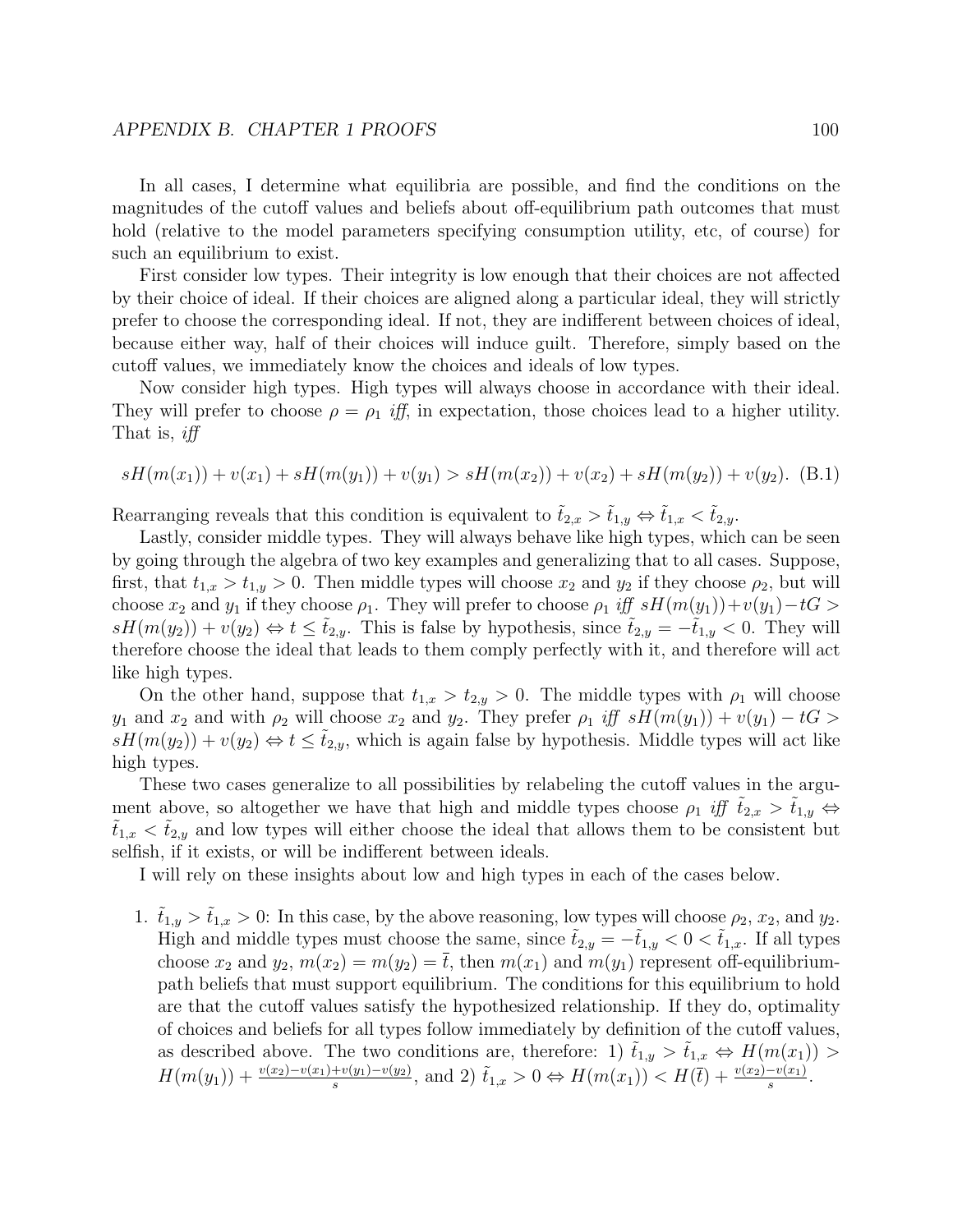- 2.  $t_{1,x} > t_{1,y} > 0$ : In this case, all types types will still choose  $\rho_2$ ,  $x_2$ , and  $y_2$ . In order for the hypothesized cutoff values to be in the given relation to each other, offequilibrium path beliefs  $m(x_1)$  and  $m(y_1)$  must satisfy: 1)  $\tilde{t}_{1,x} > \tilde{t}_{1,y} \Leftrightarrow H(m(x_1))$  $H(m(y_1)) + \frac{v(x_2) - v(y_1) + v(y_1) - v(y_2)}{s}$ , and 2)  $\tilde{t}_{1,y} > 0 \Leftrightarrow H(m(y_1)) < H(\bar{t}) + \frac{v(y_2) - v(y_1)}{s}$ .
- 3.  $\tilde{t}_{1,y} > \tilde{t}_{2,x} > 0$ : In this case, low types always choose  $x_1$  and  $y_2$  and are indifferent between ideals. Middle and high types always choose  $\rho_2$ ,  $x_2$  and  $y_2$ . With these choices, conditional expectations determine that  $m(x_2) > m(y_2) = \overline{t} > m(x_1)$ . But then we must have that  $t_{1,x} > 0$ , contradicting our hypothesis. Therefore no equilibrium is possible in this case.
- 4.  $t_{2,x} > t_{1,y} > 0$ : In this case, low types also always choose  $x_1$  and  $y_2$  and are indifferent between ideals, while middle and high types always choose  $\rho_1$ ,  $x_1$ , and  $y_1$ . We therefore have rational expectation image values such that  $m(y_1) > m(x_1) = \overline{t} > m(y_2)$ . But then  $t_{2,y} > 0$ , contradicting our hypothesis. There is therefore no equilibrium possible in this case.
- 5.  $t_{2,y} > t_{1,x} > 0$ : In this case low types always choose  $x_2$  and  $y_1$  and are indifferent between ideals. Middle and high types always choose  $\rho_1$ ,  $x_1$ , and  $y_1$ . We therefore have rational expectation image values such that  $m(x_1) > m(y_1) = \overline{t} > m(x_2)$  and  $m(y_2)$  is off-equilibrium. This and the cutoff values must satisfy the following two conditions for this equilibrium to exist (in which  $m(x_1)$  and  $m(x_2)$  are determined from Bayesian reasoning): 1)  $\tilde{t}_{2,y} > \tilde{t}_{1,x} \Leftrightarrow H(m(y_2)) < H(\bar{t}) + H\left(\frac{\int_{\tilde{t}_{1,x}}^{\infty} t\phi(t)dt}{1-\Phi(\tilde{t}_{1,x})}\right)$  $1-\Phi(\tilde{t}_{1,x})$  $\setminus$  $- H\left(\frac{\int_0^{\tilde{t}_{1,x}} t\phi(t)dt}{\delta(\tilde{t}_{1,x})}\right)$  $\overline{\Phi(\tilde{t}_{1,x})}$  $\setminus$  $+$  $v(y_1)-v(y_2)+v(x_1)-v(x_2)$  $\frac{f_v(x_1)-v(x_2)}{s}$ , and 2)  $\tilde{t}_{1,x} > 0 \Leftrightarrow H\left(\frac{\int_{\tilde{t}_{1,x}}^{\infty} t\phi(t)dt}{1-\Phi(\tilde{t}_{1,x})}\right)$  $1-\Phi(\tilde{t}_{1,x})$  $\left\langle H \left( \frac{\int_0^{\tilde{t}_{1,x}} t \phi(t) dt}{\Phi(\tilde{t}_{1,x})} \right) \right\rangle$  $\overline{\Phi(\tilde{t}_{1,x})}$  $\setminus$  $+\frac{v(x_2)-v(x_1)}{s}$  $\frac{-v(x_1)}{s}$ .
- 6.  $\tilde{t}_{1,x} > \tilde{t}_{2,y} > 0$ : In this case, low types always choose  $x_2$  and  $y_1$  and are indifferent between ideals, while middle and high types choose  $\rho_2$ ,  $x_2$ , and  $y_2$ . We therefore have rational expectation image values such that  $m(y_2) > m(x_2) = \overline{t} > m(y_1)$  and  $m(x_1)$  is off-equilibrium. This and the cutoff values must satisfy the following two conditions for this equilibrium to exist: 1)  $\tilde{t}_{1,x} > \tilde{t}_{2,y} \Leftrightarrow H(m(x_1)) < H(\bar{t}) + H\left(\frac{\int_{\tilde{t}_{2,y}}^{\infty} t\phi(t)dt}{1-\Phi(\tilde{t}_{2,y})}\right)$  $1-\Phi(\tilde{t}_{2,y})$  $\setminus$ −  $H\left(\frac{\int_0^{\tilde{t}_{2,y}}t\phi(t)dt}{\Phi(\tilde{t}_{2,y})}\right)$  $\overline{\Phi(\tilde{t}_{2,y})}$  $\setminus$  $+\frac{v(y_2)-v(y_1)+v(x_2)-v(x_1)}{s}$  $\frac{f_v(x_2) - v(x_1)}{s}$ , and 2)  $\tilde{t}_{2,y} > 0 \Leftrightarrow H\left(\frac{\int_{\tilde{t}_{2,y}}^{\infty} t \phi(t) dt}{1 - \Phi(\tilde{t}_{2,y})}\right)$  $1-\Phi(\tilde{t}_{2,y})$  $\left\langle H \left( \frac{\int_0^{\tilde{t}_{2,y}} t \phi(t) dt}{\Phi(\tilde{t}_{2,y})} \right) \right\rangle$  $\overline{\Phi(\tilde t_{2,y})}$  $\setminus$  $+$  $v(y_1)-v(y_2)$ s .
- 7.  $\tilde{t}_{2,y} > \tilde{t}_{2,x} > 0$ : In this case, low types choose  $x_1$  and  $y_1$  and strictly prefer  $\rho_1$ . Middle and high types also choose  $\rho_1$ ,  $x_1$ , and  $y_1$ . Therefore  $m(x_1) = m(y_1) = \overline{t}$ . Offequilibrium beliefs must satisfy the two conditions: 1)  $\tilde{t}_{2,y} > \tilde{t}_{2,x} \Leftrightarrow H(m(x_2)) >$  $H(m(y_2)) + \frac{v(x_1) - v(x_2) + v(y_2) - v(y_1)}{s}$ , and 2)  $\tilde{t}_{2,x} > 0 \Leftrightarrow H(m(x_2)) < H(\bar{t}) + \frac{v(x_1) - v(x_2)}{s}$ .
- 8.  $\tilde{t}_{2,x} > \tilde{t}_{2,y} > 0$ : In this case, low types choose  $x_1$  and  $y_1$  and strictly prefer  $\rho_1$ . Middle and high types choose  $\rho_1$ ,  $x_1$ , and  $y_1$ . Therefore  $m(x_1) = m(y_1) = \overline{t}$ , and off-equilibrium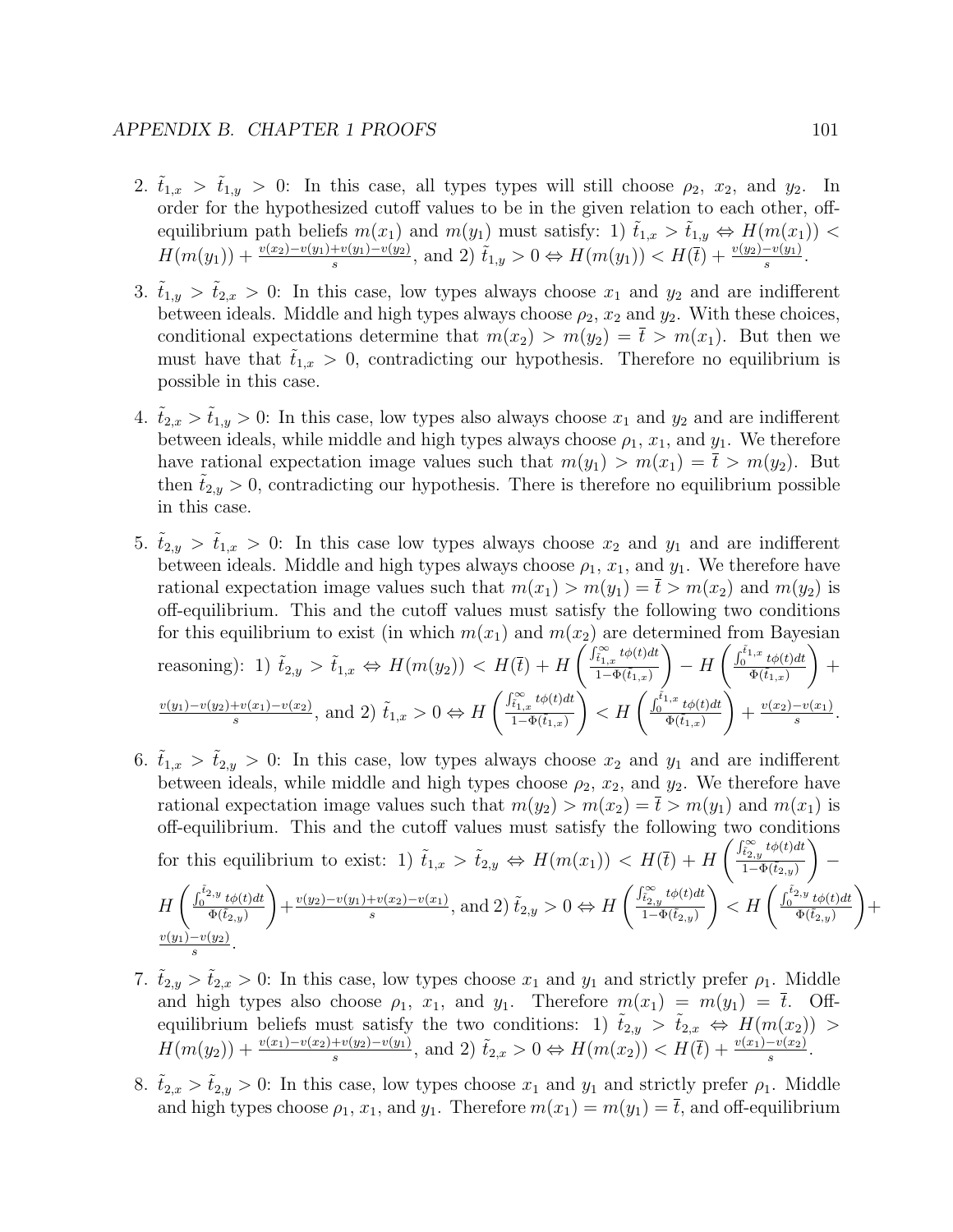beliefs must satisfy the two conditions: 1)  $\tilde{t}_{2,x} > \tilde{t}_{2,y} \Leftrightarrow H(m(x_2)) < H(m(y_2))$  +  $v(x_1)-v(x_2)+v(y_2)-v(y_1)$  $\frac{f^{(1)}(y_1)-v(y_1)}{s}$ , and 2)  $\tilde{t}_{2,y} > 0 \Leftrightarrow H(m(y_2)) < H(\bar{t}) + \frac{v(y_1)-v(y_2)}{s}$ .

These eight cases all fall into the four categories described in the proposition statement, completing the proof.

#### **Proposition 8 part 2:** In the endogenous norm game, the following holds:

2. For approval seekers, there exists an equilibrium of one of these same four types described in Proposition 8 part 1.

*Proof:* The demonstration of possible forms of equilibria in the proof of Proposition 8 part 1 isn't specific to respect seekers. Uniqueness follows as before: each type has a unique best response to their exogenous optimization problem parameters, which constitutes the equilibrium.

**Proposition 9 part 1:** In the endogenous norm game, the following holds:

1. For respect seekers, at sufficiently small  $s < \frac{v(y_1) - v(y_2)}{\Delta H}$ , there is an equilibrium in which all types choose  $\rho_2$  and some individuals defect to  $y_1$ . For sufficiently large  $s > \frac{v(y_1) - v(y_2)}{H(\bar{t})}$ , there is an equilibrium in which all types choose and comply perfectly with  $\rho_2$ . One of these equilibria always exists. For higher  $x > \frac{v(x_2)-v(x_1)}{H(\bar{t})}$ , there is additionally an equilibrium in which all types choose and comply perfectly with  $\rho_1$ . For mid-range  $s \in \left[\frac{v(x_2) - v(x_1) + v(y_2) - v(y_1)}{u(x_1) - \overline{\Delta u}}\right]$  $\frac{v(x_1)+v(y_2)-v(y_1)}{H(\bar{t})+\overline{\Delta H}}$ ,  $\frac{v(x_2)-v(x_1)}{\underline{\Delta H}}$  $\frac{D-v(x_1)}{\Delta H}$ , there is an equilibrium in which all types choose  $\rho_1$  but some individuals defect to  $\bar{x}_2$ .

Proof: The conditions in case 1 and 2 in the proof of Proposition 8 part 1 determine the conditions necessary for a pooling equilibrium on  $\rho_2$ ,  $x_2$  and  $y_2$ . We can graph these conditions and determine when the appropriate region is nonempty, as in figure B.2. This figure shows three solid lines corresponding to bounds on off-equilibrium path beliefs, and the dotted lines of the same color represent the limit of these boundaries as  $s \to \infty$ . Additionally, it's not possible for  $H(m)$  to be smaller than 0 or larger than  $\overline{H}$ , so we must take these bounds into account as well.

The upper shaded triangle between the blue and red lines represent the region of beliefs that support the equilibrium described in case 1 in the proof of Proposition 8 part 1. The lower shaded trapezoid between the green and blue lines are beliefs that support the equilibrium of case 2. The upper region is nonempty so long as the red bound intersects the vertical axis above the blue bound, and the blue bound intersects below  $H$ . (Note that the red bound must intersect above 0 because the intercept approaches  $H(\bar{t}) > 0$  from above.) These conditions are satisfied if  $s > \frac{v(y_1) - v(y_2)}{H(\bar{t})}$  and if  $s > \frac{v(x_2) - v(x_1) + v(y_1) - v(y_2)}{\bar{H}}$ .

On the other hand, the case 2 equilibrium region is nonempty so long as the green line intersects the horizontal axis above 0. This occurs when  $s > \frac{\overline{v(y_1)} - v(y_2)}{H(\overline{t})}$ , so this is the only condition needed for a pooling equilibrium on  $\rho_2$ ,  $x_2$ , and  $y_2$ .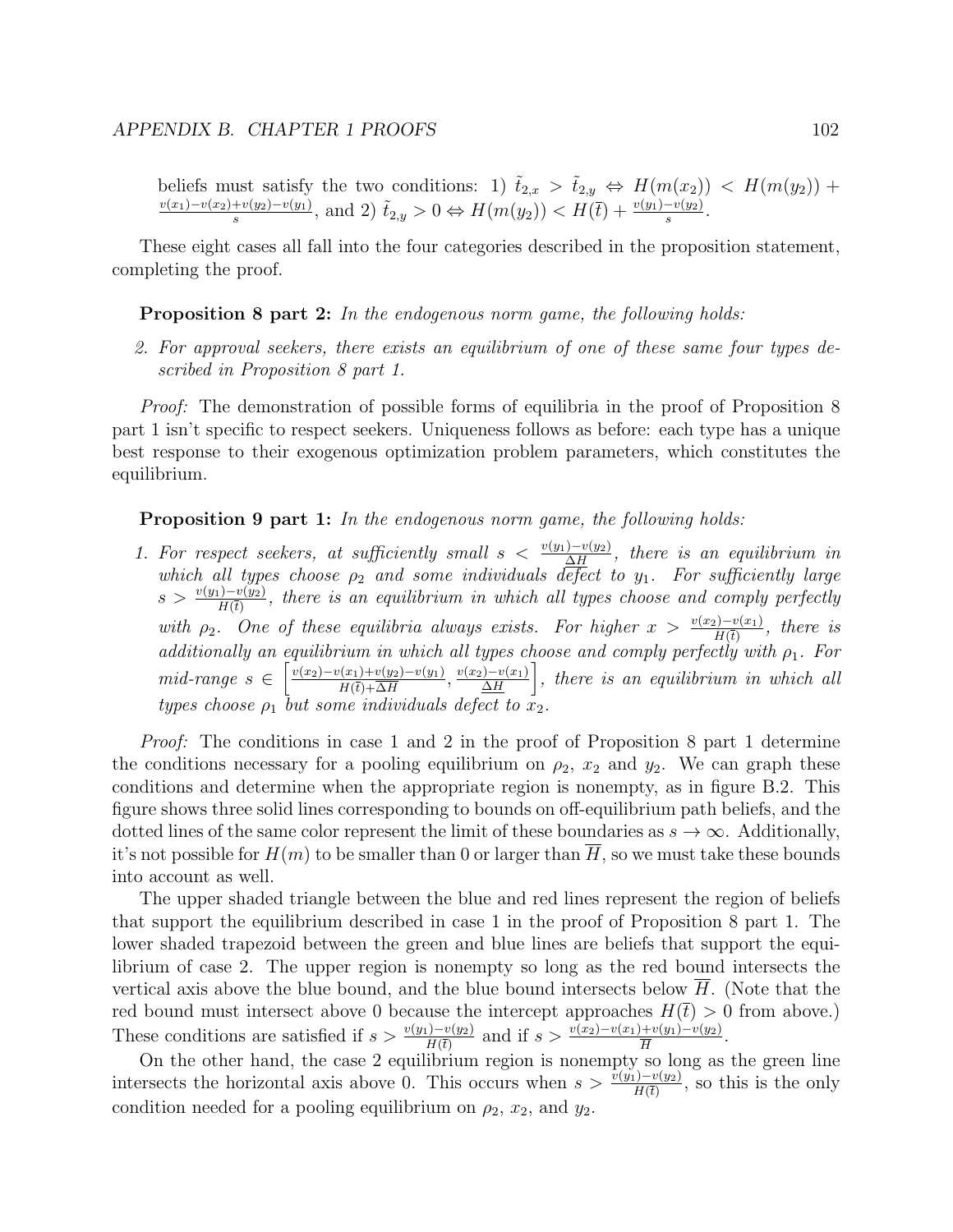

Figure B.2: Supporting Off-equilibrium Beliefs for  $\rho_2$  Pooling Equilibrium

For the pooling equilibrium on  $\rho_1$ ,  $x_1$ , and  $y_1$ , we can draw a similar figure based on the conditions in cases  $7$  and  $8$ , which shows that the equilibrium can be supported iff  $s > \frac{v(x_2) - v(x_1)}{H(\bar{t})}.$ 

For the partial pooling equilibrium on  $\rho_2$  in which some types defect to  $y_1$ , case 6 above describe the necessary conditions on the cutoff values and the off-equilibrium beliefs  $m(x_1)$ . The first condition regards the off-equilibrium belief, requiring that  $H(m(x_1)) < H(\bar{t}) +$  $H(m(y_2)) - H(m(y_1)) + \frac{v(y_2) - v(y_1) + v(x_2) - v(x_1)}{s}$ . The right hand side is strictly positive, so this is always satisfiable within the allowed range. The second condition requires that  $H(m(y_2))$ −  $H(m(y_1)) < \frac{v(y_1)-v(y_2)}{s}$  $\frac{-v(y_2)}{s}$ . The LHS is always at least  $\Delta H$ , so for equilibrium to exist we must have  $s < \frac{v(y_1) - v(y_2)}{\Delta H}$ .

Case 5 describe the conditions for a partial pooling equilibrium on  $\rho_1$  in which some types defect to  $x_2$ . These conditions can be combined as  $H(m(y_2)) - H(\bar{t}) + \frac{v(x_2) - v(x_1) + v(y_2) - v(y_1)}{s}$  $H(m(x_1)) - H(m(x_2)) < \frac{v(x_2) - v(x_1)}{s}$  $\frac{-v(x_1)}{s}$ . The off-equilibrium belief  $m(y_2)$  can be simply set to 0, since anytime these inequalities hold they will also hold with  $m(y_2) = 0$ . Then we need the difference in image utilities of choosing  $x_1$  and  $x_2$  to fall within the appropriate range. In general, the lower and upper bounds of this difference depend on the distribution, but for mid-range values of s the equilibrium will exist.

Proposition 9 part 2: In the endogenous norm game, the following holds:

2. For approval seekers, at sufficiently small s, there is a unique equilibrium in which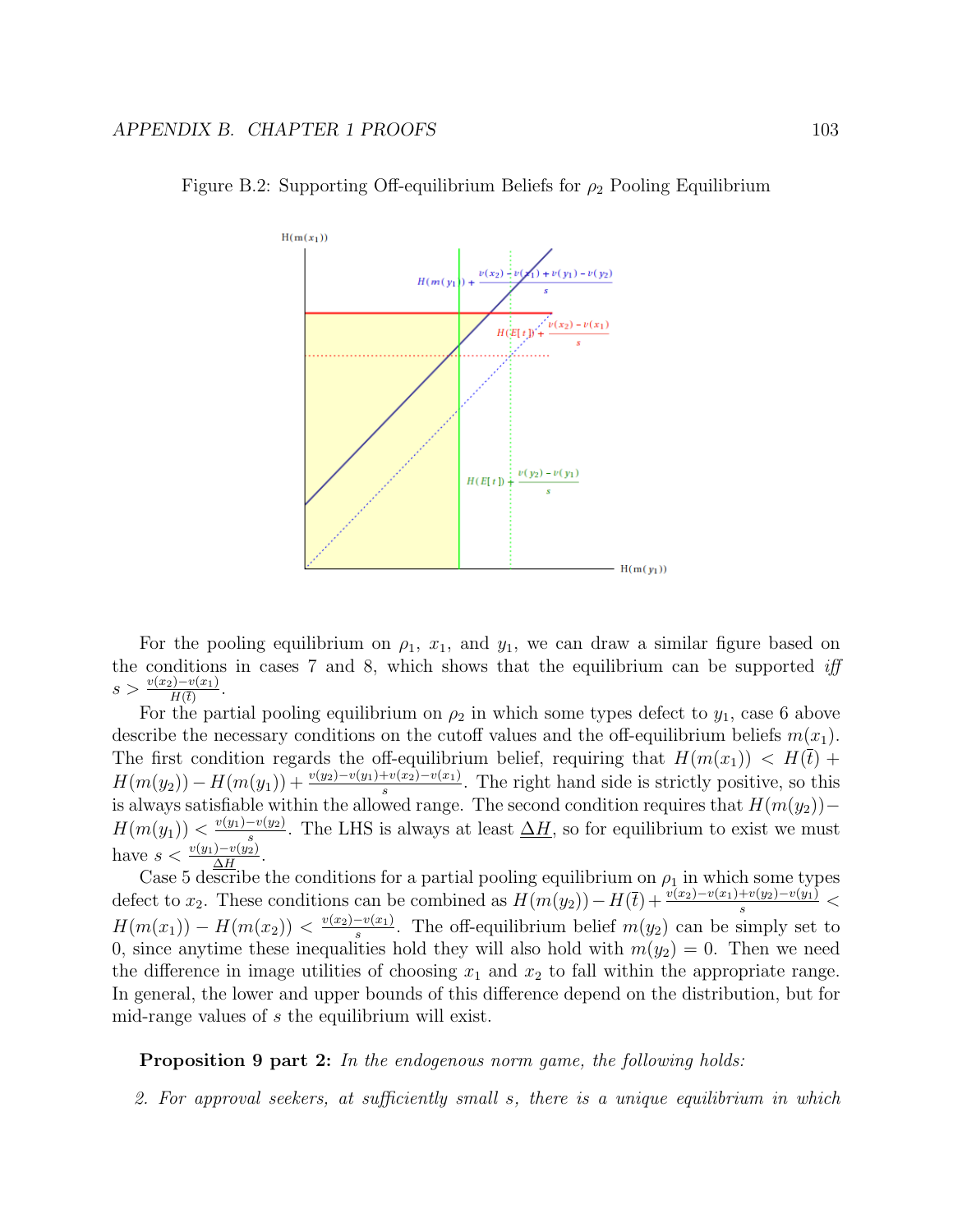everyone chooses  $\rho_2$  and complies with it, perhaps imperfectly with low t individuals defecting to  $y_1$ . For higher s, there is an additional possible equilibrium in which everyone chooses  $\rho_1$  and complies with it, perhaps imperfectly with low t individuals defecting to  $x_2$ .

This is a simple outcome from a maximization problem. At small s, the benefit of believing in and following  $\rho_2$  outweighs any image benefit of following the crowd, so the pooling equilibrium on  $\rho_1$  isn't sustainable. At large enough s, people prefer to follow the crowd whichever ideal the crowd chooses, so both equilibria are possible.

**Proposition 10:** If a group needs to set membership dues d to attract a fraction  $q \leq p$ of the population, where  $p$  is the fraction of the population that is sympathetic to the group, then:

- 1. for approval seekers, d is strictly decreasing in s, and
- 2. for respect seekers, d is increasing in s over the range of s but possibly decreasing for small increases in s.

*Proof:* This is a simple corollary of Propositions 1 and 2, with  $p_1 = p$ ,  $v_2 = 0$ , and  $v_1 = -d.$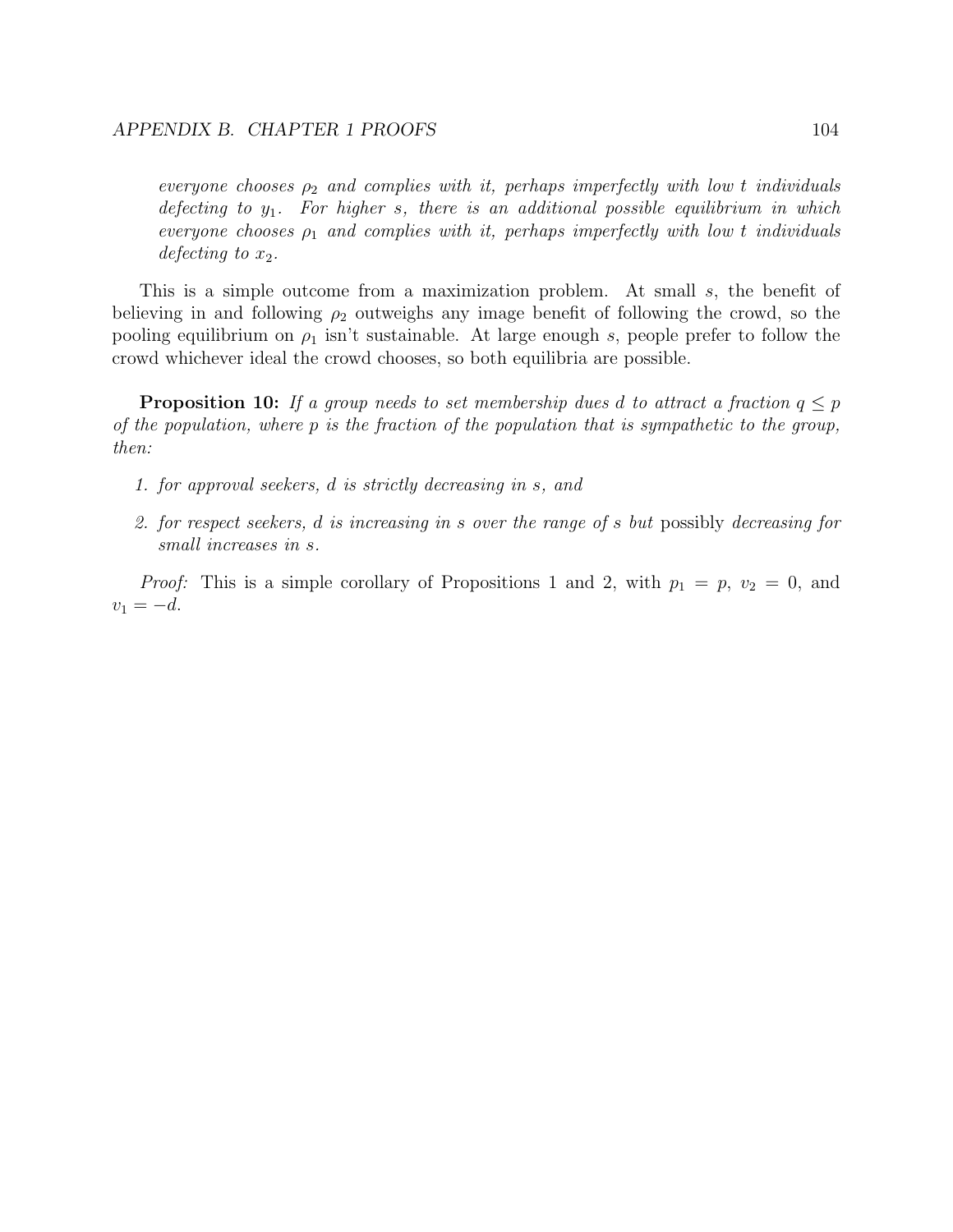## Appendix C

## Chapter 2 Experiment Details

### C.1 Design

To test for extrinsic determinants of reciprocity-induced sharing, we conducted a reciprocity variant of the dictator game, a "double dictator game" (DDG). The DDG consists of two dictator games played consecutively, with the role of dictator and recipient switched in the second stage. The first dictator game is a "mini" dictator game over only \$2 in order to distinguish reciprocal motivations from distributional preferences. We compare the DDG to a standard dictator game (DG), and cross the design with sorting options. The six treatments are shown in table C.1. We employ a between-subjects design based on the design in Lazear, Malmendier, and Weber (2012) to compare games with and without sorting, holding constant the endowment. The design is similar to Dana, Cain, and Dawes (2006) and to Broberg, Ellingsen, and Johannesson (2007).

|            | Standard Dictator Game |                        | Double Dictator Game   |
|------------|------------------------|------------------------|------------------------|
|            |                        | Kind choice in         | Unkind choice in       |
|            |                        | initial mini-game      | initial mini-game      |
|            | (No Reciprocity)       | (Positive Reciprocity) | (Negative Reciprocity) |
| No Sorting | DG/NS                  | PR/NS                  | NR/NS                  |
| Sorting    | DG/S                   | PR/S                   | NR/S                   |

Table C.1: 3×2 Experiment Design

All experiments were conducted at UC Berkeley. Subjects received a participation fee of \$5 and were informed that they might earn additional money. Half of the subjects were randomly assigned the role of recipient (and hence, in the DDG, the role of mini-dictator). The other half were assigned the role of dictators (and hence, in the DDG, of mini-recipients) and were moved to a separate room from the recipients, where they received their instructions.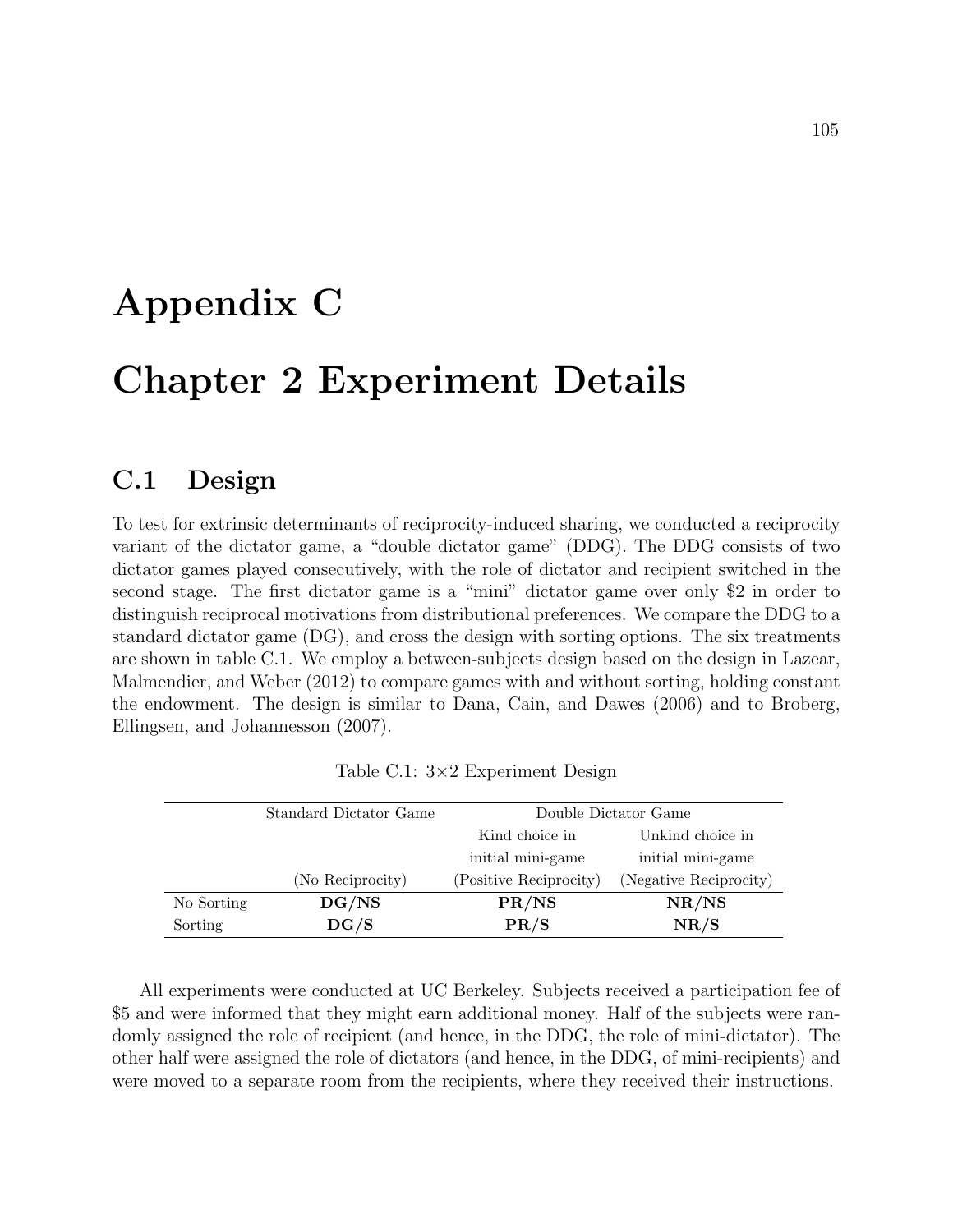Subjects were randomly assigned to their roles, and thus were randomly assigned to either positive or negative reciprocity treatments. DG treatments were conducted in separate sessions, and sorting and non-sorting treatments were also conducted in separate sessions at different times. Assignment to these treatments is thus not random; however, the same subject pool of UC Berkeley students and staff were solicited in each case, in the same manner, for experiments in the same lab, so it is likely that the samples are comparable.

DDG with and without sorting. The first-stage mini-dictators were told to divide \$2 with a randomly-paired participant in the other room by circling one of two choices: keep \$2 and give the paired participant \$0; or keep \$1 and give the paired participant \$1. We offered only a binary choice (share \$1 or \$0) to generate clean reciprocity treatment assignments.

After these participants made their choices, participants in the other room were told about the first stage. After finding out how much of the \$2 their paired participant shared, the matched partner played the second stage. In the variant without sorting, this was a \$10 dictator game with the same person. Note that subjects did not know, initially, that the mini-game would be followed by a dictator game over \$10 with the roles switched.<sup>1</sup> At the end of the experiment, the experimenter described the game to the participants in the other room and showed each of them how much money they received. Thus, recipients were guaranteed to know about the second-stage game and about the amount dictators had decided to share with them.

In the variant with sorting, second-stage dictators first decided whether or not to "participate." They received two envelopes, labeled "participate" and "don't participate." If they chose to participate, they opened the former envelope, which contained a sheet with the participant number of the paired recipient, and filled it out exactly as in the no sorting condition. If they chose not to participate, they opened the envelope marked "don't participate" (which did not contain a matched participant number) and wrote their participant number on the sheet inside. In that case, they received \$10 without the option to divide the money.

In this variant, participants in the other room only found out about the dictator game if their matched dictator had chosen to participate. After collecting the envelopes, the experimenter separated receivers matched with participating and non-participating dictators. Those matched with non-participating dictators received the \$5 participation fee and the earnings from the mini-dictator game, and the experiment ended. Those paired with participating dictators completed the experiment as in the no sorting treatment, meaning they were informed about the dictator game and shown how much the dictator had shared.

A total of 192 pairs of subjects (54 without and 138 with sorting) participated in the DDG. In 89 cases (46 percent), the first mover shared the two dollars (26 cases [48 percent] without and 63 cases [46 percent] with sorting). This led to 89 dictators in the PR condition (63 with sorting and 26 without) and 103 in the NR condition (75 with sorting and 28 without).

<sup>&</sup>lt;sup>1</sup> Initial voluntary sharing can thus be interpreted as an act of kindness, rather than an attempt to induce reciprocal behavior, which avoids concerns about interpreting the dictators' reactions as reciprocity.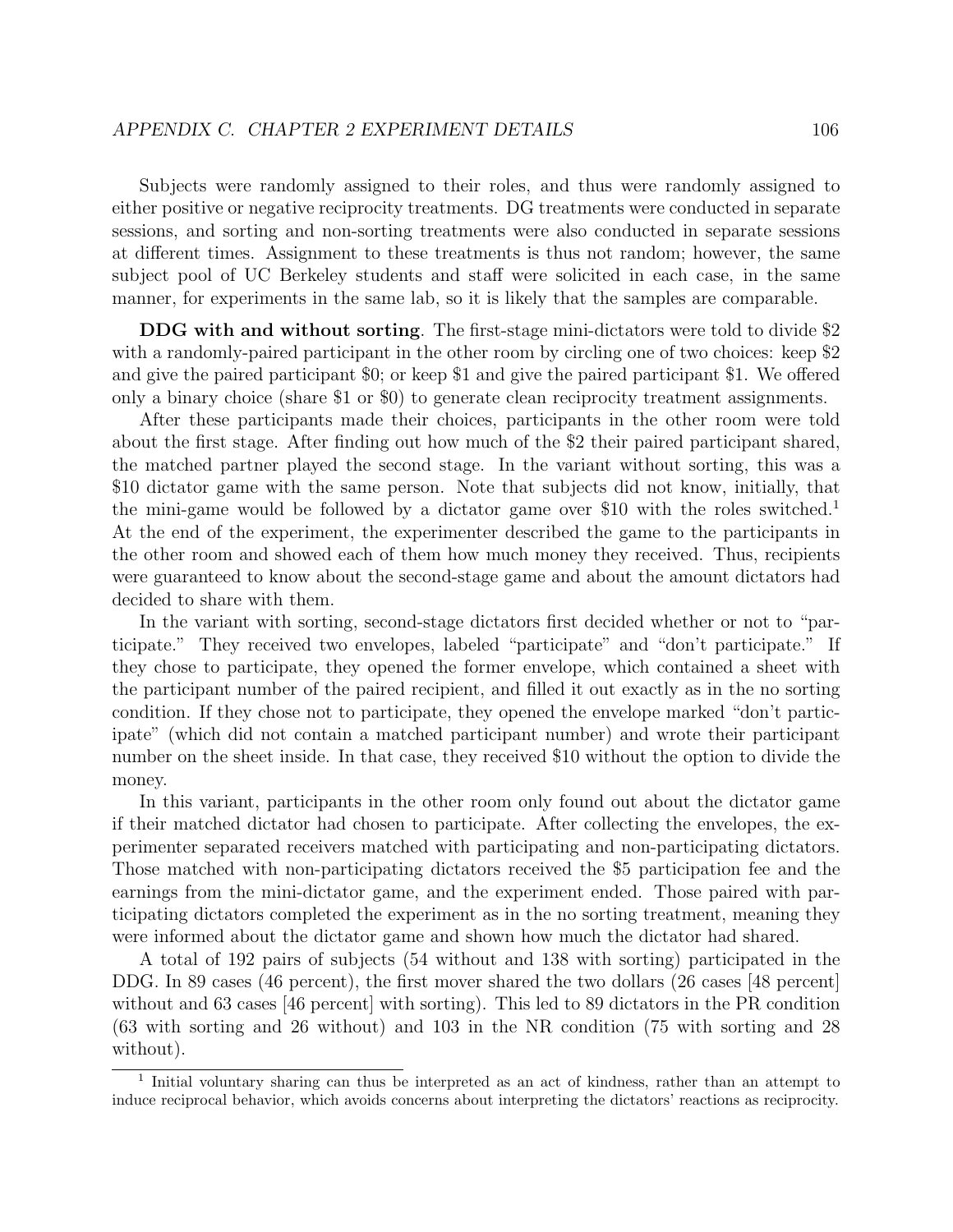DG with and without sorting. The benchmark for comparison of the reciprocity environment are baseline dictator game (DG) conditions with and without avoidance options. The procedures for the DG variants closely mirror those of the DDG variants, just without the first stage.<sup>2</sup> Details are described thoroughly in Lazear, Malmendier, and Weber (2012). Overall, 182 student subjects participated in the DG treatments, including 45 dictators in the no-sorting condition and 46 in the sorting condition.

### C.2 Results

Before we turn to the main results on the effect of sorting in reciprocity environments, we briefly discuss the evidence of reciprocity in the conditions without sorting.

Figure C.1 presents the average amounts shared, without sorting (left, dark columns), with sorting treatments. In the middle, striped columns, those who opt out and thus share nothing are treated as having shared \$0, and the right, grey columns show averages conditional on sorting in. The three sets of bars show average levels of sharing in the three reciprocity conditions: the baseline DG (no reciprocity), positive (PR), and negative (NR) reciprocity. Focusing on the conditions without sorting (left columns in each set of bars), we see that the average amount shared by dictators in the standard (no-sorting) DG treatment is \$2.00 in our experiment. In the (no-sorting) DDG, the average amount shared by dictators increases to \$2.39 in the PR treatment, and it decreases to \$0.70 in the NR treatment. Table 2.1, Column 1, shows that only the negative-reciprocity effect is significant. In other words, there is a significant negative-reciprocity effect  $(-.130)$  and an insignificant positivereciprocity effect  $(.039),<sup>3</sup>$  which is consistent with previous experimental evidence, e.g., weak positive reciprocity but strong "concern withdrawal" in Charness and Rabin (2002).

Note, though, that the above averages are based on the second-stage endowment of \$10 and, hence, assume "narrow bracketing" in the second-stage dictator game. An alternative measure of reciprocity adds the amount of \$2 from the mini-DG back to the analysis (see Cox (2004)), in which case the effect of positive reciprocity is marginally significant and the effect of negative reciprocity is insignificant.<sup>4</sup> The subsequent analysis on the effects of

<sup>&</sup>lt;sup>2</sup>One difference to the DDG is that the instructions emphasized the \$10 dictator game (including the decision not to participate in case of the sorting treatment) was the last decision that anybody in either room would make in this experiment. This did not seem necessary in the standard DG, consistent with how the DG is conducted in prior research.

<sup>3</sup> Standard errors are robust to heteroskedasticity and adjusted for small-sample bias, using the residualvariance estimator HC3, which approximates a jackknife estimator (MacKinnon and White 1985). If we cluster by session, standard errors in this and in all other estimations are very similar and typically slightly smaller, though unlikely to be reliable given the few clusters.

<sup>&</sup>lt;sup>4</sup> Under this alternative approach, recipients end up with an average amount of  $$1+$2.39 = $3.39$  out of \$12 (28.3%) after sharing \$1, and with an average payoff of  $$2 + $0.70 = $2.70$  (22.5%) after sharing zero, compared to \$2 out of \$10 (20%) in the single dictator game. In this case, positive reciprocity induces a marginally significant increase in giving (t-statistic  $= 1.88$ , p-value  $= 0.06$ ), and negative reciprocity does not have a significant effect. The lack of a significant negative-reciprocity effect reflects censoring at \$2: Dictators cannot reduce the amount obtained by recipients below \$2 if those kept the initial \$2.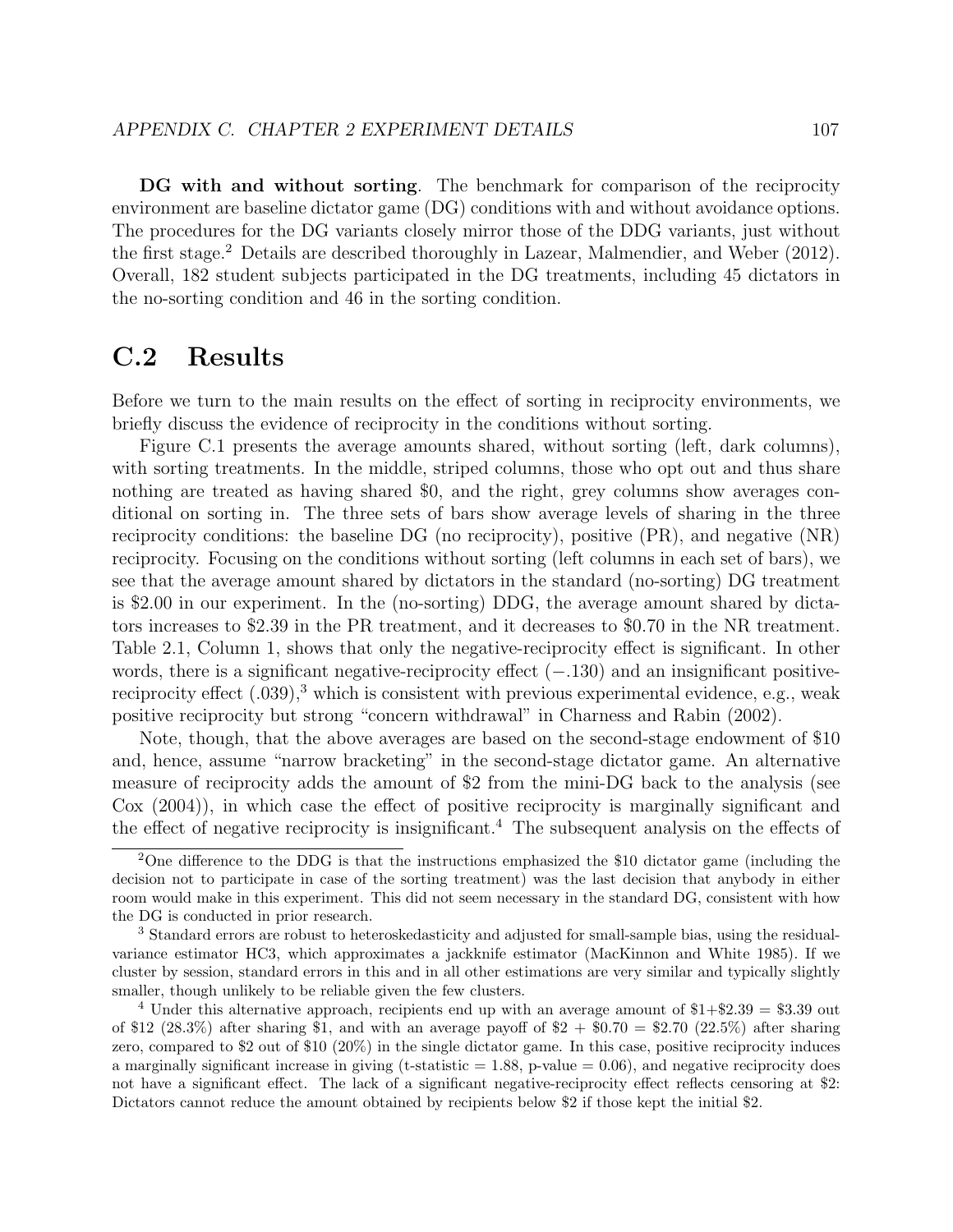sorting is unchanged when \$12 is used as the relevant endowment.

The Effect of Sorting on Sharing. We now turn to the question of what impact sorting has on sharing in the baseline DG and each of the reciprocity environments. As mentioned above, the average amount shared in the DG treatment without sorting is \$2.00, which is comparable to findings in previous experiments. Most subjects share a positive amount (64 percent). However, the introduction of sorting strongly decreases the average amount shared, to \$1.21, as shown in the left set of bars in Figure C.1. This decrease is statistically significant in a non-parametric rank-sum test  $(z = 2.34, p = 0.02)$ . The sorting opportunity also decreases the frequency of sharing dramatically, to only 39% sharing a positive amount.

How does sorting affect sharing after positive or negative reciprocity has been induced? In Figure C.1, we see that positive reciprocity increases giving to an average level of \$2.39 without sorting (left bar in middle set). But, once again, sorting causes a large drop in average amounts shared, to \$1.71 (middle bar in middle set). In a negative reciprocity environment without sorting, sharing plummets to an average of \$.70, and the option to sort out further reduces sharing to \$.31 (left and middle bars in right set).

Figure 2.1 provides more details and shows the distribution of amounts shared in each condition. (We display the frequencies of subjects who opt out separately at the left.) We observe a sharp shift of the distribution to the left when sorting becomes possible, regardless of the reciprocity conditions. Hence, both the simple comparison of means and the distributional evidence suggest that sorting has a large impact on sharing even after reciprocity has been induced, inconsistent with a solely intrinsic motivation for reciprocal behavior.

Finally, Table 2.1 confirms the statistical significance of these findings, both in a linear regression (column 2) and in a tobit estimation (column 4). As before, standard errors are robust to heteroskedasticity and, in the linear regression, adjusted for small-sample bias.<sup>5</sup> Under both estimation procedures, sorting significantly reduces sharing.

In other words, givers who respond to a previous kind or unkind act are affected by the option to avoid the opportunity to give. This evidence suggest that the dominant approach to sharing under reciprocity, which relies on intrinsic factors, is incomplete. Extrinsic factors affect individuals' giving in reciprocity environments as well, inconsistent with the prevalent modeling approach.

The simple comparison of means suggests that the effect is smaller under positive reciprocity and larger under negative reciprocity than in the neutral DG setting. In Figure C.1, we see that the average amount shared decreases by 40 percent, from \$2.00 to \$1.21, in the DG condition; by 29 percent, from \$2.39 to \$1.71, in the PR condition; and by 56 percent, from \$0.70 to \$0.31, in the NR condition.

<sup>5</sup> Following MacKinnon and White (1985), we use the residual-variance estimator HC3 in the linear regressions, which approximates a jackknife estimator. In the tobit model, we perform a jackknife estimation, which produces slightly more conservative standard errors than the robust variance estimator.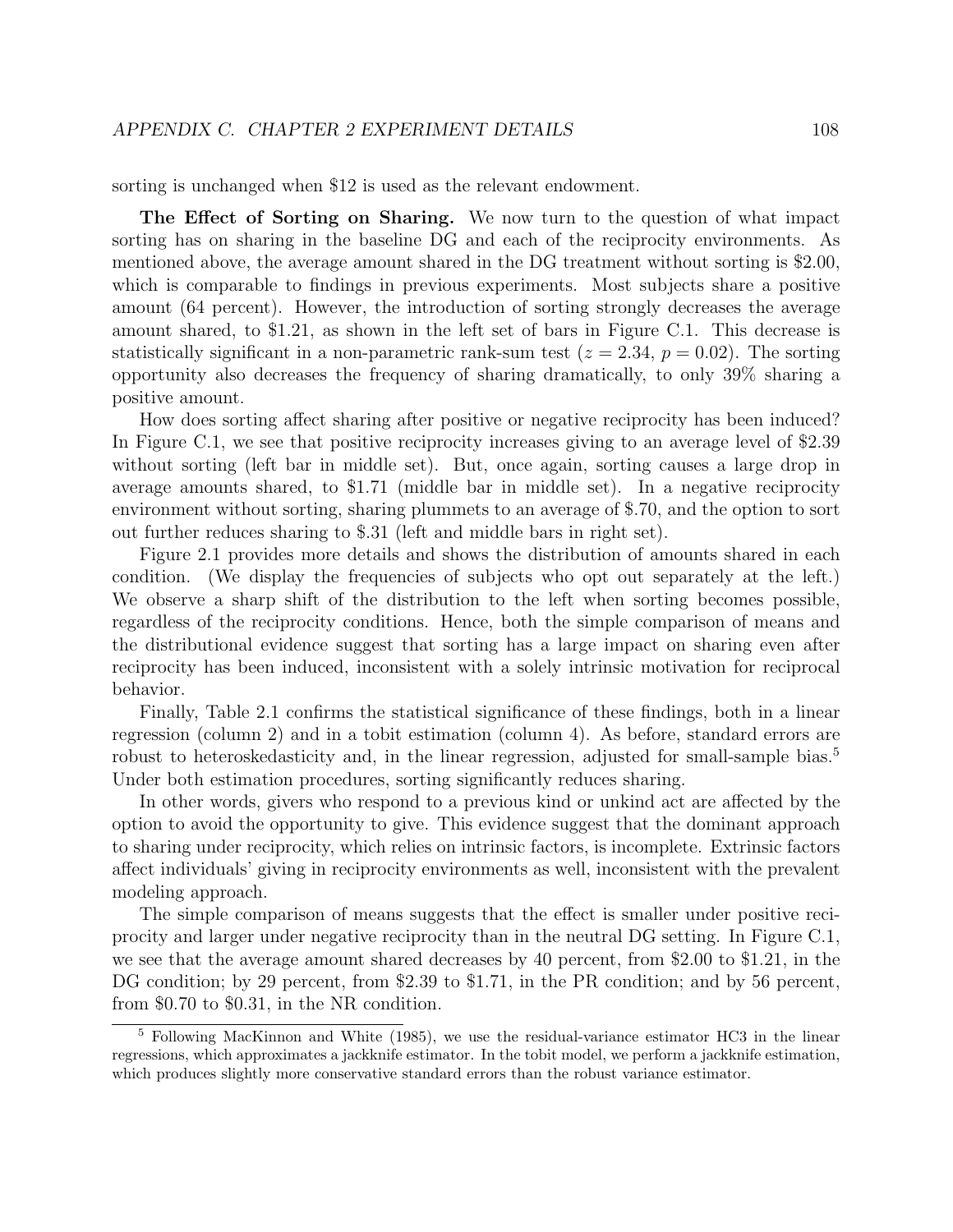The visual impression holds up to statistical testing. As Columns 3 and 5 of Table 2.1 reveal, the significant decrease due to sorting does not differ significantly, from the DG condition, in either the NR or PR conditions. The same picture emerges if we consider the frequency of sharing, i.e., the fraction of subjects who share any positive amount. The probit regression in the final column of Table 2.1 shows that 25 percent of sharers opt out, but the interactions of Sorting with either reciprocity condition, PR or NR, are statistically insignificant. In other words, the impact of sorting on average amounts shared is large and significant, and approximately invariant to the reciprocity setting. The structural results in Appendix C.3 will provide quantification of the role of intrinsic and extrinsic factors.

The Effect of Reciprocity on Sorting. The leftmost bars in each of the three graphs in Figure 2.1 reveal that the sorting option is used by a significant fraction of subjects in all treatments. In the DG condition, 50 percent of all subjects choose to opt out. In the PR condition, many still sort out, but fewer than in the DG baseline (32 percent). The NR condition incites more sorting behavior than the PR condition, but only slightly more than the baseline DG (59 percent). The differences between sorting under reciprocity and sorting in the neutral DG setting are either insignificant or only marginally significant. If we regress a dummy for "opting out" on a dummy for being in the PR treatment and a dummy for the NR treatment, as shown in column 1 of Table C.2, the intercept of .500 is highly significant, while the PR coefficient of -.183 is only marginally significant, and the NR coefficient of .087 is insignificant. The results are similar if we use a probit model, though the PR coefficient becomes more significant (marginal effect of .-186 with s.e. .094), as shown in column 2.

Intrinsic factors as the sole motivation for reciprocity are also threatened by our observation of "spiteful non-sharing," i.e., in the fraction of subjects who sort in but share nothing. As can be seen in Figure 2.1 and C.2, only a small number of subjects sort in and share zero in the DG (11 percent). Positive reciprocity reduces this rate to 3 percent (a 72 percent reduction). Meanwhile, in the NR condition, 20 percent of dictators sort in to share nothing (a 46 percent increase over DG).

As columns (3) and (4) of Table C.2 reveal, however, the differences are not significant in an OLS regression, and only the reduction after kind treatment (PR) is marginally significant in a probit estimation. However, the change in the rate of spiteful non-sharers between NR and PR is highly significant under both econometric models. Given the magnitude of the effect and the strength of the PR/NR comparison, and the fact that the effect is likely underestimated due to censoring at zero, we can infer that reciprocity has an impact on spiteful non-sharing.

The Distribution of Gifts. As a final avenue through which we can examine the impact of sorting we zoom into different areas of the distribution of shared amounts. As we saw already in Figure 2.1, the introduction of a sorting option significantly changes the distributions of positive gifts in all three conditions. The graphical evidence suggested a strong shift to the left in all three graphs.

But how does the sorting option affect different regions of the distribution? To investigate this question, we categorize dictators into three groups: zero-sharers (including those who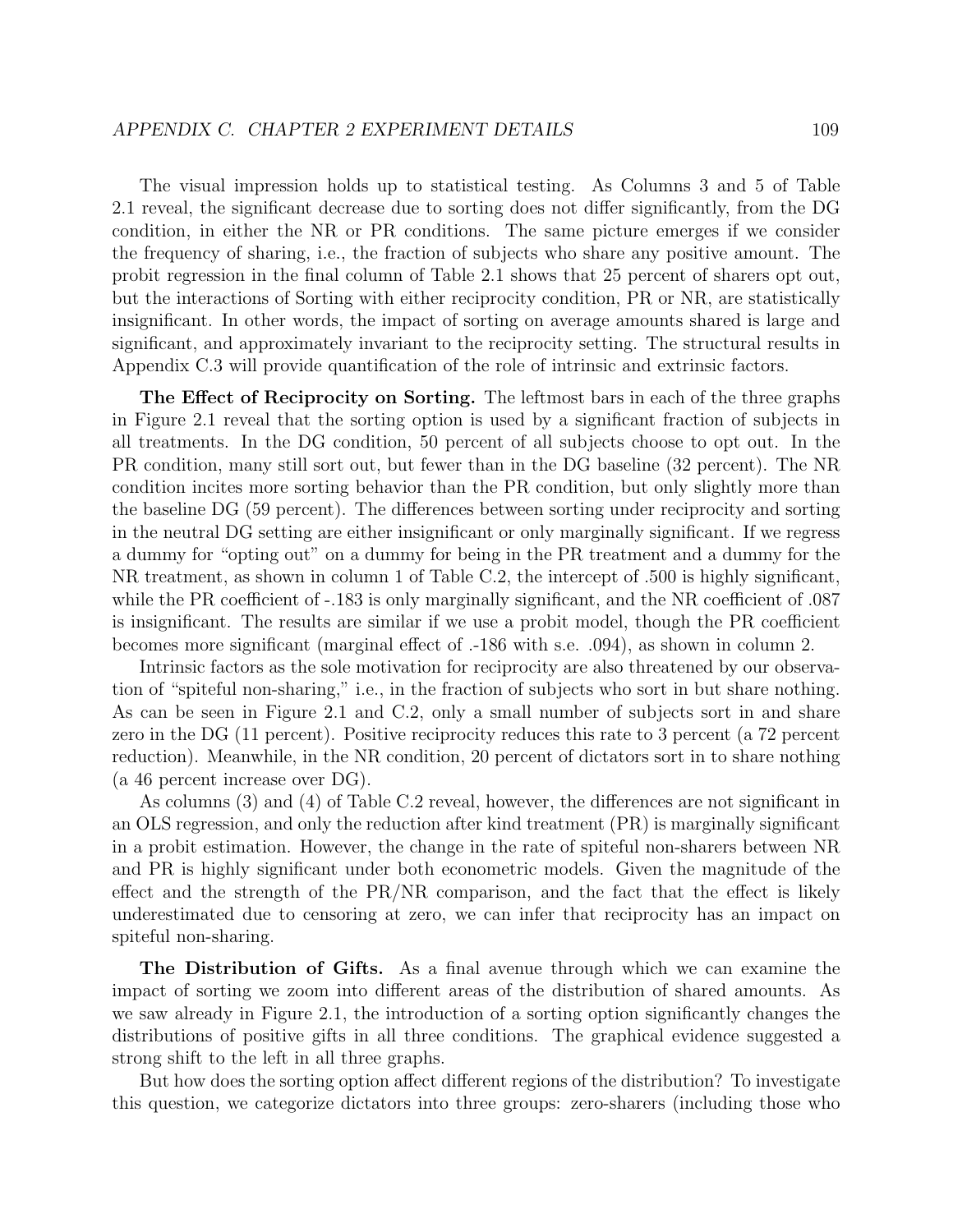

Figure C.1: Average Amounts Shared with and without Reciprocity

Figure C.2: Sorting In to Share Something or Nothing

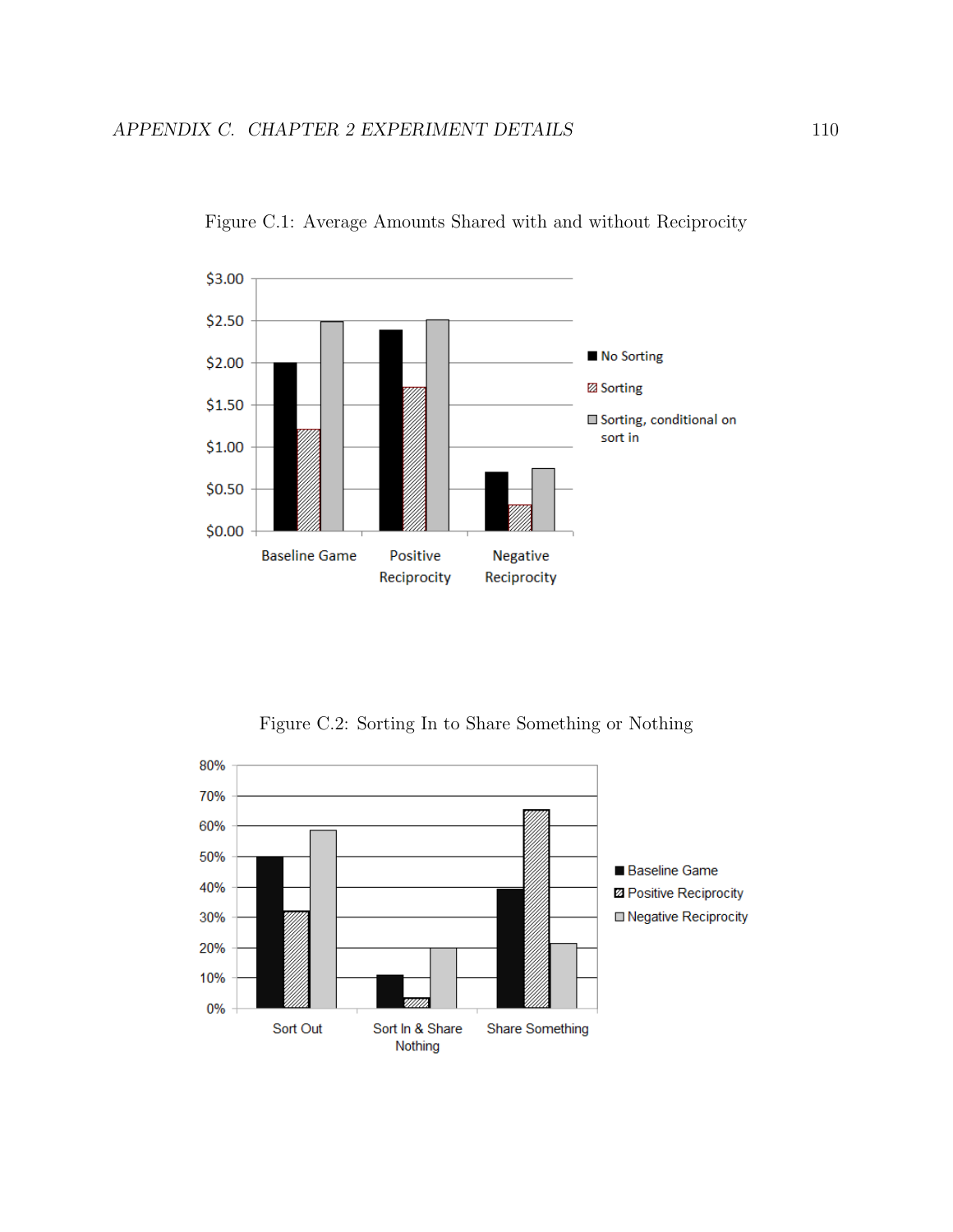opt out), low sharers (who share but less than 25 percent of the endowment), and high sharers (who share at least 25 percent). Across all conditions, 52 percent are zero-sharers, 26 percent are low sharers, and 22 percent are high sharers.<sup>6</sup> We then regress indicator variables for each of those groups on an indicator for the sorting option, separately for all three groups. As shown in Table C.3, the sorting option significantly increases the fraction of subjects who share nothing, by 20.9 percent (column 1). This is consistent with the strong sorting effect across treatments. We also find that the sorting option has no significant effect on the fraction of low sharers (column 3). This reflects the switch of low sharers to zero sharing, on the one hand, and the switch of high sharers to low sharing, on the other hand. Finally, the sorting option significantly reduces the fraction of high sharers, by 16.0 percent (column 5).

We also find that the effect of the sorting option in the three areas of the distribution does not vary significantly across the neutral, positive-reciprocity, and negative-reciprocity settings. Columns (2), (4), and (6) show that the interaction of the Sorting indicator and dummies for the positive-reciprocity and the negative-reciprocity settings are statically insignificant or at most (in one case) marginally significant. In other words, the effect of the sorting option in different areas of the distribution appears to be surprisingly similar across different treatments, which is hard to reconcile with the leading theories of reciprocal behavior.

### C.3 Structural Estimation

We estimate the parameters  $\mu_{\alpha_r}$ ,  $\sigma_{\alpha_r}$ ,  $\mu_{\beta_r}$  and  $\sigma_{\beta_r}$  for each  $r \in \{\text{DG,NR,PR}\},\$  using a minimum distance estimator given by  $(m(\theta) - M)'W(m(\theta) - M)$ , where M is the vector of true moments given by the data,  $m(\theta)$  is the vector of moments predicted by the theory at vector of parameters  $\theta$ , and W is the weighting matrix. For W, we use the diagonal of the inverse of the variance-covariance matrix.<sup>7</sup> For the vector of moments, we break down the choices of giving into bins: exactly 0, from 25 cents to \$2.50, from \$2.75 to \$4.75, exactly \$5, and more than \$5. In the sorting conditions, an additional moment specifies the fraction who sort out. Altogether, we have 11 moments in each reciprocity environment, or 33 total. In the baseline estimations, we also assume that  $\alpha_r$  is normally distributed according to  $N(\mu_{\alpha_r}, \sigma_{\alpha_r})$  and  $\beta_r$  is similarly distributed according to  $N(\mu_{\beta_r}, \sigma_{\beta_r})$ . We will vary both the bin sizes and the distributional assumptions below.

The theoretical moments are simulated in Matlab using adaptive Simpson quadrature for numerical integration, implemented as the quad routine. An individual i with type parameters  $\alpha_i$  and  $\beta_i$  in a particular reciprocity environment will share  $x^s = 5+1/(2(\alpha_i+\beta_i))$ (or the closest element of the discrete choice set) if he cannot opt out; he will sort in and share  $x^s$  even if he can opt out if  $U(x^s) > 10 - 25\alpha$  (and otherwise will sort out). This

<sup>6</sup> Results do not substantially change if slightly different category definitions are used.

<sup>7</sup>The same pattern of results emerges if using the identity matrix as the weighting matrix instead, but we omit these robustness checks for brevity.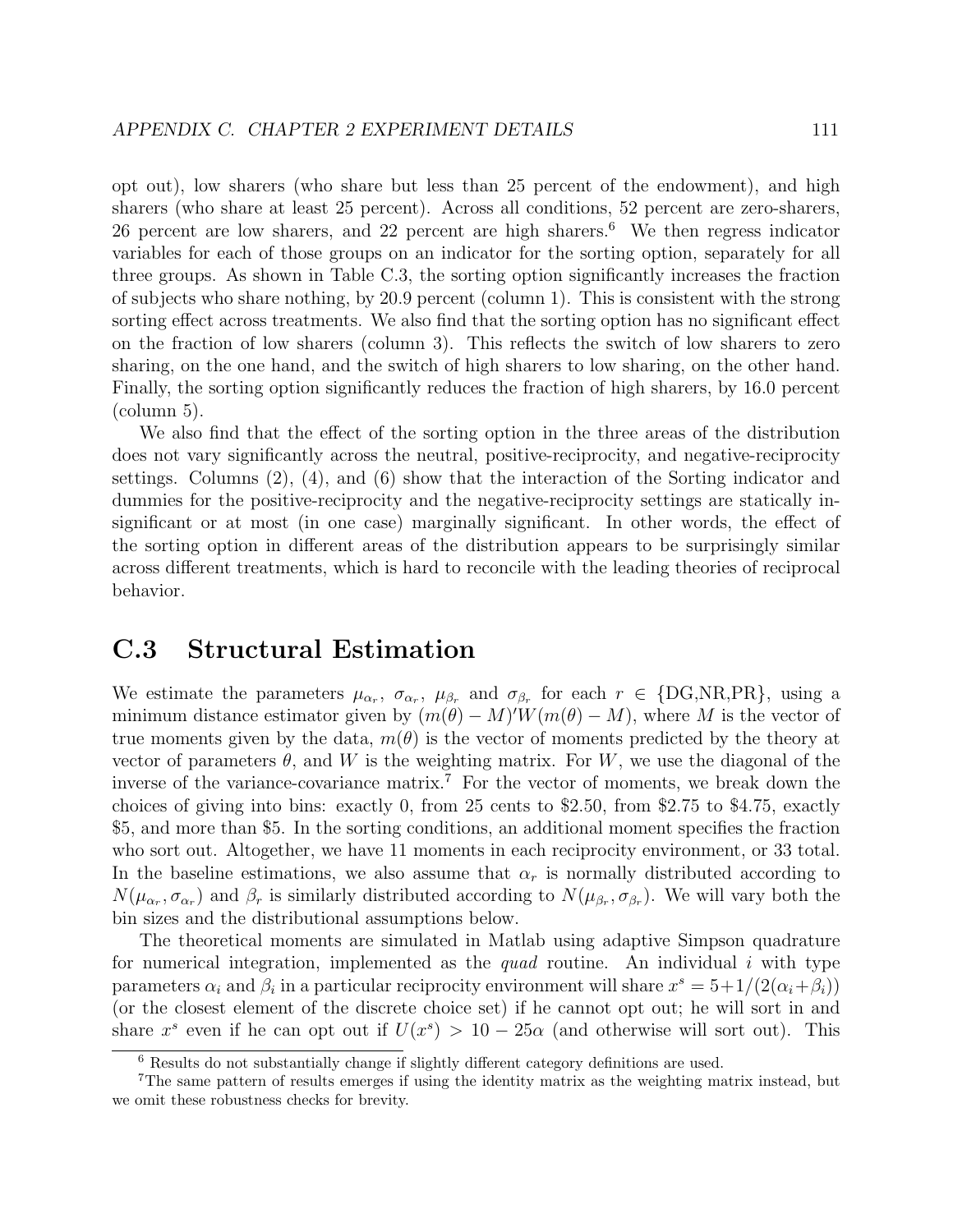threshold allows us to simply integrate over the distribution of types within the respective intervals to calculate the total fraction that fall within each choice category.

We determine the vector of parameters  $\theta$  that minimizes the distance estimator using fmincon, which is Matlab's implementation of Powell's (1983) sequential quadratic programming algorithm. We impose the constraints that  $\sigma_{\alpha_r}$  and  $\sigma_{\beta_r}$  are positive and at most 20, and that  $\mu_{\alpha_r}$  and  $\mu_{\beta_r}$  are between -20 and 20.<sup>8</sup> To make sure to find the global minimum, rather than a local minimum, we choose starting points randomly from a uniform distribution on the allowable ranges and run fmincon on 5 to 120 of these starting point vectors, depending on the model specification, until the best estimates were clearly in concurrence. The best estimate is typically found in at least half of the runs.

The minimum distance estimate is typically asymptotically normal, with a variance of  $(\hat{G'}W\hat{G})^{-1}(\hat{G'}W\hat{\Lambda}W\hat{G})(\hat{G'}W\hat{G})^{-1}/N$ , where  $\hat{\Lambda} \equiv Var(m(\hat{\theta}))$  and  $\hat{G} \equiv \frac{1}{N}$  $\frac{1}{N}\sum_{i=1}^N \nabla_\theta m_i(\hat{\theta})$ (Wooldridge 2002). We calculate  $\nabla_{\theta} m_i(\hat{\theta})$  numerically using an adaptive finite difference algorithm.

Column 1 of Table C.4 shows the results, which are described in the main text. Columns 2 through 7 show that these findings are robust to a number of important robustness checks. In Column 2 we show the results of an estimation using a larger set of 39 moments. We break the choice set into a finer categorization, namely, exactly \$0, 25 cents to \$1.50, \$1.75 to \$3, \$3.25 to \$4.75, \$5 exactly, or more than \$5. The pattern of results is very similar, with  $\mu_{\alpha}$  generally being slightly more negative and  $\mu_{\beta}$  being more positive.

We also estimate specifications were we alter the assumption that  $\alpha$  and  $\beta$  are normally distributed, and assume a uniform distribution, with  $\alpha_i \in [\mu_\alpha - \sigma_\alpha \sqrt{3}, \mu_\alpha + \sigma_\alpha \sqrt{3}]$  and  $\beta_i \in [\mu_\beta - \sigma_\beta \sqrt{3}, \mu_\beta + \sigma_\beta \sqrt{3}]$ , within each reciprocity environment. These are shown in columns 3 and 4 for the model with 33 and with 39 moments respectively.

As another robustness check, we also alter the model specification

$$
U_r(x) = x + (\alpha_r + \beta_r \mathbb{1}(\text{sort in}))(f - (x - 5)^2).
$$
 (C.1)

In the baseline specification,  $f = 0$ . The alternate specification allows for  $f > 0$ , which means that extrinsic factors can increase the giver's utility, e.g., in the form of pride, when giving at least a threshold amount. We estimate this model with  $f = 5$  (column 5) and  $f = 15$  (column 6), which implies that giving at least \$2.76 or \$1.13, respectively, is sufficient to feel pride or to be viewed favorably by your peers.<sup>9</sup> The results are again very similar for the specification with  $f = 5$ . Mean intrinsic motivation is lower than in the baseline specification, very similar to the estimation with 39 moments in column 2, though the standard deviation becomes smaller. Extrinsic motivation is also similar to prior estimates, and at the higher end. The NR estimates closely resemble those in the baseline estimation, and the PR estimates resemble most closely those in the model with 39 moments. In estimates in the specification

<sup>&</sup>lt;sup>8</sup> These bounds are imposed in order to speed convergence. We verify that the global minimum lies within that range with runs using much larger bounds.

 $9$  Note that f, which in principle could be identified separately, is not well identified in practice within our dataset, thus motivating our tests using a set of particular values.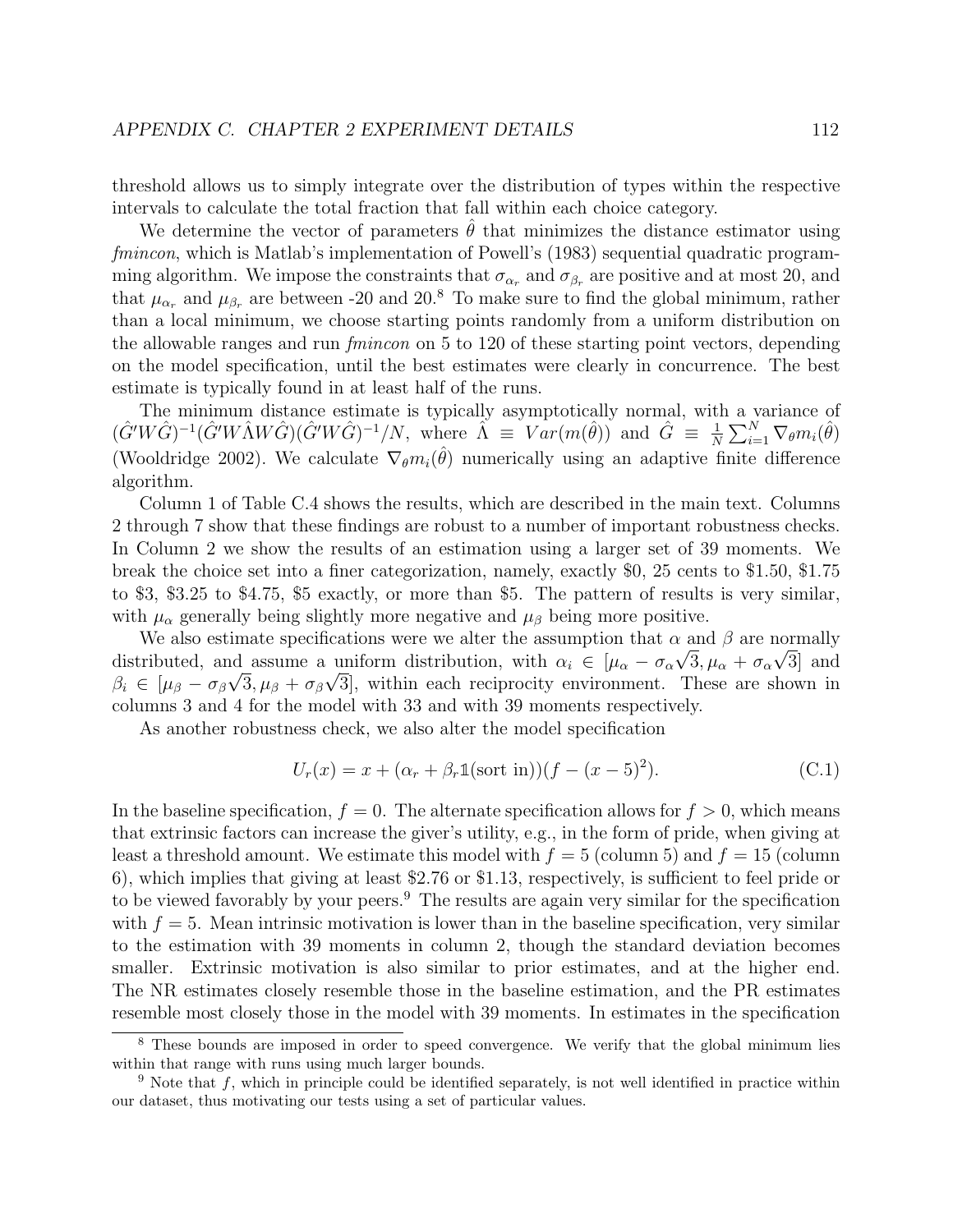with  $f = 15$  is somewhat different. As even low amounts of giving are assumed to suffice to generate positive image, the model tends to dismiss internal altruism as the main determinant of giving – it becomes significantly negative in all settings. The estimates of external motives, instead, become quite a bit larger, sometimes doubling in size. The main insight, however, is that the magnitudes remain comparable even under this somewhat stark assumption about external factors.

Finally, in column 7, we alter the G and H functions yet again to allow for sharing of more than half the endowment. The utility function now becomes

$$
U_r(x) = x - (\alpha_r + \beta_r \mathbb{1}(\text{sort in}))x^2.
$$
 (C.2)

This effectively redefines  $\alpha$  and  $\beta$  relative to a new maximum level of altruism, so we cannot compare the magnitudes of the estimates to the other specifications. Their relative levels (between treatments), however, are interpreted similarly. This change also requires a different breakdown of the data into moments, since a set of measure 0 is predicted to share exactly 5. We combine sharing exactly 5 and sharing more than 5, for a total of 27 moments instead of 33.

When comparing the estimates of this baseline model to models requiring  $\beta$  to be reciprocity invariant, as described in the main text, we also vary the specification and assumptions of the model, as we did in Table C.4. In all estimations, we replicate both patterns: requiring beta to be constant only slightly hurts the predictive power of the model, but requiring beta to be zero drastically reduces it. (We omit these results for brevity.)

For completeness, Table C.5 shows the actual moments along with the predicted moments under the three models of Table 2.3. These detailed predictions mostly just break down the overall pattern of results described above, but we note two details that could lead to future refinements of reciprocity models. First, our distributional assumptions make it difficult for the model to match the fraction of small gifts, simply because the weight on the functions inducing sharing  $(\alpha + \beta)$  must lie between .1026 and .2105 for the dictator to give between 25 cents and \$2.50, but only has to fall between .2105 and 4 to induce sharing between \$2.75 and \$4.75. Hence, it might be of value to explore alternative (more exotic) distribution or non-parametric estimations that allow for bunching to capture actual giving choices. In our contexts, standard distribution functions sufficed to generate robust results. Second, the data from the positive reciprocity conditions appears to fit the model less well than the other two reciprocity conditions, mainly due to the additional jump in small gifts up to \$1. This could reflect a desire to return the \$1 previously shared by the recipient, in line with Sugden's (1984) view of reciprocity as an obligation to return favors at a minimal level. We omit such an ad hoc adjustment to the model for now, but a more detailed study of the function form of extrinsic motives for reciprocal sharing might require a more detailed exploration of this pattern.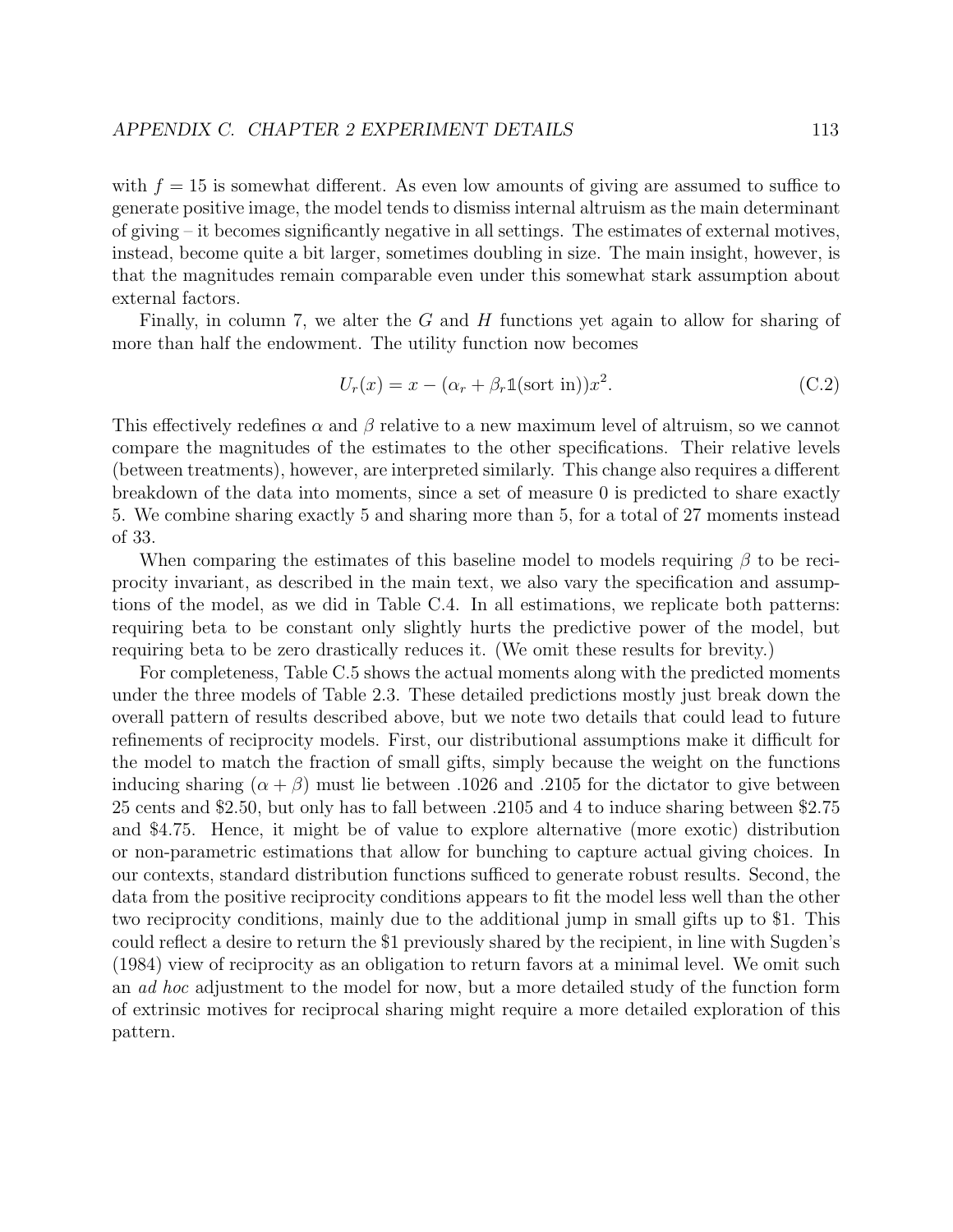| Model:              | OLS        | Probit     | OLS         | Probit              |
|---------------------|------------|------------|-------------|---------------------|
| Dependent Variable: |            | Sorted Out |             | Spiteful Non-sharer |
|                     | (1)        | (2)        | (3)         | (4)                 |
| Constant            | $0.500***$ |            | $0.109**$   |                     |
|                     | (0.075)    |            | (0.047)     |                     |
| Positive            | $-0.183*$  | $-0.186**$ | $-0.077$    | $-0.097*$           |
| Reciprocity (PR)    | (0.096)    | (0.094)    | (0.052)     | (0.052)             |
| Negative            | 0.087      | 0.087      | 0.091       | 0.072               |
| Reciprocity (NR)    | (0.095)    | (0.094)    | (0.066)     | (0.057)             |
| PR-NR               |            |            | $-0.168***$ | $-0.168***$         |
|                     |            |            | (0.001)     | (0.004)             |
| Observations        | 184        | 184        | 184         | 184                 |
| (pseudo) $R^2$      | 0.055      | 0.041      | 0.050       | 0.076               |

Table C.2: Rates of Sorting and Spiteful Non-sharing, Sorting conditions

Notes: "Sorted out" is a dummy variable for choosing the sorting out option in the sorting conditions; "spiteful non-sharer" is a dummy variable for a participant who chooses to sort in but shares nothing. Independent variables are condition group dummies. The probit model shows marginal effects. Robust standard errors are in parentheses (with bias-correction (HC3) in the linear case, see MacKinnon and White (1985).

\* -  $p < 0.1$ ; \*\* -  $p < 0.05$ ; \*\*\* -  $p < 0.01$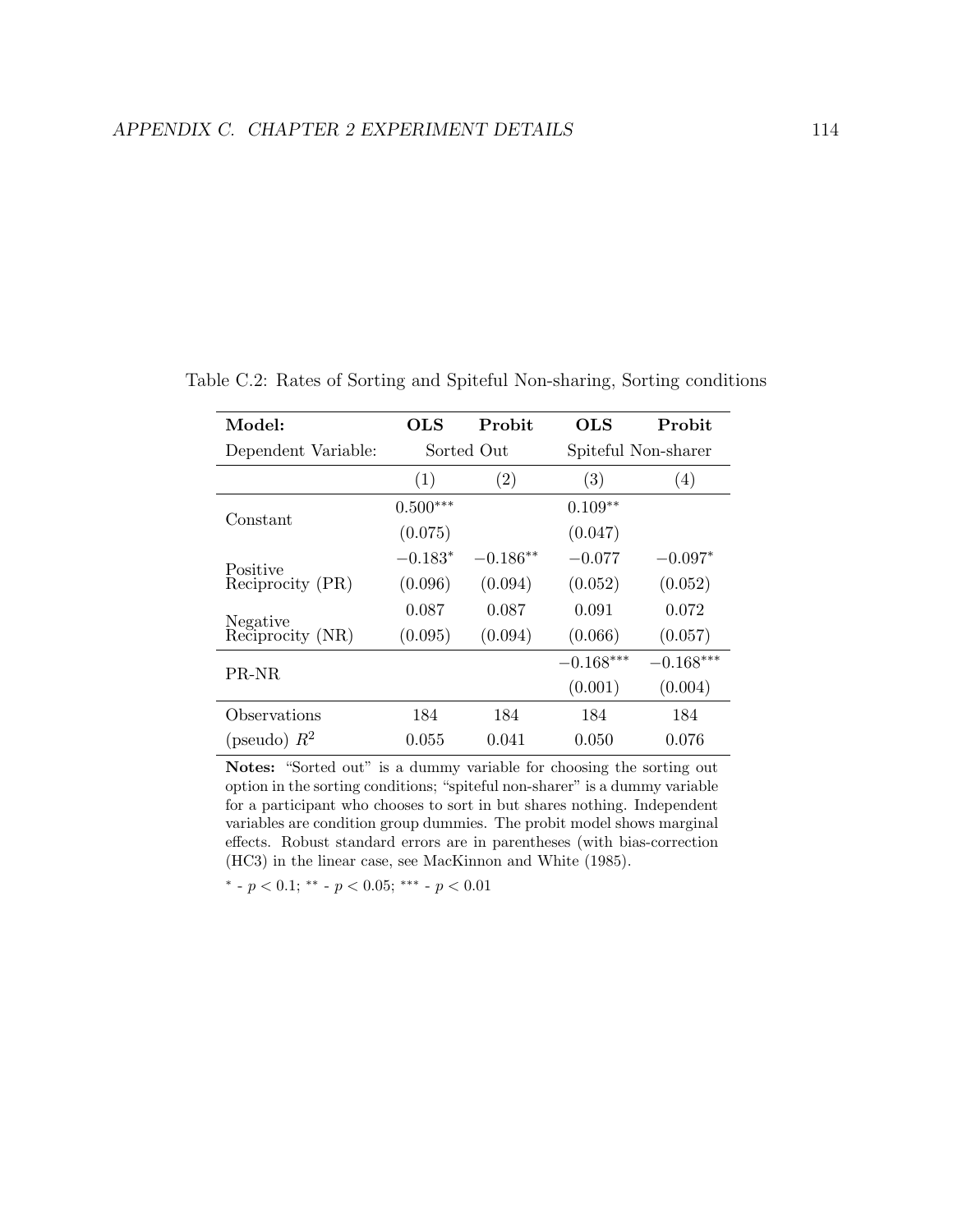| Table C.3: Zero, Low, and High Sharers: Effects of Reciprocity and Sorting                                                                                                                   |                            |               |               |             |               |               |
|----------------------------------------------------------------------------------------------------------------------------------------------------------------------------------------------|----------------------------|---------------|---------------|-------------|---------------|---------------|
| Dependent Variable:                                                                                                                                                                          |                            | Zero sharers  |               | Low sharers | High sharers  |               |
|                                                                                                                                                                                              | $\left(\frac{1}{2}\right)$ | $\widehat{c}$ | $\widehat{S}$ | $(\pm)$     | $\widehat{5}$ | $\widehat{6}$ |
|                                                                                                                                                                                              | $0.384***$                 | $0.356***$    | $0.293***$    | $0.222***$  | $0.323***$    | $0.422***$    |
| Constant                                                                                                                                                                                     | (0.049)                    | (0.073)       | (0.046)       | (0.063)     | (0.048)       | (0.075)       |
|                                                                                                                                                                                              |                            | $-0.240**$    |               | $0.239***$  |               | 0.001         |
| Positive<br>Reciprocity                                                                                                                                                                      |                            | (0.098)       |               | (0.120)     |               | (0.126)       |
|                                                                                                                                                                                              |                            | $0.323***$    |               | 0.028       |               | $-0.351***$   |
| Negative<br>Reciprocity                                                                                                                                                                      |                            | (0.117)       |               | (0.106)     |               | (0.091)       |
|                                                                                                                                                                                              | $0.209***$                 | $0.253***$    | $-0.048$      | $-0.027$    | $-0.160***$   | $-0.227***$   |
| Sorting                                                                                                                                                                                      | (0.061)                    | (0.104)       | (0.056)       | (0.087)     | (0.055)       | (0.096)       |
|                                                                                                                                                                                              |                            | $-0.019$      |               | $-0.054$    |               | 0.073         |
| $Sorting \times Positive$<br>Reciprocity                                                                                                                                                     |                            | (0.137)       |               | (0.148)     |               | (0.150)       |
|                                                                                                                                                                                              |                            | $-0.145$      |               | $-0.063$    |               | $0.208*$      |
| $\begin{array}{lcl} \text{Sorting} \times \text {Negative} \\ \text {Review} \end{array}$                                                                                                    |                            | (0.146)       |               | (0.129)     |               | (0.112)       |
| Observations                                                                                                                                                                                 | 283                        | 283           | 283           | 283         | 283           | 283           |
| $R^2$                                                                                                                                                                                        | 0.04                       | 0.194         | 0.003         | 0.055       | 0.034         | 0.120         |
| "Zero-sharers" is a dummy variable for either sorting out or sorting in but sharing<br>nothing. "Low-sharers" is a dummy variable for sharing more than 0 but less than 25 percent<br>Notes: |                            |               |               |             |               |               |
| of the endowment. "High-sharers" is a dummy variable for sharing at least 25 percent of the                                                                                                  |                            |               |               |             |               |               |
| endowment. Independent variables are condition group dummies. Robust standard errors are in<br>parentheses (with bias-correction (HC3), see MacKinnon and White (1985).                      |                            |               |               |             |               |               |

| ١                                                                                                                                                                                                                                        |
|------------------------------------------------------------------------------------------------------------------------------------------------------------------------------------------------------------------------------------------|
| $\frac{1}{2}$                                                                                                                                                                                                                            |
|                                                                                                                                                                                                                                          |
| j                                                                                                                                                                                                                                        |
|                                                                                                                                                                                                                                          |
| りっしゅ                                                                                                                                                                                                                                     |
| research of the second of the second of the second of the second of the second of the second of the second of the second of the second of the second of the second of the second of the second of the second of the second of<br>$-22.5$ |
| )<br> <br> <br> <br> <br>)                                                                                                                                                                                                               |
| j                                                                                                                                                                                                                                        |
| $\vdots$                                                                                                                                                                                                                                 |
| $\sim$<br>.<br>נול<br>Ŋ                                                                                                                                                                                                                  |
| こうこう<br>)<br>)                                                                                                                                                                                                                           |
| ֧֦֧֦֦֧֧֧֧֧֧֧֧֧֧֧֧֧֧֧֧֧֧֧֧֧֧֧֧֧֧֧֦֧֧֧֧֛֚֝֝֝֝֝֝֝֝֬֝֝֬֝֬֝֓֝֬֝֓֝֬֝֟֝֬֝֟֝֬֝֓֝֬֝֟֓֝֬֝֬֝֬֝֬֜֝֬֝֬֝֬֜<br>֧֧֧֧֪֦֧֪֧֛֛֛֪֚֜֜֝֝֜֜֜֝                                                                                                                   |

∗  $-p < 0.1$ ; \*\* -  $p < 0.05$ ; \*\*\* -  $p < 0.01$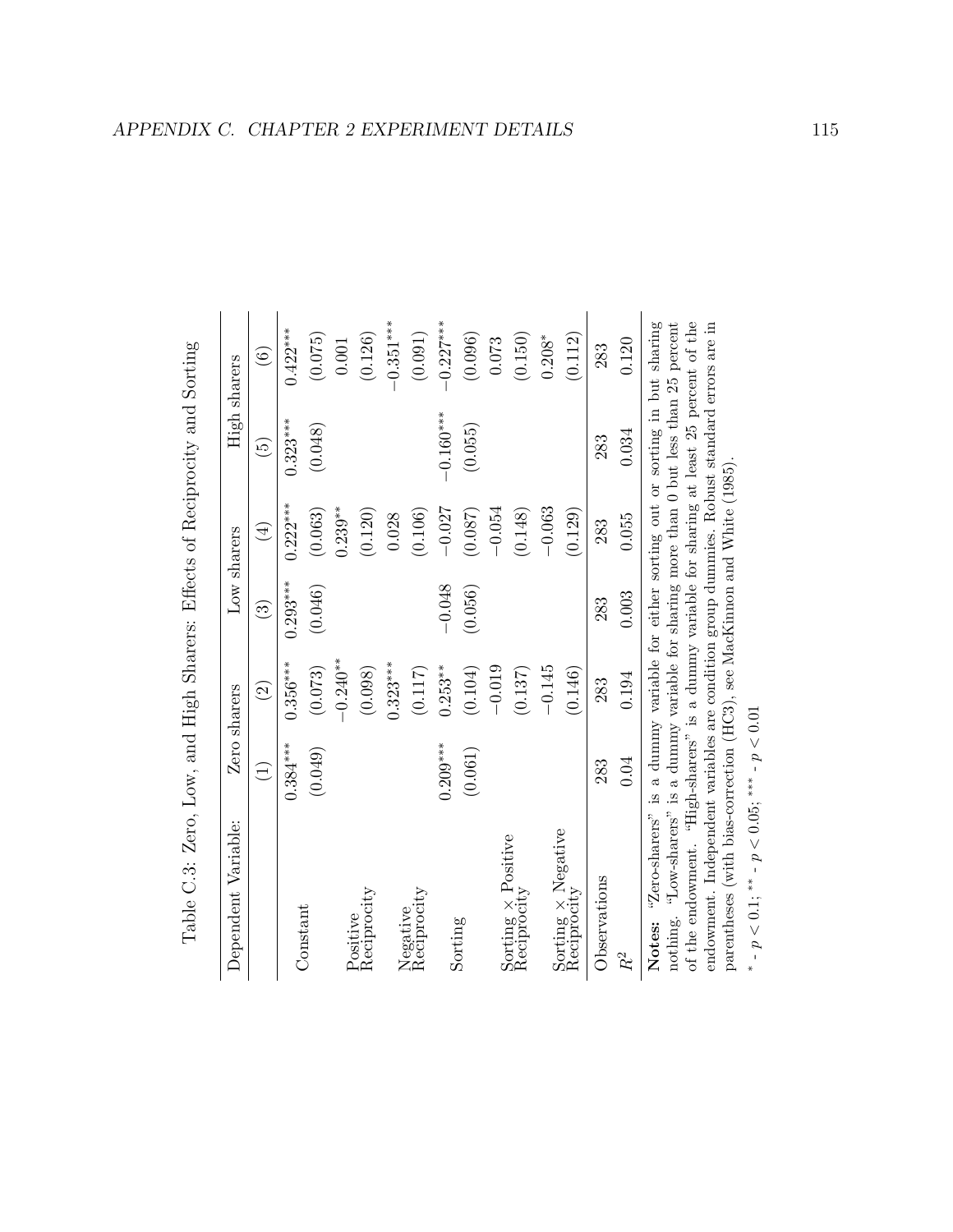| Specification                            |                     | $\begin{array}{c}\n\begin{array}{c}\n\end{array}\n\end{array}$                                                                                                                                                                                                                                                                                                                                                                                                                                                                | $\widehat{\mathfrak{O}}$ | ි               | $(\pm)$                                                                                                  | $\widetilde{5}$ | $\widehat{\mathfrak{s}}$ | E            |
|------------------------------------------|---------------------|-------------------------------------------------------------------------------------------------------------------------------------------------------------------------------------------------------------------------------------------------------------------------------------------------------------------------------------------------------------------------------------------------------------------------------------------------------------------------------------------------------------------------------|--------------------------|-----------------|----------------------------------------------------------------------------------------------------------|-----------------|--------------------------|--------------|
|                                          | $\mu_{\alpha}$      | $-1.732(0.486)$                                                                                                                                                                                                                                                                                                                                                                                                                                                                                                               | $-2.214(0.596)$          | $-2.259(0.562)$ | .2.819(0.681)                                                                                            | $-2.214(0.556)$ | $-3.937(0.608)$          | 0.003(0.003) |
| Dictator                                 | $\sigma_{\alpha}$   | 3.569(0.757)                                                                                                                                                                                                                                                                                                                                                                                                                                                                                                                  | 4.171 (0.879)            | 3.389(0.593)    | 3.907(0.716)                                                                                             | 3.147 (0.463)   | 1.422(2.165)             | 0.005(0.005) |
| Game                                     | $\mu_{\beta}$       | 2.560(0.489)                                                                                                                                                                                                                                                                                                                                                                                                                                                                                                                  | 2.888(0.560)             | 3.043(0.573)    | 3.496(0.661)                                                                                             | 3.037(0.555)    | 4.441(0.603)             | 0.003(0.003) |
|                                          | $\sigma_{\beta}$    | 3.159(0.725)                                                                                                                                                                                                                                                                                                                                                                                                                                                                                                                  | 3.646 (0.827)            | 3.057(0.649)    | 3.589(0.741)                                                                                             | 3.492(0.687)    | 4.244(0.604)             | 0.006(0.006) |
|                                          | $\mu_{\alpha}$      | $-5.723(2.073)$                                                                                                                                                                                                                                                                                                                                                                                                                                                                                                               | $-6.618(2.499)$          | $-8.866(4.053)$ | $-9.733(4.670)$                                                                                          | $-5.787(2.021)$ | $-6.916(2.233)$          | 0.003(0.003) |
| Negative                                 | $\sigma_{\alpha}$   | 5.789 (2.124)                                                                                                                                                                                                                                                                                                                                                                                                                                                                                                                 | 6.149(2.234)             | 7.358 (3.352)   | 7.774(3.693)                                                                                             | 5.693(1.921)    | 5.396 (2.705)            | 0.004(0.004) |
| Reciprocity                              | $\mu_{\beta}$       | 1.010(0.657)                                                                                                                                                                                                                                                                                                                                                                                                                                                                                                                  | 1.627(0.846)             | 2.006 (0.965)   | 2.603(1.106)                                                                                             | 1.115(0.747)    | 2.002(1.141)             | 0.000(0.000) |
|                                          | $\sigma_{\beta}$    | 1.627(1.071)                                                                                                                                                                                                                                                                                                                                                                                                                                                                                                                  | 2.670(1.431)             | 2.507 (1.202)   | 3.267(1.389)                                                                                             | 1.748 (1.161)   | 2.944(1.600)             | 0.001(0.001) |
|                                          | $\mu_{\alpha}$      | 0.153(0.140)                                                                                                                                                                                                                                                                                                                                                                                                                                                                                                                  | $-0.063(0.248)$          | 0.110(0.216)    | $-0.136(0.358)$                                                                                          | $-0.773(0.304)$ | $-2.346(0.773)$          | 0.001(0.001) |
| Positive                                 | $\sigma_{\alpha}$   | 1.247 (1.005)                                                                                                                                                                                                                                                                                                                                                                                                                                                                                                                 | 2.060(0.992)             | 1.199 (1.048)   | 1.711 (1.120)                                                                                            | 2.047(0.191)    | 2.039(2.102)             | 0.001(0.001) |
| Reciprocity                              | $\epsilon_{\prime}$ | 2.893(0.450)                                                                                                                                                                                                                                                                                                                                                                                                                                                                                                                  | 3.136(0.503)             | 2.922(0.404)    | 3.329(0.461)                                                                                             | 3.196(0.492)    | 4.116(0.997)             | 0.001(0.001) |
|                                          | $\sigma_{\beta}$    | 3.485 (0.489)                                                                                                                                                                                                                                                                                                                                                                                                                                                                                                                 | 4.003(0.664)             | 2.891(0.304)    | 3.469(0.434)                                                                                             | 3.455(0.569)    | 3.436 (0.835)            | 0.001(0.001) |
| Weighted SSE                             |                     | 288.671                                                                                                                                                                                                                                                                                                                                                                                                                                                                                                                       | 279.286                  | 284.820         | 276.454                                                                                                  | 287.512         | 296.274                  | 53.142       |
| $\beta$ the weight on extrinsic motives. |                     | (4) 39 moments, uniform distributions. (5) Alternative specification with $f = 5$ (see equation C.1). (6) Alternative specification<br>Notes: GMM estimation results for baseline specification and six robustness checks. $\alpha$ refers to the weight on intrinsic motives, and<br>33 moments and normally distributed parameters. (2) 39 moments, normal distributions. (3) 33 moments, uniform distributions.<br>with $f = 15$ (see equation C.1). (7) Alternative functions G and H, with 27 moments (see equation C.2) |                          |                 | Specification details (see section 5.1 in the main text for more details): $(1)$ Baseline specification, |                 |                          |              |

Table C.4: Structural Estimation and Robustness Checks Table C.4: Structural Estimation and Robustness Checks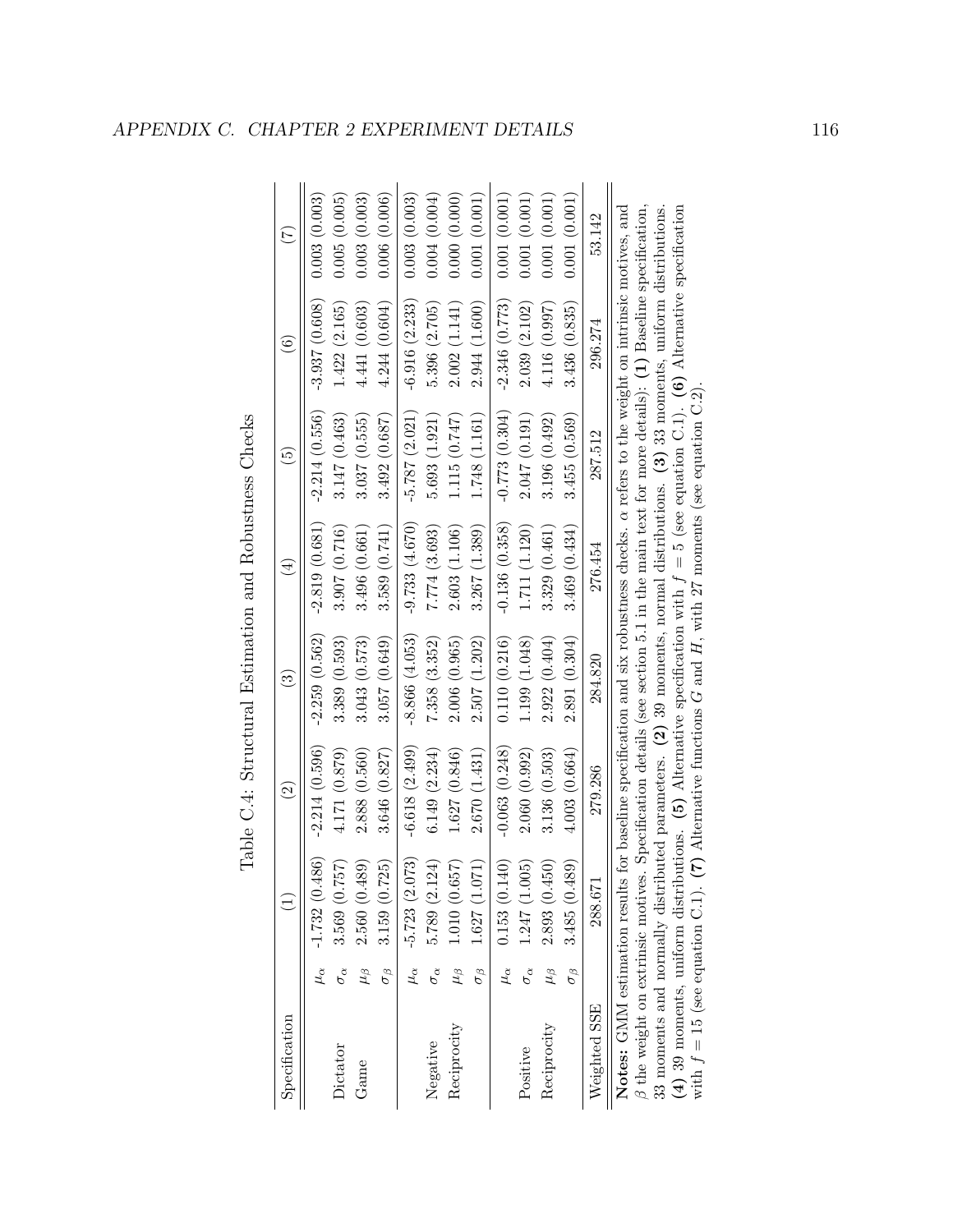|                      |                             |        | <b>Baseline</b> | Constant Social | No Social |
|----------------------|-----------------------------|--------|-----------------|-----------------|-----------|
|                      |                             | Actual | Model           | Pressure        | Pressure  |
|                      | Sort in, give $0$           | 0.1087 | 0.1725          | 0.1973          | 0.0000    |
|                      | Sort in, give $0.25 - 2.50$ | 0.2174 | 0.0015          | 0.0017          | 0.0071    |
|                      | Sort in, give $2.75 - 4.75$ | 0.0435 | 0.0911          | 0.0924          | 0.2284    |
|                      | Sort in, give 5             | 0.1087 | 0.1769          | 0.1686          | 0.2382    |
|                      | Sort in, give $> 5$         | 0.0217 | 0.0000          | 0.0000          | 0.0000    |
| Dictator Game        | Sort Out                    | 0.5000 | 0.5580          | 0.5399          | 0.5262    |
|                      | Give 0                      | 0.3556 | 0.4395          | 0.4428          | 0.5262    |
|                      | Give $0.25 - 2.50$          | 0.2667 | 0.0089          | 0.0089          | 0.0071    |
|                      | Give $2.50 - 4.75$          | 0.2000 | 0.2986          | 0.2971          | 0.2284    |
|                      | Give 5                      | 0.1778 | 0.2529          | 0.2512          | 0.2382    |
|                      | Give $> 5$                  | 0.0000 | 0.0000          | 0.0000          | 0.0000    |
|                      | Sort in, give $0$           | 0.2000 | 0.2347          | 0.2146          | 0.0000    |
|                      | Sort in, give $0.25 - 2.50$ | 0.1600 | 0.0010          | 0.0006          | 0.0052    |
|                      | Sort in, give $2.75 - 4.75$ | 0.0400 | 0.0716          | 0.0329          | 0.1488    |
|                      | Sort in, give 5             | 0.0133 | 0.0724          | 0.0875          | 0.1257    |
|                      | Sort in, give $> 5$         | 0.0000 | 0.0000          | 0.0000          | 0.0000    |
| Negative Reciprocity | Sort Out                    | 0.5867 | 0.6203          | 0.6645          | 0.7203    |
|                      | Give 0                      | 0.6786 | 0.7883          | 0.7515          | 0.7203    |
|                      | Give $0.25 - 2.50$          | 0.2500 | 0.0052          | 0.0044          | 0.0052    |
|                      | Give $2.50 - 4.75$          | 0.0000 | 0.1328          | 0.1262          | 0.1488    |
|                      | Give 5                      | 0.0357 | 0.0737          | 0.1179          | 0.1257    |
|                      | Give $> 5$                  | 0.0357 | 0.0000          | 0.0000          | 0.0000    |
|                      | Sort in, give $0$           | 0.0317 | 0.1689          | 0.1824          | 0.0000    |
|                      | Sort in, give $0.25 - 2.50$ | 0.3968 | 0.0034          | 0.0033          | 0.0080    |
| Positive Reciprocity | Sort in, give $2.75 - 4.75$ | 0.1111 | 0.1723          | 0.1702          | 0.2808    |
|                      | Sort in, give 5             | 0.1270 | 0.2463          | 0.2505          | 0.3085    |
|                      | Sort in, give $> 5$         | 0.0159 | 0.0000          | 0.0000          | 0.0000    |
|                      | Sort Out                    | 0.3175 | 0.4091          | 0.3936          | 0.4027    |
|                      | Give $0$                    | 0.1154 | 0.2133          | 0.2645          | 0.4027    |
|                      | Give $0.25 - 2.50$          | 0.4615 | 0.0086          | 0.0091          | 0.0080    |
|                      | Give $2.50 - 4.75$          | 0.1538 | 0.3799          | 0.3705          | 0.2808    |
|                      | Give 5                      | 0.2692 | 0.3983          | 0.3558          | 0.3085    |
|                      | Give $> 5$                  | 0.0000 | 0.0000          | 0.0000          | 0.0000    |
| Weighted SSE         |                             |        | 288.7           | 291.8           | 380.2     |

Table C.5: Moments and Model Predictions

Notes: Actual and predicted moments from GMM estimations of baseline model, model requiring that social pressure be invariant to reciprocity, and model requiring no social pressure.

 $=$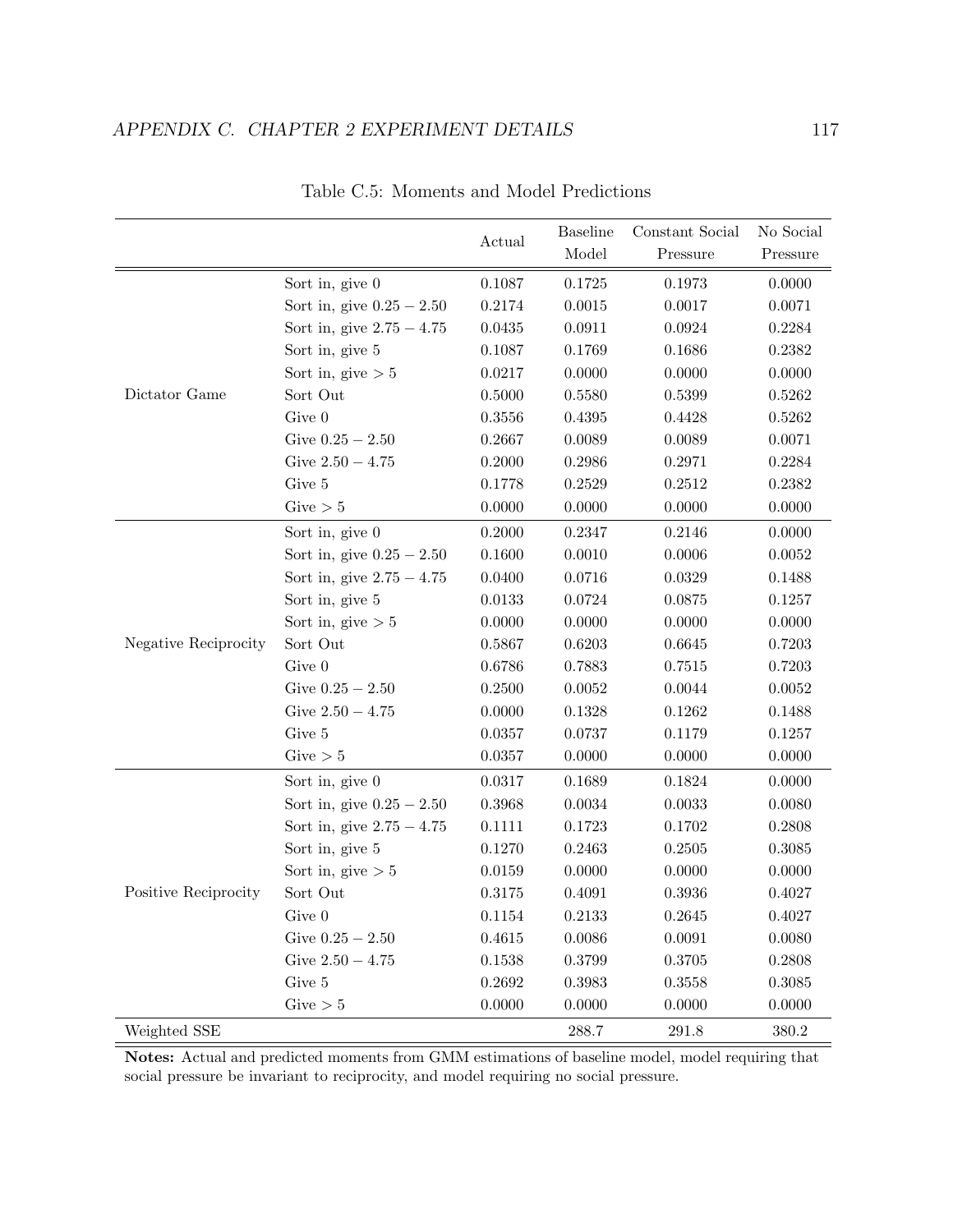## Appendix D

## Chapter 3 Experiment Instructions

Text in italics is not read aloud. Instructions are read by two research assistants: the narrator and the demonstration player.

NARRATOR: We will start by giving you an overview of this game. Each person in this room has been matched with a partner in the other room. Everyone in this game will earn money which will be divided between you and your partner. Each person will earn money by clicking a device like this demonstrate and each of you will decide how you want to divide the money that your partner earns between you and your partner. At the end of the game, one of the two rooms will be randomly selected, and only the decisions made in the room that we select will determine actual payouts.

First, we will explain one part of this game that might be a little confusing. Please listen carefully, and if there is anything you dont understand, you are free to ask questions at any time. In this game, your partner in the next room will earn money and you will decide how you want to divide that money between the two of you. However, you may or may not get to keep this money at the end of the game. While we are playing the game in this room, your partner in the next room will also be making decisions about how she would divide money money that you will earn in the game. After we finish playing the game, we are going to pick one of the two rooms this one or the other one. Only the decisions made in the room that we pick will count. So, if this room is picked, we will pay both you and partner based only on the decisions that you made in the game you will decide how to divide the money that your partner earns. However, if we pick the other room, we will pay both you and your partner based only on the decisions that your partner made your partner will decide how to divide the money that you earn.

So, if we choose this room, the total amount of money you take home is determined by your decisions and how much your partner earns. If we choose the other room, the amount of money you take home is determined by your partners decisions and how much you earn. Repeat this paragraph once to confirm understanding.

How will we choose which room and whose decisions determine how much you and your partner take home from the game? After we have finished playing the game, we will place these two round plastic disks into a cup like this *demonstrate using the yellow and red disks*.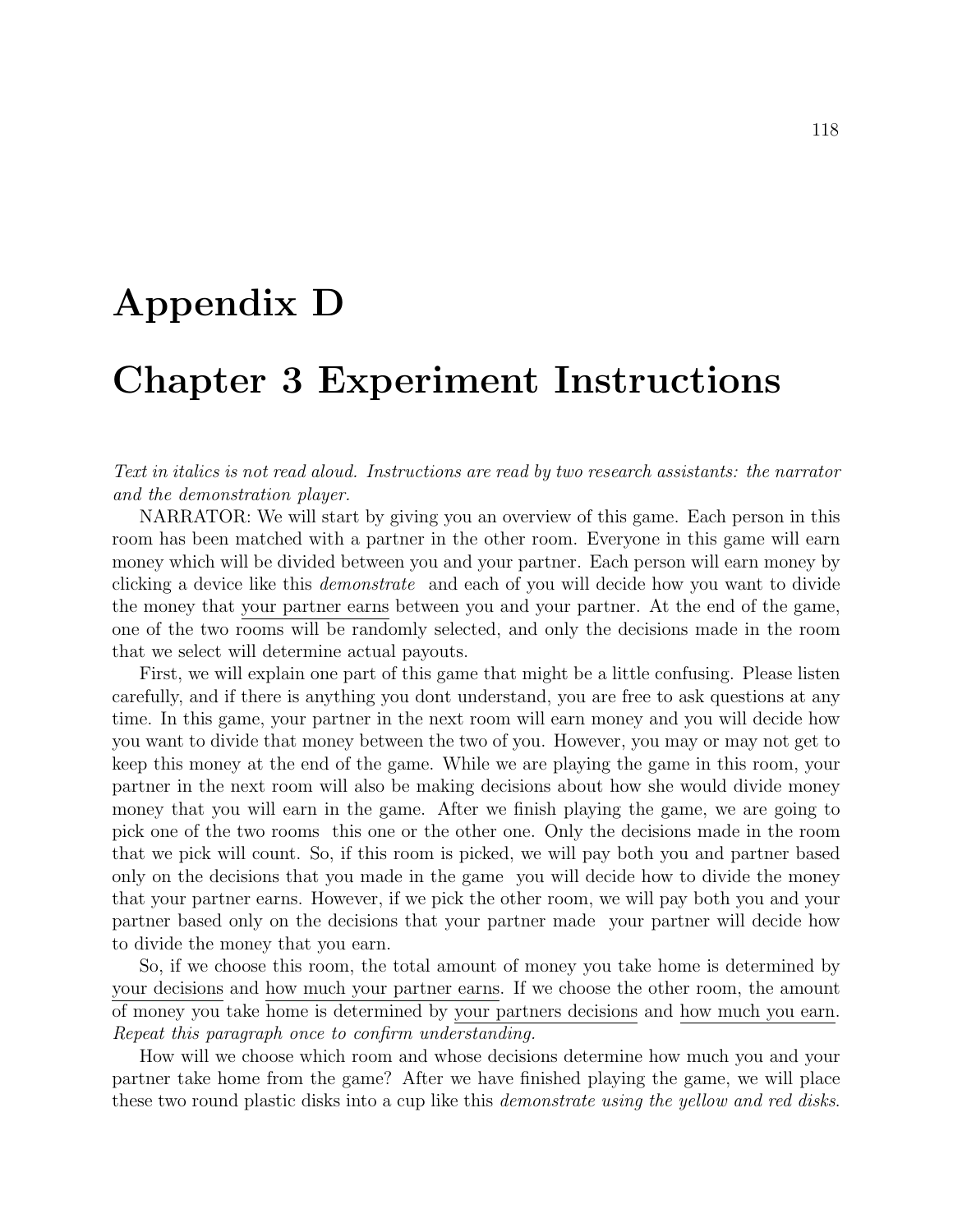Without looking, we will pull one of the two disks out of the cup *demonstrate using the yellow and red disks.* We are in Room  $\bf{A}$ . So, if we pull out the **yellow** disk labeled  $\bf{A}$ we will divide the money your partner earned and your decisions will determine how much everyone takes home today; if we pull out the red disk labeled B well divide the money that you earned and the decisions made in the other room will determine how much everyone takes home. So, if we choose  $A$  well pay you and your partner based on your decisions; if we choose **B** well pay you and your partner based on the decisions that your partner makes in the next room.

So, either your decisions or your partners decisions but not both will determine how much both you and your partner take home at the end of the game. In this game, your partner will earn money and you will decide how to divide it between yourself and your partner. Later on in the game, you will also earn money. Your partner will decide how to divide that money between the two of you. However, youll only get to keep the share of your partners earnings that you allocate yourself and your partner will only get the rest of the money that they earn if we pull the yellow disk out of the cup at the end of the game. Otherwise, how much you take home today will be determined by how much you earn and the decisions your partner makes.

Are there any questions so far?

Everything weve said so far doesnt effect you until after the game it doesnt effect the choices you will make, or what you need to understand to play the game. Now, we will explain in more detail how your partner earn money in this game. This will also be the way that you will earn money later in the game.

How much money your partner earns in this game is determined by how much your partner works. In this game, your partner will earn money by clicking this machine. It is called a clicker. Each time you squeeze the clicker, the number on the front increases by one. Walk around and show players the front face of the clicker as you click. Every time you squeeze the clicker, the number goes up by one it never decreases. So, the number on the front of the clicker shows the number of times youve clicked. In this game, your partner will be paid money based on the number of times she clicks. Well ask your partner to hold the clicker in one hand, and well give her ten minutes in which she can click as much as she wants. Your partner has to keep the clicker in one hand she cant switch hands, or click with two hands, or click on the table. Demonstrate each of these. The more times she clicks the clicker during the ten minutes, the more money she will be paid.

How much your partner is paid depends on how much she clicks. For each number of times she might click, the poster on the wall shows you how much she will be paid. So, shell be paid 30 shillings if she clicks 200 times or less. If she clicks between 201 and 400 times, she will be paid 60 shillings. Point out these examples on the wall poster. The more times she click, the more money she earns.

The poster on the wall show you all the possible amounts of money that your partner might earn in the game. The left side indicates all the possible numbers of times your partner might click, and the right side indicates all the possible amounts she might be paid. For example, if she clicks 1,900 times, the number of times that she clicks is between 1,801 and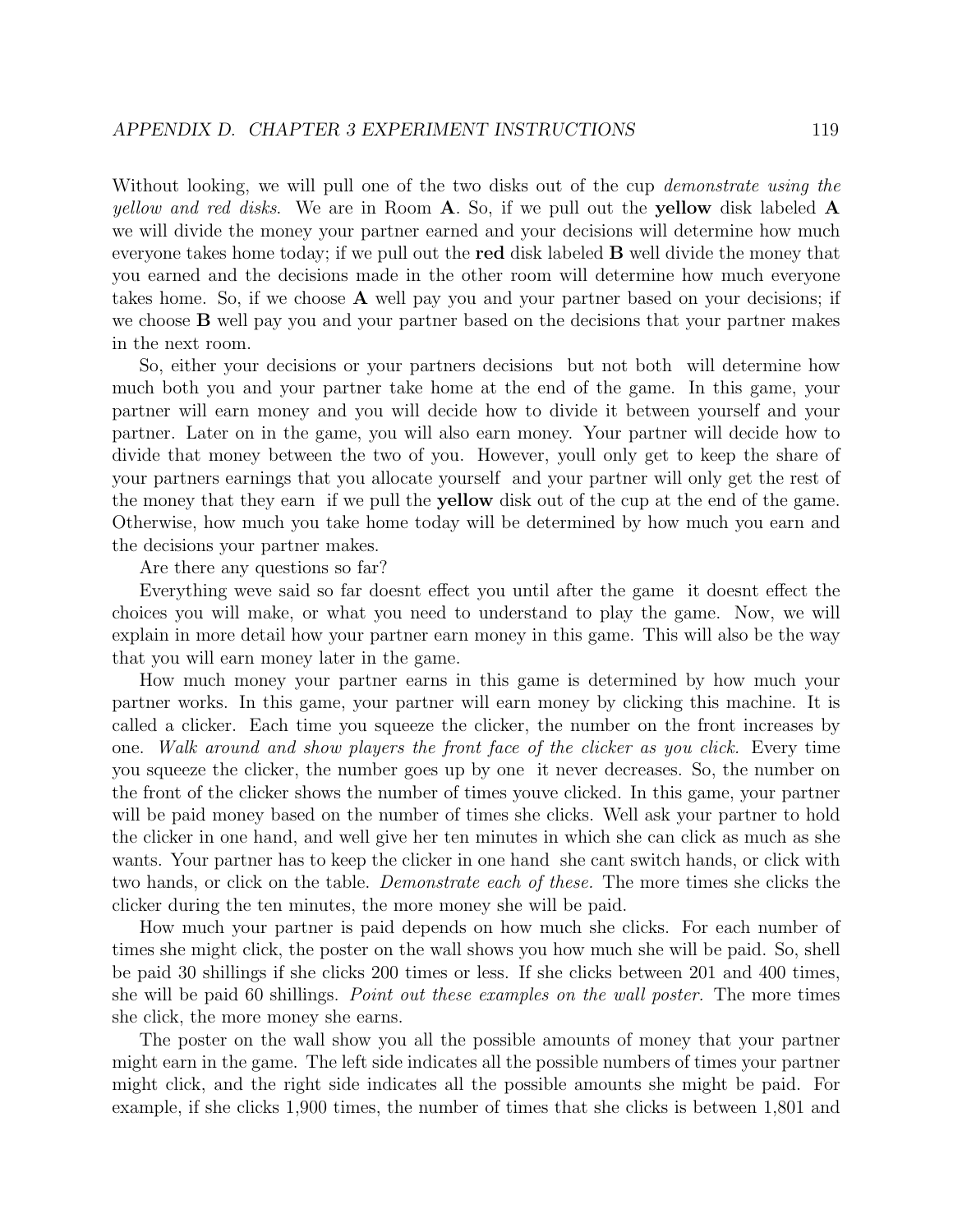2,000, so she will be paid 300 shillings. *Point out this row on the poster*. On the other hand, if she clicks 2,100 times, she will be paid 330 shillings because 2,100 is between 2,001 and 2,400. Point out this row on the poster. So, the more times she clicks, the more money shell be paid. You can look at the poster to see how much your partner will be paid for any number of times that she might click.

Here are two examples of earning money in this game. This is *name of demonstration* player. Indicate the demonstration player. The demonstration player should click the demonstration clicker very slowly while the next sentence is being read, then stop and hand it to the Narrator as he or she says this. Name of demonstration player did not click very much only 650 times in ten minutes. How much will she be paid? Point to the correct row on the poster. The number of times she clicked is between 601 and 800, so name of demonstration player will be paid 90 shillings. The Narrator hands the clicker back to the demonstration player.

What if name of demonstration player had clicked many times? Demonstration player clicks very rapidly for ten seconds, stops, and hands the clicker back to the Narrator. If name of demonstration player clicked 3100 times in ten minutes, how much would she be paid? Point to the correct row on the poster. The number of times she clicked is between 3001 and 3250, so name of demonstration player will be paid 450 shillings.

So, your partner will be paid money in this game for squeezing a tally counter. *Hold up* the clicker. The more times she clicks, the more shell be paid.

Before we explain the rest of the game, we are going to let you try clicking the counters. We are going to give each of you a counter. Dont start clicking yet! Well give you one minute to try clicking. You will not be paid any money for your work during this trial period it is just to give you a sense of what clicking the counters will be like. Your partner will be given ten minutes to click the counter the amount that you would be able to click in that time might be about ten times as much as you can in one minute. Remember, you have to hold the clicker in one hand you cant switch back and forth. Leave your other hand on the desk or at your side.

Research assistants should hand each person a clicker, making sure that they do not start clicking immediately. Once everyone has a clicker in their hand, set a cell phone timer to time one minute. Tell the players when to begin, and then count down the last five seconds before they have to stop. When time is called, make sure that everyone stops. They should not touch their clickers after time is called. As the Narrator continues with the instructions, the other research assistant should collect all the clickers, remove the tape, reset them to zero, and re-cover them with tape so that they cannot be manipulated.

### Part III

Weve explained how your partner will earn money in this game by clicking a tally counter. Now we will explain about your partners. This is the last thing you need to understand about this game.

Weve divided you into two groups. We randomly assigned half of the seat numbers to each room. Everyone in this room is in Group A, and everyone in the other room is in Group B. Every player in Group A has been matched with a player in Group B. That person is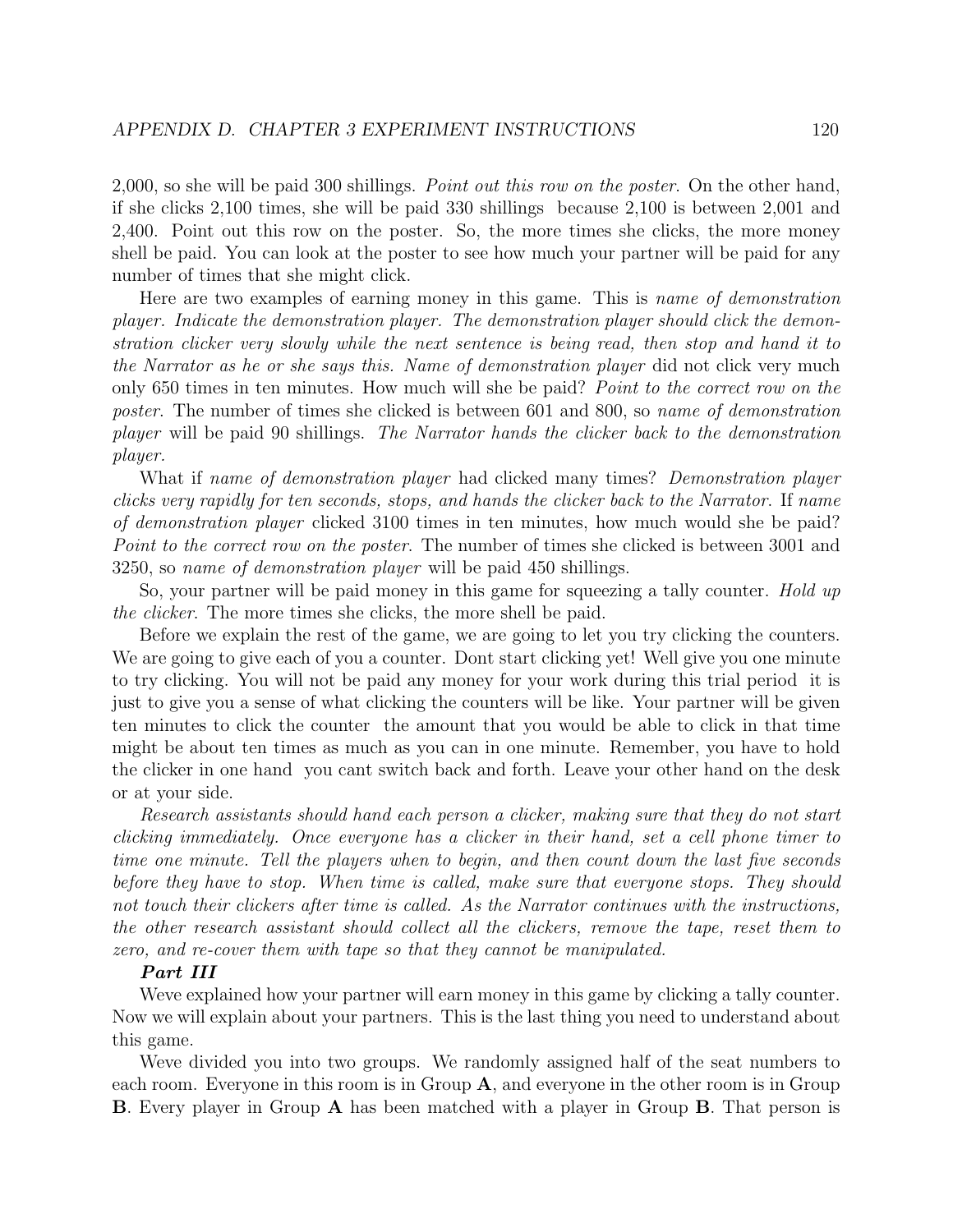your partner. You will never learn your partners identity, nor will your partner ever learn who you are.

In this game, your partner will earn money by clicking a tally counter and you will decide how you want to divide the money that you earn between yourself and your partner in the next room. You can divide it any way you like the choice is yours. You can give yourself all of your partners earnings, give your partner all of her earnings, or do anything in between. The only way your partner can receive any money in this game is for you to give it to her. The money that you give to your partner will be the only money that your partner receives if we draw the yellow disk out of the bowl at the end of the game. Hold up the yellow disk to remind the audience about the disks.

Before you earn money by clicking, well ask you to indicate how much of your partners earnings you would like to give yourself and how much you want to give to your partner. You are allowed to give as much or as little to your partner as you want it is your decision. How much you want to give to your partner might depend on how much you earn. You have tried clicking the counters you know what it is like. For each possible amount that your partner might end up earning, well ask you to indicate how you would divide that money between yourself and your partner. Later, when we find out how much your partner has actually earned, well divide the money that shes earned between you and your partner however you told us to.

Before we give your partner the opportunity click the counters, we will give each of you a set of forms like this. Hold up a decision packet. The packet lists all the possible amounts of money that your partner might earn: on each page of the form, there is one possible amount of money that your partner might earn by clicking. Indicate sample decision sheet on the wall of the room. So, the first page is 30 shillings, the second page is 60 shillings, all the way up to 600 shillings. You can see that one each page, you can actually see the coins that your partner will earn.

On each page, youll indicate how you want to divide the money that your partner earns between you and your partner by circling the coins that you want to give to yourself, and not circling the bills and coins that you want to give to your partner.

Lets look at a couple of examples. Name of demonstration player is about to make her decisions about how shed like to divide the money that her partner earns between herself and her partner. The demonstration player stands in front of the first sample decision sheet. Remember, shell circle any coins she wants to give to herself, and shell leave unmarked any coins that she wants to give to her partner. Name of demonstration player, are you ready to start?

DEMONSTRATION PLAYER: Yes, but I have a question. After the game, can I find out who my partner is, so that I know whether I gave her enough money?

NARRATOR: No. Youll never know who your partner is.

DEMONSTRATION PLAYER: OK. Demonstration player turns to face the first decision sheet. She mimes thinking for a few seconds before speaking. I will give myself twenty shillings and give my partner ten shillings. Demonstration player circles twenty shillings on the sample decision sheet.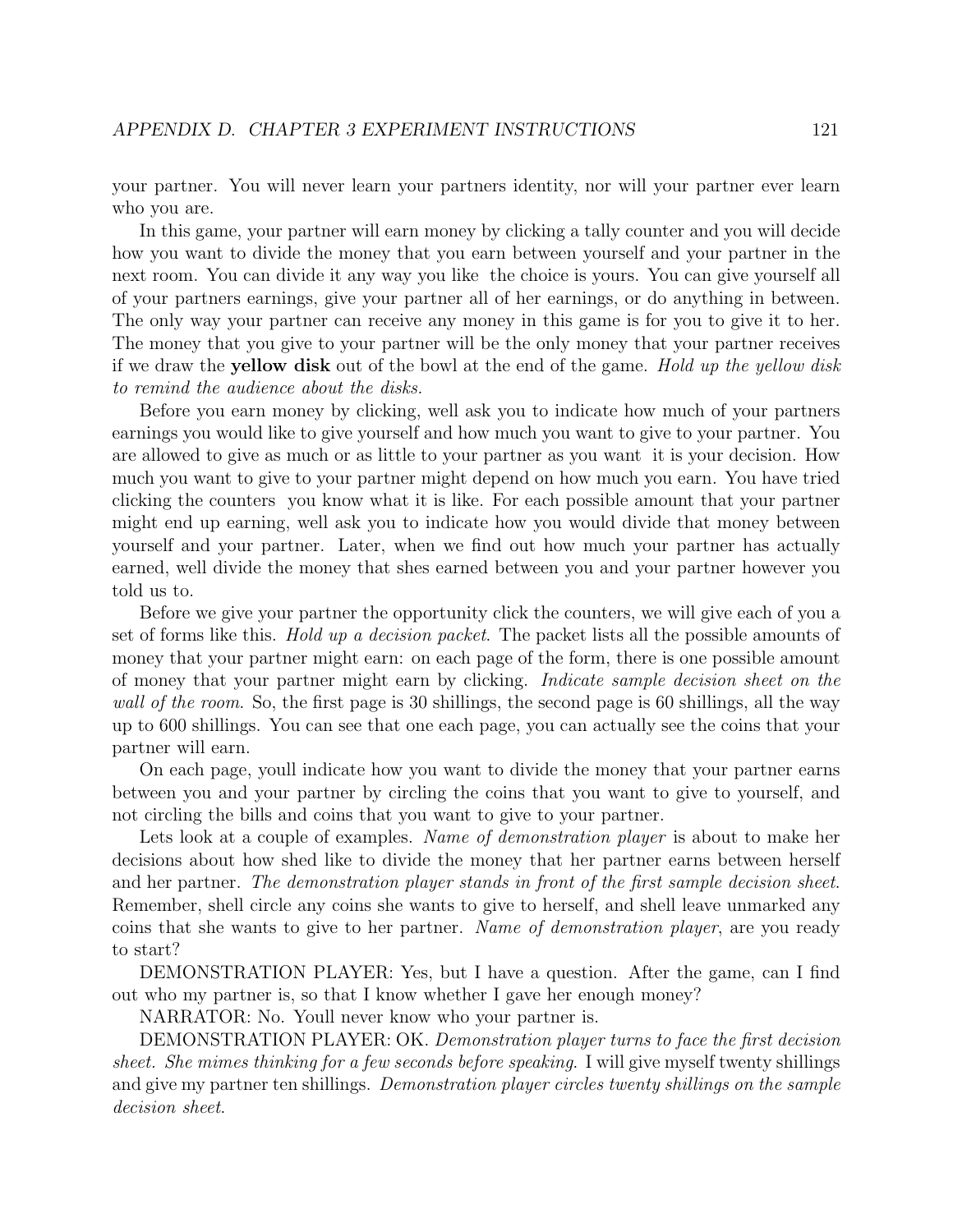NARRATOR: Well go through the sheets in your packet one at a time. Next, *name of* demonstration player will decide how she wants to divide the money if her partner earns shillings.

DEMONSTRATION PLAYER: Demonstration player again thinks for a few seconds. I will give myself all of the money. Demonstration player circles each of the rows of coins.

NARRATOR: Remember, you can divide the money that your partner earned any way you want the decision is yours. You can give your partner all of her earnings, or none of it. You can do whatever you want to do. Each possible amount that your partner might earn is represented on one of the pages of your packet. As the amounts get higher, you will have to divide more coins between yourself and your partner.

DEMONSTRATION PLAYER: Demonstration player moves over to the sample page with three hundred shillings on it. I will give myself 150 shillings and give my partner 150 shillings. She circles 150 shillings worth of coins on the sheet.

NARRATOR: We will ask you how you want to divide all of the possible amounts your partner might earn: 30 shillings, 60 shillings, all the way up to 600 shillings. Then, if the yellow disk is picked at the end of the game, well find out how much your partner actually earned and divide your partners earnings exactly how you told us to.

Are there any questions? Answer any questions. OK, we are finished explaining the game. Now, lets review.

First, we are going to ask you to indicate in a decision packet how you want to divide your partners earnings between yourself and your partner. Youll tell us how you would divide all of the possible amounts that your partner might end up earning by clicking.

After all of you have made your decisions about how you want to divide your partners earnings, each person will be given ten minutes to click the tally counter. The more times you click, the more money you earn; the poster on the wall tells you how much you will earn for each possible number of times you might click. After we determine how much your partner has earned, we will divide that money between you and your partner however you told us to.

At the end of the game, well place these two plastic disks into a cup. Well pull one of the disks out without looking. If we pull out the **yellow disk** with a letter  $\bf{A}$  on it, youll take home the money your partner earned minus whatever amount you allocate to your partner. Your partner will take home only the money that you allocate them.

Are we ready to begin?

Answer any questions, and then pass out the decision packets and pens. It is **very** important that there is no talking at all while the subjects make their decisions.

After all the players have made their decisions, collect the packets and all of the pens. Then read the following. Youve all decided how you want to divide the money that you earn. Now we are going to let you click the counters to determine how much you are paid. Well place a counter on the desk in front of you. Please do not pick it up until we tell you to. Pass out the re-taped clickers, making sure that each is set at zero. Then set a mobile phone timer for ten minutes and tell the players to start. Inform them when they have one minute left, and then count down the last five seconds.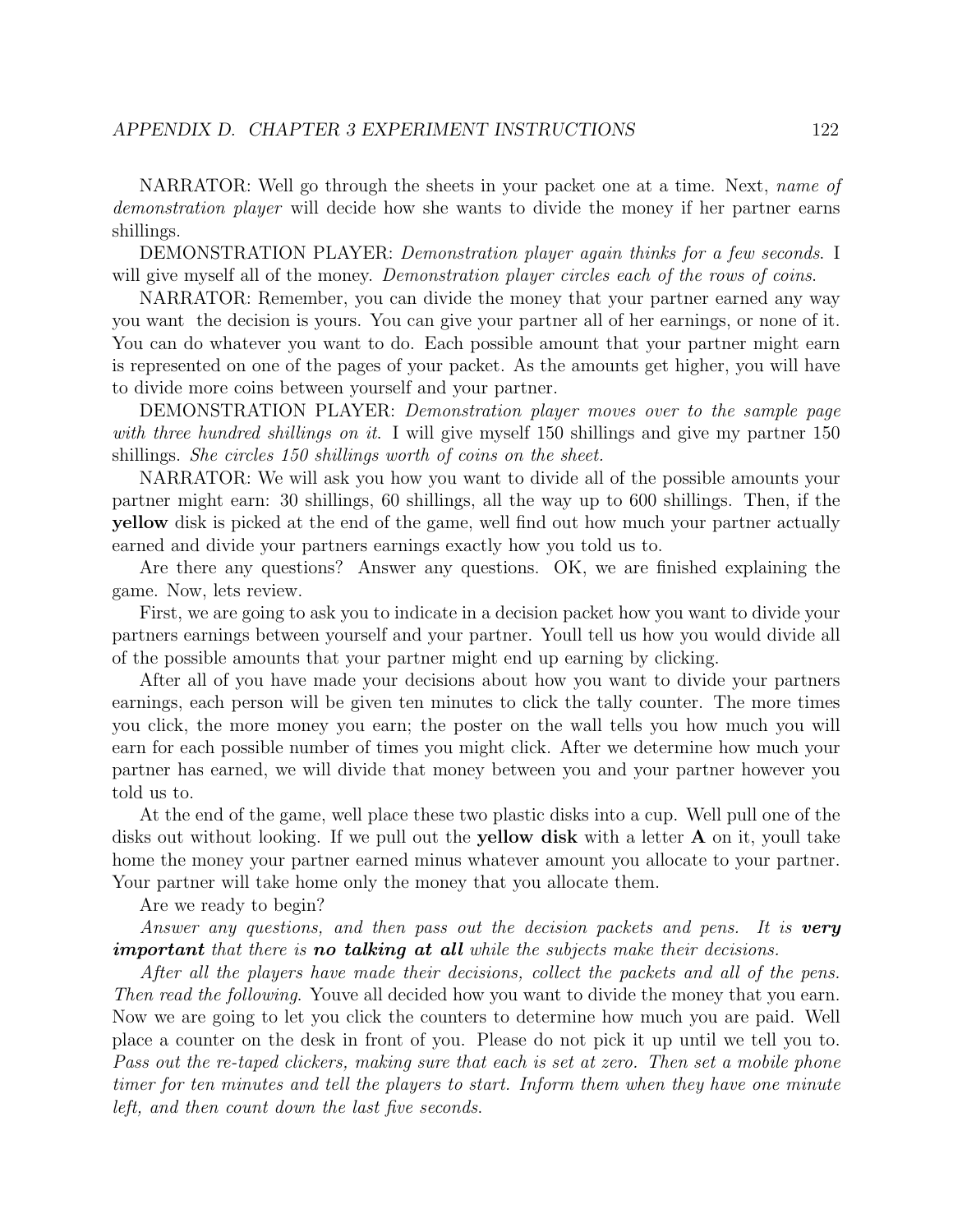# Bibliography

- [1] Alan I. Abramowitz and Kyle L. Saunders. "Is Polarization a Myth?" In: Journal of Politics 70.02 (Mar. 2008), pp. 542–555.
- [2] George A. Akerlof. "A theory of social custom, of which unemployment may be one consequence". In: Quarterly Journal of Economics 94.4 (1980), pp. 749–775.
- [3] George A. Akerlof. "Labor contracts as partial gift exchange". In: Quarterly Journal of Economics 97.4 (1982), pp. 543–569.
- [4] George A. Akerlof and Rachel E. Kranton. "Economics and Identity". In: Quarterly Journal of Economics CXV.3 (2000), pp. 715–753.
- [5] George A. Akerlof and Janet L. Yellen. "Fairness and unemployment". In: American Economic Review: Papers and Proceedings 78.2 (Feb. 1988), pp. 44–49.
- [6] George A. Akerlof and Janet L. Yellen. "The fair wage-effort hypothesis and unemployment". In: Quarterly Journal of Economics 105.2 (1990), pp. 255–283.
- [7] Gani Aldashev et al. "Using the law to change the custom". In: Journal of Development Economics 97.2 (Mar. 2011), pp. 182–200.
- [8] Alberto Alesina and Edward L. Glaeser. Fighting Poverty in the US and Europe: A World of Difference. New York: Oxford University Press, 2004.
- [9] Ingvild Almå s et al. "Fairness and the development of inequality acceptance." In: Science 328.5982 (May 2010), pp. 1176–8.
- [10] Francisco Alpizar, Fredrik Carlsson, and Olof Johansson-Stenman. "Does context matter more for hypothetical thanforactual contributions? Evidence from a natural field experiment". In: Experimental Economics 11.3 (Feb. 2008), pp. 299–314.
- [11] T.W. Anderson and Herman Rubin. "Estimation of the Parameters of a Single Equation in a Complete System of Stochastic Equations". In: Annals of Mathematical Statistics 20.1 (1949), pp. 46–63.
- [12] James Andreoni. "Giving with Impure Altruism: Applications to Charity and Ricardian Equivalence". In: *Journal of Political Economy* 97.6 (Jan. 1989), pp. 1447–58.
- [13] James Andreoni. "Impure Altruism and Donations to Public Goods: A Theory of Warm-Glow Giving". In: *The Economic Journal* 100.401 (June 1990), pp. 464–477.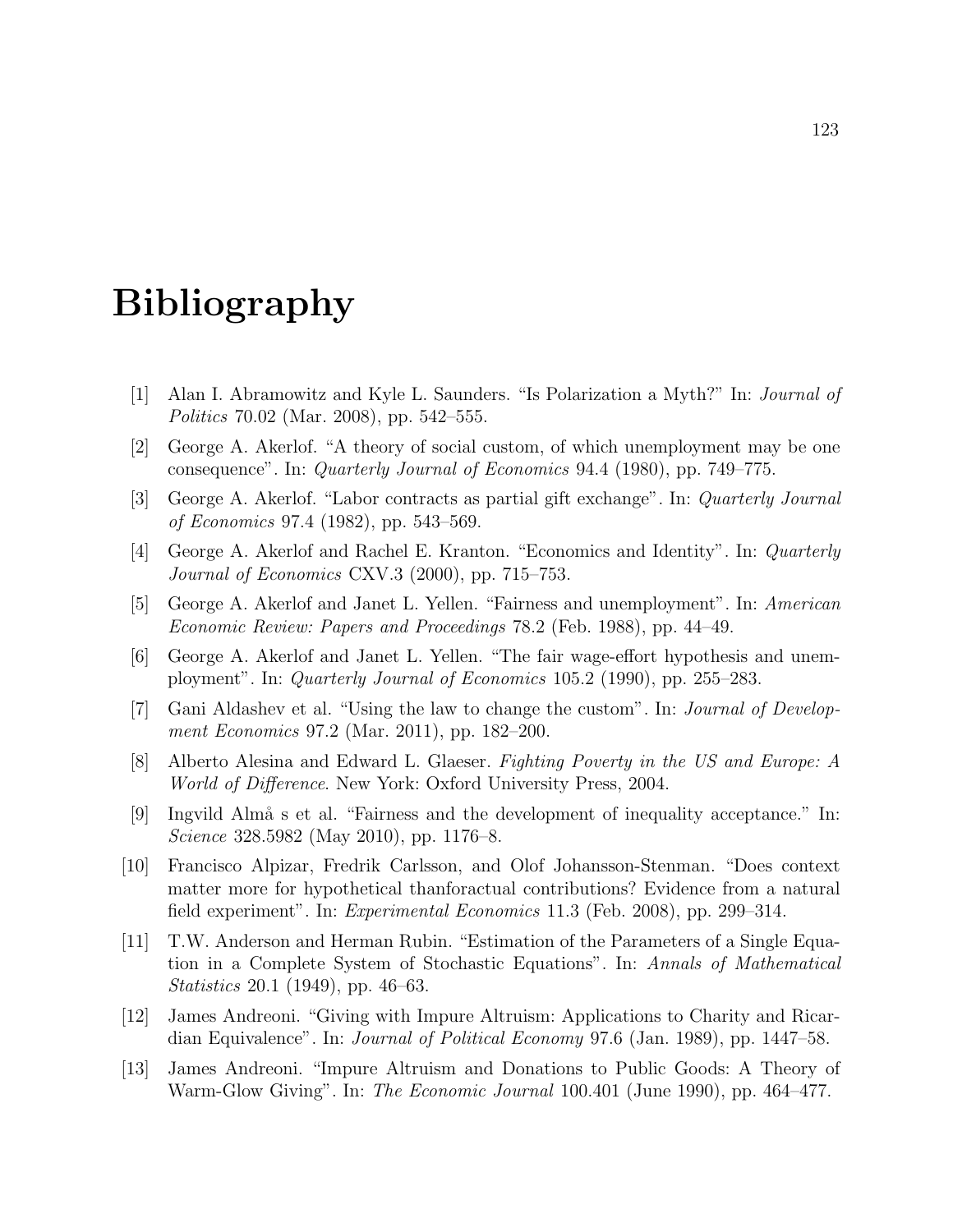- [14] James Andreoni and B. Douglas Bernheim. "Social Image and the 50-50 Norm: A Theoretical and Experimental Analysis of Audience Effects". In: Econometrica 77.5 (2009), pp. 1607–1636.
- [15] James Andreoni and John H. Miller. "Giving According to GARP : An Experimental Test of the Consistency of Preferences for Altruism". In: Econometrica 70.2 (2002), pp. 737–753.
- [16] James Andreoni and Ragan Petrie. "Public goods experiments without confidentiality: a glimpse into fund-raising". In: Journal of Public Economics 88.7-8 (July 2004), pp. 1605–1623.
- [17] James Andreoni and John Karl Scholz. "An Econometric Analysis of Charitable Giving With Interdependent Preferences". In: *Economic Inquiry* 36.3 (July 1998), pp. 410–428.
- [18] James Andreoni and Lise Vesterlund. "Which is the fair sex? Gender differences in altruism". In: Quarterly Journal of Economics 116.1 (2001), pp. 293–312.
- [19] Joshua D. Angrist and Jörn-Steffen Pischke. *Mostly Harmless Econometrics*. Princeton: Princeton University Press, 2009.
- [20] Dan Ariely, Anat Bracha, and Stephan Meier. "Doing good or doing well? Image motivation and monetary incentives in behaving prosocially". In: American Economic Review 99.1 (2009), pp. 544–555.
- [21] Michael Armer and Armer Youtz. "Formal Education and Individual Modernity in an African Society". In: American Journal of Sociology 76.4 (1976), pp. 604–626.
- [22] Solomon E. Asch. "Opinions and Social Pressure". In: Scientific American 193.5  $(1955)$ , pp.  $31-35$ .
- [23] Nava Ashraf, Oriana Bandiera, and Kelsey Jack. "No margin, no mission? A Field Experiment on Incentives for Pro-Social Tasks". Working Paper. 2012.
- [24] Nava Ashraf, Oriana Bandiera, and Scott Lee. "Awards Unbundled: Evidence from a Natural Field Experiment". Working Paper. 2013.
- [25] International Bible Association. The Holy Bible: New International Version. 1985.
- [26] Philip Babcock et al. "Letting Down the Team? Evidence of Social Effects of Team Incentives". NBER Working Paper Series No. 16687. 2010.
- [27] Oriana Bandiera, Iwan Barankay, and Imran Rasul. "Social Incentives in the Workplace". In: Review of Economic Studies 77.2 (Apr. 2010), pp. 417–458.
- [28] Oriana Bandiera, Iwan Barankay, and Imran Rasul. "Social Preferences and the Response to Incentives: Evidence from Personnel Data". In: Quarterly Journal of Economics 120.3 (Aug. 2005), pp. 917–962.
- [29] Nicholas Bardsley. "Dictator game giving: altruism or artefact?" In: Experimental Economics 11.2 (Sept. 2007), pp. 122–133.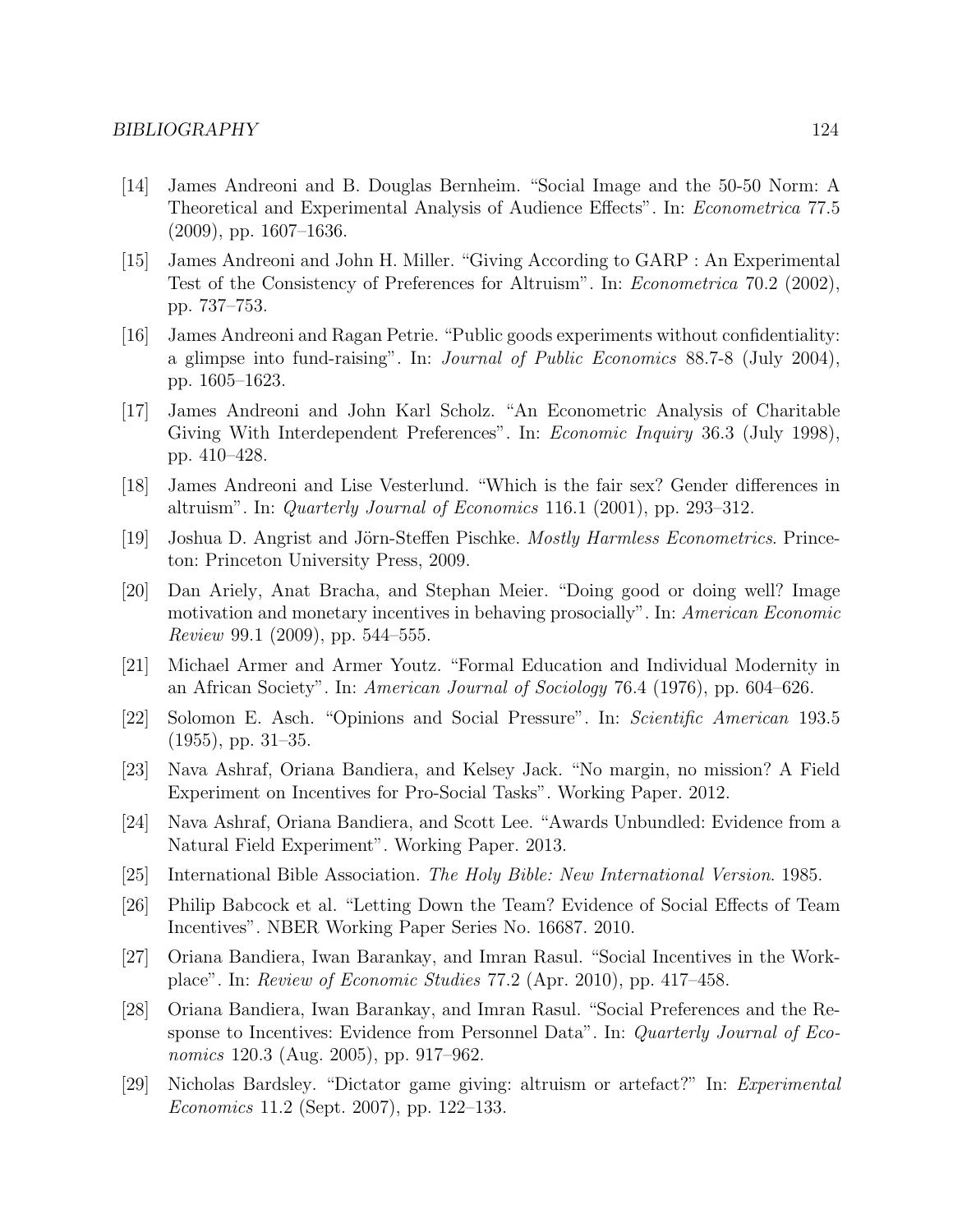- [30] Abigail Barr and Mattea Stein. "Status and egalitarianism in traditional communities: An analysis of funeral attendance in six Zimbabwean villages". Working Paper. 2008.
- [31] Abigail Barr et al. "Homo-æqualis: A cross-society experimental analysis of three bargaining games". University of Oxford Department of Economics Discussion Paper Series No. 422. 2009.
- [32] Robert J. Barro. "Democracy and growth". In: *Journal of Economic Growth* 1.1 (Mar. 1996), pp. 1–27.
- [33] Robert J. Barro. "Education and Economic Growth". In: The Contribution of Human and Social Capital to Sustained Economic Growth and Well-Being. Ed. by J.F. Helliwell. OECD, 2001.
- [34] Pierpaolo Battigalli and Martin Dufwenberg. "Dynamic psychological games". In: Journal of Economic Theory 144.1 (Jan. 2009), pp. 1–35.
- [35] Pierpaolo Battigalli and Martin Dufwenberg. "Guilt in Games". In: American Economic Review 97.2 (May 2007), pp. 170–176.
- [36] Roy F. Baumeister et al. "Bad is stronger than good." In: Review of General Psy $chology 5.4 (2001), pp. 323-370.$
- [37] Gary S. Becker. "A theory of social interactions". In: Journal of Political Economy 82.6 (1974), pp. 1063–1093.
- [38] Gary S. Becker. "Notes on an Economic Analysis of Philanthropy". NBER Working Paper Series. 1961.
- [39] Ren´e H.F.P. Bekkers. "Measuring altruistic behavior in surveys: The all-or-nothing dictator game". In: Survey Research Methods 1.3 (2007), pp. 139–144.
- [40] Roland Bénabou and Jean Tirole. "Identity, morals, and taboos: Beliefs as assets". In: Quarterly Journal of Economics 126.2 (2011), pp. 805–855.
- [41] Roland Bénabou and Jean Tirole. "Incentives and prosocial behavior". In: American Economic Review 96.5 (2006), pp. 1652–1678.
- [42] Joyce Berg, John Dickhaut, and Kevin A. McCabe. "Trust, Reciprocity, and Social History". In: Games and Economic Behavior 10.1 (1995), pp. 122–142.
- [43] Theodore Bergstrom, Lawrence Blume, and Hal Varian. "On the private provision of public goods". In: Journal of Public Economics 29.1 (1986), pp. 25–49.
- [44] Tanguy Bernard, Alain De Janvry, and Elisabeth Sadoulet. "When Does Community Conservatism Constrain Village Organizations?" In: Economic Development and Cultural Change January (2010), pp. 1–36.
- [45] B. Douglas Bernheim. "A Theory of Conformity". In: Journal of Political Economy 102.5 (Jan. 1994), pp. 841–877.
- [46] Truman F. Bewley. Why Wages Dont Fall During a Recession. Harvard University Press, 2009.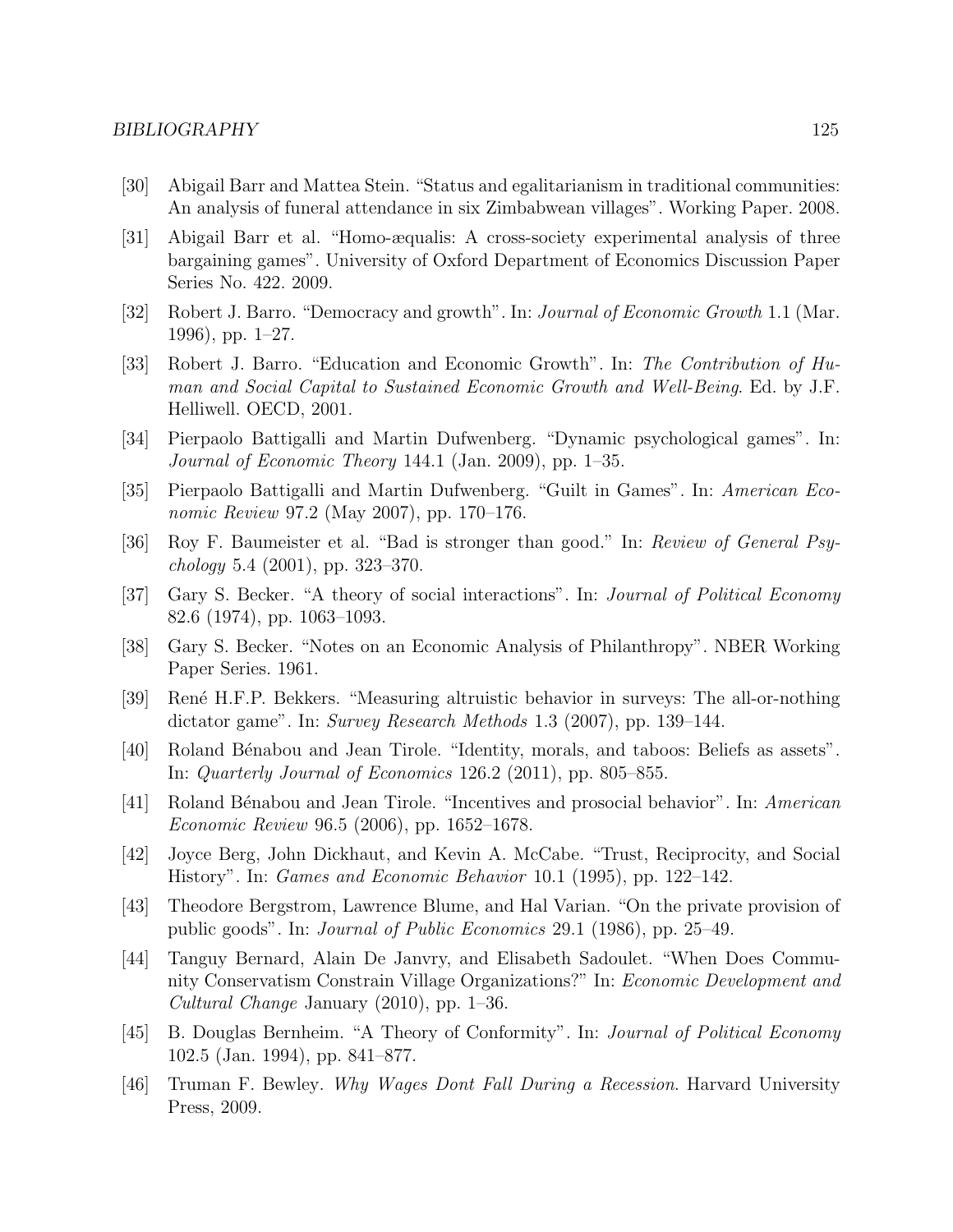- [47] Christina Bicchieri. The Grammar of Society: The Nature and Dynamics of Social Norms. New York: Cambridge University Press, 2006.
- [48] Sally Blount. "When Social Outcomes Arent Fair: The Effect of Causal Attributions on Preferences". In: Organizational Behavior and Human Decision Processes 63.2 (Aug. 1995), pp. 131–144.
- [49] Iris Bohnet and Bruno S. Frey. "Social distance and other-regarding behavior in dictator games: Comment". In: American Economic Review 89.1 (1999), pp. 335– 339.
- [50] Iris Bohnet and Bruno S. Frey. "The sound of silence in prisoner's dilemma and dictator games". In: *Journal of Economic Behavior & Organization* 38.1 (1999), pp. 43– 57.
- [51] Gary E. Bolton and Axel Ockenfels. "ERC: A theory of equity, reciprocity, and competition". In: American Economic Review 90.1 (2000), pp. 166–193.
- [52] Samuel Bowles and Herbert Gintis. A Cooperative Species: Human Reciprocity and Its Evolution. Princeton: Princeton University Press, 2011.
- [53] Jordi Brandts and Carles Solà. "Reference points and negative reciprocity in simple sequential games". In: Games and Economic Behavior 36.2 (2001), pp. 138–157.
- [54] Troyen A. Brennan et al. "Health industry practices that create conflicts of interest". In: Journal of the American Medical Association 295.4 (2006), pp. 429–433.
- [55] Tomas Broberg, Tore Ellingsen, and Magnus Johannesson. "Is generosity involuntary?" In: Economics Letters 94.1 (Jan. 2007), pp. 32–37.
- [56] J. Michelle Brock, Andreas Lange, and Erkut Y. Ozbay. "Dictating the Risk: Experimental Evidence on Giving in Risky Environments". In: American Economic Review 103.1 (Feb. 2013), pp. 415–437.
- [57] Jeffrey V. Butler, Paola Giuliano, and Luigi Guiso. "Trust and Cheating". NBER Working Paper Series No. 18509. 2012.
- [58] John C. Caldwell and Pat Caldwell. "The Cultural Context of High Fertility in Africa sub-Saharan". In: Population and Development Review 13.3 (1987), pp. 409–437.
- [59] Colin F. Camerer. Behavioral Game Theory. Princeton University Press Princeton, NJ, 2003.
- [60] Colin F. Camerer and Richard H. Thaler. "Anomalies: Ultimatums, dictators and manners". In: Journal of Economic Perspectives 9.2 (1995), pp. 209–219.
- [61] Lisa Cameron, Paul Gertler, and Manisha Shah. "The dirty business of open defecation : Lessons from a sanitation intervention". In: Pacific Conference for Development Economics. 2013.
- [62] Alexander W. Cappelen et al. "The Pluralism of Fairness Ideals: An Experimental Approach". In: American Economic Review 97.3 (June 2007), pp. 818–827.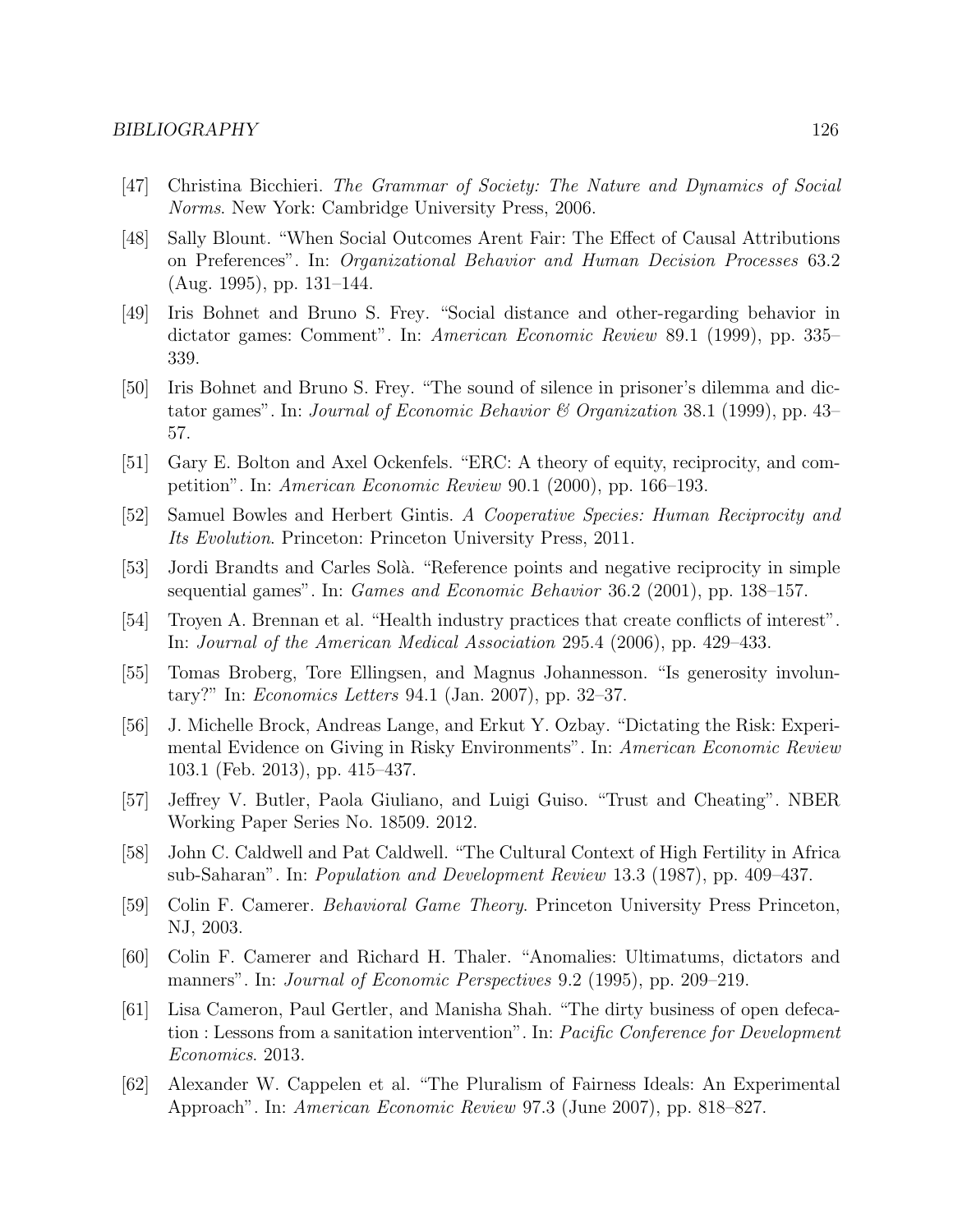- [63] Katherine Grace Carman. "Social influences and the private provision of public goods: Evidence from charitable contributions in the workplace". Harvard University Job Market Paper. 2004.
- [64] Jeffrey Paul Carpenter. "Endogenous Social Preferences". In: Review of Radical Political Economics 37.1 (Mar. 2005), pp. 63–84.
- [65] Jeffrey Paul Carpenter and Peter Hans Matthews. "Social reciprocity". IZA Discussion Paper Series No. 1347. 2004.
- [66] Jeffrey Paul Carpenter, Peter Hans Matthews, and Okomboli Ongonga. "Why Punish? Social reciprocity and the enforcement of prosocial norms". In: Journal of Evolutionary Economics 14.4 (Oct. 2004), pp. 407–429.
- [67] Jeffrey Paul Carpenter and Caitlin Knowles Myers. "Why volunteer? Evidence on the role of altruism, image, and incentives". In: *Journal of Public Economics* 94.11-12 (Dec. 2010), pp. 911–920.
- [68] Anne Case et al. "Paying the piper: the high cost of funerals in South Africa". NBER Working Paper Series No. 14456. 2008.
- [69] Timothy N. Cason and Feisal U. Khan. "A laboratory study of voluntary public goods provision with imperfect monitoring and communication". In: Journal of Development Economics 58.2 (Apr. 1999), pp. 533–552.
- [70] Gary Charness and Matthew Rabin. "Understanding Social Preferences with Simple Tests". In: Quarterly Journal of Economics 117.3 (2002), pp. 817–869.
- [71] Todd L. Cherry. "Mental accounting and other-regarding behavior: Evidence from the lab". In: Journal of Economic Psychology 22.5 (Oct. 2001), pp. 605–615.
- [72] Todd L. Cherry, Peter Frykblom, and Jason F. Shogren. "Hardnose the Dictator". In: American Economic Review 92.4 (Sept. 2002), pp. 1218–1221.
- [73] In-Koo Cho and David M. Kreps. "Signaling Games and Stable Equilibria". In: Quarterly Journal of Economics 102.2 (1987), pp. 179–221.
- [74] Robert B. Cialdini. "Crafting Normative Messages to Protect the Environment". In: Current Directions in Psychological Science 12.4 (2003), pp. 105–109.
- [75] Robert B. Cialdini. Influence: The Psychology of Persuasion. HarperCollins, 1993.
- [76] Robert B. Cialdini, Carl A. Kallgren, and Raymond R. Reno. "A focus theory of normative conduct: A theoretical refinement and reevaluation of the role of norms in human behavior". In: Advances in Experimental Social Psychology 24 (1991), pp. 201– 234.
- [77] David J. Cooper and John H. Kagel. "Other-Regarding Preferences: A Selective Survey of Experimental Results". In: Handbook of Experimental Economics, Vol. 2. Ed. by John H. Kagel and Alvin E. Roth. Vol. 2. Princeton, NJ: Princeton University Press.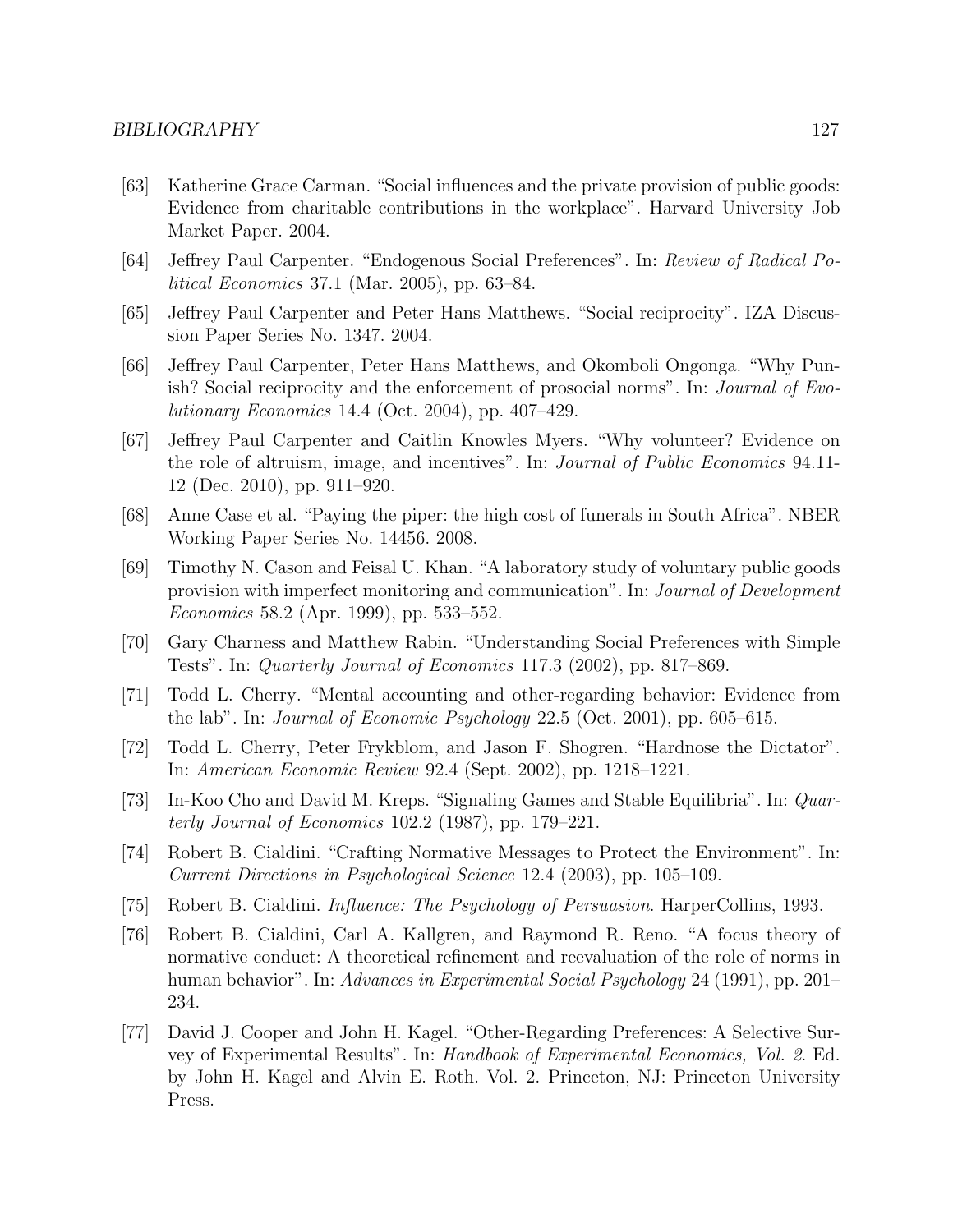- [78] James C. Cox. "How to identify trust and reciprocity". In: Games and Economic Behavior 46 (2004), pp. 260–281.
- [79] James C. Cox, Daniel Friedman, and Steven Gjerstad. "A tractable model of reciprocity and fairness". In: Games and Economic Behavior 59.1 (Apr. 2007), pp. 17– 45.
- [80] Rachel T.A. Croson. "Theories of Commitment, Altruism and Reciprocity: Evidence From Linear Public Goods Games". In: Economic Inquiry 45.2 (Apr. 2007), pp. 199– 216.
- [81] Rachel T.A. Croson, Enrique Fatas, and Tibor Neugebauer. "Reciprocity, matching and conditional cooperation in two public goods games". In: Economics Letters 87.1 (Apr. 2005), pp. 95–101.
- [82] Jason Dana, Daylian M. Cain, and Robyn M. Dawes. "What you dont know wont hurt me: Costly (but quiet) exit in dictator games". In: *Organizational Behavior and* Human Decision Processes 100 (July 2006), pp. 193–201.
- [83] Jason Dana, Roberto A. Weber, and Jason Xi Kuang. "Exploiting moral wiggle room: experiments demonstrating an illusory preference for fairness". In: *Economic Theory* 33 (Sept. 2007), pp. 67–80.
- [84] Angus Deaton. The Analysis of Household Surveys: A Microeconometric Approach to Development Policy. Baltimore, MD: Johns Hopkins University Press, 1997.
- [85] Stefano DellaVigna, John A. List, and Ulrike Malmendier. "Testing for altruism and social pressure in charitable giving". In: *Quarterly Journal of Economics* 127.1 (2012), pp. 1–56.
- [86] Stefano DellaVigna et al. "The Importance of Being Marginal: Gender Differences in Generosity". In: American Economic Review: Papers and Proceedings 103.3 (May 2013), pp. 586–590.
- [87] Stefano DellaVigna et al. "Voting to Tell Others". Working Paper. 2013.
- [88] Geert Dhaene and Jan Bouckaert. "Sequential reciprocity in two-player, two-stage games: An experimental analysis". In: Games and Economic Behavior 70.2 (Nov. 2010), pp. 289–303.
- [89] Rafael Di Tella, Sebastian Galiani, and Ernesto Schargrodsky. "The formation of beliefs: evidence from the allocation of land titles to squatters". In: *Quarterly Journal* of Economics 122.1 (2007), pp. 209–241.
- [90] David L. Dickinson and Jill Tiefenthaler. "What Is Fair? Experimental Evidence". In: Southern Economic Journal 69.2 (2002), pp. 414–428.
- [91] Esther Duflo. "Schooling and labor market consequences of school construction in Indonesia: Evidence from an unusual policy experiment". In: American Economic Review 19.4 (2001), pp. 795–813.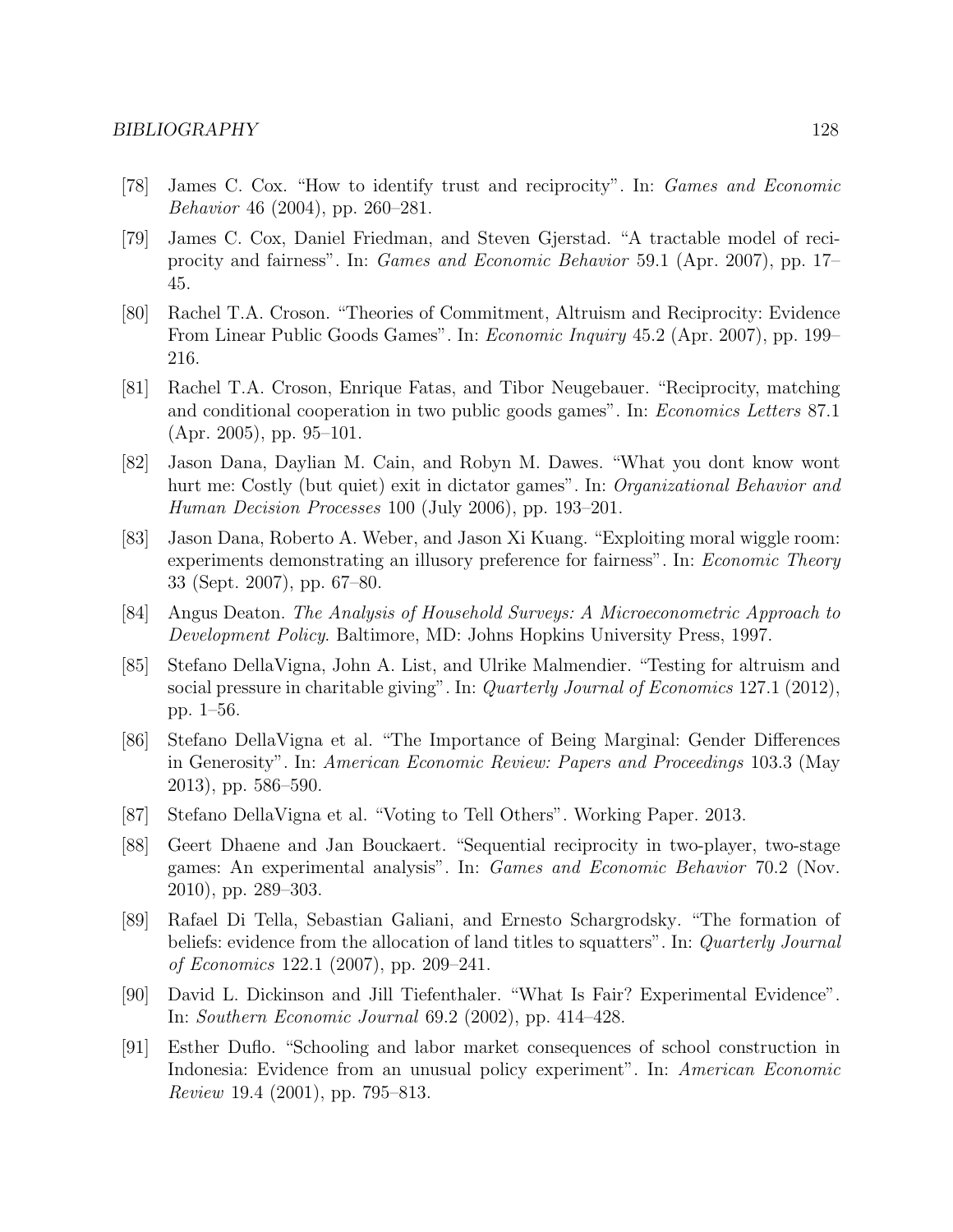- [92] Jean-Marie Dufour. "Some Impossibility Theorems in Econometrics With Applications to Structural and Dynamic Models". In: *Econometrica* 65.6 (1997), pp. 1365– 1387.
- [93] Martin Dufwenberg and Georg Kirchsteiger. "A theory of sequential reciprocity". In: Games and Economic Behavior 47.2 (May 2004), pp. 268–298.
- [94] Richard A. Easterlin. "Why isn't the whole world developed?" In: Journal of Economic History 41.1 (Mar. 1981), pp. 1–19.
- [95] Ren´e Fahr and Bernd Irlenbusch. "Fairness as a constraint on trust in reciprocity: earned property rights in a reciprocal exchange experiment". In: *Economics Letters* 66.3 (2000), pp. 275–282.
- [96] Armin Falk. "Gift Exchange in the Field". In: Econometrica 75.5 (Sept. 2007), pp. 1501– 1511.
- [97] Armin Falk, Ernst Fehr, and Urs Fischbacher. "Testing theories of fairness Intentions matter". In: Games and Economic Behavior 62.1 (Jan. 2008), pp. 287–303.
- [98] Armin Falk and Urs Fischbacher. "A theory of reciprocity". In: Games and Economic Behavior 54.2 (Feb. 2006), pp. 293–315.
- [99] Armin Falk and Andrea Ichino. "Clean evidence on peer effects". In: Journal of Labor Economics 24.1 (2006), pp. 39–57.
- [100] James D. Fearon, Macartan Humphreys, and Jeremy M. Weinstein. "Can Development Aid Contribute to Social Cohesion after Civil War? Evidence from a Field Experiment in Post-Conflict Liberia". In: American Economic Review 99.2 (Apr. 2009), pp. 287–291.
- [101] Ernst Fehr, Helen Bernhard, and Bettina Rockenbach. "Egalitarianism in young children." In: Nature 454.7208 (Aug. 2008), pp. 1079–83.
- [102] Ernst Fehr and Urs Fischbacher. "Third-party punishment and social norms". In: Evolution and Human Behavior 25.2 (Mar. 2004), pp. 63–87.
- [103] Ernst Fehr and Simon Gächter. "Cooperation and punishment in public goods experiments". In: American Economic Review 151.3712 (Feb. 2000), pp. 867–8.
- [104] Ernst Fehr and Simon Gächter. "Fairness and Retaliation: The Economics of Reciprocity". In: Journal of Economic Perspectives 14.3 (Aug. 2000), pp. 159–182.
- [105] Ernst Fehr, Simon Gächter, and Georg Kirchsteiger. "Reciprocity as a contract enforcement device: Experimental evidence". In: Econometrica (1997).
- [106] Ernst Fehr, Lorenz Goette, and Christian Zehnder. "A Behavioral Account of the Labor Market: The Role of Fairness Concerns". In: Annual Review of Economics 1.1 (Sept. 2009), pp. 355–384.
- [107] Ernst Fehr, Georg Kirchsteiger, and Arno Riedl. "Does Fairness Prevent Market Clearing? An Experimental Investigation". In: Quarterly Journal of Economics 108.2 (1993), pp. 437–459.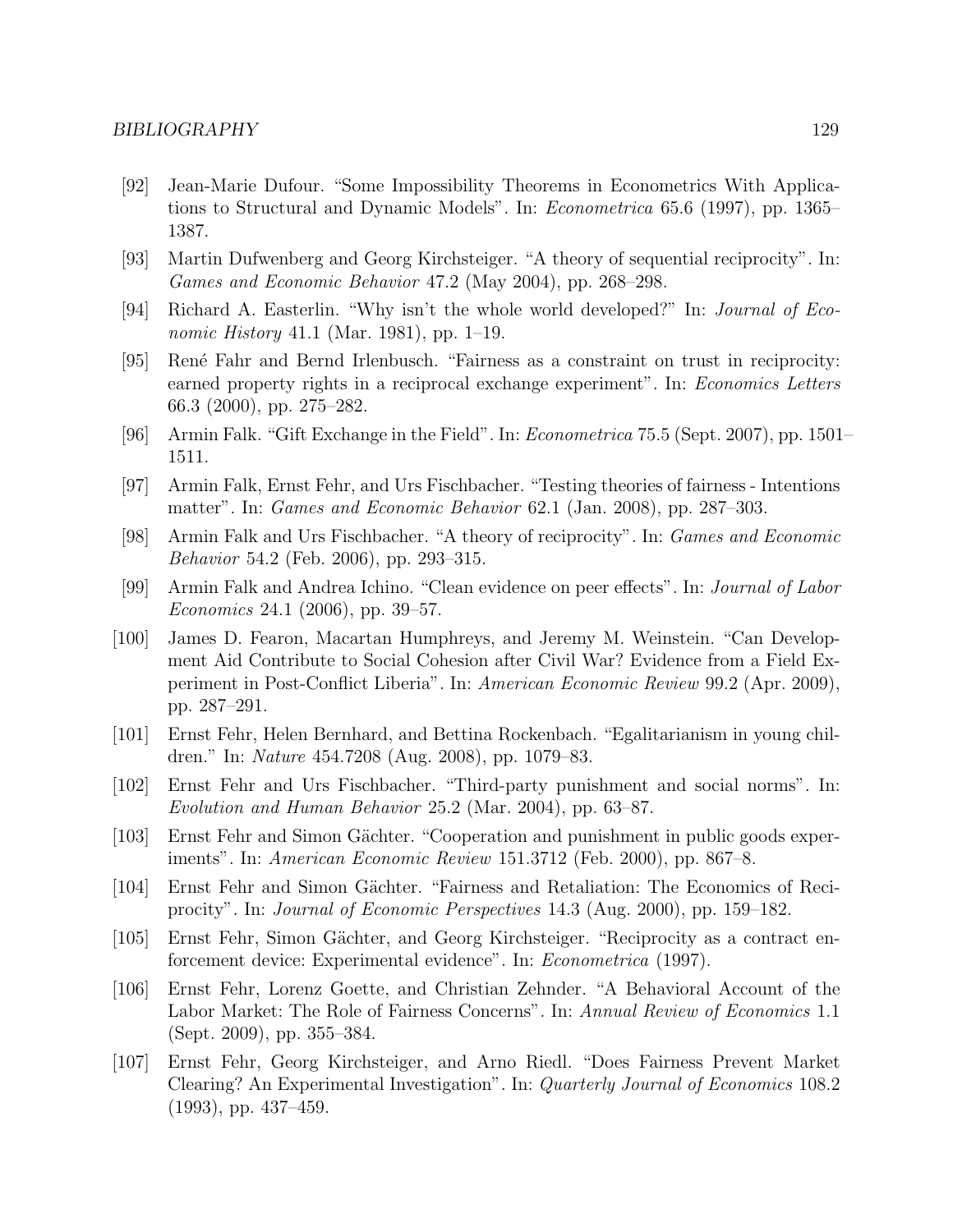- [108] Ernst Fehr and Klaus M. Schmidt. "A theory of fairness, competition, and cooperation". In: Quarterly Journal of Economics 114.3 (1999), pp. 817–868.
- [109] Lars P. Feld and Bruno S. Frey. "Tax compliance as the result of a psychological tax contract: The role of incentives and responsive regulation". In: Law & Policy 29.1 (2007), pp. 102–120.
- [110] Frederico Finan and Laura Schechter. "VoteBuying and Reciprocity". In: Econometrica 80.2 (2012), pp. 863–881.
- [111] Morris P. Fiorina and Samuel J. Abrams. "Political Polarization in the American Public". In: Annual Review of Political Science 11.1 (June 2008), pp. 563–588.
- [112] Urs Fischbacher, Simon Gächter, and Ernst Fehr. "Are people conditionally cooperative? Evidence from a public goods experiment". In: Economics Letters 71.3 (June 2001), pp. 397–404.
- [113] Raymond Fisman, Pamela Jakiela, and Shachar Kariv. "How Did Distributional Preferences Change During the Great Recession?" Working Paper. 2013.
- [114] Raymond Fisman, Shachar Kariv, and Daniel Markovits. "Exposure to Ideology and Distributional Preferences". Working Paper. 2009.
- [115] Raymond Fisman, Shachar Kariv, and Daniel Markovits. "Individual Preferences for Giving". In: American Economic Review 97.5 (2007), pp. 1858–1876.
- [116] Christina M. Fong and Erzo F.P. Luttmer. "What determines giving to Hurricane Katrina victims? Experimental evidence on racial group loyalty". In: American Economic Journal: Applied Economics 1.2 (2009), pp. 64–87.
- [117] Robert Forsythe et al. "Fairness in Simple Bargaining Experiments". In: Games and Economic Behavior 6 (1994), pp. 347–369.
- [118] James H. Fowler. "Altruism and turnout". In: Journal of Politics 68.3 (2006), pp. 674– 683.
- [119] Axel Franzen and Sonja Pointner. "Anonymity in the dictator game revisited". In: Journal of Economic Behavior & Organization 81.1 (Jan. 2012), pp. 74–81.
- [120] Bruno S. Frey and Stephan Meier. "Social Comparisons and Pro-social Behavior: Testing "Conditional Cooperation" in a Field Experiment". In: American Economic Review 94.5 (2004), pp. 1717–1722.
- [121] Willa Friedman et al. "Economics as Liberation?" NBER Working Paper Series No. 16939. 2011.
- [122] Bruce Fuller, Judith D. Singer, and Margaret Keiley. "Why do Daughters Leave School in Southern Africa? Family Economy and Mothers' Commitments". In: Social Forces 74.2 (Dec. 1995), p. 657.
- [123] John Gale, Kenneth G. Binmore, and Larry Samuelson. "Learning to be imperfect: the ultimatum game". In: Games and Economic Behavior 8 (1995), pp. 56–90.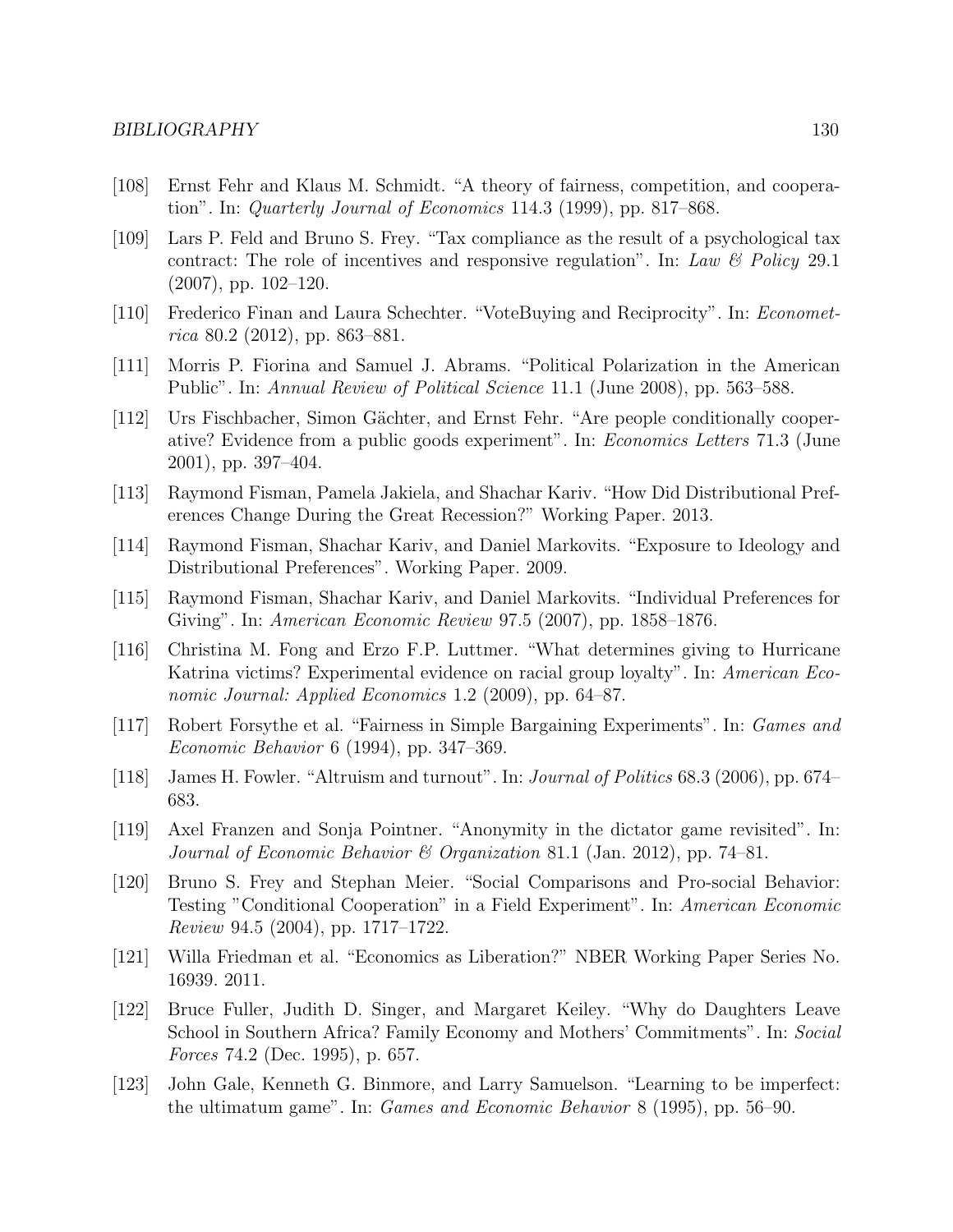- [124] Luis Garicano, Ignacio Palacios-Huerta, and Canice Prendergast. "Favoritism Under Social Pressure". In: Review of Economics and Statistics 87.2 (May 2005), pp. 208– 216.
- [125] John Geanakoplos, David Pearce, and Ennio Stacchetti. "Psychological games and sequential rationality". In: Games and Economic Behavior 1.1 (Mar. 1989), pp. 60– 79.
- [126] Alan S. Gerber, Donald P. Green, and Christopher W. Larimer. "Social Pressure and Voter Turnout: Evidence from a Large-Scale Field Experiment". In: American Political Science Review 102.01 (Feb. 2008), pp. 33–48.
- [127] Francesca Gino, Shahar Ayal, and Dan Ariely. "Contagion and differentiation in unethical behavior: the effect of one bad apple on the barrel." In: Psychological science 20.3 (Mar. 2009), pp. 393–8.
- [128] Herbert Gintis. "Strong Reciprocity and Human Sociality". In: Journal of Theoretical Biology 206.2 (2000), pp. 169–179.
- [129] Herbert Gintis. "The evolution of private property". In: Journal of Economic Behavior  $& Organization 64.1 (2007), pp. 1–16.$
- [130] Edward L. Glaeser et al. "Do Institutions Cause Growth?" In: Journal of Economic Growth 9.3 (Sept. 2004), pp. 271–303.
- [131] Amihai Glazer and Kai A. Konrad. "A signaling explanation for charity". In: American Economic Review 86.4 (1996), pp. 1019–1028.
- [132] Uri Gneezy. "Deception: The role of consequences". In: American Economic Review 95.1 (2005), pp. 384–394.
- [133] Uri Gneezy and John A. List. "Putting Behavioral Economics to Work: Testing for Gift Exchange in Labor Markets Using Field Experiments". In: Econometrica 74.5 (Sept. 2006), pp. 1365–1384.
- [134] Jacob K. Goeree and Leeat Yariv. "Conformity in the Lab". California Institute of Technology Working Paper. 2007.
- [135] Claudia Goldin and Lawrence F. Katz. The Race between Education and Technology. Cambridge, MA: Harvard University Press, 2008.
- [136] Jerald Greenberg. "Employee theft as a reaction to underpayment inequity: The hidden cost of pay cuts." In: Journal of Applied Psychology 75.5 (1990), pp. 561–568.
- [137] Fiona Greig. "Gender and the social costs of claiming value: An experimental approach". In: Journal of Economic Behavior & Organization 76.3 (Dec. 2010), pp. 549– 562.
- [138] Sanford J. Grossman and Motty Perry. "Perfect sequential equilibrium". In: Journal of economic theory 39.1 (1986), pp. 97–119.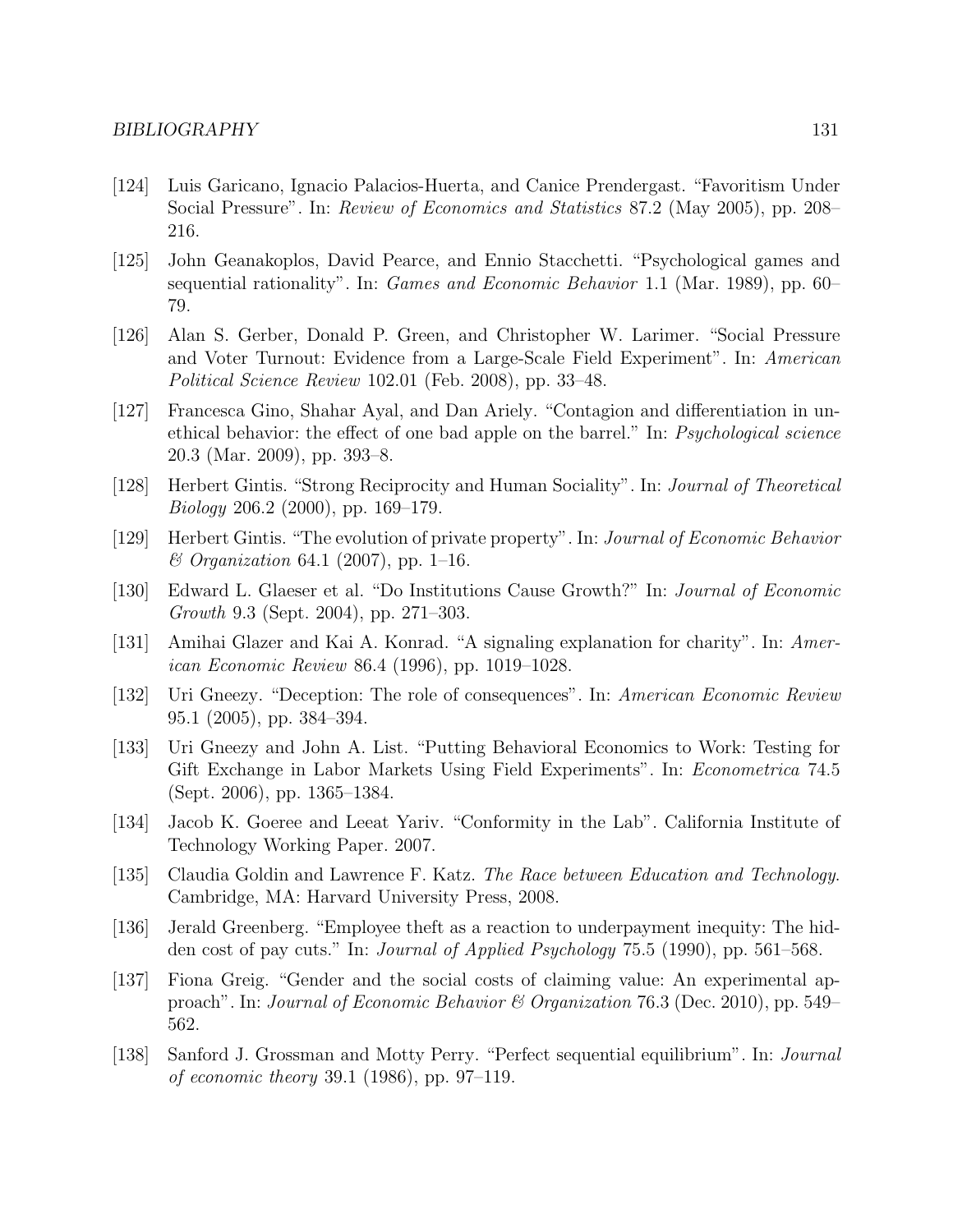- [139] Zachary Grossman. "Self-signaling and social-signaling in giving". UC Santa Barbara Department of Economics Departmental Working Papers. 2012.
- [140] Zachary Grossman. "Social-Signaling with Anonymity: Rule-Rationality or Beliefs-Based Altruism?" UC Santa Barbara Department of Economics Working Paper. 2013.
- [141] Faruk Gul and Wolfgang Pesendorfer. "The canonical type space for interdependent preferences". Princeton University Working Paper. 2006.
- [142] Eric A. Hanushek and Dennis D. Kimko. "Schooling, labor-force quality, and the growth of nations". In: American Economic Review 90.5 (2000), pp. 1184–1208.
- [143] William T. Harbaugh. "The Prestige Motive for Making Charitable Transfers". In: American Economic Review 88.2 (Feb. 1998), pp. 277–282.
- [144] William T. Harbaugh. "What do donations buy? A model of philanthropy based on prestige and warm glow". In: Journal of Public Economics 67.2 (Feb. 1998), pp. 269– 284.
- [145] Joseph Patrick Henrich, Steven J. Heine, and Ara Norenzayan. "The weirdest people in the world?" In: Behavioral and Brain Sciences 33.2-3 (2010), pp. 61–83.
- [146] Joseph Patrick Henrich et al. Foundations in Human Sociality: Economic Experiments and Ethnographic Evidence from Fifteen Small-scale Societies. New York, NY: Oxford University Press, 2004.
- [147] Joseph Patrick Henrich et al. "In search of homo economicus: behavioral experiments in 15 small-scale societies". In: American Economic Review 91.2 (2001), pp. 73–78.
- [148] Joseph Patrick Henrich et al. "Markets, religion, community size, and the evolution of fairness and punishment". In: Science 327.5972 (Mar. 2010), pp. 1480–4.
- [149] Elizabeth Hoffman, Kevin A. McCabe, and Vernon L. Smith. "Behavioral Foundations of Reciprocity: Experimental Economics and Evolutionary Psychology". In: Economic Inquiry 36.3 (July 1998), pp. 335–352.
- [150] Elizabeth Hoffman, Kevin A. McCabe, and Vernon L. Smith. "Social distance and other-regarding behavior in dictator games". In: American Economic Review 86.3 (1996), pp. 653–660.
- [151] Elizabeth Hoffman et al. "Preferences, property rights, and anonymity in bargaining games". In: Games and Economic Behavior 7.3 (1994), pp. 346–380.
- [152] Ronald Inglehart and Wayne E. Baker. "Modernization, cultural change, and the persistence of traditional values". In: American Sociological Review 65.1 (Feb. 2000), pp. 19–51.
- [153] Alex Inkeles. "Making Men Modern: On the Causes and Consequences of Individual Change in Six Developing Countries". In: American Journal of Sociology 75.2 (1969), pp. 208–225.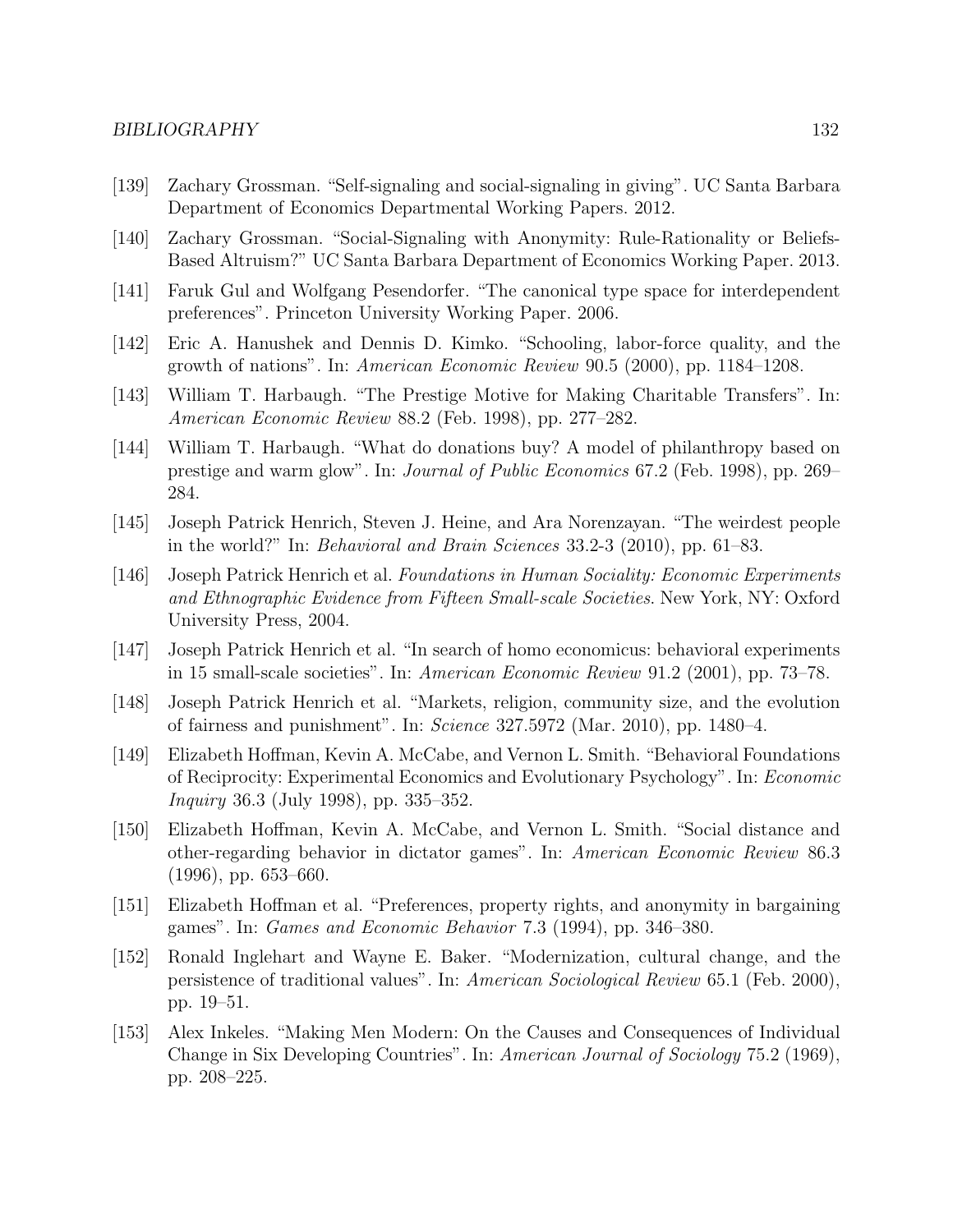- [154] Alex Inkeles and David H. Smith. Becoming modern: Individual change in six developing countries. Cambridge, MA: Harvard University Press, 1974.
- [155] Sasha Issenberg. "Gay-Marriage Strategists Plot PsyOps: The Inevitability Campaign". In: New York Magazine (2013).
- [156] Pamela Jakiela. "How Fair Shares Compare: Experimental Evidence from Two Cultures". U.C. Berkeley Job Market Paper. 2009.
- [157] Magnus Johannesson. "Non-reciprocal altruism in dictator games". In: Economics Letters 69 (2000), pp. 137–142.
- [158] Daniel Kahneman, Jack L. Knetsch, and Richard H. Thaler. "Fairness as a constraint on profit seeking: Entitlements in the market". In: American Economic Review 76.4 (1986), pp. 728–741.
- [159] Dean Karlan. "Hey look at me: The effect of giving circles on giving". NBER Working Paper Series No. 17737. 2012.
- [160] Claudia Keser and Frans van Winden. "Conditional Cooperation and Voluntary Contributions to Public Goods". In: Scandinavian Journal of Economics 102.1 (Mar. 2000), pp. 23–39.
- [161] Alexander K. Koch and Hans Theo Normann. "Giving in dictator games: Regard for others or regard by others?" In: Southern Economic Journal 75.1 (2008), pp. 223–231.
- [162] James Konow. "Fair shares: Accountability and cognitive dissonance in allocation decisions". In: American Economic Review 90.4 (2000), pp. 1072–1091.
- [163] Michael Kremer, Edward Miguel, and Rebecca Thornton. "Incentives to Learn". In: Review of Economics and Statistics 91.3 (Aug. 2009), pp. 437–456.
- [164] Anirudh Krishna et al. "Escaping Poverty and Becoming Poor in 20 Kenyan Villages". In: Journal of Human Development 5.2 (July 2004), pp. 211–226.
- [165] Alan B. Krueger and Alexandre Mas. "Strikes, Scabs, and Tread Separations: Labor Strife and the Production of Defective Bridgestone/Firestone Tires". In: Journal of Political Economy 112.2 (Apr. 2004), pp. 253–289.
- [166] Erin L. Krupka, Stephen Leider, and Ming Jiang. "A Meeting of the Minds: Contracts and Social Norms". Working Paper. 2012.
- [167] Erin L. Krupka and Roberto A. Weber. "Identifying social norms using coordination games: Why does dictator game sharing vary?" In: Journal of the European Economic Association 11.3 (June 2013), pp. 495–524.
- [168] Sebastian Kube, Michel André Maréchal, and Clemens Puppe. "Do wage cuts damage work morale? Evidence from a natural field experiment". In: *Journal of the European* Economic Association 11.4 (2013). Institute for Empirical Research in Economics, University of Zurich, Working Paper No. 471, pp. 853–870.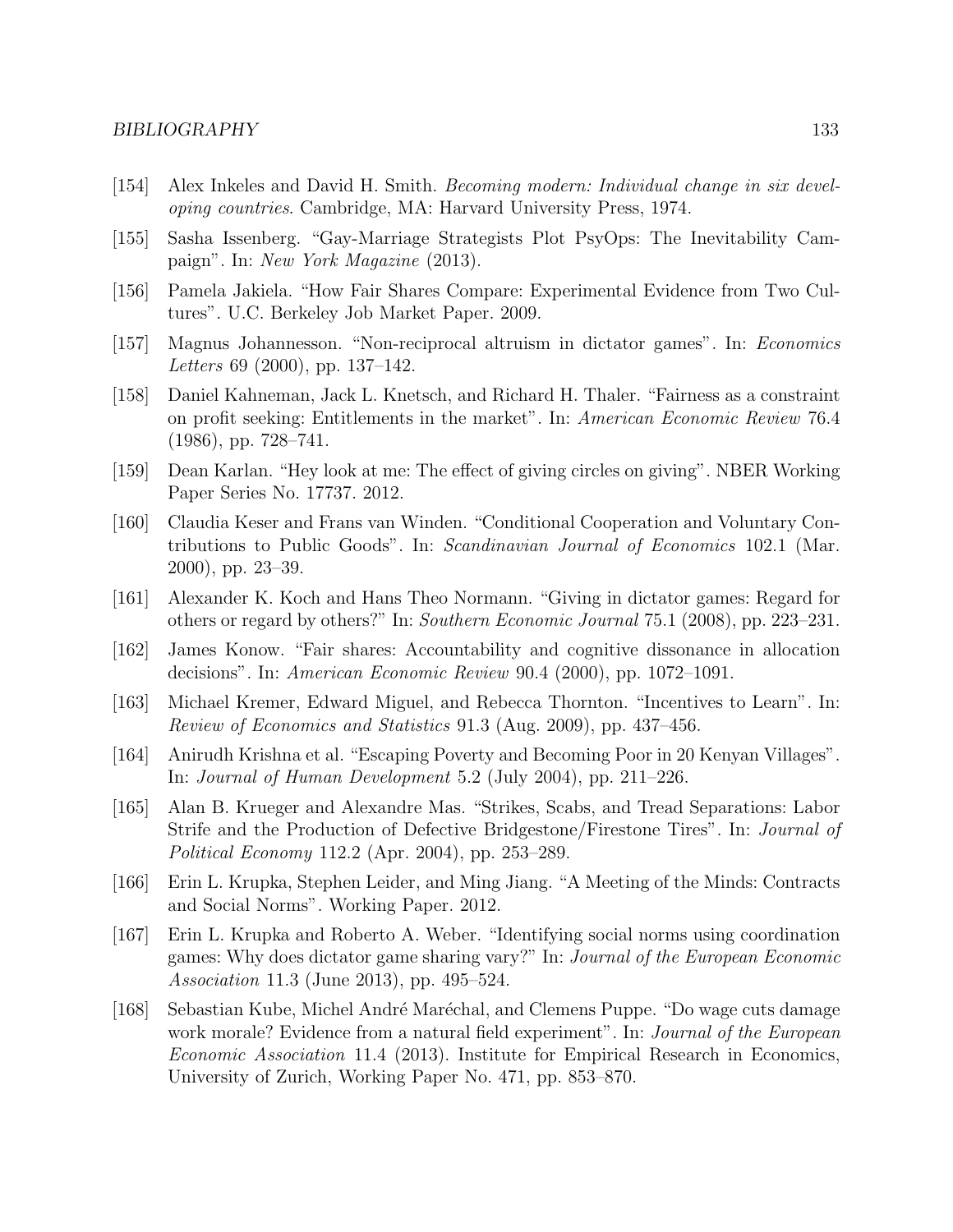- [169] Sebastian Kube, Michel André Maréchal, and Clemens Puppe. "The Currency of Reciprocity: Gift Exchange in the Workplace". In: American Economic Review 102.4 (June 2012), pp. 1644–1662.
- [170] Geoffrey C. Layman, Thomas M. Carsey, and Juliana Menasce Horowitz. "Party Polarization in American Politics: Characteristics, Causes, and Consequences". In: Annual Review of Political Science 9.1 (June 2006), pp. 83–110.
- [171] Edward P. Lazear, Ulrike Malmendier, and Roberto A. Weber. "Sorting in Experiments with Application to Social Preferences". In: American Economic Journal: Applied Economics 4.1 (2012), pp. 136–164.
- [172] John O. Ledyard. "Public goods: A survey of experimental research". In: The Handbook of Experimental Economics. Ed. by John H. Kagel and Alvin E. Roth. Princeton University Press, 1997.
- [173] David K. Levine. "Modeling Altruism and Spitefulness in Experiments". In: Review of Economic Dynamics 1.3 (July 1998), pp. 593–622.
- [174] John A. List. "On the Interpretation of Giving in Dictator Games". In: Journal of Political Economy 115.3 (2007), pp. 482–493.
- [175] John A. List. "The behavioralist meets the market: Measuring social preferences and reputation effects in actual transactions". In: Journal of Political Economy 114.1 (Feb. 2006), pp. 1–37.
- [176] John A. List and Todd L. Cherry. "Examining the role of fairness in high stakes allocation decisions". In: *Journal of Economic Behavior*  $\mathcal C$  *Organization* 65.1 (Jan. 2008), pp. 1–8.
- [177] John Locke. Second treatise of government. 1690.
- [178] Adrienne M. Lucas and Isaac M. Mbiti. "Access, Sorting, and Achievement: The Short-Run Effects of Free Primary Education in Kenya". In: American Economic Journal: Applied Economics2 4.4 (2012), pp. 226–253.
- [179] Kate Macintyre, Lisanne Brown, and Stephen Sosler. "It's not what you know, but who you knew: examining the relationship between behavior change and AIDS mortality in Africa". In: AIDS Education and Prevention 13.2 (Apr. 2001), pp. 160–74.
- [180] James G. MacKinnon and Halbert White. "Some heteroskedasticity-consistent covariance matrix estimators with improved finite sample properties". In: Journal of Econometrics 29.3 (Sept. 1985), pp. 305–325.
- [181] Ulrike Malmendier and Stefan Nagel. "Depression Babies: Do Macroeconomic Experiences Affect Risk Taking?" In: Quarterly Journal of Economics 126.1 (2011), pp. 373– 416.
- [182] Ulrike Malmendier and Klaus M. Schmidt. "You Owe Me". NBER Working Paper Series No. 18543. 2012.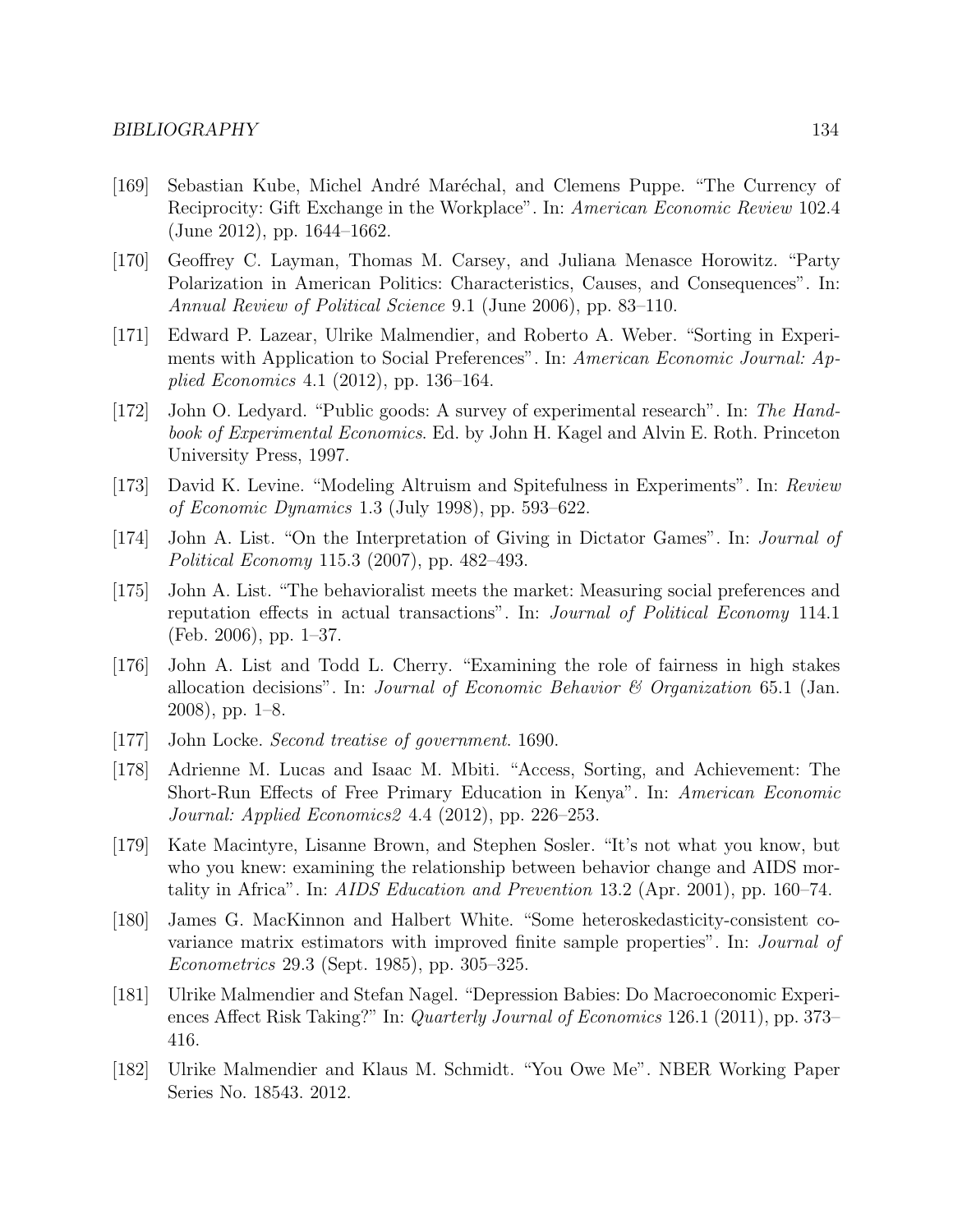- [183] Ulrike Malmendier and Vera L. te Velde. "Social image, self-image and beliefs-based altruism". Working Paper. 2013.
- [184] Ulrike Malmendier, Vera L. te Velde, and Roberto A. Weber. "Rethinking Reciprocity". Working Paper. 2013.
- [185] Alexandre Mas and Enrico Moretti. "Peers at work". In: American Economic Review 99.1 (Mar. 2009), pp. 112–145.
- [186] Robert Mattes and Michael Bratton. "Learning about democracy in Africa: Awareness, performance, and experience". In: American Journal of Political Science 51.1 (Jan. 2007), pp. 192–217.
- [187] Dylan Matthews. In 2011, only 15 senators backed same-sex marriage. Now 49 do. 2013. url: http://www.washingtonpost.com/blogs/wonkblog/wp/2013/04/02/ in-2011-only-15-senators-backed-same-sex-marriage-now-49-do/ (visited on 05/18/2013).
- [188] Nolan M. McCarty et al. Polarized America: The dance of ideology and unequal riches. Cambridge, MA: MIT Press, 2006.
- [189] Jonathan Meer. "Brother, Can You Spare a Dime? Peer Pressure in Charitable Solicitation". In: Journal of Public Economics 95.7-8 (Dec. 2011), pp. 926–941.
- [190] Stanley Milgram. "Behavioral study of obedience." In: Journal of Abnormal and Social Psychology 67.4 (1963), pp. 371–378.
- [191] Arthur M. Okun. Prices and Quantities: A Macroeconomic Analysis. Reference, Information and Interdisciplinary Subjects Series - G. Brookings Institution Press, 1981.
- [192] Elinor Ostrom. "Collective action and the evolution of social norms". In: Journal of Economic Perspectives 14.3 (2000), pp. 137–158.
- [193] Elinor Ostrom, James Walker, and Roy Gardner. "Covenants with and without a sword: Self-governance is possible". In: American Political Science Review 86.2 (1992), pp. 404–417.
- [194] Owen Ozier. "The Impact of Secondary Schooling in Kenya : A Regression Discontinuity Analysis". Working Paper. 2010.
- [195] Elizabeth Levy Paluck and Donald P. Green. "Deference, Dissent, and Dispute Resolution: An Experimental Intervention Using Mass Media to Change Norms and Behavior in Rwanda". In: *American Political Science Review* 103.4 (Oct. 2009), pp. 622– 644.
- [196] Madan M. Pillutla, Deepak Malhotra, and J. Keith Murnighan. "Attributions of trust and the calculus of reciprocity". In: Journal of Experimental Social Psychology 39.5 (Sept. 2003), pp. 448–455.
- [197] Jean-Philippe Platteau. Institutions, Social Norms and Economic Development. Amsterdam: Harwood Academic Publishers, 2000.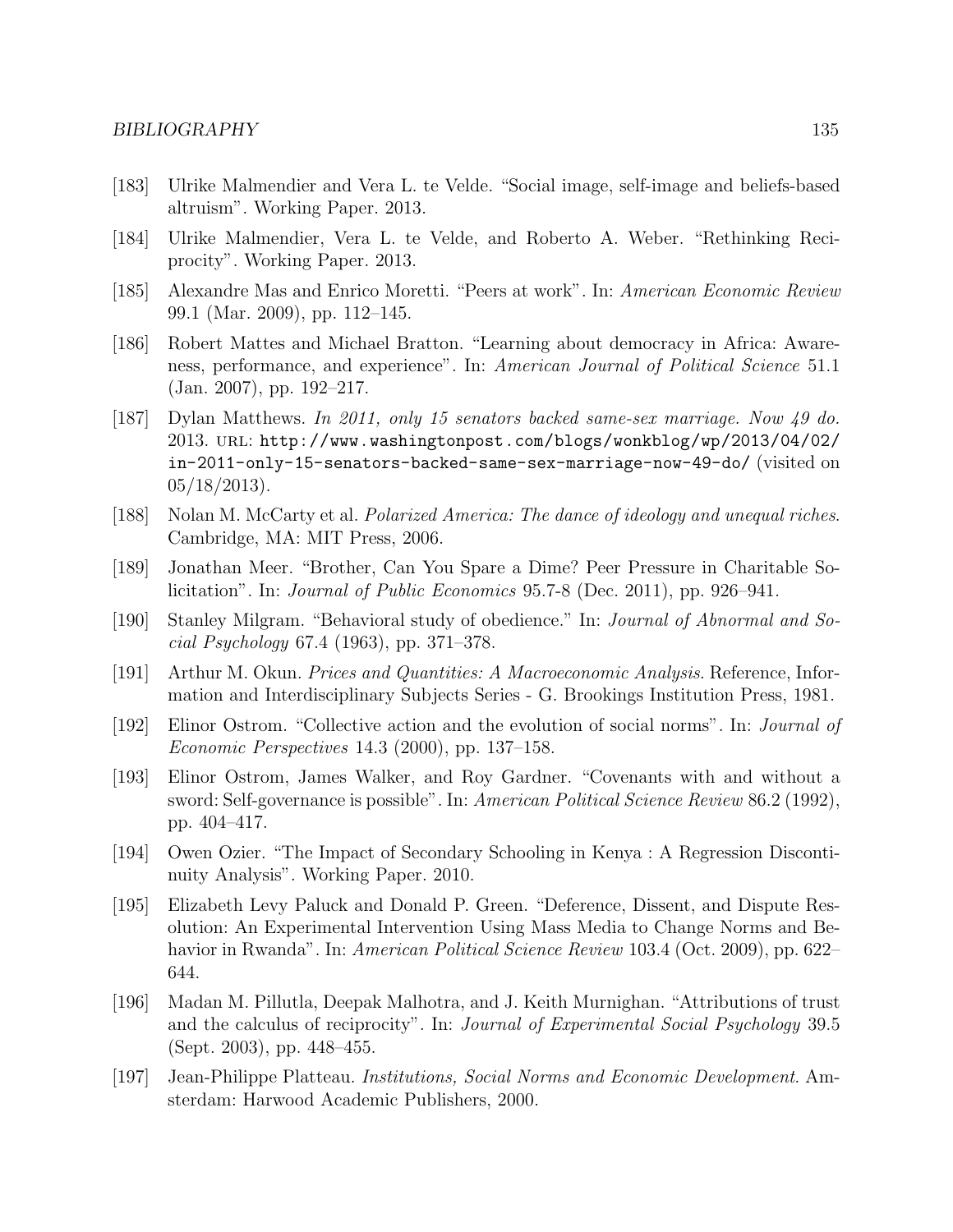- [198] Richard A. Posner and Eric B. Rasmusen. "Creating and enforcing norms, with special reference to sanctions". In: International Review of Law and Economics 19.3 (Sept. 1999), pp. 369–382.
- [199] Andrew Postlewaite. "Social Norms and Social Assets". In: Annual Review of Economics 3.1 (Sept. 2011), pp. 239–259.
- [200] M.J.D. Powell. "Variable metric methods for constrained optimization". In: Mathematical Programming The State of the Art. Ed. by Achim Bachem, Bernhard Korte, and Martin Grötschel. New York: Springer Verlag, 1983, pp. 288–311.
- [201] Matthew Rabin. "Incorporating fairness into game theory and economics". In: American Economic Review 83.5 (1993), pp. 1281–1302.
- [202] Matthew Rabin. "Moral preferences, moral constraints, and self-serving biases". Mimeo. 1995.
- [203] Ernesto Reuben and Arno Riedl. "Enforcement of Contribution Norms in Public Good Games with Heterogeneous Populations". Working Paper. 2011.
- [204] Bruce Rind and Daniel J. Benjamin. "Effects of Public Image Concerns and Self-Image on Compliance". In: Journal of Social Psychology 134.1 (1994), pp. 19–25.
- [205] JulioJ. Rotemberg. "Minimally acceptable altruism and the ultimatum game". In: Journal of Economic Behavior & Organization 66.3-4 (June 2008), pp. 457–476.
- [206] Alvin E. Roth and Ido Erev. "Learning in extensive-form games: Experimental data and simple dynamic models in the intermediate term". In: Games and Economic Behavior 8.1 (1995), pp. 164–212.
- [207] Alvin E. Roth, Vesna Prasnikar, and M. Okuno-Fujiwara. "Bargaining and market behavior in Jerusalem, Ljubljana, Pittsburgh, and Tokyo: An experimental study". In: American Economic Review 81.5 (1991), pp. 1068–1095.
- [208] Bradley J. Ruffle. "More Is Better, But Fair Is Fair: Tipping in Dictator and Ultimatum Games 1". In: Games and Economic Behavior 23.2 (1998), pp. 247–265.
- [209] Kay L. Satow. "Social approval and helping". In: Journal of Experimental Social Psychology 11 (1975), pp. 501–509.
- [210] Paul B. Seabright. "Continuous preferences and discontinuous choices: How altruists respond to incentives". In: The BE Journal of Theoretical Economics 9.1 (2009), p. 14.
- [211] Jane Sell and Rick K. Wilson. "Levels of information and contributions to public goods". In: Social Forces 70.1 (1991), pp. 107–124.
- [212] Nate Silver. Gay Marriage Opponents Now in Minority. 2011. URL: http://fivethirtyeight. blogs.nytimes.com/2011/04/20/gay-marriage-opponents-now-in-minority/ (visited on 05/18/2013).